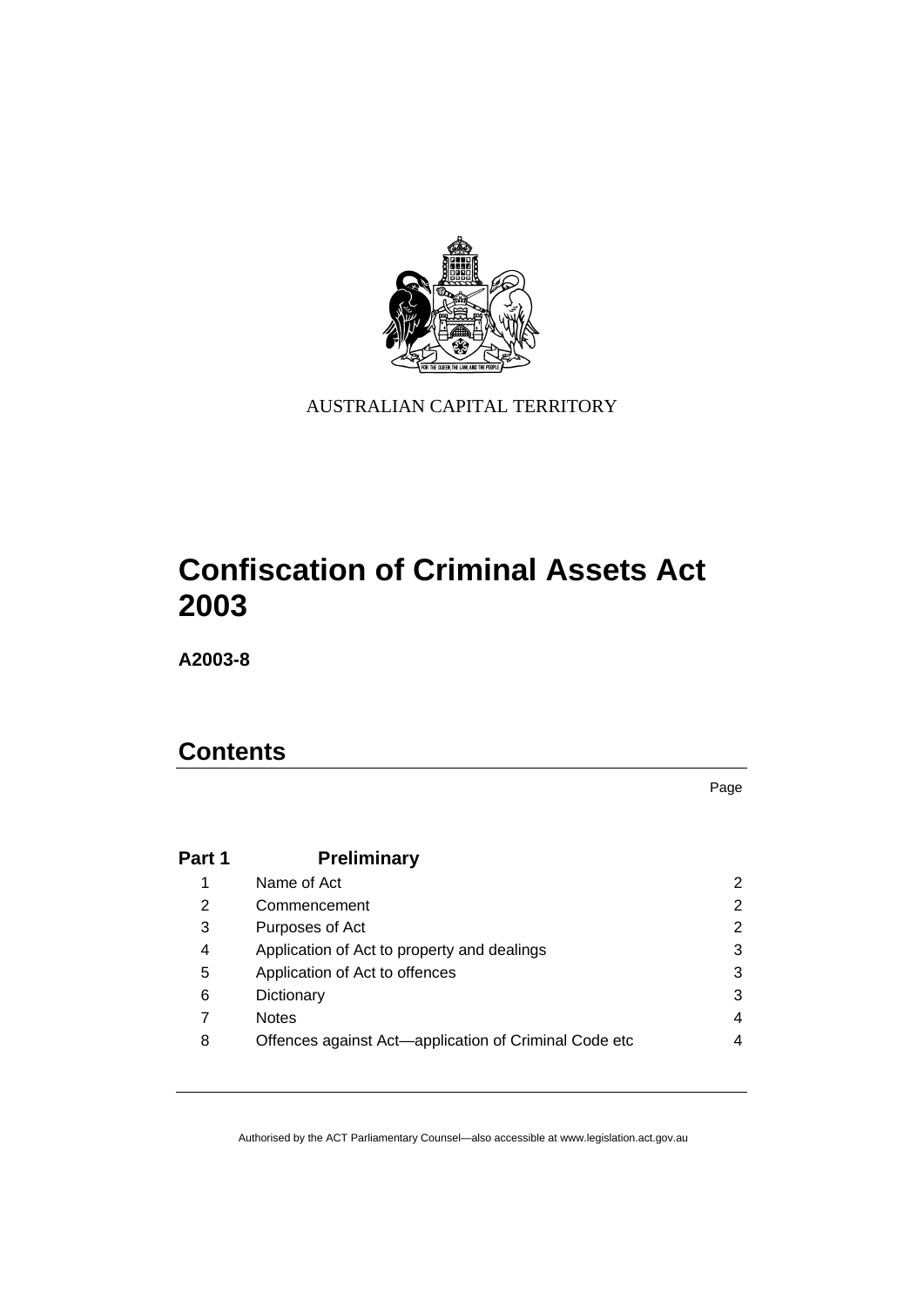| Contents |
|----------|
|----------|

|                     |                                                                                        | Page |
|---------------------|----------------------------------------------------------------------------------------|------|
| Part 2              | <b>General overview of confiscation scheme</b>                                         |      |
| 9                   | General overview                                                                       | 5    |
| Part 3              | <b>Key concepts</b>                                                                    |      |
| 10                  | What is tainted property                                                               | 6    |
| 11                  | What is unclaimed tainted property                                                     | 8    |
| 12                  | Meaning of derived                                                                     | 8    |
| 13                  | Meaning of offence and of particular kinds of offences                                 | 9    |
| 14                  | Meaning of effective control of property                                               | 10   |
| 15                  | Meaning of convicted and quashed                                                       | 11   |
| 16                  | When does someone abscond                                                              | 13   |
| 17                  | When is someone <i>cleared</i> of an offence                                           | 14   |
| 18                  | When a proceeding is finalised                                                         |      |
| Part 4              | <b>Restraint of property</b>                                                           |      |
| Division 4.1        | General                                                                                |      |
| 19                  | Meaning of restraining order                                                           | 16   |
| 20                  | Meaning of artistic profits restraining order                                          | 16   |
| 21                  | Meaning of unclaimed tainted property restraining order                                | 16   |
| 22                  | Restraining orders-purposes                                                            | 17   |
| 23                  | Contravening restraining orders                                                        |      |
| 24                  | Setting aside dealings with restrained property                                        |      |
| <b>Division 4.2</b> | <b>Making restraining orders</b>                                                       |      |
| 25                  | Restraining orders over unclaimed tainted property—application                         | 19   |
| 26                  | Restraining orders over other property-application                                     | 19   |
| 27                  | Restraining orders—time for making certain applications                                |      |
| 28                  | Restraining orders over unclaimed tainted property-affidavit<br>supporting application |      |
| 29                  | Restraining orders over other property-affidavit supporting<br>application             | 23   |
| 30                  | Restraining orders over unclaimed tainted property-making                              | 25   |
| 31                  | Restraining orders over other property-making                                          | 25   |
| 32                  | Making of restraining orders-specific serious offence not<br>required etc              | 27   |

contents 2 Confiscation of Criminal Assets Act 2003 A2003-8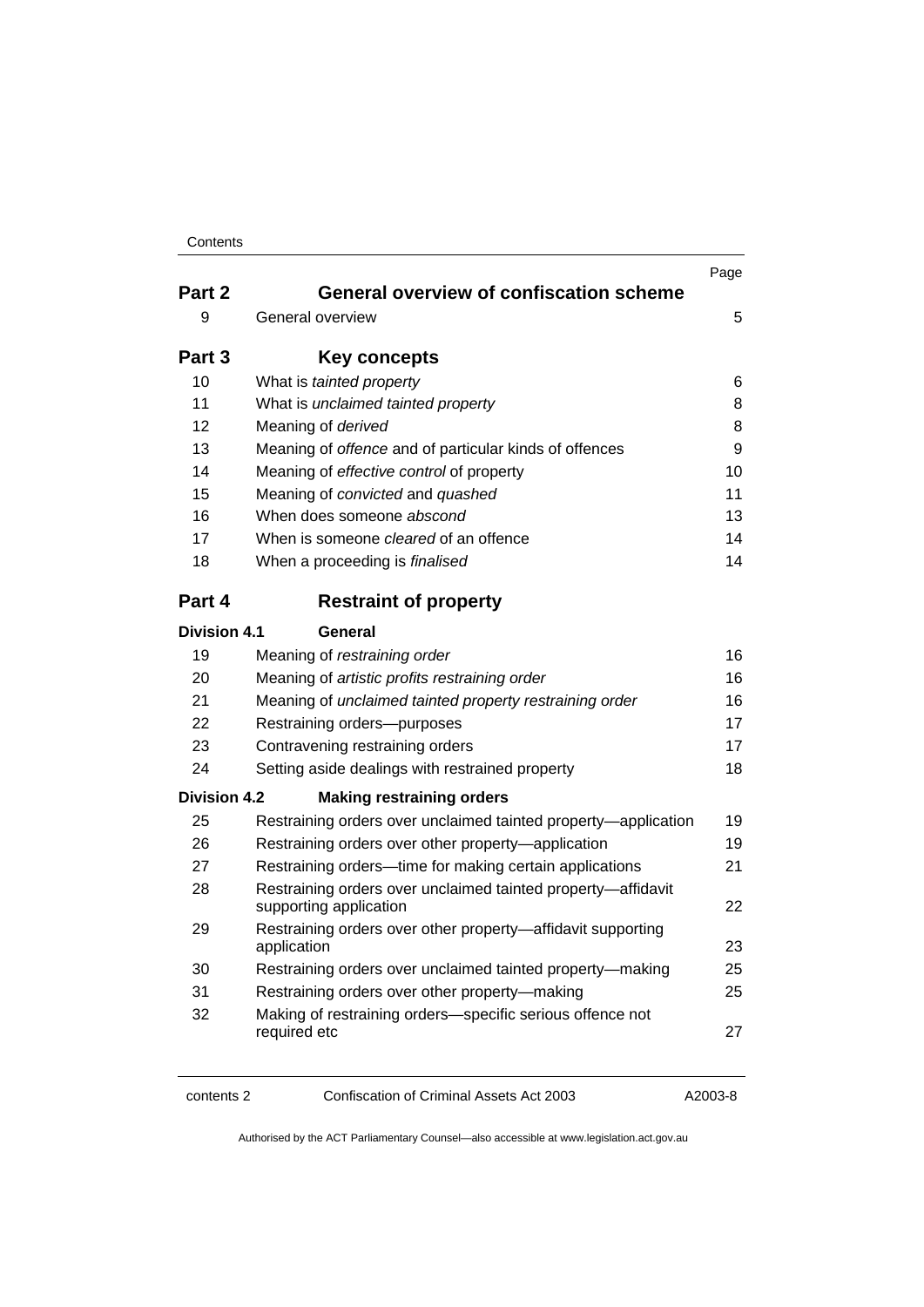| Contents |
|----------|
|----------|

|                     |                                                                                     | Page     |  |
|---------------------|-------------------------------------------------------------------------------------|----------|--|
| 33                  | Restraining orders-contents                                                         | 28       |  |
| 34                  | Restraining orders-notice of making                                                 | 30       |  |
| 35                  | Restraining order proceedings-restrictions on disclosure                            | 30<br>31 |  |
| 36                  | Restraining orders-disclosure offences                                              |          |  |
| 37                  | Payment of living and business expenses from restrained<br>property                 |          |  |
| 38                  | Payment of certain legal expenses from restrained property                          |          |  |
| 39                  | Additional orders about restraining orders and restrained<br>property               |          |  |
| 40                  | Contravention of additional orders under s 39                                       | 39       |  |
| Division 4.3        | <b>Duration of restraining orders</b>                                               |          |  |
| 41                  | Meaning of forfeiture or penalty application for div 4.3                            | 39       |  |
| 42                  | Restraining orders generally not time limited                                       | 39       |  |
| 43                  | Revocation or variation of restraining orders made without<br>notice of application |          |  |
| 44                  | Revocation or variation of restraining orders if security or<br>undertakings given  | 40       |  |
| 45                  | When restraining order over particular property ends                                | 41       |  |
| 46                  | When unclaimed tainted property restraining order ends                              | 42       |  |
| 47                  | When restraining order ends—ordinary indictable offences                            | 42       |  |
| 48                  | When restraining order ends-serious offences                                        |          |  |
| 49                  | Extension of time for restraining orders                                            |          |  |
| <b>Division 4.4</b> | <b>Restraining orders-other matters</b>                                             |          |  |
| 50                  | Restraining orders—registration in statutory property registers                     | 49       |  |
| 51                  | Execution against restrained property                                               | 51       |  |
| Part 5              | <b>Forfeiture of property</b>                                                       |          |  |
| Division 5.1        | <b>Conviction forfeiture orders</b>                                                 |          |  |
| 52                  | Meaning of conviction forfeiture order                                              | 52       |  |
| 53                  | Conviction forfeiture orders-application                                            | 52       |  |
| 54                  | Conviction forfeiture orders-making                                                 | 52       |  |
| 55                  | Conviction forfeiture orders-forfeiture                                             | 53       |  |
| 56                  | When conviction forfeiture order ends                                               | 53       |  |

A2003-8 Confiscation of Criminal Assets Act 2003 contents 3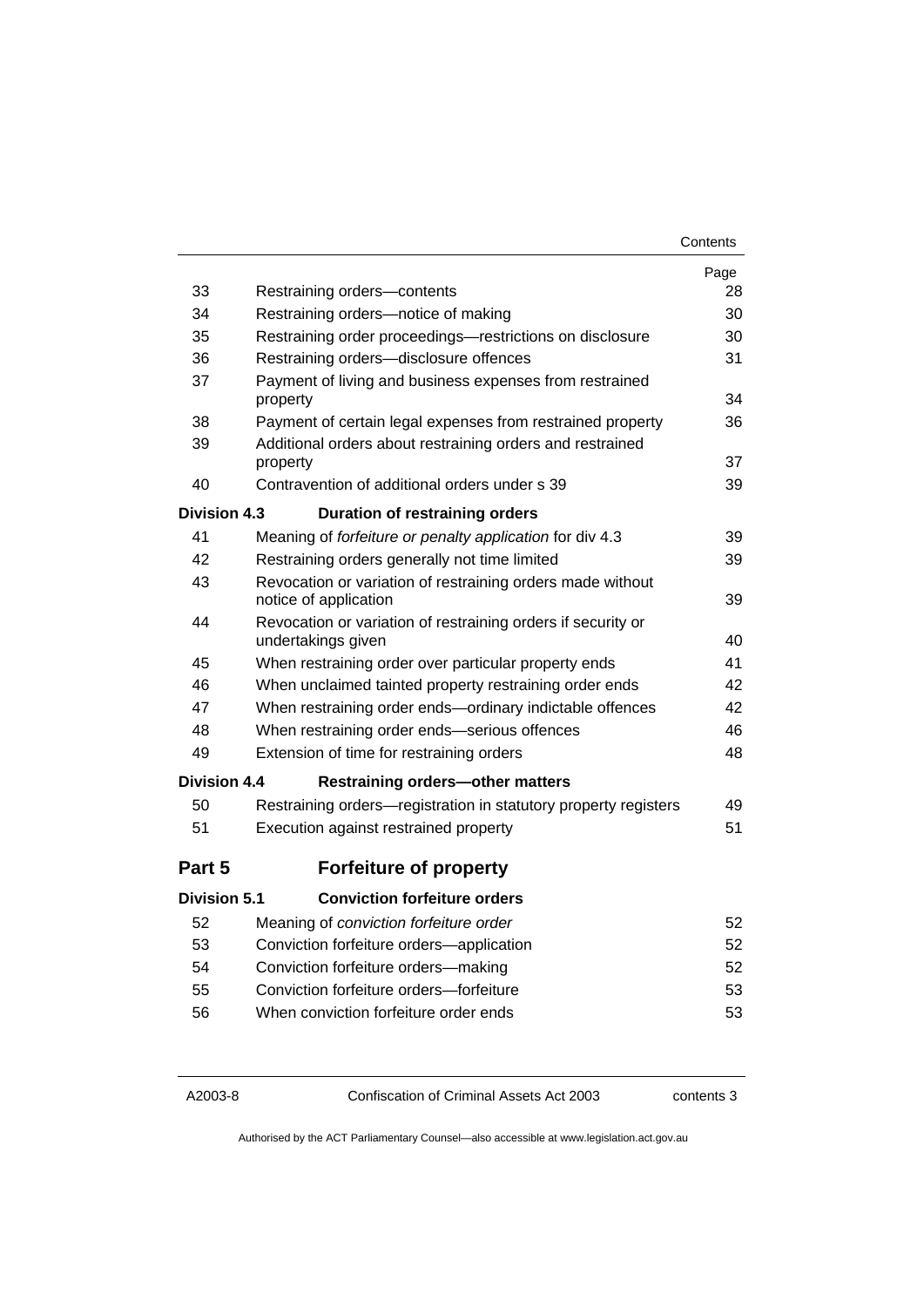| <b>Division 5.2</b> | Automatic forfeiture-conviction for serious<br>offences                           | Page |  |
|---------------------|-----------------------------------------------------------------------------------|------|--|
| 57                  | Unclaimed tainted property restraining orders-<br>non-application of div 5.2      |      |  |
| 58                  | Automatic forfeiture of restrained property on conviction for<br>serious offences |      |  |
| 59                  | Automatic forfeiture-court order declaring property<br>automatically forfeited    |      |  |
| 60                  | Automatic forfeiture-court orders                                                 | 55   |  |
| 61                  | When automatic forfeiture under div 5.2 ends                                      | 57   |  |
| <b>Division 5.3</b> | Automatic forfeiture—unclaimed tainted property                                   |      |  |
| 62                  | Forfeiture of unclaimed tainted property                                          | 57   |  |
| 63                  | When automatic forfeiture under div 5.3 ends                                      | 58   |  |
| <b>Division 5.4</b> | Civil forfeiture orders                                                           |      |  |
| 64                  | Artistic profits and unclaimed tainted property-<br>non-application of div 5.4    | 58   |  |
| 65                  | Meaning of civil forfeiture order                                                 | 58   |  |
| 66                  | Civil forfeiture orders-application                                               |      |  |
| 67                  | Civil forfeiture orders-making                                                    |      |  |
| 68                  | Civil forfeiture orders-forfeiture                                                | 61   |  |
| 69                  | Civil forfeiture order proceedings-restrictions on disclosure                     |      |  |
| 70                  | Civil forfeiture orders-disclosure offences                                       |      |  |
| 71                  | When civil forfeiture order ends                                                  |      |  |
| Part 6              | <b>Exclusion of property</b>                                                      |      |  |
| <b>Division 6.1</b> | General                                                                           |      |  |
| 72                  | Meaning of exclusion order                                                        | 66   |  |
| 73                  | When property is subject to forfeiture<br>66                                      |      |  |
| 74                  | Effect of exclusion order                                                         | 67   |  |
| <b>Division 6.2</b> | <b>Making exclusion orders</b>                                                    |      |  |
| 75                  | Exclusion orders-application                                                      | 67   |  |
| 76                  | Making of exclusion orders-ordinary indictable offences                           |      |  |
| 77                  | Making of exclusion orders-serious offences                                       | 70   |  |
| 78                  | Making of exclusion orders-unclaimed tainted property                             | 71   |  |

contents 4 Confiscation of Criminal Assets Act 2003 A2003-8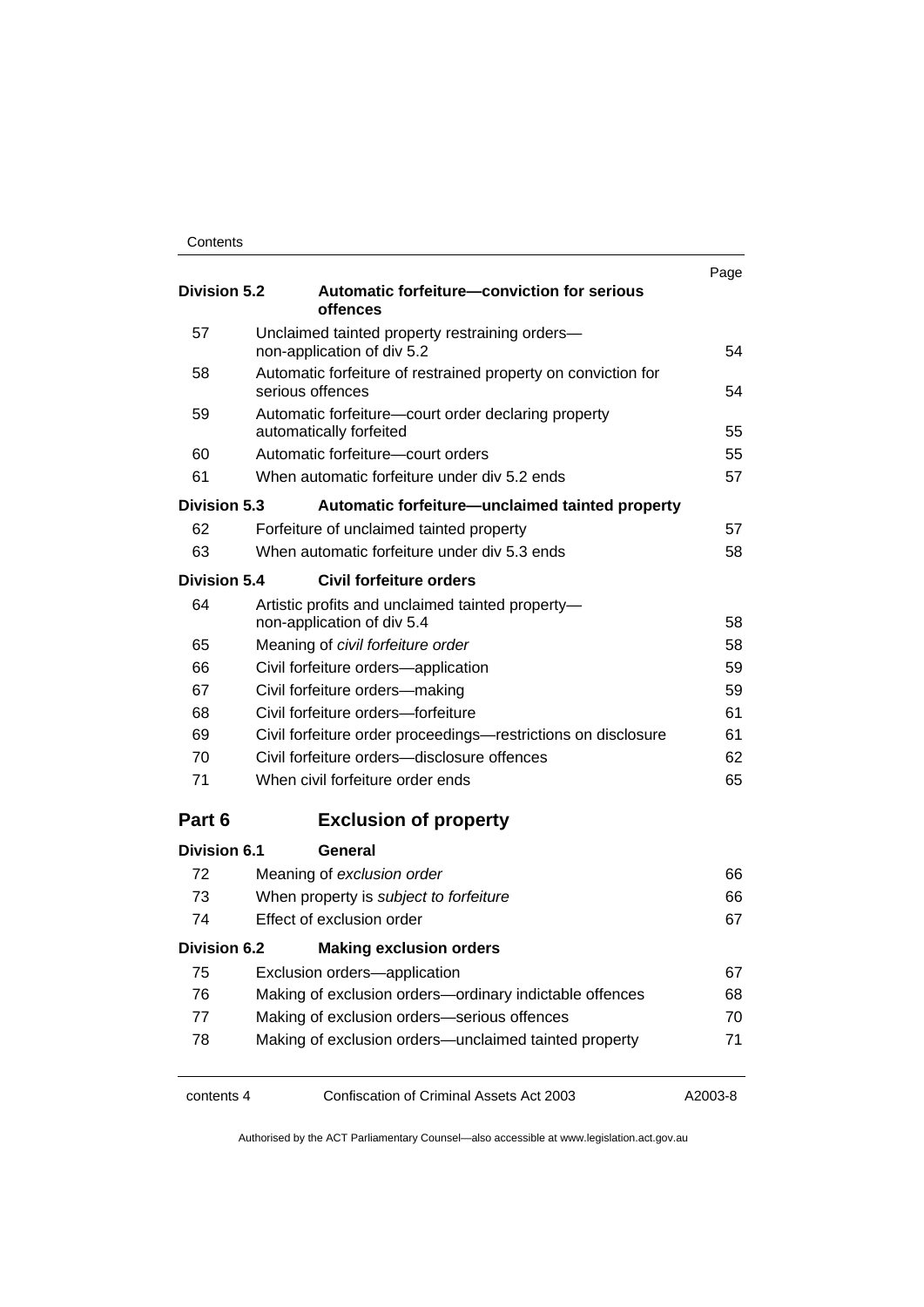|                     |                                                                           | Contents   |
|---------------------|---------------------------------------------------------------------------|------------|
|                     |                                                                           | Page       |
| Part 7              | <b>Penalty orders</b>                                                     |            |
| <b>Division 7.1</b> | <b>Benefits</b>                                                           |            |
| 79                  | Meaning of commission of serious offence for pt 7                         | 73         |
| 80                  | Meaning of benefits derived by an offender                                | 73         |
| 81                  | Meaning of artistic profits                                               | 74         |
| <b>Division 7.2</b> | <b>Making penalty orders</b>                                              |            |
| 82                  | Meaning of penalty order                                                  | 75         |
| 83                  | Penalty orders-application                                                |            |
| 84                  | Penalty orders-offenders convicted of ordinary indictable                 |            |
|                     | offences                                                                  | 76         |
| 85                  | Penalty orders-commission of serious offences                             |            |
| 86                  | Penalty orders-amount of penalty                                          |            |
| 87                  | Penalty orders-contents                                                   |            |
| 88                  | Penalty orders-enforceable as judgment debt                               |            |
| 89                  | Penalty orders-variation for reassessed value of benefits                 |            |
| <b>Division 7.3</b> | <b>Value of benefits</b>                                                  |            |
| 90                  | Meaning of narcotic substance and property for div 7.3                    | 81         |
| 91                  | Presumed value of benefits-ordinary indictable offence                    |            |
| 92                  | Presumed value of benefits-serious offence                                |            |
| 93                  | Value of benefits-relevant matters                                        |            |
| <b>Division 7.4</b> | <b>Satisfaction of penalty order</b>                                      |            |
| 94                  | Creation of penalty charge over restrained property                       | 86         |
| 95                  | When penalty charge over property ends                                    | 87         |
| 96                  | Power to satisfy penalty order                                            | 88         |
| 97                  | Public trustee to repay any amount surplus to satisfying penalty<br>order |            |
| <b>Division 7.5</b> | End of penalty orders                                                     |            |
| 98                  | When penalty order ends                                                   | 89         |
| Part 8              | <b>Restrained property</b>                                                |            |
| <b>Division 8.1</b> | Management of restrained property by public<br>trustee                    |            |
| 99                  | Application of div 8.1                                                    | 90         |
| A2003-8             | Confiscation of Criminal Assets Act 2003                                  | contents 5 |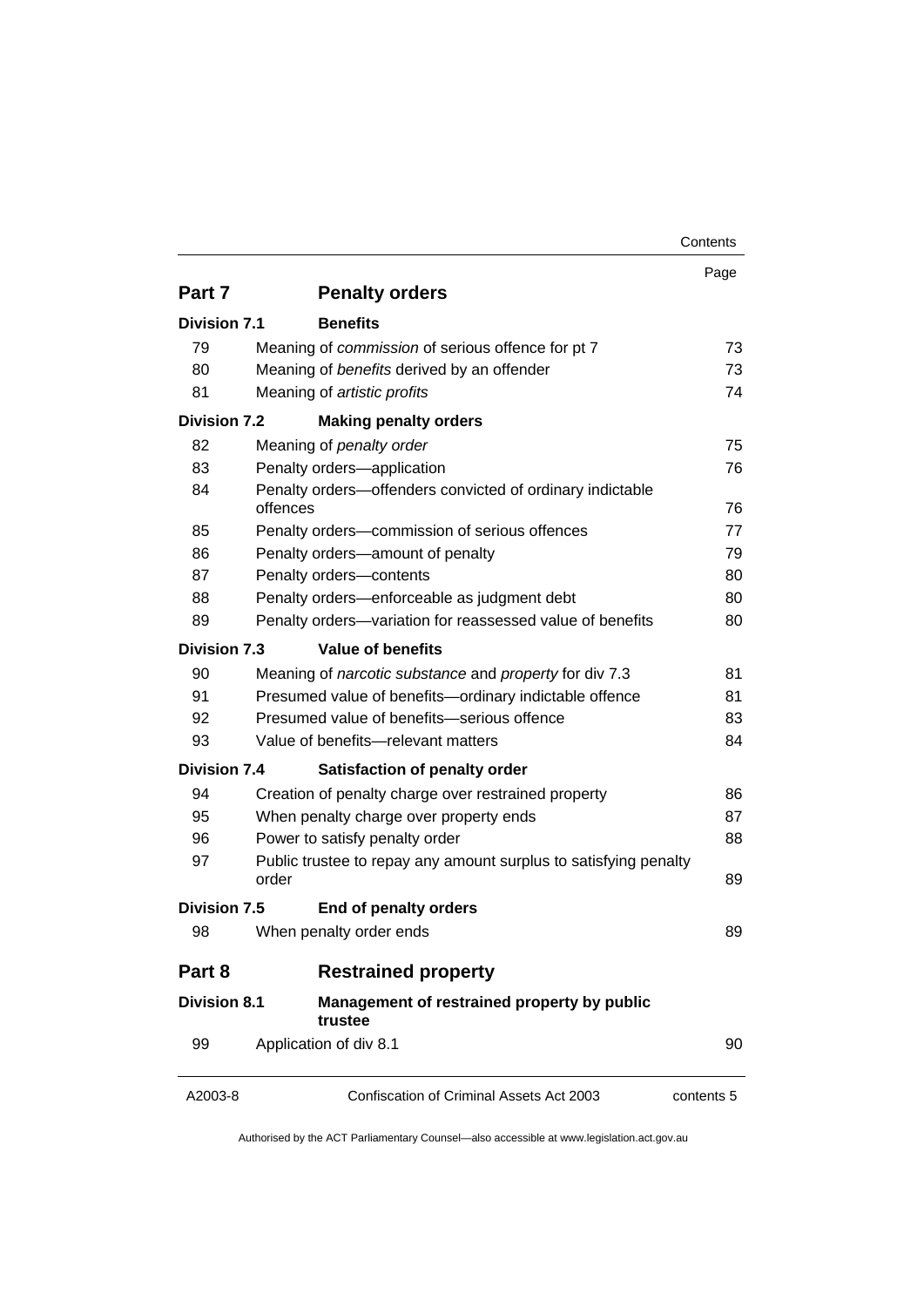|                     |                                                                                 | Page     |  |  |
|---------------------|---------------------------------------------------------------------------------|----------|--|--|
| 100                 | Powers of public trustee to preserve restrained property etc                    |          |  |  |
| 101                 | Sale, modification or destruction of property by public trustee                 |          |  |  |
| 102                 | Notice of sale, modification or destruction of restrained property              |          |  |  |
|                     | by public trustee                                                               | 92       |  |  |
| 103                 | Emergency modification or destruction of restrained property                    | 93<br>93 |  |  |
| 104                 | Notice details to be included in public trustee's report                        |          |  |  |
| 105                 | Order to stop sale, modification or destruction of restrained<br>property       |          |  |  |
| <b>Division 8.2</b> | Joint ownership of restrained property                                          |          |  |  |
| 106                 | Effect of death on joint ownership                                              | 95       |  |  |
| Part 9              | <b>Forfeited property</b>                                                       |          |  |  |
| <b>Division 9.1</b> | Preliminary                                                                     |          |  |  |
| 107                 | Meaning of <i>interested person</i> in pt 9                                     | 97       |  |  |
| 108                 | Forfeited property-powers of public trustee                                     |          |  |  |
| <b>Division 9.2</b> | Vesting and disposal of forfeited property                                      |          |  |  |
| 109                 | Vesting of forfeited property-general rule                                      | 98       |  |  |
| 110                 | Vesting of registrable property on forfeiture                                   |          |  |  |
| 111                 | Disposal of forfeited property                                                  |          |  |  |
| <b>Division 9.3</b> | Improperly obtained registered property interests                               |          |  |  |
| 112                 | Application of div 9.3 to registered property interests                         | 100      |  |  |
| 113                 | Discharge of prior registered property interests given for<br>improper purposes |          |  |  |
| <b>Division 9.4</b> | Sale of jointly owned forfeited property                                        |          |  |  |
| 114                 | Application of div 9.4 to jointly owned property                                | 101      |  |  |
| 115                 | Inconsistency with Trustee Act or Conveyancing Act                              | 102      |  |  |
| 116                 | Order for sale of jointly owned property                                        |          |  |  |
| 117                 | Trust for sale of property                                                      |          |  |  |
| 118                 | Effect of trust for sale on joint ownership                                     |          |  |  |
| 119                 | Distribution of proceeds of sale of property                                    | 104      |  |  |
| 120                 | Variation of court order for sale                                               |          |  |  |
| <b>Division 9.5</b> | Forfeited property-return or compensation                                       |          |  |  |
| 121                 | Meaning of return or compensation order                                         | 105      |  |  |
| contents 6          | Confiscation of Criminal Assets Act 2003                                        | A2003-8  |  |  |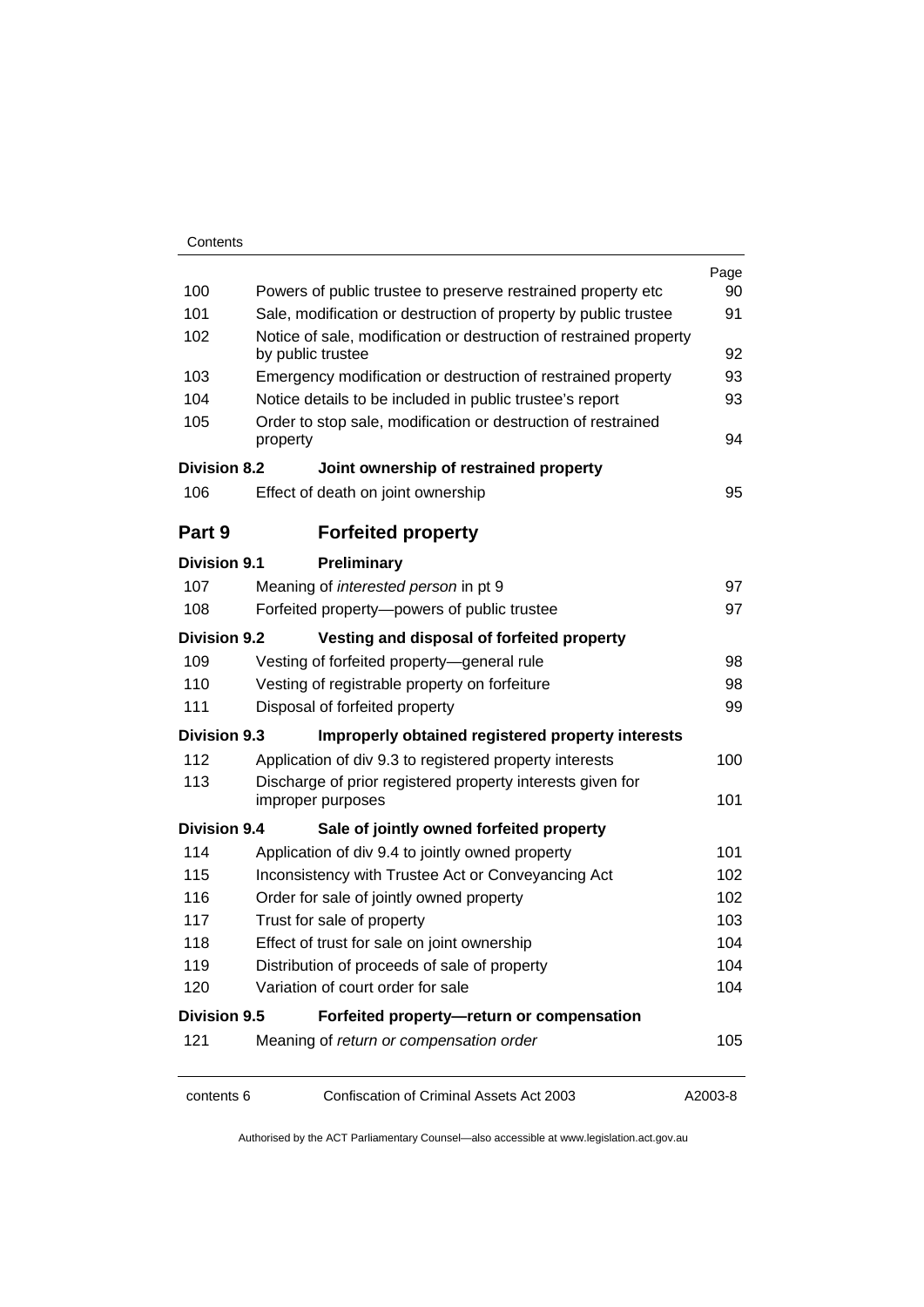| Page<br>105<br>106<br>107<br>107<br>107<br>108<br>109<br>109            |
|-------------------------------------------------------------------------|
|                                                                         |
|                                                                         |
|                                                                         |
|                                                                         |
|                                                                         |
|                                                                         |
|                                                                         |
|                                                                         |
|                                                                         |
|                                                                         |
|                                                                         |
| 110                                                                     |
| 110                                                                     |
| 111                                                                     |
| 112                                                                     |
| 112                                                                     |
| Review of reserved and distributable funds by public trustee<br>113     |
|                                                                         |
| 114                                                                     |
| Interstate restraining and forfeiture orders etc-registration<br>114    |
| Interstate restraining and forfeiture orders etc-interim<br>115         |
| Interstate restraining and forfeiture orders etc-effect of<br>116       |
| Interstate restraining and forfeiture orders etc-ending of              |
| 116                                                                     |
| Interstate restraining and forfeiture orders etc-cancellation of<br>117 |
| 117                                                                     |
| 118                                                                     |
|                                                                         |
|                                                                         |
| 119                                                                     |
|                                                                         |

A2003-8 Confiscation of Criminal Assets Act 2003 contents 7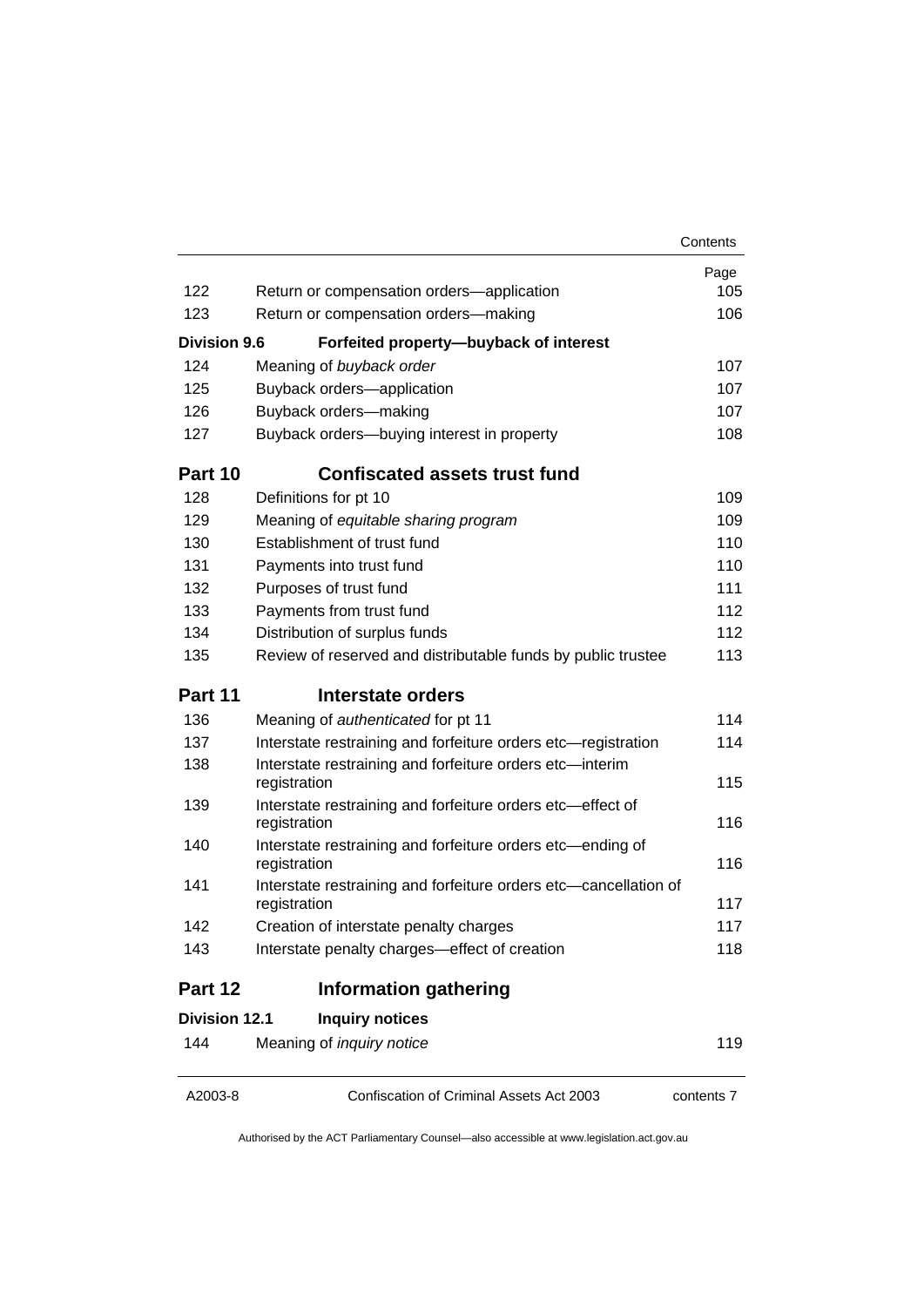| 145                  |                                                                                     | Inquiry notices-giving                                   | Page<br>119 |  |
|----------------------|-------------------------------------------------------------------------------------|----------------------------------------------------------|-------------|--|
| 146                  | Inquiry notices-form                                                                |                                                          |             |  |
| 147                  | Inquiry notices—immunity for complying financial institutions<br>and staff          |                                                          |             |  |
| <b>Division 12.2</b> |                                                                                     | <b>Monitoring orders</b>                                 |             |  |
| 148                  |                                                                                     | Meaning of monitoring order                              | 121         |  |
| 149                  |                                                                                     | Monitoring orders-application                            | 121         |  |
| 150                  |                                                                                     | Monitoring orders-affidavit supporting application       | 122         |  |
| 151                  | Monitoring orders-making                                                            |                                                          |             |  |
| <b>Division 12.3</b> |                                                                                     | <b>Transaction suspension orders</b>                     |             |  |
| 152                  |                                                                                     | Meaning of transaction suspension order                  | 123         |  |
| 153                  |                                                                                     | Transaction suspension orders-application                | 124         |  |
| 154                  | Transaction suspension orders-affidavit supporting application                      |                                                          |             |  |
| 155                  |                                                                                     | Transaction suspension orders-making                     | 125         |  |
| <b>Division 12.4</b> |                                                                                     | Production orders for property-tracking documents        |             |  |
| 156                  |                                                                                     | Meaning of production order                              | 126         |  |
| 157                  |                                                                                     | Meaning of property-tracking document                    | 127         |  |
| 158                  |                                                                                     | Production orders-application                            | 127         |  |
| 159                  |                                                                                     | Production orders-affidavit supporting application       | 128         |  |
| 160                  | Production orders-making<br>Production order proceedings-restrictions on disclosure |                                                          | 128         |  |
| 161                  |                                                                                     |                                                          | 129         |  |
| 162                  |                                                                                     | Production orders-variation                              | 130         |  |
| 163                  |                                                                                     | Production orders-consequential powers about documents   | 130         |  |
| <b>Division 12.5</b> |                                                                                     | <b>Examination orders and notices</b>                    |             |  |
|                      |                                                                                     | <b>Subdivision 12.5.1 Preliminary</b>                    |             |  |
| 164                  |                                                                                     | Definitions for div 12.5                                 | 131         |  |
| 165                  |                                                                                     | Authorised investigators                                 | 132         |  |
|                      |                                                                                     | <b>Subdivision 12.5.2 Examination orders</b>             |             |  |
| 166                  |                                                                                     | Meaning of examination order                             | 132         |  |
| 167                  |                                                                                     | Examination orders-application                           | 133         |  |
| 168                  |                                                                                     | Examination orders-affidavit supporting application      | 133         |  |
| 169                  |                                                                                     | Examination orders-making                                | 133         |  |
| 170                  |                                                                                     | Examination order proceedings-restrictions on disclosure | 134         |  |
| contents 8           |                                                                                     | Confiscation of Criminal Assets Act 2003                 | A2003-8     |  |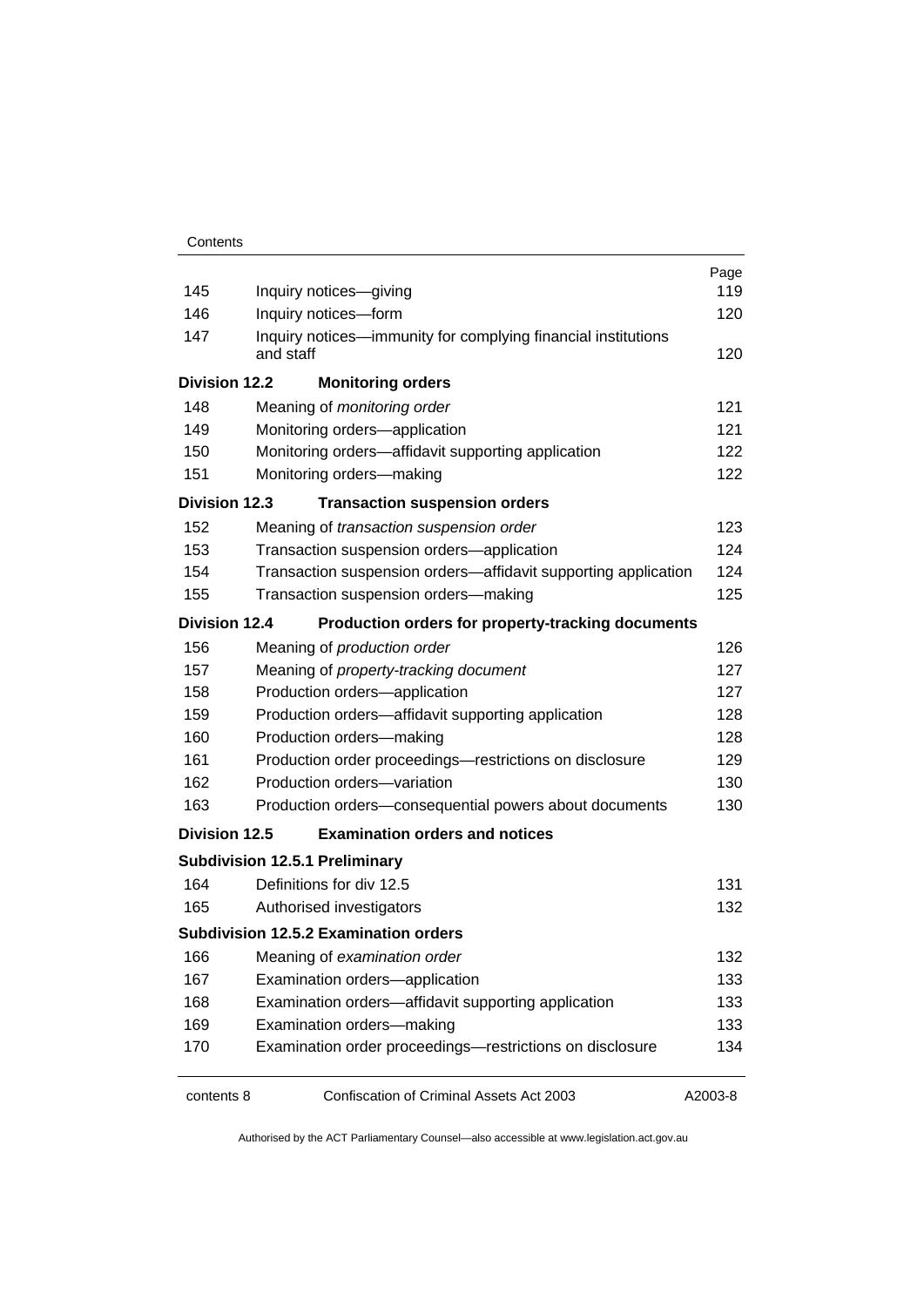|                      |                                                                   | Contents |
|----------------------|-------------------------------------------------------------------|----------|
|                      |                                                                   | Page     |
|                      | <b>Subdivision 12.5.3 Examination notices</b>                     |          |
| 171                  | Meaning of examination notice                                     | 135      |
| 172                  | Examination notices-giving                                        | 135      |
| 173                  | Examination notices-form                                          | 136      |
|                      | <b>Subdivision 12.5.4 Conducting examinations</b>                 |          |
| 174                  | Time and place of examination                                     | 136      |
| 175                  | Requirements made of person examined                              | 137      |
| 176                  | Conduct of examination                                            | 137      |
| 177                  | Role of the examinee's lawyer                                     | 138      |
| 178                  | Examinations-consequential powers about documents                 | 138      |
| 179                  | Examinations-additional restrictions on disclosure                | 138      |
| 180                  | Protection of authorised investigator etc                         | 139      |
|                      | Subdivision 12.5.5 Offences—examination notices                   |          |
| 181                  | Obstruction etc of authorised investigator                        | 140      |
| 182                  | Failing to attend examination                                     | 140      |
| 183                  | Offences relating to appearance at examination                    | 141      |
| 184                  | Unauthorised presence at an examination                           | 141      |
| 185                  | Examinations-additional disclosure offences                       | 142      |
| <b>Division 12.6</b> | Information order offences                                        |          |
| 186                  | Meaning of information order                                      | 144      |
| 187                  | Information orders-failure to comply                              | 145      |
| 188                  | Information orders-false or misleading information                | 145      |
| 189                  | Information orders-false or misleading documents                  | 146      |
| 190                  | Destruction etc of documents                                      | 146      |
| 191                  | Meaning of non-disclosable information order                      | 147      |
| 192                  | Information orders-disclosure offences                            | 148      |
| 193                  | Information orders-disclosure by police officers                  | 150      |
| 194                  | Information orders-protection of complying financial institutions | 150      |
| Part 13              | <b>Search warrants</b>                                            |          |
| <b>Division 13.1</b> | Preliminary                                                       |          |
| 195                  | Definitions for pt 13                                             | 151      |

A2003-8 Confiscation of Criminal Assets Act 2003 contents 9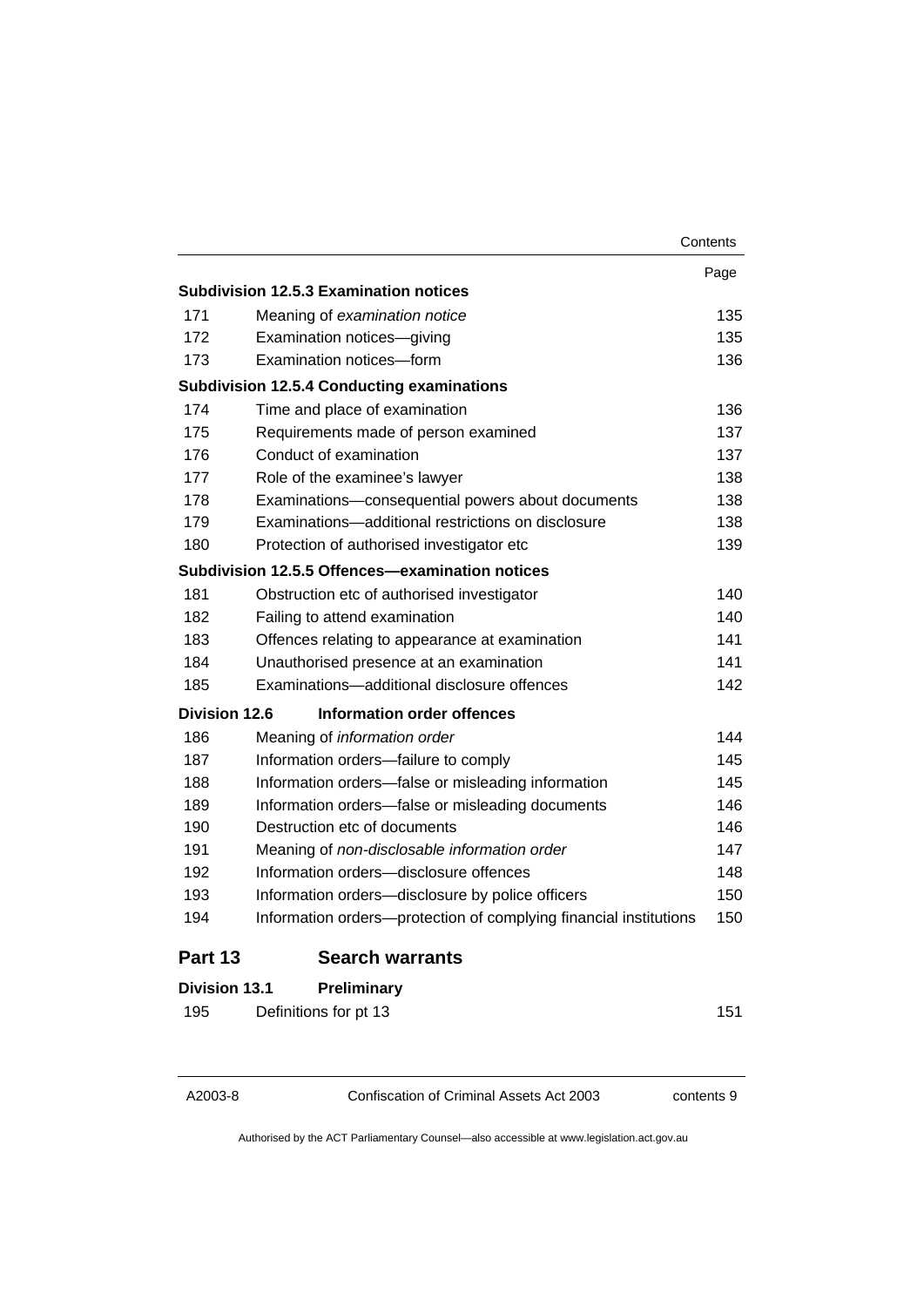#### **Contents**

| <b>Division 13.2</b> |                                                                            | Search warrants-general                                                                   | Page |
|----------------------|----------------------------------------------------------------------------|-------------------------------------------------------------------------------------------|------|
| 196                  |                                                                            | Applications for search warrants—general                                                  | 153  |
| 197                  |                                                                            | Offence for making false etc statements in search warrant                                 |      |
|                      | applications                                                               |                                                                                           | 153  |
| 198                  |                                                                            | Additional contents of search warrant applications                                        | 154  |
| 199                  |                                                                            | Issuing search warrants                                                                   | 154  |
| 200                  | issued                                                                     | When search warrant for property-tracking document may be                                 | 154  |
| 201                  |                                                                            | Contents of search warrants                                                               | 155  |
| 202                  |                                                                            | Authorisation given by search warrants                                                    | 156  |
| <b>Division 13.3</b> |                                                                            | <b>Telephone and electronic warrants</b>                                                  |      |
| 203                  | means                                                                      | Applying for search warrants by telephone or other electronic                             | 157  |
| 204                  |                                                                            | Issuing search warrants by telephone or other electronic means                            | 157  |
| 205                  |                                                                            | Unsigned warrants by telephone or other electronic means in<br>court proceedings          | 158  |
| 206                  |                                                                            | Offence for stating incorrect names in warrants by telephone or<br>other electronic means | 159  |
| 207                  | form                                                                       | Offence for execution etc of search warrant departing in material                         | 159  |
| 208                  | warrant                                                                    | Offence for execution etc of unauthorised form of search                                  | 160  |
| 209                  |                                                                            | Offence for giving unauthorised form of search warrant                                    | 160  |
| <b>Division 13.4</b> |                                                                            | <b>Executing search warrants</b>                                                          |      |
| 210                  |                                                                            | Search warrants—whether must be executed only during<br>particular hours                  | 161  |
| 211                  |                                                                            | Search warrants-restrictions on personal searches                                         | 161  |
| 212                  | Use of force and availability of assistance in executing search<br>warrant |                                                                                           | 162  |
| 213                  |                                                                            | Search warrants—announcement before entry                                                 | 162  |
| 214                  | Details of search warrant to be given to occupier etc                      |                                                                                           | 163  |
| 215                  | Occupier entitled to be present during search etc                          |                                                                                           | 163  |
| 216                  | Particular powers available to officers executing search warrant           |                                                                                           | 164  |
| 217                  |                                                                            | Use of equipment to examine or process things                                             | 164  |
| 218                  | Moving things to another place for examination or processing<br>165        |                                                                                           |      |

contents 10 Confiscation of Criminal Assets Act 2003 A2003-8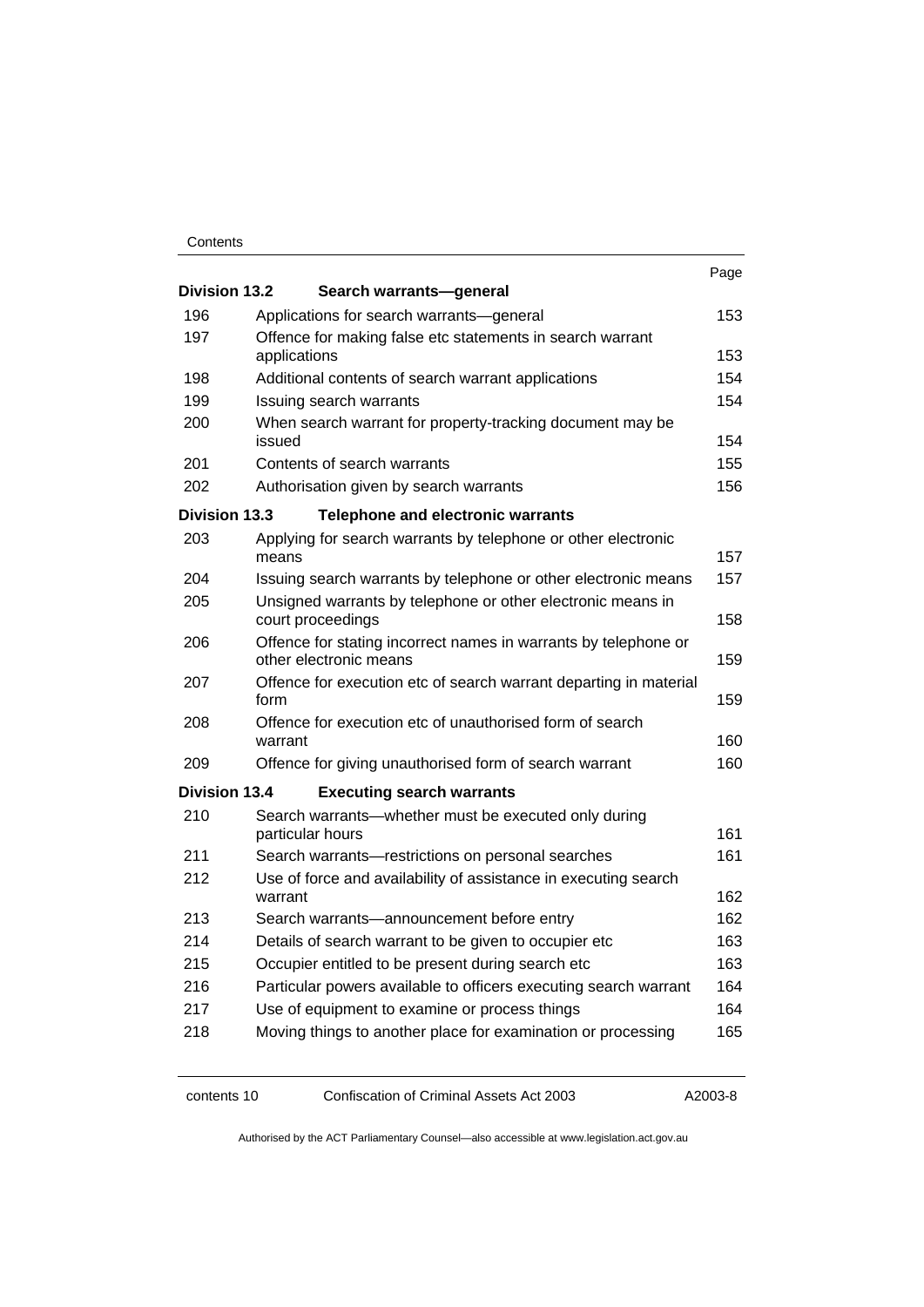| Contents |
|----------|
|----------|

| 219<br>Use of electronic equipment at premises<br>166<br>220<br>Person with knowledge of computer or computer system to<br>167<br>assist access etc<br>221<br>Securing electronic equipment<br>168<br>222<br>Copies of seized things to be provided<br>169<br>223<br>Providing documents after execution of search warrant<br>170<br>Division 13.5<br><b>Stopping and searching vehicles</b><br>224<br>Searches of vehicles without search warrant in emergency<br>situations<br>170<br>225<br>How police officer exercises powers under s 224<br>171<br>Division 13.6<br>Search warrants-things seized<br>226<br>Receipts for things seized under search warrants<br>172<br>227<br>Keeping seized things under search warrants<br>172<br>228<br>Keeping things for further period<br>173<br>229<br>Issuing officer may order keeping of thing<br>174<br>230<br>Transfer of things seized to public trustee<br>174<br>Division 13.7<br>Search warrants-miscellaneous<br>231<br>Search warrants-false or misleading information<br>174<br>232<br>Search warrants—false or misleading documents<br>175<br>233<br>Obstruction etc of police officers and people assisting<br>176<br>234<br>Damage etc to be minimised<br>176<br>Compensation<br>177<br>235<br>Part 14<br><b>Court procedure</b><br>236<br>Meaning of confiscation proceeding<br>178<br>Confiscation and corresponding law order proceedings are civil,<br>237<br>not criminal<br>179 |  |
|---------------------------------------------------------------------------------------------------------------------------------------------------------------------------------------------------------------------------------------------------------------------------------------------------------------------------------------------------------------------------------------------------------------------------------------------------------------------------------------------------------------------------------------------------------------------------------------------------------------------------------------------------------------------------------------------------------------------------------------------------------------------------------------------------------------------------------------------------------------------------------------------------------------------------------------------------------------------------------------------------------------------------------------------------------------------------------------------------------------------------------------------------------------------------------------------------------------------------------------------------------------------------------------------------------------------------------------------------------------------------------------------------------------------------------------------------|--|
|                                                                                                                                                                                                                                                                                                                                                                                                                                                                                                                                                                                                                                                                                                                                                                                                                                                                                                                                                                                                                                                                                                                                                                                                                                                                                                                                                                                                                                                   |  |
|                                                                                                                                                                                                                                                                                                                                                                                                                                                                                                                                                                                                                                                                                                                                                                                                                                                                                                                                                                                                                                                                                                                                                                                                                                                                                                                                                                                                                                                   |  |
|                                                                                                                                                                                                                                                                                                                                                                                                                                                                                                                                                                                                                                                                                                                                                                                                                                                                                                                                                                                                                                                                                                                                                                                                                                                                                                                                                                                                                                                   |  |
|                                                                                                                                                                                                                                                                                                                                                                                                                                                                                                                                                                                                                                                                                                                                                                                                                                                                                                                                                                                                                                                                                                                                                                                                                                                                                                                                                                                                                                                   |  |
|                                                                                                                                                                                                                                                                                                                                                                                                                                                                                                                                                                                                                                                                                                                                                                                                                                                                                                                                                                                                                                                                                                                                                                                                                                                                                                                                                                                                                                                   |  |
|                                                                                                                                                                                                                                                                                                                                                                                                                                                                                                                                                                                                                                                                                                                                                                                                                                                                                                                                                                                                                                                                                                                                                                                                                                                                                                                                                                                                                                                   |  |
|                                                                                                                                                                                                                                                                                                                                                                                                                                                                                                                                                                                                                                                                                                                                                                                                                                                                                                                                                                                                                                                                                                                                                                                                                                                                                                                                                                                                                                                   |  |
|                                                                                                                                                                                                                                                                                                                                                                                                                                                                                                                                                                                                                                                                                                                                                                                                                                                                                                                                                                                                                                                                                                                                                                                                                                                                                                                                                                                                                                                   |  |
|                                                                                                                                                                                                                                                                                                                                                                                                                                                                                                                                                                                                                                                                                                                                                                                                                                                                                                                                                                                                                                                                                                                                                                                                                                                                                                                                                                                                                                                   |  |
|                                                                                                                                                                                                                                                                                                                                                                                                                                                                                                                                                                                                                                                                                                                                                                                                                                                                                                                                                                                                                                                                                                                                                                                                                                                                                                                                                                                                                                                   |  |
|                                                                                                                                                                                                                                                                                                                                                                                                                                                                                                                                                                                                                                                                                                                                                                                                                                                                                                                                                                                                                                                                                                                                                                                                                                                                                                                                                                                                                                                   |  |
|                                                                                                                                                                                                                                                                                                                                                                                                                                                                                                                                                                                                                                                                                                                                                                                                                                                                                                                                                                                                                                                                                                                                                                                                                                                                                                                                                                                                                                                   |  |
|                                                                                                                                                                                                                                                                                                                                                                                                                                                                                                                                                                                                                                                                                                                                                                                                                                                                                                                                                                                                                                                                                                                                                                                                                                                                                                                                                                                                                                                   |  |
|                                                                                                                                                                                                                                                                                                                                                                                                                                                                                                                                                                                                                                                                                                                                                                                                                                                                                                                                                                                                                                                                                                                                                                                                                                                                                                                                                                                                                                                   |  |
|                                                                                                                                                                                                                                                                                                                                                                                                                                                                                                                                                                                                                                                                                                                                                                                                                                                                                                                                                                                                                                                                                                                                                                                                                                                                                                                                                                                                                                                   |  |
|                                                                                                                                                                                                                                                                                                                                                                                                                                                                                                                                                                                                                                                                                                                                                                                                                                                                                                                                                                                                                                                                                                                                                                                                                                                                                                                                                                                                                                                   |  |
|                                                                                                                                                                                                                                                                                                                                                                                                                                                                                                                                                                                                                                                                                                                                                                                                                                                                                                                                                                                                                                                                                                                                                                                                                                                                                                                                                                                                                                                   |  |
|                                                                                                                                                                                                                                                                                                                                                                                                                                                                                                                                                                                                                                                                                                                                                                                                                                                                                                                                                                                                                                                                                                                                                                                                                                                                                                                                                                                                                                                   |  |
|                                                                                                                                                                                                                                                                                                                                                                                                                                                                                                                                                                                                                                                                                                                                                                                                                                                                                                                                                                                                                                                                                                                                                                                                                                                                                                                                                                                                                                                   |  |
|                                                                                                                                                                                                                                                                                                                                                                                                                                                                                                                                                                                                                                                                                                                                                                                                                                                                                                                                                                                                                                                                                                                                                                                                                                                                                                                                                                                                                                                   |  |
|                                                                                                                                                                                                                                                                                                                                                                                                                                                                                                                                                                                                                                                                                                                                                                                                                                                                                                                                                                                                                                                                                                                                                                                                                                                                                                                                                                                                                                                   |  |
|                                                                                                                                                                                                                                                                                                                                                                                                                                                                                                                                                                                                                                                                                                                                                                                                                                                                                                                                                                                                                                                                                                                                                                                                                                                                                                                                                                                                                                                   |  |
|                                                                                                                                                                                                                                                                                                                                                                                                                                                                                                                                                                                                                                                                                                                                                                                                                                                                                                                                                                                                                                                                                                                                                                                                                                                                                                                                                                                                                                                   |  |
|                                                                                                                                                                                                                                                                                                                                                                                                                                                                                                                                                                                                                                                                                                                                                                                                                                                                                                                                                                                                                                                                                                                                                                                                                                                                                                                                                                                                                                                   |  |
| 180<br>238<br>Meaning of relevant court                                                                                                                                                                                                                                                                                                                                                                                                                                                                                                                                                                                                                                                                                                                                                                                                                                                                                                                                                                                                                                                                                                                                                                                                                                                                                                                                                                                                           |  |
| 239<br>Jurisdiction of Magistrates Court-confiscation proceedings<br>180                                                                                                                                                                                                                                                                                                                                                                                                                                                                                                                                                                                                                                                                                                                                                                                                                                                                                                                                                                                                                                                                                                                                                                                                                                                                                                                                                                          |  |
| Jurisdiction of Magistrates Court-interstate orders<br>240<br>182                                                                                                                                                                                                                                                                                                                                                                                                                                                                                                                                                                                                                                                                                                                                                                                                                                                                                                                                                                                                                                                                                                                                                                                                                                                                                                                                                                                 |  |
| 241<br>Jurisdiction of Supreme Court<br>182                                                                                                                                                                                                                                                                                                                                                                                                                                                                                                                                                                                                                                                                                                                                                                                                                                                                                                                                                                                                                                                                                                                                                                                                                                                                                                                                                                                                       |  |
| Confiscation proceedings-transferred proceedings<br>242<br>183                                                                                                                                                                                                                                                                                                                                                                                                                                                                                                                                                                                                                                                                                                                                                                                                                                                                                                                                                                                                                                                                                                                                                                                                                                                                                                                                                                                    |  |
| Restricted access proceedings-notice of applications etc<br>243<br>183                                                                                                                                                                                                                                                                                                                                                                                                                                                                                                                                                                                                                                                                                                                                                                                                                                                                                                                                                                                                                                                                                                                                                                                                                                                                                                                                                                            |  |
| 244<br>Other confiscation proceedings-notice of applications etc<br>185                                                                                                                                                                                                                                                                                                                                                                                                                                                                                                                                                                                                                                                                                                                                                                                                                                                                                                                                                                                                                                                                                                                                                                                                                                                                                                                                                                           |  |

A2003-8 Confiscation of Criminal Assets Act 2003 contents 11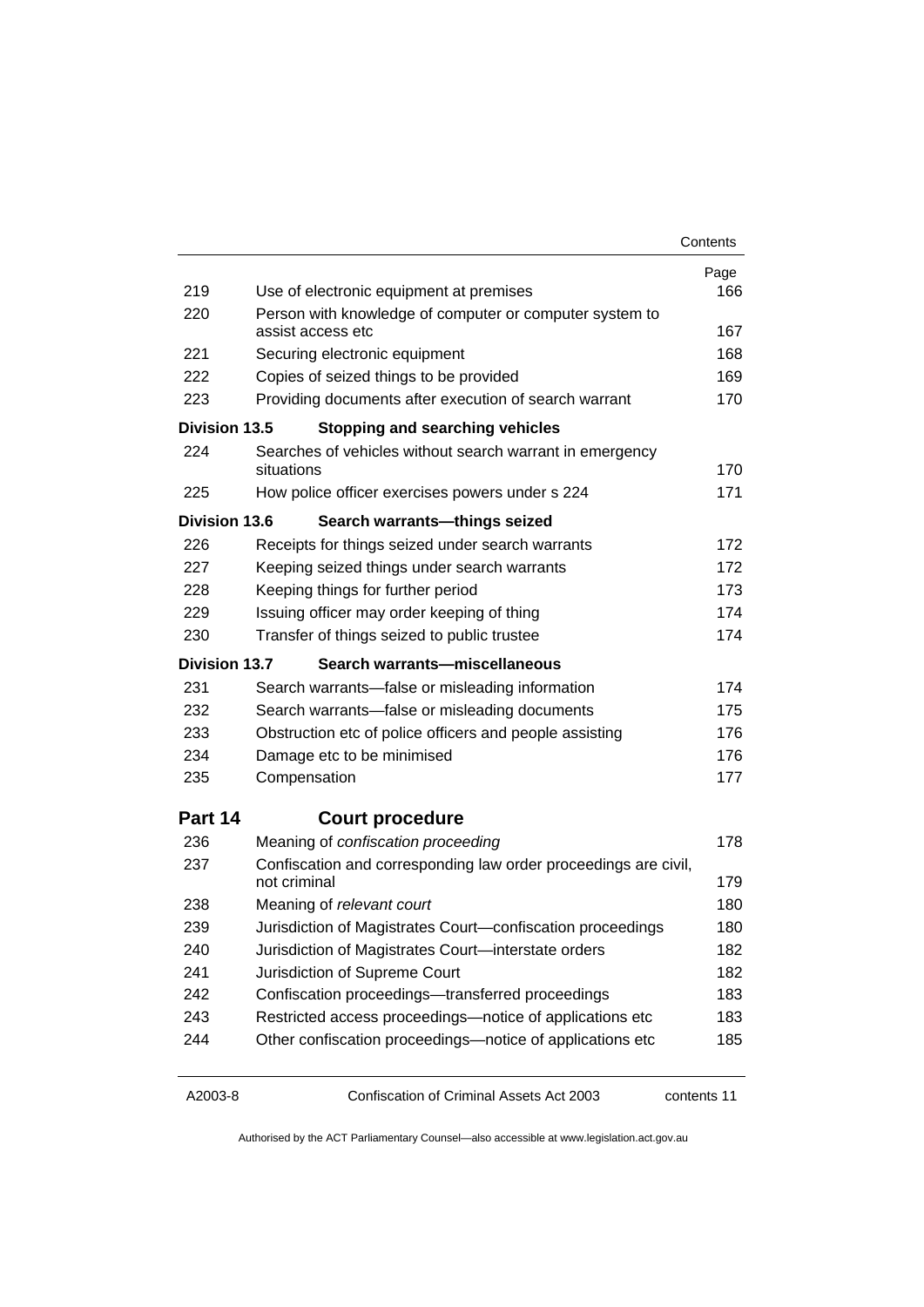#### **Contents**

|                                                                                                | Page |
|------------------------------------------------------------------------------------------------|------|
| Applications for another confiscation proceeding in relation to<br>same offence                | 186  |
| Confiscation proceedings—time extensions for applications                                      | 186  |
| Confiscation proceedings—amendment of applications                                             | 187  |
| Confiscation proceedings-relevant material                                                     | 187  |
| Confiscation proceedings-witness not required to answer<br>questions prejudicing investigation | 188  |
| Confiscation proceedings-additional orders                                                     | 188  |
| Contravention of additional orders under s 250                                                 | 189  |
| Confiscation proceedings-consent orders                                                        | 189  |
| Confiscation proceedings—notice of making orders                                               | 190  |
| Concurrent proceedings                                                                         | 191  |
| <b>Miscellaneous</b>                                                                           |      |
| Selfincrimination and other privileges overridden                                              | 192  |
| Powers under Act not limited by criminal proceedings                                           | 193  |
| Powers under Act do not limit each other or powers under other<br>laws                         | 193  |
| Examination orders-reporting requirements                                                      | 194  |
| Approved forms                                                                                 | 195  |
| Regulation-making power                                                                        | 196  |
| <b>Consequential and transitional matters</b>                                                  |      |
| Repeal of Proceeds of Crime legislation                                                        | 197  |
| Orders under repealed Act                                                                      | 197  |
| Proceedings for offences committed before the commencement<br>of this Act                      | 198  |
| Use of information etc obtained under repealed Act                                             | 198  |
| Confiscated assets trust fund                                                                  | 198  |
| <b>Transitional regulations</b>                                                                | 199  |
| Modification of pt 16's operation                                                              | 199  |
| Amendments of other legislation-sch 1                                                          | 199  |
| Expiry of pt 16                                                                                | 200  |
|                                                                                                |      |

contents 12 Confiscation of Criminal Assets Act 2003 A2003-8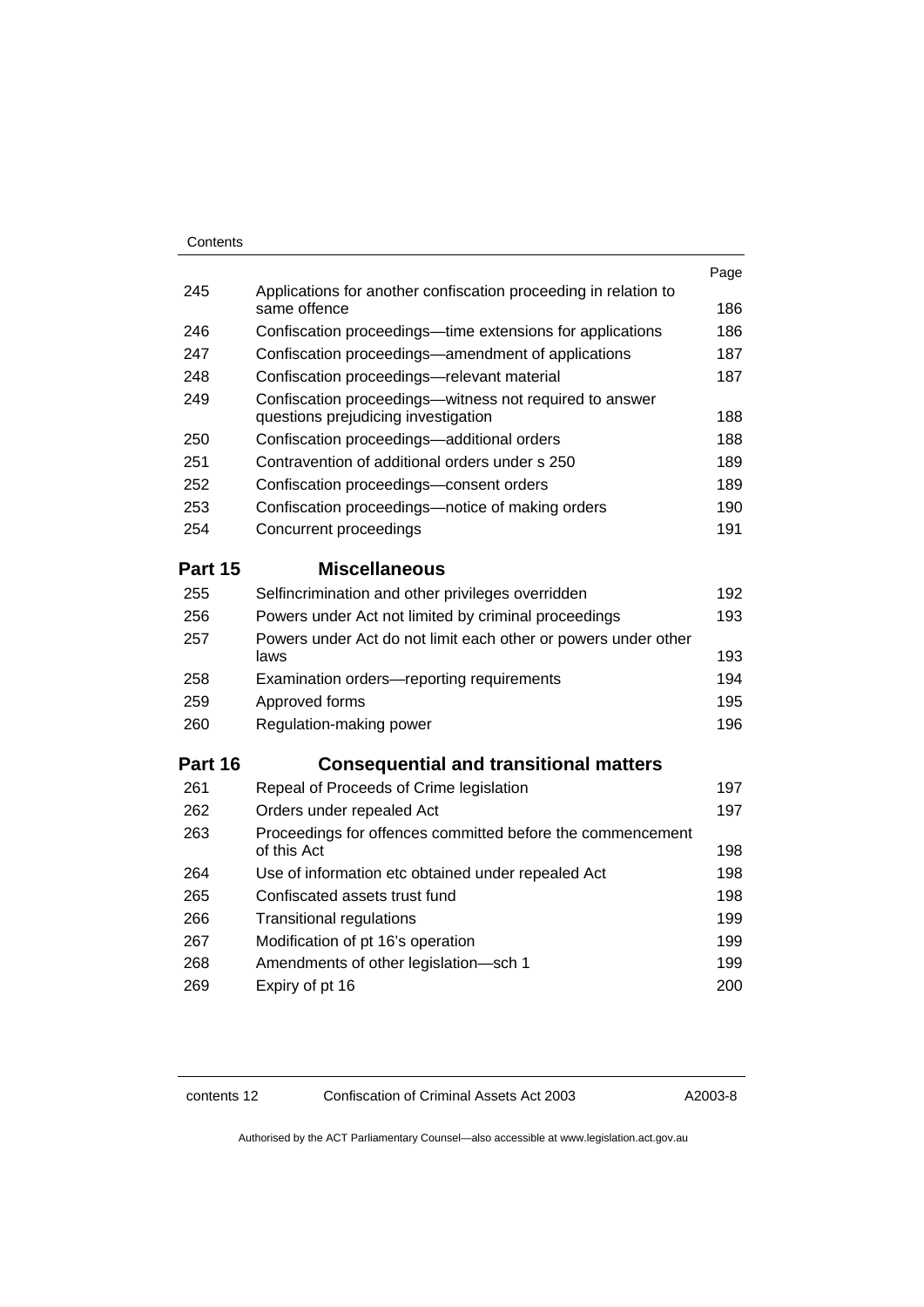|                   |                                                       | Contents |
|-------------------|-------------------------------------------------------|----------|
|                   |                                                       | Page     |
| <b>Schedule 1</b> | Amendments of other legislation                       | 201      |
| <b>Part 1.1</b>   | <b>Administrative Decisions (Judicial Review) Act</b> |          |
|                   | 1989                                                  | 201      |
| <b>Part 1.2</b>   | Crimes Act 1900                                       | 201      |
| <b>Part 1.3</b>   | <b>Prostitution Act 1992</b>                          | 209      |
|                   |                                                       |          |
| <b>Dictionary</b> |                                                       | 210      |

A2003-8 Confiscation of Criminal Assets Act 2003 contents 13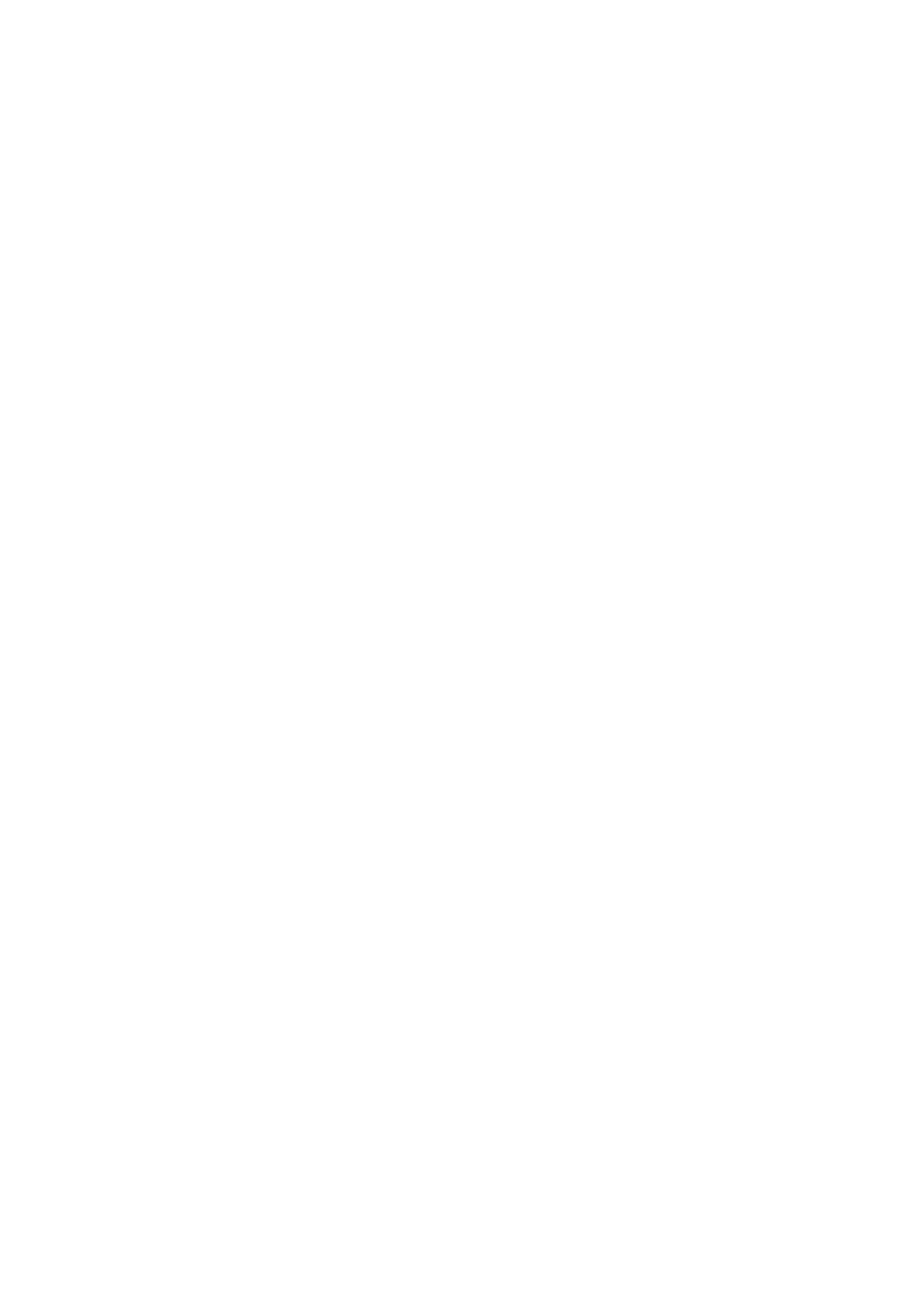

AUSTRALIAN CAPITAL TERRITORY

# **Confiscation of Criminal Assets Act 2003**

**A2003-8** 

An Act to deprive people of the proceeds of crime and of property used for criminal activity, and for other purposes

> *Notified under the Legislation Act 2001 on 27 March 2003 (see www.legislation.act.gov.au)*

The Legislative Assembly for the Australian Capital Territory enacts as follows: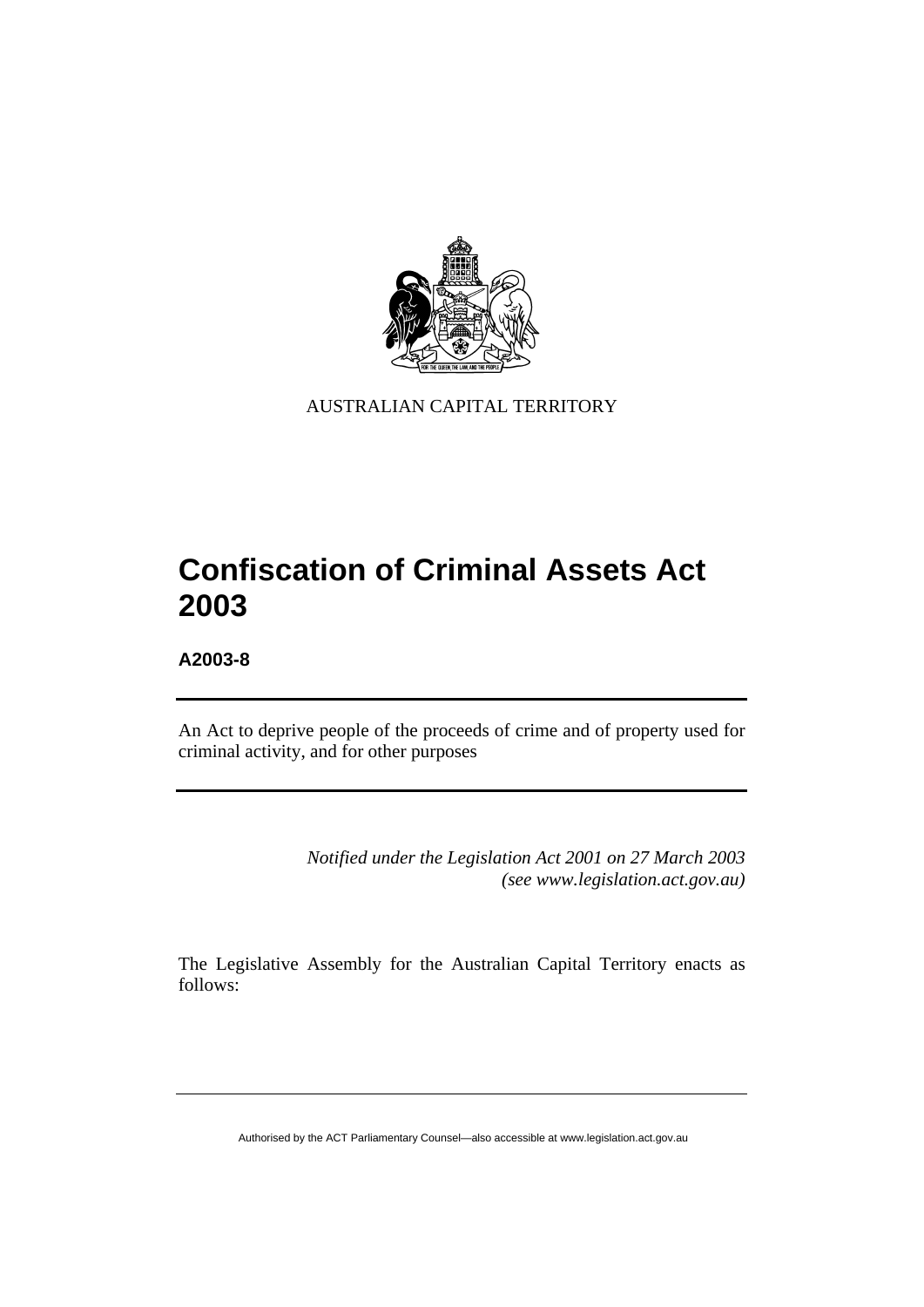#### **Part 1** Preliminary

Section 1

## **Part 1** Preliminary

#### **1 Name of Act**

This Act is the *Confiscation of Criminal Assets Act 2003.*

## **2 Commencement**

This Act commences on a day fixed by the Minister by written notice.

- *Note 1* The naming and commencement provisions automatically commence on the notification day (see Legislation Act, s 75 (1)).
- *Note* 2 A single day or time may be fixed, or different days or times may be fixed, for the commencement of different provisions (see Legislation Act, s 77 (1)).
- *Note 3* If a provision has not commenced within 6 months beginning on the notification day, it automatically commences on the first day after that period (see Legislation Act, s 79).

## **3 Purposes of Act**

The *purposes of this Act* include the following:

- (a) to encourage law-abiding behaviour by the community;
- (b) to give effect to the principle of public policy that a person should not be enriched because of the commission of an offence, whether or not anyone has been convicted of the offence;
- (c) to deprive a person of all material advantage derived from the commission of an offence, whatever the form into which property or benefits derived from the offence may have been changed;
- (d) to deprive a person of property used, or intended by an offender to be used, in relation to the commission of an offence, whatever the form into which it may have been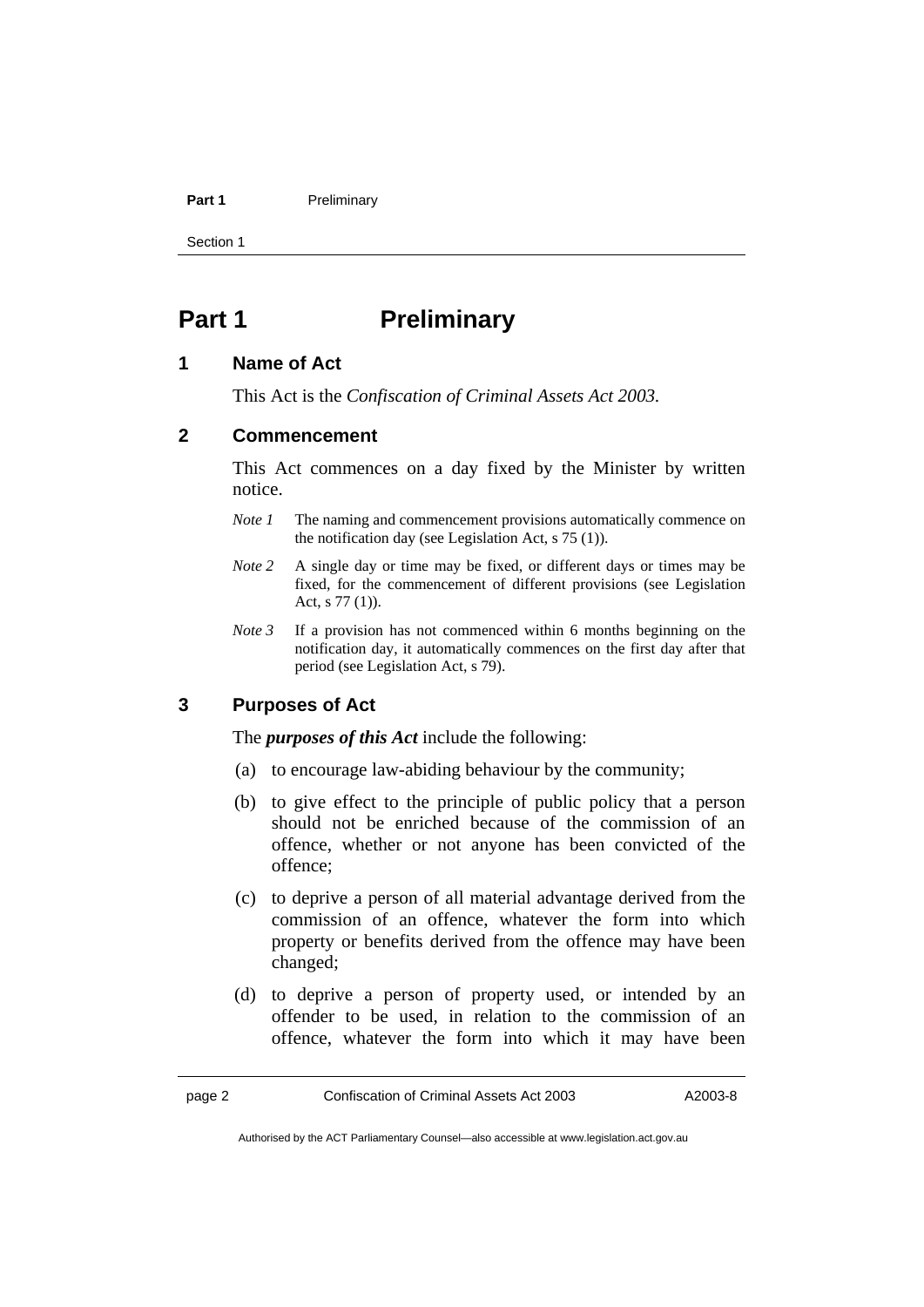changed, and to prevent the person from using the property to commit other offences;

- (e) to enable the effective tracing and seizure by law enforcement authorities of property used, or intended by an offender to be used, in relation to the commission of an offence and all material advantage derived from the offence;
- (f) to provide for the enforcement in the ACT of orders, notices or decisions (however described) made under corresponding laws.

## **4 Application of Act to property and dealings**

- (1) This Act applies to property located anywhere, whether in the ACT, in Australia outside the ACT, or outside Australia.
- (2) This Act applies to dealings with property anywhere, whether it happens in the ACT, in Australia outside the ACT, or outside Australia.

#### **5 Application of Act to offences**

This Act applies in relation to offences, whether committed, or alleged to have been committed, before or after the commencement of this Act.

## **6 Dictionary**

The dictionary at the end of this Act is part of this Act.

*Note 1* The dictionary at the end of this Act defines certain words and expressions used in this Act, and includes references (*signpost definitions*) to other words and expressions defined elsewhere in this Act.

> For example, the signpost definition '*effective control*, of property—see section 14.' means that the term 'effective control' is defined in that section.

*Note 2* A definition in the dictionary (including a signpost definition) applies to the entire Act unless the definition, or another provision of the Act, provides otherwise or the contrary intention otherwise appears (see Legislation Act,  $s$  155 and  $s$  156 (1)).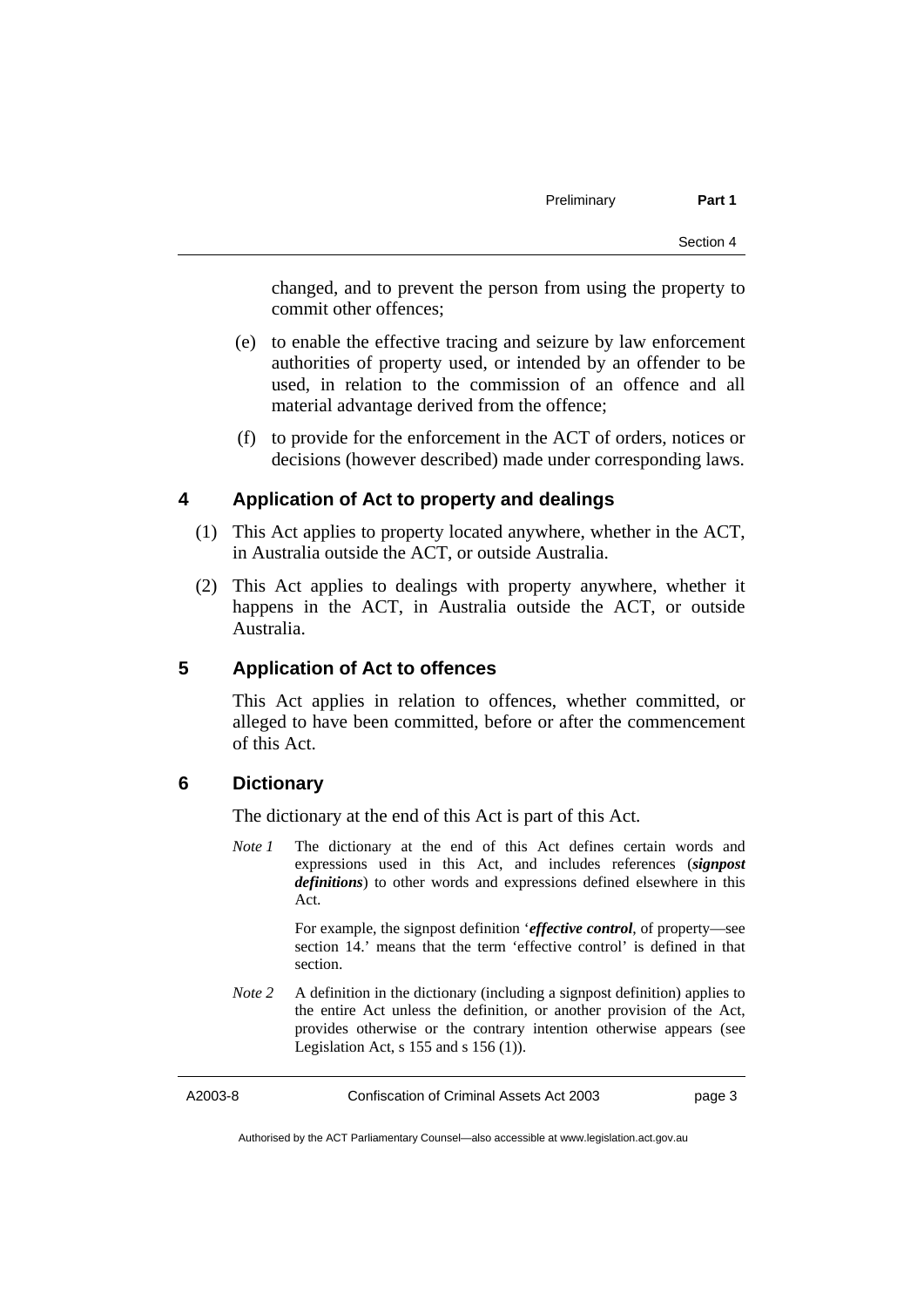#### Part 1 **Preliminary**

Section 7

## **7 Notes**

A note included in this Act is explanatory and is not part of this Act.

*Note* See Legislation Act, s 127 (1), (4) and (5) for the legal status of notes.

## **8 Offences against Act—application of Criminal Code etc**

Other legislation applies in relation to offences against this Act.

*Note 1 Criminal Code*

The Criminal Code, ch 2 applies to all offences against this Act (see Code, pt 2.1).

The chapter sets out the general principles of criminal responsibility (including burdens of proof and general defences), and defines terms used for offences to which the Code applies (eg *conduct*, *intention*, *recklessness* and *strict liability*).

#### *Note 2 Penalty units*

The Legislation Act, s 133 deals with the meaning of offence penalties that are expressed in penalty units.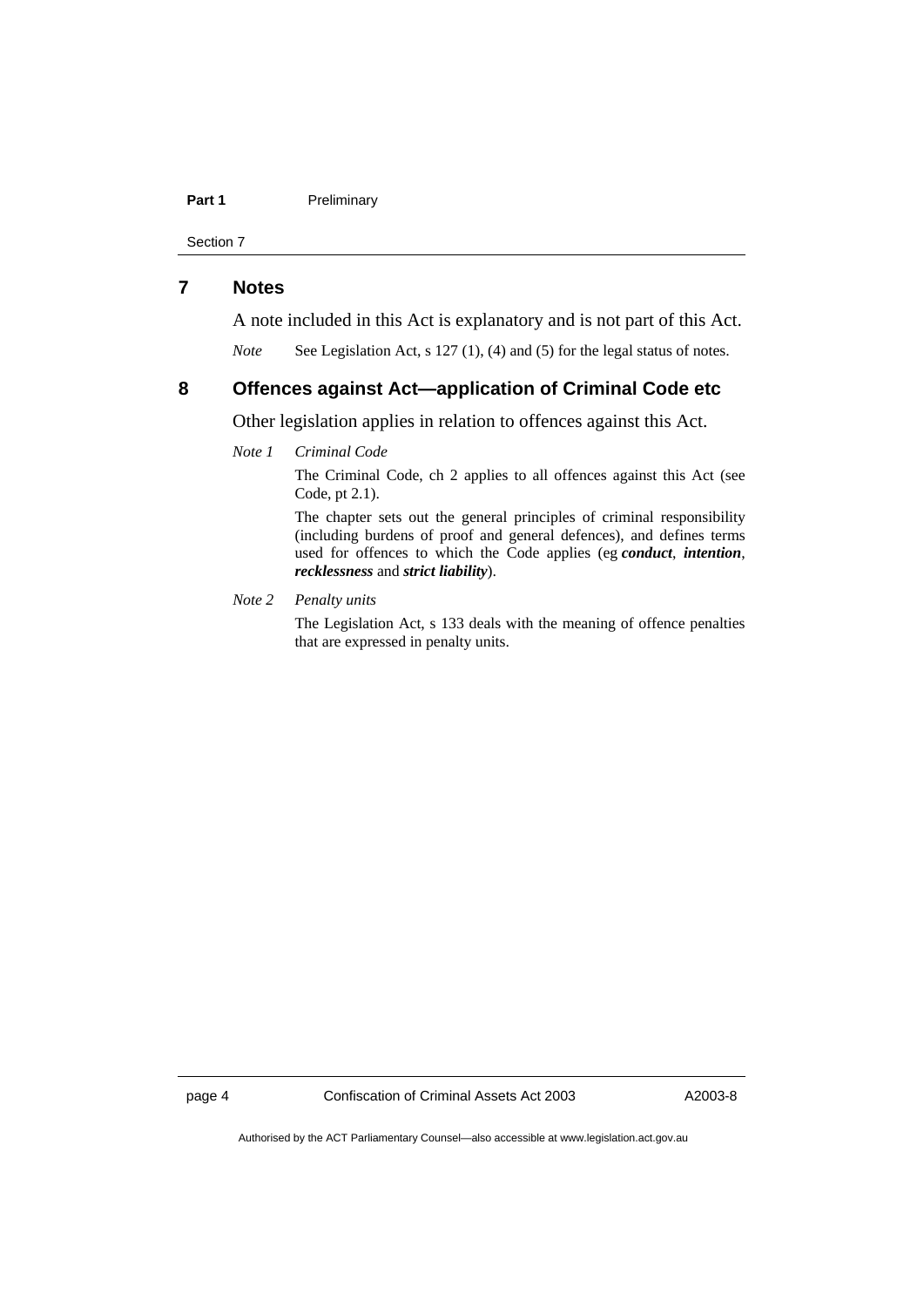## **Part 2 General overview of confiscation scheme**

#### **9 General overview**

The notes to this section provide a general overview of the scheme of this Act.

#### *Note 1 Restraining orders*

A court may make an order (a *restraining order*) preventing the disposal or other dealing with property. A restraining order may also be made to secure a property for the payment of a penalty order (see note 4).

Property may be restrained even though it is not the offender's property.

#### *Note 2 Confiscation of property on conviction*

A court that convicts a person of an indictable offence may make an order (a *conviction forfeiture order*) for the forfeiture to the Territory of tainted property in relation to the offence (whether or not the tainted property is restrained).

If a person is convicted of a serious offence (generally an offence punishable by imprisonment for 5 years or more), all restrained property is, by the operation of this Act, forfeited to the Territory (an *automatic forfeiture*).

Property may be forfeited even though it is not the offender's property.

#### *Note 3 Confiscation of property without conviction*

If a court is satisfied on the balance of probabilities that a person has committed a serious offence, it may make an order (a *civil forfeiture order*) for the forfeiture to the Territory of all restrained property even though the person has not been convicted, or the person has been cleared, of the relevant offence.

#### *Note 4 Penalty orders*

A court may order the payment to the Territory (a *penalty order*) of the value of the tainted property and the advantages and other benefits derived in any way from the commission of an indictable offence and for restrained property be sold to satisfy the penalty order.

#### *Note 5 Exclusion of property from forfeiture and return or compensation for forfeited property*

Provision is made for a order that property be excluded from forfeiture (an *exclusion order*) and forfeited property can be returned or compensation paid for it in certain circumstances. Provision is also made for the buyback of interests in forfeited property.

A2003-8 Confiscation of Criminal Assets Act 2003 page 5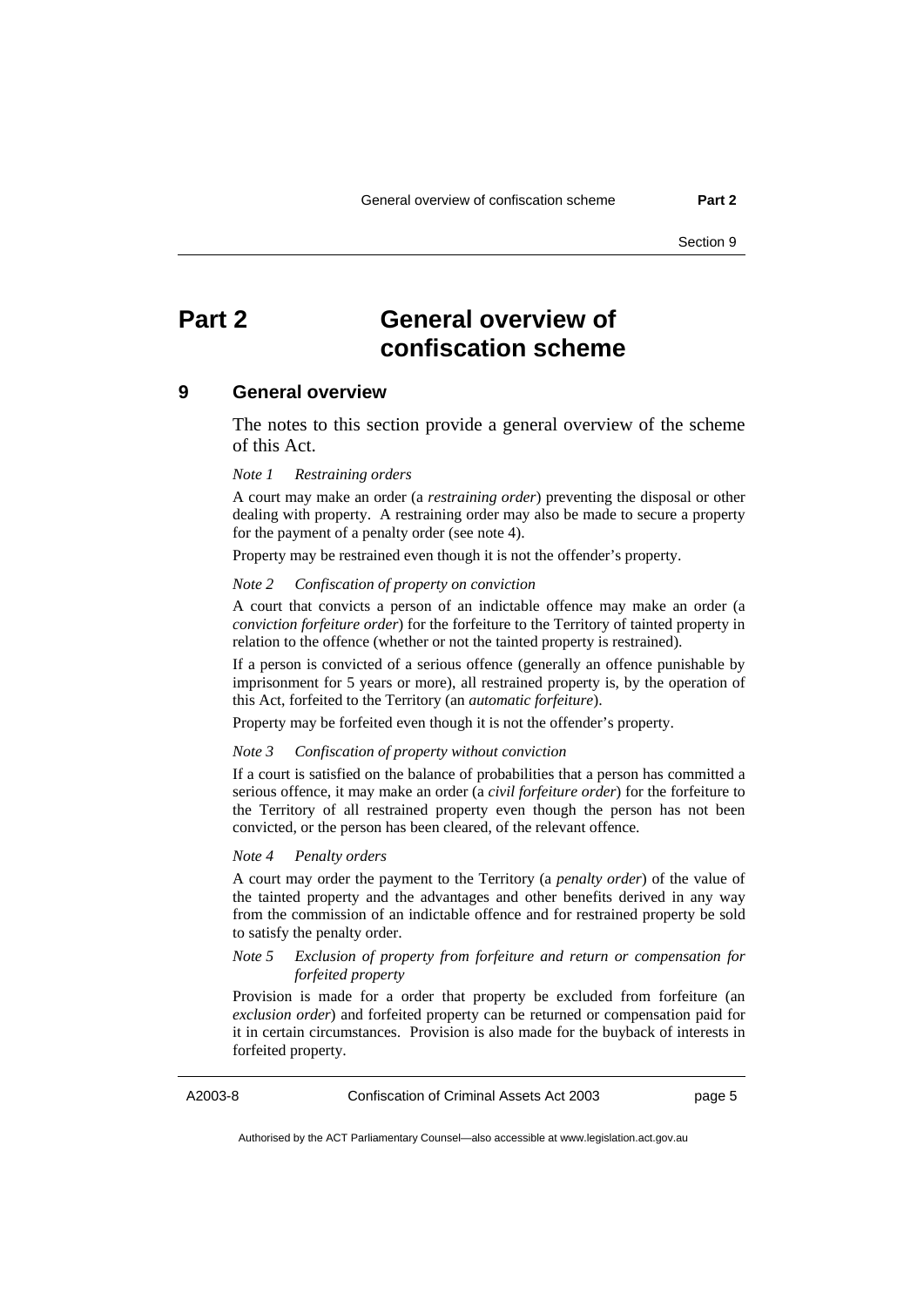#### Part 3 **Key concepts**

Section 10

## **Part 3 Key concepts**

- *Note 1* The following concepts are defined in this part:
	- *abscond*—see s 16
	- *cleared*, of an offence—see s 17
	- *convicted*—see s 15 (1)
	- *derived*—see s 12
	- *effective control*, of property—see s 14
	- *finalised* confiscation or criminal proceeding—see s 18
	- *indictable offence*—see s 13 (2)
	- *offence*—see s 13 (1)
	- *ordinary indictable offence*—s 13 (2)
	- *quashed*—see s 15 (3) and (4)
	- *related* offence—see s 13 (3)
	- *serious offence*—see s 13 (2)
	- *tainted property*—see s 10
	- *unclaimed tainted property*—see s 11.
- *Note 2* Other important concepts include *benefits* (see s 80), *penalty order* (see s 82) and *relevant court* (see s 238).

## **10 What is** *tainted property*

(1) In this Act:

*tainted property*, in relation to an offence, means—

- (a) property that was used, or was intended by an offender to be used, in relation to the commission of the offence; or
- (b) property that was derived by anyone from the commission of the offence; or
- (c) property that was derived by anyone from property mentioned in paragraph (a) or (b);

and includes an amount of money held in an account with a financial institution that represents the value of property mentioned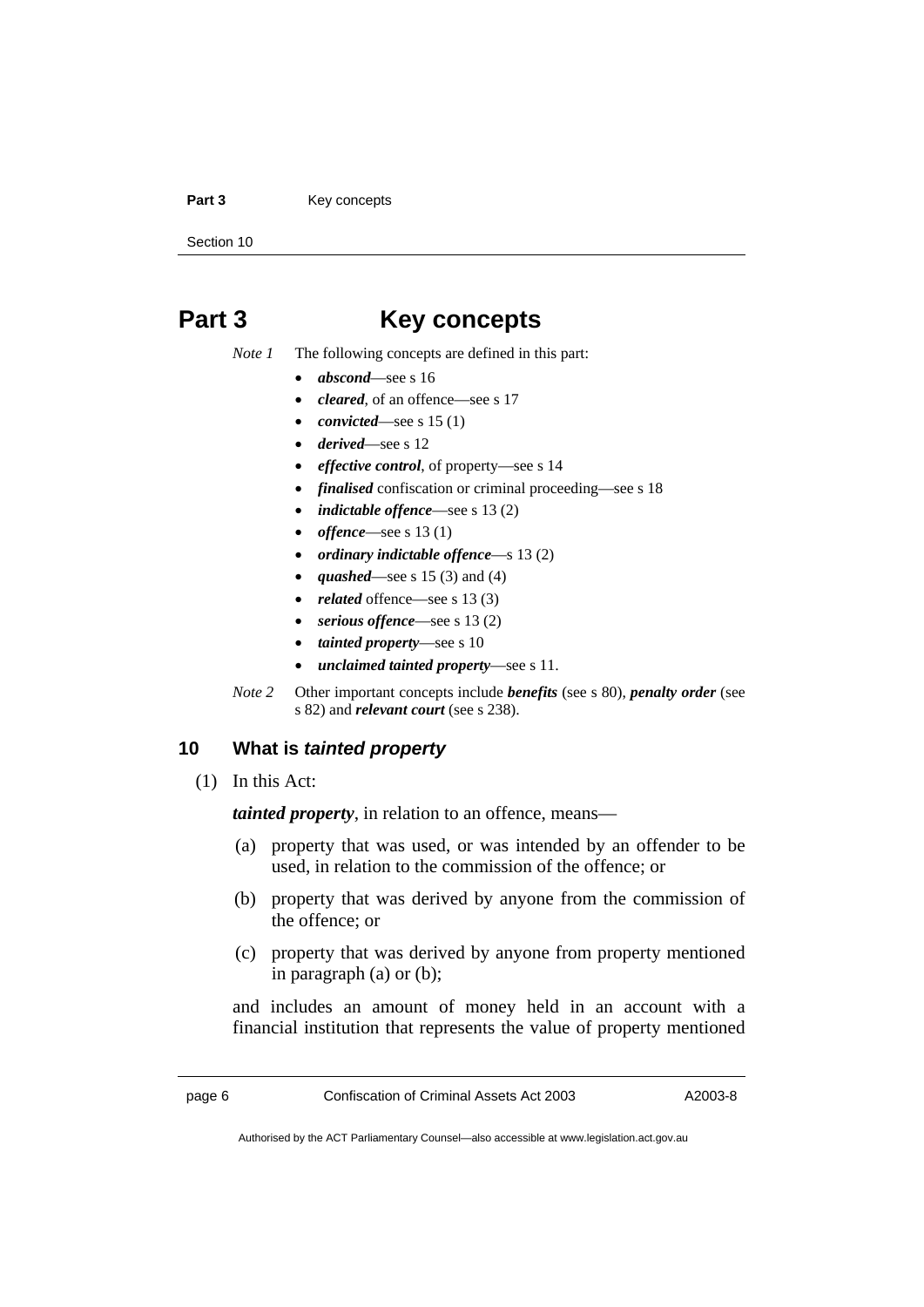Section 10

in paragraph (a), (b) or (c) that has been directly or indirectly credited to the account.

- *Note 1* For the meaning of *in relation to*, see dict.
- *Note 2* For the meaning of *derived*, see s 12.
- *Note 3 Property* includes an interest in property, see Legislation Act, dict, pt 1.
- (2) For subsection (1) (a), any property found in the possession of an offender at the time of, or immediately after, the commission of the offence is taken to be property that was used, or was intended by the offender to be used, in relation to the commission of the offence, unless the contrary is established by the offender.

#### **Examples of** *tainted property* **for s 10**

- 1 A car used as a getaway car for an armed robbery (see s  $(1)$   $(a)$ ).
- 2 Money and jewellery stolen during the commission of the armed robbery offence (see s  $(1)$  (b)).
- 3 Shares bought using money stolen during the commission of the armed robbery offence, or a mixture of that money and money unconnected with the offence (see s (1) (c) and s 12 (1) (Meaning of *derived*)).
- 4 A house in relation to which a mortgage is partly or completely discharged using money stolen during the commission of the armed robbery offence, or a mixture of that money and money unconnected with the offence (see s (1) (c) and s 12 (1)).
- 5 Money or other property received from the sale of the car, jewellery, shares or house mentioned in examples 1 to 4 (see s (1) (c) and s 12 (1)).
- 6 Other property purchased using the money mentioned in example 5 (see s (1) (c) and s 12 (1)).
- 7 Money stolen during the commission of the armed robbery offence is deposited in 1 or more accounts with a credit union and later transferred to a bank account that also contains money unconnected with the offence. The money in the bank account to the value of the money stolen during the commission of the offence is *tainted property* (see s (1)).
- 8 Money received from the sale of the car, jewellery, shares or house mentioned in examples 1 to 4 is deposited in a credit union account that also contains money unconnected with the armed robbery offence. The money in the account to the value of the money received from the sale of the car, jewellery, shares or house mentioned in examples 1 to 4 is *tainted property* (see s (1) and s 12 (1)).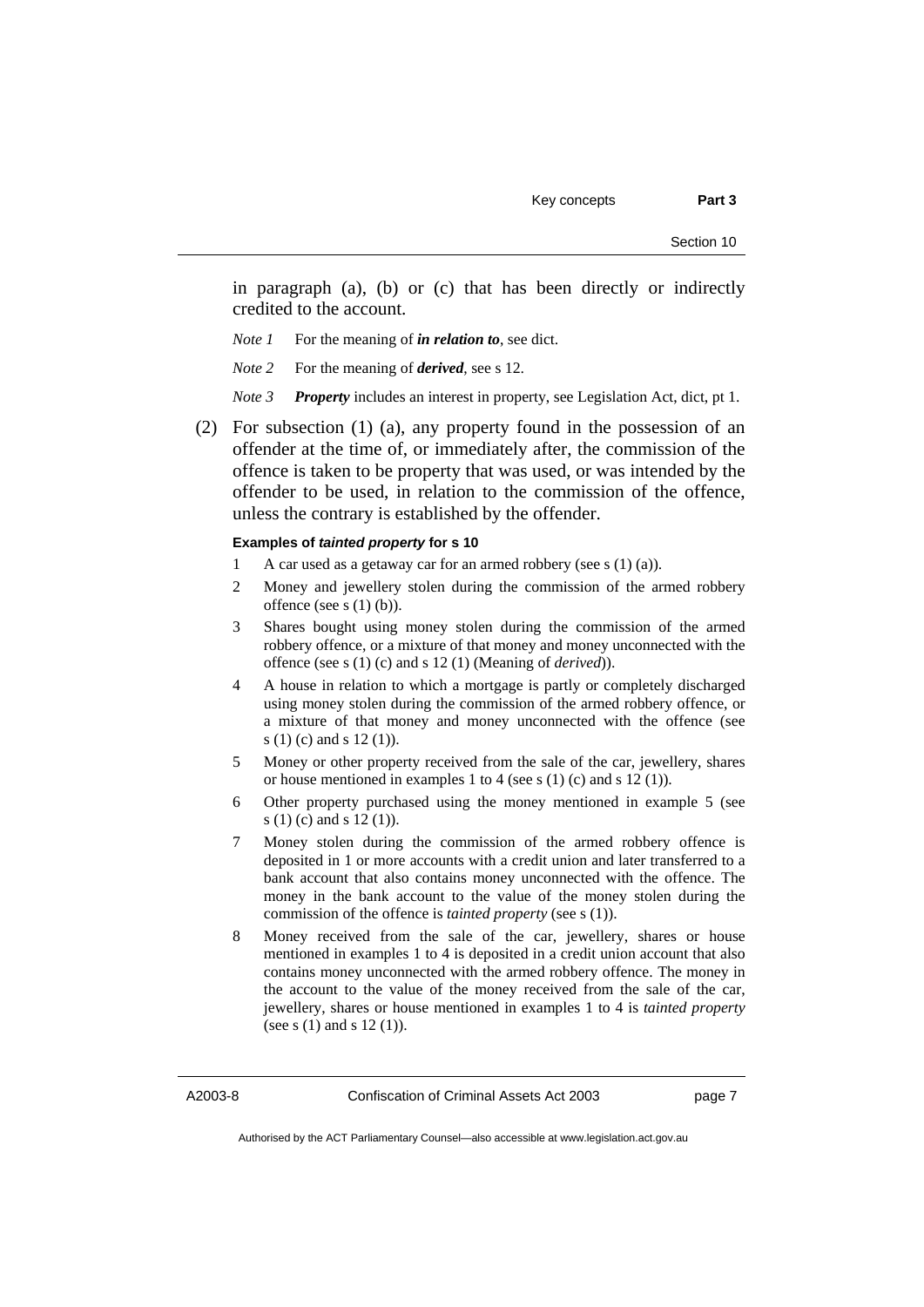#### Part 3 **Key concepts**

Section 11

*Note* An example is part of the Act, is not exhaustive and may extend, but does not limit, the meaning of the provision in which it appears (see Legislation Act, s 126 and s 132).

#### **11 What is** *unclaimed tainted property*

In this Act:

*unclaimed tainted property* means property that—

(a) is tainted property in relation to an offence; and

*Note* For the meaning of *in relation to*, see dict.

(b) is not claimed by anyone;

even if it is not possible to identify the offence or an offender.

#### **Examples of property that may be** *unclaimed tainted property*

- 1 a large quantity of hydroponic equipment and lights for growing plants indoors that is found at premises suspected of being used for the production of drugs and that is not claimed by anyone
- 2 a large amount of money with traces of cocaine that is found in a house suspected of being used for drug dealing and that is not claimed by anyone
- 3 a large quantity of jewellery found in a car that has been recently used by several people and that is not claimed by anyone
- 4 a large amount of money found beneath a bridge in a bag that also contains traces of explosives
- *Note 1* A claim for property restrained under an unclaimed tainted property restraining order does not, of itself, change or end the restraining order, see s 46 (2).
- *Note 2* An example is part of the Act, is not exhaustive and may extend, but does not limit, the meaning of the provision in which it appears (see Legislation Act, s 126 and s 132).

#### **12 Meaning of** *derived*

(1) In this Act: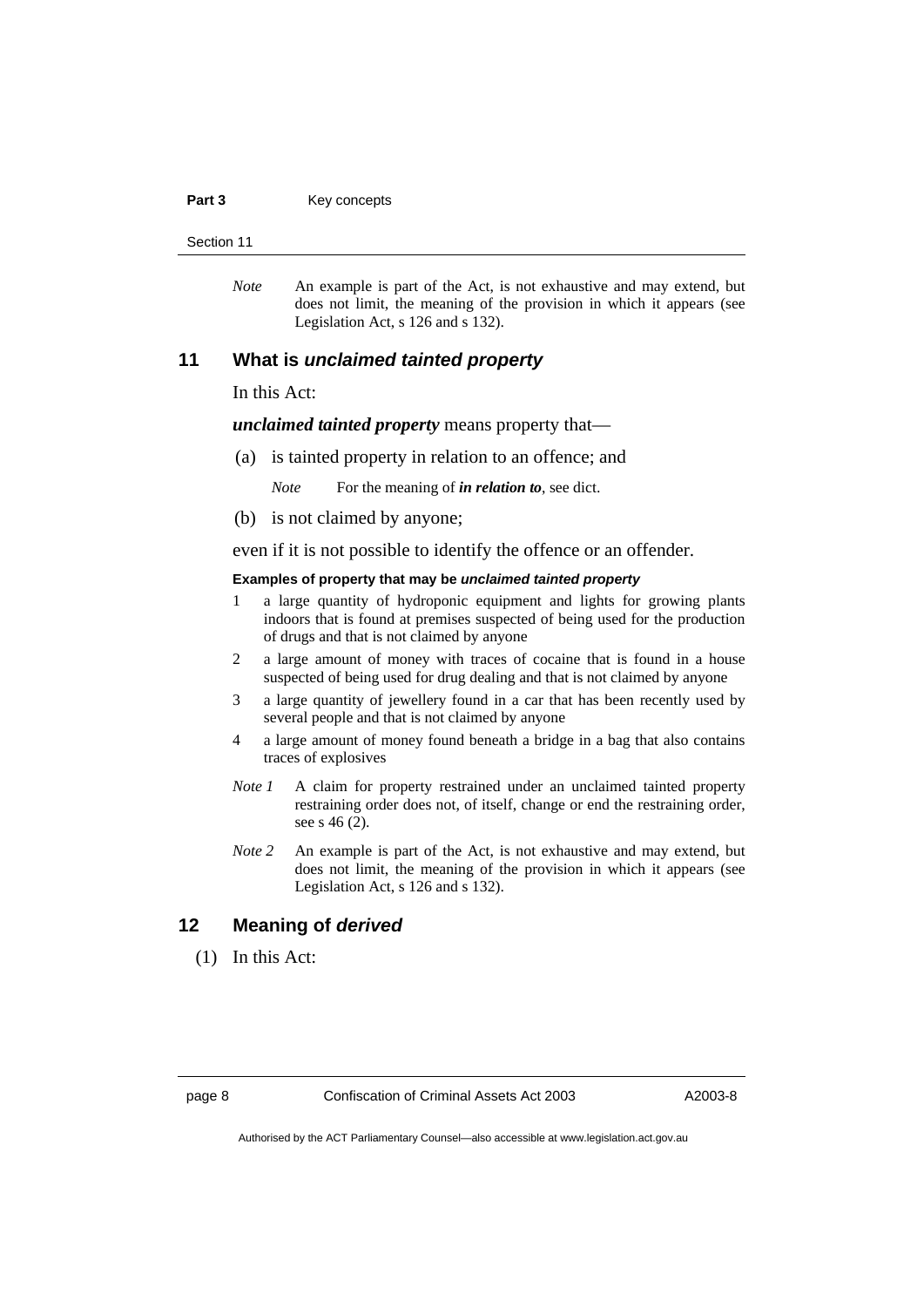*derived*—property or a benefit is *derived* if it is derived or realised, whether completely or partly and whether directly or indirectly.

#### **Examples**

See section 10, examples 3 to 6 and 8.

- *Note 1* For the meaning of *benefits*, see s 80.
- *Note 2* An example is part of the Act, is not exhaustive and may extend, but does not limit, the meaning of the provision in which it appears (see Legislation Act, s 126 and s 132).
- (2) Property or a benefit is *derived* by a person if it is derived by someone else at the request or direction of the person.

#### **Example**

Jane Citizen commits an indictable offence and then writes a book about the commission of the offence. Ms Citizen directs the book's publisher to pay the royalties for the book to her husband rather than to herself. The royalties would still be *derived* by Ms Citizen because they are derived by her husband at her direction. (This may be relevant, for example, for deciding whether they are artistic profits and thus benefits under div 7.1.)

- (3) For subsection (2), a request or direction of a person (the *first person*)—
	- (a) includes an understanding between the first person and someone else or the first person making it known (directly or indirectly) to someone else that a particular outcome (or an outcome of a particular kind) is wanted or required by the first person; and
	- (b) may be taken to have been made even though, after all the evidence has been considered, the existence of the request or direction can be found only by inference from the actions of people or from other relevant circumstances.

### **13 Meaning of** *offence* **and of particular kinds of offences**

(1) In this Act:

*offence* means an offence against the law of the Territory, the Commonwealth, a State or another Territory.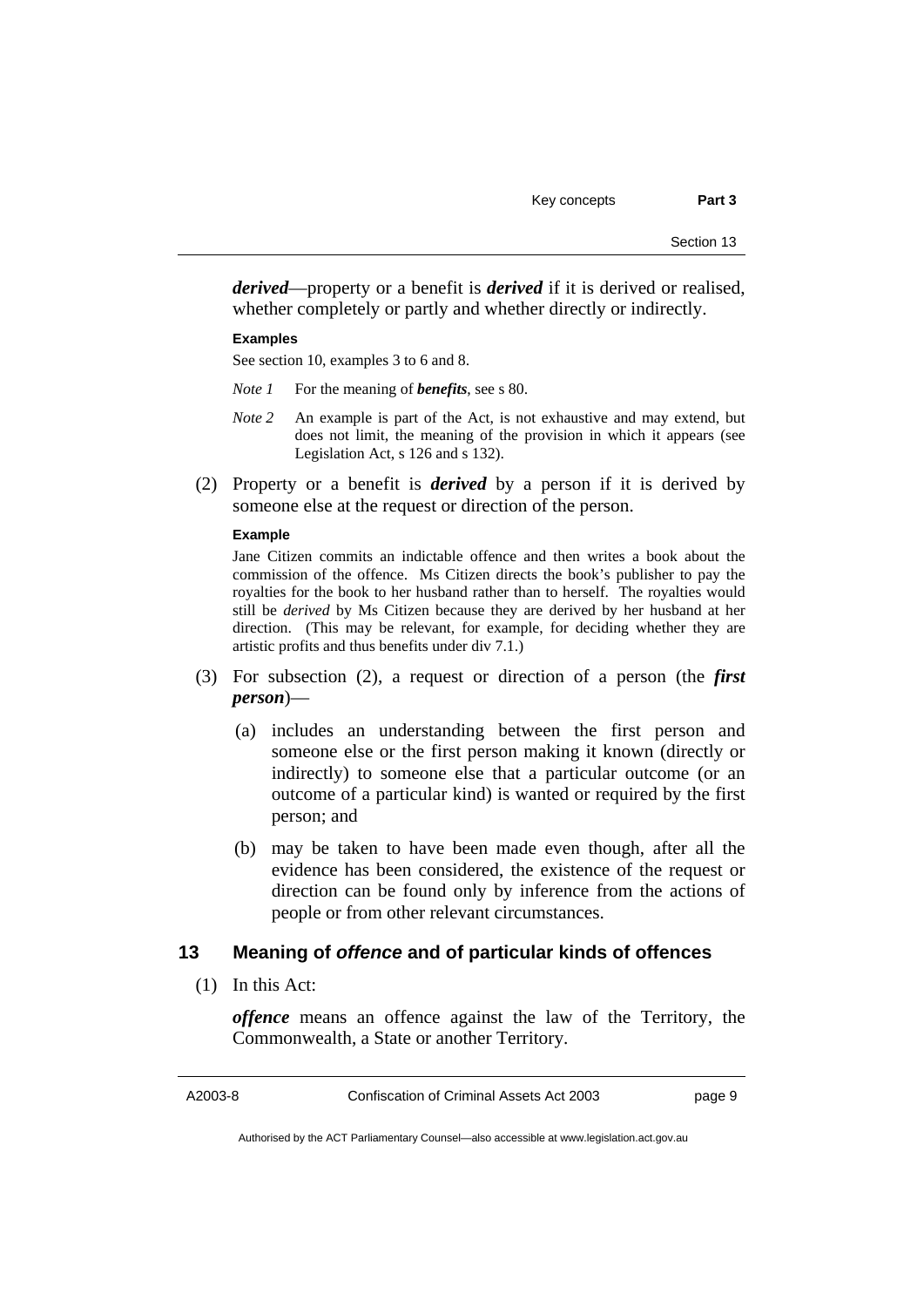#### Part 3 **Key concepts**

Section 14

(2) In this Act:

*indictable offence* includes an offence (however described) against the law of the Commonwealth, a State or another Territory that may be dealt with under a law of the Commonwealth, the State or the other Territory as an indictable offence (or in a way corresponding to the way in which an indictable offence against the law of the Territory may be dealt with), even if it may also be dealt with as a summary offence (however described) in some circumstances.

*Note* An offence against a Territory law is an *indictable offence* if it is punishable by imprisonment for longer than 1 year, or is declared by law to be an indictable offence (see Legislation Act, s 190 (1)).

*ordinary indictable offence* means an indictable offence other than a serious offence.

*serious offence* means—

- (a) an indictable offence that is punishable by imprisonment for 5 years or longer; or
- (b) any other indictable offence declared under the regulations to be a serious offence.
- (3) For this Act, an offence is *related* to another offence if the physical elements of the 2 offences are the same, or substantially the same, acts or omissions.

#### **14 Meaning of** *effective control* **of property**

 (1) For this Act, property may be subject to the *effective control* of a person whether or not the person has an interest in it.

*Note Interest*, in relation to land or other property, means—

- (a) a legal or equitable estate in the land or other property; or
- (b) a right, power or privilege over, or in relation to, the land or other property.

See Legislation Act, dict, pt 1.

 (2) In deciding whether or not property is subject to the effective control of a person, or whether or not there are reasonable grounds

page 10 Confiscation of Criminal Assets Act 2003 A2003-8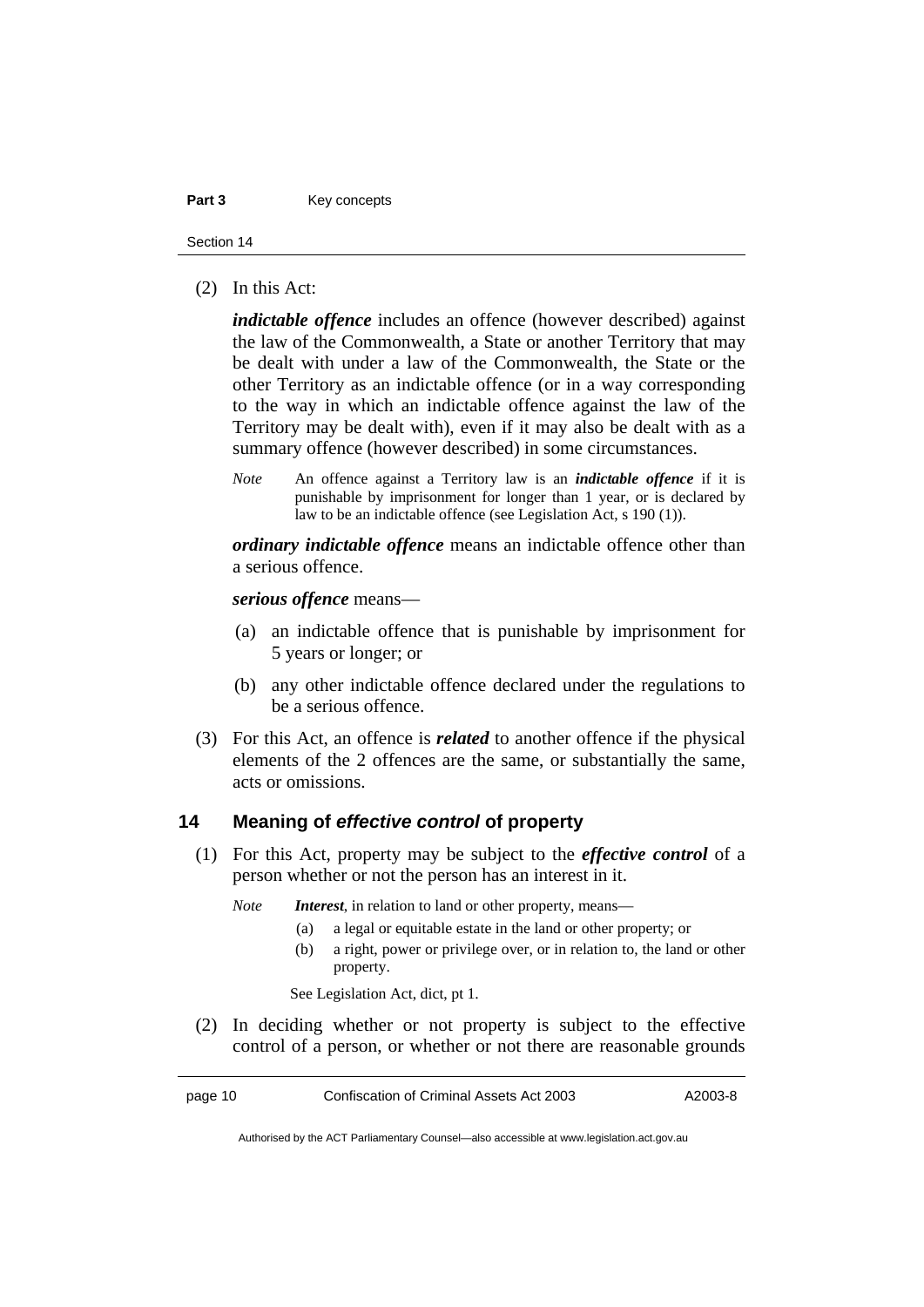to suspect or believe that it is, regard may be had to any relevant matter, including, for example, any of the following:

- (a) shareholdings in, debentures over, or directorships of, a company that has an interest (whether direct or indirect) in the property (a *relevant company*);
- (b) a trust that has a relationship to the property (a *relevant trust*);
- (c) family, personal, business and other relationships between people having an interest in the property, or in a relevant company or relevant trust, and other people.
- *Note* An example is part of the Act, is not exhaustive and may extend, but does not limit, the meaning of the provision in which it appears (see Legislation Act, s 126 and s 132).
- (3) However, property is taken to be subject to the *effective control* of a person if—
	- (a) it is held by someone else on trust or otherwise for the ultimate benefit of the person; or
	- (b) within 6 years before or after the commission of the offence in relation to which an application is made in a confiscation proceeding, the person disposed of the property without sufficient consideration to someone else.
	- *Note 1* For the meaning of *in relation to*, see dict.
	- *Note 2* For the meaning of *sufficient consideration*, see dict.

#### **15 Meaning of** *convicted* **and** *quashed*

- (1) For this Act, a person is taken to be *convicted* of an offence if—
	- (a) the person is convicted of the offence, whether summarily or on indictment; or
	- (b) the person is found guilty, but not convicted, of the offence; or
	- (c) the person absconds in relation to the offence.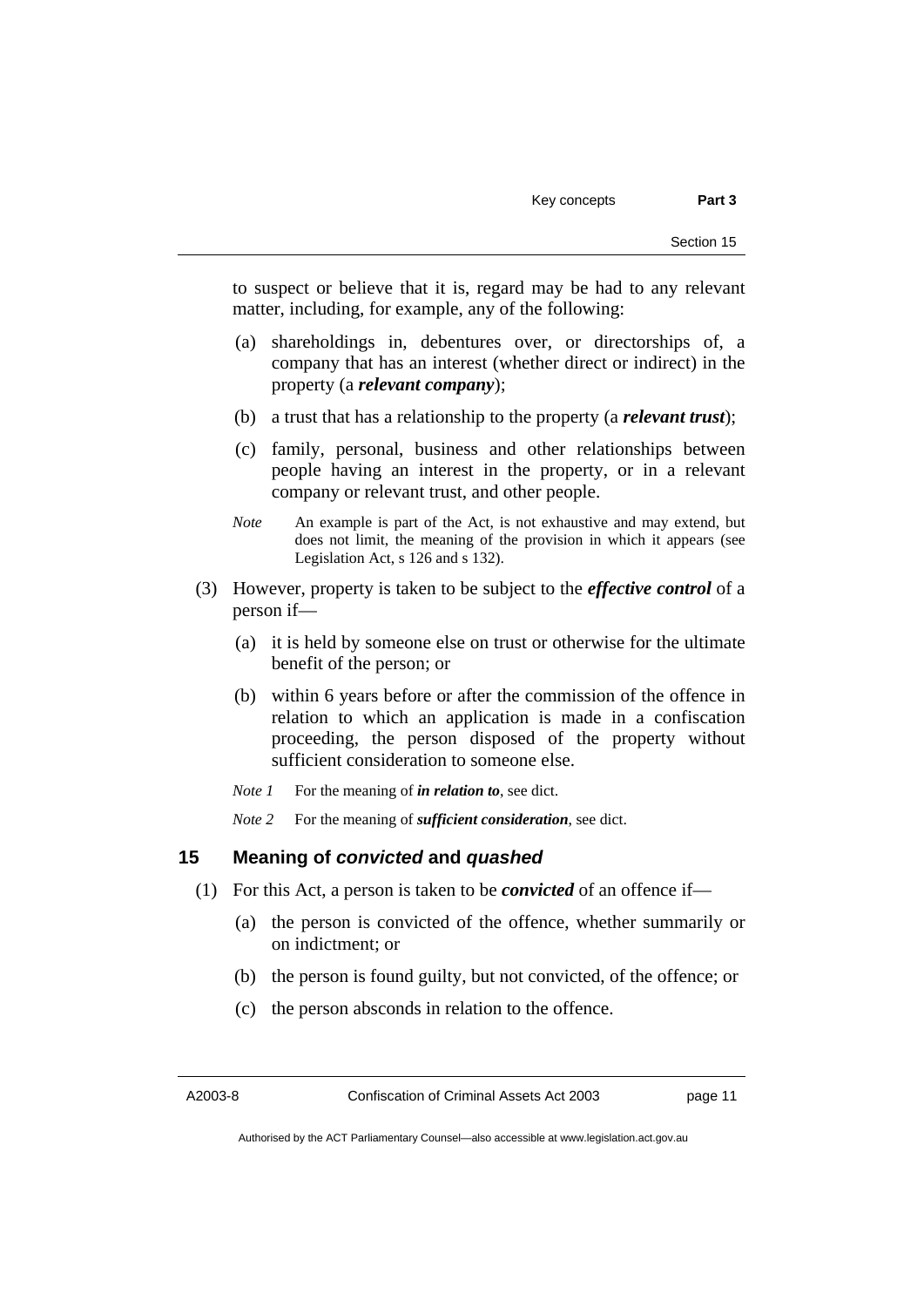#### Part 3 **Key concepts**

#### Section 15

- *Note 1 Found guilty*, of an offence, is defined in the Legislation Act, dict, pt 1 as including—
	- (a) having the offence taken into account under the *Crimes Act 1900*, s 357 (which is about taking outstanding charges into account when passing sentence); and
	- (b) having an order made in relation to the offence under the *Crimes Act 1900*, s 402 (Conditional release of offenders without proceeding to conviction) or the *Children and Young People Act 1999*, s 96 (Disposition of young offenders).
- *Note* 2 For the meaning of *abscond*, see s 16.
- (2) The person is taken to be convicted of the offence—
	- (a) if subsection (1) (a) applies—on the day the person is convicted; or
	- (b) if subsection (1) (b) applies—on the day the person is found guilty; or
	- (c) if subsection  $(1)$  (c) applies—
		- (i) on the day the person is committed for trial for the offence; or
		- (ii) on the day a court, in a confiscation proceeding, makes an order that the evidence is of sufficient weight to support a conviction for the offence.
- (3) For this Act, the person's conviction for the offence is taken to be *quashed* when—
	- (a) if subsection (1) (a) applies—the conviction is quashed or set aside; or
	- (b) if subsection (1) (b) applies because the offence was taken into account in passing sentence for another offence—
		- (i) the person's conviction or finding of guilty for the other offence is quashed or set aside; or
		- (ii) the decision to take the offence into account is quashed or set aside; or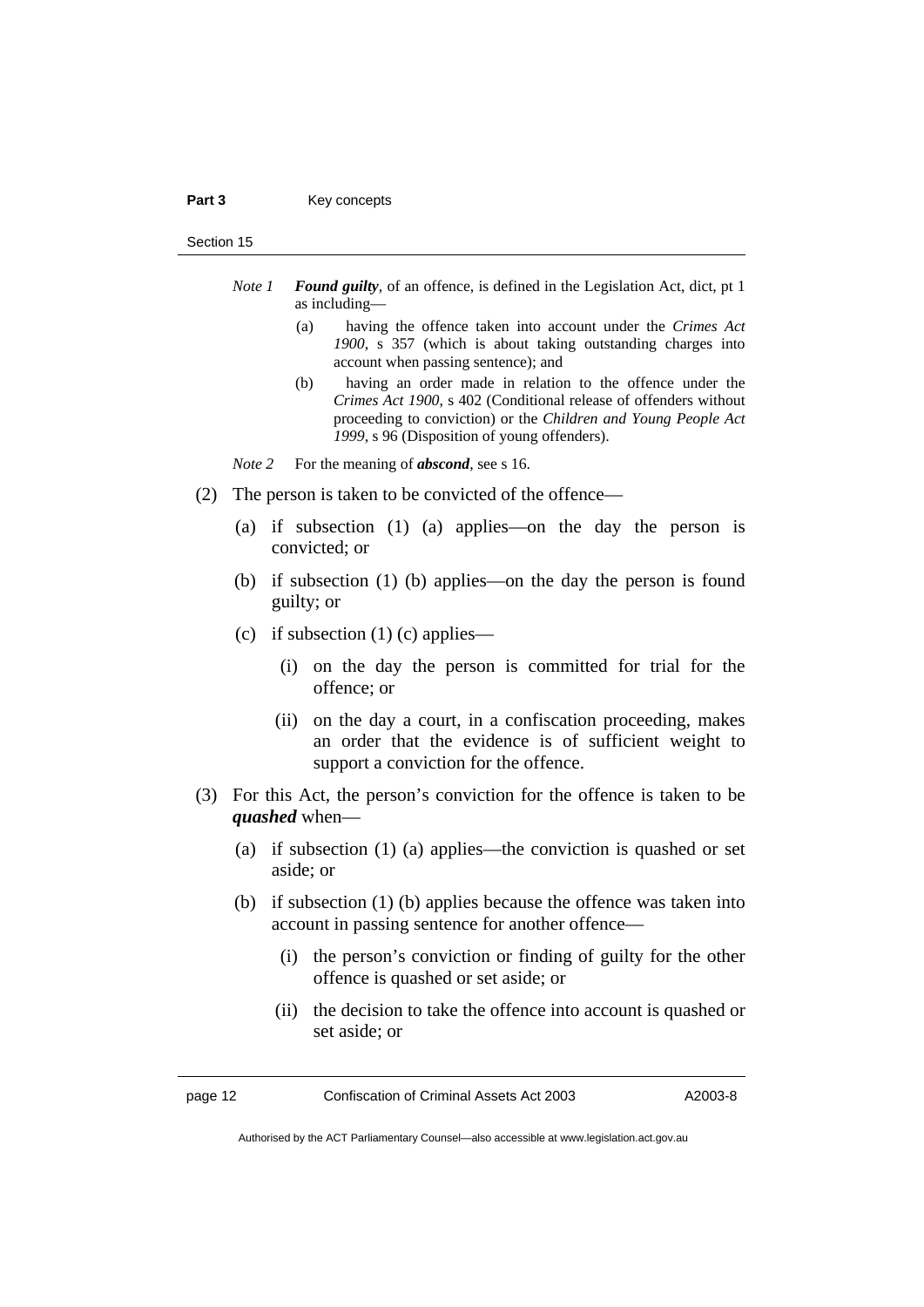- (c) if subsection (1) (b) applies for another reason—the finding of guilty for the offence (however described) is quashed or set aside; or
- (d) if subsection (1) (c) applies—the person is brought before a court for the offence, and the person is cleared of the offence.

*Note* For the meaning of *cleared*, see s 17.

 (4) However, a person's conviction for an offence is not taken to be *quashed* if a court quashes or sets aside the conviction or finding of guilty (however described) but orders the person to be retried for the offence.

#### **16 When does someone** *abscond*

- (1) This section applies to an offender in relation to an indictable offence if—
	- (a) an indictment is presented against the offender for the offence; and
	- (b) a warrant is issued for the arrest of the offender for the offence; and
	- (c) either—
		- (i) the offender is committed for trial for the offence; or
		- (ii) a court, in a confiscation proceeding, makes a finding that the evidence is of sufficient weight to support the offender's conviction for the offence.
- (2) For this Act, the offender is taken to have *absconded* in relation to the offence if—
	- (a) the offender dies before the warrant is executed; or
	- (b) at the end of 6 months after the day the warrant is issued, the offender cannot be found; or
	- (c) at the end of 6 months after the day the warrant is issued—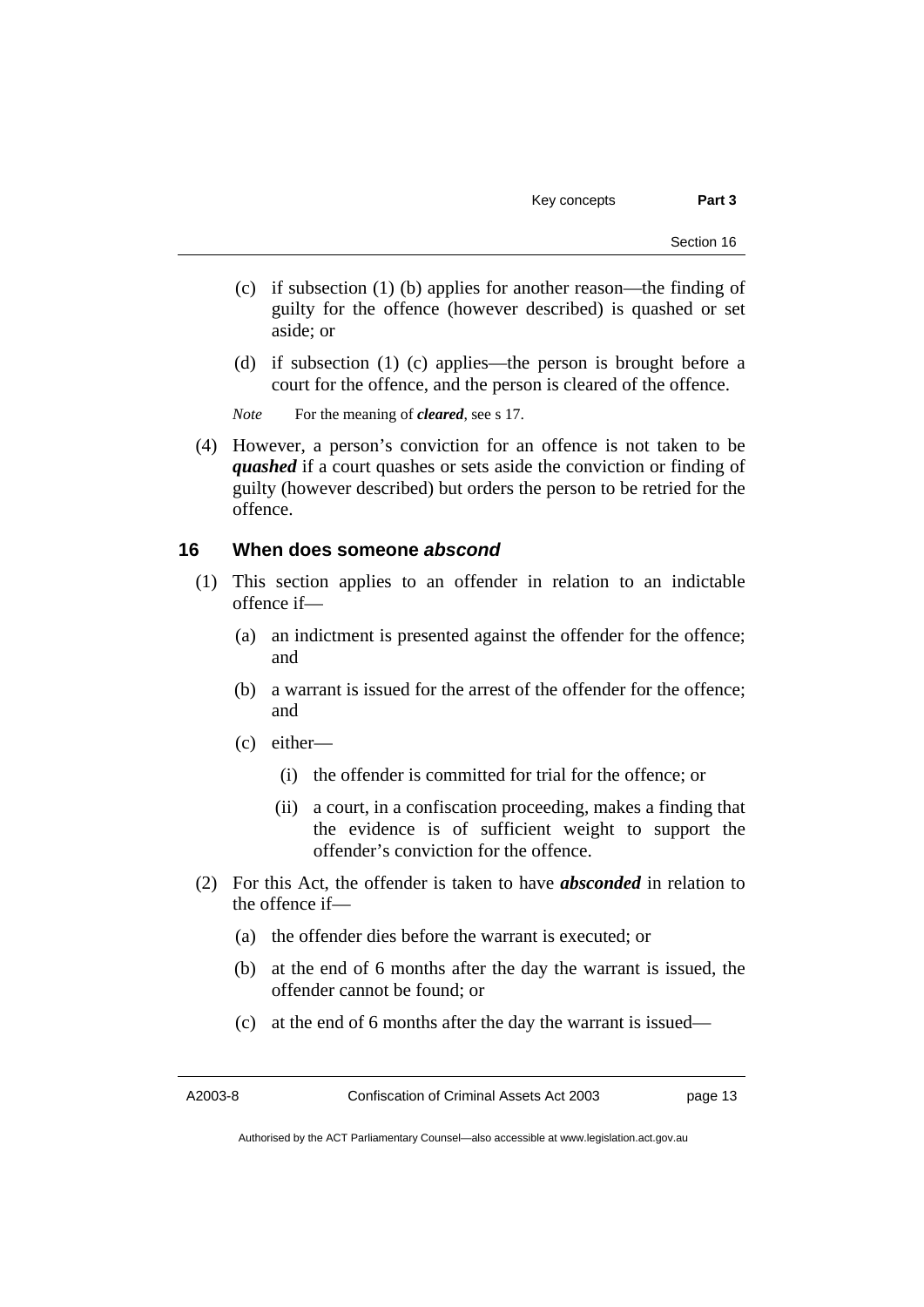#### Part 3 **Key concepts**

Section 17

- (i) the offender is not amenable to justice for any other reason; and
- (ii) if the offender is outside the ACT—an extradition proceeding against the offender is not on foot; or
- (d) at the end of 6 months after the day the warrant is issued—
	- (i) the offender is not amenable to justice because the offender is outside the ACT; and
	- (ii) an extradition proceeding against the offender is on foot;

and the extradition proceeding later ends without an order for the offender's extradition being made.

## **17 When is someone** *cleared* **of an offence**

For this Act, a person is *cleared* of an offence if—

- (a) an indictment for the offence lapses, or is withdrawn or struck out; or
- (b) a charge for the offence is withdrawn or discharged; or
- (c) the person is acquitted of the offence; or
- (d) the person's conviction for the offence is quashed.

## **18 When a proceeding is** *finalised*

- (1) For this Act, a confiscation proceeding is *finalised* if—
	- (a) the proceeding lapses, or is withdrawn or struck out; or
	- (b) the appeal period for an appeal against the final judgment of the court hearing the proceeding ends without an appeal having been made against the judgment; or
	- (c) if an appeal against the final judgment is made within the appeal period—the appeal is dismissed, withdrawn or struck out, or the appeal is otherwise finalised (within the meaning of this subsection).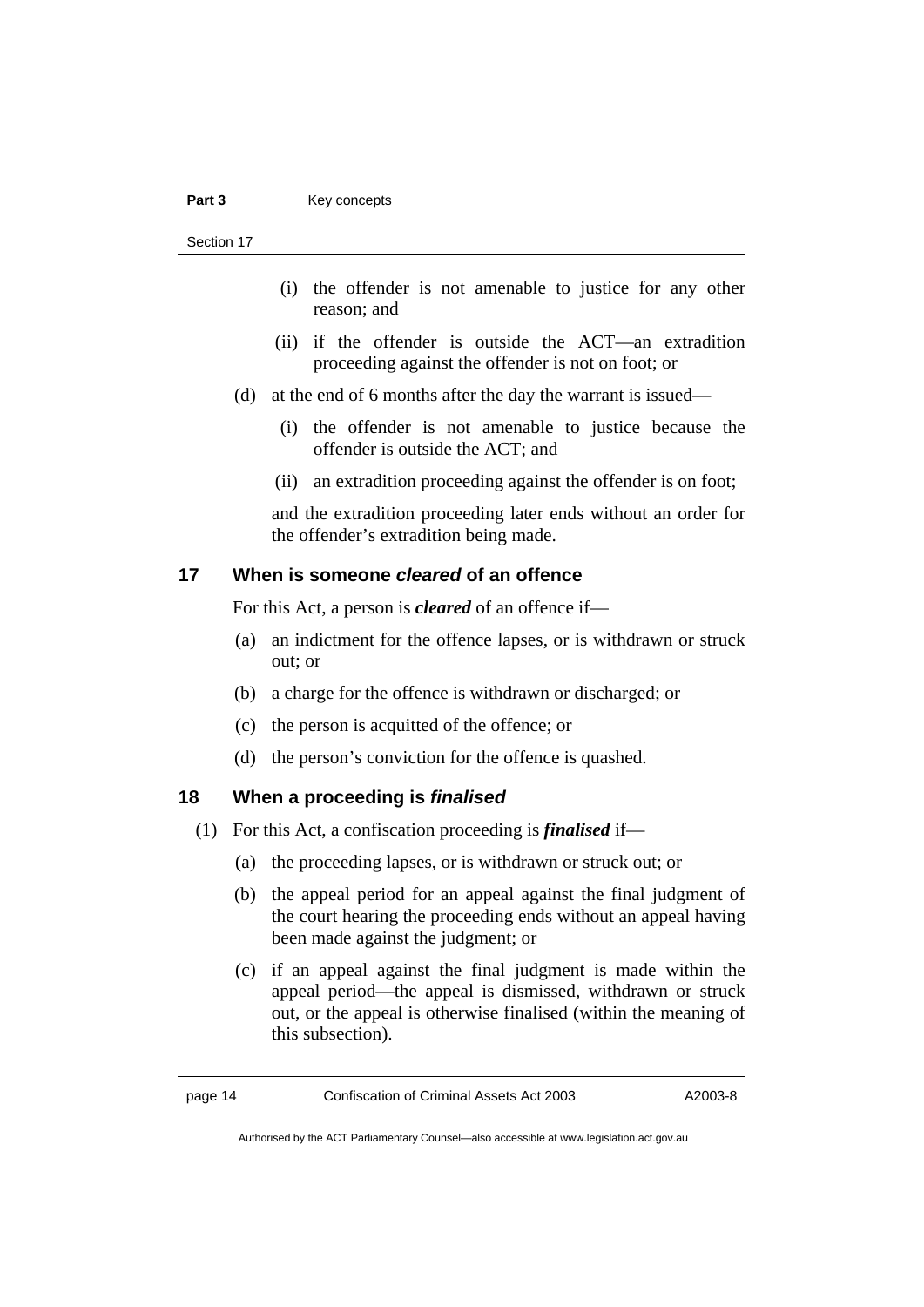- (2) For this Act, a criminal proceeding is *finalised* if—
	- (a) the offender is cleared of the offence to which the proceeding relates; or
	- (b) the offender is convicted of an offence to which the proceeding relates, and the appeal period for an appeal against the conviction or finding of guilty (however described) ends without an appeal having been made against it; or
	- (c) if an appeal is made against the conviction or finding of guilty (however described) within the appeal period—the appeal is dismissed, withdrawn or struck out, or the appeal is otherwise finalised (within the meaning of this subsection) without a retrial having been ordered; or
	- (d) if a retrial has been ordered—the proceeding on the retrial is finalised (within the meaning of this subsection).
- (3) In this section:

*appeal period* means the period within which an appeal may be made without an extension of time or leave to make the appeal out of time.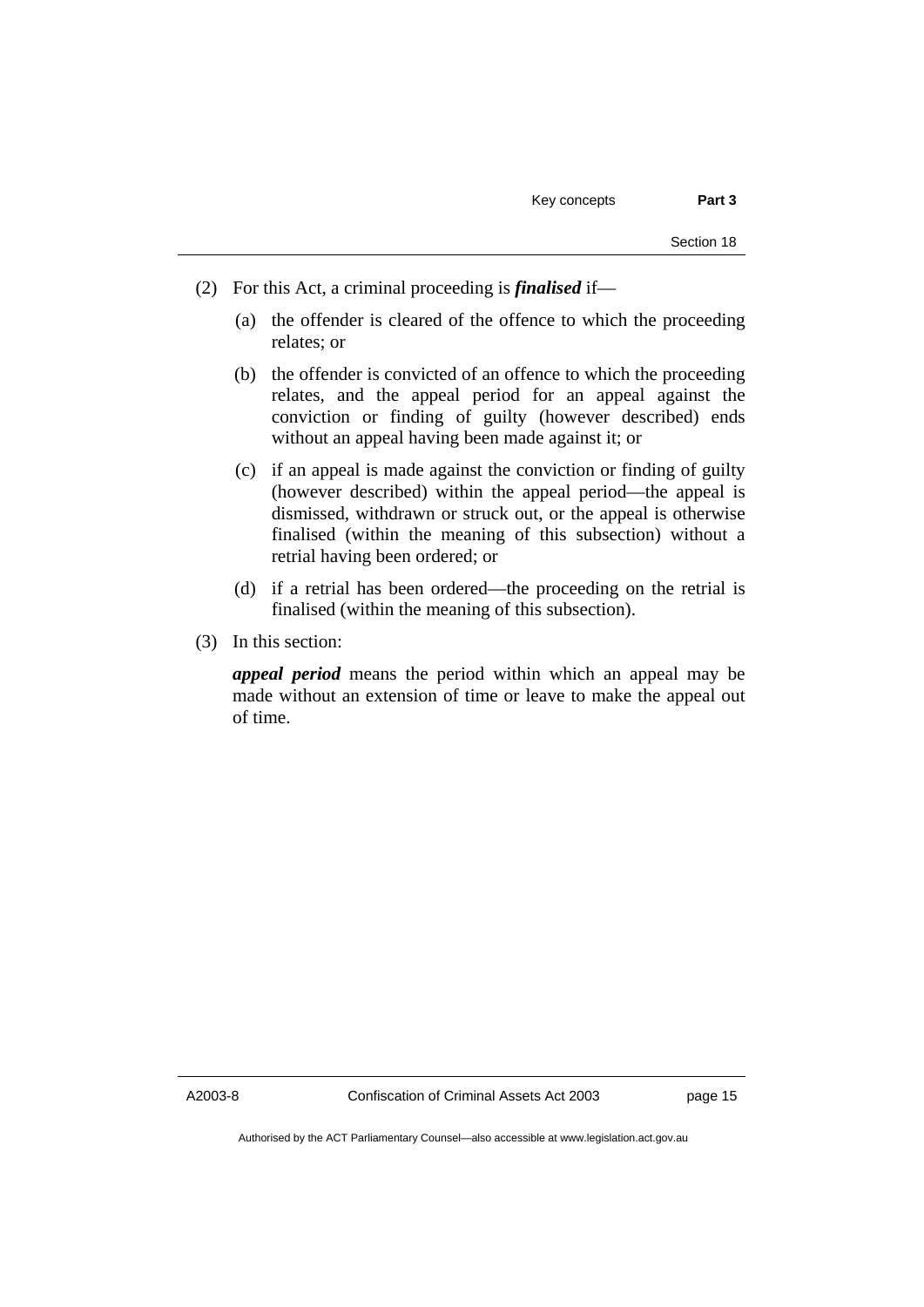**Part 4 Restraint of property Division 4.1** General Section 19

## **Part 4 Restraint of property**

## **Division 4.1 General**

## **19 Meaning of** *restraining order*

In this Act:

*restraining order* means an order under section 30 (Restraining orders over unclaimed tainted property—making) or section 31 (Restraining orders over other property—making) that a person must not deal with the property stated in the order except in accordance with—

- (a) the order; or
- (b) another order of a relevant court; or
- (c) this Act.

#### **20 Meaning of** *artistic profits restraining order*

In this Act:

*artistic profits restraining order*, in relation to an offence, means a restraining order made solely to satisfy a penalty order for artistic profits in relation to the offence.

## **21 Meaning of** *unclaimed tainted property restraining order*

In this Act:

*unclaimed tainted property restraining order* means a restraining order made solely over unclaimed tainted property.

*Note* A claim for property restrained under an unclaimed tainted property restraining order does not, of itself, change or end the restraining order, see s 46 (2).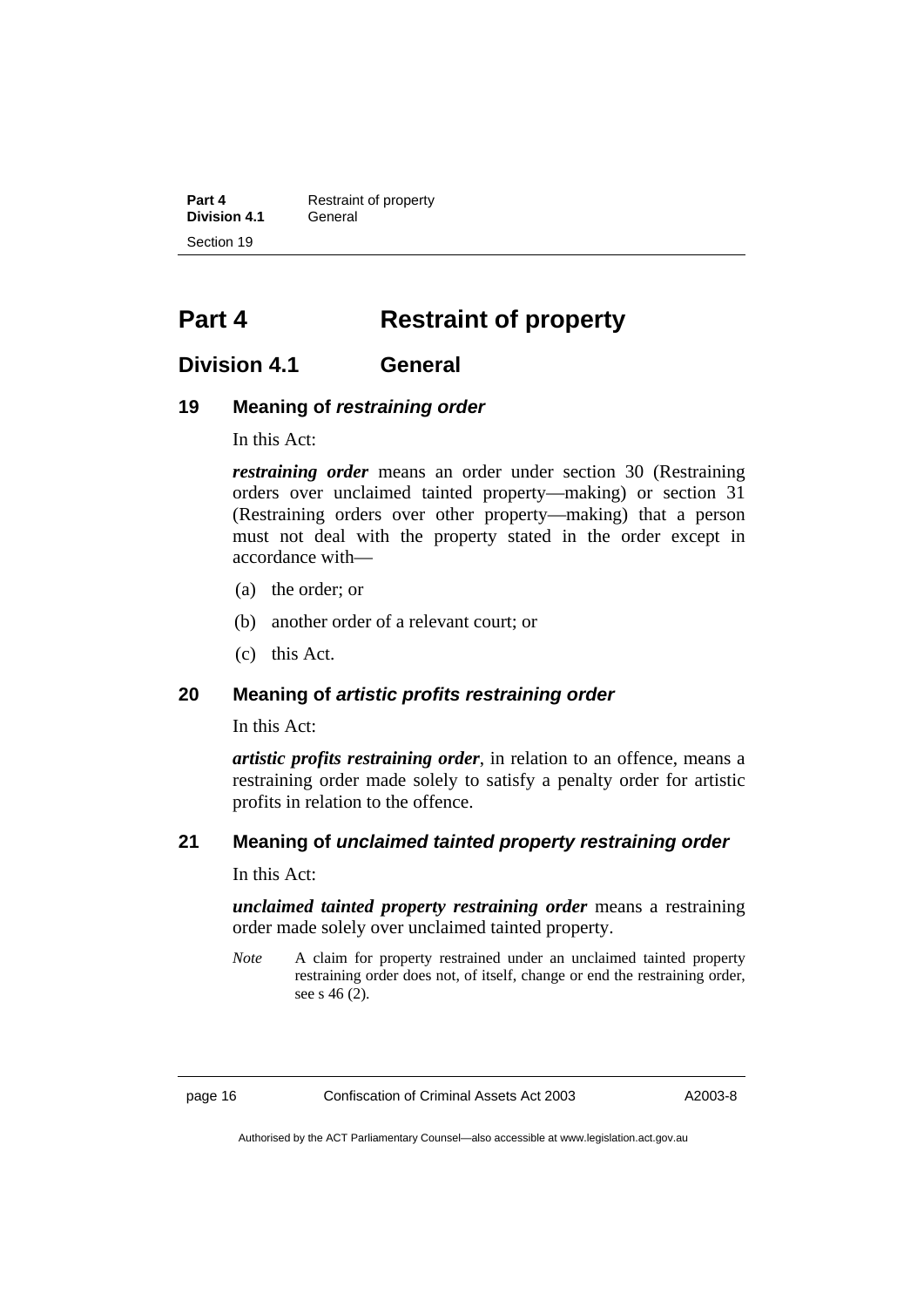| Restraint of property | Part 4              |
|-----------------------|---------------------|
| General               | <b>Division 4.1</b> |
|                       | Section 22          |

#### **22 Restraining orders—purposes**

A restraining order may be made to preserve property so that the property will be available for 1 or more of the following purposes:

- (a) for forfeiture under a conviction forfeiture order;
- (b) for automatic forfeiture;
- (c) for forfeiture under a civil forfeiture order;
- (d) to satisfy a penalty order.

*Note* Pt 5 deals with forfeiture and pt 7 deals with penalty orders.

## **23 Contravening restraining orders**

- (1) A person commits an offence if—
	- (a) the person deals with property; and
	- (b) the property is subject to a restraining order; and
	- (c) the person knows that, or is reckless about the fact that, the property is subject to a restraining order; and
	- (d) the dealing with the property contravenes the order.

Maximum penalty: 500 penalty units, imprisonment for 5 years or both.

- (2) A person commits an offence if—
	- (a) the person deals with property; and
	- (b) the property is subject to a restraining order; and
	- (c) the dealing with the property contravenes the order; and
	- (d) either of the following applies:
		- (i) the restraining order, or details of the order, were recorded in a statutory property register under section 50 (2) (Restraining orders—registration in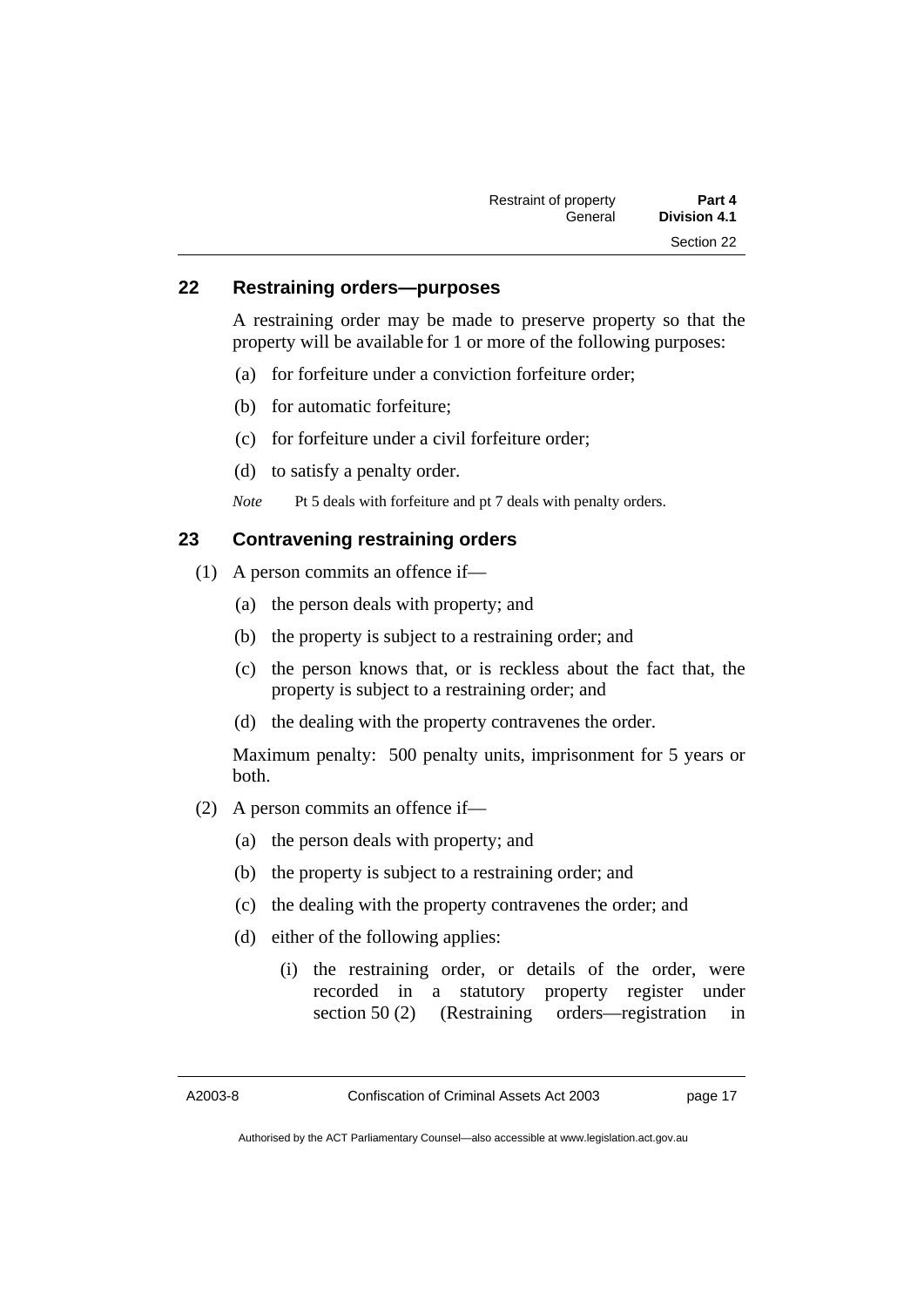| Part 4              | Restraint of property |
|---------------------|-----------------------|
| <b>Division 4.1</b> | General               |
| Section 24          |                       |

statutory property registers) when the person dealt with the property;

 (ii) the person was given notice of the order under section 34 (Restraining orders—notice of making) before the person dealt with the property.

Maximum penalty: 200 penalty units, imprisonment for 2 years or both.

(3) Strict liability applies to subsection (2) (b), (c) and (d).

## **24 Setting aside dealings with restrained property**

- (1) The DPP may apply to a relevant court for an order that a dealing with restrained property be set aside if—
	- (a) the dealing was in contravention of the restraining order; and
	- (b) the dealing—
		- (i) was not for sufficient consideration; or
		- (ii) transferred property to a person who was not acting honestly; or
		- (iii) transferred property to a person who did not take reasonable care to establish that the property may be lawfully acquired by the person
- (2) On application under subsection (1), the court may make an order setting aside a dealing with property in contravention of a restraining order.
- (3) The order may be expressed to take effect on—
	- (a) the day when the dealing took place; or
	- (b) the day when the order setting aside the dealing is made.
- (4) If the court makes an order mentioned in subsection (3) (b), the court must declare the rights of anyone who acquired an interest in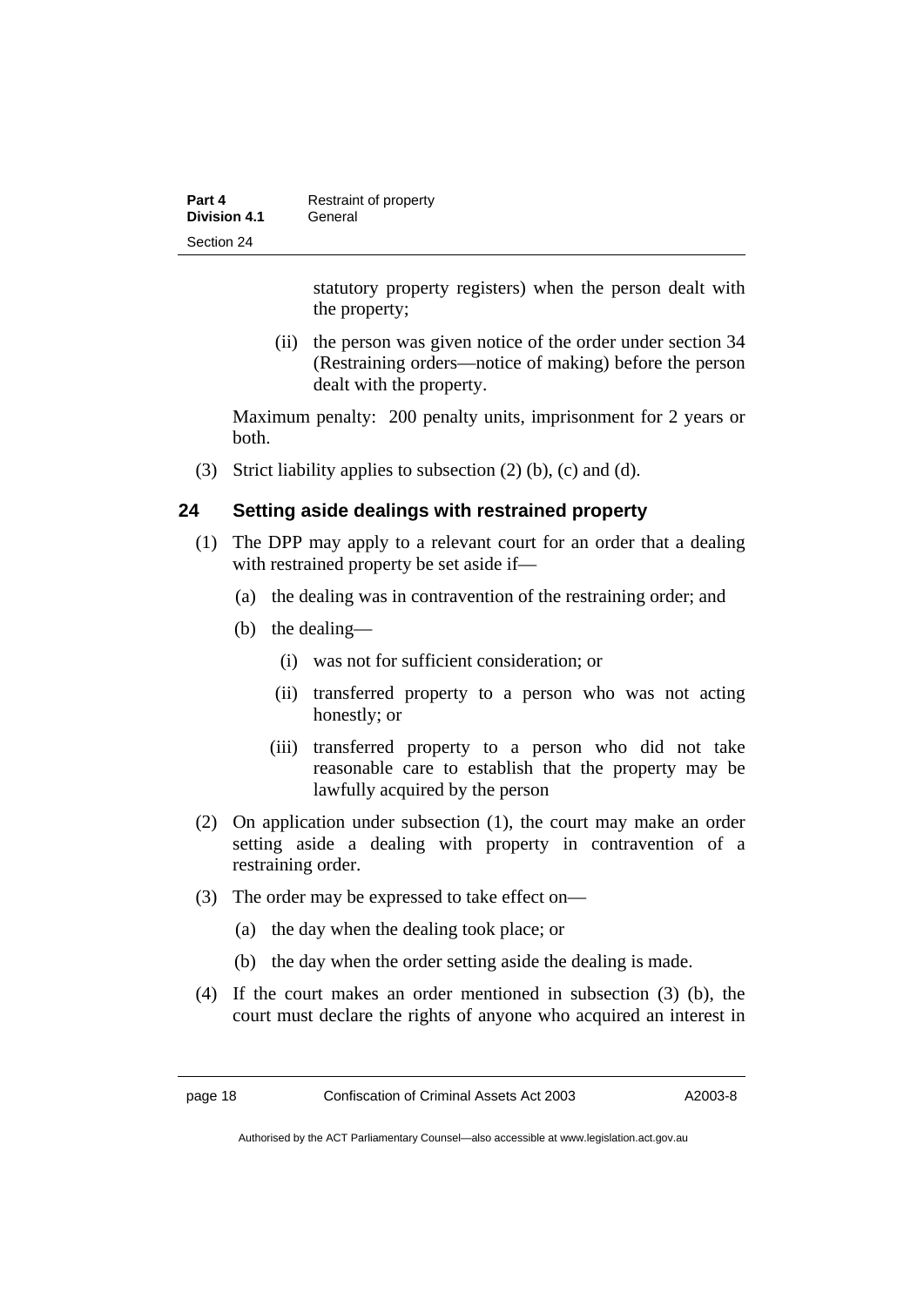the property on or after the day of the dealing and before the day the order is made.

## **Division 4.2 Making restraining orders**

- *Note 1* For general provisions about a proceeding for a restraining order (which is a confiscation proceeding—see s 236), see pt 14.
- *Note 2* In particular, no advance notice to anyone is required of the application for the order, and the application may be heard in closed court, without the offender or the public being present, see s 243.

## **25 Restraining orders over unclaimed tainted property application**

- (1) The DPP may apply to a relevant court for a restraining order over unclaimed tainted property.
- (2) The application must state the following:
	- (a) that the application is for an unclaimed tainted property restraining order;
	- (b) the property sought to be restrained.
- (3) The application must be supported by an affidavit under section 28 (Restraining orders over unclaimed tainted property—affidavit supporting application).
- (4) An application for an unclaimed tainted property restraining order must be made only in relation to unclaimed tainted property (but may be made at the same time as an application for a restraining order over other property).

## **26 Restraining orders over other property—application**

- (1) The DPP may apply to a relevant court for a restraining order over any of the following:
	- (a) stated property of a person;
	- (b) stated property of a person and all other property of the person (including property acquired after the making of the order);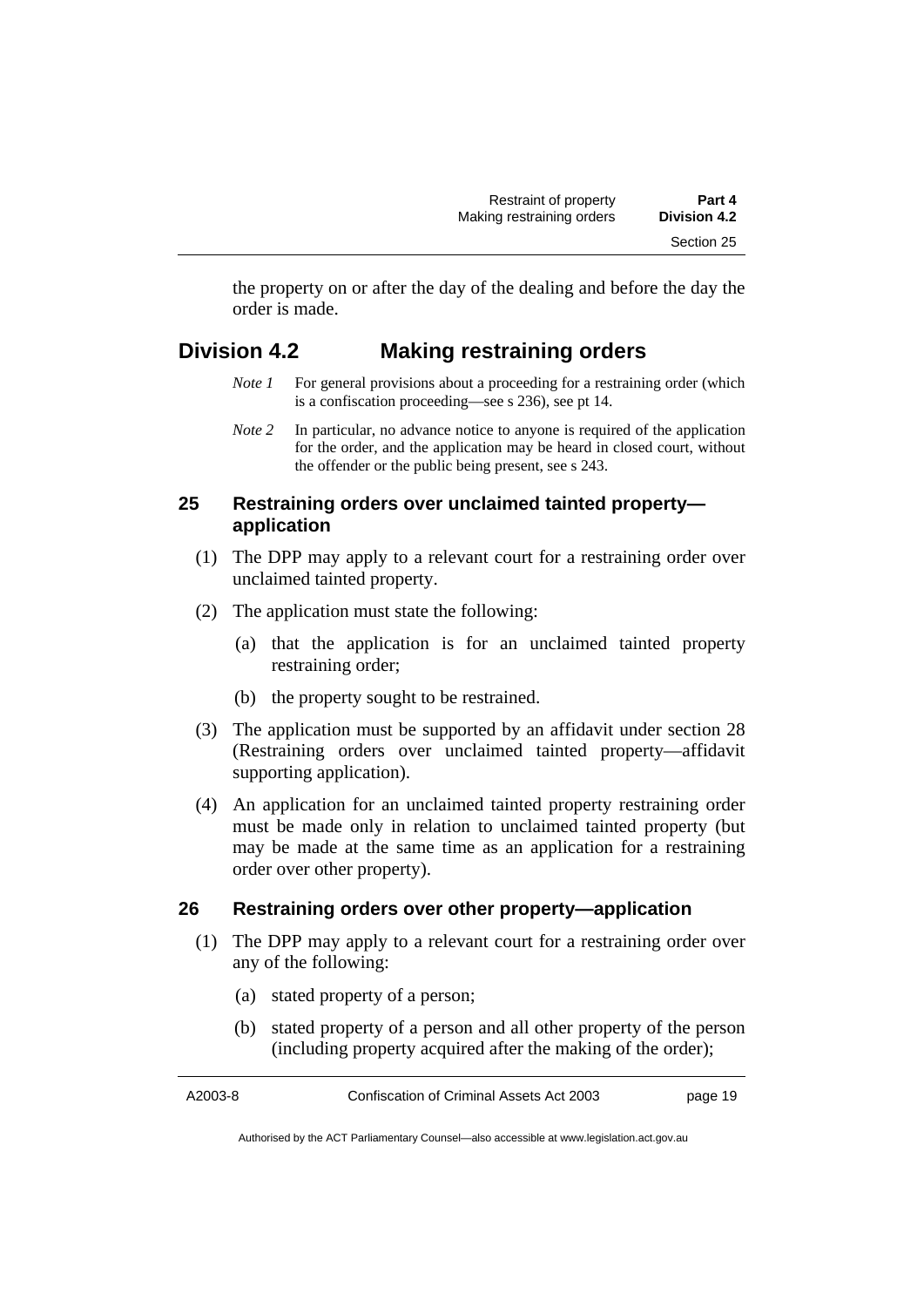| Part 4              | Restraint of property     |
|---------------------|---------------------------|
| <b>Division 4.2</b> | Making restraining orders |
| Section 26          |                           |

- (c) all property of a person (including property acquired after the making of the order);
- (d) all property of a person (including property acquired after the making of the order) other than stated property.
- *Note 1* A reference to a *person* generally includes a reference to a corporation as well as an individual, see Legislation Act, s 160. (See also the Legislation Act, dict, pt 1, def *person*.)
- *Note 2 Property* includes an interest in property, see Legislation Act, dict, pt 1.
- (2) The application must state the following:
	- (a) the offence to which the application relates;
	- (b) when it is alleged the offence was committed;
	- (c) the person who is alleged to have committed the offence;
	- (d) the person whose property the application relates to;
	- (e) the property sought to be restrained (including whether it is property of the offender or someone else);

*Note Offender* includes a corporation, see dict.

- (f) whether the application is for an artistic profits restraining order.
- (3) The application must be supported by an affidavit under section 29 (Restraining orders over other property—affidavit supporting application).
- (4) For subsection (2) (a), the application need not specify a particular offence and it is sufficient if the application states that some offence or other was committed.
- (5) For subsection (2) (b), the application need not specify a particular time or day and it is sufficient if the application states a period within which the offence was committed.
- (6) To remove any doubt—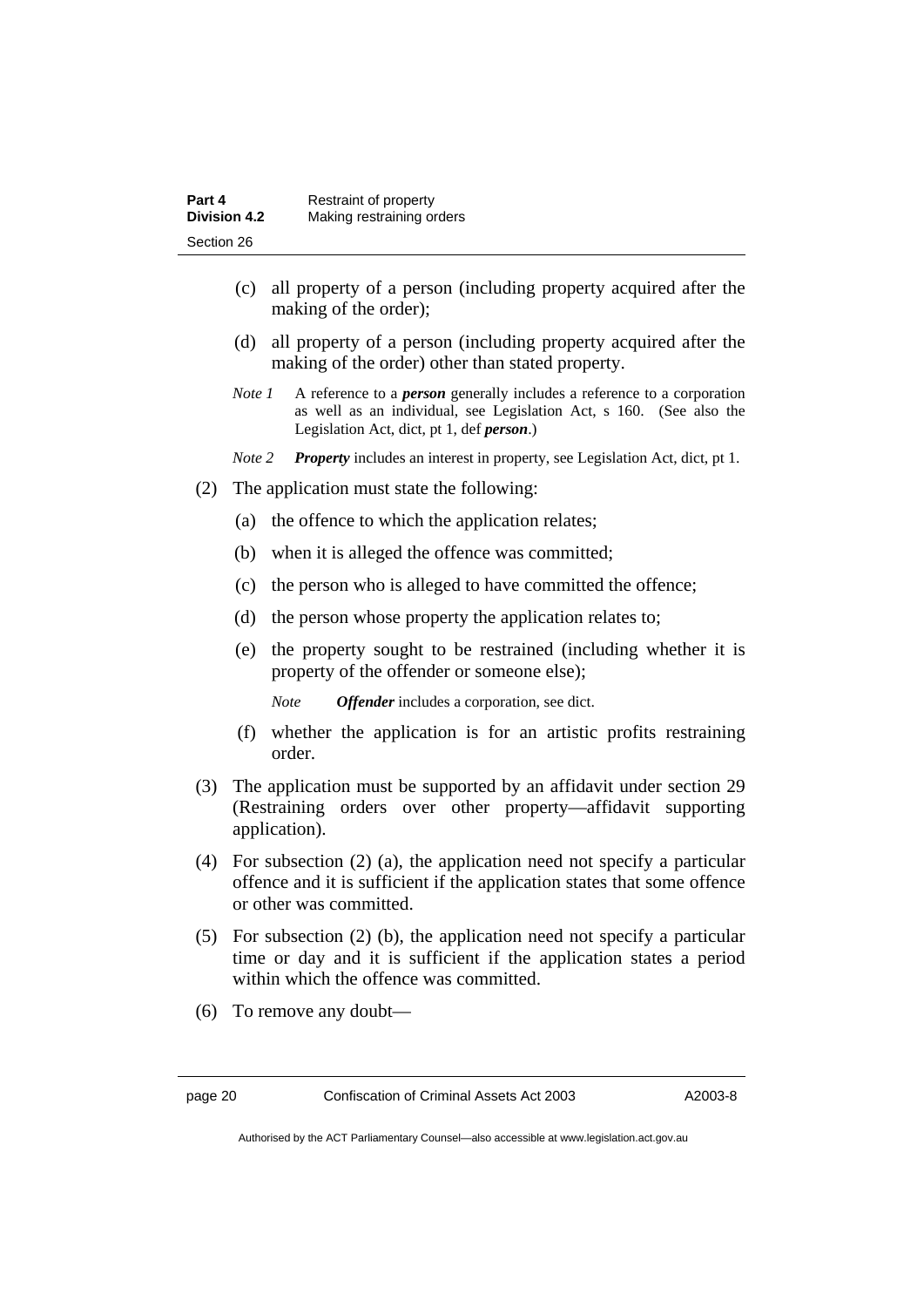(a) an application for a restraining order under this section may be made in relation to an interest (or interests) in property; and

- (b) an application for a restraining order under this section may be made in relation to 2 or more offences; and
- (c) an application for a restraining order under this section may be made in relation to the property of 2 or more people; and
- (d) this section does not apply to an application for a restraining order over unclaimed tainted property.

## **27 Restraining orders—time for making certain applications**

- (1) This section does not apply to an application for—
	- (a) an artistic profits restraining order; or
	- (b) an unclaimed tainted property restraining order.
- (2) An application for a restraining order in relation to an ordinary indictable offence must be made before the end of the longer of the following periods:
	- (a) if an indictment has been presented against the offender for the offence, and the offender has not been convicted or cleared of the offence—2 years after the day the indictment was presented;
	- (b) if the offender has been convicted of the offence (and not cleared)—2 years after the day of the conviction;
	- (c) in any case—6 years after the day the offence was committed (or is alleged to have been committed).
	- *Note 1* For the meaning of *in relation to*, see dict.
	- *Note 2* The court may allow leave for an application to be made after a time fixed by this section in certain circumstances (see s 49 and s 246).

*Note Property* includes an interest in property, see Legislation Act, dict, pt 1.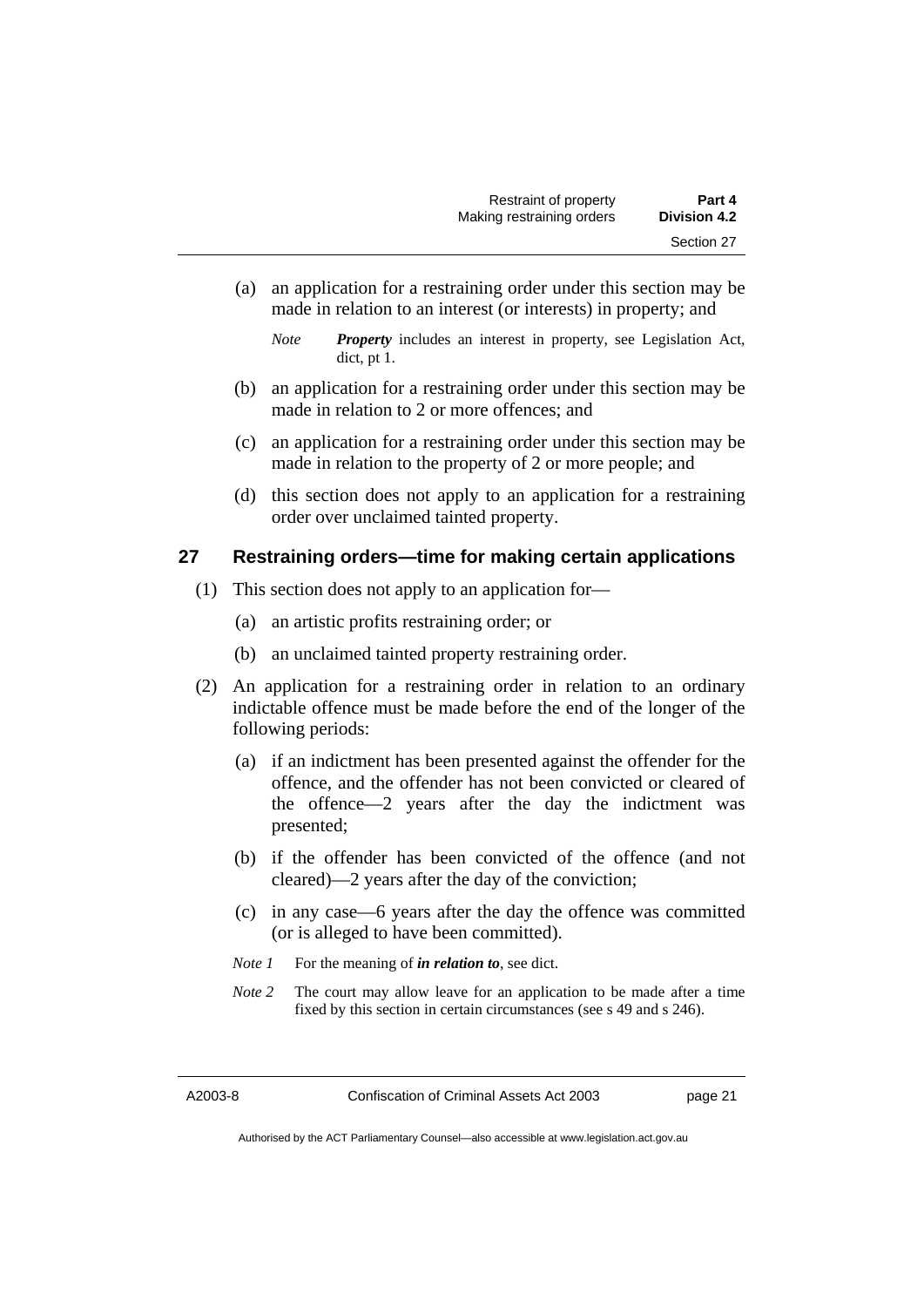| Part 4              | Restraint of property     |
|---------------------|---------------------------|
| <b>Division 4.2</b> | Making restraining orders |
| Section 28          |                           |

- (3) An application for a restraining order in relation to a serious offence must be made before the end of the longer of the following periods:
	- (a) if an indictment has been presented against the offender for the offence, and the offender has not been convicted or cleared of the offence—2 years after the day the indictment was presented;
	- (b) if the offender has been convicted of the offence—2 years after the day of the conviction;
	- (c) in any case—6 years after the day the offence was committed (or is alleged to have been committed).
	- *Note* The court may allow leave for an application to be made after a time fixed by this section in certain circumstances (see s 49 and s 246).

## **28 Restraining orders over unclaimed tainted property affidavit supporting application**

- (1) An affidavit by a police officer supporting an application under section 25 (Restraining orders over unclaimed tainted property application) for an unclaimed tainted property restraining order must state—
	- (a) that the police officer suspects that the property is unclaimed tainted property; and
	- (b) that the property has not been claimed by anyone.
	- *Note* No time limit applies to an application for an unclaimed tainted property restraining order, see s 27 (1) (b).
- (2) The affidavit must state that the police officer believes that the property sought to be restrained may be required to satisfy a purpose mentioned in section 22 (Restraining orders—purposes).
- (3) For subsection (2), no particular purpose need be stated in the affidavit.
- (4) The affidavit must state the grounds for each suspicion or belief of the police officer stated in the affidavit.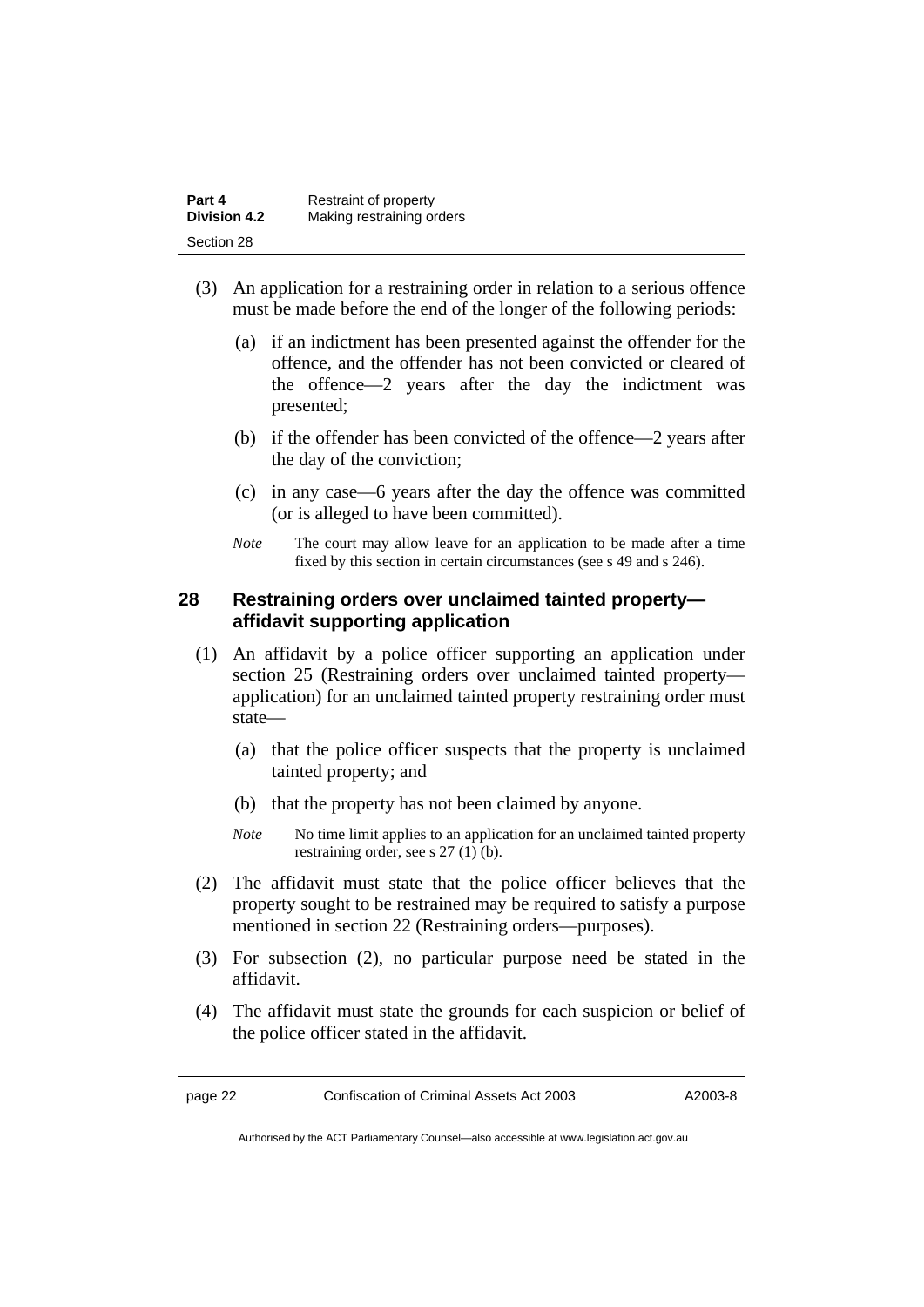## **29 Restraining orders over other property—affidavit supporting application**

- (1) An affidavit by a police officer supporting an application under section 26 (Restraining orders over other property—application) for a restraining order must state—
	- (a) that the officer believes that an indictment has been presented against the offender for a stated indictable offence, or that the offender has been convicted of a stated indictable offence; or
	- (b) that the officer suspects that the offender has committed a stated indictable offence, and that it is intended, within a stated period—
		- (i) for an ordinary indictable offence—to present an indictment against the offender for the offence (or a related indictable offence); or
		- (ii) for a serious offence—
			- (A) to present an indictment against the offender for the offence (or a related serious offence); or
			- (B) to apply for a civil forfeiture order or a penalty order in relation to the offence (or a related serious offence).
- (2) Subsection (1) (b) does not require the police officer to specify a particular offence in the affidavit and it is sufficient if the police officer suspects that the offender has committed a particular kind of offence and the affidavit describes the nature of the offence in general terms.
- (3) If the application is not for an artistic profits restraining order, the affidavit must state that the police officer believes that the application is being made within the relevant period mentioned in section 27 (Restraining orders—time for making certain applications) for the offence to which the application relates.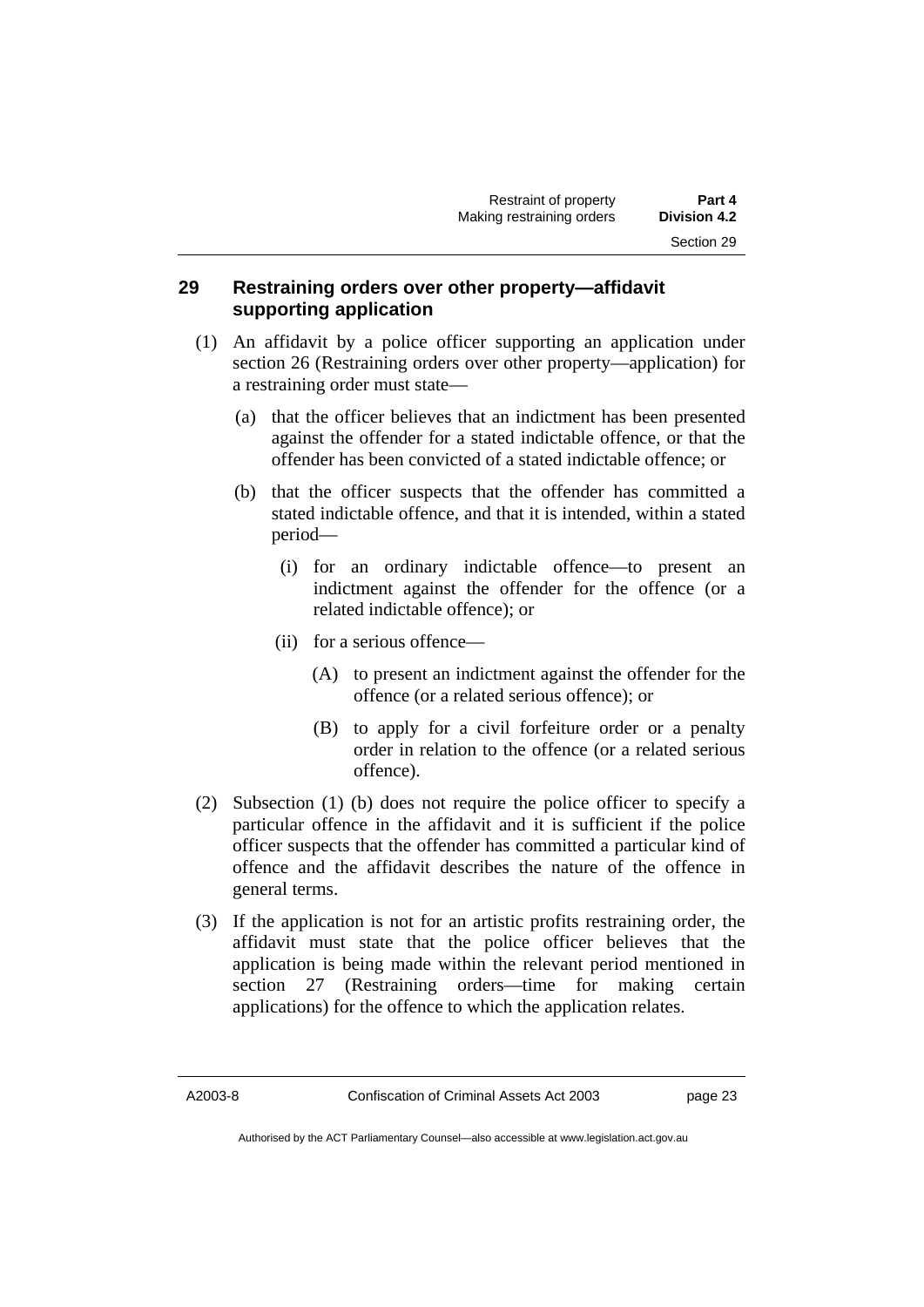| Part 4              | Restraint of property     |
|---------------------|---------------------------|
| <b>Division 4.2</b> | Making restraining orders |
| Section 30          |                           |

*Note* No time limit applies to an application for an artistic profits restraining order, see s 27 (1) (a).

- (4) For subsection (3), if the application relates to a serious offence, it is sufficient if the police officer believes that the offence was committed within the relevant period mentioned in section 27, and it is not necessary for the officer to believe that the offence was committed on any particular day or time within the relevant period.
- (5) The affidavit must state, for the property mentioned in the application, or for each stated part of the property—
	- (a) that the officer suspects that the property is either the offender's property or the property of someone else; and
	- (b) for property that the officer suspects is the property of someone else—
		- (i) that the property is tainted property; or
		- (ii) that the property is subject to the offender's effective control.
- (6) The affidavit must state that the police officer believes that—
	- (a) the property sought to be restrained may be required to satisfy a purpose mentioned in section 22 (Restraining orders purposes); and
	- (b) if the application is for an artistic profits restraining order—the property sought to be restrained may be required to satisfy a penalty order for artistic profits in relation to the offence.
- (7) For subsection (6) (a), no particular purpose need be stated in the affidavit.
- (8) The affidavit must state the grounds for each belief or suspicion of the police officer stated in the affidavit.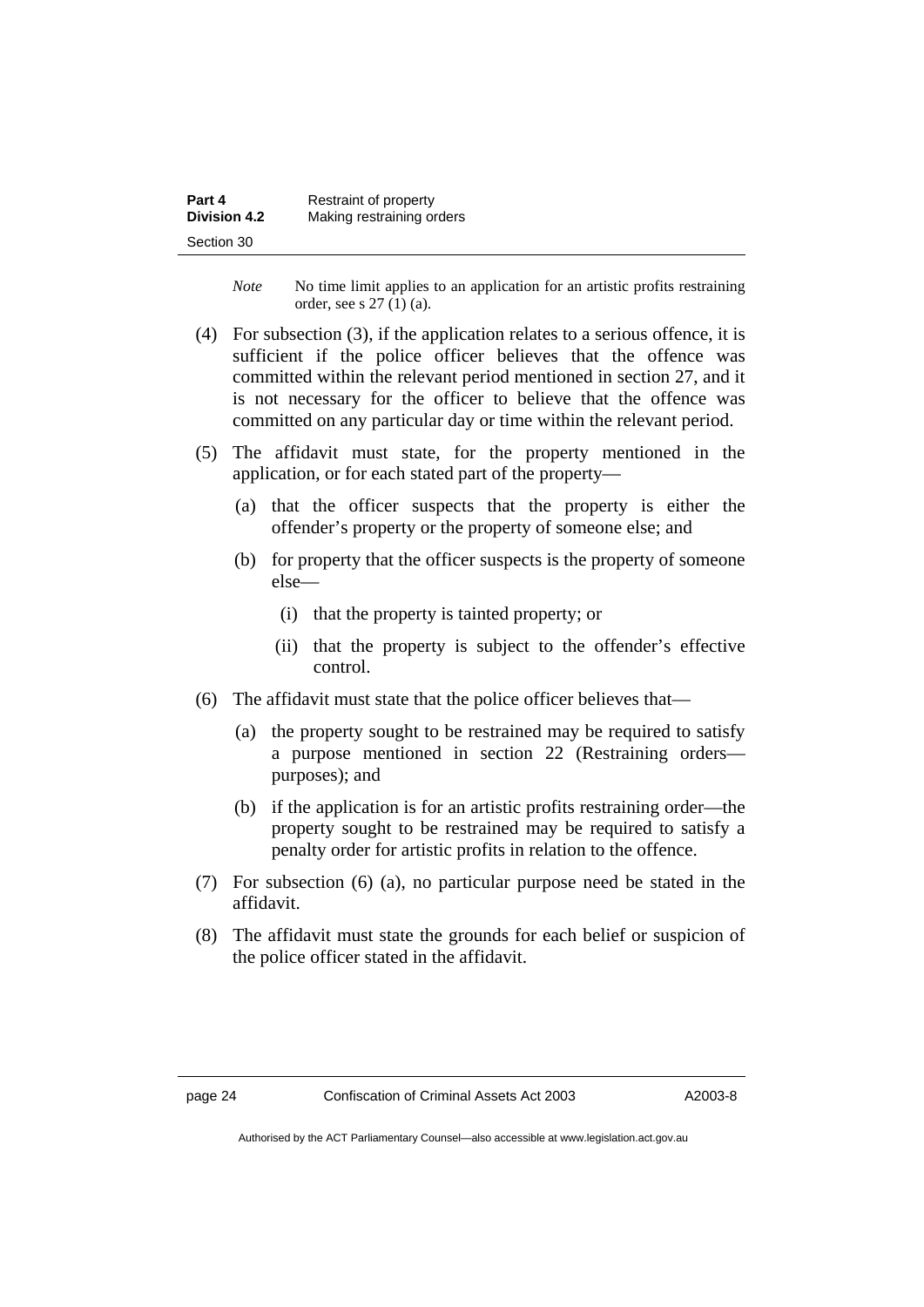## **30 Restraining orders over unclaimed tainted property making**

- (1) This section applies if an application is made under section 25 (Restraining orders over unclaimed tainted property—application) to a relevant court for an unclaimed tainted property restraining order in relation to an offence.
- (2) The relevant court must make a restraining order over the property to which the application relates if, having regard to the police officer's affidavit supporting the application and any other evidence before the court, the court is satisfied that there are reasonable grounds for the officer's suspicions and beliefs stated in the affidavit.
	- *Note* A claim for property restrained under an unclaimed tainted property restraining order does not, of itself, change or end the restraining order, see s 46 (2).
- (3) The restraining order may direct the public trustee to take control of the restrained property.
	- *Note* For the commencement of a restraining order, see Legislation Act, s 73 (4).
- (4) To remove any doubt, for making a restraining order under this section, it is irrelevant whether there is any risk of the property being dealt with in a way that would defeat or hinder the purposes of this Act.

## **31 Restraining orders over other property—making**

- (1) This section applies if an application is made under section 26 (Restraining orders over other property—application) to a relevant court for a restraining order in relation to an offence.
- (2) The relevant court must make a restraining order over the property to which the application relates if, having regard to the police officer's affidavit supporting the application and any other evidence before the court—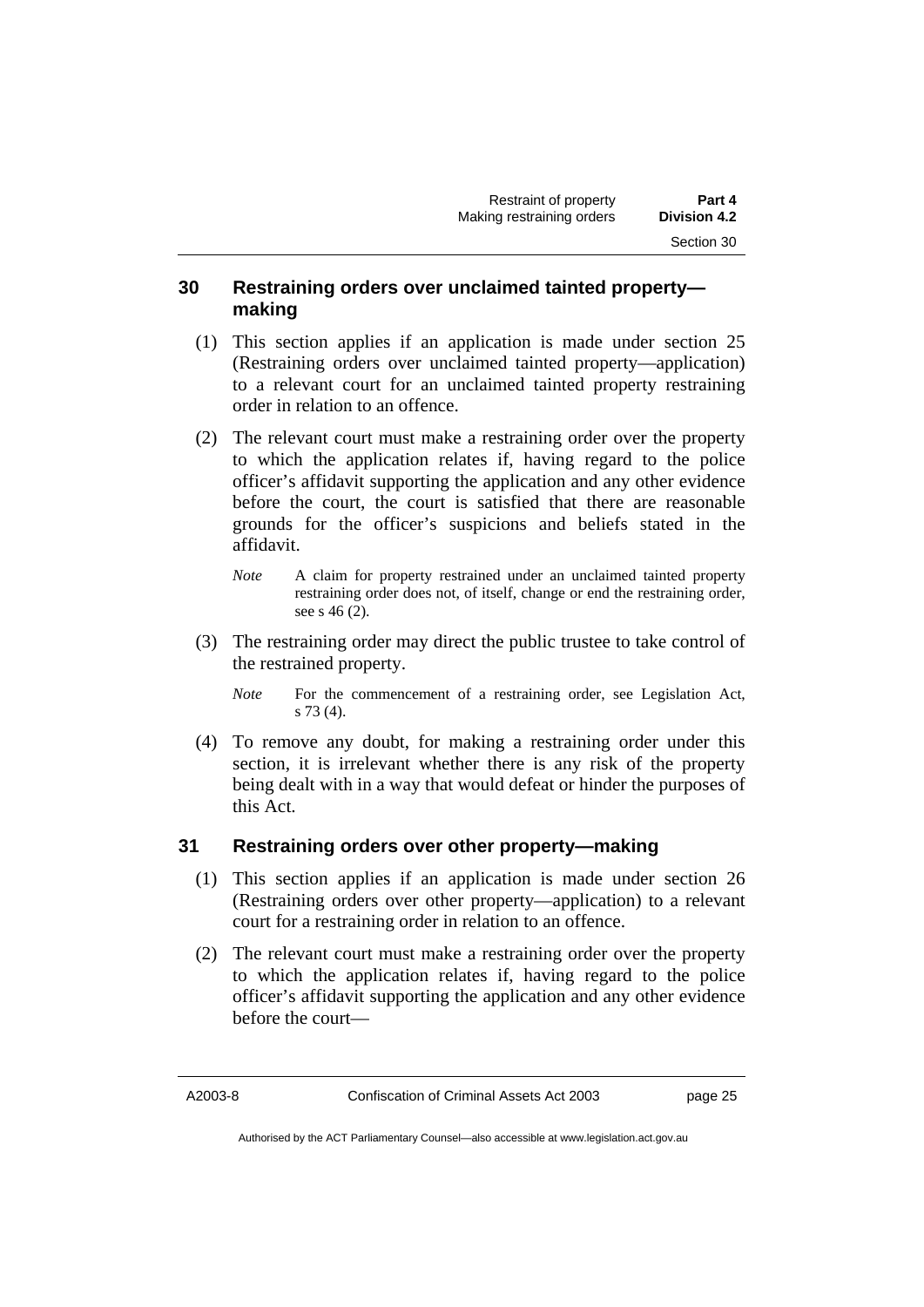| Part 4              | Restraint of property     |
|---------------------|---------------------------|
| <b>Division 4.2</b> | Making restraining orders |
| Section 31          |                           |

- (a) the court is satisfied that there are reasonable grounds for the officer's beliefs and suspicions stated in the affidavit; and
- (b) if an indictment has not been presented for the offence, or the offence is a serious offence of which the offender has been cleared—the court is satisfied that, within 6 weeks after the date of the order or (if allowed by the court) a longer period of not longer than 3 months after that date—
	- (i) for an ordinary indictable offence—it is intended to present an indictment against the offender for the offence (or a related indictable offence); or
	- (ii) for a serious offence—
		- (A) it is intended to present an indictment against the offender for the offence (or a related serious offence); or
		- (B) it is intended to apply for a civil forfeiture order or a penalty order in relation to the offence (or a related serious offence).
- (3) The restraining order may do either or both of the following:
	- (a) direct the public trustee to take control of the restrained property or stated restrained property;
	- (b) provide, under section 37 or 38, for living and business expenses, or legal expenses, to be met out of the restrained property.
	- *Note* For the commencement of a restraining order, see Legislation Act, s 73 (4).
- (4) The relevant court may refuse to make the restraining order if the DPP does not give the relevant court any undertaking that the court considers appropriate about the payment of damages or costs in relation to the making or operation of the order.
- (5) To remove any doubt—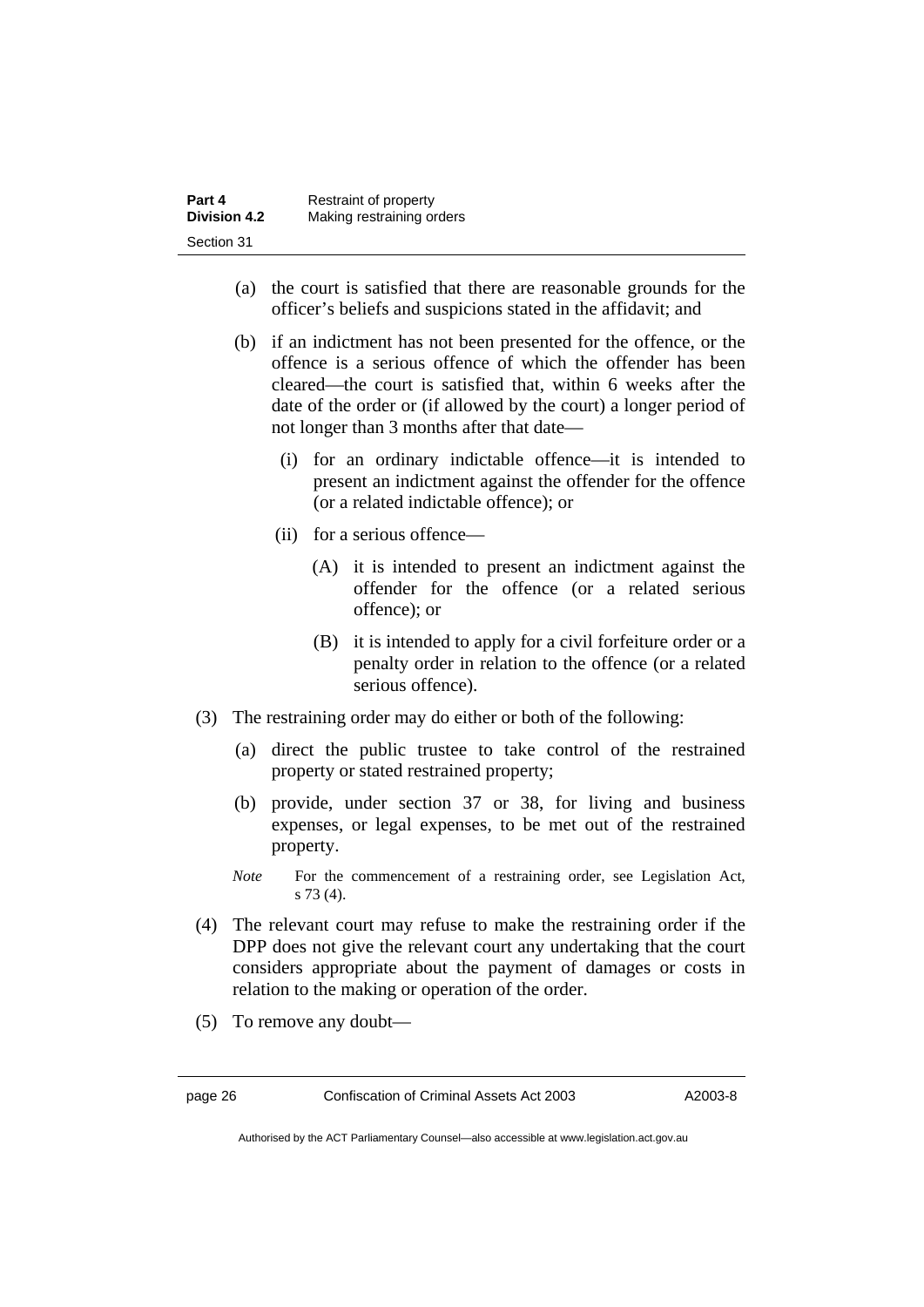- (a) a restraining order may be made under this section in relation to an interest (or interests) in property; and
	- *Note Property* includes an interest in property, see Legislation Act, dict, pt 1.
- (b) a restraining order may relate to 2 or more offences committed (or alleged to have been committed) by an offender; and

*Note Offender* includes a corporation, see dict.

- (c) a restraining order may relate to the property of 2 or more people; and
- (d) for making a restraining order under this section, it is irrelevant whether there is any risk of the property being dealt with in a way that would defeat or hinder the purposes of this Act.

## **32 Making of restraining orders—specific serious offence not required etc**

- (1) For section 31 and to remove any doubt, if the relevant court is satisfied that there are reasonable grounds for the police officer's belief that a serious offence was committed by the offender within the relevant period mentioned in section 27 (Restraining orders time for making certain applications), the court must not refuse to make a restraining order in relation to the offence only because the court is not satisfied—
	- (a) that the officer had any belief that a particular serious offence was committed within the relevant period; or
	- (b) that the officer had any belief about the particular day or time when the offender committed the offence within the relevant period; or
	- (c) that there are reasonable grounds for any belief by the officer about anything mentioned in paragraph (a) or (b).
	- *Note* For the meaning of *in relation to*, see dict.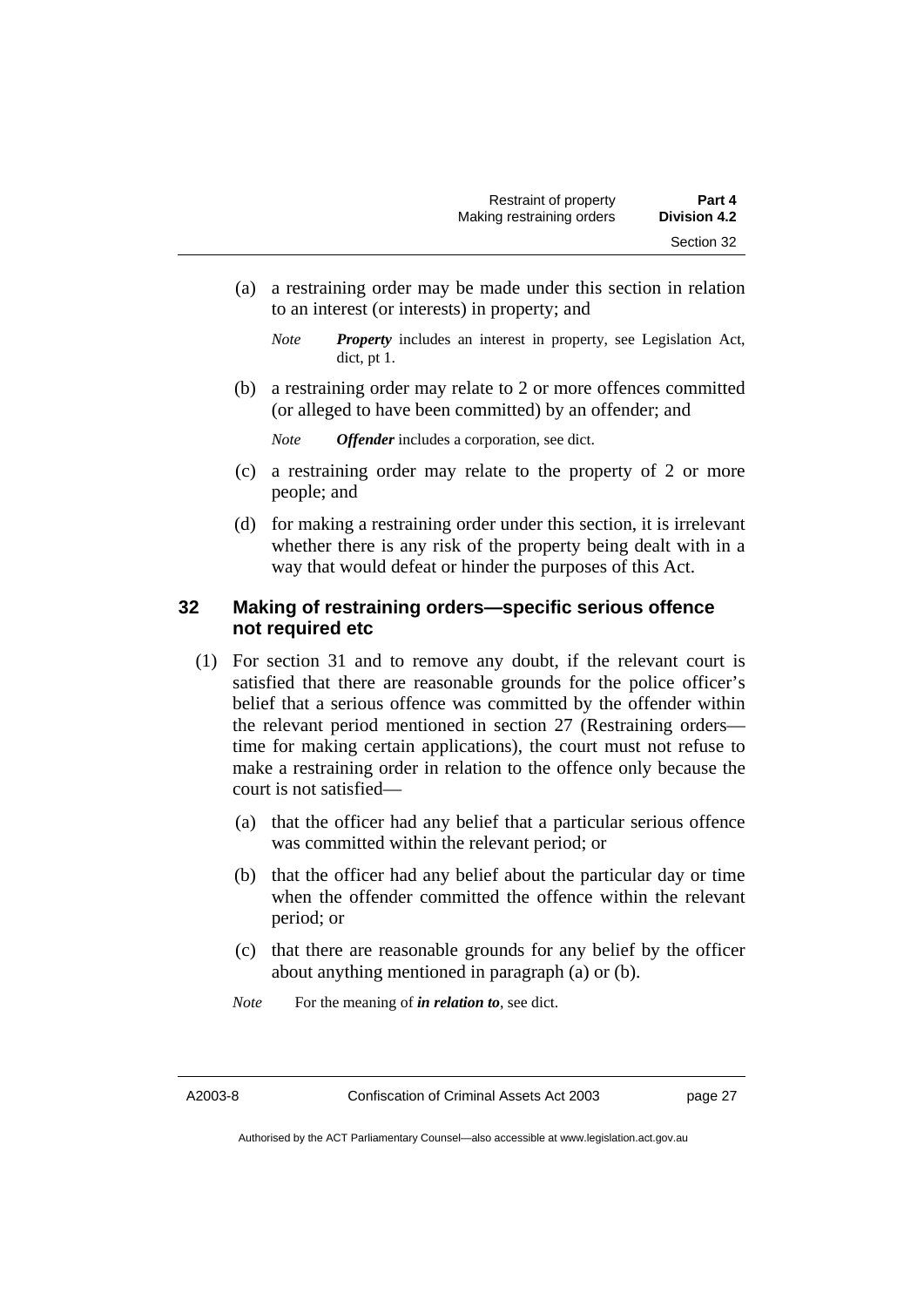| Part 4              | Restraint of property     |
|---------------------|---------------------------|
| <b>Division 4.2</b> | Making restraining orders |
| Section 33          |                           |

- (2) Also, for section 31 and to remove any doubt, the relevant court must not refuse to make a restraining order in relation to the offender only because—
	- (a) an indictment has not been presented against the offender for the offence; or
	- (b) the offender has not been convicted of the offence; or
	- (c) the offender has been cleared of the offence, including being cleared after having been convicted of the offence; or
	- (d) a doubt is raised about whether the person committed the offence.

## **33 Restraining orders—contents**

- (1) A restraining order must state that a person must not deal with the property stated in the order except in accordance with—
	- (a) the order; or
	- (b) another order of a relevant court; or
	- (c) this Act.
- (2) A restraining order (other than an unclaimed tainted property restraining order) must also state—
	- (a) that it is a restraining order under this Act; and
	- (b) the person (or people) whose property it applies to; and
	- (c) for each person to whose property it applies to—the property to which it applies, including whether it applies to property acquired after the making of the order; and
	- (d) if section 31 (2) (b) (Restraining orders over other property making) applies to the restraining order—the applicable period under the paragraph; and
		- *Note* The restraining order ends unless an indictment is presented or, for a serious offence, a forfeiture or penalty application is made, before the end of the stated period (see div 4.3, tables 1 and 2).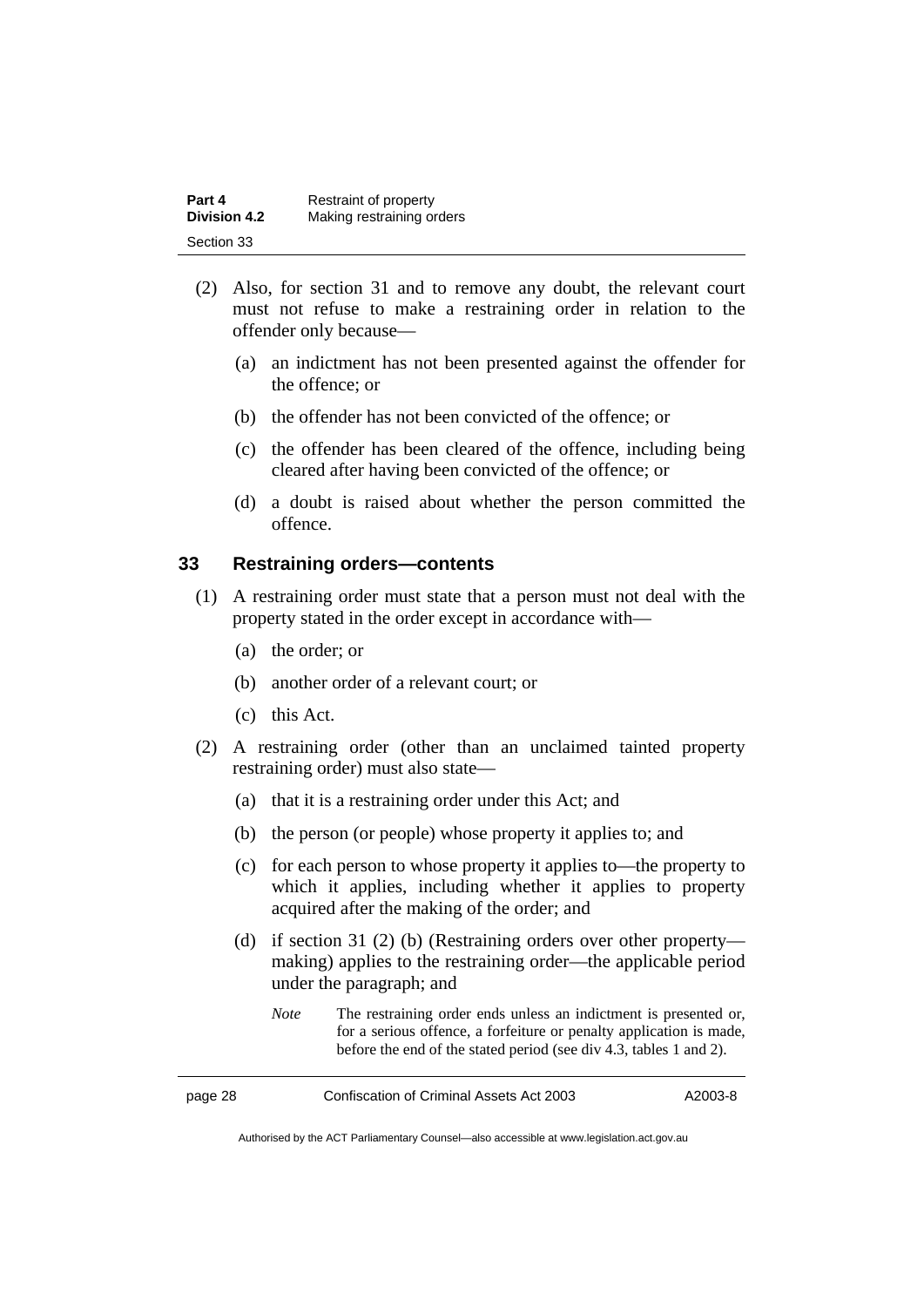- (e) if the order directs the public trustee to take control of the restrained property or stated restrained property—the direction and the property to which it applies; and
- (f) if the relevant court making the order has given a direction under section 35 (Restraining order proceedings—restrictions on disclosure)—
	- (i) the direction given by the court; and
	- (ii) the effect of section 36 (Restraining orders—disclosure offences) in relation to the direction; and
- (g) if the order provides, under section 37 or 38, for living and business expenses, or legal expenses, to be met out of the restrained property—
	- (i) the kind of expenses that may be met out of the restrained property; and
	- (ii) the period during which the expenses may be met out of the restrained property; and
	- (iii) the maximum amount of the expenses that may be met out of the restrained property.
- (3) An unclaimed tainted property restraining order must also state—
	- (a) that it is an unclaimed tainted property restraining order under this Act; and
	- (b) the property to which it applies; and
	- (c) if the relevant court making the order has given a direction under section 35—
		- (i) the direction given by the court; and
		- (ii) the effect of section 36 in relation to the direction; and
	- (d) that, unless a relevant court makes an order that stops the operation of the restraining order over the property, the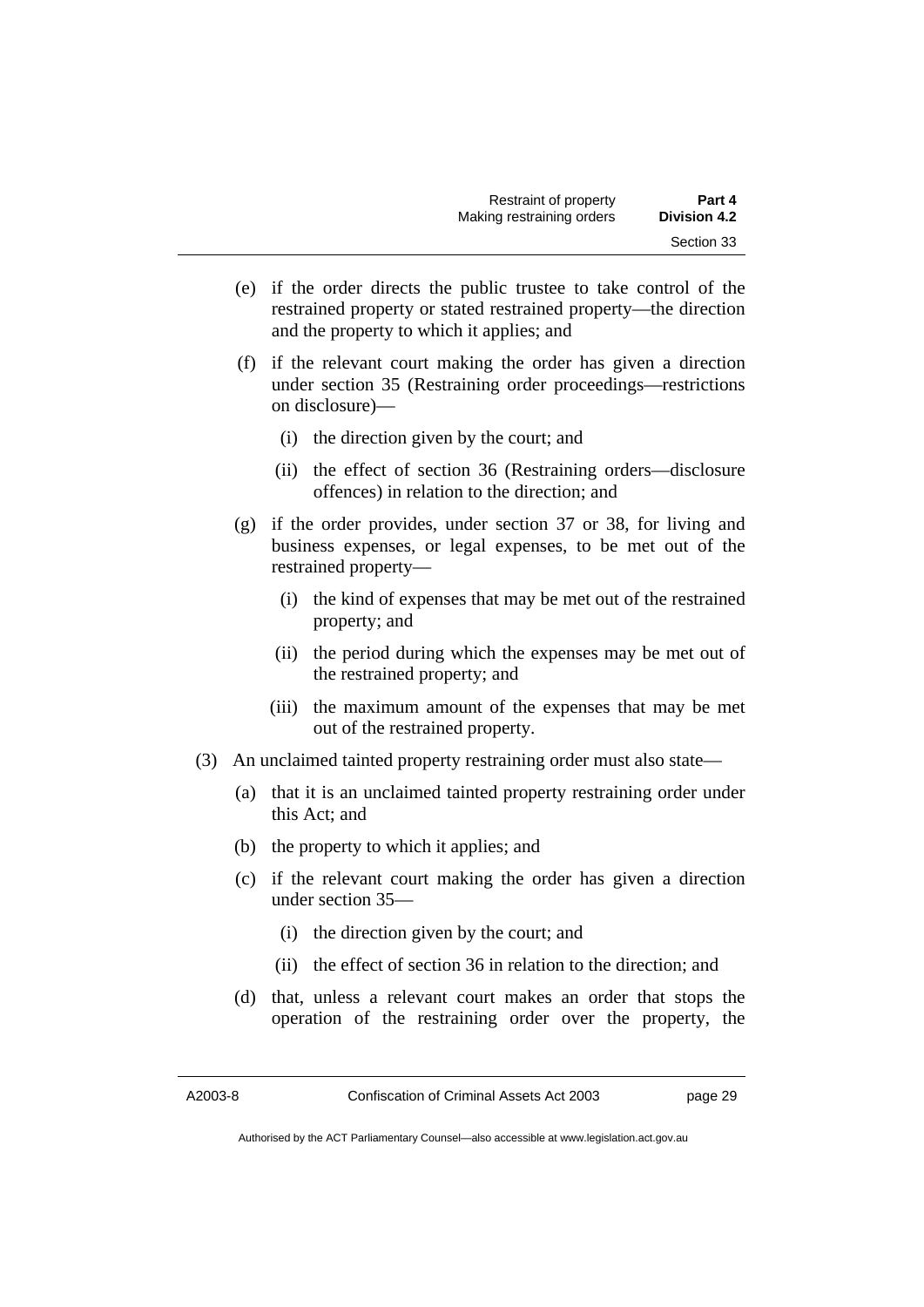| Part 4              | Restraint of property     |
|---------------------|---------------------------|
| <b>Division 4.2</b> | Making restraining orders |
| Section 34          |                           |

property will be automatically forfeited under this Act to the Territory at the end of 14 days after the day the order is made.

 (4) A failure by a relevant court to comply with this section in relation to the restraining order does not invalidate the restraining order or any forfeiture order or automatic forfeiture made in relation to the property restrained under the restraining order.

### **34 Restraining orders—notice of making**

- (1) If a court makes a restraining order over property, the DPP must give a copy of the order to—
	- (a) for an unclaimed tainted property restraining order—anyone the DPP suspects may have an interest in the property; and
	- (b) for any other restraining order—the owner of the restrained property and anyone else the DPP suspects may have an interest in the property.
	- *Note* For how documents may be served, see Legislation Act, pt 19.5.
- (2) A relevant court may order the DPP to—
	- (a) give a copy of a restraining order, the application for the order or the supporting affidavit to anyone and may give directions about how any document is to be given to the person; or
	- (b) give notice of the order to anyone and may give directions about how the notice is to be given.
- (3) Subsections (1) and (2) have effect subject to any direction of the court under section 35.

## **35 Restraining order proceedings—restrictions on disclosure**

 (1) On application by the DPP, a relevant court hearing an application for a restraining order may give directions prohibiting or restricting the publication or disclosure of all or any of the following: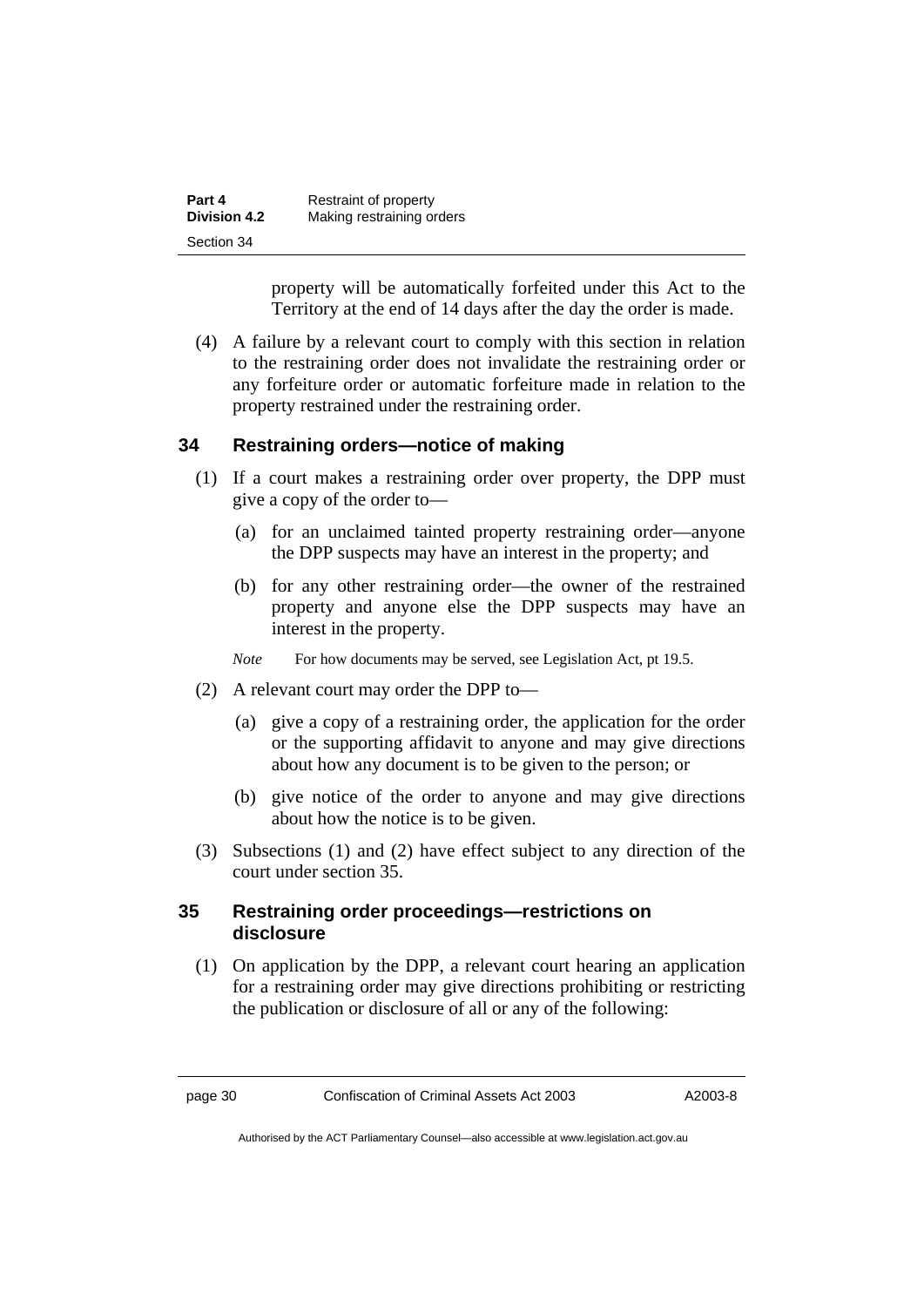- (a) the fact that an application for the order, or that a restraining order, has been made;
- (b) the application for the order;
- (c) the supporting affidavit for the order and any other affidavit filed in relation to the application;
- (d) any information about the proceeding (whether or not a hearing has been held);
- (e) any evidence given, statement made or thing done during the proceeding;
- (f) any information, document or thing derived from anything mentioned in this subsection.

#### **Examples of directions**

- 1 that the application for the restraining order and a stated part of the supporting affidavit not be disclosed to the person against whom the restraining order is made until the court has decided an application for another restraining order against someone else's property
- 2 that the supporting affidavit must be made available only to the offender's lawyer
- *Note* An example is part of the Act, is not exhaustive and may extend, but does not limit, the meaning of the provision in which it appears (see Legislation Act, s 126 and s 132).
- (2) In deciding whether to give a direction under subsection (1), the court must have regard to whether the direction—
	- (a) would promote the purposes of this Act; or
	- (b) is desirable to protect the integrity of an investigation (however described) for any purpose or a prosecution of an offence.
- (3) The court may also have regard to any other relevant matter in deciding whether to give a direction under subsection (1).

## **36 Restraining orders—disclosure offences**

*Note* An offence against this section is a strict liability offence, see s (7).

A2003-8 Confiscation of Criminal Assets Act 2003 page 31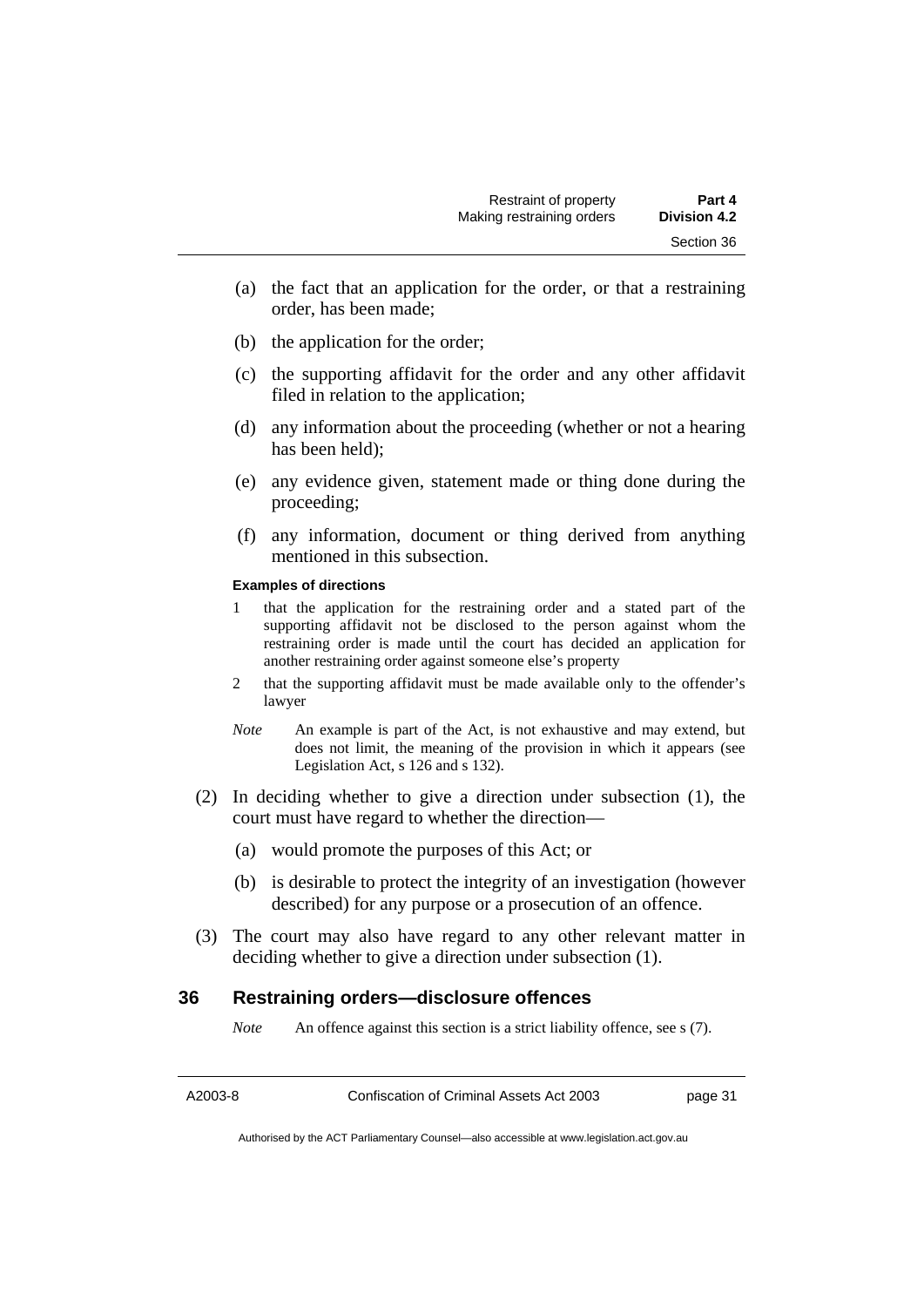| Part 4              | Restraint of property     |
|---------------------|---------------------------|
| <b>Division 4.2</b> | Making restraining orders |
| Section 36          |                           |

- (1) A person commits an offence if—
	- (a) a relevant court has given a direction under section 35 (1) prohibiting or restricting the publication or disclosure of a matter mentioned in the subsection; and
	- (b) the person has notice of the direction (whether by being given a copy of the restraining order to which the direction relates or otherwise); and
	- (c) the person publishes or discloses the matter to someone else.

Maximum penalty: 200 penalty units, imprisonment for 2 years or both.

- (2) A person commits an offence if—
	- (a) a relevant court has given a direction under section 35 (1) prohibiting or restricting the publication or disclosure of a matter mentioned in the subsection; and
	- (b) the person has notice of the direction (whether by being given a copy of the restraining order to which the direction relates or otherwise); and
	- (c) the person publishes or discloses information to someone else; and
	- (d) the other person could infer from the information the matter to which the direction relates.

Maximum penalty: 200 penalty units, imprisonment for 2 years or both.

- (3) Subsections (1) and (2) do not apply if the publication or disclosure is made to any of the following entities in the circumstances mentioned for the entity:
	- (a) a police officer—in any circumstances;
	- (b) an officer, employee or agent of the person—to ensure that the order is complied with and the person to whom the publication or disclosure is made is given notice of the direction (whether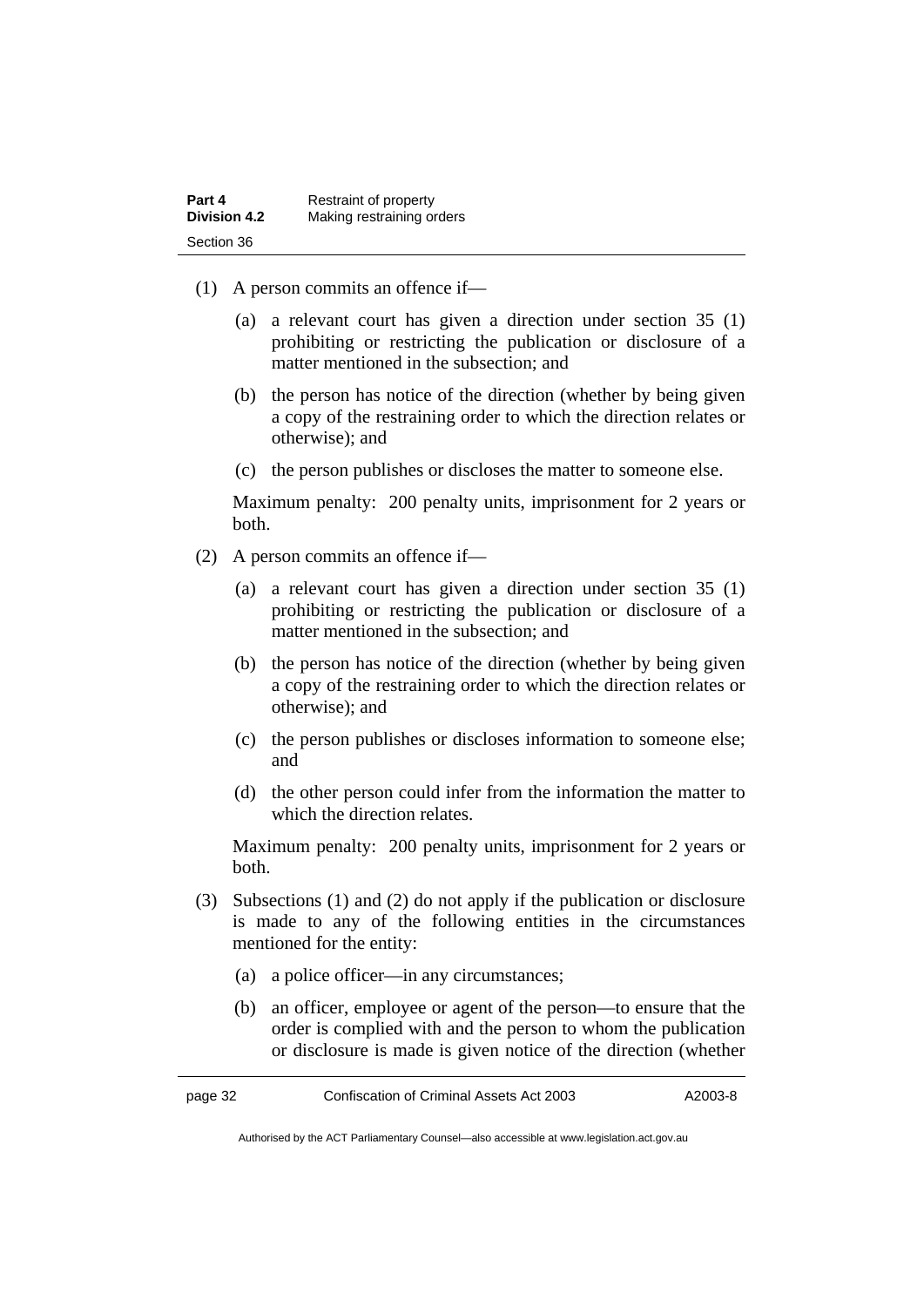by being given a copy of the restraining order to which the direction relates or otherwise) by the person making the publication or disclosure;

- (c) a lawyer—to obtain legal advice or representation in relation to the order;
- (d) a relevant court—with the court's leave.

- (4) Also, subsections (1) and (2) do not apply if the publication or disclosure is made—
	- (a) by a police officer in the exercise of the officer's functions; or
	- (b) for the purpose of giving or obtaining legal advice, or making legal representations, in relation to the order.
- (5) A person commits an offence if—
	- (a) a relevant court has given a direction under section 35 (1) prohibiting or restricting the publication or disclosure of a matter mentioned in the subsection; and
	- (b) the person receives information in relation to the matter in accordance with subsection (3) or (4); and
	- (c) the person ceases to be a person mentioned in subsection (3) or (4); and
	- (d) the person publishes or discloses the matter to someone else.

Maximum penalty: 200 penalty units, imprisonment for 2 years or both.

- (6) A person commits an offence if—
	- (a) a relevant court has given a direction under section 35 (1) prohibiting or restricting the publication or disclosure of a matter mentioned in the subsection; and

*Note* The application for leave, and any proceeding with the court's leave, must be heard in closed court, see s (8).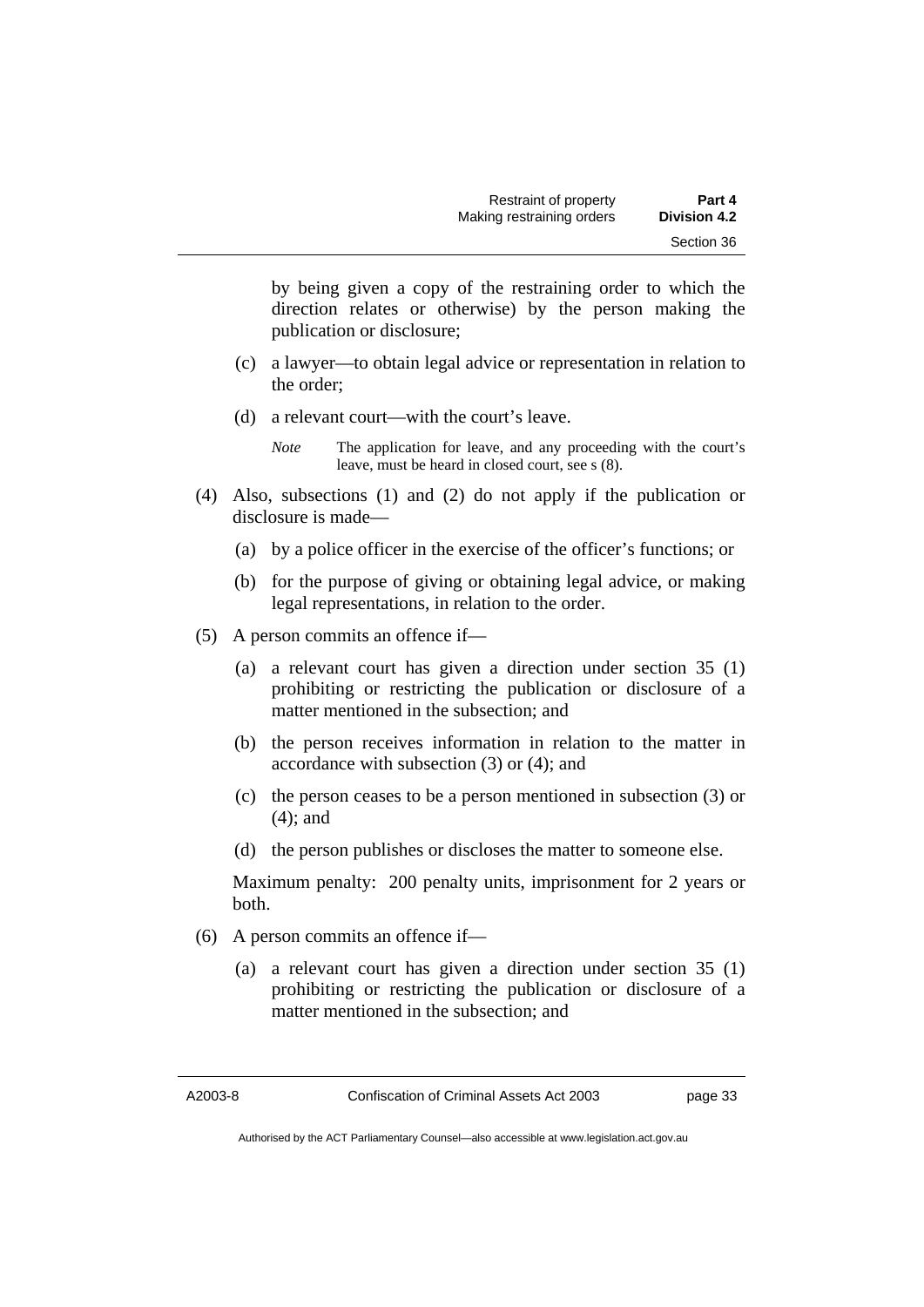| Part 4              | Restraint of property     |
|---------------------|---------------------------|
| <b>Division 4.2</b> | Making restraining orders |
| Section 37          |                           |

- (b) the person receives information in relation to the matter in accordance with subsection (3) or (4); and
- (c) the person ceases to be a person mentioned in subsection (3) or (4); and
- (d) the person publishes or discloses information to someone else; and
- (e) the other person could infer from the information the matter to which the direction relates.

Maximum penalty: 200 penalty units, imprisonment for 2 years or both.

- (7) An offence against this section is a strict liability offence.
- (8) For subsection (3) (d), an application for leave, and any proceeding with the court's leave, must be heard in closed court.

## **37 Payment of living and business expenses from restrained property**

- (1) A relevant court may, in a restraining order or an order under section 39 (Additional orders about restraining orders and restrained property) varying a restraining order, allow any of the following expenses to be met out of the restrained property of a person, or a stated part of the property:
	- (a) the living and business expenses of the person (other than the person's legal expenses in defending a criminal charge);
	- (b) the living expenses of a dependant of the person.

*Note* For legal expenses in defending a criminal charge, see s 38.

- (2) However, the court must not allow expenses to be met out of restrained property unless the person satisfies the court that—
	- (a) the expenses are reasonable; and
	- (b) the expenses are necessary to avoid severe hardship to the person or the person's dependants; and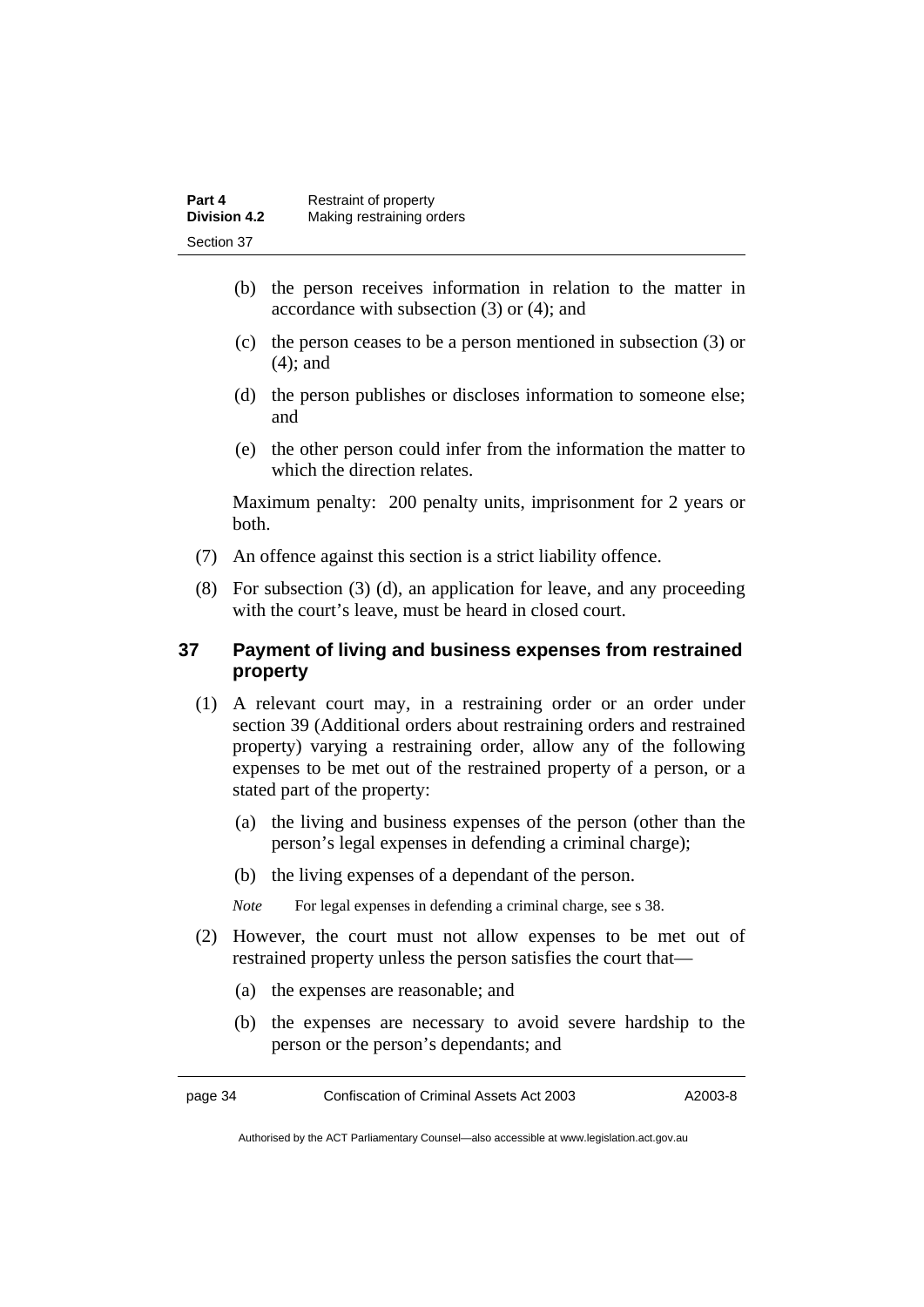- (c) the expenses cannot be met out of property of the person not subject to a restraining order; and
- (d) any property to be released from restraint for the expenses was lawfully acquired by the person, is not tainted property and does not have evidentiary value in any criminal proceeding.
- (3) The regulations may—
	- (a) prescribe matters to which the court may, must or must not have regard for subsection (2) (a) or (b); and
	- (b) prescribe, or make provision in relation to, the maximum amount of living or business expenses of a person that may be allowed (for a period or otherwise).
- (4) Regulations made for this section may apply, adopt or incorporate (with or without change) a provision of a law of the Commonwealth or a State, or an instrument, as in force from time to time.
	- *Note 1* The text of an applied, adopted or incorporated law or instrument, whether applied as in force from time to time or at a particular time, is taken to be a notifiable instrument if the operation of the Legislation Act, s 47 (5) or (6) is not disapplied (see s 47 (7)).
	- *Note 2* A notifiable instrument must be notified under the Legislation Act.
- (5) In this section:

*dependant*, of a person, means the person's domestic partner or a child of the person.

*domestic partner*, of a person, means a person who lives with the person in a domestic partnership, and includes a spouse.

*domestic partnership* means the relationship between 2 people, whether of a different or the same sex, living together as a couple on a genuine domestic basis.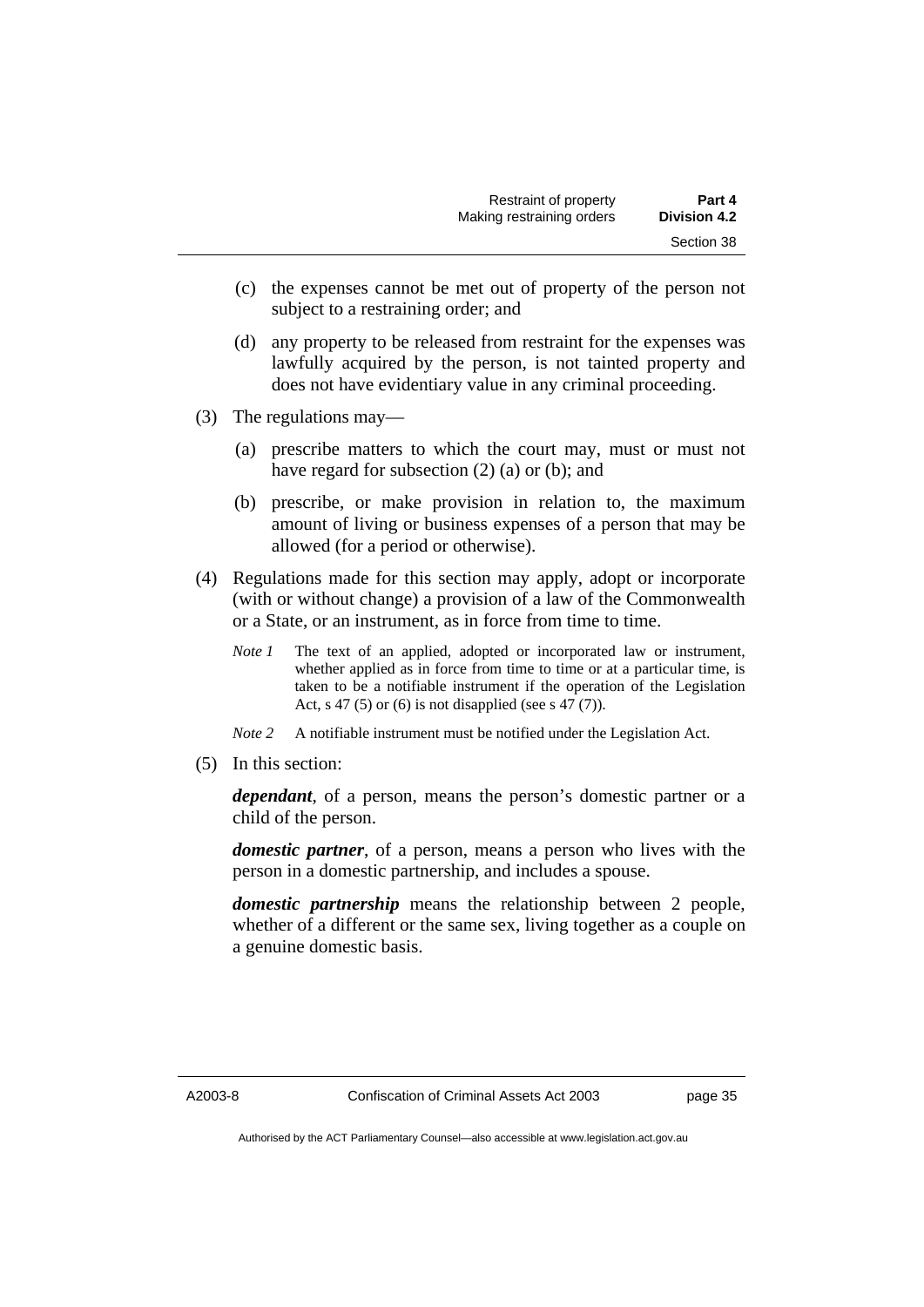| Part 4              | Restraint of property     |
|---------------------|---------------------------|
| <b>Division 4.2</b> | Making restraining orders |
| Section 38          |                           |

## **38 Payment of certain legal expenses from restrained property**

- (1) A relevant court may, in a restraining order or an order under section 39 (Additional orders about restraining orders and restrained property) varying a restraining order, allow a person's legal expenses in defending a criminal charge to be met out of the restrained property of the person, or a stated part of the property.
- (2) However, the court must not allow the legal expenses to be met out of restrained property unless—
	- (a) the person applies for an order for the legal expenses to be met out of restrained property; and
	- (b) the application is supported by an affidavit of the person setting out all of the person's interests in property, including any property of the person outside Australia, and the person's liabilities; and
	- (c) the court is satisfied that—
		- (i) the affidavit is a true statement of the person's interests in property and the person's liabilities; and
		- (ii) the person has taken all reasonable steps to bring any property outside Australia within the jurisdiction of the court; and
		- (iii) the legal expenses cannot be met out of property of the person not subject to a restraining order; and
		- (iv) any property to be released from restraint for the expenses was lawfully acquired by the person, is not tainted property and does not have evidentiary value in any criminal proceeding.
- (3) If the court makes or varies a restraining order that allows the legal expenses to be met out of restrained property, the court must include in the order conditions ensuring that—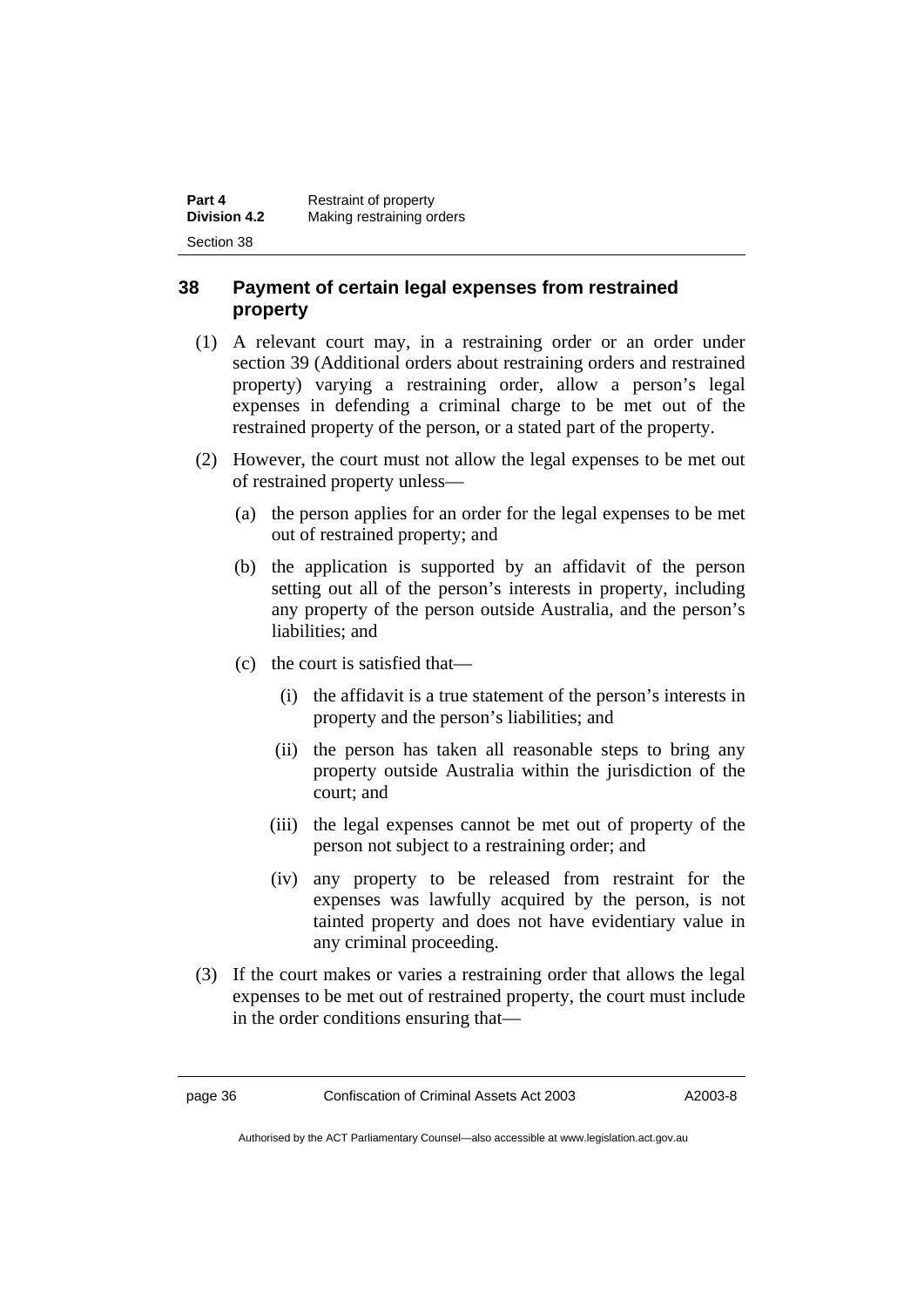| Restraint of property     | Part 4              |
|---------------------------|---------------------|
| Making restraining orders | <b>Division 4.2</b> |
|                           | Section 39          |

- (a) restrained property is used only to meet legal fees, disbursements and out-of-pocket expenses incurred by the person in defending the criminal charge; and
- (b) all legal fees, disbursements and out-of-pocket expenses are properly and reasonably incurred by the person; and
- (c) all legal fees are calculated in accordance with the scale of costs for criminal matters determined by the legal aid commission in accordance with the *Legal Aid Act 1977*, section 32 (8), (9) and (10).

## **39 Additional orders about restraining orders and restrained property**

 (1) A relevant court may, when it makes a restraining order or at any later time before the order ends, make any additional order that the court considers appropriate in relation to the restraining order or restrained property (other than an order mentioned in subsection  $(2)$ ).

#### **Examples of additional orders**

- 1 an order varying the property subject to the restraining order (other than an order excluding property from the restraining order)
- 2 an order authorising the disposal of the property subject to the restraining order to satisfy a penalty order or execution levied against the property
- 3 an order varying any condition to which the restraining order is subject.
- 4 an order that living or business expenses of a person, or legal expenses of a person to defend a criminal charge, be met out of restrained property
- 5 an order for the carrying out of any undertaking about the payment of damages or costs given by the Territory in relation to the making or operation of the restraining order
- 6 an order for the examination of anyone before the court, or an officer of the court, about the affairs (including the nature and location of any property) of the owner of restrained property or of the offender
- 7 an order for the examination of anyone before the court, or an officer of the court, about any property that may be tainted property
- 8 an order directing the owner of the restrained property or anyone else to give to a stated person, within a stated period, a sworn statement about stated particulars of the restrained property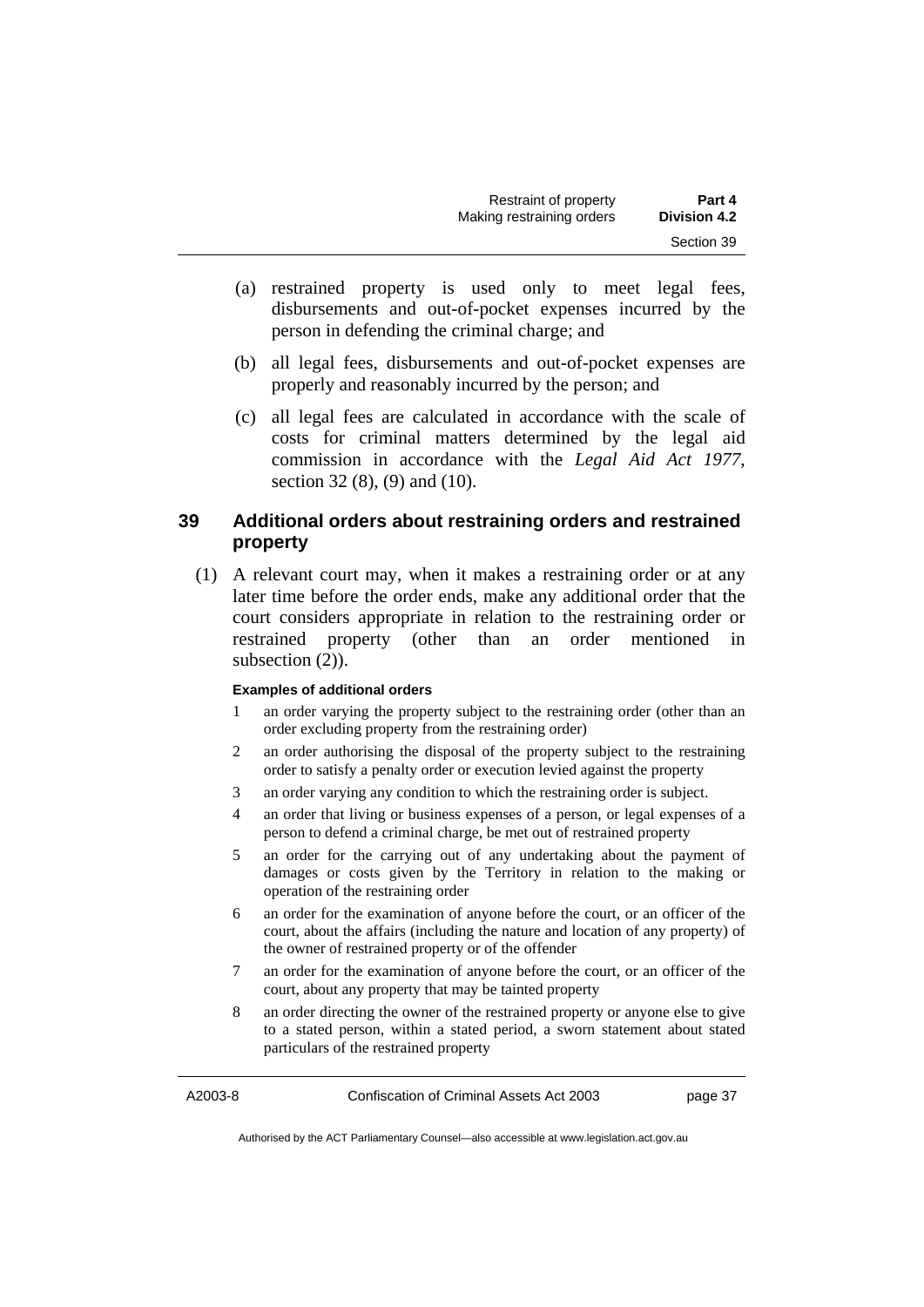| Part 4              | Restraint of property     |
|---------------------|---------------------------|
| <b>Division 4.2</b> | Making restraining orders |
| Section 39          |                           |

- 9 an order directing the registrar-general not to register any instrument affecting restrained property except in accordance with the order
- 10 an order directing the owner of restrained property or anyone else to do anything necessary or convenient to be done to allow the public trustee to take control of the property in accordance with the restraining order, including anything necessary or convenient to be done to bring the property within the jurisdiction
- 11 if the restraining order directs the public trustee to take control of property, an order regulating how the public trustee may exercise functions under the restraining order or an order deciding any question about the property
- *Note 1* For general provisions about additional orders under this section (which is a confiscation proceeding—see s 236), see pt 14.
- *Note 2* An example is part of the Act, is not exhaustive and may extend, but does not limit, the meaning of the provision in which it appears (see Legislation Act, s 126 and s 132).
- (2) However, the court must not make any of the following orders under subsection (1):
	- (a) an order revoking or otherwise ending a restraining order;
	- (b) an order for the extension of the period a restraining order is to remain in force;
	- (c) an order for the exclusion of property from a restraining order.
	- *Note 1* For the revocation of a restraining order, see s 43 and s 44.
	- *Note* 2 For the extension of the operation of a restraining order, see s 49.
	- *Note 3* For the exclusion of property from a restraining order, see pt 6.
- (3) Also, the court must not make an order that living or business expenses of a person, or legal expenses of a person to defend a criminal charge, be met out of restrained property unless the order is made in accordance with section 37 or 38 (as appropriate).
- (4) If the DPP proposes to oppose an application by a person under this section for an additional order, the DPP must give the applicant, and anyone else to whom notice of the application was given, written notice of the grounds on which the application will be opposed.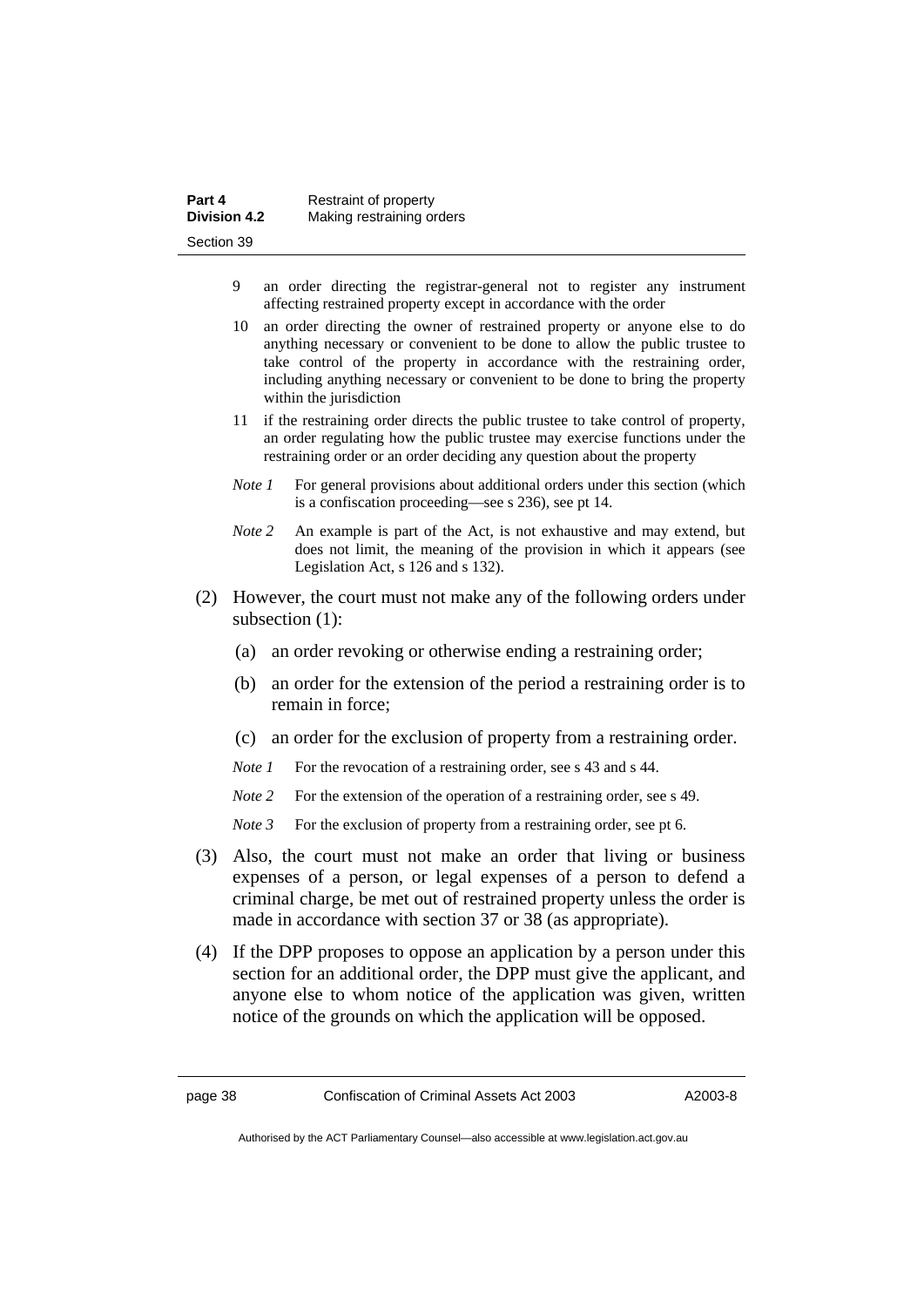(5) To remove any doubt, an additional order under this section does not end only because the restraining order ends or the property to which the additional order relates ceases to be restrained property.

## **40 Contravention of additional orders under s 39**

A person commits an offence if—

- (a) a relevant court makes an additional order under section 39; and
- (b) the person has notice of the order (whether by being given a copy of the order or otherwise); and
- (c) the person contravenes the order.

Maximum penalty: 200 penalty units, imprisonment for 2 years or both.

# **Division 4.3 Duration of restraining orders**

## **41 Meaning of** *forfeiture or penalty application* **for div 4.3**

In this division:

*forfeiture or penalty application* means an application for a forfeiture order or a penalty order.

## **42 Restraining orders generally not time limited**

A restraining order operates (or continues to operate) until it ends under this division (including in accordance with an order under section 49 (Extension of time for restraining orders)).

## **43 Revocation or variation of restraining orders made without notice of application**

 (1) A person with an interest in restrained property may apply to the court that made the restraining order for the revocation, by order, of the restraining order if the DPP did not give the person notice of the application for the order.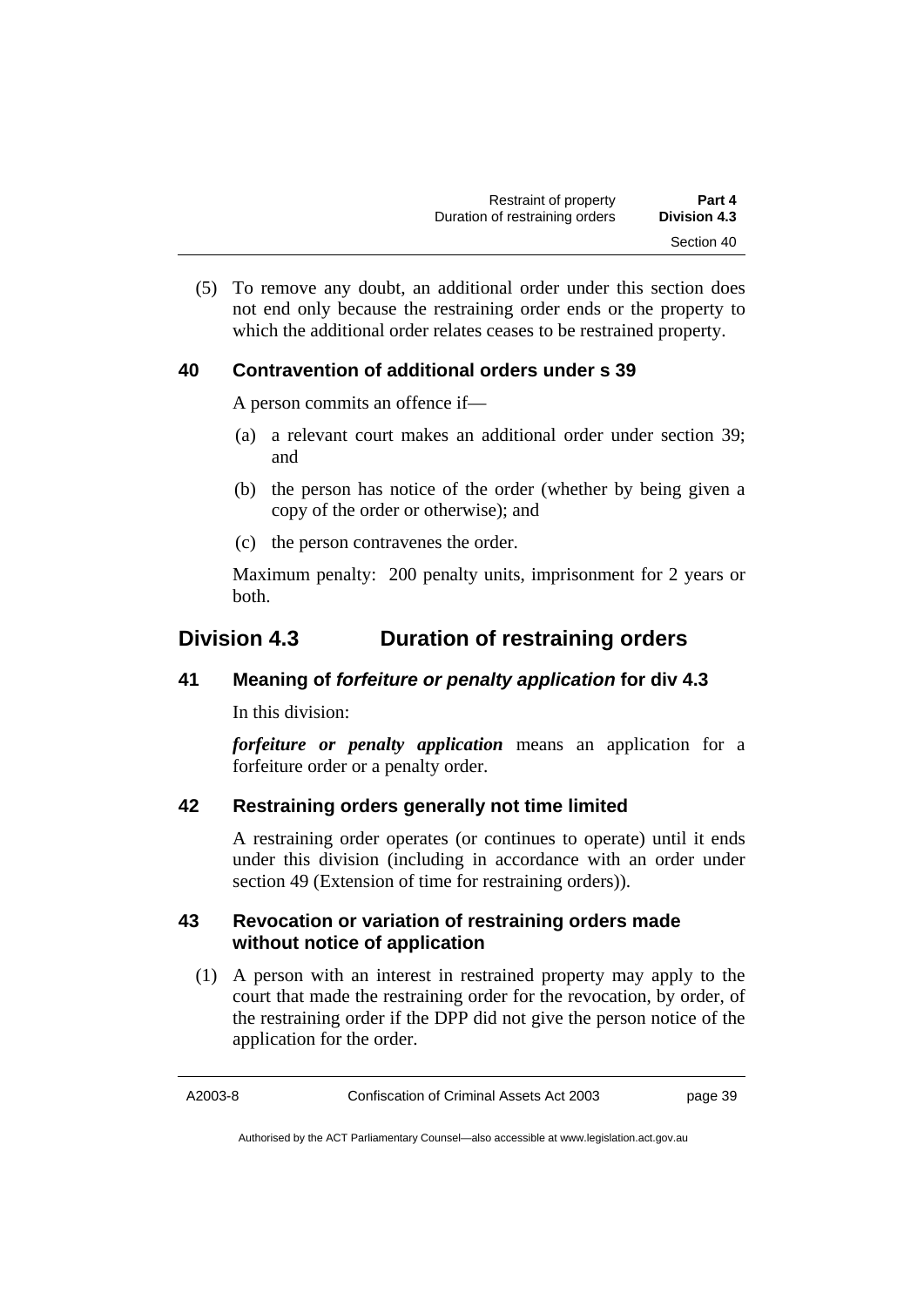| Part 4              | Restraint of property          |
|---------------------|--------------------------------|
| <b>Division 4.3</b> | Duration of restraining orders |
| Section 44          |                                |

- (2) The court must not make an order revoking the restraining order unless it is satisfied that there were not and are no longer, or there are no longer, sufficient grounds for making the order.
- (3) However, if the DPP has told the court that the restraining order applies to property that has evidentiary value in a criminal proceeding, the court must not revoke the restraining order without the DPP's agreement but may, by order, vary the restraining order to exclude any part of the property that the DPP has told the court does not have evidentiary value.
- (4) If the DPP proposes to oppose an application by a person under this section for the revocation of a restraining order, the DPP must give the applicant, and anyone else to whom notice of the application was given, written notice of the grounds on which the application will be opposed.

## **44 Revocation or variation of restraining orders if security or undertakings given**

- (1) The owner of restrained property may apply to the court that made the restraining order for the restraining order to be revoked or varied, by order, under this section.
- (2) The court must not make an order revoking the restraining order unless the DPP has told the court that the owner has given—
	- (a) security satisfactory to the DPP to the value estimated by the DPP of any order that may be sought under this Act in relation to the offence in relation to which the order was made (and any related offence); or
	- (b) an undertaking satisfactory to the DPP about the restrained property.
- (3) However, if the owner can only give security or an undertaking that partly satisfies the DPP, the court may, by order, vary the restraining order to exclude particular property in relation to which the DPP has told the court that satisfactory security or a satisfactory undertaking has been given.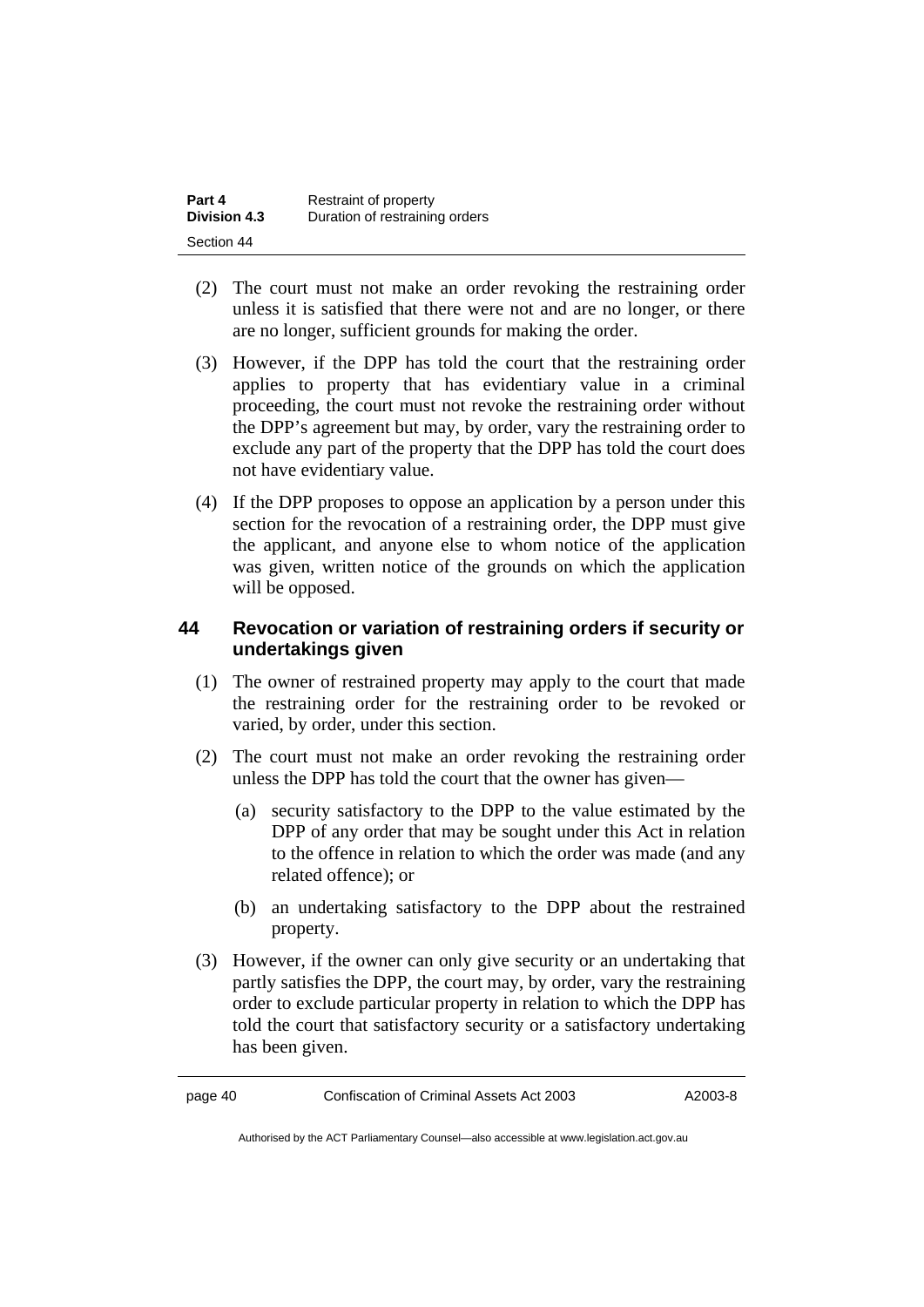| Restraint of property          | Part 4              |  |
|--------------------------------|---------------------|--|
| Duration of restraining orders | <b>Division 4.3</b> |  |
|                                | Section 45          |  |

- (4) Also, if the DPP has told the court that the restraining order applies to property that has evidentiary value in a criminal proceeding, the court must not revoke the restraining order without the DPP's agreement but may, by order, vary the restraining order to exclude any part of the property that the DPP has told the court does not have evidentiary value.
- (5) If the DPP proposes to oppose an application by a person under this section for the revocation of a restraining order, the DPP must give the applicant, and anyone else to whom notice of the application was given, written notice of the grounds on which the application will be opposed.
- (6) The court may order that the revocation or variation of a restraining order under this section takes effect at a stated time or on the happening of a stated event.

## **45 When restraining order over particular property ends**

- (1) A restraining order over particular property ends—
	- (a) if the restraining order stops applying to the property in accordance with an order under this Act (for example, an exclusion order); or
	- (b) if the property is forfeited under this Act—when the property vests in law in the Territory and the public trustee takes control of the property; or
	- (c) if the property is disposed of by the public trustee to satisfy a penalty order; or
	- (d) when the restraining order ends under this division.
	- *Note 1* On forfeiture, restrained property vests in the Territory. However, registrable property does not vest in law in the Territory until the Territory's interest is registered in the appropriate register. Until then, it is vested in equity in the Territory. (See s 109 and s 110.)
	- *Note 2* An example is part of the Act, is not exhaustive and may extend, but does not limit, the meaning of the provision in which it appears (see Legislation Act, s 126 and s 132).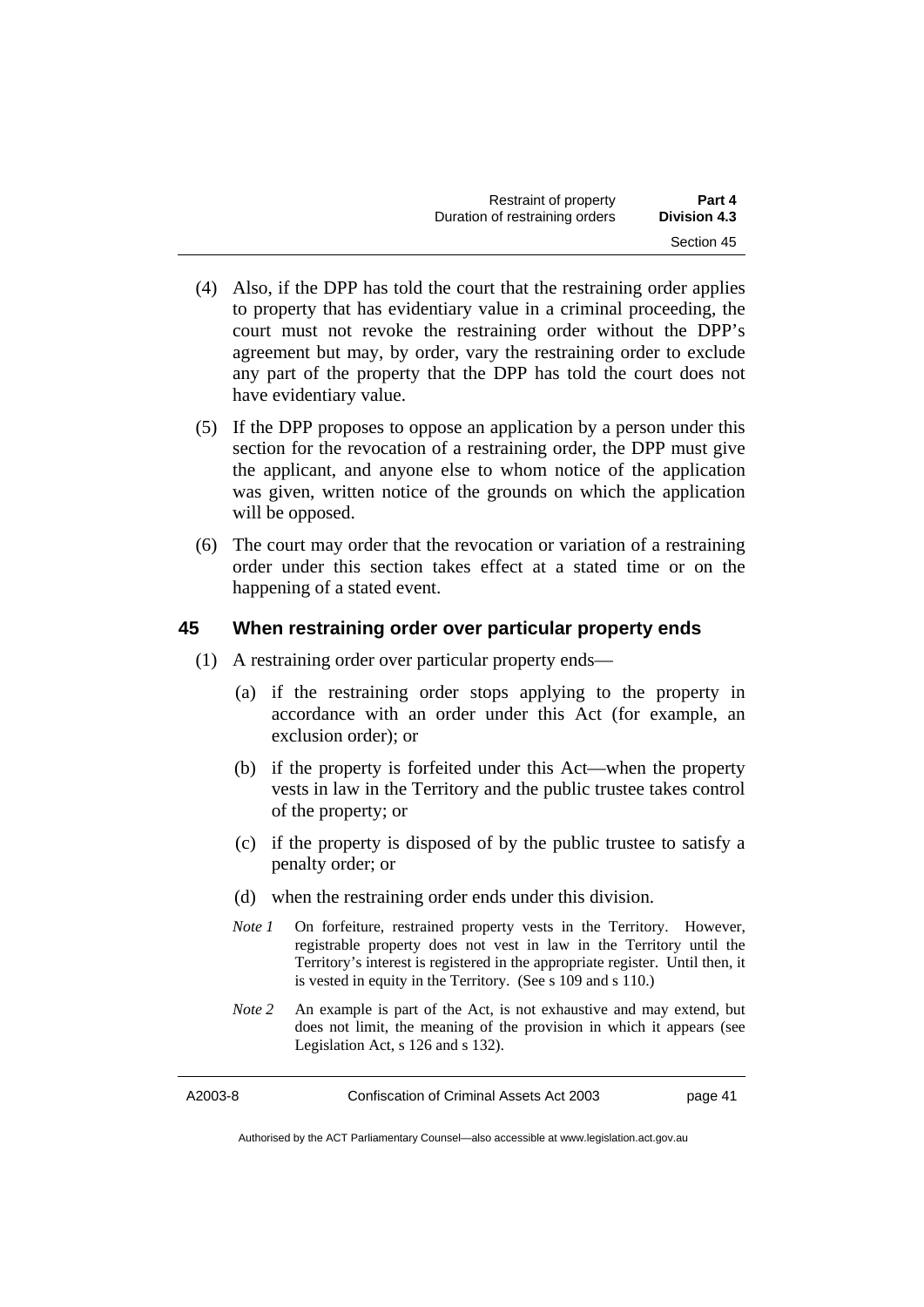| Part 4              | Restraint of property          |
|---------------------|--------------------------------|
| <b>Division 4.3</b> | Duration of restraining orders |
| Section 46          |                                |

 (2) To remove any doubt, the ending of a restraining order over particular property does not affect the operation of the restraining order in relation to other property restrained under the order.

*Note* For the meaning of *in relation to*, see dict.

## **46 When unclaimed tainted property restraining order ends**

- (1) An unclaimed tainted property restraining order over property ends if—
	- (a) the restraining order stops applying to the property in accordance with an order under this Act (for example, an exclusion order); or
	- (b) the automatic forfeiture of the property is fully satisfied.
	- *Note 1* For the meaning of *fully satisfied*, see dict.
	- *Note 2* An example is part of the Act, is not exhaustive and may extend, but does not limit, the meaning of the provision in which it appears (see Legislation Act, s 126 and s 132).
- (2) If a person claims an interest in the property to which the unclaimed tainted property restraining order applies, the order does not cease to be an unclaimed tainted property restraining order, or cease to apply to the property, only because of the making of the claim.
- (3) The relevant court may, on the application of the DPP while the order is in force, order that the restraining order is to end earlier than otherwise provided for by this section.

## **47 When restraining order ends—ordinary indictable offences**

- (1) This section applies to an offender over whose property a restraining order has been made in relation to an ordinary indictable offence.
- (2) However, this section does not apply if the restraining order was also given in relation to a related serious offence, or is varied to apply to a related serious offence.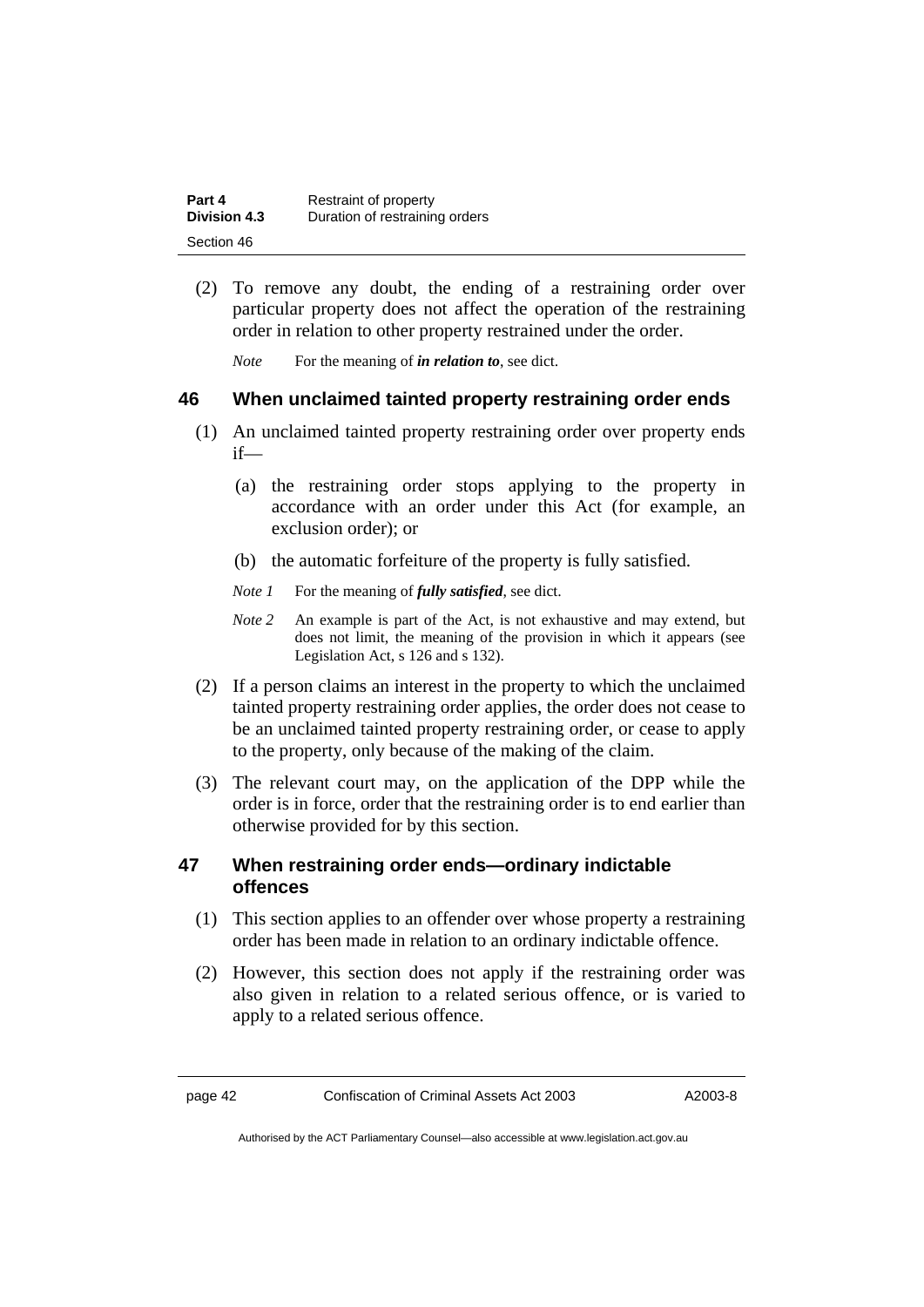- (3) The restraining order ends for the circumstances stated in table 1, column 2 at the time indicated for those circumstances in column 3.
	- *Note 1* The restraining order may continue to operate in relation to related ordinary indictable offences, see s (6).
	- *Note 2* For the ending of forfeiture and penalty orders for ordinary indictable offences, see—
		- s 56 (When conviction forfeiture order ends)
		- s 98 (When penalty order ends).
- (4) A reference in table 1 to a person being convicted of the offence mentioned in subsection (1) includes a reference to the person being convicted of a related offence instead of the offence mentioned in subsection  $(1)$ .
- (5) For table 1, items 4 and 6, if more than 1 forfeiture or penalty application is made within the period stated in the item, column 2, the restraining order ends at the latest time that it would end if any of those applications were the only forfeiture or penalty application made.
- (6) If, within the period stated in the restraining order under section 33 (2) (d) (Restraining order—contents), an indictment is presented against the offender for another ordinary indictable offence or offences related to the offence mentioned in subsection (1) (the *primary offence*), the restraining order ends at the later of the following times:
	- (a) the time that it would end if there were no related offences;
	- (b) the latest time that it would end if—
		- (i) the related offence or any of the related offences, taken by itself, were the primary offence; and
		- (ii) there were no other offences in relation to which the restraining order had been made.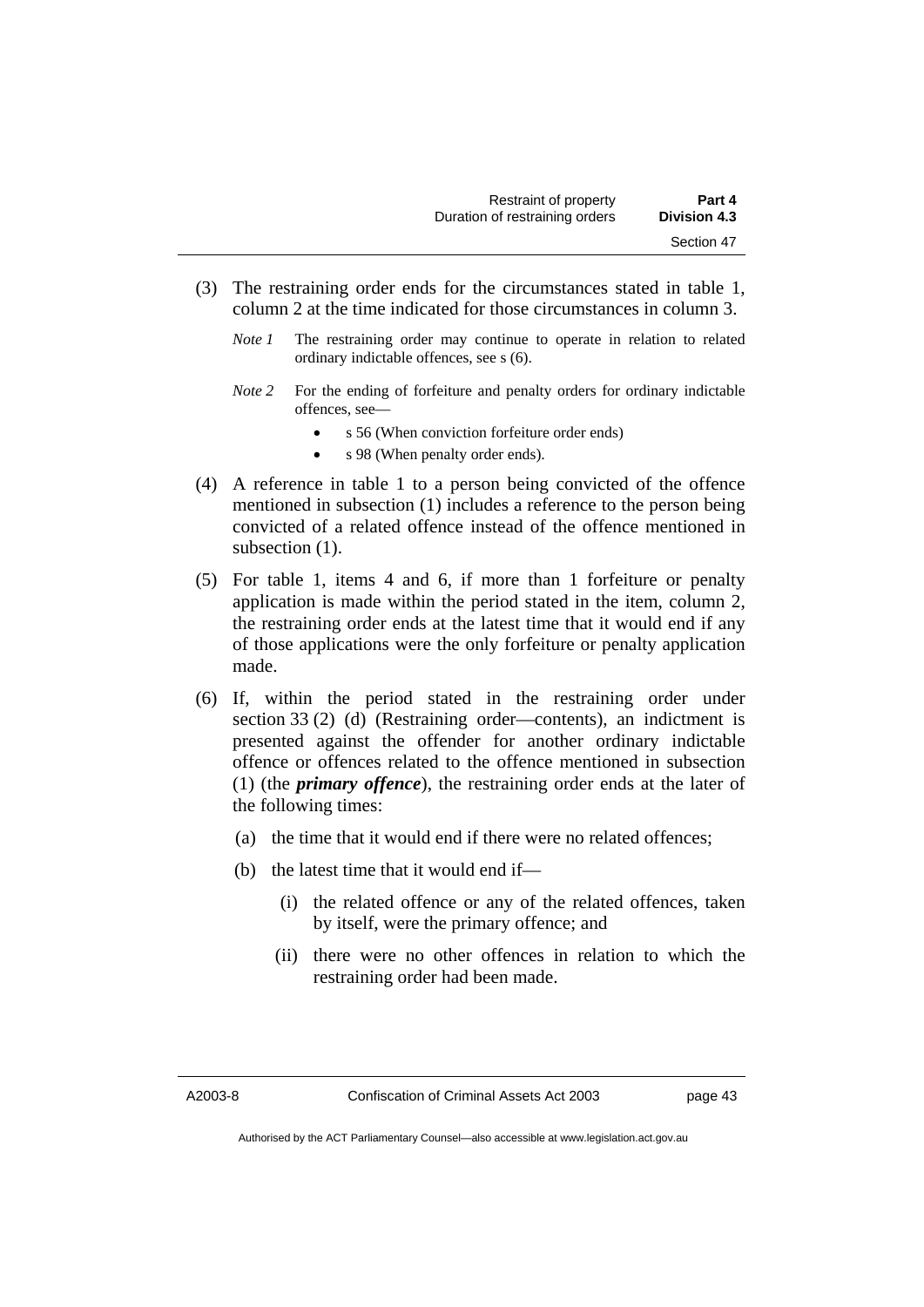| Part 4              | Restraint of property          |
|---------------------|--------------------------------|
| <b>Division 4.3</b> | Duration of restraining orders |
| Section 47          |                                |

 (7) The relevant court may, on the application of the DPP while the order is in force, order that the restraining order is to end earlier than otherwise provided for by this section.

| column 1       | column 2                                                                                                                                                                                                           | column 3                                                                     |
|----------------|--------------------------------------------------------------------------------------------------------------------------------------------------------------------------------------------------------------------|------------------------------------------------------------------------------|
| item           | circumstances                                                                                                                                                                                                      | when restraining order<br>ends                                               |
| 1              | an indictment is not presented<br>against the offender for the<br>offence before the end of the<br>period stated in the restraining<br>order under section 33 (2) (d)                                              | end of the period stated in<br>the restraining order under<br>that paragraph |
| $\mathfrak{D}$ | an indictment is presented against<br>the offender for the offence before<br>the end of the period stated in the<br>restraining order under<br>section 33 $(2)$ (d), but the offender<br>is cleared of the offence | when the offender is cleared<br>of the offence                               |
| 3              | the offender is convicted of the<br>offence, the restraining order is<br>made before the conviction, and<br>no forfeiture or penalty<br>application is made within<br>6 months after the day of the<br>conviction  | end of the 6 month period                                                    |

#### **Table 1 Ending of restraining orders—ordinary indictable offences**

page 44 Confiscation of Criminal Assets Act 2003 A2003-8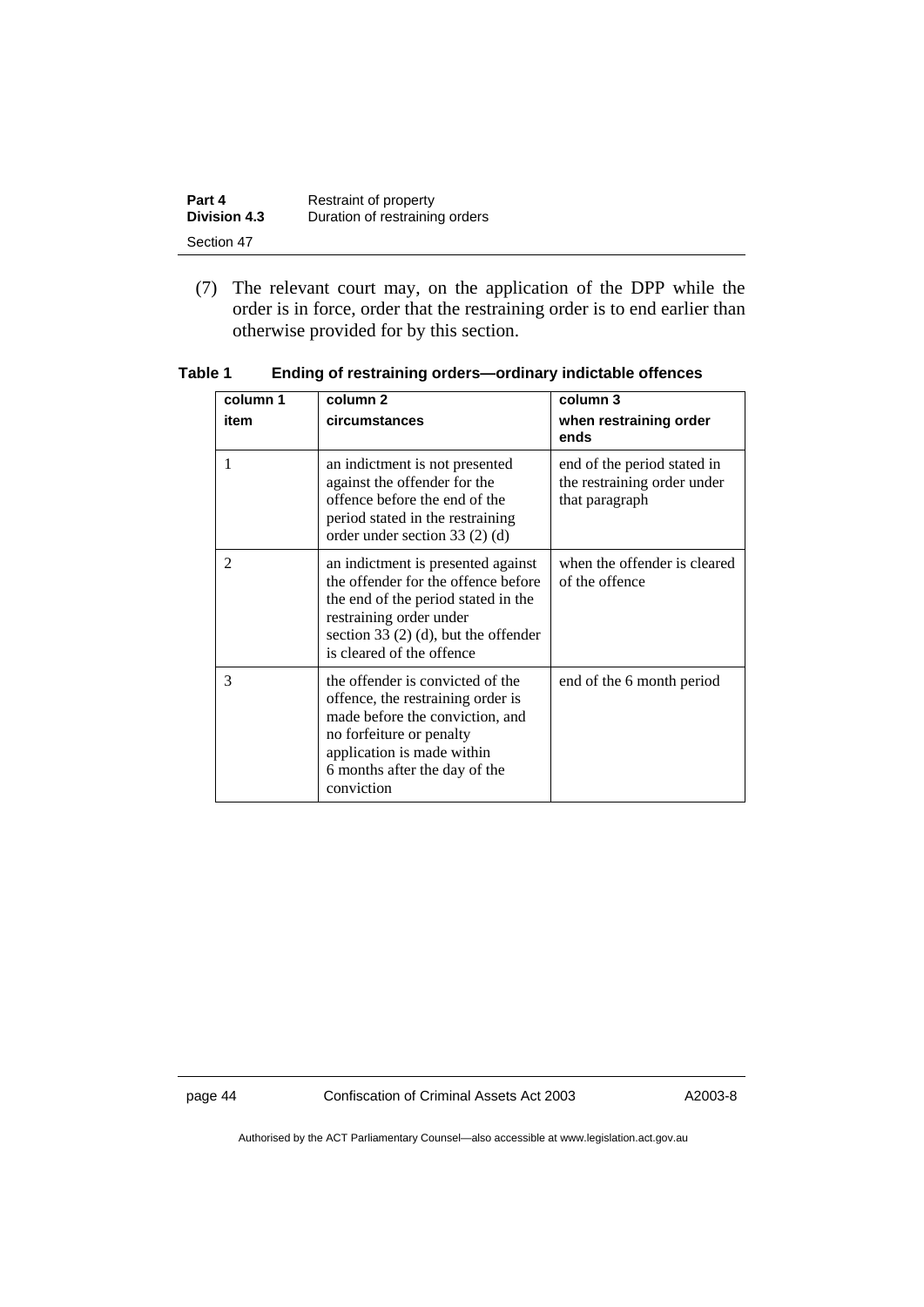Restraint of property **Part 4**  Duration of restraining orders **Division 4.3** 

| column 1 | column <sub>2</sub>                                                                                                                                                                                                                                   | column 3                                                                                                                                  |
|----------|-------------------------------------------------------------------------------------------------------------------------------------------------------------------------------------------------------------------------------------------------------|-------------------------------------------------------------------------------------------------------------------------------------------|
| item     | circumstances                                                                                                                                                                                                                                         | when restraining order<br>ends                                                                                                            |
| 4        | the offender is convicted of the<br>offence, the restraining order is<br>made before the conviction, and a<br>forfeiture or penalty application is<br>made within 6 months after the<br>day of the conviction                                         | at or after the finalisation of<br>the proceeding in relation to<br>the application, as follows:                                          |
|          |                                                                                                                                                                                                                                                       | (a) if no forfeiture order or<br>penalty order is in force<br>at the finalisation of the<br>proceeding-at that<br>time:                   |
|          |                                                                                                                                                                                                                                                       | (b) if a forfeiture order or<br>penalty order is in force<br>at that time—when the<br>forfeiture order or<br>penalty order ends           |
| 5        | the offender is convicted of the<br>offence, the restraining order is<br>made on the same day as, or after,<br>the conviction, and no forfeiture<br>or penalty application is made<br>within 6 months after the day the<br>restraining order was made | end of the 6 month period                                                                                                                 |
| 6        | the offender is convicted of the<br>offence, the restraining order is<br>made on the same day as, or after,                                                                                                                                           | at or after the finalisation of<br>the proceeding in relation to<br>the application, as follows:                                          |
|          | the conviction, and a forfeiture or<br>penalty application is made within<br>6 months after the day the<br>restraining order was made                                                                                                                 | if no forfeiture order or<br>(a)<br>penalty order is in force<br>at the time of the<br>finalisation of the<br>proceeding-at that<br>time; |
|          |                                                                                                                                                                                                                                                       | (b) if a forfeiture order or<br>penalty order is in force<br>at that time—when the<br>forfeiture order or<br>penalty order ends           |

A2003-8 Confiscation of Criminal Assets Act 2003 page 45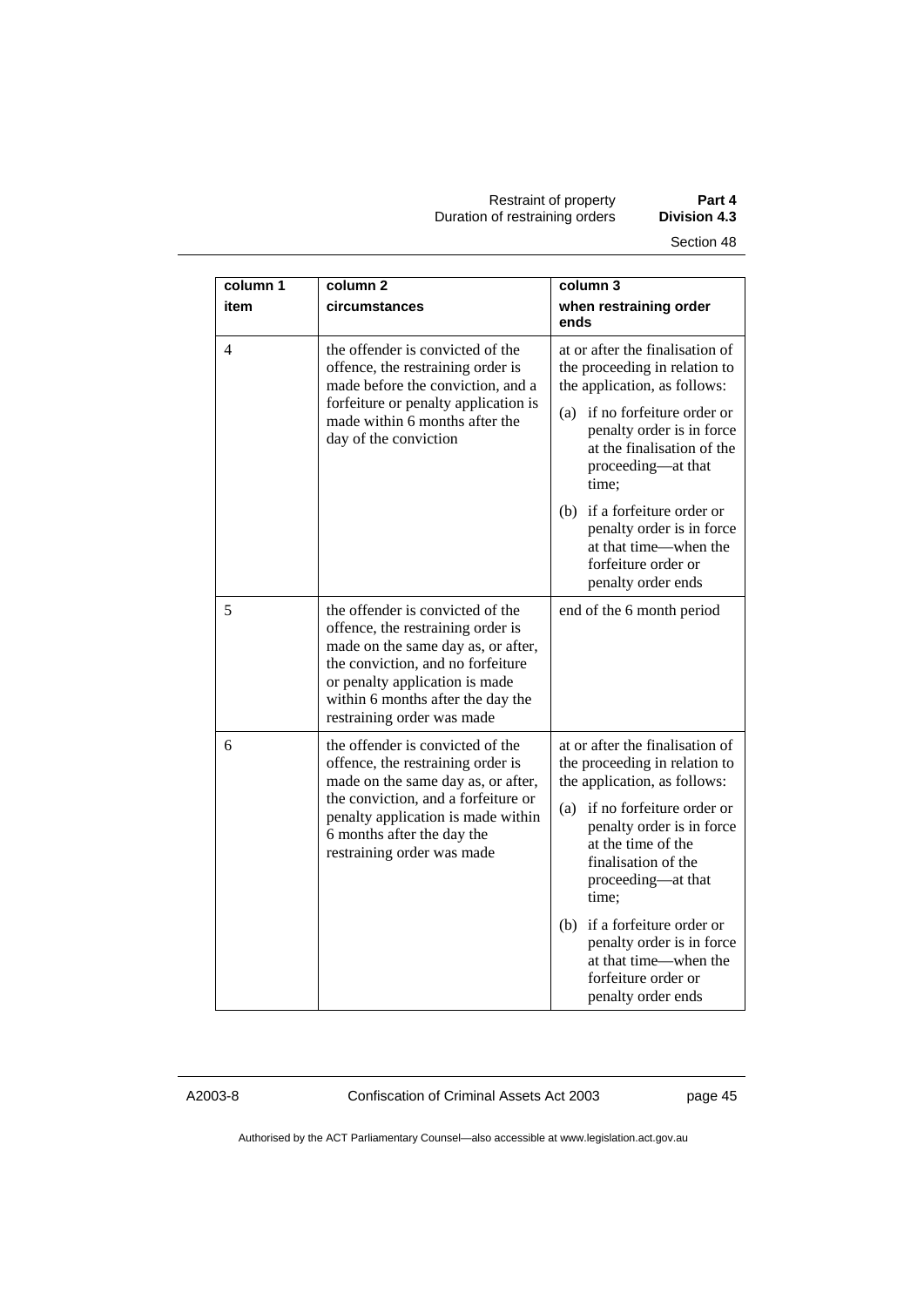## **48 When restraining order ends—serious offences**

- (1) This section applies to an offender over whose property a restraining order has been made in relation to a serious offence.
- (2) The restraining order ends for the circumstances stated in table 2, column 2 at the time indicated for those circumstances in column 3.
	- *Note 1* The restraining order may continue to operate in relation to related serious offences, see s (5).
	- *Note 2* For the ending of forfeiture and penalty orders for serious offences, see—
		- s 56 (When conviction forfeiture order ends)
		- s 71 (When civil forfeiture order ends)
		- s 98 (When penalty order ends).
	- *Note 3* For the ending of automatic forfeiture for serious offences, see s 61.
- (3) A reference in table 2 to a person being convicted of the offence mentioned in subsection (1) includes a reference to the person being convicted of a related offence instead of the offence mentioned in subsection  $(1)$ .
- (4) For table 2, item 4, if more than 1 forfeiture or penalty application is made before the restraining order ends under item 1, 2 or 3, the restraining order ends at the latest time that it would end if any of those applications were the only forfeiture or penalty application made.
- (5) If, within the period stated in the restraining order under section 33 (2) (d) (Restraining order—contents), an indictment is presented against the offender for another offence or offences related to the offence mentioned in subsection (1) (the *primary offence*), the restraining order ends at the later of the following times:
	- (a) the time that it would end under this section if there were no related offences;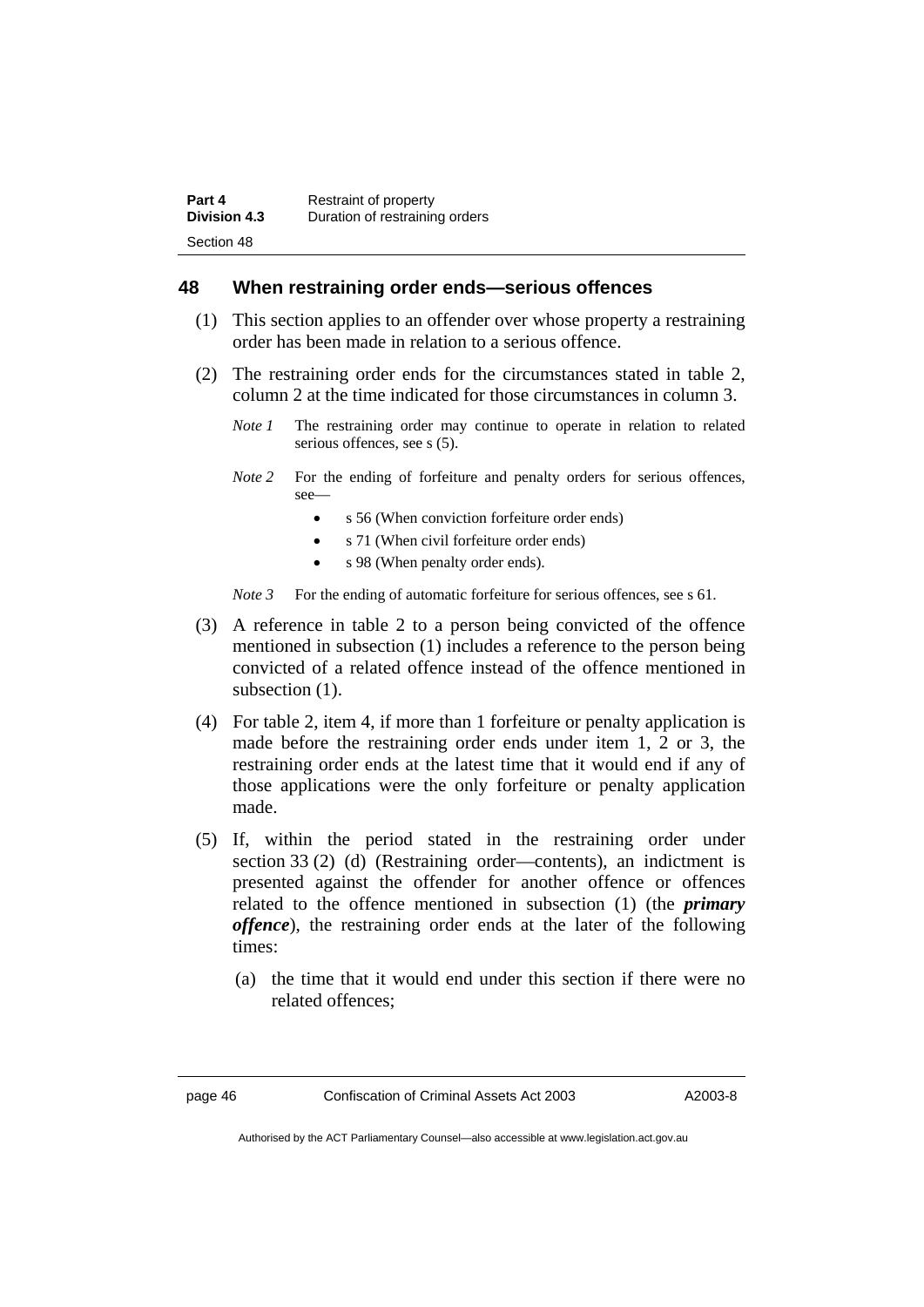- (b) the latest time that it would end under this section or section 47 (When restraining order ends—ordinary indictable offences) if—
	- (i) the related offence or any of the related offences, taken by itself, were the primary offence; and
	- (ii) there were no other offences in relation to which the restraining order had been made.
- (6) The relevant court may, on the application of the DPP while the order is in force, order that a restraining order ends earlier than otherwise provided for by this section.

| column 1<br>item | column $2$<br>circumstances                                                                                                                                                                                                                                                                | column 3<br>when restraining order<br>ends                                                                                                            |
|------------------|--------------------------------------------------------------------------------------------------------------------------------------------------------------------------------------------------------------------------------------------------------------------------------------------|-------------------------------------------------------------------------------------------------------------------------------------------------------|
| 1                | an indictment is not presented<br>against the offender for the<br>offence, or a forfeiture or<br>penalty application is not<br>made, before the end of the<br>period stated in the restraining<br>order under section $33(2)(d)$                                                           | end of the period stated in<br>the restraining order under<br>that paragraph                                                                          |
| 2                | the offender is cleared or<br>convicted of the offence, the<br>restraining order is made<br>before the offender is cleared<br>or convicted of the offence, and<br>no forfeiture or penalty<br>application is made within<br>6 months after the day the<br>offender is cleared or convicted | the later of whichever of<br>the following events<br>applies:<br>end of the 6 month<br>(a)<br>period;<br>when the automatic<br>(b)<br>forfeiture ends |
| 3                | the offender is cleared or<br>convicted of the offence, the<br>restraining order is made on the<br>same day as, or after, the<br>offender is cleared or convicted<br>of the offence, and no                                                                                                | the later of whichever of<br>the following events<br>applies:<br>end of the 6 month<br>(a)<br>period;                                                 |

**Table 2 Ending of restraining orders—serious offences** 

A2003-8 Confiscation of Criminal Assets Act 2003 page 47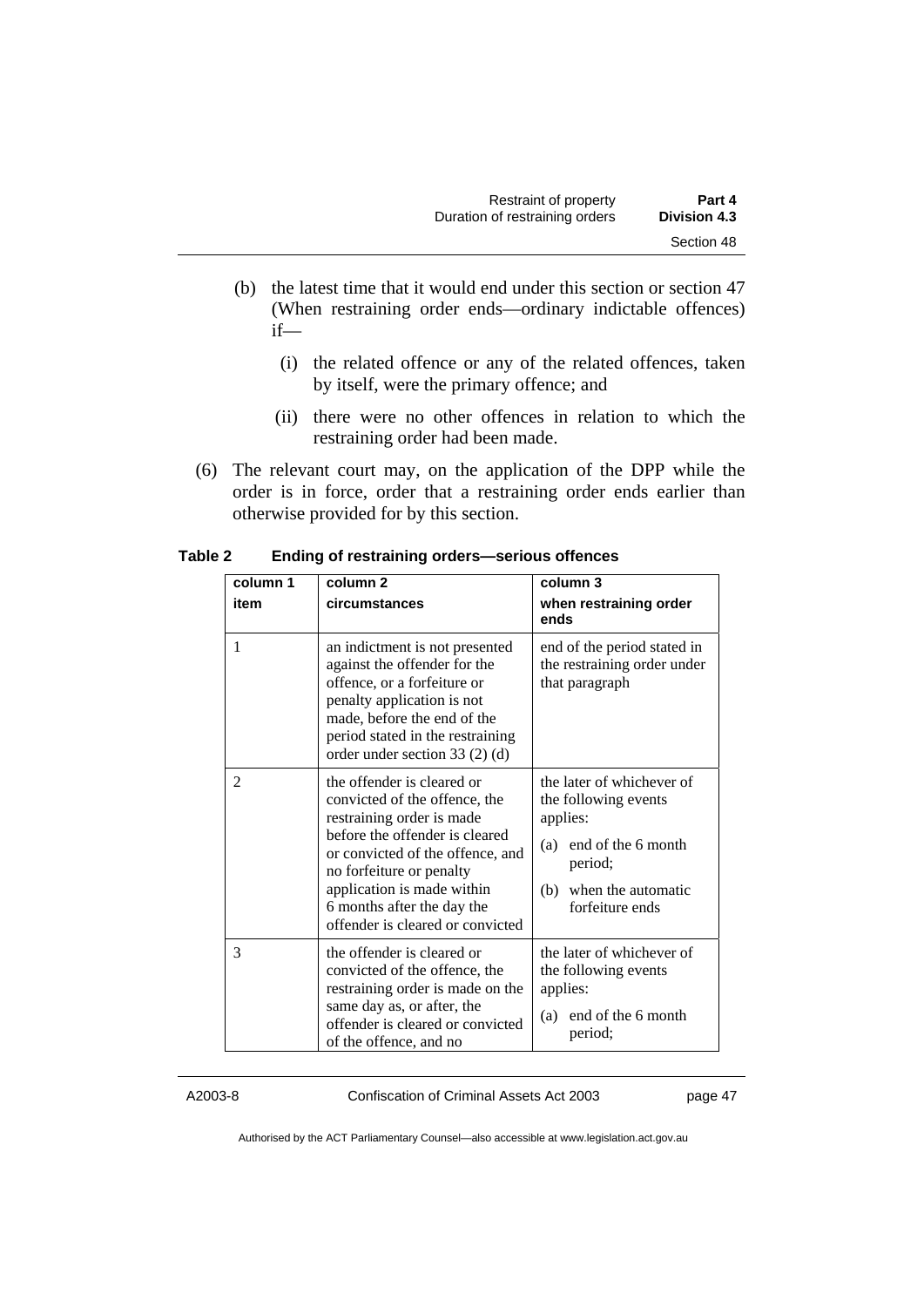### **Part 4 Restraint of property**<br>**Division 4.3** Duration of restraining **Division 4.3** Duration of restraining orders Section 49

| column 1<br>item | column <sub>2</sub><br>circumstances                                                                                  | column 3<br>when restraining order<br>ends                                                                                                                    |
|------------------|-----------------------------------------------------------------------------------------------------------------------|---------------------------------------------------------------------------------------------------------------------------------------------------------------|
|                  | forfeiture or penalty<br>application is made within<br>6 months after the day the<br>offender is cleared or convicted | (b) when the automatic<br>forfeiture ends                                                                                                                     |
| 4                | a forfeiture or penalty<br>application is made before the<br>restraining order ends under<br>item $1, 2$ or $3$       | the later of whichever of<br>the following events<br>applies on or after the<br>finalisation of the<br>proceeding in relation to<br>the application:          |
|                  |                                                                                                                       | (a) if no forfeiture order<br>or penalty order is in<br>force at the time of<br>the finalisation of the<br>proceeding—when<br>the proceeding is<br>finalised; |
|                  |                                                                                                                       | (b) if a forfeiture order or<br>penalty order is in<br>force at that time—<br>when the order ends;                                                            |
|                  |                                                                                                                       | (c) if the offender has<br>been convicted of the<br>offence—when the<br>automatic forfeiture<br>ends                                                          |

## **49 Extension of time for restraining orders**

- (1) This section applies to an offender over whose property a restraining order is or has been in force in relation to the commission (or the alleged commission) of an indictable offence, despite anything else in this Act.
- (2) On the application of the DPP, the court that made the restraining order may make either or both of the following orders:

page 48 Confiscation of Criminal Assets Act 2003 A2003-8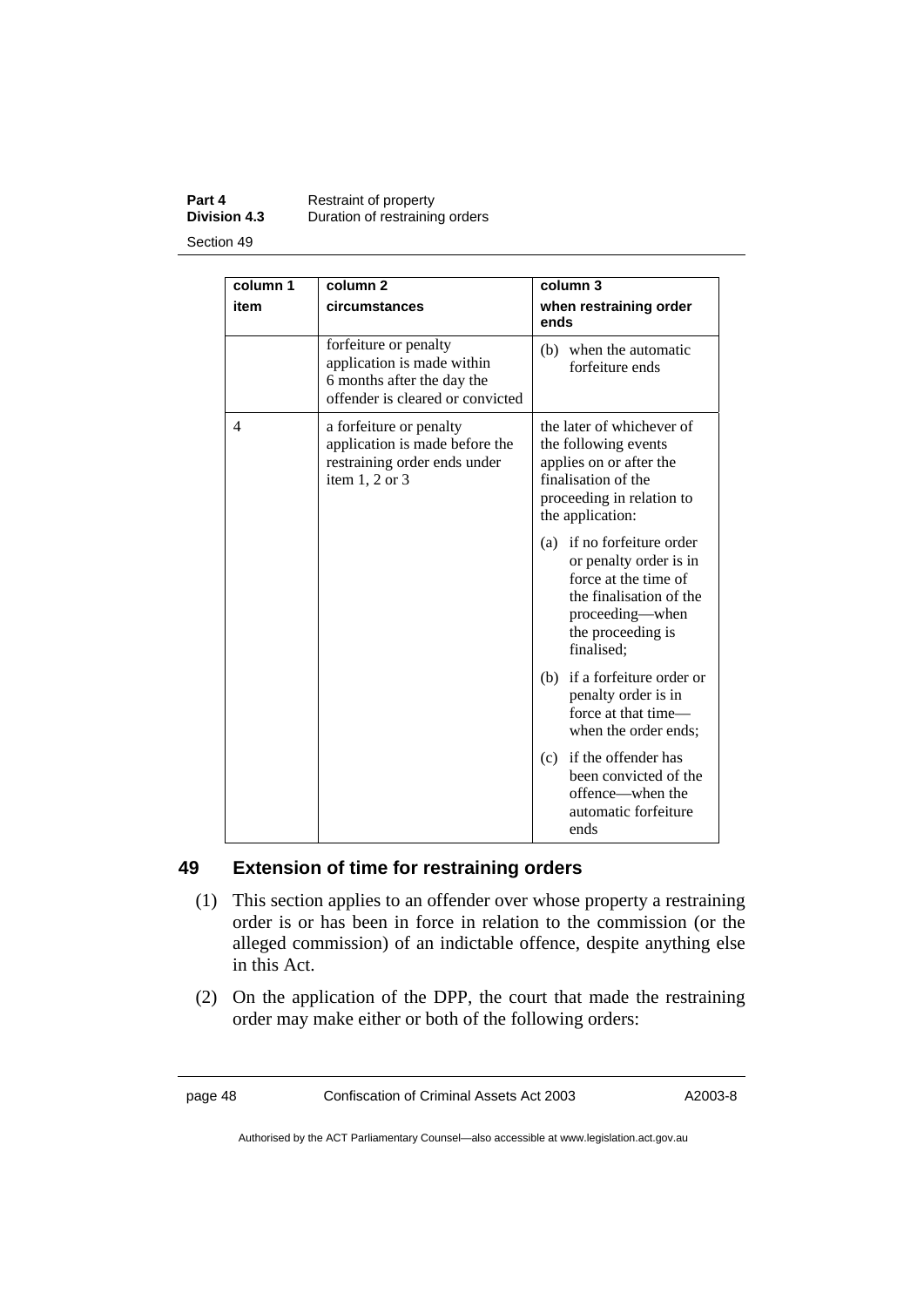- (a) an order that the restraining order is to remain in force for a stated period (or as stated in the order);
- (b) an order that a restraining order that has ended is to be revived for a stated period (or as stated in the order).
- (3) The order may be stated to have effect—
	- (a) immediately; or
	- (b) at a stated time; or
	- (c) if a stated event happens.
- (4) The court may make an order under this section only if satisfied that—
	- (a) any additional property to which the application relates was (or will be) derived from the offence, or identified, only after the restraining order ended (or would otherwise end); or
	- (b) necessary evidence for the making of a forfeiture or penalty application has (or will) become available only after the restraining order ended (or would otherwise end); or
	- (c) if an automatic forfeiture in relation to a serious offence ends because the offender is cleared of the offence—it is desirable in relation to an application for a civil forfeiture order or a penalty order under section 85 (Penalty orders—commission of serious offences); or
	- (d) it is otherwise desirable having regard to the purposes of this Act.

# **Division 4.4 Restraining orders—other matters**

## **50 Restraining orders—registration in statutory property registers**

 (1) This section applies if a restraining order is over property that may be recorded in a statutory property register

A2003-8 Confiscation of Criminal Assets Act 2003 page 49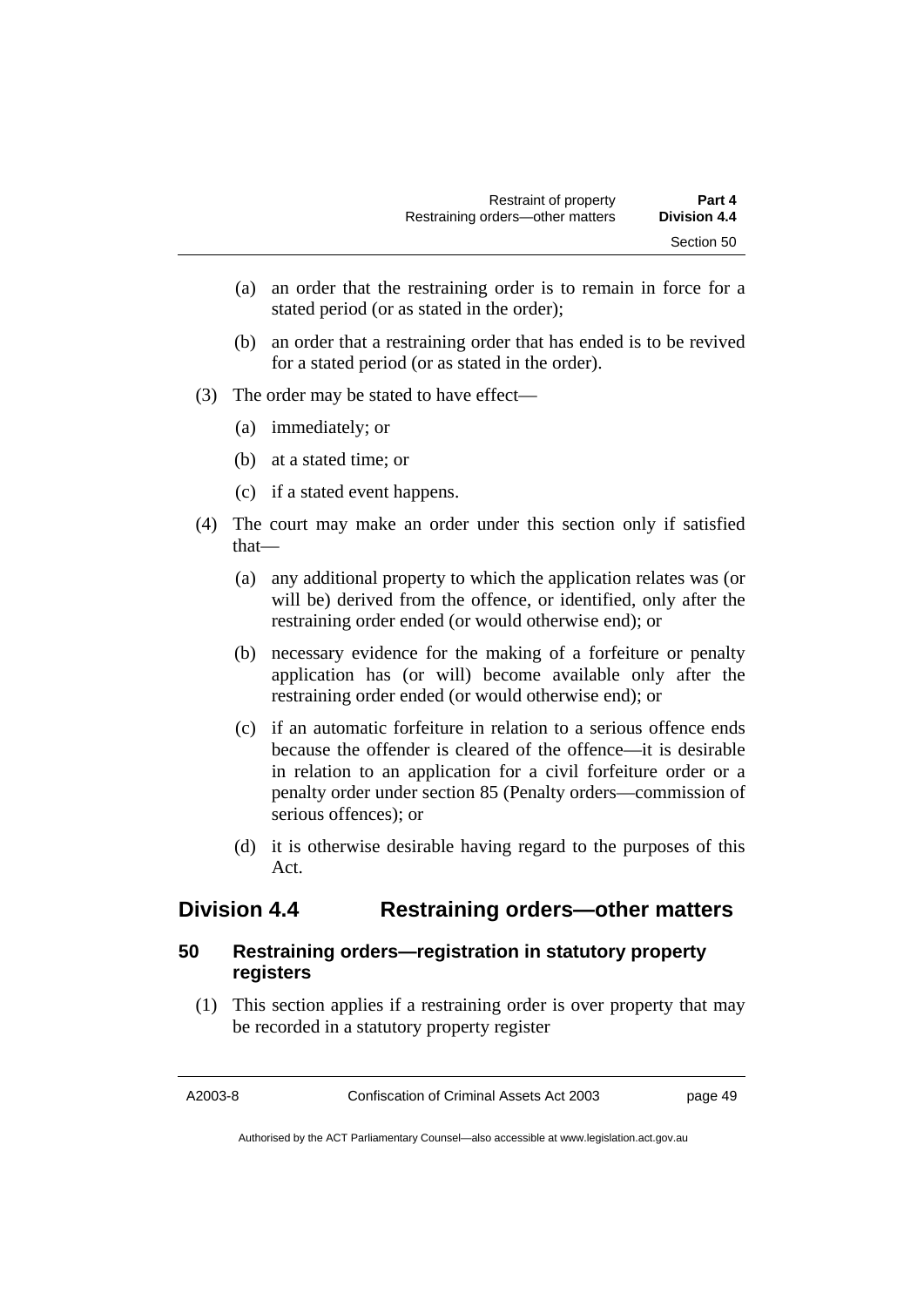| Part 4              | Restraint of property            |
|---------------------|----------------------------------|
| <b>Division 4.4</b> | Restraining orders-other matters |
| Section 50          |                                  |

*Note* A registered interstate restraining order is taken to be a restraining order under this Act (see s 139).

- (2) The restraining order, or details of the restraining order, may be recorded in the register on application by a responsible authority.
- (3) Anyone who acquires an interest in the property after the recording of the restraining order in the register is taken to have notice of the restraining order at the time of acquisition.
- (4) Without limiting subsection (2), if the restraining order is over land registered under the *Land Titles Act 1925*—
	- (a) the responsible authority may lodge a copy of the restraining order with the registrar-general for registration under the *Land Titles Act 1925*, section 104 (Lodging of caveat); and
	- (b) the responsible authority is, on behalf of the Territory, taken to be a person claiming an interest in the land to which the restraining order relates; and
	- (c) to remove any doubt, that Act, section 104 (5) does not apply to the registered restraining order.
	- *Note* The *Land Titles Act 1925*, s 104 (5) allows certain dealings to be registered unless the caveat prohibits them. However, this Act, s 23 prohibits such a dealing.
- (5) If the property ceases to be restrained property, the responsible authority must apply for the cancellation of the restraining order's registration in the statutory property register.
- (6) Without limiting subsection (5), if the restraining order is over land registered under the *Land Titles Act 1925*, the responsible authority must lodge a notice of the ending of the restraining order with the registrar-general for registration under that Act.
- (7) In this section:

*responsible authority* means—

(a) the DPP; or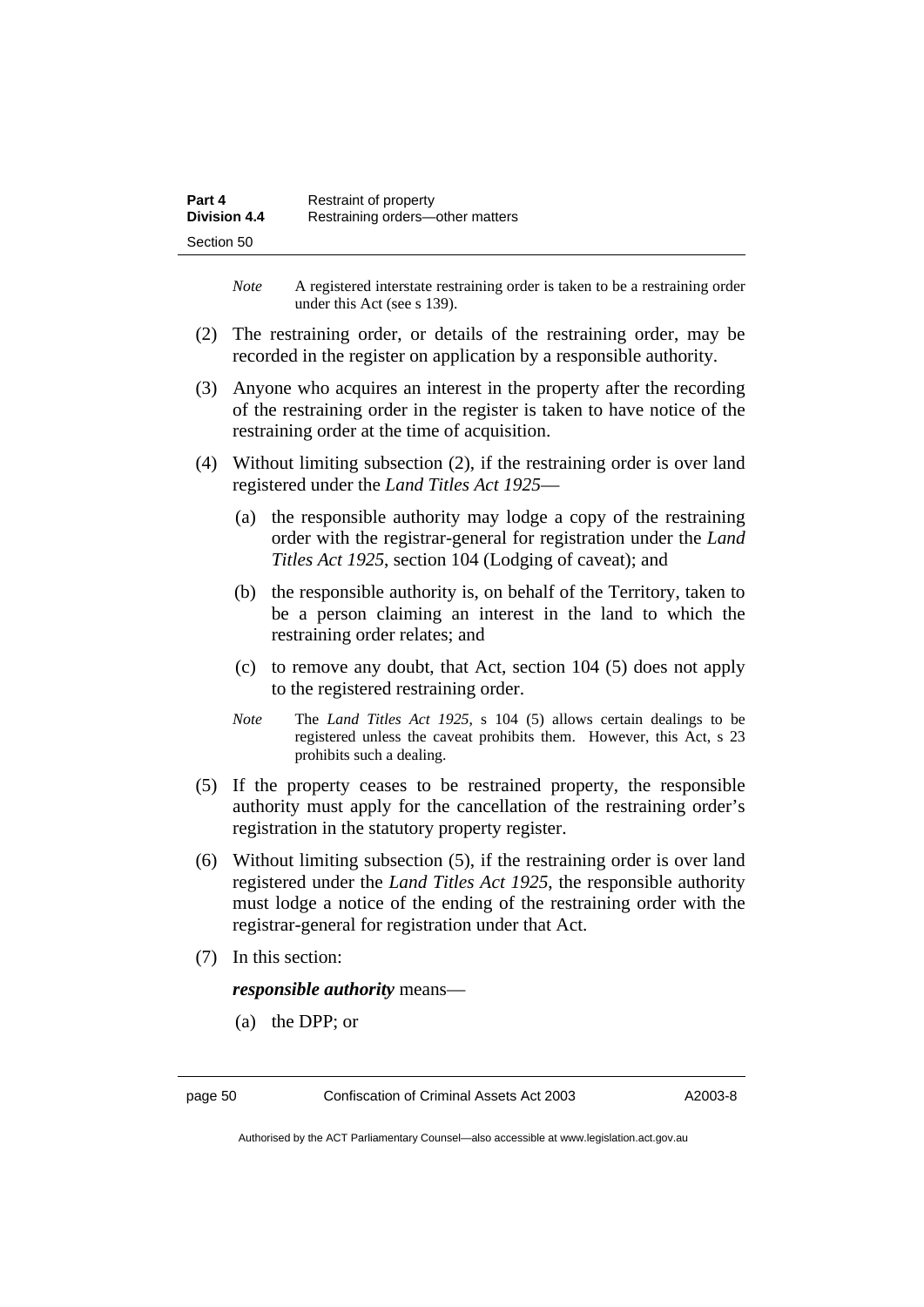| Restraint of property            | Part 4       |
|----------------------------------|--------------|
| Restraining orders-other matters | Division 4.4 |
|                                  | Section 51   |

- (b) if the public trustee has taken control of the property under this Act—the public trustee; or
- (c) for a registered interstate restraining order—anyone who is authorised under the corresponding law under which the order was made to register a restraining order, or details of a restraining order, in a statutory property register.

## **51 Execution against restrained property**

- (1) A restraining order over the property of a person does not prevent the levying of execution against the property, entirely or in part, in satisfaction of a penalty order in force against the person.
- (2) However, the property must not be disposed of, or otherwise dealt with, except in accordance with an order of a relevant court under section 39 (1) (Additional orders about restraining orders and restrained property).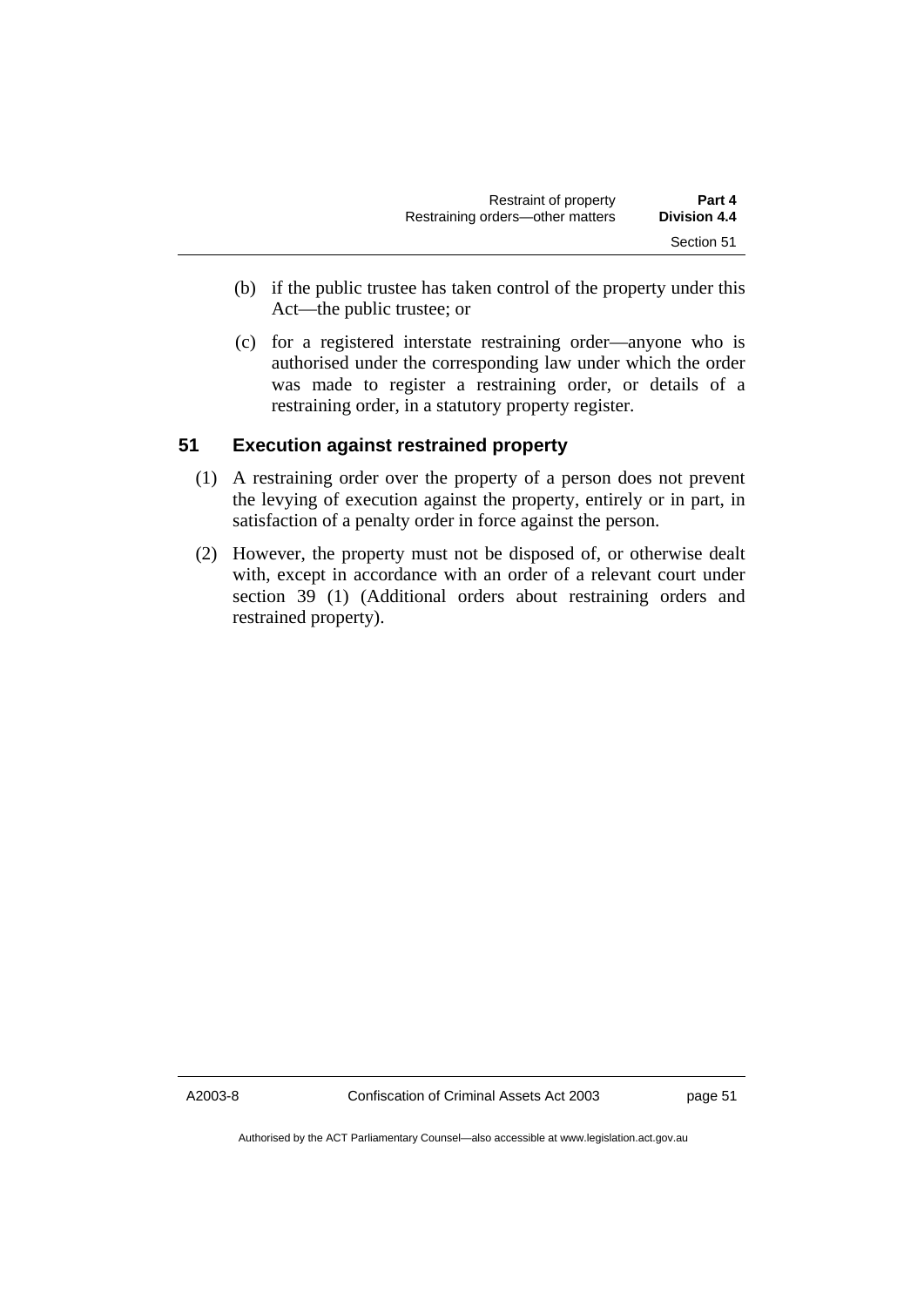**Part 5 Forfeiture of property**<br>**Division 5.1** Conviction forfeiture of **Division 5.1** Conviction forfeiture orders Section 52

# **Part 5 Forfeiture of property**

## **Division 5.1 Conviction forfeiture orders**

*Note* For general provisions about a proceeding for a conviction forfeiture order (which is a confiscation proceeding—see s 236), see pt 14.

## **52 Meaning of** *conviction forfeiture order*

In this Act:

*conviction forfeiture order* means an order under section 54 (Conviction forfeiture orders—making) for the forfeiture to the Territory of tainted property in relation to an indictable offence.

### **53 Conviction forfeiture orders—application**

- (1) The DPP may apply to a relevant court for a conviction forfeiture order against a person.
	- *Note* A reference to a *person* generally includes a reference to a corporation as well as an individual, see Legislation Act, s 160. (See also the Legislation Act, dict, pt 1, def *person*.)
- (2) The application may be made before or after, or at the same time as, the person's conviction for an indictable offence.
- (3) However, if the person has been convicted of the offence, the DPP must make the application within 2 years after the day of the conviction.
	- *Note* The court may allow leave for an application to be made after the time fixed by this section in certain circumstances (see s 246).

## **54 Conviction forfeiture orders—making**

- (1) On application under section 53, the court must make an order for the forfeiture to the Territory of tainted property in relation to the indictable offence if satisfied that—
	- (a) the offender has been convicted of the offence; and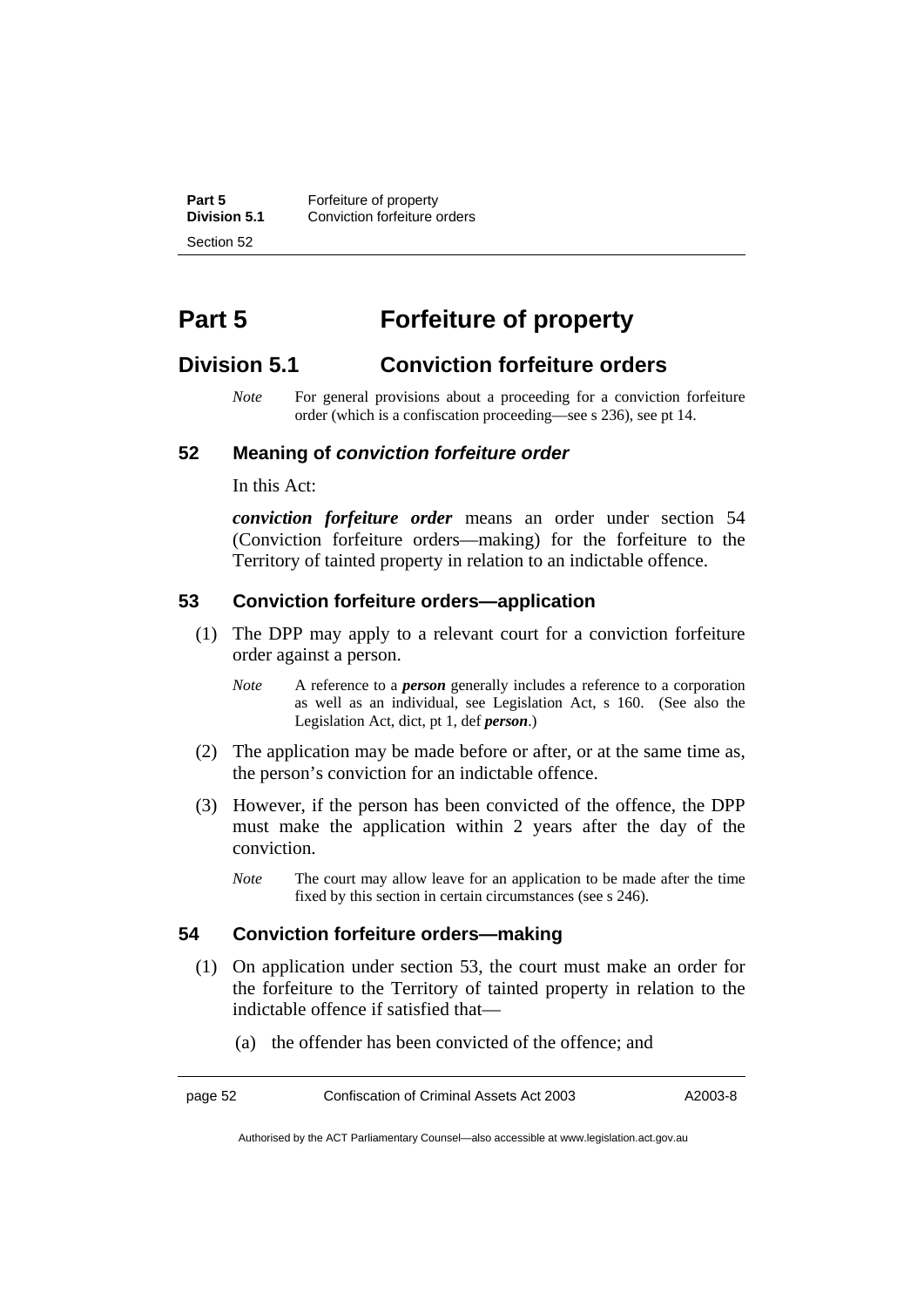- (b) the offender has not been cleared of the offence; and
- (c) the property, or any of the property, to which the application relates is tainted property in relation to the offence.
- (2) If a court makes the order, it must state in the order—
	- (a) the property to which it applies; and
	- (b) what it considers to be the value of the property (other than money) to be forfeited to the Territory under the order at the time the order is made.

### **55 Conviction forfeiture orders—forfeiture**

- (1) The property to which the conviction forfeiture order applies is forfeited to the Territory at the end of 14 days after the day the order is made, except so far as the property is excluded from forfeiture under an exclusion order.
	- *Note 1* For the commencement of a restraining order, see Legislation Act, s 73 (4).
	- *Note 2* The effect of an exclusion order for property subject to forfeiture is that the property is excluded from forfeiture, see s 74 (c).
- (2) However, if an application for an exclusion order in relation to the property, or a part of the property, has been made (but not decided) before the end of the 14-day period, the property (or that part) is not forfeited until the proceeding in relation to the exclusion order is finalised.

### **56 When conviction forfeiture order ends**

- (1) A conviction forfeiture order ends if—
	- (a) the offender is cleared of the offence to which the order relates, and all related offences (if any); or
	- (b) the order is reversed or set aside on appeal; or
	- (c) the order is fully satisfied.

*Note* For the meaning of *fully satisfied*, see dict.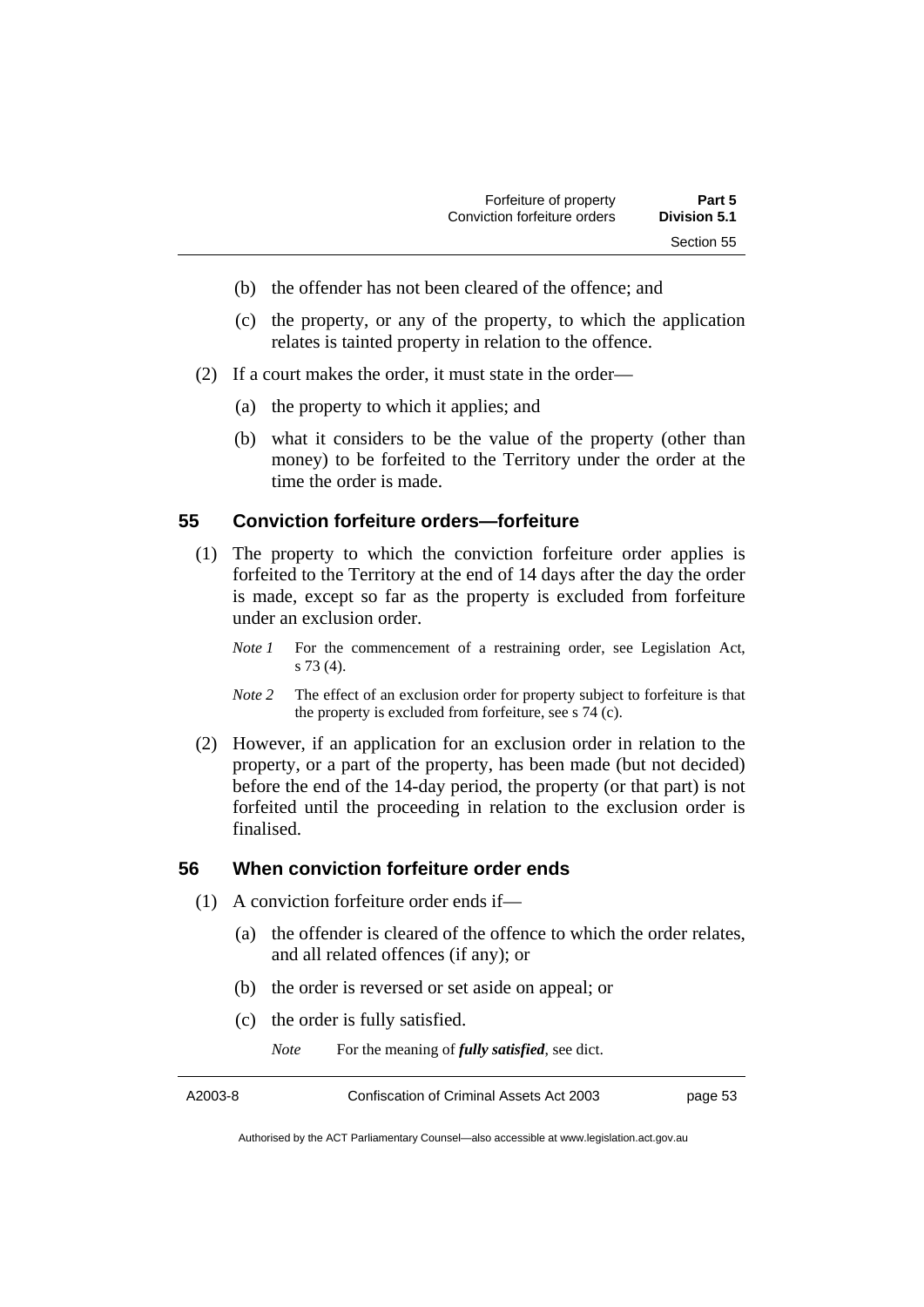| Part 5       | Forfeiture of property                               |
|--------------|------------------------------------------------------|
| Division 5.2 | Automatic forfeiture—conviction for serious offences |
| Section 57   |                                                      |

- (2) The order is satisfied for a particular interest in forfeited property if the interest is bought back under section 127 (Buyback orders buying interest in property).
	- *Note* After the forfeiture of property, the offender may recover the property or its value in certain circumstances (see div 9.5).

# **Division 5.2 Automatic forfeiture—conviction for serious offences**

## **57 Unclaimed tainted property restraining orders non-application of div 5.2**

This division does not apply to property restrained under an unclaimed tainted property restraining order.

*Note* For the forfeiture of unclaimed tainted property, see div 5.3.

## **58 Automatic forfeiture of restrained property on conviction for serious offences**

- (1) This section applies if—
	- (a) a person is convicted of a serious offence; and
	- (b) a restraining order (other than an artistic profits restraining order) is made, whether before or after the conviction, over property in relation to the offence or a related serious offence committed by the person.
	- *Note* A reference to a *person* generally includes a reference to a corporation as well as an individual, see Legislation Act, s 160. (See also the Legislation Act, dict, pt 1, def *person*.)
- (2) The restrained property is forfeited to the Territory at the end of whichever of the following periods applies (the *relevant 14-day period*), except so far as the property is excluded from forfeiture under an exclusion order:
	- (a) if the restraining order was made before the conviction— 14 days after the day of conviction;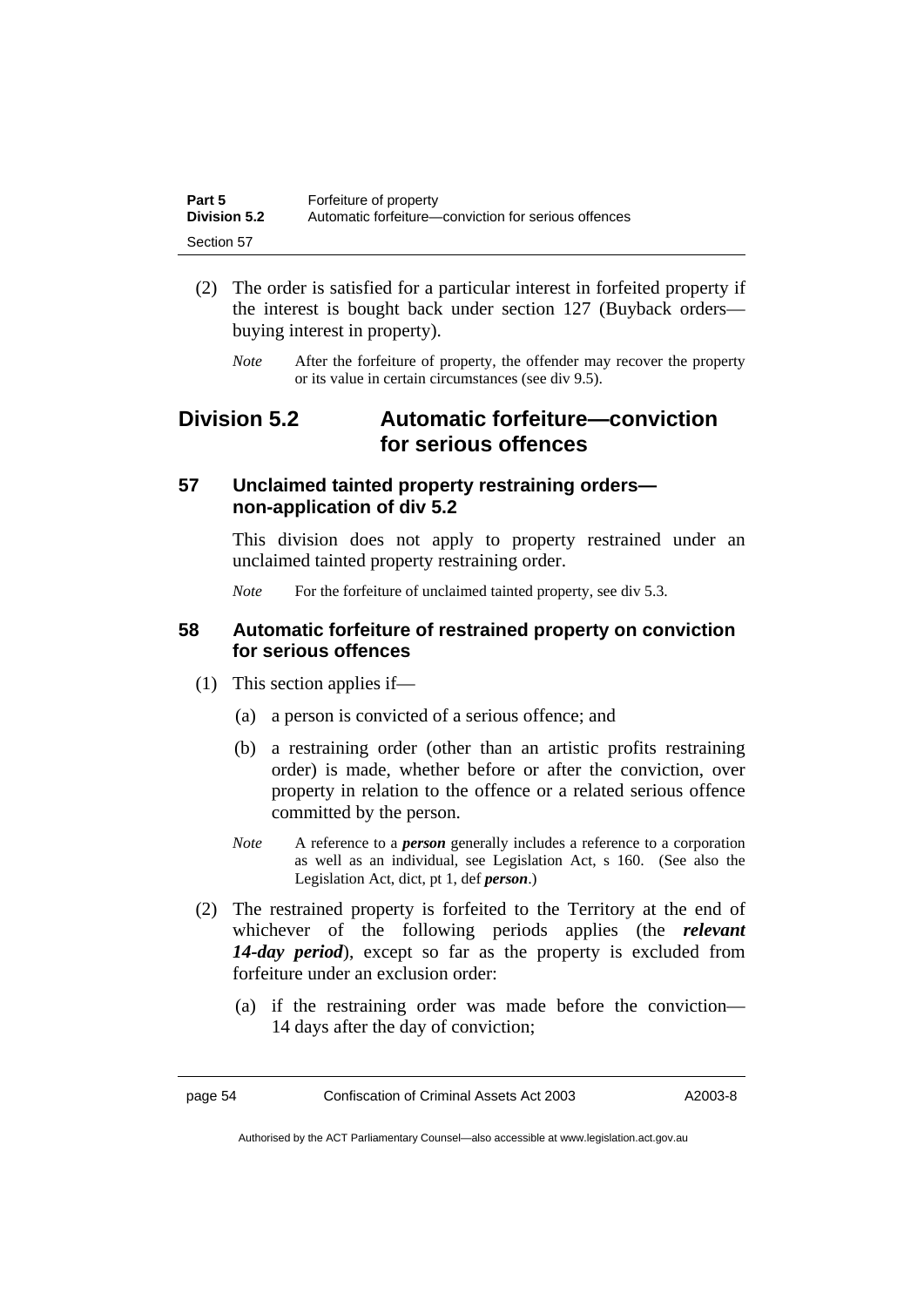- (b) if the restraining order was made at the same time as or after the conviction—14 days after the day the restraining order comes into force.
- *Note 1* For the commencement of a restraining order, see Legislation Act, s 73 (4).
- *Note 2* The effect of an exclusion order for property subject to forfeiture is that the property is excluded from forfeiture, see s 74 (c).
- (3) However, if an application for an exclusion order in relation to the property, or a part of the property, has been made (but not decided) before the end of the relevant 14-day period, the property (or that part) is not forfeited until the proceeding in relation to the exclusion order is finalised.

## **59 Automatic forfeiture—court order declaring property automatically forfeited**

- (1) The DPP may apply to a relevant court for an order declaring that property has been automatically forfeited under this division.
- (2) If the relevant court is satisfied that the property has been automatically forfeited under this division, the court must make the order and state in the order the property to which it applies.
- (3) The registrar of the relevant court may exercise the functions of the court for this section.
	- *Note* For general provisions about a proceeding for an order under this section (which is a confiscation proceeding—see s 236), see pt 14.

## **60 Automatic forfeiture—court orders**

 (1) A relevant court may, when it convicts a person of a serious offence or at any later time, make any order that it considers appropriate for giving effect to an automatic forfeiture of property.

### **Examples of orders**

an order for the examination of anyone before the court, or an officer of the court, about any property that might be forfeited because of the conviction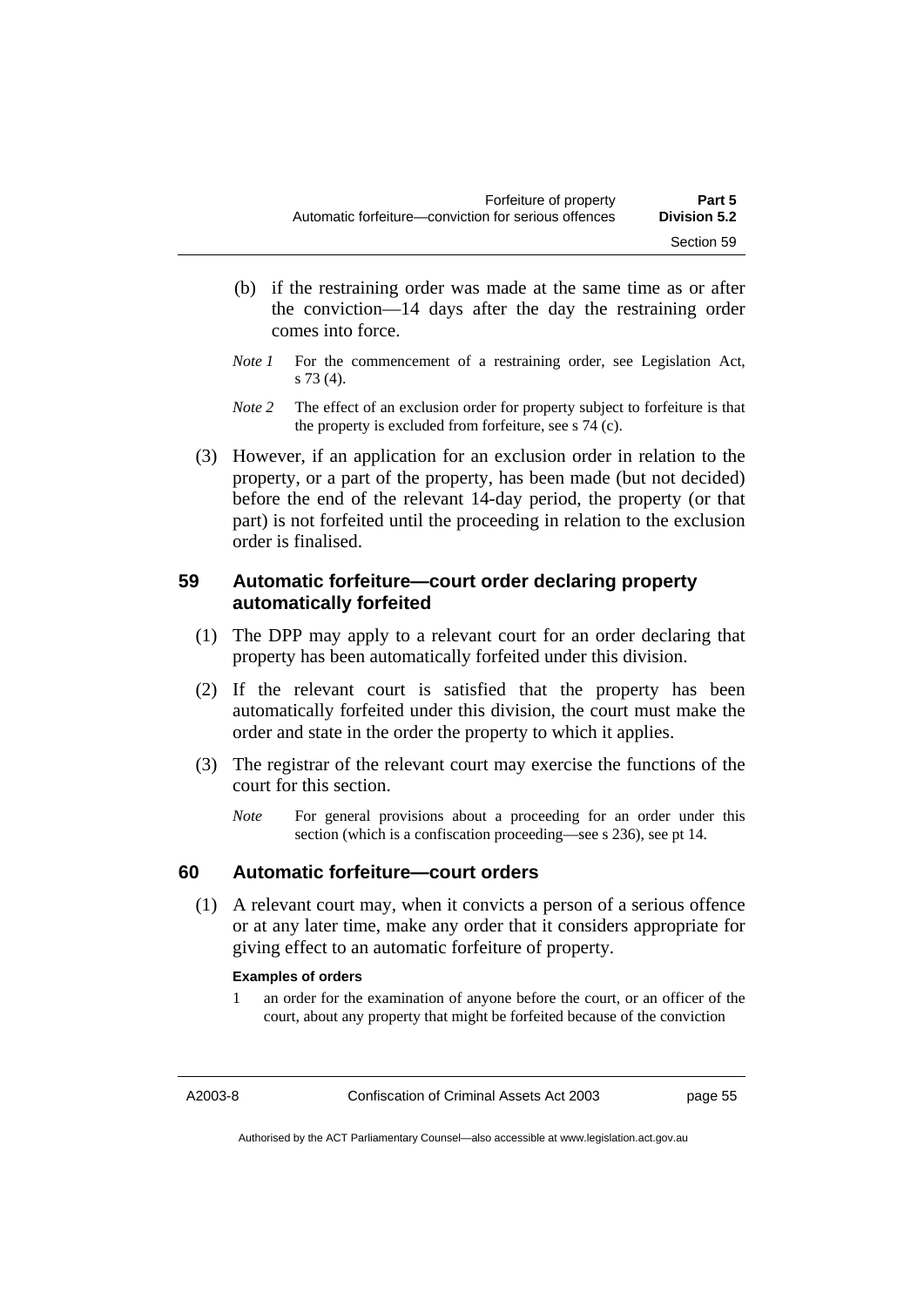| Part 5              | Forfeiture of property                               |
|---------------------|------------------------------------------------------|
| <b>Division 5.2</b> | Automatic forfeiture—conviction for serious offences |
| Section 61          |                                                      |

- 1 an order directing the owner of property that might be forfeited because of the conviction, or anyone else, to give to a stated person, within a stated period, a sworn statement about stated particulars of the property
- 2 an order directing the owner of property that might be forfeited because of the conviction, or anyone else, to do anything necessary or convenient to be done to allow the public trustee to take control of the property, including anything necessary or convenient to be done to bring the property within the iurisdiction
- 3 an order in relation to the registration of title to, or charges over, property under a Territory law
- *Note* An example is part of the Act, is not exhaustive and may extend, but does not limit, the meaning of the provision in which it appears (see Legislation Act, s 126 and s 132).
- (2) The order may be made on the court's initiative, or on the application of any of the following people:
	- (a) the DPP;
	- (b) the offender;
	- (c) the public trustee;
	- (d) anyone with an interest in property to which the order relates;
	- (e) anyone else with the court's leave.
	- *Note* For general provisions about a proceeding for an order under this section (which is a confiscation proceeding—see s 236), see pt 14.
- (3) A person commits an offence if—
	- (a) a relevant court makes an order under subsection (1) to give effect to an automatic forfeiture of property; and
	- (b) the order requires the person to do, or not do, something stated in the order; and
	- (c) the person has notice of the order (whether by being given a copy of the order or otherwise); and
	- (d) the person contravenes the order.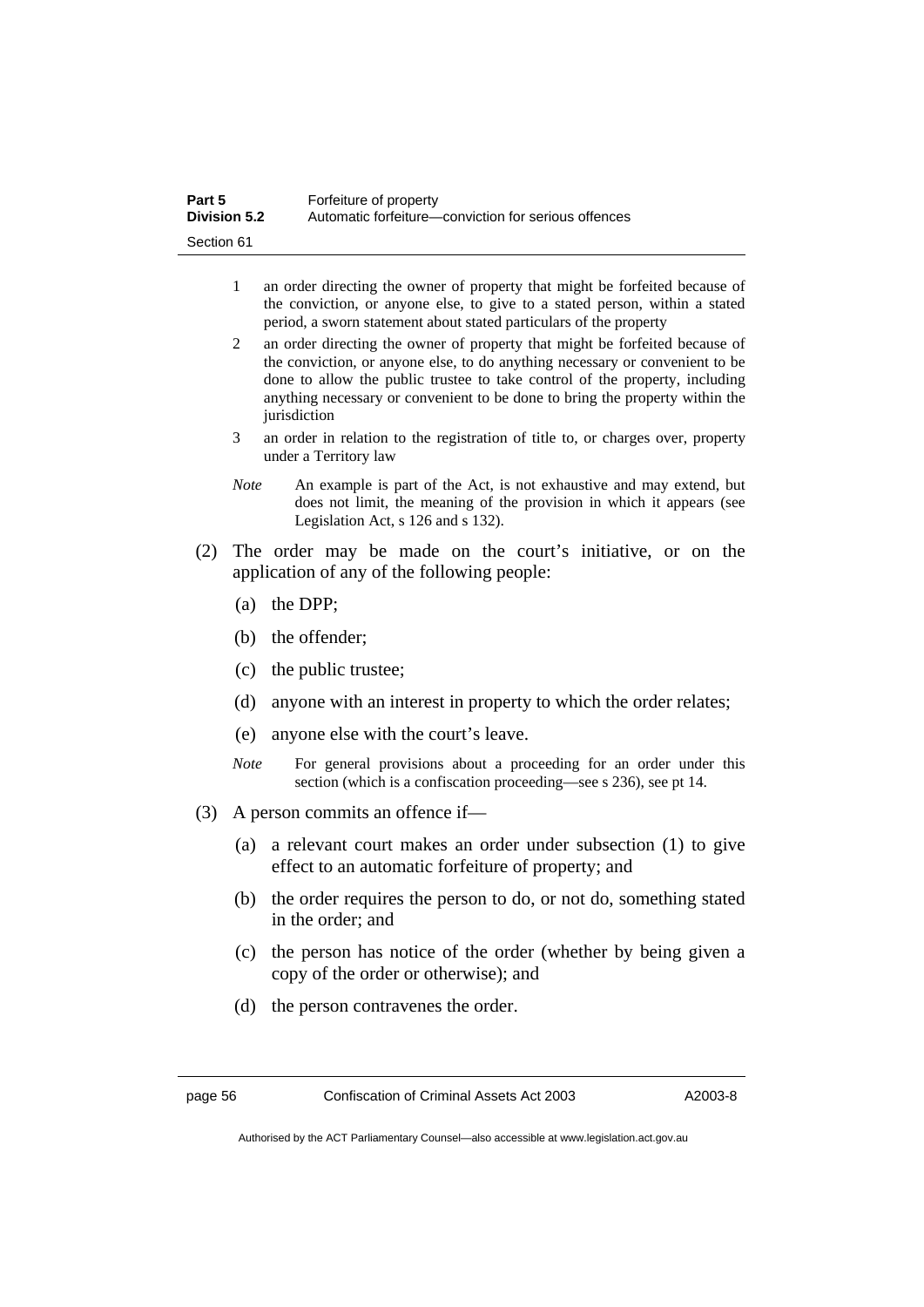Maximum penalty: 200 penalty units, imprisonment for 2 years or both.

## **61 When automatic forfeiture under div 5.2 ends**

- (1) Automatic forfeiture under this division ends if—
	- (a) the offender is cleared of the offence to which the forfeiture relates, and all related serious offences (if any); or
	- (b) the automatic forfeiture is fully satisfied.

*Note* For the meaning of *fully satisfied*, see dict.

- (2) Automatic forfeiture is satisfied for a particular interest in forfeited property if the interest is bought back under section 127 (Buyback orders—buying interest in property).
	- *Note* After the forfeiture of property, the offender may recover the property or its value in certain circumstances (see div 9.5).

# **Division 5.3 Automatic forfeiture—unclaimed tainted property**

*Note* For general provisions about a proceeding for a conviction forfeiture order (which is a confiscation proceeding—see s 236), see pt 14.

## **62 Forfeiture of unclaimed tainted property**

- (1) This section applies if an unclaimed tainted property restraining order is made over property.
- (2) The restrained property is forfeited to the Territory at the end of 14 days after the day the restraining order comes into force, except so far as the property is excluded from forfeiture under an exclusion order.
	- *Note 1* For the commencement of a restraining order, see Legislation Act, s 73 (4).
	- *Note 2* The effect of an exclusion order for property subject to forfeiture is that the property is excluded from forfeiture, see s 74 (c).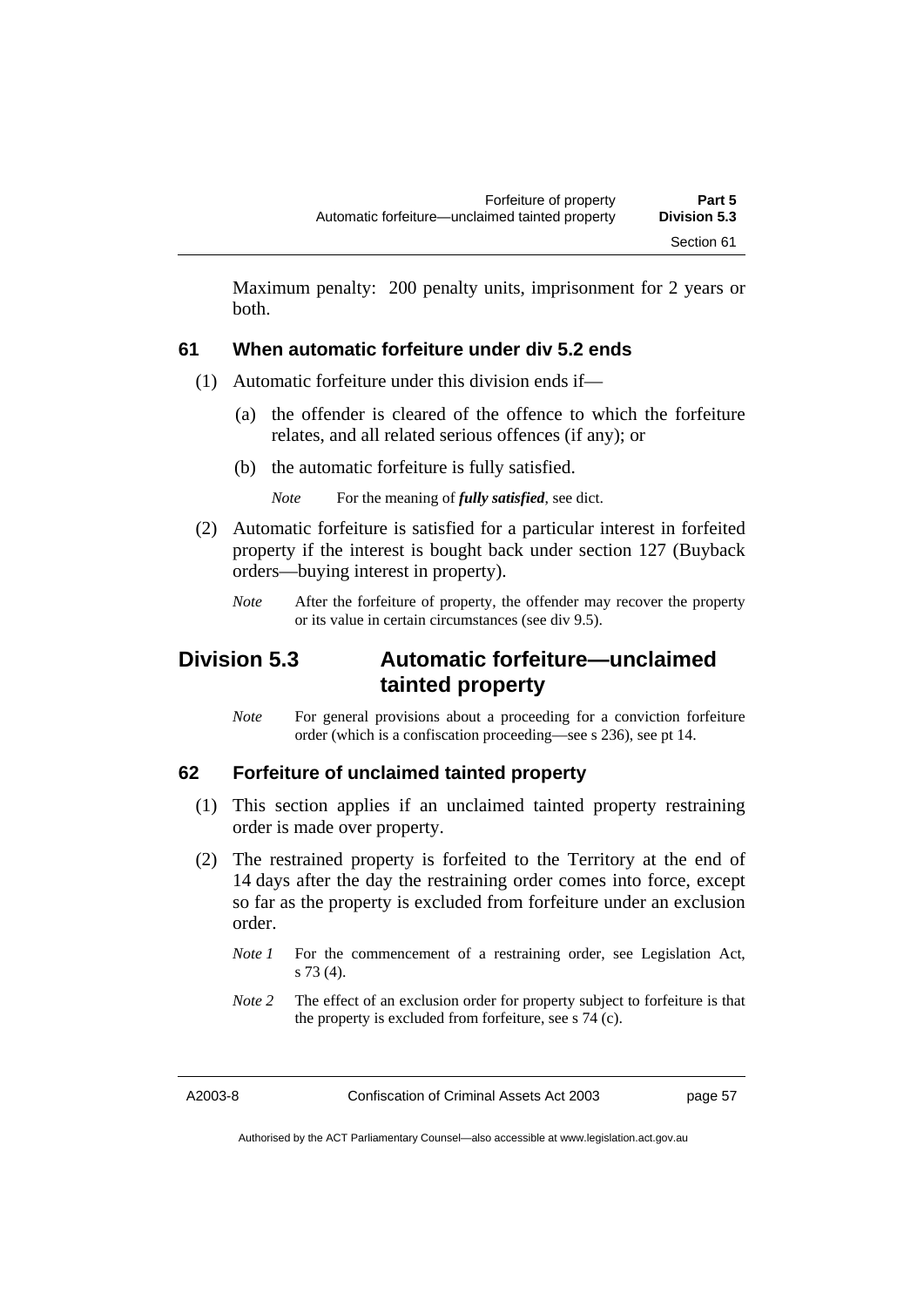| Part 5       | Forfeiture of property  |
|--------------|-------------------------|
| Division 5.4 | Civil forfeiture orders |
| Section 63   |                         |

 (3) However, if an application for an exclusion order in relation to the property, or a part of the property, has been made (but not decided) before the end of the 14-day period, the property (or that part) is not forfeited until the proceeding in relation to the exclusion order is finalised.

### **63 When automatic forfeiture under div 5.3 ends**

Automatic forfeiture under this division ends if the automatic forfeiture is fully satisfied.

*Note* For the meaning of *fully satisfied*, see dict.

## **Division 5.4 Civil forfeiture orders**

*Note* For general provisions about a proceeding for a conviction forfeiture order (which is a confiscation proceeding—see s 236), see pt 14.

## **64 Artistic profits and unclaimed tainted property non-application of div 5.4**

This division does not apply to property restrained under—

- (a) an artistic profits restraining order; or
- (b) an unclaimed tainted property restraining order.
- *Note 1* An artistic profits restraining order is made solely to preserve property to satisfy a penalty order for artistic profits in relation to an offence (see s 20).
- *Note 2* Unclaimed tainted property is forfeitable under div 5.3.

## **65 Meaning of** *civil forfeiture order*

In this Act:

*civil forfeiture order* means an order under section 67 (Civil forfeiture orders—making) for the forfeiture to the Territory of restrained property in relation to the commission (or the alleged commission) of a serious offence.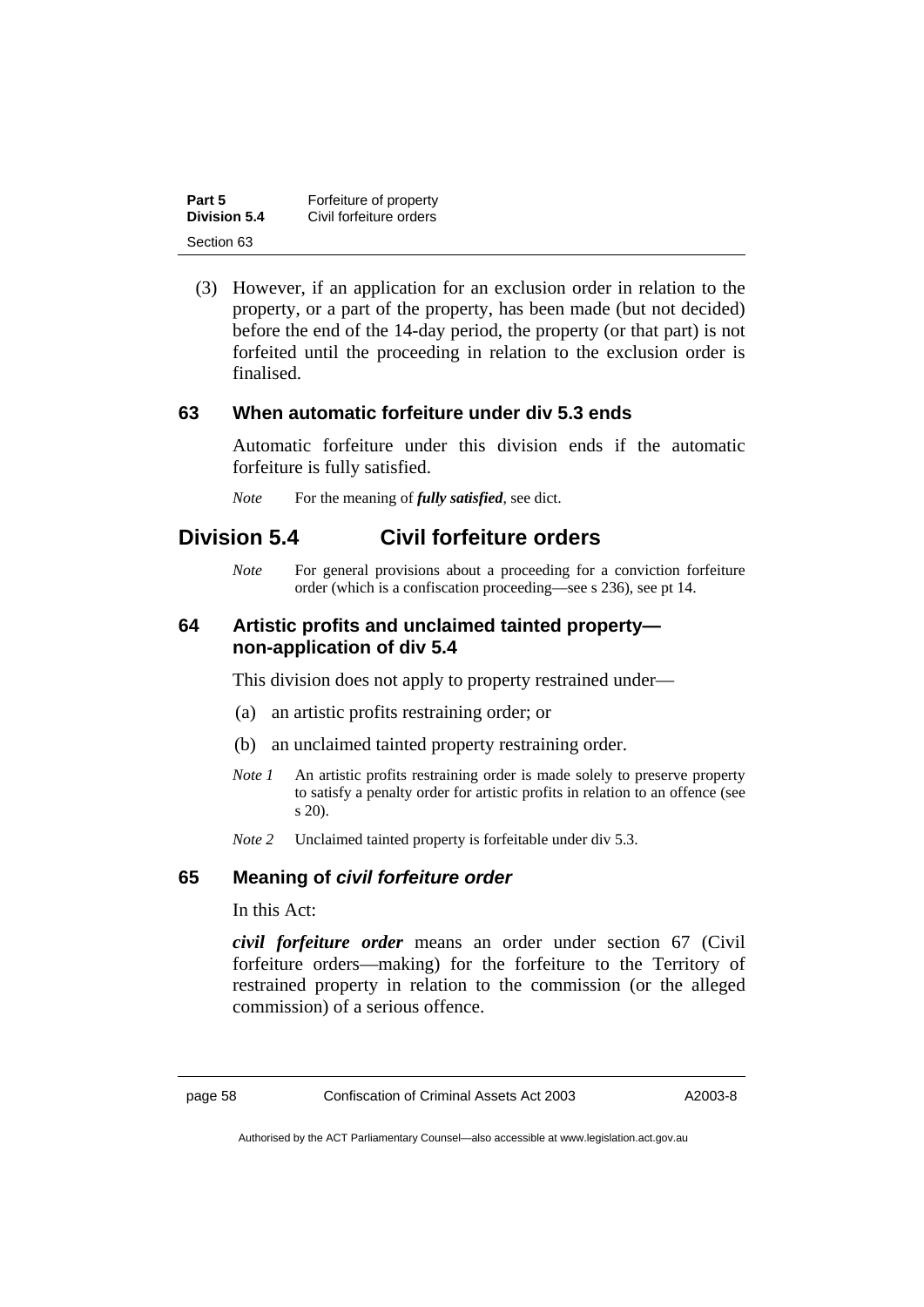| Forfeiture of property  | Part 5       |
|-------------------------|--------------|
| Civil forfeiture orders | Division 5.4 |
|                         | Section 66   |

#### **66 Civil forfeiture orders—application**

- (1) The DPP may apply to a relevant court for a civil forfeiture order for the forfeiture to the Territory of property restrained in relation to the commission (or the alleged commission) of a serious offence.
- (2) The application may be made—
	- (a) at the same time as, or after, an application for a restraining order in relation to the offence; or
	- (b) if a restraining order is in force in relation to the offence.

## **67 Civil forfeiture orders—making**

- (1) This section applies if, on an application under section 66 for an order for the forfeiture to the Territory of restrained property, the court is satisfied on the balance of probabilities that a person (the *offender*) has committed a serious offence within whichever of the following periods applies (the *relevant period*):
	- (a) 6 years before the day the application to restrain the property was made;
	- (b) if an extended period for making the restraining order application was allowed under section 246 (Confiscation proceedings—time extensions for applications)—the total of the 6-year period and the extended period.
	- *Note 1* The court must be satisfied on the balance of probabilities about the commission of the offence because confiscation proceedings are civil, not criminal (see s 237).
	- *Note 2* A reference to a *person* generally includes a reference to a corporation as well as an individual, see Legislation Act, s 160. (See also the Legislation Act, dict, pt 1, def *person*.)
- (2) If this section applies, the relevant court must order that the restrained property be forfeited to the Territory.
- (3) The order must state—
	- (a) the property to which it applies; and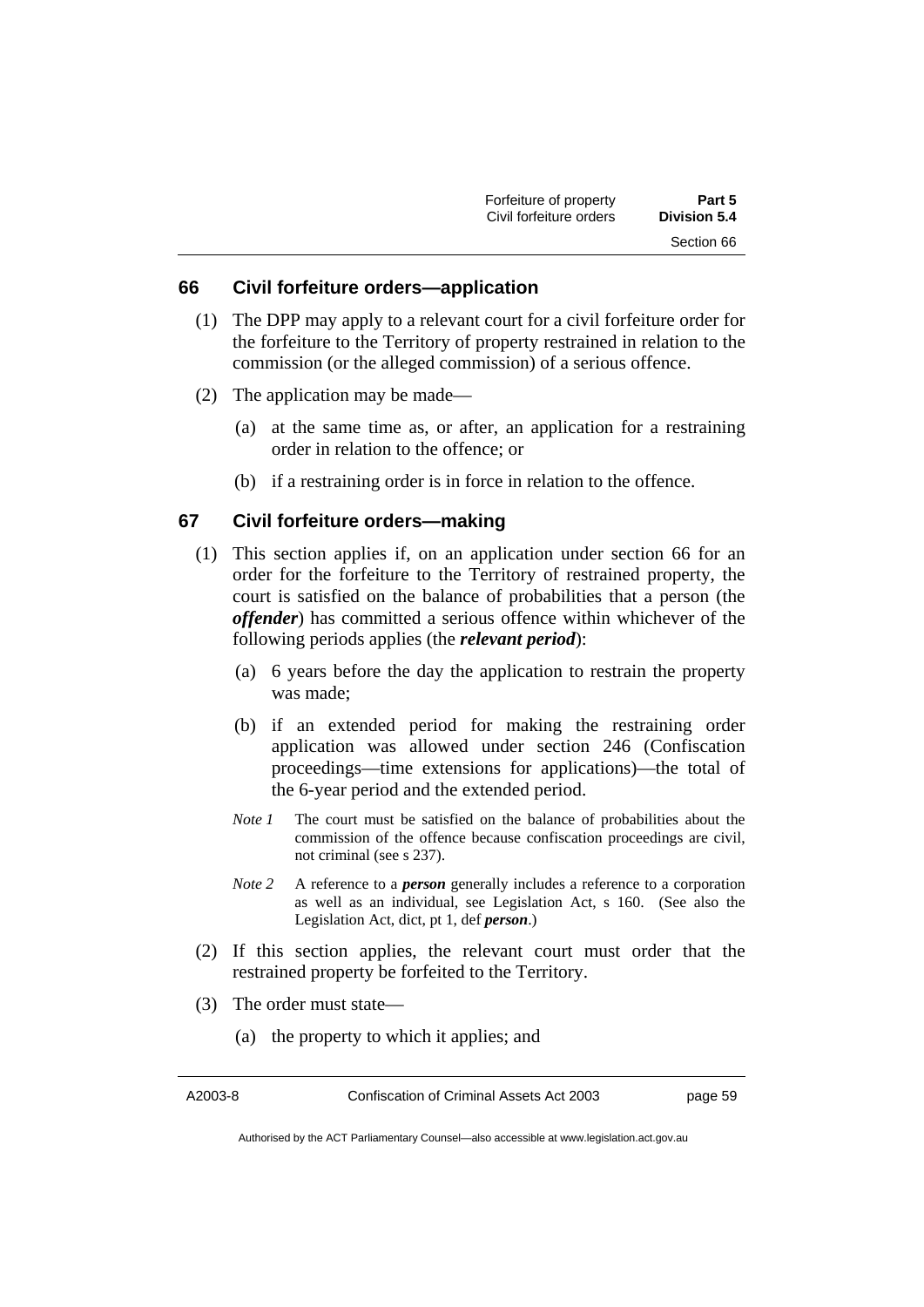| Part 5              | Forfeiture of property  |
|---------------------|-------------------------|
| <b>Division 5.4</b> | Civil forfeiture orders |
| Section 68          |                         |

- (b) what the relevant court considers to be the value of the property (other than money) to be forfeited to the Territory under the order at the time the order is made; and
- (c) if the relevant court making the order has given a direction under section 69 (Civil forfeiture order proceedings restrictions on disclosure)—
	- (i) the direction given by the court; and
	- (ii) the effect of section 70 (Civil forfeiture orders disclosure offences) in relation to the direction.
- (4) To remove any doubt, if the relevant court is satisfied that the offender committed a serious offence within the relevant period, the court must not refuse to make a civil forfeiture order only because it is not satisfied—
	- (a) that a particular serious offence was committed by the offender within the relevant period; or
	- (b) that the offence was committed on any particular day or time within the relevant period.
- (5) Also, to remove any doubt, the relevant court must not refuse to make a civil forfeiture order in relation to a serious offence only because—
	- (a) an indictment has not been presented against the offender for the offence; or
	- (b) the offender has not been convicted of the offence; or
	- (c) the offender has been cleared of the offence, including being cleared after having been convicted of the offence; or
	- (d) a doubt is raised about whether the offender committed the offence.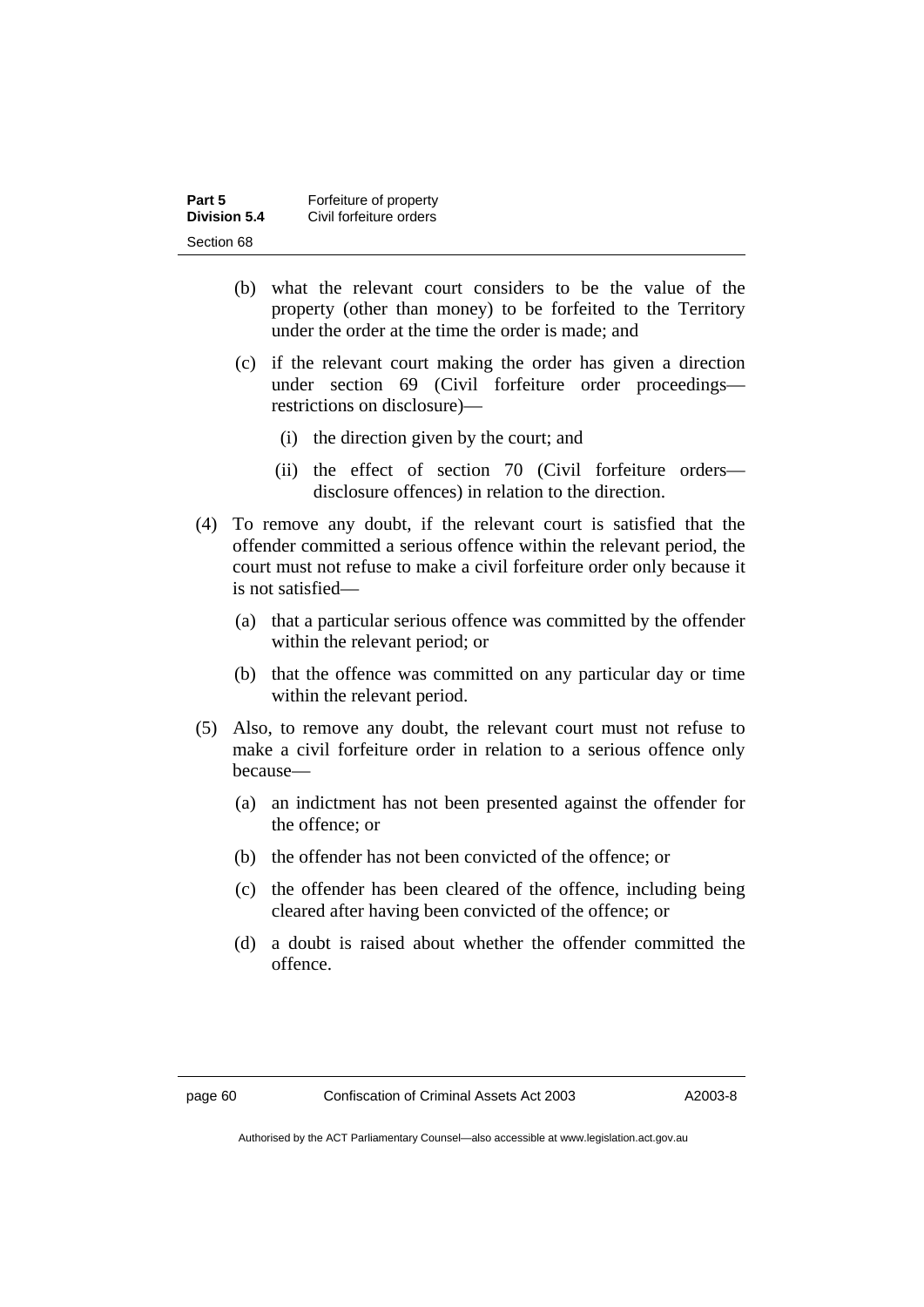| Forfeiture of property  | Part 5       |
|-------------------------|--------------|
| Civil forfeiture orders | Division 5.4 |
|                         | Section 68   |

#### **68 Civil forfeiture orders—forfeiture**

- (1) The property to which the civil forfeiture order applies is forfeited to the Territory at the end of 14 days after the day the order is made, except so far as the property is excluded from forfeiture under an exclusion order.
	- *Note 1* For the commencement of a restraining order, see Legislation Act, s 73 (4).
	- *Note 2* The effect of an exclusion order for property subject to forfeiture is that the property is excluded from forfeiture, see s 74 (c).
- (2) However, if an application for an exclusion order in relation to the property, or a part of the property, has been made (but not decided) before the end of the 14-day period, the property (or that part) is not forfeited until the proceeding in relation to the exclusion order is finalised.

## **69 Civil forfeiture order proceedings—restrictions on disclosure**

- (1) On application by the DPP, a relevant court hearing an application for a civil forfeiture order may—
	- (a) direct that the hearing of the application, or part of it, take place in closed court and give directions about who may be present; and
	- (b) give directions prohibiting or restricting the publication or disclosure of all or any of the following:
		- (i) the fact that an application for the order, or that a civil forfeiture order, has been made;
		- (ii) the application for the order;
		- (iii) any information about the proceeding (whether or not a hearing has been held);
		- (iv) any evidence given, statement made or thing done during the proceeding;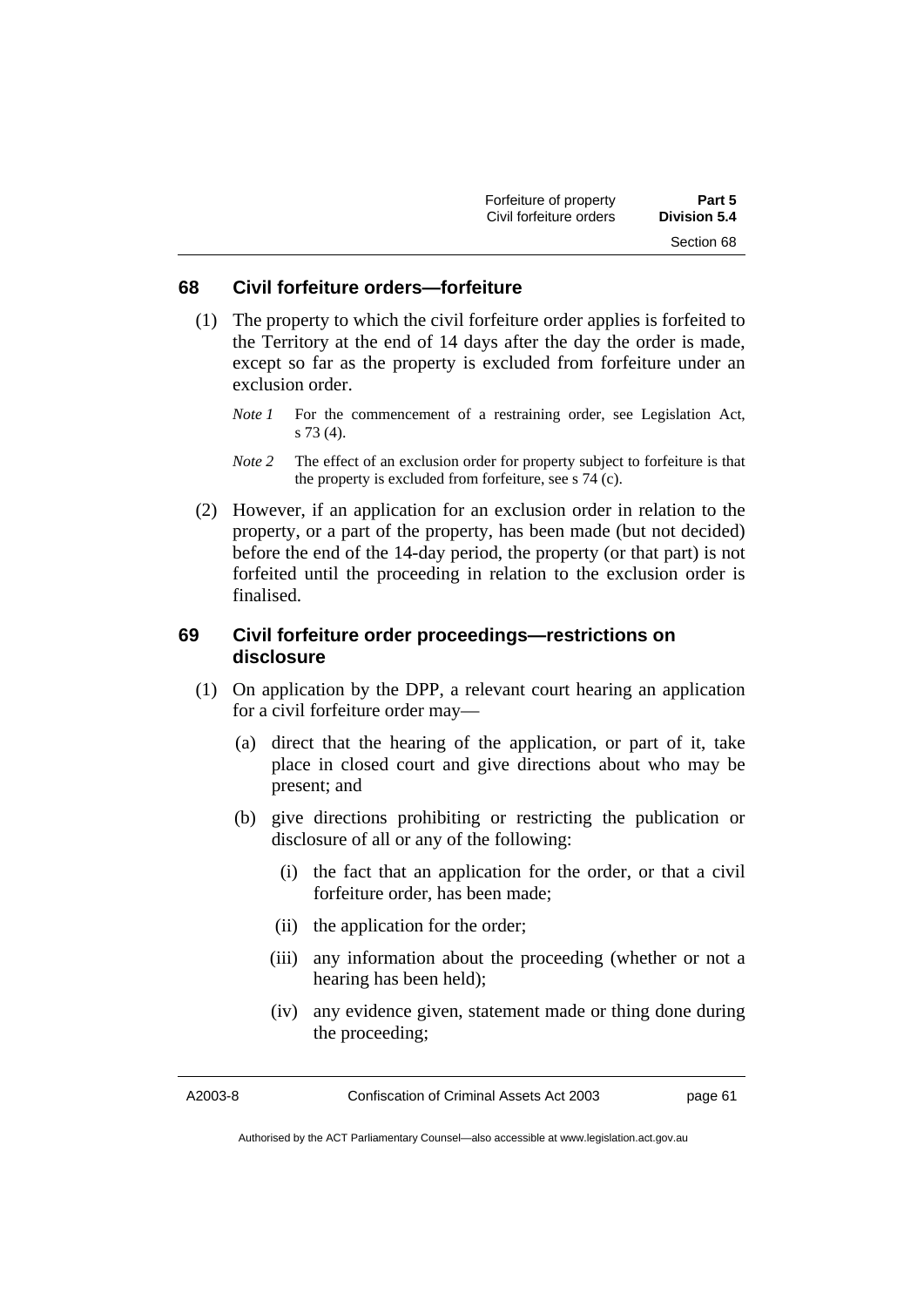| Part 5              | Forfeiture of property  |
|---------------------|-------------------------|
| <b>Division 5.4</b> | Civil forfeiture orders |
| Section 70          |                         |

 (v) any information, document or thing derived from anything mentioned in this subsection.

#### **Examples of directions**

- 1 that the application for the civil forfeiture order not be disclosed to the person against whom the civil forfeiture order is made until the court has decided an application for a restraining order against someone else's property
- 2 that the supporting affidavit must be made available only to the offender's lawyer
- *Note* An example is part of the Act, is not exhaustive and may extend, but does not limit, the meaning of the provision in which it appears (see Legislation Act, s 126 and s 132).
- (2) In deciding whether to give a direction under subsection (1), the court must have regard to whether the direction—
	- (a) would promote the purposes of this Act; or
	- (b) is desirable to protect the integrity of an investigation (however described) for any purpose or a prosecution of an offence.
- (3) The court may also have regard to any other relevant matter in deciding whether to give a direction under subsection (1).

#### **70 Civil forfeiture orders—disclosure offences**

*Note* An offence against this section is a strict liability offence, see s (7).

- (1) A person commits an offence if—
	- (a) a relevant court has given a direction under section 69 (1) (b) prohibiting or restricting the publication or disclosure of a matter mentioned in the paragraph; and
	- (b) the person has notice of the direction (whether by being given a copy of the civil forfeiture order to which the direction relates or otherwise); and
	- (c) the person publishes or discloses the matter to someone else.

Maximum penalty: 200 penalty units, imprisonment for 2 years or both.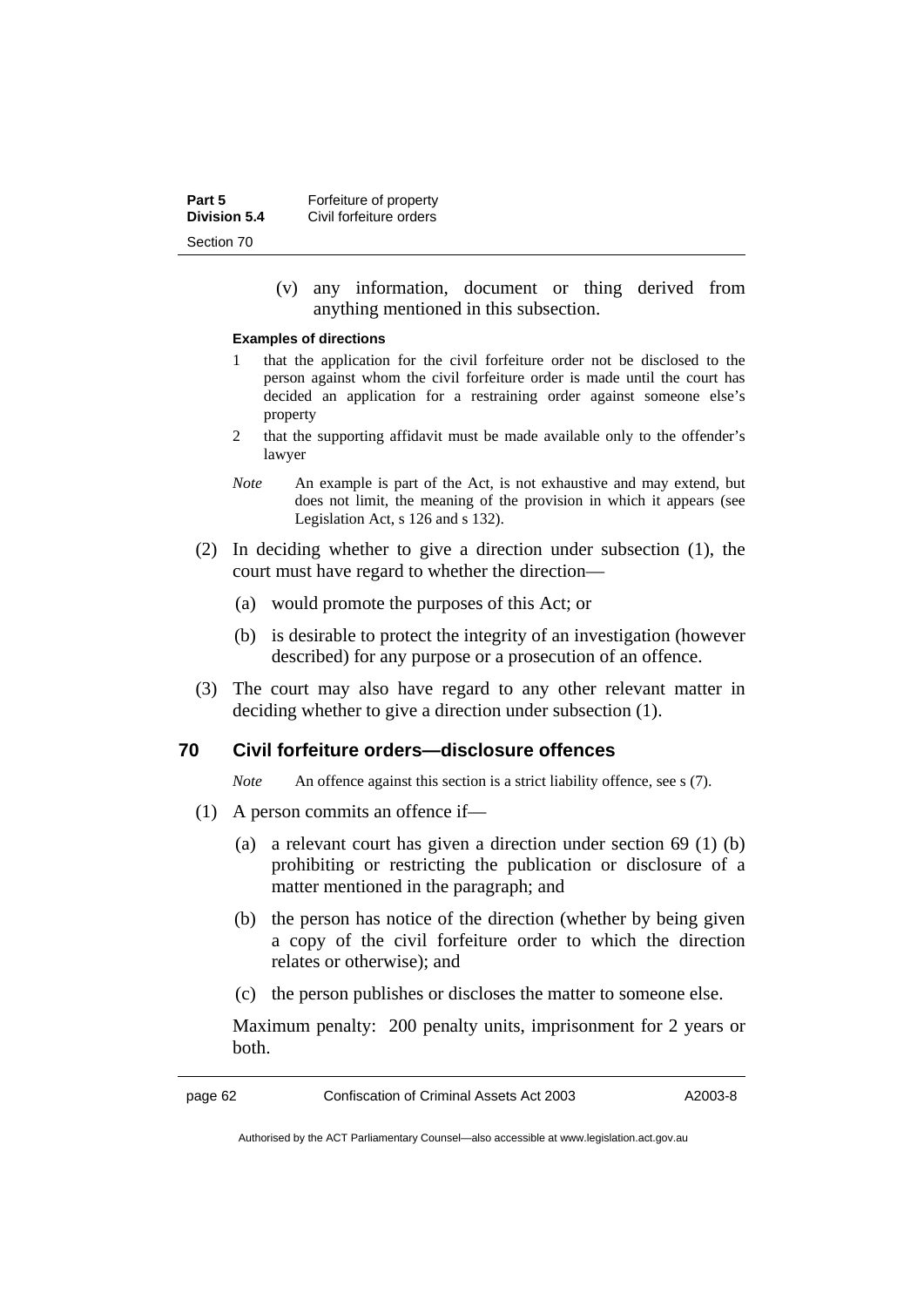- (2) A person commits an offence if—
	- (a) a relevant court has given a direction under section 69 (1) (b) prohibiting or restricting the publication or disclosure of a matter mentioned in the paragraph; and
	- (b) the person has notice of the direction (whether by being given a copy of the civil forfeiture order to which the direction relates or otherwise); and
	- (c) the person publishes or discloses information to someone else; and
	- (d) the other person could infer from the information the matter to which the direction relates.

Maximum penalty: 200 penalty units, imprisonment for 2 years or both.

- (3) Subsections (1) and (2) do not apply if the publication or disclosure is to any of the following entities in the circumstances mentioned for the entity:
	- (a) a police officer—in any circumstances;
	- (b) an officer, employee or agent of the person—to ensure that the order is complied with and the person to whom the publication or disclosure is made is given notice of the direction (whether by being given a copy of the restraining order to which the direction relates or otherwise) by the person making the publication or disclosure;
	- (c) a lawyer—to obtain legal advice or representation in relation to the order;
	- (d) a relevant court—with the court's leave.
		- *Note* The application for leave, and any proceeding with the court's leave, must be heard in closed court, see s (8).
- (4) Also, subsections (1) and (2) do not apply if the publication or disclosure is made—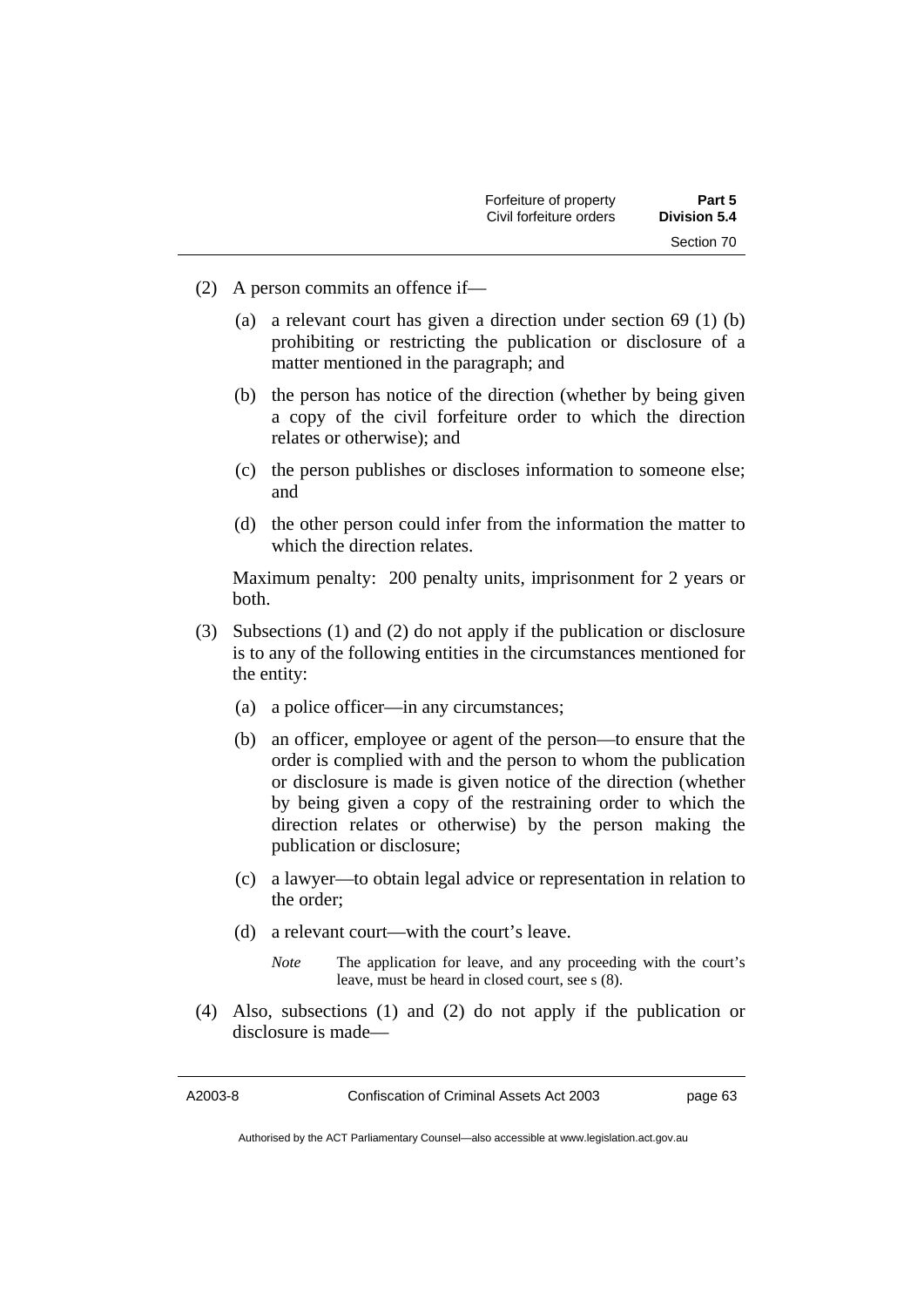| Part 5       | Forfeiture of property  |
|--------------|-------------------------|
| Division 5.4 | Civil forfeiture orders |
| Section 70   |                         |

- (a) by a police officer in the exercise of the officer's functions; or
- (b) for the purpose of giving or obtaining legal advice, or making legal representations, in relation to the order.
- (5) A person commits an offence if—
	- (a) a relevant court has given a direction under section 69 (1) (b) prohibiting or restricting the publication or disclosure of a matter mentioned in the paragraph; and
	- (b) the person receives information in relation to the matter in accordance with subsection (3) or (4); and
	- (c) the person ceases to be a person mentioned in subsection (3) or (4); and
	- (d) the person publishes or discloses the matter to someone else.

Maximum penalty: 200 penalty units, imprisonment for 2 years or both.

- (6) A person commits an offence if—
	- (a) a relevant court has given a direction under section 69 (1) (b) prohibiting or restricting the publication or disclosure of a matter mentioned in the paragraph; and
	- (b) the person receives information in relation to the matter in accordance with subsection (3) or (4); and
	- (c) the person ceases to be a person mentioned in subsection (3) or (4); and
	- (d) the person publishes or discloses information to someone else; and
	- (e) the other person could infer from the information the matter to which the direction relates.

Maximum penalty: 200 penalty units, imprisonment for 2 years or both.

(7) An offence against this section is a strict liability offence.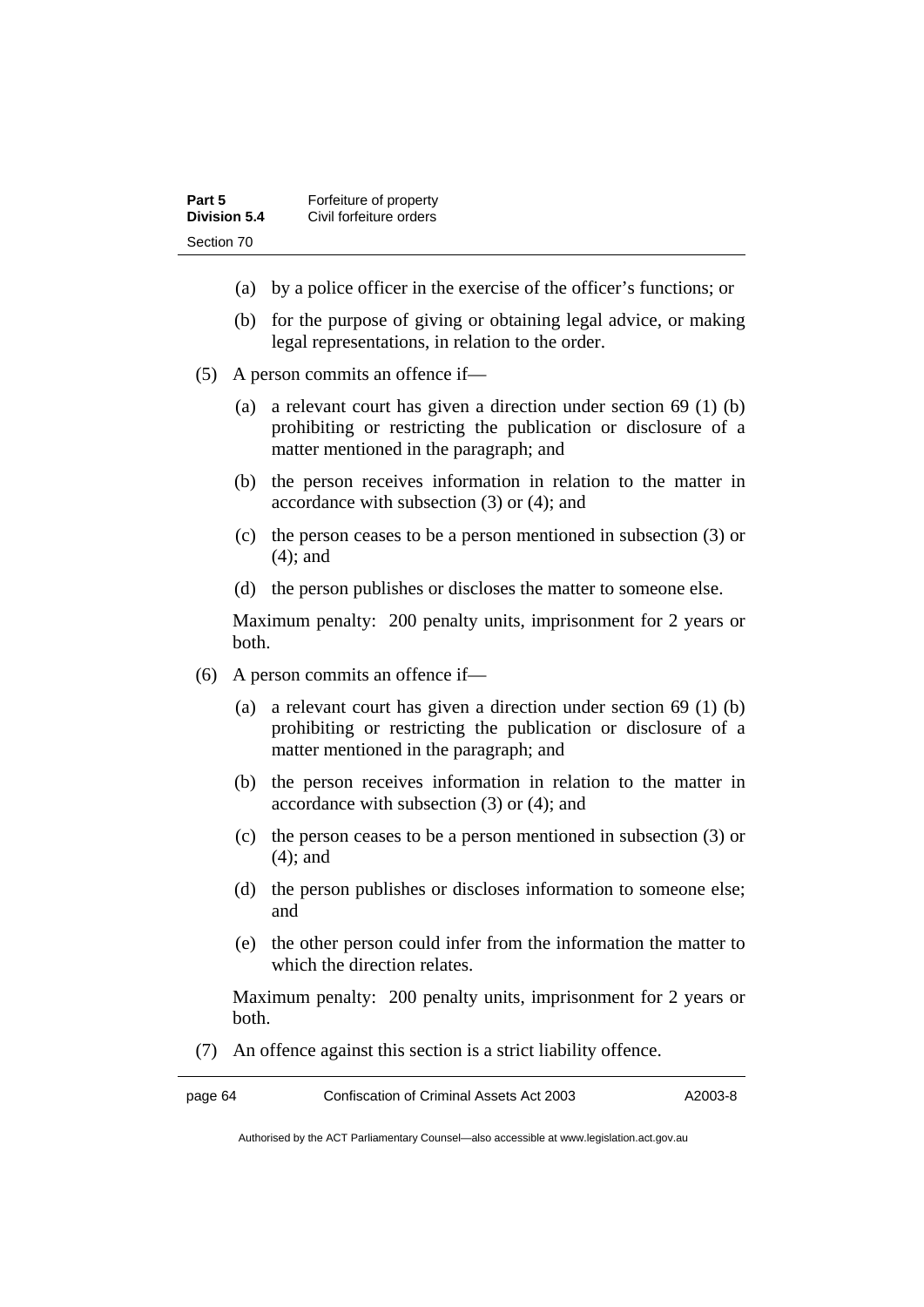| Forfeiture of property  | Part 5              |
|-------------------------|---------------------|
| Civil forfeiture orders | <b>Division 5.4</b> |
|                         | Section 71          |

 (8) For subsection (3) (d), an application for leave, and any proceeding with the court's leave, must be heard in closed court.

## **71 When civil forfeiture order ends**

- (1) A civil forfeiture order ends if—
	- (a) the order is set aside or discharged on appeal; or
	- (b) the order is fully satisfied.

*Note* For the meaning of *fully satisfied*, see dict.

- (2) The order is satisfied for a particular interest in forfeited property if the interest is bought back under section 127 (Buyback orders buying interest in property).
	- *Note* After the forfeiture of property, the offender may recover the property or its value in certain circumstances (see div 9.5).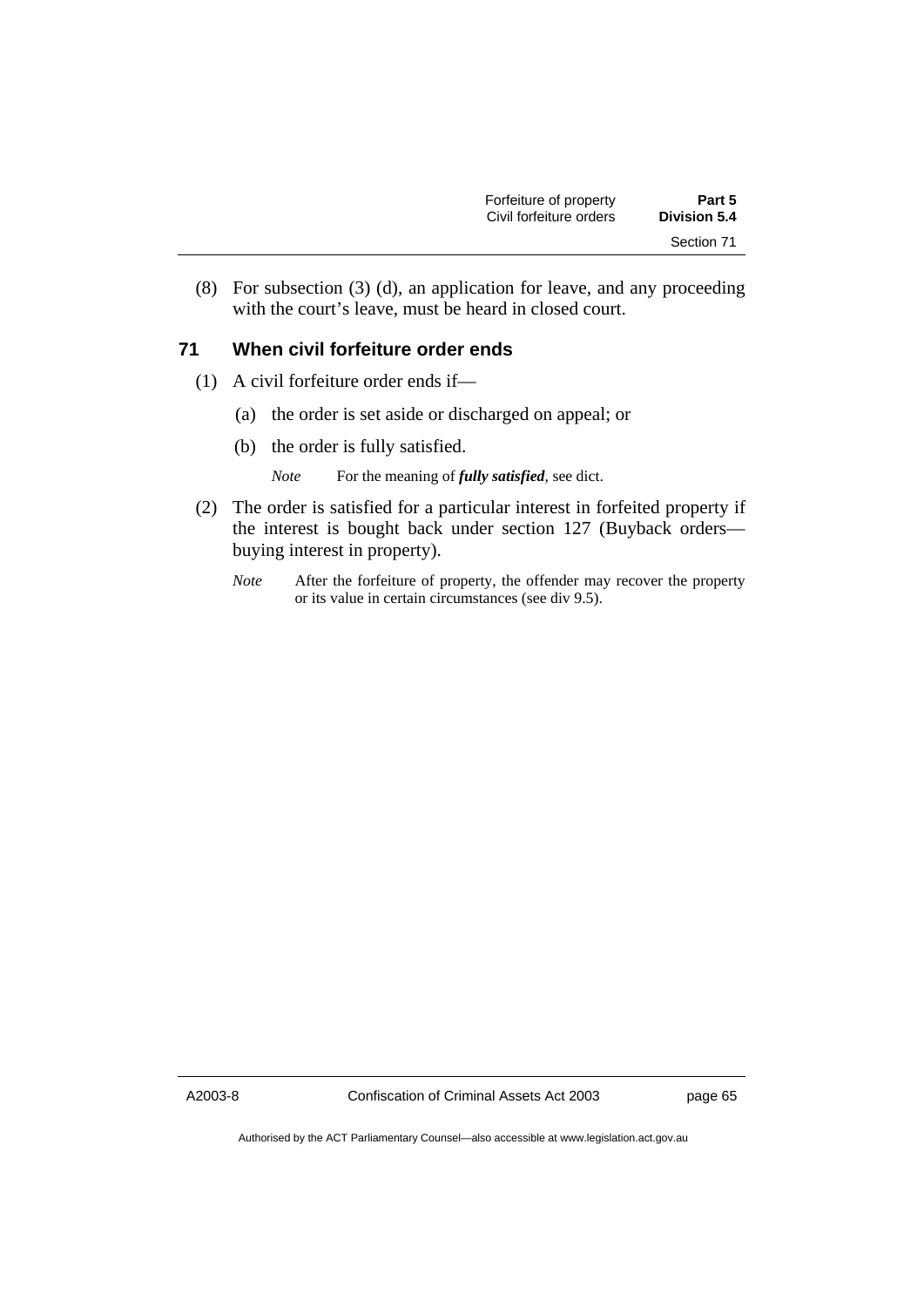**Part 6 Exclusion of property Division 6.1 General** Section 72

# **Part 6 Exclusion of property**

*Note* For general provisions about a proceeding for an exclusion order (which is a confiscation proceeding—see s 236), see pt 14.

## **Division 6.1 General**

#### **72 Meaning of** *exclusion order*

In this Act:

*exclusion order* means an order under this part in relation to—

- (a) restrained property (other than restrained property that has been forfeited) or property in relation to which an application for a restraining order has been made; or
- (b) property in relation to which an application for a conviction forfeiture order has been made; or
- (c) property subject to forfeiture under this Act.
- *Note 1 Property* includes an interest in property, see Legislation Act, dict, pt 1.
- *Note 2* This part does not apply to forfeited property (see s 75 (4)). A person with an interest in forfeited property immediately before its forfeiture may apply for the return of the property or compensation for its value under a return or compensation order under div 9.5.
- *Note 3* Property is forfeited 14 days after a forfeiture order or an automatic forfeiture applies to the property unless an application for an exclusion order is made, see pt 5 (Forfeiture of property).

## **73 When property is** *subject to forfeiture*

For this Act, property is *subject to forfeiture* if—

- (a) a forfeiture order made under this Act applies to the property and the property has not been forfeited; or
- (b) an automatic forfeiture under this Act applies to the property and the property has not been forfeited.

page 66 Confiscation of Criminal Assets Act 2003 A2003-8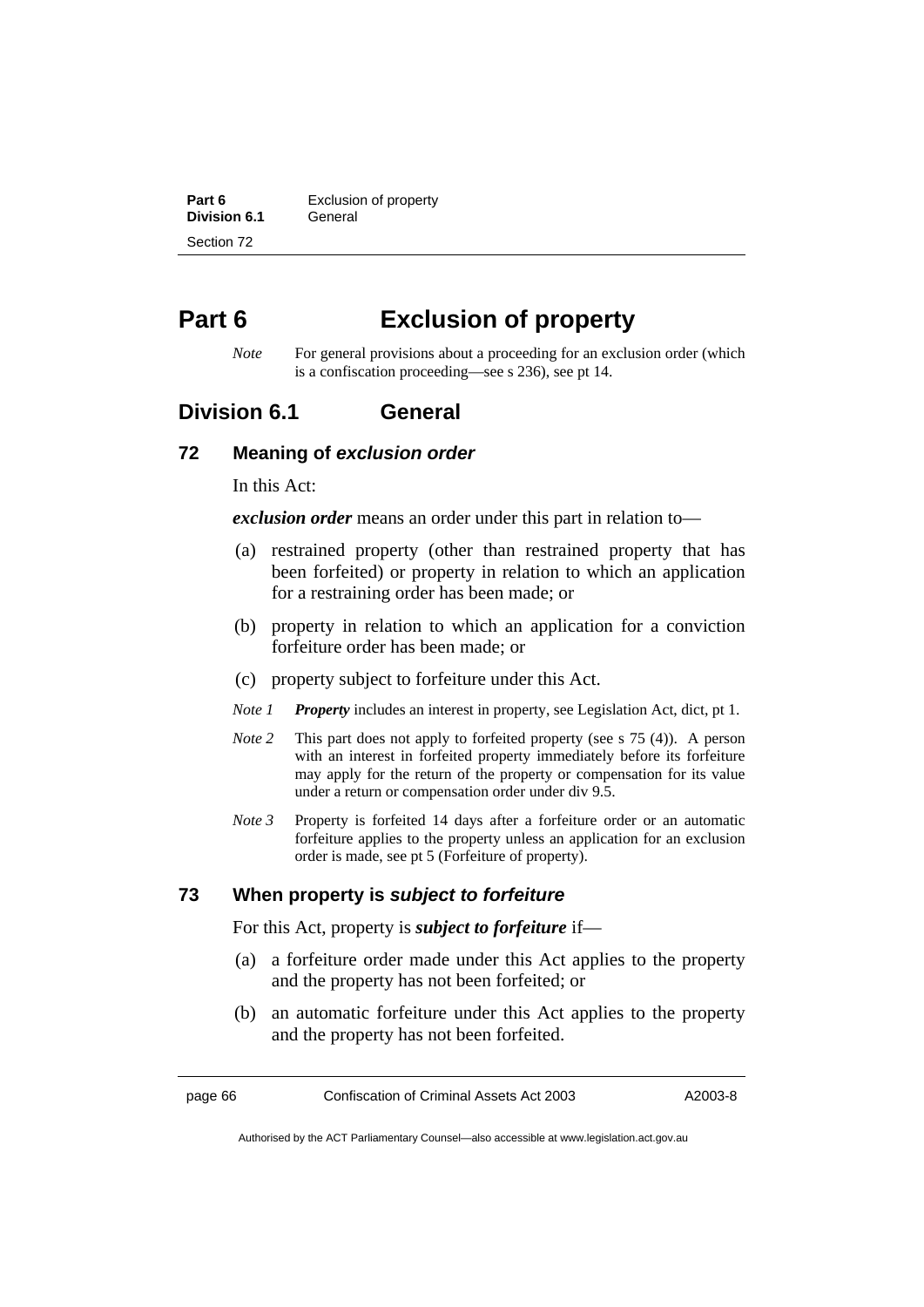### **74 Effect of exclusion order**

An exclusion order for property has effect as follows:

- (a) for property in relation to which an application for a restraining order or conviction forfeiture order has been made—the property is excluded from restraint or forfeiture (as appropriate);
- (b) for restrained property (other than restrained property that has been forfeited)—the restraining order stops applying to the property;
- (c) for property subject to forfeiture—the property is excluded from forfeiture.
- *Note* This part does not apply to forfeited property (see s 75 (4)). A person with an interest in forfeited property immediately before its forfeiture may apply for the return of the property or compensation for its value under a return or compensation order under div 9.5.

## **Division 6.2 Making exclusion orders**

#### **75 Exclusion orders—application**

- (1) This section applies to—
	- (a) restrained property (other than restrained property that has been forfeited) or property in relation to which an application for a restraining order has been made; or
	- (b) property in relation to which an application for a conviction forfeiture order has been made; or
	- (c) property subject to forfeiture under this Act.

*Note* See the notes to s 72.

- (2) A person claiming an interest in the property may apply to a relevant court for an exclusion order.
- (3) The application must be made—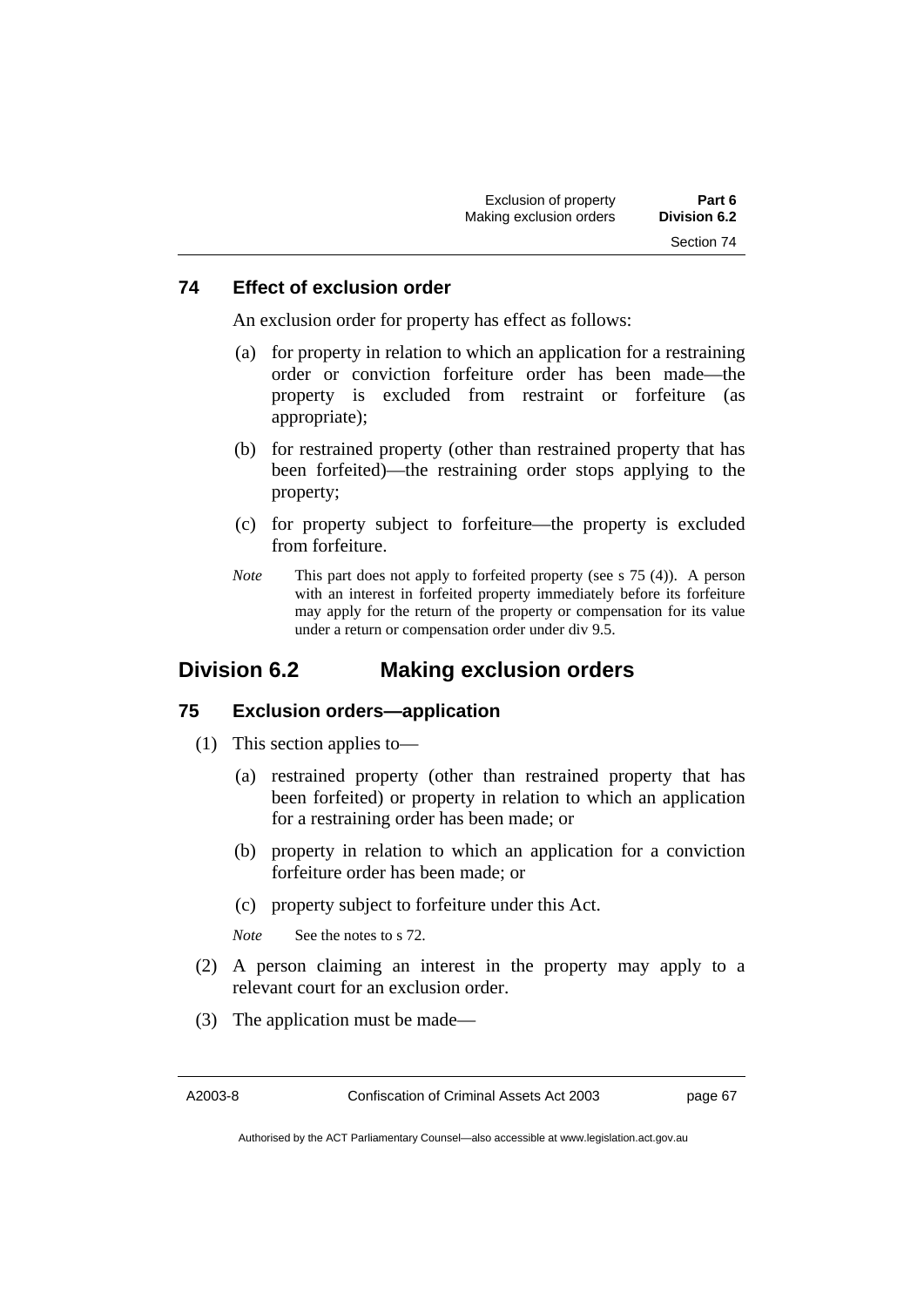| Part 6       | Exclusion of property   |
|--------------|-------------------------|
| Division 6.2 | Making exclusion orders |
| Section 76   |                         |

- (a) if a restraining order or conviction forfeiture order has been applied for (but not made) in relation to the property—at the same time as, or after, the application is made for the order but before the order is made; or
- (b) if the property is restrained or subject to forfeiture—at any time before the property is forfeited.
- (4) To remove any doubt, an application for a exclusion order cannot be made in relation to property that has been forfeited.

## **76 Making of exclusion orders—ordinary indictable offences**

- (1) This section applies to an application for an exclusion order for property if—
	- (a) a restraining order in relation to the property has been applied for in relation to an ordinary indictable offence; or
	- (b) the property has been restrained (but not forfeited) in relation to an ordinary indictable offence; or
	- (c) a conviction forfeiture order for an ordinary indictable offence has been applied for in relation to the property; or
	- (d) the property is subject to forfeiture in relation to an ordinary indictable offence.
- (2) If the application is made by an offender, the relevant court must not make an exclusion order for the property unless the court is satisfied that the property—
	- (a) is not tainted property in relation to any offence against a Territory law, or a law of the Commonwealth, a State, another Territory or a foreign country; and

*Note* For the meaning of *in relation to*, see dict.

- (b) is not required to be restrained to satisfy a penalty order; and
- (c) does not have evidentiary value in any criminal proceeding.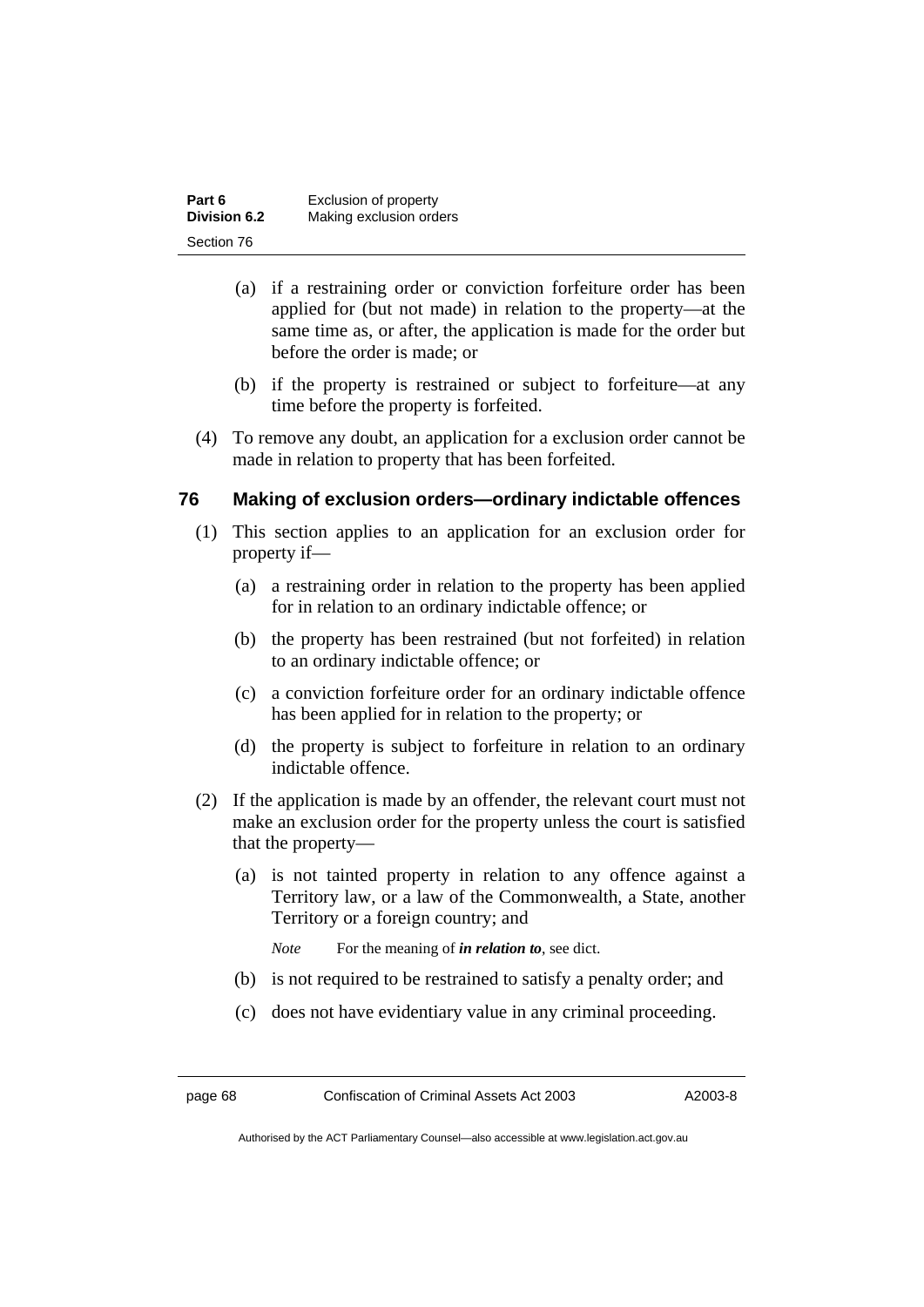| Exclusion of property   | Part 6       |
|-------------------------|--------------|
| Making exclusion orders | Division 6.2 |
|                         | Section 77   |

- (3) However, if the court is satisfied that the property is not tainted property as mentioned in subsection (2) (a), but considers that the property (or any part of the property) may be required to be restrained to satisfy a penalty order, the court must make an exclusion order declaring that the property (or part)—
	- (a) is not subject to forfeiture under a conviction forfeiture order; but
	- (b) is to remain restrained for the purpose of satisfying a penalty order.
- (4) If the application is made by a person other than an offender, the court must not make an exclusion order for the property unless it is satisfied that—
	- (a) the applicant has an interest in the property; and

*Note* For the meaning of *interest*, see Legislation Act, dict, pt 1.

- (b) the applicant was not a party to the relevant indictable offence or any related offence; and
- (c) the interest is not subject to the effective control of an offender; and

*Note* For the meaning of *effective control*, see s 14.

- (d) the interest is not tainted property in relation to the relevant indictable offence or any related offence; and
- (e) if the interest was acquired completely or partly, or directly or indirectly, from the offender—the interest was acquired honestly and for sufficient consideration and the applicant took reasonable care to establish that the interest may be lawfully acquired by the applicant; and
- (f) the property does not have evidentiary value in any criminal proceeding.
- (5) An exclusion order must state the property to which it applies.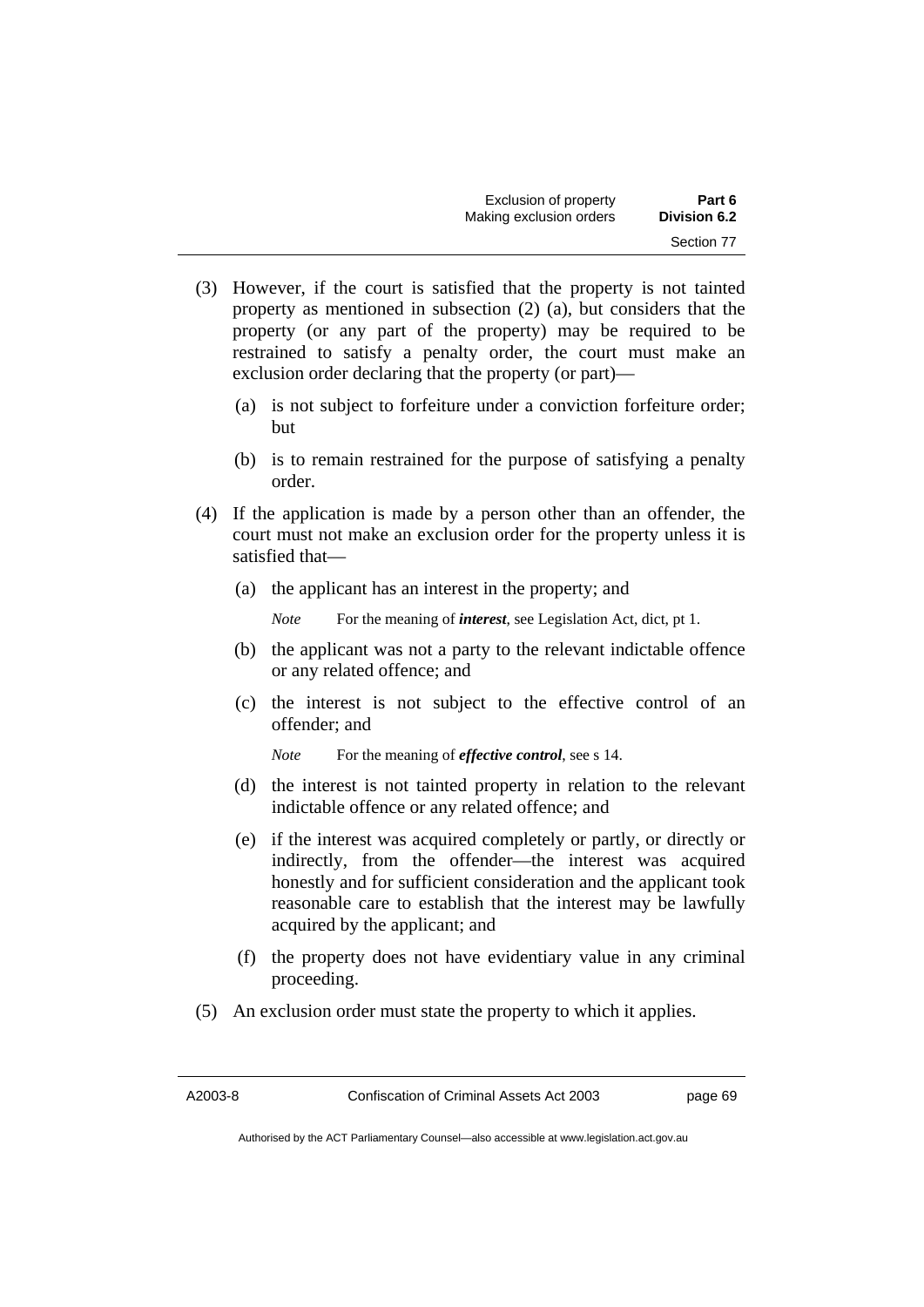## **77 Making of exclusion orders—serious offences**

- (1) This section applies to an application for an exclusion order for property if—
	- (a) a restraining order in relation to the property has been applied for in relation to serious offence; or
	- (b) the property has been restrained (but not forfeited) in relation to a serious offence; or
	- (c) a conviction forfeiture order for a serious offence has been applied for in relation to the property; or
	- (d) the property is subject to automatic forfeiture under division 5.2 (Automatic forfeiture—conviction for serious offences).
- (2) If the application is made by an offender, the relevant court must not make an exclusion order for the property unless the court is satisfied that the property—
	- (a) was lawfully acquired by the offender; and
	- (b) is not tainted property in relation to any offence against a Territory law, or a law of the Commonwealth, a State, another Territory or a foreign country; and
		- *Note* For the meaning of *in relation to*, see dict.
	- (c) is not required to be restrained to satisfy a penalty order; and
	- (d) does not have evidentiary value in any criminal proceeding.
- (3) However, if the court is satisfied that the property was lawfully acquired, and is not tainted property as mentioned in subsection (2) (b), but considers that the property (or any part of the property) may be required to be restrained to satisfy a penalty order, the court must make an exclusion order declaring that the property (or part)—
	- (a) is not subject to automatic forfeiture or to forfeiture under a forfeiture order; but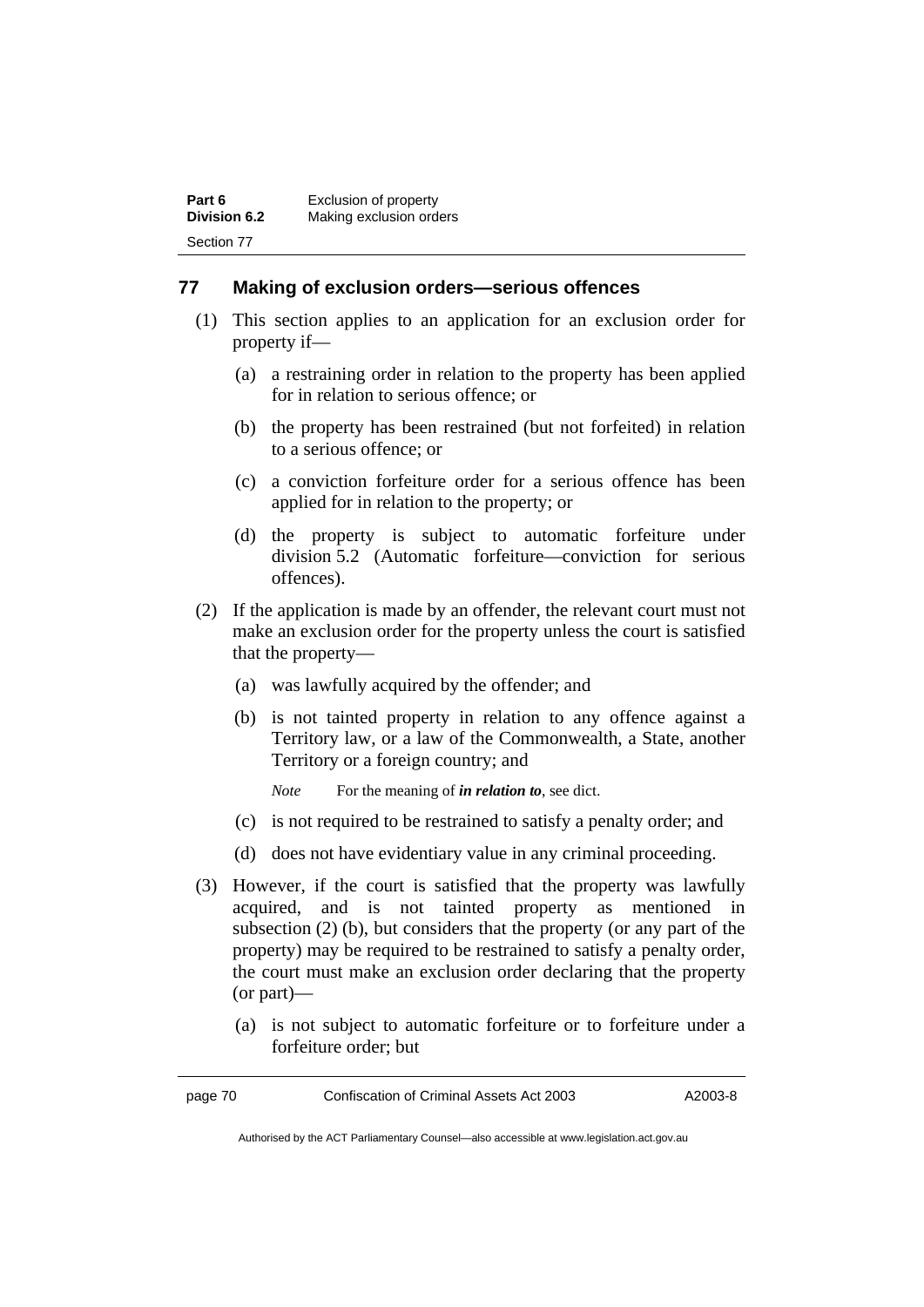- (b) is to remain restrained for the purpose of satisfying a penalty order.
- (4) If the application is made by a person other than an offender, the court must not make an exclusion order for the property unless it is satisfied that—
	- (a) the applicant has an interest in the property; and

*Note* For the meaning of *interest*, see Legislation Act, dict, pt 1.

- (b) the applicant was not a party to the relevant serious offence or any related offence; and
- (c) the interest is not subject to the effective control of an offender; and

*Note* For the meaning of *effective control*, see s 14.

- (d) the interest is not tainted property in relation to the relevant serious offence or any related offence; and
- (e) if the interest was acquired completely or partly, or directly or indirectly, from the offender—the interest was acquired honestly and for sufficient consideration and the applicant took reasonable care to establish that the interest may be lawfully acquired by the applicant;
- (f) the property does not have evidentiary value in any criminal proceeding.
- (5) An exclusion order must state the property to which it applies.

## **78 Making of exclusion orders—unclaimed tainted property**

- (1) This section applies to an application for an exclusion order for unclaimed tainted property if—
	- (a) an unclaimed tainted property restraining order has been applied for in relation to the property; or
	- (b) the property has been restrained under an unclaimed tainted property restraining order (but not forfeited); or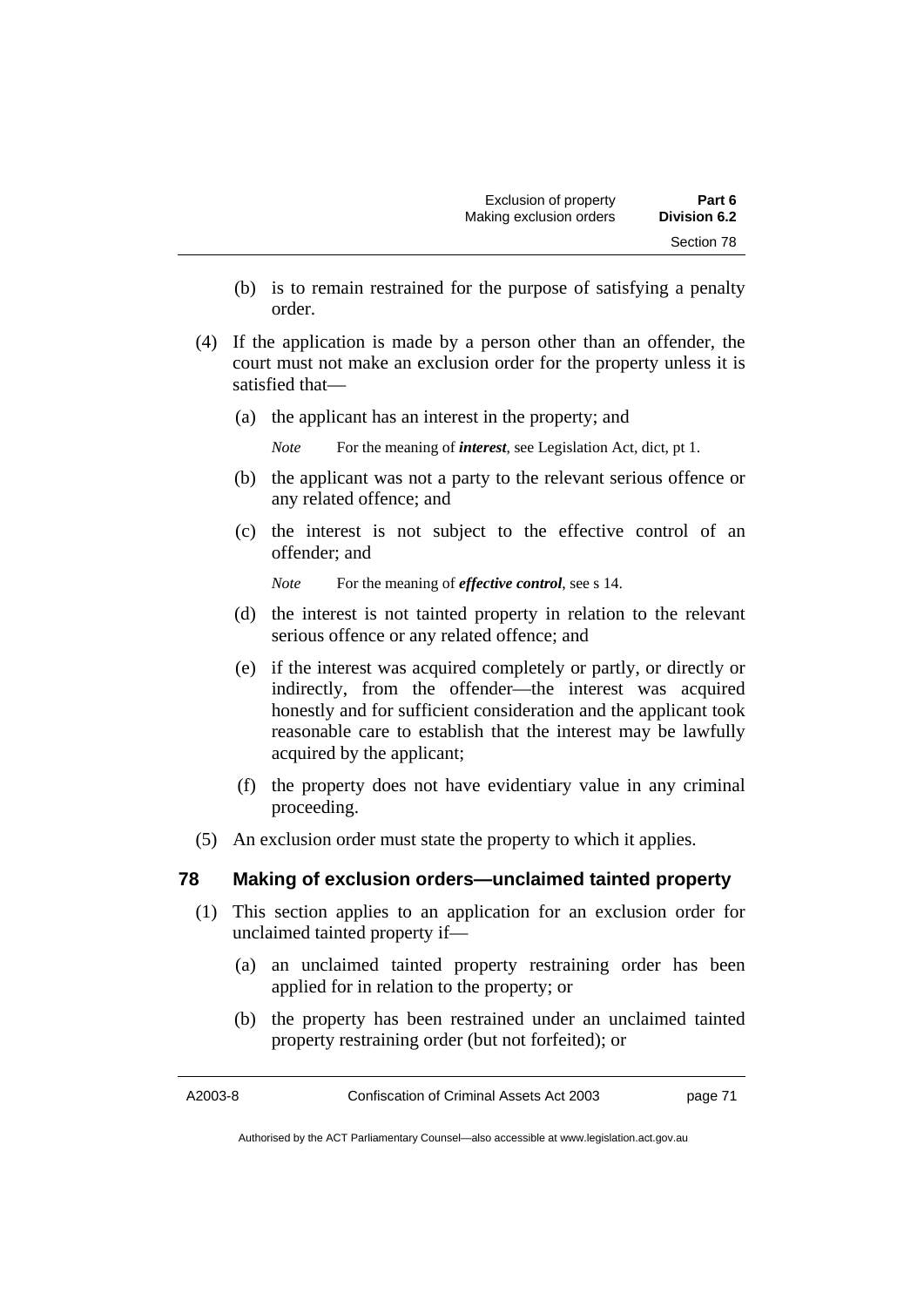| Part 6              | Exclusion of property   |
|---------------------|-------------------------|
| <b>Division 6.2</b> | Making exclusion orders |
| Section 78          |                         |

- (c) the property is subject to automatic forfeiture under division 5.3 (Automatic forfeiture—unclaimed tainted property).
- (2) The court must not make an exclusion order unless the court is satisfied that—
	- (a) the applicant for the exclusion order has an interest in the property; and

*Note* For the meaning of *interest*, see Legislation Act, dict, pt 1.

- (b) the interest was lawfully acquired by the applicant; and
- (c) the interest is not tainted property in relation to any offence against a Territory law, or a law of the Commonwealth, a State, another Territory or a foreign country; and

*Note* For the meaning of *in relation to*, see dict.

- (d) the interest is not required to be restrained to satisfy a penalty order; and
- (e) the property does not have evidentiary value in any criminal proceeding.
- (3) An exclusion order must state the property to which it applies.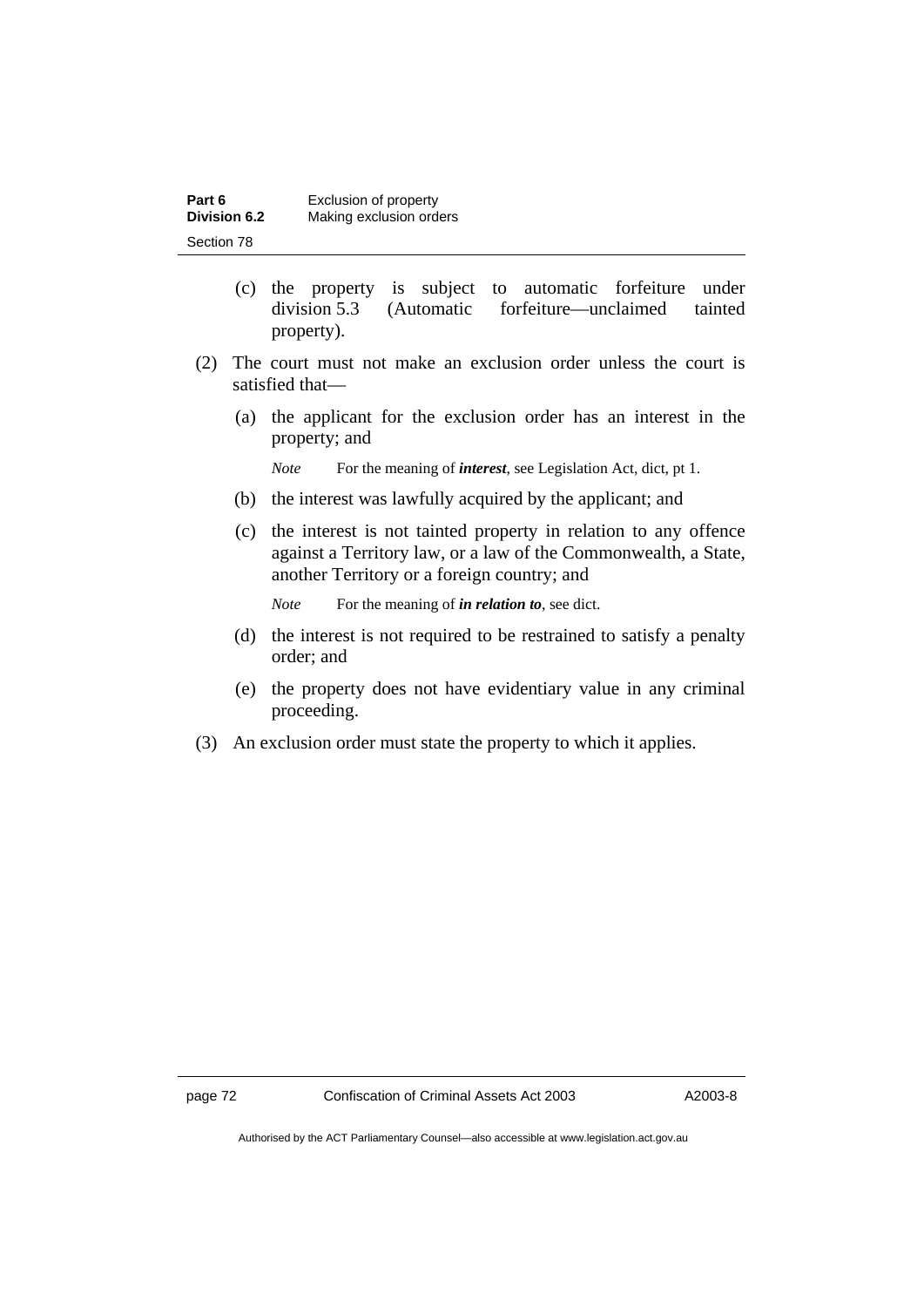# **Part 7** Penalty orders

## **Division 7.1 Benefits**

## **79 Meaning of** *commission* **of serious offence for pt 7**

In this part:

*commission*, of a serious offence, includes the alleged commission of the offence.

#### **80 Meaning of** *benefits* **derived by an offender**

In this Act:

*benefits*, derived by an offender from the commission of an offence, means—

- (a) tainted property, except tainted property that was used, or was intended by the offender to be used, in relation to the commission of an offence, and property derived by anyone from that property; and
- (b) artistic profits allowed under section 81 (3) in relation to the offence; and
- (c) any service or other advantage derived by the offender from the commission of the offence.

#### **Example for par (c)**

Mr Tres Adventuresome ran a small wholesale food business before becoming involved in illegal activity. He started to trade in gourmet foods as a cover for the commission of several offences involving the importation of cannabis into Australia. His move into the gourmet food trade could not have been achieved, and the offences could not have been committed, without key contacts (in the legitimate food trade) made by him. Because of the contacts, his legitimate business expanded considerably.

In the 12 months ending immediately before the commission of the earliest offence, Mr Adventuresome's income from the business was \$50 000. In the 12 months after then, his income from legitimate business activity (unrelated to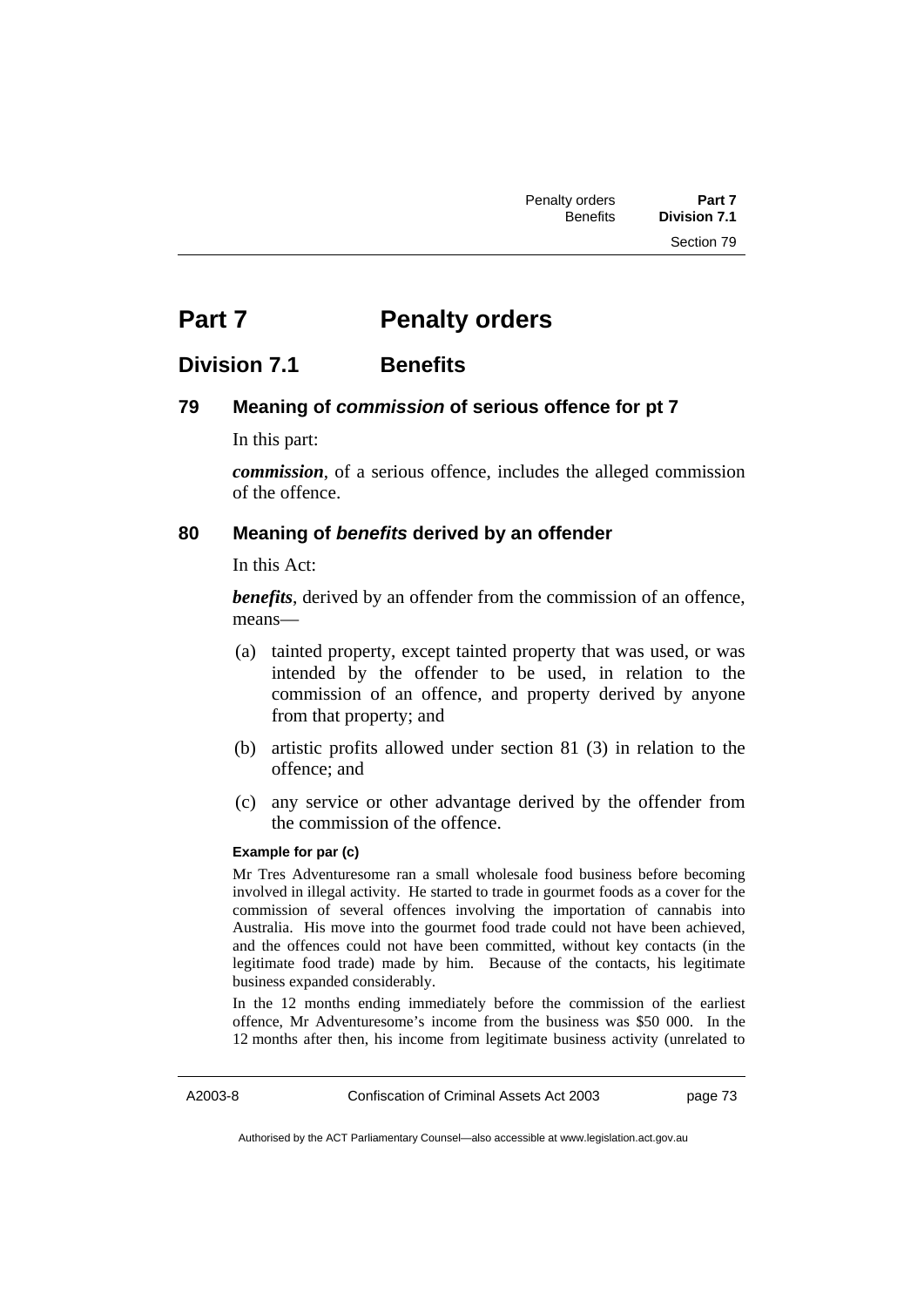| Part 7              | Penalty orders  |
|---------------------|-----------------|
| <b>Division 7.1</b> | <b>Benefits</b> |
| Section 81          |                 |

the offences) was \$200 000. This increase in activity is entirely because of continuing (legitimate) working relationships with those key contacts.

The difference of \$150 000 is the value of a benefit derived from the commission of the offences by Mr Adventuresome because his relationship with the key contacts is an advantage derived by him from their commission.

- *Note 1 Derived* includes obtained because of an understanding or a particular outcome being made known, see s 12.
- *Note* 2 For the assessment of the value of benefits, see div 7.3.
- *Note 3* An example is part of the Act, is not exhaustive and may extend, but does not limit, the meaning of the provision in which it appears (see Legislation Act, s 126 and s 132).

## **81 Meaning of** *artistic profits*

(1) In this Act:

*artistic profits*, derived by an offender from the commission of an offence, means property, or any service or other advantage, derived from the commercial exploitation of—

- (a) the notoriety of the offender, or someone else involved in the commission of the offence (*another involved person*), that results from the offence; or
- (b) the depiction of the offence or the circumstances surrounding the offence; or
- (c) an expression of the thoughts, opinions or emotions of the offender, or another involved person, about the offence.
- (2) The commercial exploitation may be by any means, including, for example, in—
	- (a) a visual recording (for example, a film, slide, videotape, videodisc or anything else from which a visual image can be produced); or
	- (b) a sound recording (for example, a compact disc, tape, record or anything else from which words or sounds can produced); or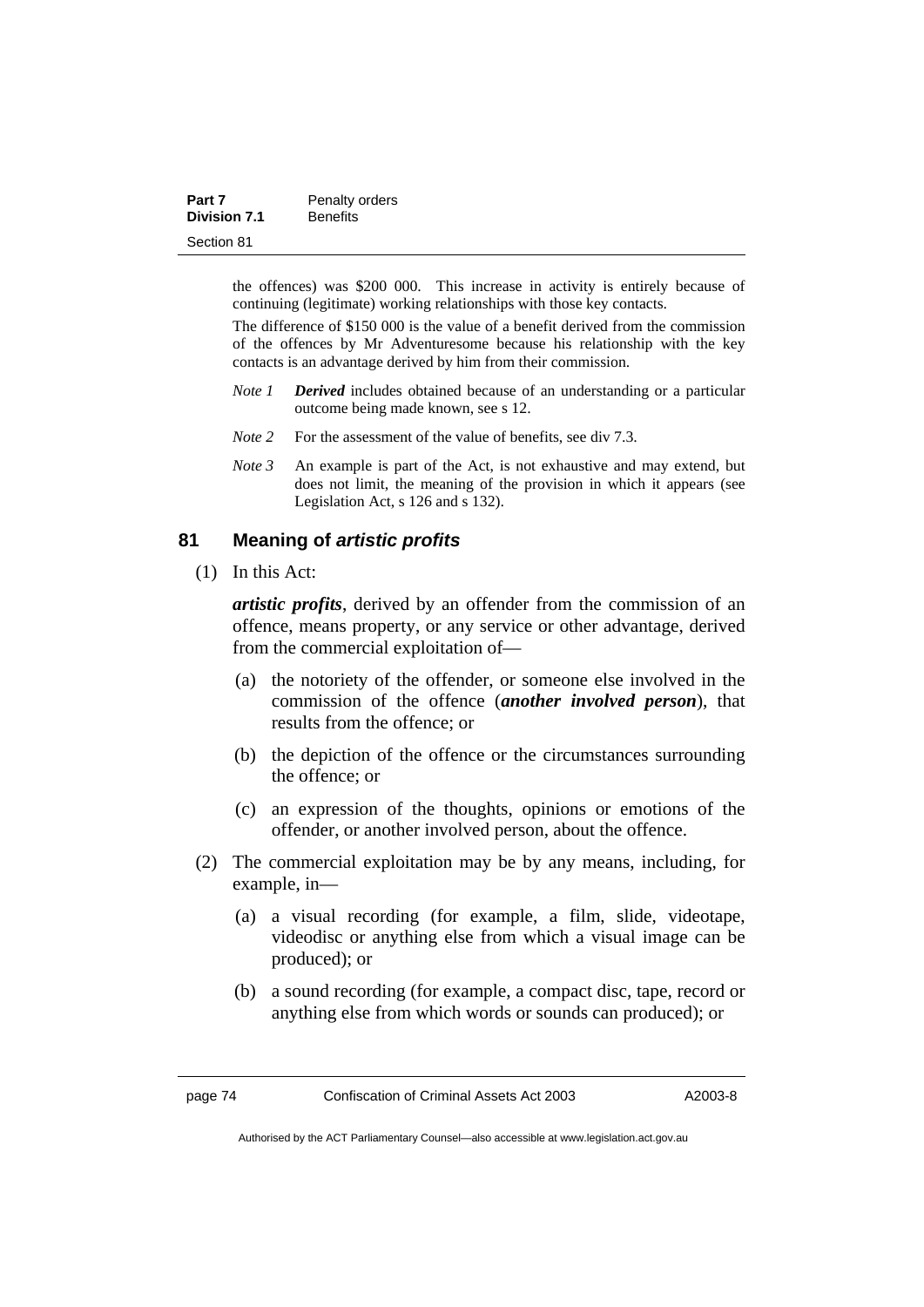- (c) printed material (for example, a book, newspaper, magazine or any other written or pictorial matter); or
- (d) a radio or television production; or
- (e) live entertainment of any kind (for example, a public presentation or speech).
- (3) A relevant court must allow artistic profits as benefits for section 80 (b) (Meaning of *benefits* derived by an offender), unless it is satisfied that it would not be in the public interest to do so.
- (4) In deciding whether it would not be in the public interest to allow artistic profits as benefits, the court must have regard to the following matters:
	- (a) the purposes of this Act;
	- (b) whether the commercial exploitation has any general social or educational value;
	- (c) the nature and purposes of the commercial exploitation, including its use for research, educational or rehabilitation purposes;
	- (d) the seriousness of the offence;
	- (e) how long ago the offence was committed.
- (5) Subsection (4) does not limit the matters to which the court may have regard.

## **Division 7.2 Making penalty orders**

*Note* For general provisions about a proceeding for a penalty order (which is a confiscation proceeding—see s 236), see pt 14.

## **82 Meaning of** *penalty order*

In this Act:

A2003-8 Confiscation of Criminal Assets Act 2003 page 75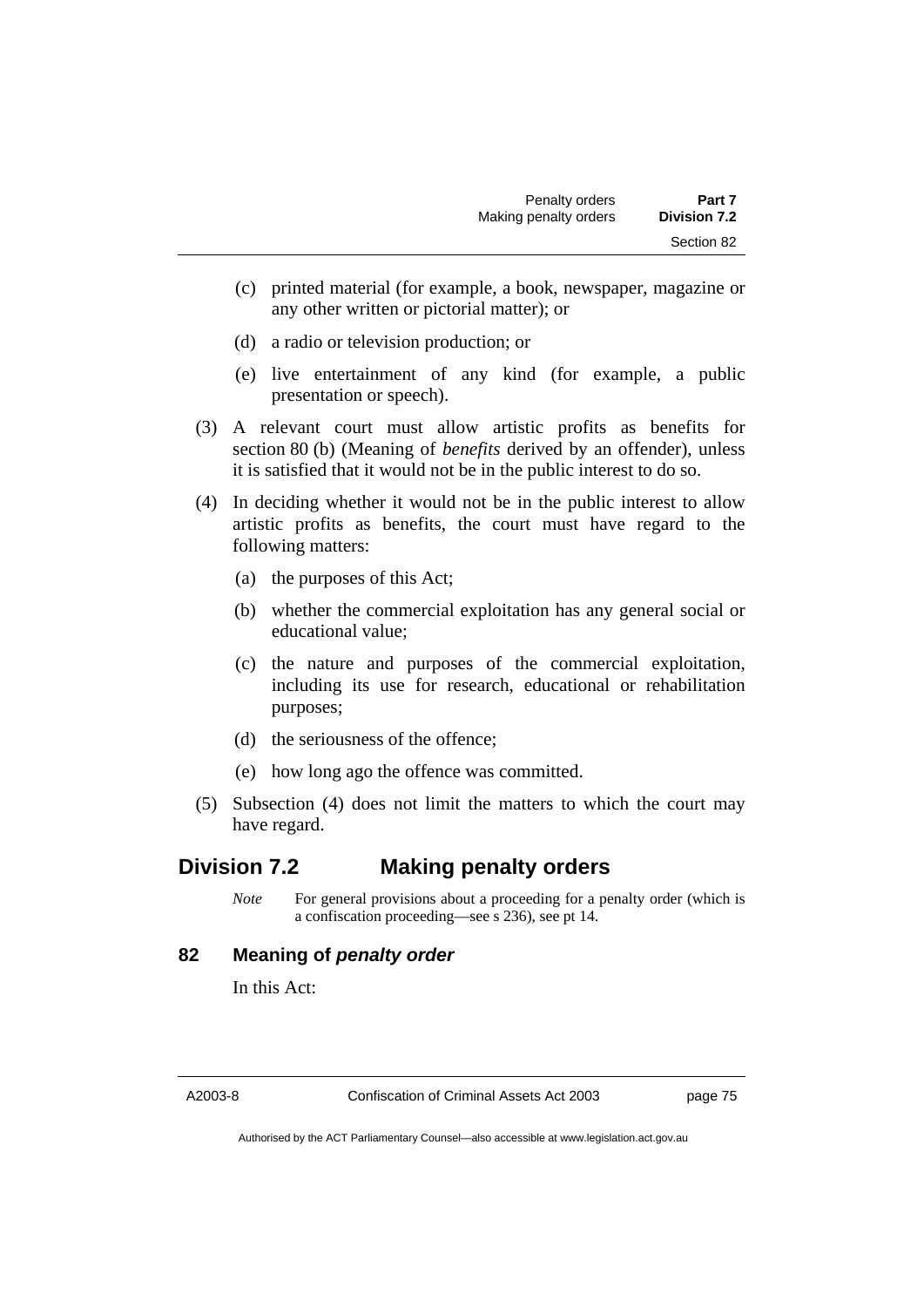| Part 7              | Penalty orders        |
|---------------------|-----------------------|
| <b>Division 7.2</b> | Making penalty orders |
| Section 83          |                       |

*penalty order* means an order under this division for the payment by an offender of the value of benefits derived by an offender from the commission of an offence.

## **83 Penalty orders—application**

- (1) The DPP may apply to a relevant court for a penalty order in relation to the commission of an indictable offence by an offender.
	- *Note 1 Commission*, of a serious offence, includes the alleged commission of the offence, see s 79.
	- *Note 2 Indictable offence* includes an offence against the law of the Commonwealth, a State or another Territory that may be dealt with under a law of the Commonwealth, the State or the other Territory as an indictable offence (see s 13 (2)).
	- *Note 3 Offender* includes a corporation, see dict.
- (2) The application may be made before or after, or at the same time as, any conviction of the offender for the offence.
- (3) However, if the person has been convicted of the offence, the DPP must make the application within 2 years after the day of the conviction.
	- *Note* The court may allow leave for an application to be made after the time fixed by this section in certain circumstances (see s 246).
- (4) Subsection (3) does not apply to an application for an artistic profits restraining order.

### **84 Penalty orders—offenders convicted of ordinary indictable offences**

- (1) On application under section 83, the relevant court must make an order under this section for the payment by the offender of the value of benefits derived by the offender from the commission of an ordinary indictable offence if satisfied that—
	- (a) the offender has been convicted of the offence or a related ordinary indictable offence; and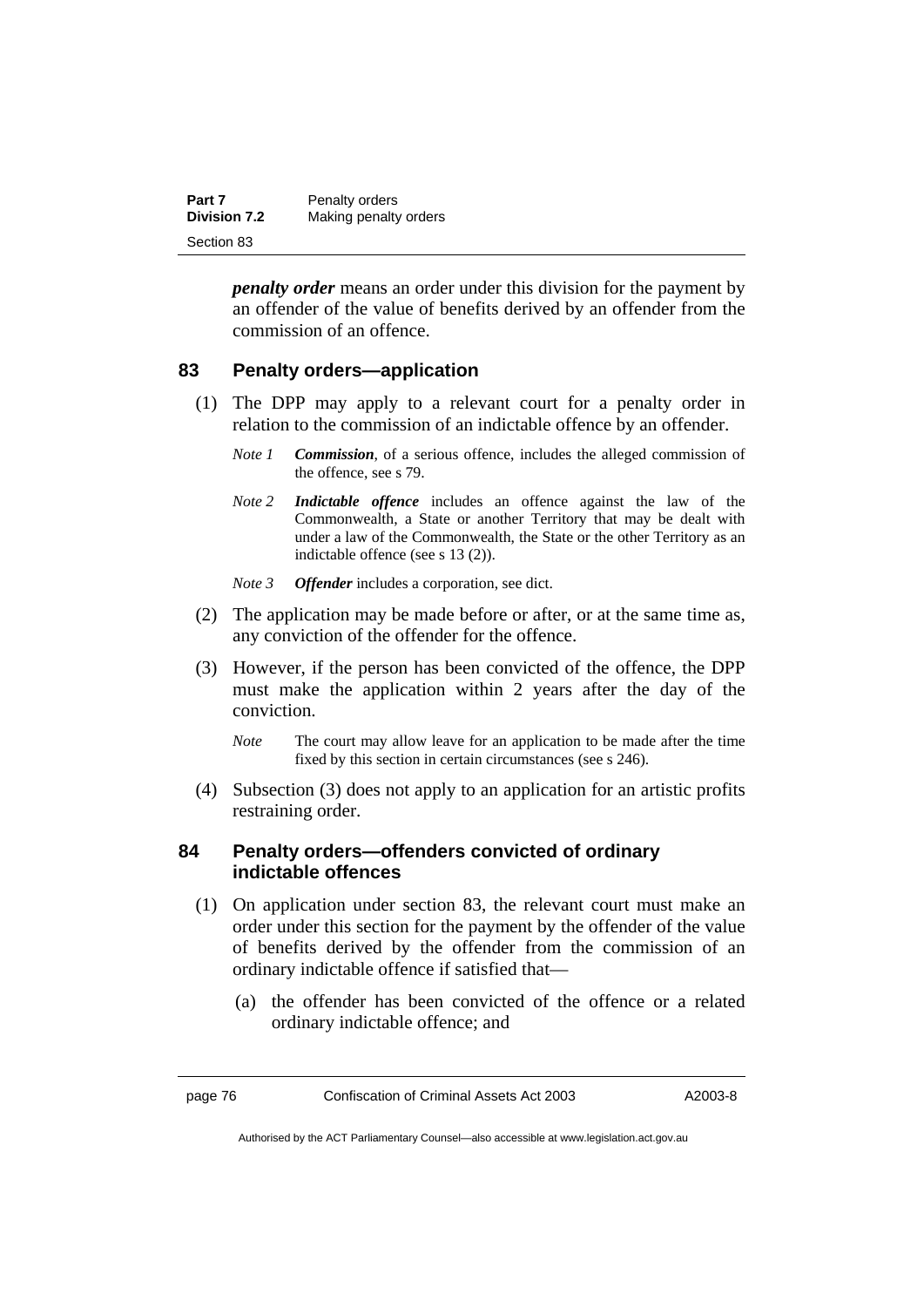- (b) the offender has not been cleared of the offence of which the offender was convicted.
- (2) To remove any doubt, a relevant court may make an order under this section that relates only to artistic profits.

## **85 Penalty orders—commission of serious offences**

- (1) On application under section 83, the court must make an order under this section for the payment by the offender of the value of benefits derived by the offender from the commission of a serious offence if the court is satisfied on the balance of probabilities—
	- (a) for an application for a penalty order that relates only to artistic profits—that the offender committed a serious offence at any time; and
	- (b) for any other application—that the offender committed a serious offence within the relevant period.
	- *Note 1* For the meaning of *relevant period*, see s (5).
	- *Note 2* The court must be satisfied on the balance of probabilities about the commission of the offence because confiscation proceedings are civil, not criminal (see s 237).
- (2) To remove any doubt, if the relevant court is satisfied that the offender committed a serious offence within the relevant period, the court must not refuse to make a penalty order only because it is not satisfied—
	- (a) that a particular serious offence was committed by the offender within the relevant period; or
	- (b) that the offence was committed on any particular day or time within the relevant period.
- (3) Also, to remove any doubt, the relevant court must not refuse to make a penalty order in relation to the serious offence only because—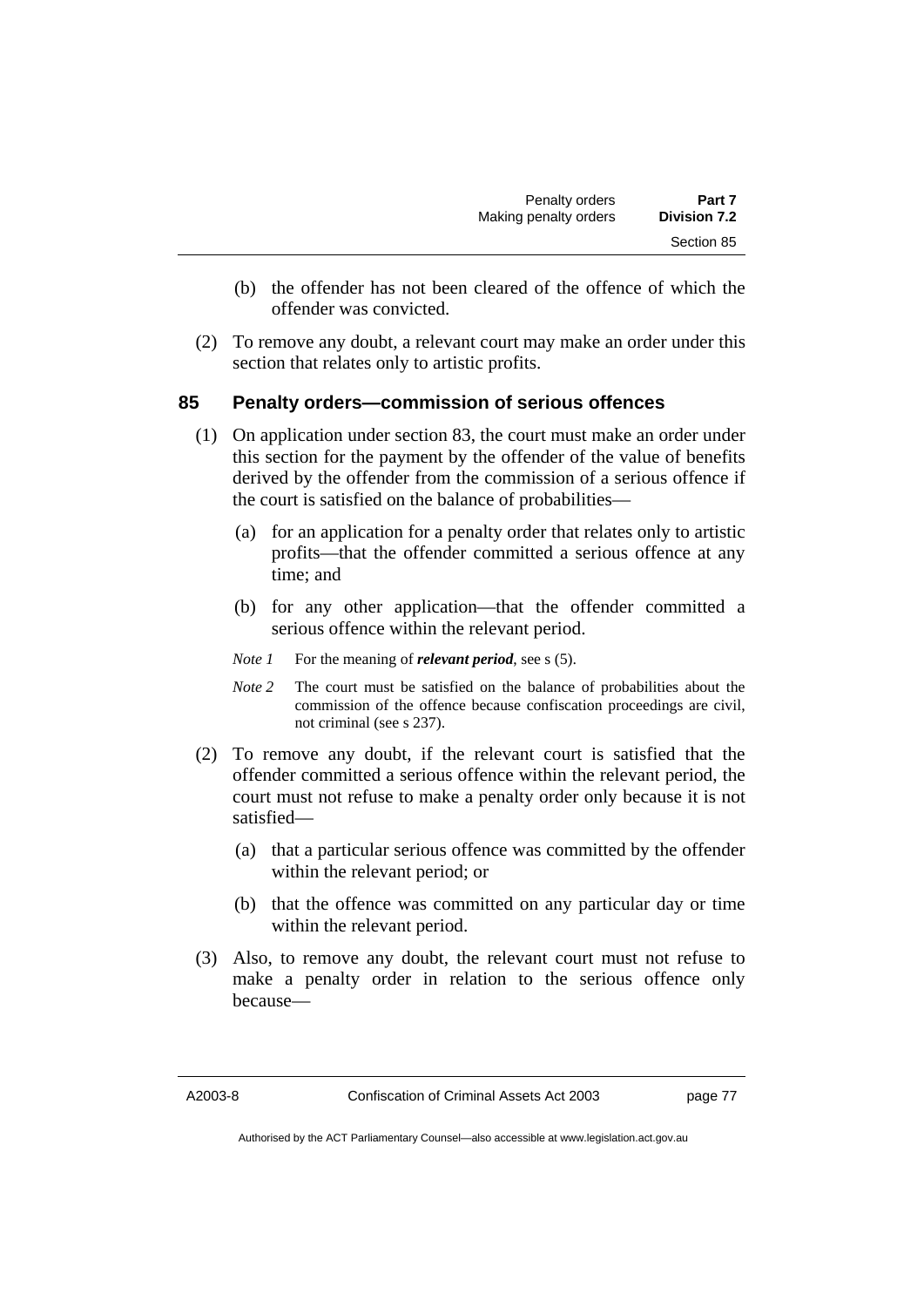| Part 7              | Penalty orders        |
|---------------------|-----------------------|
| <b>Division 7.2</b> | Making penalty orders |
| Section 85          |                       |

- (a) an indictment has not been presented against the offender for the offence; or
- (b) the offender has not been convicted of the offence; or
- (c) the offender has been cleared of the offence, including being cleared after having been convicted of the offence; or
- (d) a doubt is raised about whether the offender committed the offence.
- (4) Further, to remove any doubt, the relevant court must not refuse to make a penalty order only because—
	- (a) a relevant court had previously made a penalty order under this section in relation to the offender for the same serious offence (or a related offence); and
	- (b) the order had later ended because the offender was cleared of the offence.
	- *Note* The earlier penalty order would have ended when the offender was cleared (see s 98 (a)).
- (5) In this section:

*relevant period* means—

- (a) if a restraining order is in force over any property in relation to the serious offence—
	- (i) 6 years before the day the application to restrain the property was made; or
	- (ii) if an extended period for making the restraining order application was allowed under section 246 (Confiscation proceedings—time extensions for applications)—the total of the 6-year period and the extended period; or
- (b) if a restraining order is not in force over any property in relation to the serious offence—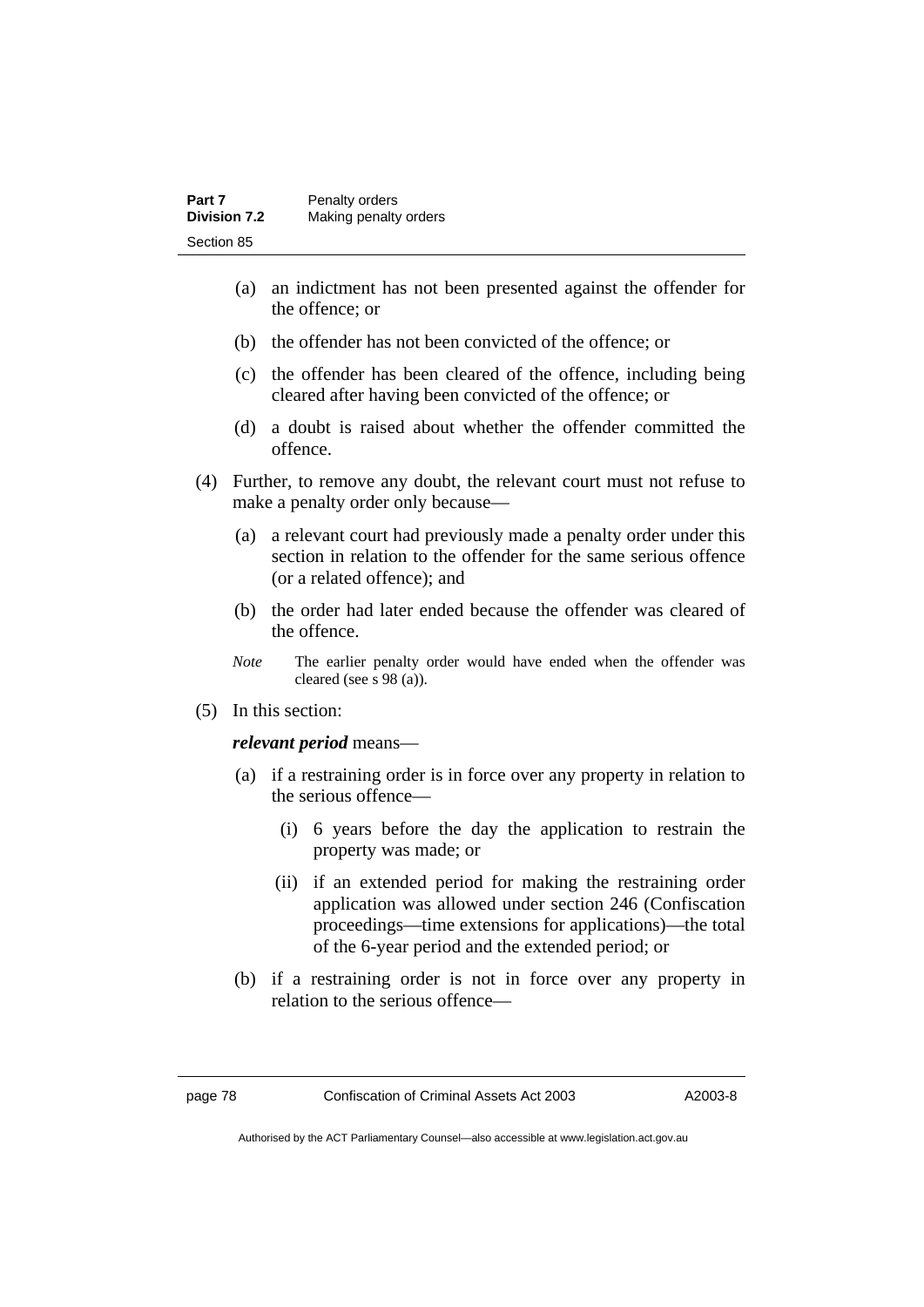- (i) 6 years before the day the application for the penalty order was made; or
- (ii) if an extended period for making the penalty order application was allowed under section 246—the total of the 6-year period and the extended period.

## **86 Penalty orders—amount of penalty**

- (1) In making a penalty order in relation to an offence, the court must—
	- (a) assess under division 7.3 (Value of benefits) the value of any benefits (the *assessed value*) derived by the offender from the commission of the offence and any related offence; and
	- (b) order the offender to pay the Territory the amount worked out under subsection (2).
- (2) The amount payable under the penalty order is the assessed value less any amount by which the assessed value is reduced under subsection (3).
- (3) The assessed value in relation to the offence or any related offence may be reduced if the court is satisfied that it is just and equitable that the assessed value should be reduced by any of the following amounts:
	- (a) the value of property subject to forfeiture under this Act or a corresponding law;

- (b) the value of property forfeited under this Act or a corresponding law;
- (c) the amount of any other penalty order, or any other financial penalty (however described) under a corresponding law;
- (d) any amount payable by the offender under a reparation order under the *Crimes Act 1900*, section 350, or any corresponding order made under the law of the Commonwealth, a State or another Territory;

*Note* For the meaning of *subject to forfeiture*, see s 73.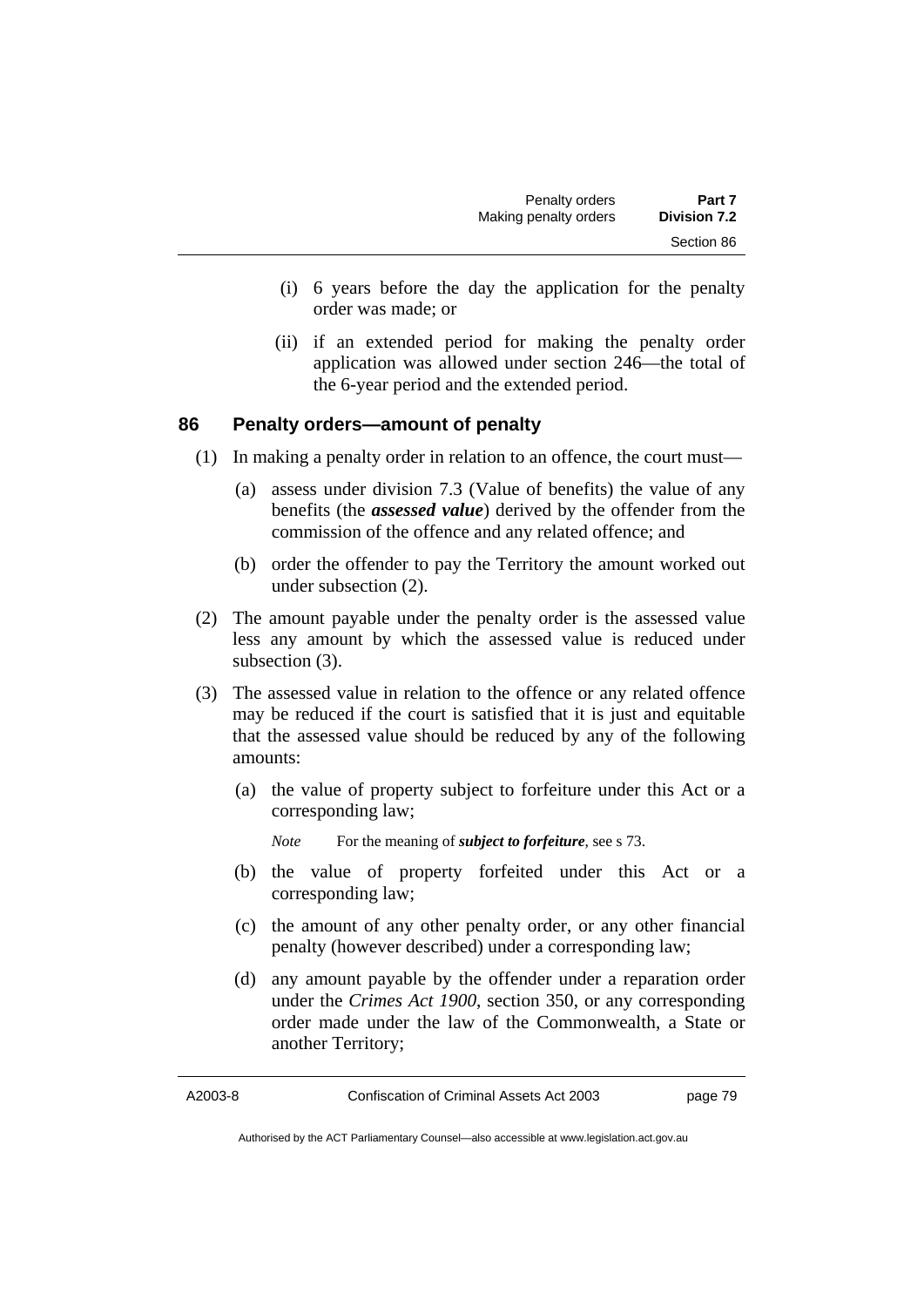| Part 7              | Penalty orders        |
|---------------------|-----------------------|
| <b>Division 7.2</b> | Making penalty orders |
| Section 87          |                       |

- (e) any amount payable by the offender for restitution, compensation or damages, other than any fine imposed by a court;
- (f) any amount of tax payable under a law of the Territory, the Commonwealth, a State, another Territory or a foreign country in relation to the benefits.

### **87 Penalty orders—contents**

- (1) A penalty order must state—
	- (a) the amount of the penalty payable under the order; and
	- (b) the person by whom the penalty is payable.
- (2) A failure by a relevant court to comply with this section does not invalidate the penalty order or any action by anyone to satisfy the penalty order.

### **88 Penalty orders—enforceable as judgment debt**

The amount ordered to be paid by a relevant court under a penalty order is a judgment debt owing to the Territory.

*Note* Any restrained property is automatically charged with the amount of the penalty order, and may be sold to satisfy the order (see div 7.4).

## **89 Penalty orders—variation for reassessed value of benefits**

On application by the person by whom the penalty under a penalty order is payable or the DPP, a relevant court may make an order varying the order to reflect the value of the relevant benefits as reassessed at the time the varying order is made.

#### **Examples**

1 The amount of the penalty order is reduced by the value of forfeited property (see s 86 (3) (b)). The order for the forfeiture is overturned by a court in a later proceeding. The relevant court may vary the penalty order to increase the amount of the penalty order by the value of the forfeited property.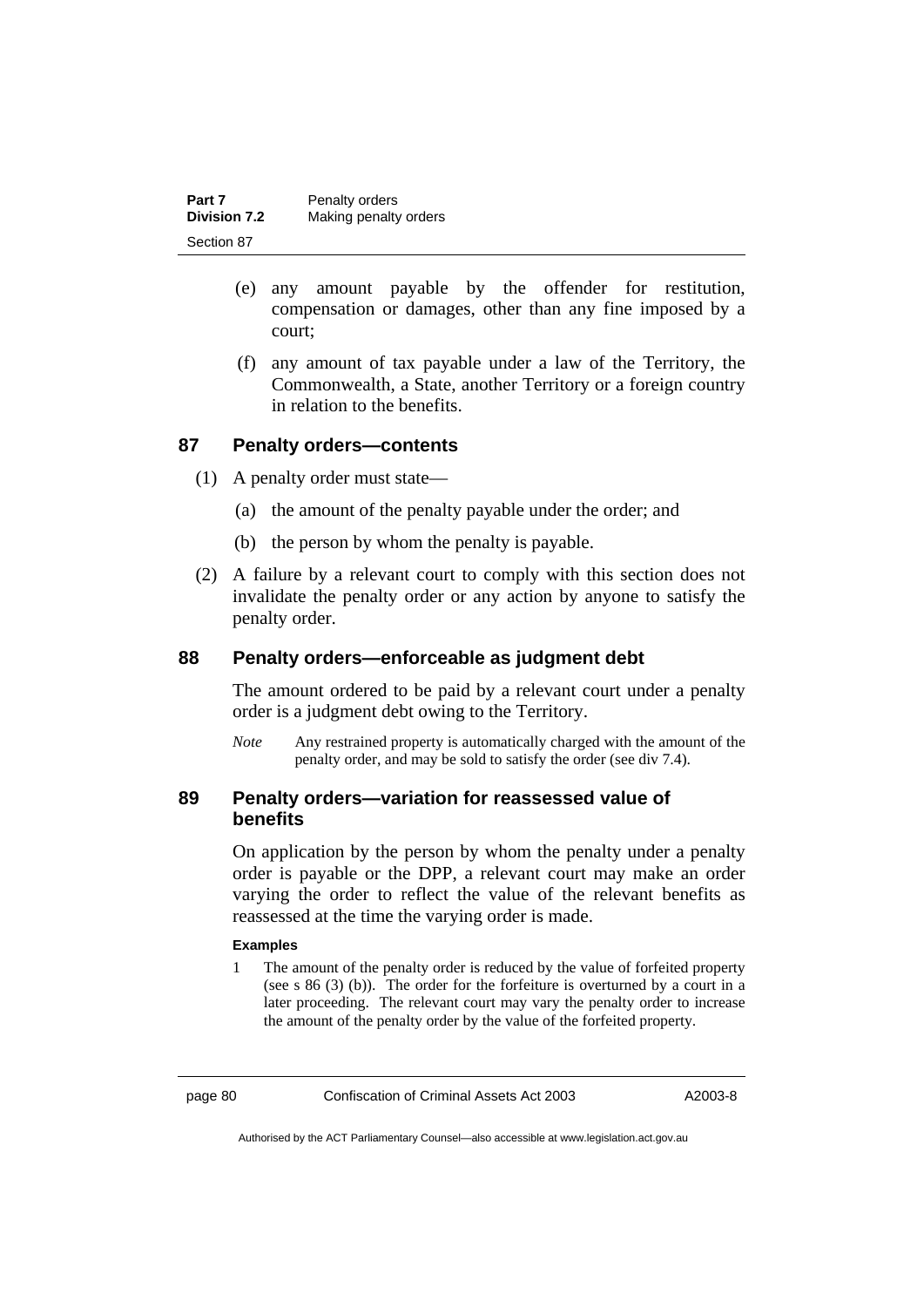| Penalty orders    | Part 7              |
|-------------------|---------------------|
| Value of benefits | <b>Division 7.3</b> |
|                   | Section 90          |

- 2 The amount of the penalty order is reduced by an amount of tax payable by the offender in relation to a benefit (see s  $86$  (3) (f)). The amount of tax is reduced on a review by the commissioner of taxation. The relevant court may vary the penalty order to increase the amount of the penalty order by the reduced amount of tax.
- 3 If, in example 2, the amount of the tax payable had been increased on review, the court may vary the penalty order to reduce the amount of the penalty order by the amount of the increased tax.
- *Note* An example is part of the Act, is not exhaustive and may extend, but does not limit, the meaning of the provision in which it appears (see Legislation Act, s 126 and s 132).

# **Division 7.3 Value of benefits**

## **90 Meaning of** *narcotic substance* **and** *property* **for div 7.3**

In this division:

*narcotic substance*—see the *Customs Act 1901* (Cwlth), section 4, and includes anything prescribed under the regulations for this definition.

*property*, of an offender, includes—

- (a) property subject to the effective control of the offender; and
- (b) property that, immediately before it vested in the trustee for the property under the *Bankruptcy Act 1966* (Cwlth), was the offender's property.
- *Note* For the meaning of *effective control*, see s 14.

## **91 Presumed value of benefits—ordinary indictable offence**

- (1) This section applies to the assessment of the value of benefits derived by an offender from the commission of an ordinary indictable offence (or ordinary indictable offences).
- (2) The value of the benefits derived by the offender from the commission of the offence (or offences) is—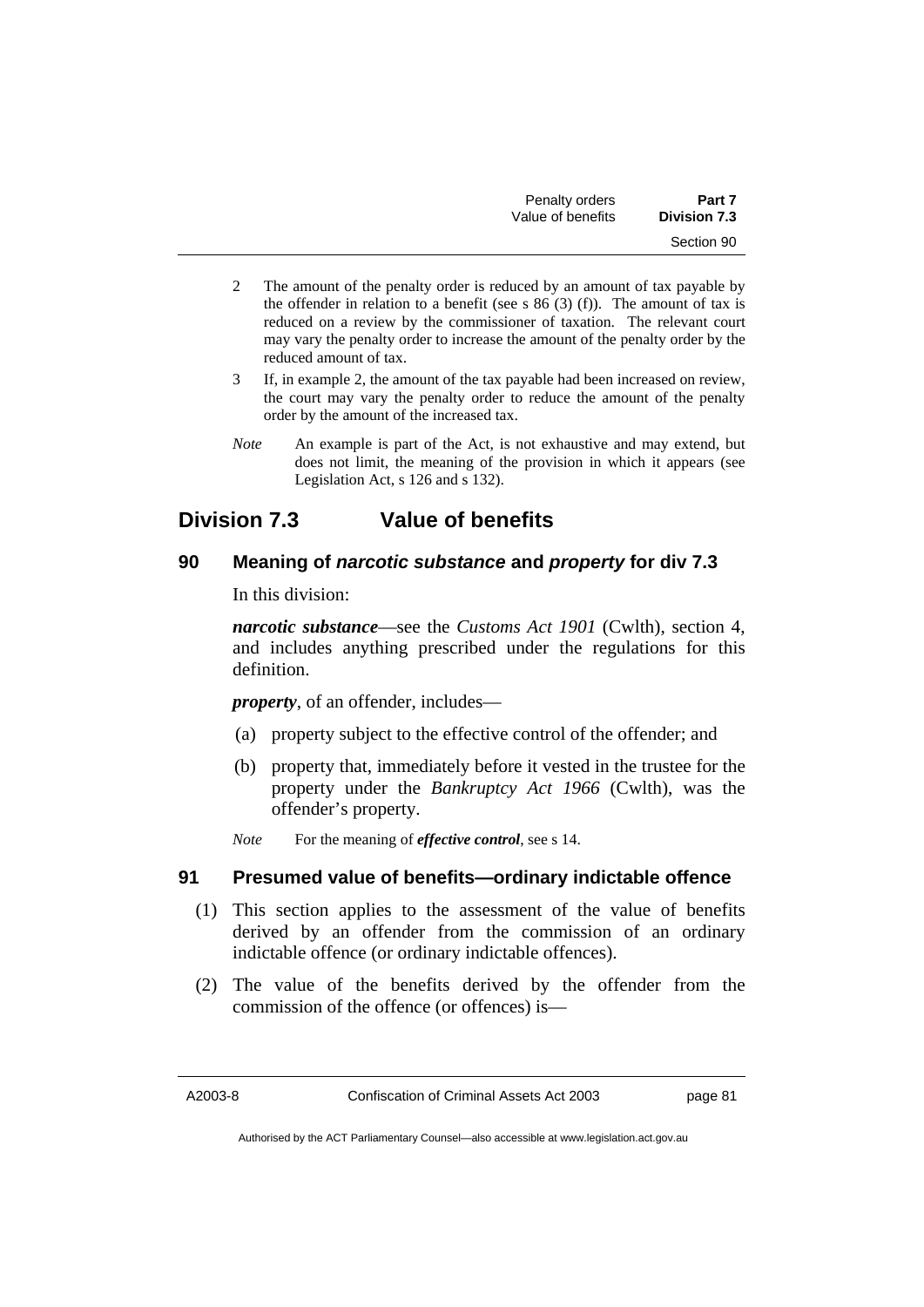| Part 7              | Penalty orders    |
|---------------------|-------------------|
| <b>Division 7.3</b> | Value of benefits |
| Section 92          |                   |

- (a) if evidence is given about any increase in value of the offender's property since immediately before the offence (or the earliest offence) was committed—taken to be not less than the amount of the greatest increase in value of which evidence is given; and
- (b) in any case—taken to include the value of any narcotic substance to which the offence (or offences) relates.

#### **Example for par (a)**

An offender has committed an ordinary indictable offence. Just before beginning to commit the offence, the value of the offender's property was \$50 000. Two months after the offence began to be committed, the value of the offender's property was \$150 000. At the time of the application for the penalty order, however, the offender's property was only worth \$75 000.

The 'greatest increase' in the total value of the offender's property since immediately before the offence was committed is \$100 000 (\$150 000 minus \$50 000).

- *Note 1* An example is part of the Act, is not exhaustive and may extend, but does not limit, the meaning of the provision in which it appears (see Legislation Act, s 126 and s 132).
- *Note* 2 For the valuation of narcotic substances, see s 93 (3) and (4).
- (3) However, the value of the benefits is taken not to include any part (or all) of the increase in value if the offender satisfies the court that the part (or all) of the increase was from either—
	- (a) property that—
		- (i) was lawfully acquired by the offender; and
		- (ii) is not tainted property in relation to any offence against a Territory law, or a law of the Commonwealth, a State, another Territory or a foreign country; or
	- (b) benefits that were lawfully acquired by the offender.
	- *Note* For the meaning of *in relation to*, see dict.
- (4) This section does not apply in relation to a penalty order relating only to artistic profits.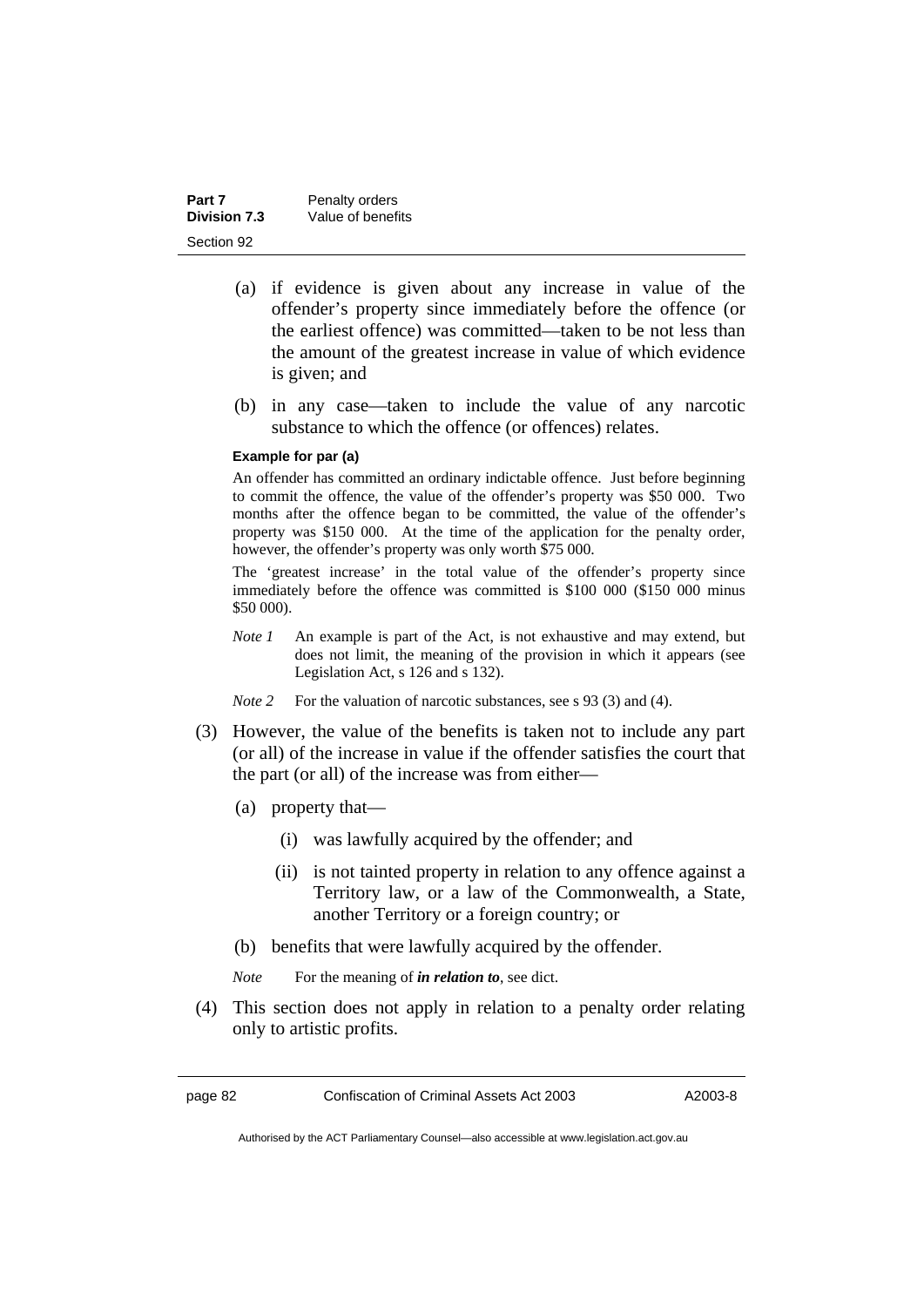### **92 Presumed value of benefits—serious offence**

- (1) This section applies to the assessment of the value of benefits derived by an offender from the commission of a serious offence (or serious offences).
	- *Note Commission*, of a serious offence, includes the alleged commission of the offence, see s 79.
- (2) The value of the benefits derived from the offence (or offences) is taken to include the following:
	- (a) the value of all of the offender's property on the day the application was made;
	- (b) the value of any other property held by the offender within the shorter of the following periods:
		- (i) between the day the offence (or the earliest offence) was committed and the day the application was made;
		- (ii) 6 years immediately before the day the application was made;
	- (c) the value of any narcotic substance to which the offence (or offences) relate;

*Note* For the valuation of narcotic substances, see s 93 (3) and (4).

- (d) all of the person's expenditure during the relevant period under paragraph (b) (other than expenditure to the extent that it resulted in the acquisition of property mentioned in paragraph (a) or (b)).
- (3) However, subsection (2) does not apply to particular property if the offender satisfies the court that the property—
	- (a) was lawfully acquired by the offender; and
	- (b) is not tainted property in relation to any offence against a Territory law, or a law of the Commonwealth, a State, another Territory or a foreign country.

*Note* For the meaning of *in relation to*, see dict.

Authorised by the ACT Parliamentary Counsel—also accessible at www.legislation.act.gov.au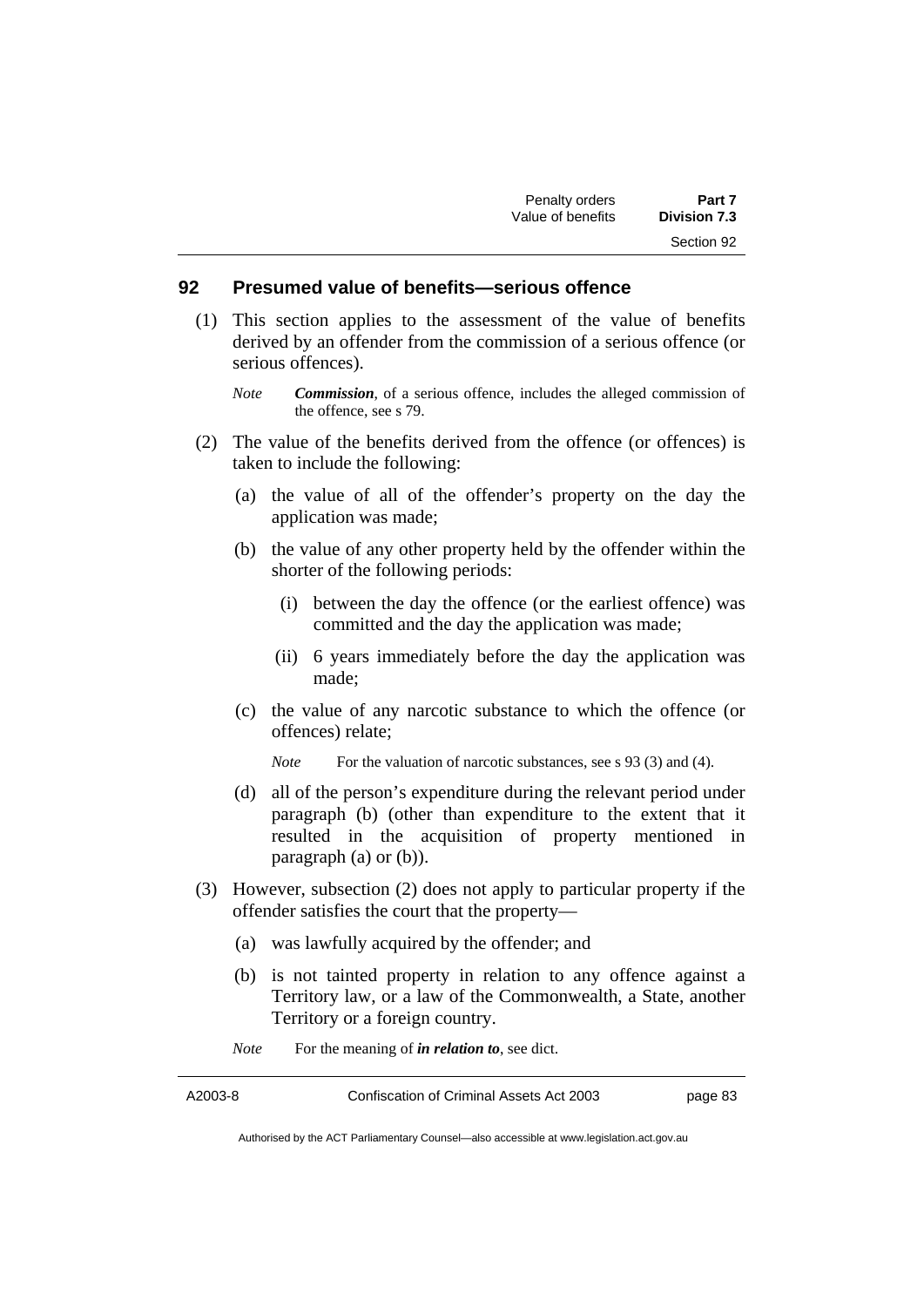| Part 7              | Penalty orders    |
|---------------------|-------------------|
| <b>Division 7.3</b> | Value of benefits |
| Section 93          |                   |

- (4) Also, subsection (2) does not apply to particular expenditure if the offender satisfies the court that the expenditure—
	- (a) was derived from property or benefits lawfully acquired by the offender; and
	- (b) the property from which the expenditure was derived is not tainted property in relation to any offence against a Territory law, or a law of the Commonwealth, a State, another Territory or a foreign country.
- (5) For subsection (2) (b) (i), if a serious offence was committed over more than 1 day, the reference in the subparagraph to the day the 0offence was committed is a reference to the day the offence was begun to be committed.
- (6) This section does not apply in relation to a penalty order relating only to artistic profits.

### **93 Value of benefits—relevant matters**

 (1) In assessing the value of a benefit derived from the commission of an offence and any related offences, the relevant court may have regard to any relevant matters.

#### **Examples of relevant matters**

- 1 an increase in the income or profits of the offender in comparable periods before and after the offence was committed (see s 80, example for par (c))
- 2 an increase in the value of property held by the offender because of the benefit, taking into account any relevant variation in the purchasing power of money
- 3 the value of the offender's property before, during and after the commission of the offence
- 4 the income and expenditure of the offender before, during and after the commission of the offence
- 5 the part of the benefit derived from the commission of the offence and the part derived from other sources
- *Note* An example is part of the Act, is not exhaustive and may extend, but does not limit, the meaning of the provision in which it appears (see Legislation Act, s 126 and s 132).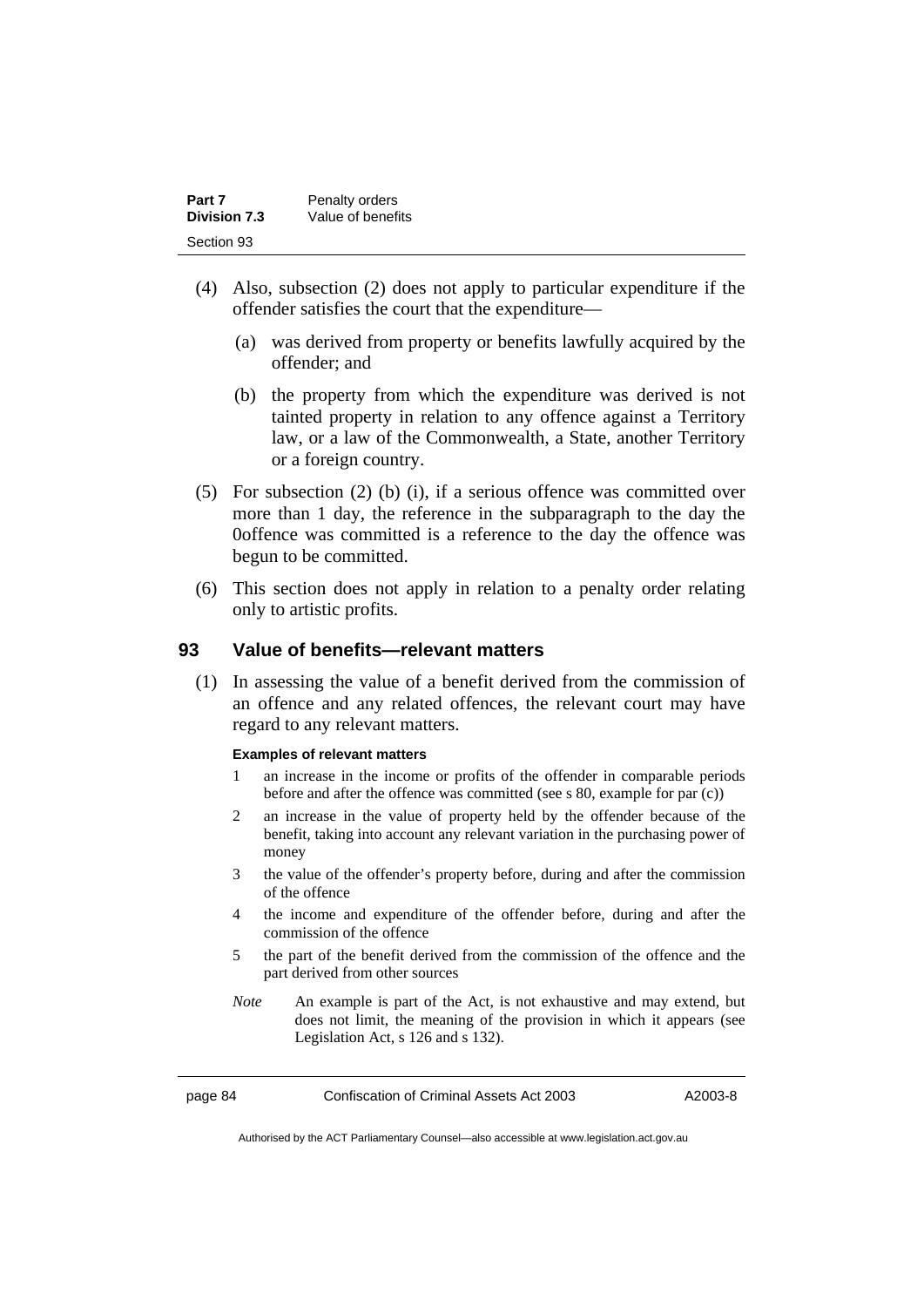| Penalty orders    | Part 7              |
|-------------------|---------------------|
| Value of benefits | <b>Division 7.3</b> |
|                   | Section 93          |

 (2) The court must assess the value of a benefit by reference to the highest value the benefit has had since the commission of the offence or a related offence, unless the court is satisfied that the benefit should be valued differently having regard to the purposes of this Act.

#### **Examples**

- 9 An offender derives a benefit worth \$10 000 from the commission of an offence. If the benefit had been derived at the time of valuation for a penalty order proceeding 2 years later, the benefit would have been worth \$11 000 (because of inflation). The court may assess the value of the benefit as \$11 000 rather than \$10 000.
- 10 The offence to which benefits relate is an ordinary indictable offence. However, the offender later committed a related offence that was a serious offence. The court may have regard to the highest value of the benefits since the commission of the ordinary indictable offence.
- (3) At the hearing of an application for a penalty order, a law enforcement officer who is experienced in the investigation of narcotic offences may testify, to the best of the officer's information, knowledge and belief—
	- (a) in relation to the amount that was the market value of a narcotic substance at a particular time or during a particular period; or
	- (b) in relation to the amount, or the range of amounts, ordinarily paid at a particular time or during a particular period, for the doing of anything in relation to a narcotic substance.
- (4) The law enforcement officer's testimony under subsection (3)—
	- (a) is admissible at the hearing despite any rule of law or practice about hearsay evidence; and
	- (b) is prima facie evidence of the matters testified.
- (5) In this section:

*law enforcement officer* means—

(a) a police officer; or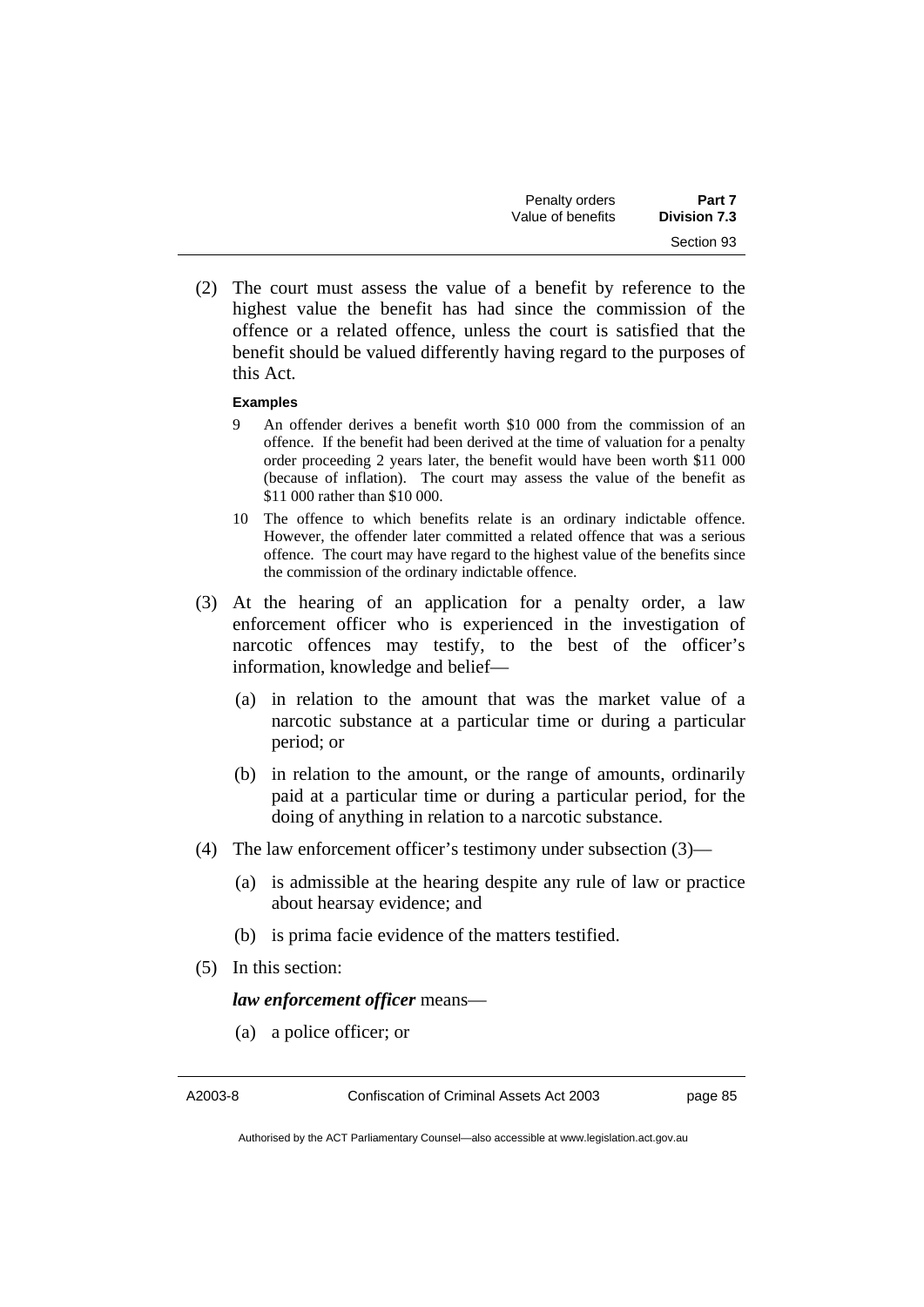| Part 7              | Penalty orders                |
|---------------------|-------------------------------|
| <b>Division 7.4</b> | Satisfaction of penalty order |
| Section 94          |                               |

(b) an officer of Customs under the *Customs Act 1901* (Cwlth).

## **Division 7.4 Satisfaction of penalty order**

## **94 Creation of penalty charge over restrained property**

- (1) This section applies if, in relation to an offence—
	- (a) a restraining order is made; and
	- (b) a penalty order is made.
- (2) On the making of the later of the orders, all of the restrained property is automatically charged to secure the payment to the Territory of the amount of the penalty order.
	- *Note 1* An interstate penalty charge is taken to be a penalty charge under this Act (see s 139).
	- *Note* If the penalty charge is over restrained property that may be recorded in a statutory property register, details of the restraining order may be recorded in the register under s 50.
- (3) If the restraining order is varied after the penalty order is made to add more property, the additional property is also automatically charged to secure payment to the Territory of the amount of the penalty order.
- (4) A charge on property created by this section (a *penalty charge*)—
	- (a) is subject to every encumbrance on the property that came into existence before the charge and that would have priority over the charge if this subsection had not been enacted; and
	- (b) has priority over all other encumbrances; and
	- (c) is not affected by any change in the ownership of the property unless the change in ownership ends the penalty charge under section 95 (c) or  $(d)$ .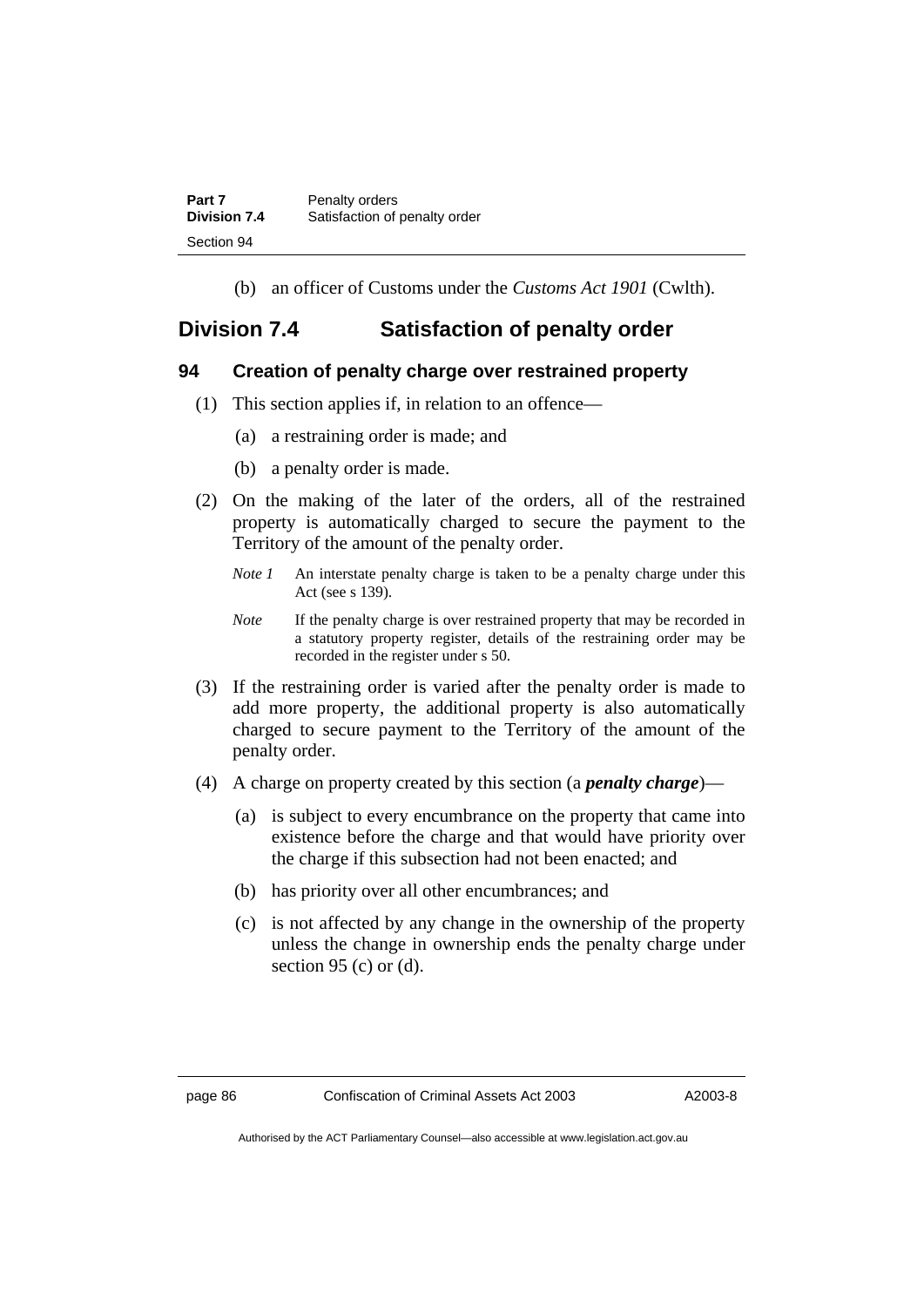## **95 When penalty charge over property ends**

A penalty charge over property ends when the earliest of the following events happens:

- (a) the penalty order for which the charge was created ends;
	- *Note* For when a penalty order ends, see s 98. See also the example to this section.
- (b) the restraining order over the property ends;
	- *Note* For when restraining orders end, see div 4.3. See also the example to this section.
- (c) the property is sold, or otherwise disposed of, with the consent of—
	- (i) the relevant court that made the penalty order; or
	- (ii) if a trustee (including the public trustee) controls the property—the trustee;
- (d) the property is sold to a purchaser who—
	- (i) buys the property honestly and for sufficient consideration; and
	- (ii) at the time of the purchase, has no notice of the charge.

#### **Example of end of restraining order and penalty order**

If a penalty order is made in relation to an ordinary indictable offence of which the offender was convicted, both the restraining order and the penalty order end if the conviction is later quashed (see s 47 and s 98).

- *Note 1* If the restraining order over the charged property is registered in a statutory property register, anyone who buys the property is taken to have notice of the charge (see s 50 (3)).
- *Note 2* An example is part of the Act, is not exhaustive and may extend, but does not limit, the meaning of the provision in which it appears (see Legislation Act, s 126 and s 132).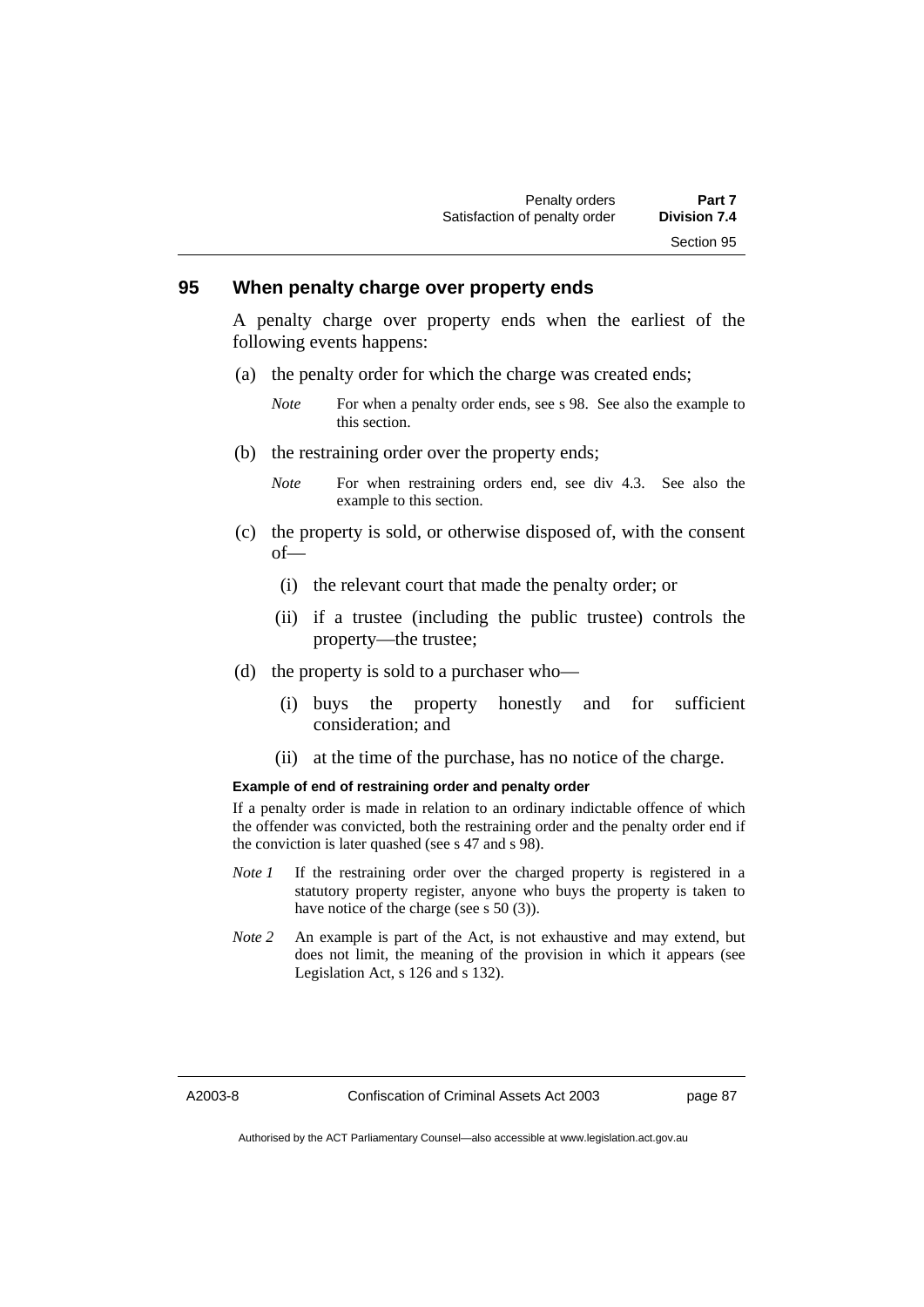| Part 7              | Penalty orders                |
|---------------------|-------------------------------|
| <b>Division 7.4</b> | Satisfaction of penalty order |
| Section 96          |                               |

### **96 Power to satisfy penalty order**

- (1) A penalty order in relation to an offence authorises the public trustee to satisfy the order out of any property restrained for the offence (including any property that becomes restrained after the order is made).
	- *Note 1* The penalty order may also be enforced as a judgment debt (see s 88).
	- *Note 2* An amount received by the public trustee to satisfy the penalty order must be paid into the confiscated assets trust fund, see s 131.
	- *Note 3* An interstate penalty charge is taken to be a penalty charge under this Act (see s 139).
- (2) To satisfy the penalty order, the public trustee may sell or otherwise dispose of restrained property that is not money in any way the public trustee considers appropriate.
	- *Note* The money realised by the public trustee from the disposal of property must be paid into the be paid into the confiscated assets trust fund, see s 131 and dict, def *fully satisfied*, par (b).
- (3) However, the public trustee must not sell or otherwise dispose of restrained property to satisfy the order until—
	- (a) all confiscation proceedings (including forfeiture proceedings) in relation to the property have been finalised; and
	- (b) all proceedings in relation to the offender's conviction for the offence are finalised.
	- *Note 1* For the meaning of *confiscation proceedings*, see s 236.
	- *Note* 2 For when confiscation and criminal proceedings are finalised, see s 18.
	- *Note 3* If the offender is acquitted on appeal, the restraining order will end, and the penalty charge ends under s 95.
- (4) The penalty order also authorises the public trustee or anyone else named in the order (an *authorised agent*) to sign any instrument necessary or convenient for the disposal of restrained property.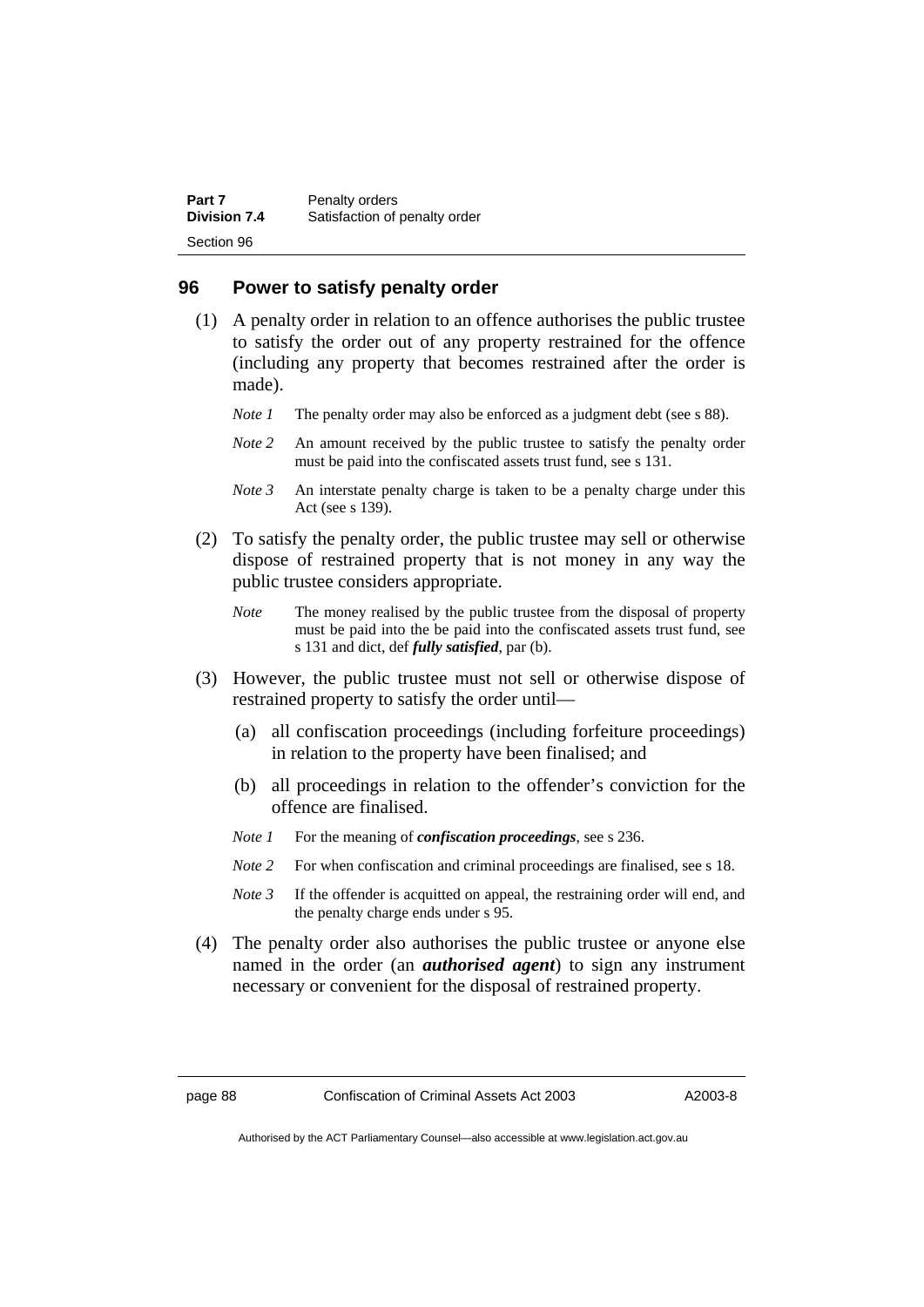(5) An instrument signed by an authorised agent has the same effect as if it were signed by the person who owned the property before it was disposed of.

## **97 Public trustee to repay any amount surplus to satisfying penalty order**

If the amounts paid into the trust fund to satisfy a penalty order are more than is required to fully satisfy the order, the public trustee must pay the surplus amount to the person against whom the order was made.

# **Division 7.5 End of penalty orders**

## **98 When penalty order ends**

A penalty order ends if—

- (a) for a penalty order made under section 84 (Penalty orders offenders convicted of ordinary indictable offences)—the offender is cleared of the offence (or offences) to which the penalty order relates, and all related offences (if any); or
- (b) the order is reversed or set aside on appeal; or
- (c) the order is fully satisfied.
- *Note 1* For the meaning of *fully satisfied*, see dict.
- *Note* 2 If the order ends because it was made because of the conviction of the offender for a serious offence, and the offender is cleared, a further penalty order may be made against the offender (see s 85 (4)).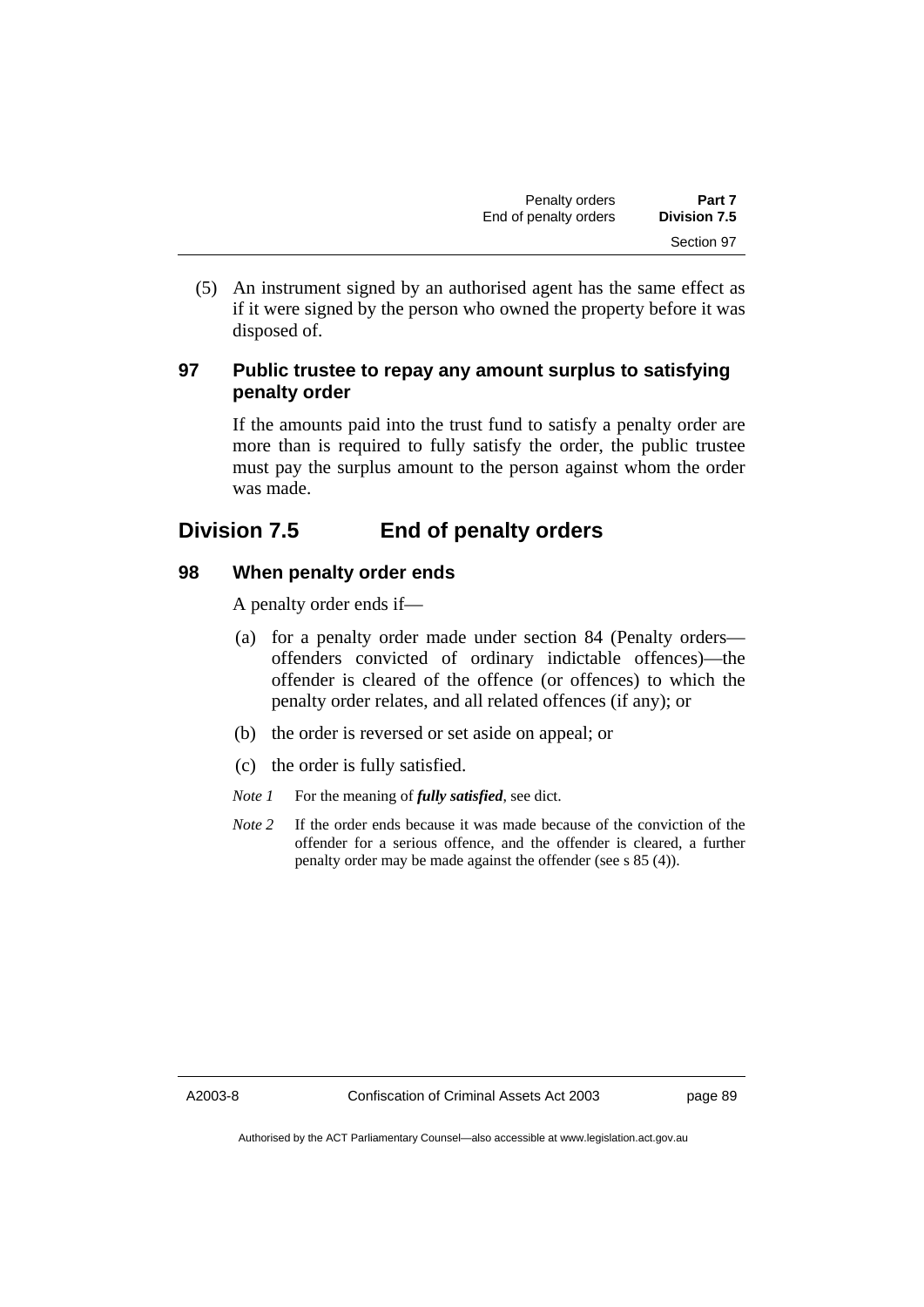# **Part 8 Restrained property**

## **Division 8.1 Management of restrained property by public trustee**

## **99 Application of div 8.1**

This division applies if the public trustee takes control of restrained property under an order under this Act.

- *Note 1* A registered interstate restraining order is taken to be a restraining order under this Act (see s 139).
- *Note 2* A provision of a law that gives an entity (including a person) a function also gives the entity powers necessary and convenient to exercise the function (see Legislation Act, s 196 and dict, pt 1, def *entity*).

## **100 Powers of public trustee to preserve restrained property etc**

 (1) The public trustee may do anything necessary or desirable to preserve the value of the restrained property.

#### **Examples**

- 1 bring or defend any civil proceeding affecting the property
- 2 insure the property
- 3 if the property consists (completely or partly) of securities or investments, realise or otherwise deal with the securities or investments
- 4 if the property is related to a business—
	- (a) employ, or end the employment of, people in the business; and
	- (b) do anything else that is necessary or convenient for carrying on the business on a sound commercial basis
- 5 if the property consists, completely or partly, of shares in a corporation, exercise (to the exclusion of the registered proprietor) the rights attaching to the shares as if the public trustee were the registered holder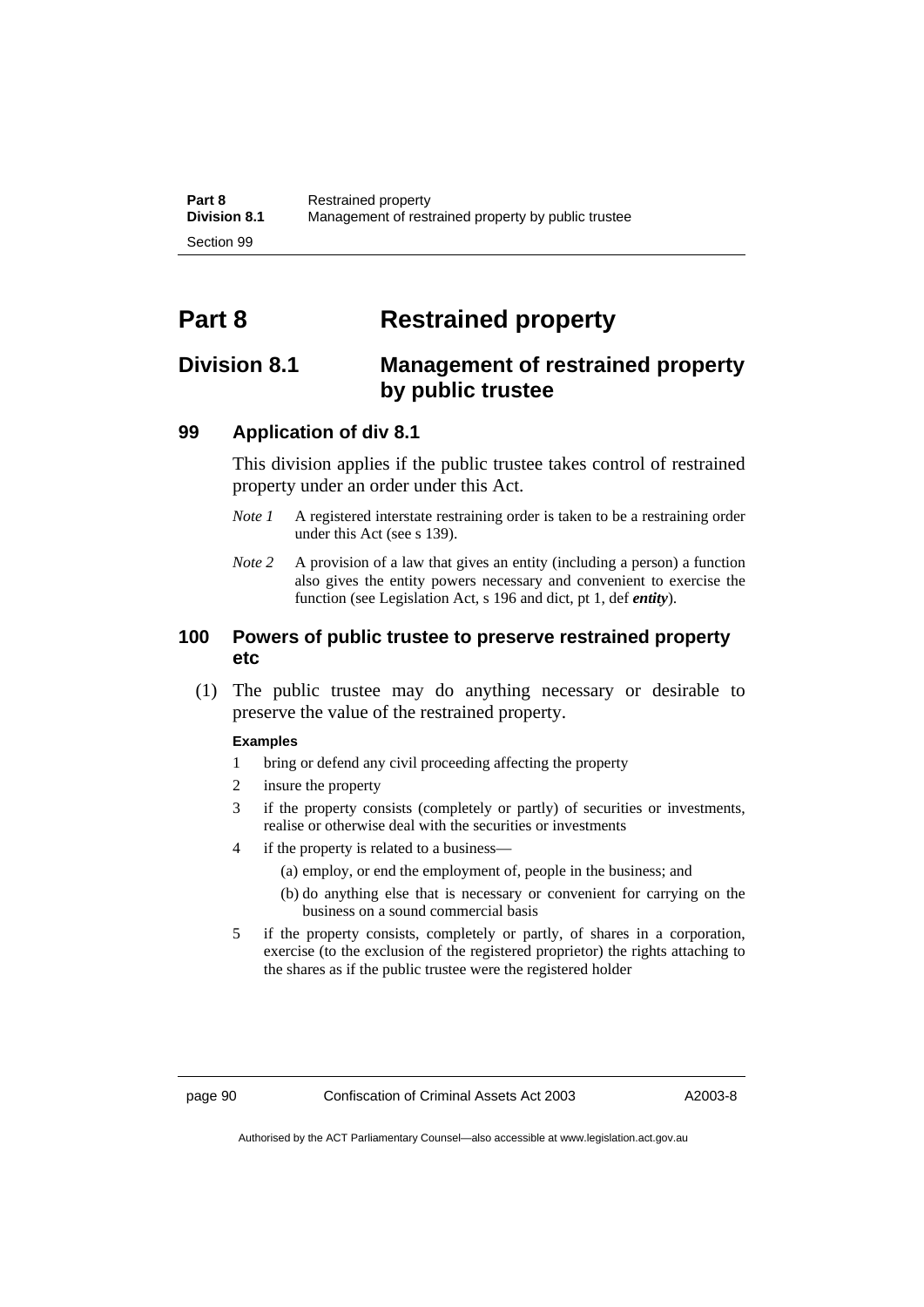- *Note 1* Related powers of the public trustee include making an application to a relevant court for an order about the restrained property (see s 39) and the registration of title to, or charges over, registrable property (see s 50).
- *Note* 2 An example is part of the Act, is not exhaustive and may extend, but does not limit, the meaning of the provision in which it appears (see Legislation Act, s 126 and s 132).
- (2) The owner of restrained property commits an offence if—
	- (a) the public trustee asks the owner for the person's tax file number within a stated reasonable time; and
	- (b) the owner fails to give the pubic trustee the person's tax file number within that time.

Maximum penalty: 50 penalty units, imprisonment for 6 months or both.

(3) An offence against this section is a strict liability offence.

## **101 Sale, modification or destruction of property by public trustee**

- (1) The public trustee may sell restrained property if—
	- (a) the property is deteriorating or substantially losing value or the public trustee considers that the property is likely to deteriorate or substantially lose value; or
	- (b) the public trustee considers that the cost of maintaining the property would be more than the value of the property if the property were forfeited.
- (2) The restraining order that applied to restrained property sold under this section applies to the proceeds of the sale of the property.
- (3) The public trustee may modify or destroy restrained property if the public trustee considers it is necessary to do so in the public interest.

#### **Examples of destruction of property in the public interest**

1 the restrained property cannot be used legally or the only practical use of the property is for an illegal purpose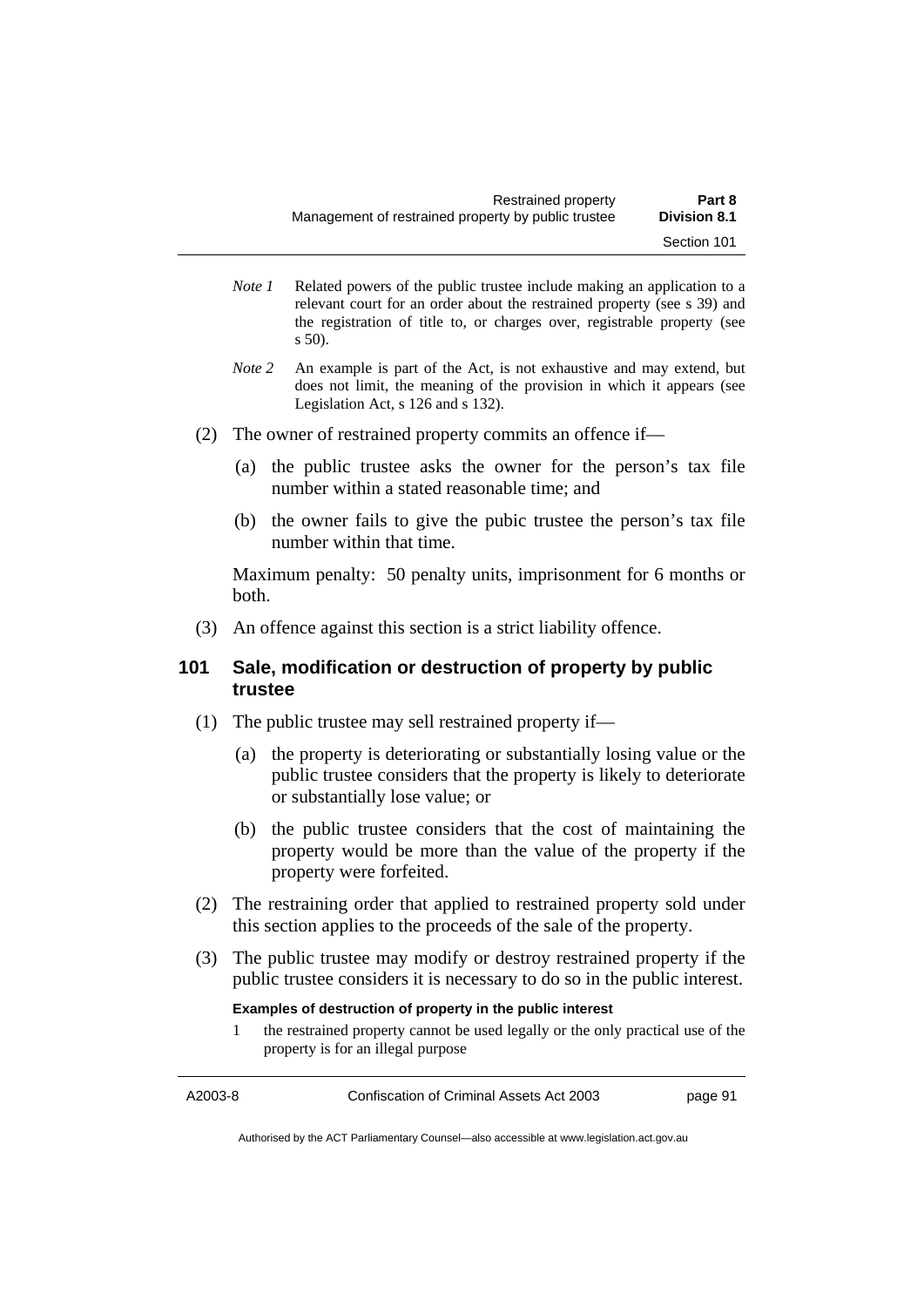| Part 8              | Restrained property                                 |
|---------------------|-----------------------------------------------------|
| <b>Division 8.1</b> | Management of restrained property by public trustee |
| Section 102         |                                                     |

- 2 the restrained property is a threat to public health or safety
- *Note* An example is part of the Act, is not exhaustive and may extend, but does not limit, the meaning of the provision in which it appears (see Legislation Act, s 126 and s 132).

## **102 Notice of sale, modification or destruction of restrained property by public trustee**

- (1) The public trustee must give written notice of a proposed sale, modification or destruction of restrained property under section 101 (the *proposed action*) to—
	- (a) the owner of the property (if known); and
	- (b) anyone else the public trustee believes may have an interest in the property.
	- *Note 1* For how documents may be given, see Legislation Act, pt 19.5.
	- *Note* 2 For the emergency modification or destruction of restrained property, see s 103.
- (2) The notice must state—
	- (a) the proposed action and the property to which it applies; and
	- (b) the date when the proposed action is to be taken (the *date of effect*); and
	- (c) that the proposed action may be taken on or after the date of effect unless a relevant court orders the public trustee not to take the proposed action.
- (3) The notice may, but need not, provide an opportunity for the person to make representations why the proposed action should not be taken.
- (4) The date of effect must not be earlier than 21 days after the day the notice is given to the person.

*Note* For the power to give a reduced period of notice, see s 103.

 (5) The public trustee must not take the proposed action before the date of effect.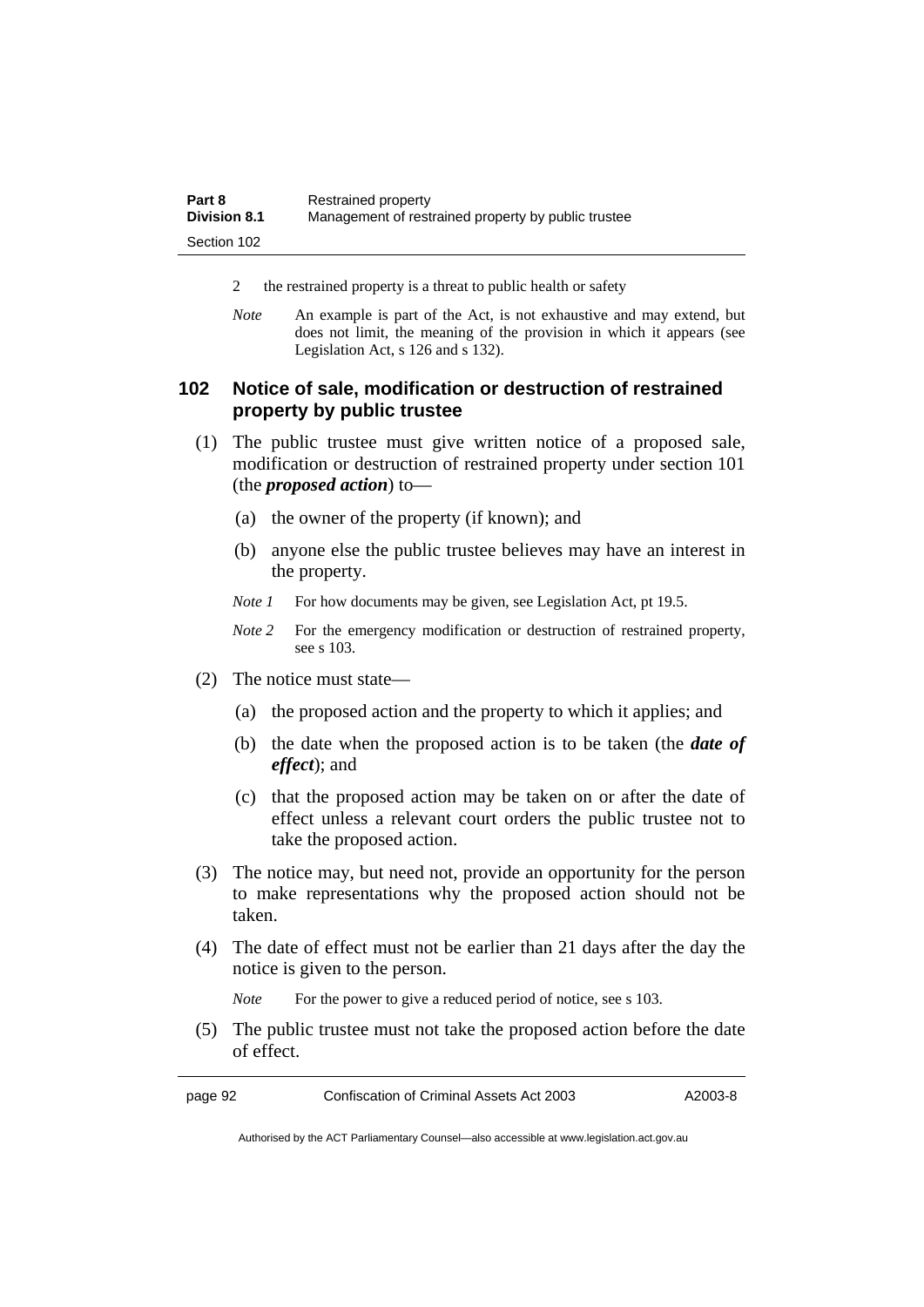*Note* For the power not to give notice of the modification or destruction of property, see s 103.

## **103 Emergency modification or destruction of restrained property**

- (1) This section applies if the public trustee considers that restrained property is a serious threat to public health or safety.
- (2) Despite section 102, the public trustee may—
	- (a) give notice to a person under that section with a date of effect less than 21 days after the day the notice is given to the person; or
	- (b) modify or destroy the property without giving notice under that section.
- (3) If the public trustee modifies or destroys the property under subsection (2) (b), the public trustee must, as soon as practicable, give notice of the action taken, and the grounds for the action, to—
	- (a) the owner of the property (if known); and
	- (b) anyone else the public trustee believes may have an interest in the property.

## **104 Notice details to be included in public trustee's report**

- (1) The public trustee must include details of a notice given under section 102 or 103 in the public trustee's report under the *Annual Reports (Government Agencies) Act 1995* for—
	- (a) the period during which the notice was given; or
	- (b) if the chief police officer has, under this section, declared the publication of details of the notice to be prejudicial—the next period after the chief police officer revokes the declaration.
- (2) Before including details of the notice in a report under subsection (1) (a), the public trustee must consult the chief police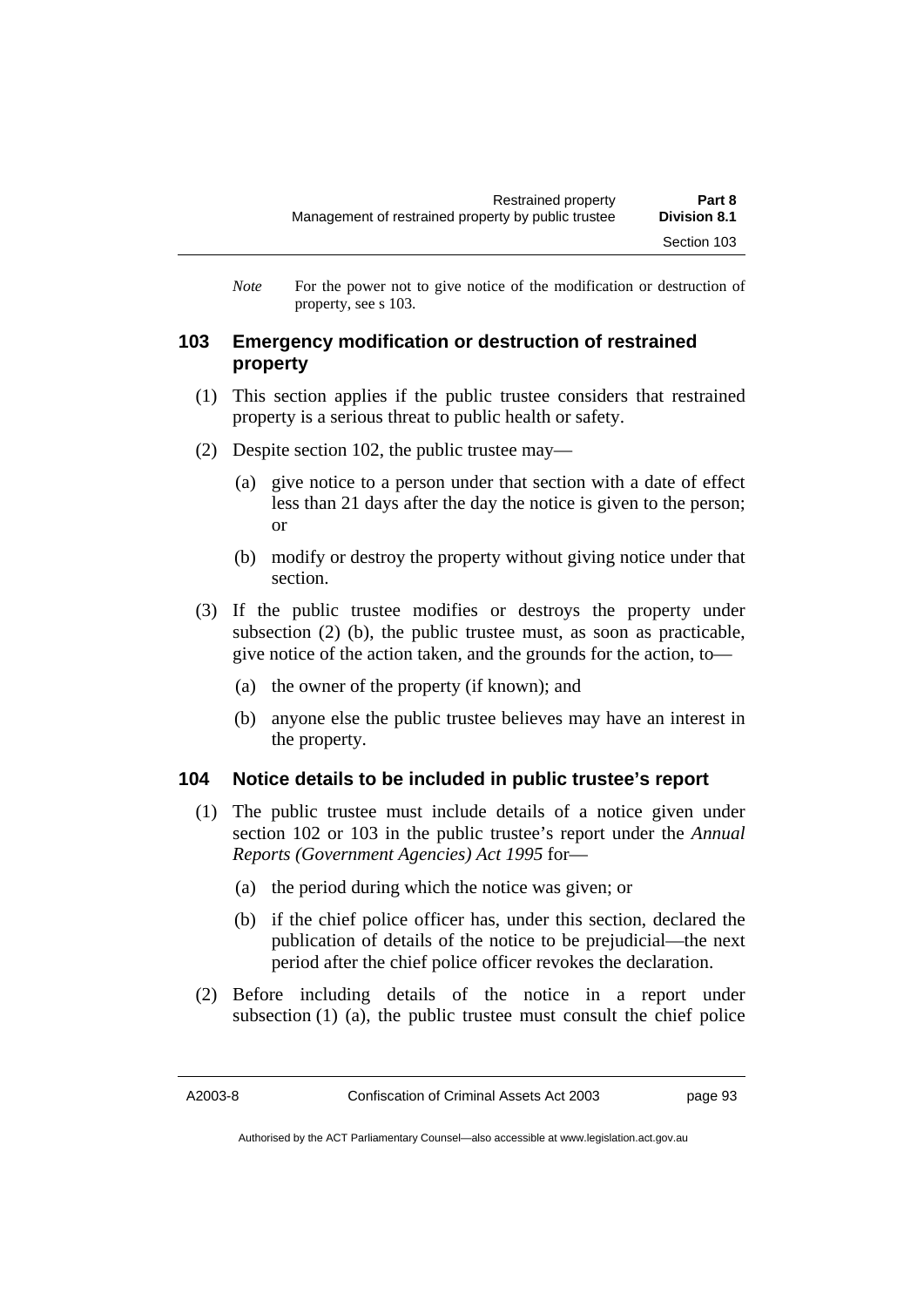| Part 8              | Restrained property                                 |
|---------------------|-----------------------------------------------------|
| <b>Division 8.1</b> | Management of restrained property by public trustee |
| Section 105         |                                                     |

officer about whether publication of the details of the notice in the report would be likely to prejudice any police investigation.

- (3) If, in the chief police officer's opinion, the publication of the details of the notice in the report would be likely to prejudice a police investigation, the chief police officer must—
	- (a) declare the publication of the details to be prejudicial; and
	- (b) tell the public trustee, in writing, that the declaration is made.
- (4) If, in the chief police officer's opinion after making a declaration, the publication of details of the notice would no longer be likely to prejudice any police investigation, the chief police officer must—
	- (a) revoke the declaration; and
	- (b) tell the public trustee, in writing, that the declaration is revoked.
- (5) In this section:

*police investigation* includes a contemplated police investigation.

## **105 Order to stop sale, modification or destruction of restrained property**

- (1) A person may apply to a relevant court for an order stopping the public trustee from selling, modifying or disposing of restrained property under this division.
- (2) If the person was not given notice of the proposed action by the public trustee, the person may make the application only with the leave of the relevant court and if the person satisfies the court that the person has an interest in the property.
	- *Note* For general provisions about a proceeding for an order under this section (which is a confiscation proceeding—see s 236), see pt 14.
- (3) On an application under this section, the court may make any order about the sale, modification or destruction of the property it considers appropriate.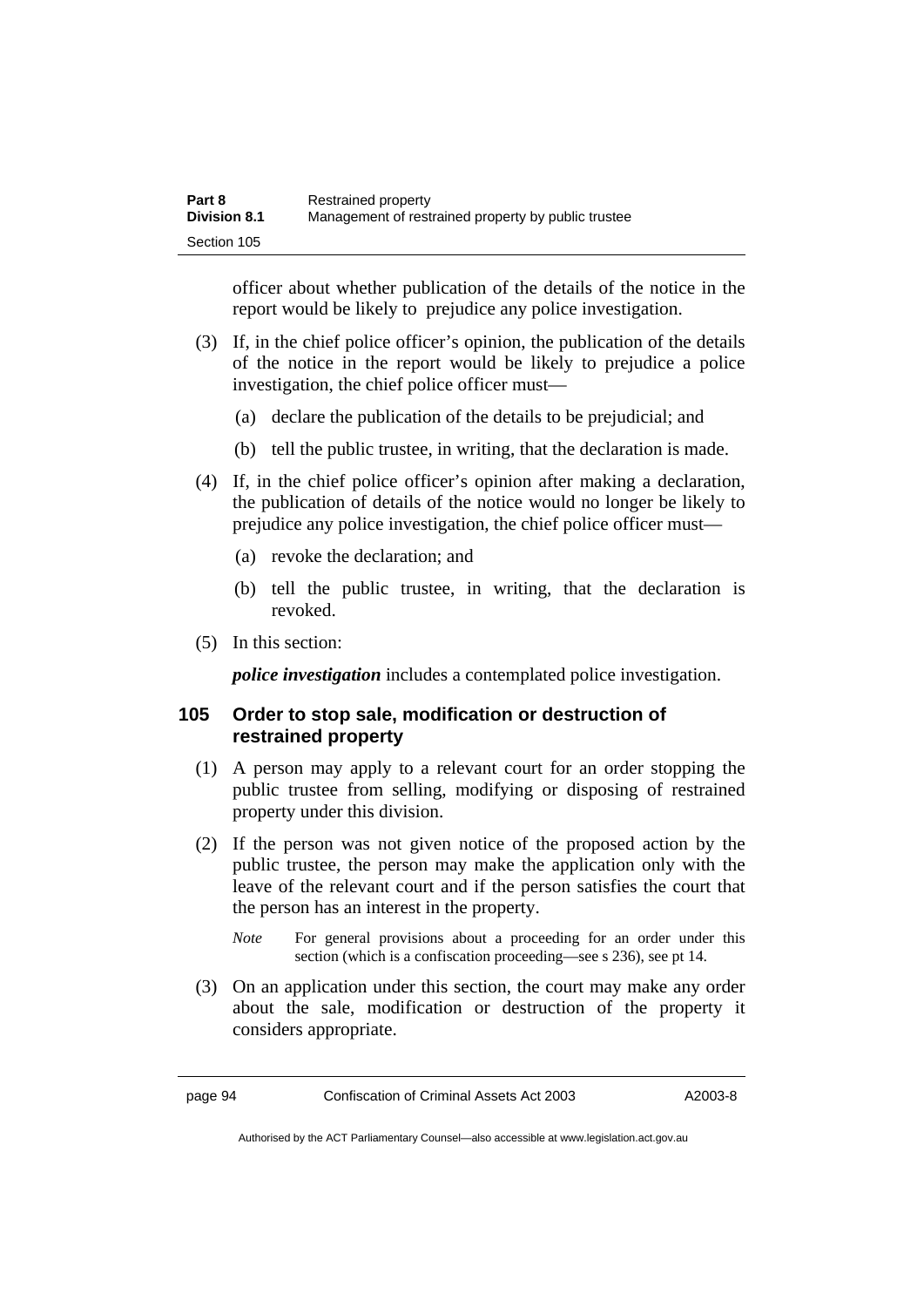## **Division 8.2 Joint ownership of restrained property**

## **106 Effect of death on joint ownership**

- (1) This section applies to property that is jointly owned if any of the owners die while the property (including any interest in the property) is subject to a restraining order.
	- *Note* A registered interstate restraining order is taken to be a restraining order under this Act (see s 139).
- (2) If the property was held by the dead person as a joint tenant, the person's death does not vest the person's interest in the property in the surviving joint owner.
- (3) If the property was held by the dead person as a tenant in common, the dead person's interest must not be transferred to anyone else because of the person's death.

#### **Examples of prohibited transfers**

The dead person's interest must not be transferred to an executor or administrator, or to a beneficiary under the dead person's will or under intestacy.

- *Note* An example is part of the Act, is not exhaustive and may extend, but does not limit, the meaning of the provision in which it appears (see Legislation Act, s 126 and s 132).
- (4) The restraining order continues to apply to the property as if the person had not died.
- (5) An automatic forfeiture of any interest of the dead person in the property, or a forfeiture order made in relation to the interest, applies as if the interest were forfeited immediately before the person died.
	- *Note 1* A registered interstate automatic forfeiture decision is taken to be an automatic forfeiture under this Act (see s 139).
	- *Note 2* A registered interstate forfeiture order is taken to be a forfeiture order under this Act (see s 139).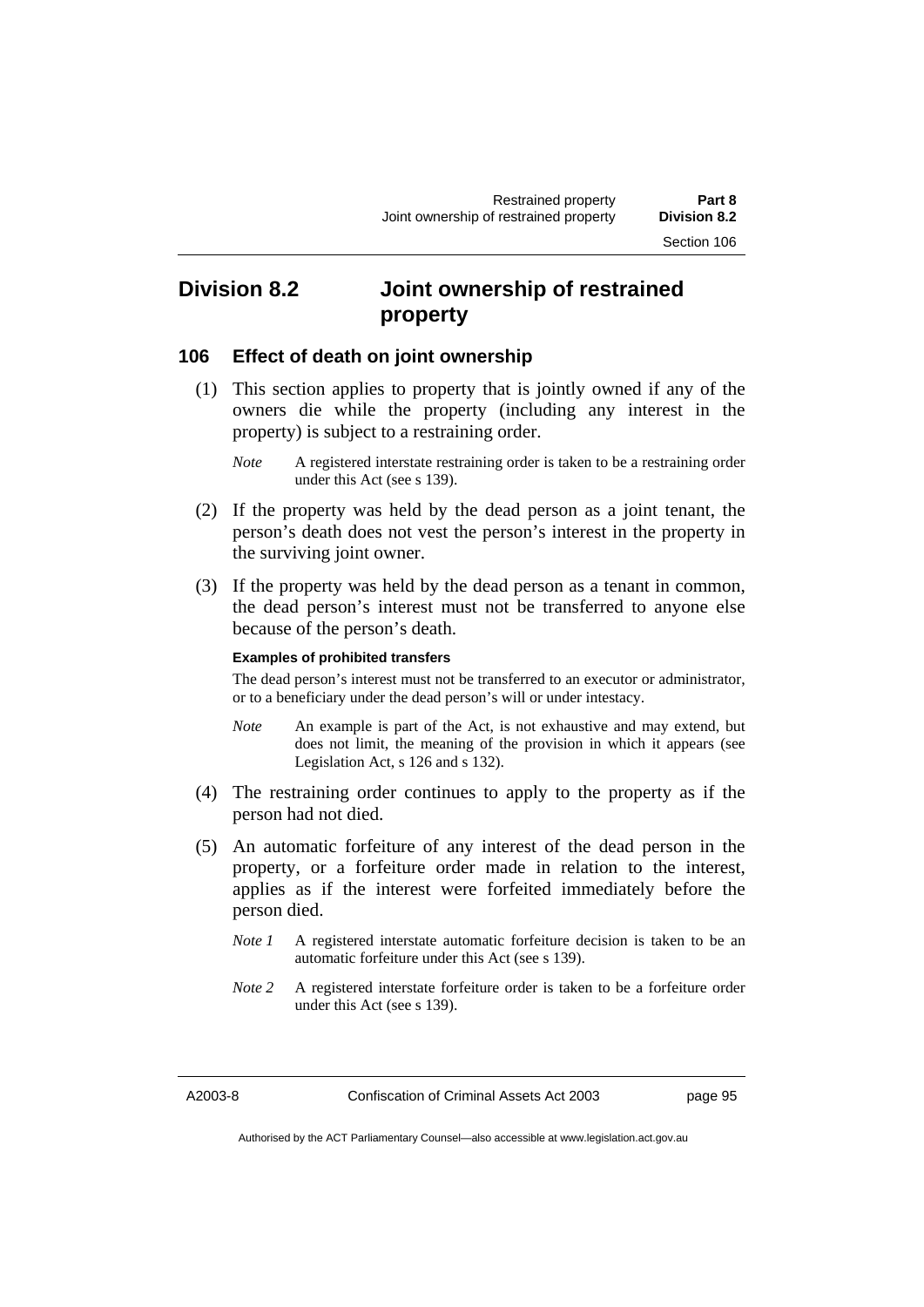| Part 8              | Restrained property                    |
|---------------------|----------------------------------------|
| <b>Division 8.2</b> | Joint ownership of restrained property |
| Section 106         |                                        |

 (6) If the restraining order stops applying to the property without it being forfeited under this Act, this section is taken not to have applied to the property.

page 96 Confiscation of Criminal Assets Act 2003 A2003-8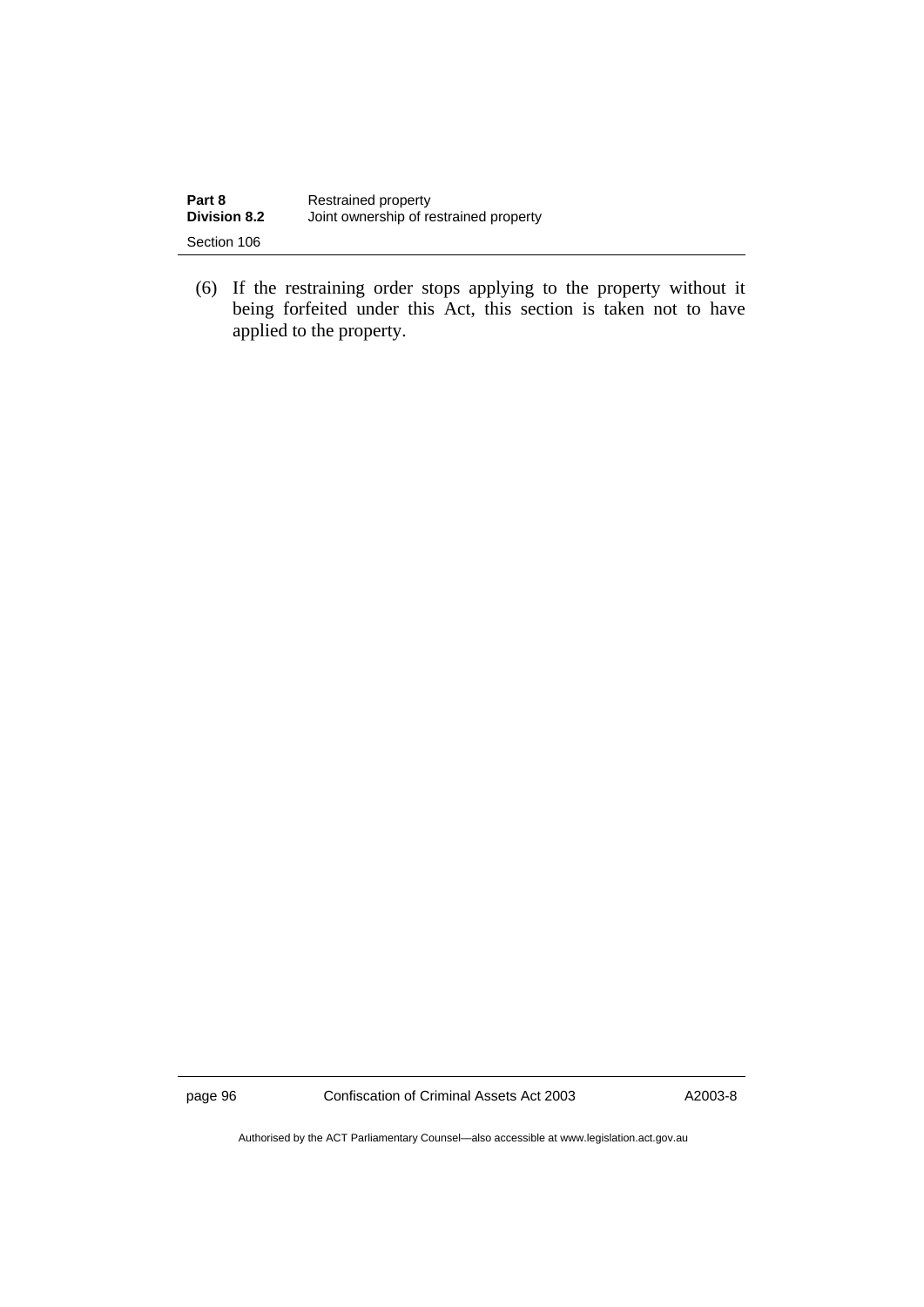# **Part 9 Forfeited property**

## **Division 9.1 Preliminary**

## **107 Meaning of** *interested person* **in pt 9**

In this part:

*interested person*, in relation to property, means—

- (a) a person who has an interest in the property; or
- (b) the DPP; or
- (c) if a trustee (including the public trustee) controls the property—the trustee; or
- (d) if the property has been forfeited—a person who had an interest in the property immediately before it was forfeited.

## **108 Forfeited property—powers of public trustee**

 (1) The public trustee may take any steps that are necessary or desirable to vest forfeited property in the Territory and to bring it under the public trustee's control.

### **Examples**

- 1 the giving notice of, or otherwise taking action to protect, the Territory's equitable interest in forfeited property
- 2 registering a caveat over forfeited property
- 3 obtaining registration of an interest in forfeited property on behalf of the Territory (including signing an instrument of transfer)
- *Note* An example is part of the Act, is not exhaustive and may extend, but does not limit, the meaning of the provision in which it appears (see Legislation Act, s 126 and s 132).
- (2) This section does not limit the powers of the public trustee under this Act in relation to the forfeited property.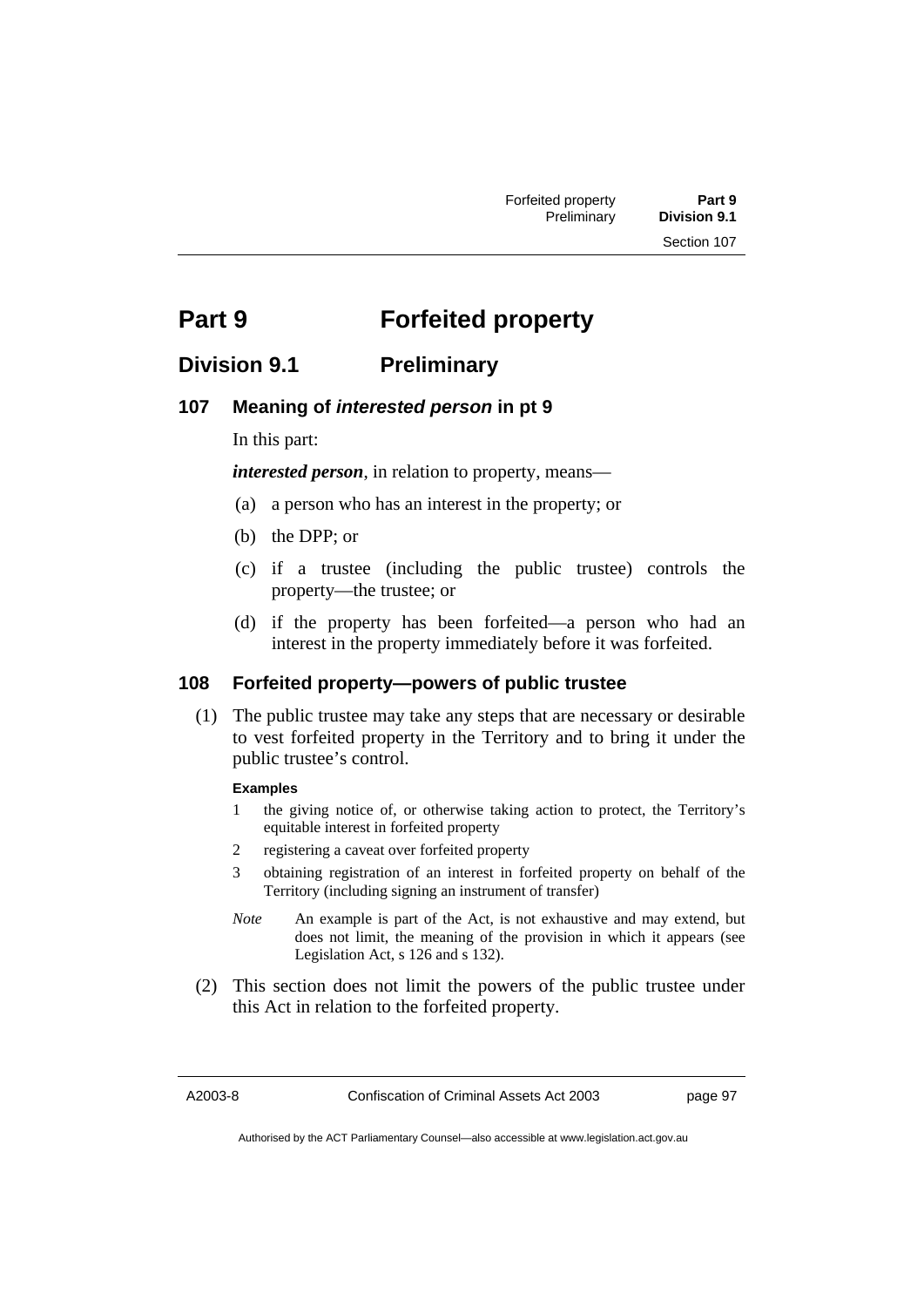| Part 9              | Forfeited property                         |
|---------------------|--------------------------------------------|
| <b>Division 9.2</b> | Vesting and disposal of forfeited property |
| Section 109         |                                            |

#### **Example**

the public trustee may transfer an interest in property on behalf of the Territory

*Note* A registered interstate forfeiture order is taken to be a forfeiture order under this Act (see s 139).

## **Division 9.2 Vesting and disposal of forfeited property**

## **109 Vesting of forfeited property—general rule**

On forfeiture, the forfeited property vests absolutely in the Territory.

- *Note 1 Property* includes an interest in property, see Legislation Act, dict, pt 1.
- *Note 2* If a joint owner of restrained property dies, and the property is later forfeited, the forfeiture takes effect as if the property had been forfeited immediately before death (see s 106).

### **110 Vesting of registrable property on forfeiture**

- (1) This section applies despite section 109, if the forfeited property is, or is an interest in, registrable property.
- (2) On forfeiture, the property or the interest vests in equity in the Territory, but does not vest at law in the Territory until the applicable registration requirements for the property or the interest have been complied with.

#### **Example**

All of a person's property, except a mortgage over the person's house, is restrained before the person's conviction for a serious offence. All the restrained property is forfeited 14 days after the person's conviction. The mortgagee's interest is not forfeited because it was not restrained. However, all other registrable interests in the house are forfeited and vest in the Territory in equity. On registration of the interests under the *Land Titles Act 1925*, the interests vest in law in the Territory.

- *Note 1* For the power of a relevant court to order the sale of property owned by more than 1 person, see div 9.4.
- *Note 2* Non-registrable property vests 'at law' in the Territory on forfeiture, because it vests 'absolutely' under s 109. Registrable property vests 'at

page 98 Confiscation of Criminal Assets Act 2003 A2003-8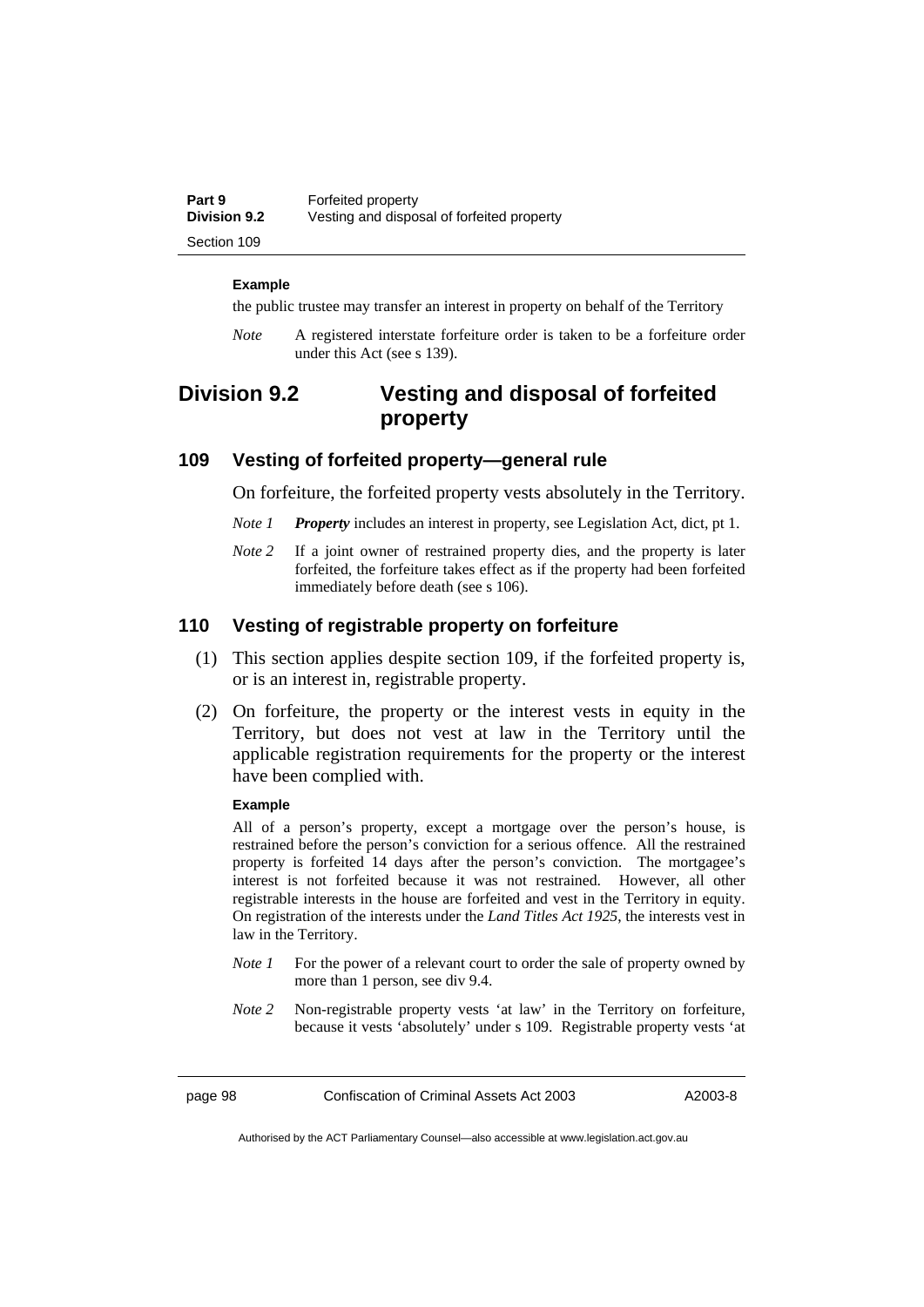law' in the Territory when it is registered in the name of the Territory under this section.

- *Note 3* An example is part of the Act, is not exhaustive and may extend, but does not limit, the meaning of the provision in which it appears (see Legislation Act, s 126 and s 132).
- (3) The Territory is entitled to be registered as the owner of the property or the interest.
- (4) The registration of the Territory as the owner of the property is taken not to be a contravention of a direction under section 111 (3) in relation to the property.
	- *Note* If a joint owner of restrained property dies, and the property is later forfeited, the forfeiture takes effect as if the property had been forfeited immediately before death (see s 106).
- (5) To remove any doubt, if property is divisible into 2 or more interests and not all the interests in the property are forfeited, the other interest or interests are not ended only because of the forfeiture of another interest in the property.

## **111 Disposal of forfeited property**

- (1) If forfeited property is money, the public trustee must pay the money into the trust fund.
- (2) The public trustee must sell or otherwise dispose of forfeited property (other than money) as soon as practicable after—
	- (a) the end of 14 days after the day the property was forfeited; and
	- (b) the property has vested at law in the Territory; and
	- (c) the public trustee has control of the property; and
	- (d) if applicable—the end of 14 days after all confiscation proceedings in relation to the property have been finalised.
	- *Note 1* A restraining order stops applying to property when the property vests in law in the Territory and the public trustee takes control of the property (see s  $45(1)(b)$ ).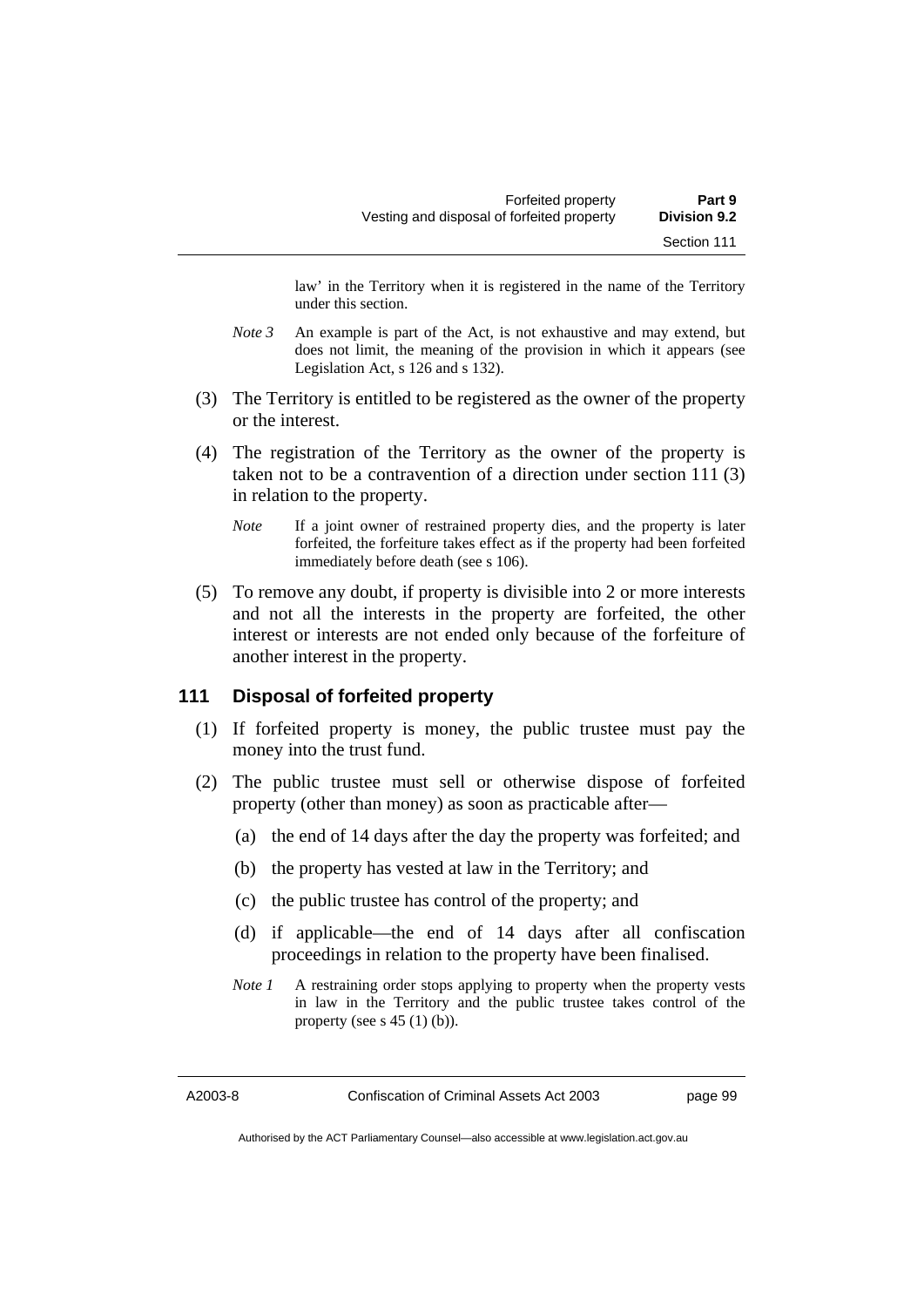| Part 9              | Forfeited property                                |
|---------------------|---------------------------------------------------|
| <b>Division 9.3</b> | Improperly obtained registered property interests |
| Section 112         |                                                   |

- *Note 2* The 14-day periods reflect the application periods for return or compensation orders under div 9.5 and buy-back orders under div 9.6.
- *Note 3* For the sale of jointly owned property, see s 116.
- (3) However, the Minister may, after all confiscation proceedings in relation to forfeited property are finalised and before the public trustee deals with the property under subsection (1) or (2), direct that the property be dealt with in accordance with the direction (including in accordance with a law stated in the direction).
- (4) The public trustee must comply with the Minister's direction.
- (5) Also, if the DPP tells the public trustee that forfeited property has evidentiary value in a criminal proceeding, the property must not be sold or otherwise disposed of before the criminal proceeding is finalised, other than—
	- (a) for the purpose of vesting the property at law in the Territory or allowing the public trustee to take control of the property; or
	- (b) in accordance with a written direction of the DPP.

## **Division 9.3 Improperly obtained registered property interests**

*Note* For general provisions about a proceeding for an order under this section (which is a confiscation proceeding—see s 236), see pt 14.

### **112 Application of div 9.3 to registered property interests**

This division applies to forfeited property if—

- (a) the property has vested in law in the Territory after a registered property interest in the property was created; or
- (b) if the property was jointly owned immediately before forfeiture—the property has vested in trustees for sale under section 117 after the interest was created.
- *Note* If a joint owner of restrained property dies, and the property is later forfeited, the forfeiture takes effect as if the property had been forfeited immediately before death (see s 106).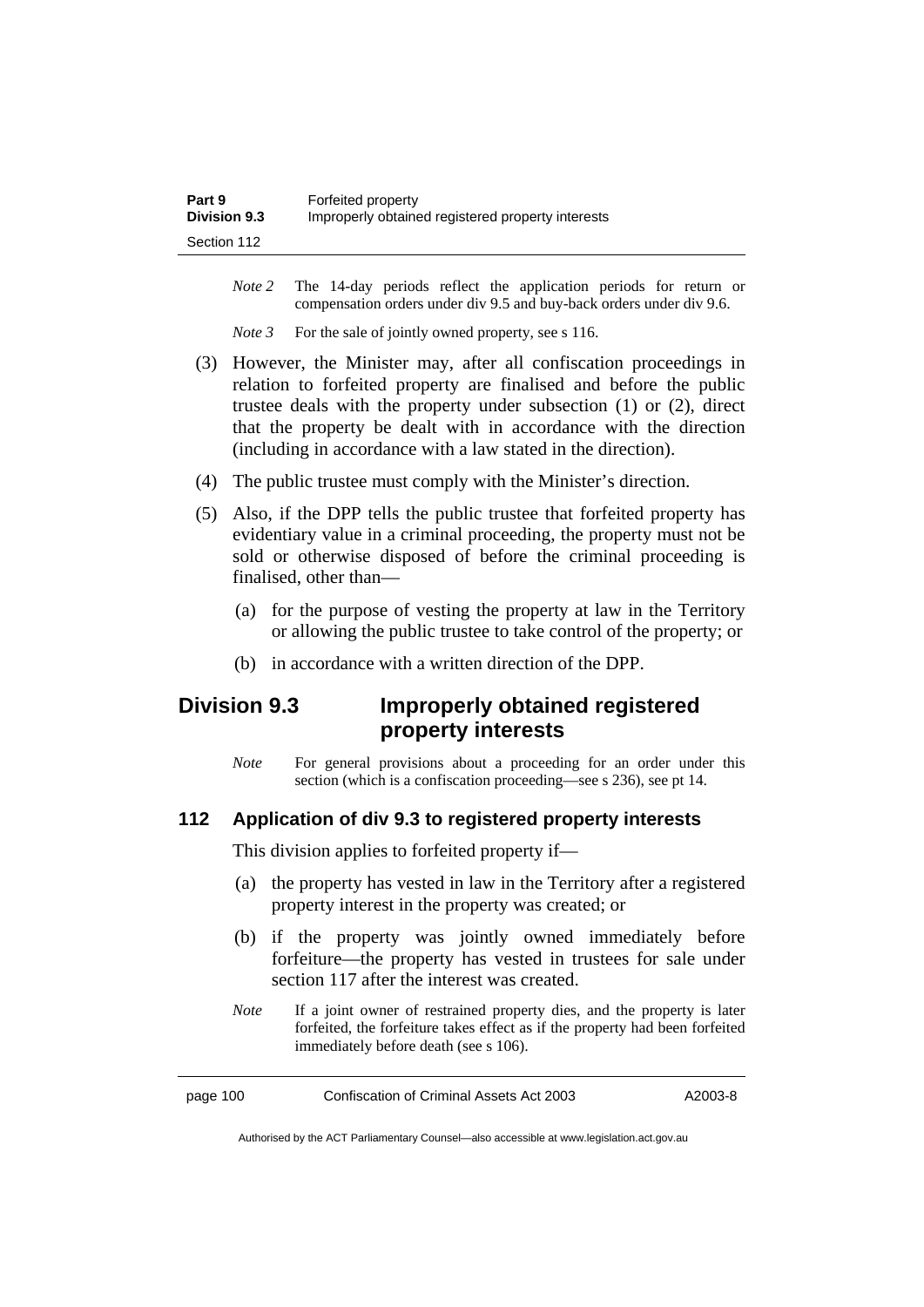## **113 Discharge of prior registered property interests given for improper purposes**

- (1) An interested person may apply to a relevant court for an order discharging a registered property interest to which forfeited property is subject.
- (2) The court must order the discharge of the registered property interest unless satisfied that—
	- (a) the interest was acquired honestly and for sufficient consideration and the person took reasonable care to establish that the interest could be lawfully acquired by the person; and
	- (b) for a registered property interest that was acquired otherwise than in the ordinary course of business—
		- (i) the owner of the registered property interest was not a party to the offence (or a related offence) in relation to which the forfeiture was made; and
		- (ii) the property is not subject to the effective control of the person who committed the offence (or a related offence) in relation to which the forfeiture was made.
		- *Note* For the meaning of *effective control*, see s 14.
- (3) On application by an interested person, a person responsible for a statutory property register must make the entries in the register that are necessary or desirable to give effect to the court order.

## **Division 9.4 Sale of jointly owned forfeited property**

*Note* For general provisions about proceedings for orders under this division (which are confiscation proceedings—see s 236), see pt 14.

## **114 Application of div 9.4 to jointly owned property**

 (1) This division applies to jointly owned property if the property, or an interest in the property, is forfeited under this Act.

A2003-8 Confiscation of Criminal Assets Act 2003 page 101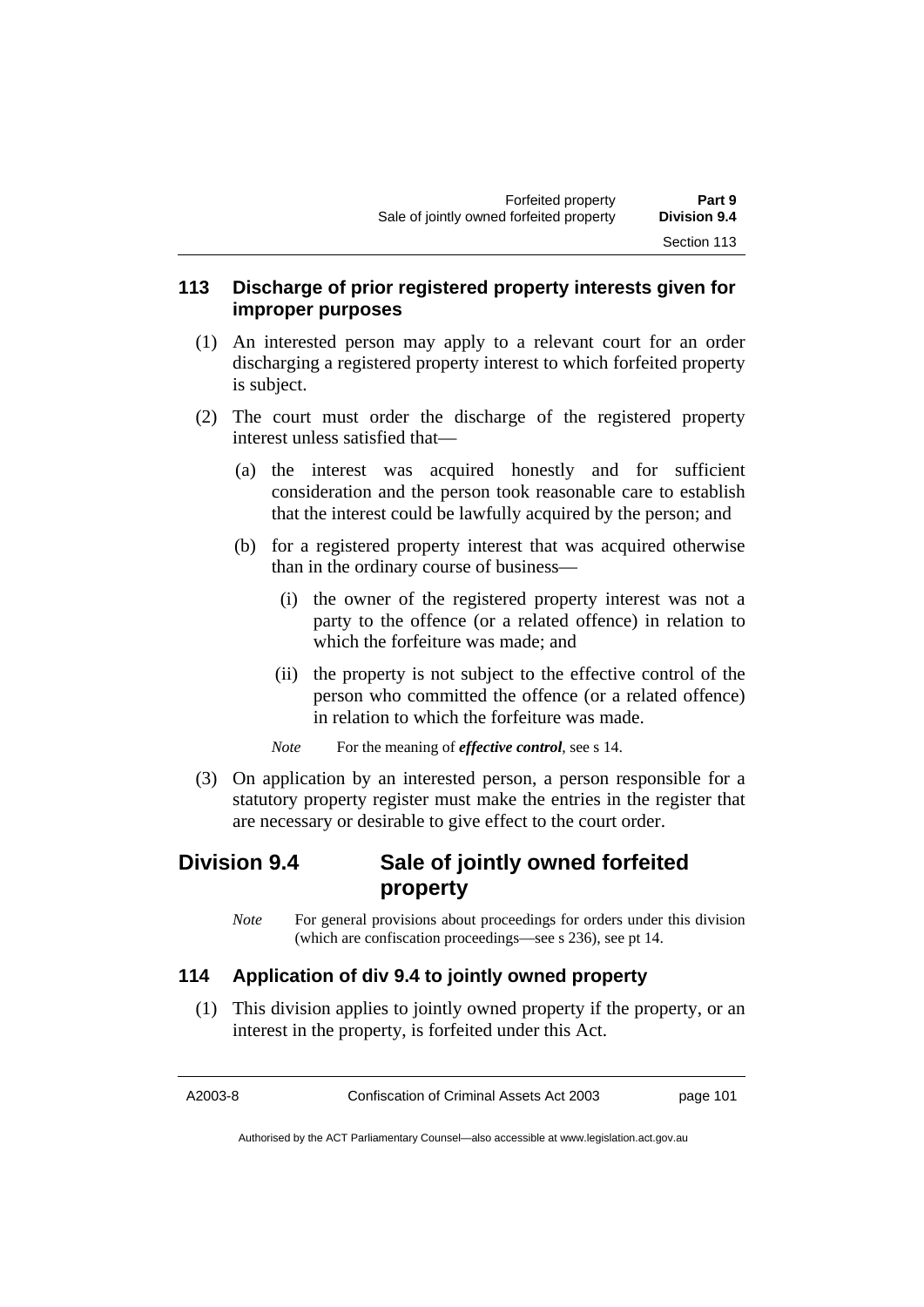| Part 9              | Forfeited property                       |
|---------------------|------------------------------------------|
| <b>Division 9.4</b> | Sale of jointly owned forfeited property |
| Section 115         |                                          |

- *Note 1* A registered interstate automatic forfeiture decision is taken to be an automatic forfeiture under this Act (see s 139).
- *Note 2* A registered interstate forfeiture order is taken to be a forfeiture order under this Act (see s 139).
- (2) However, this division does not affect any right of a person to sell an interest in the property that has not been forfeited if the property is not subject to an order under this division.

## **115 Inconsistency with Trustee Act or Conveyancing Act**

- (1) This section applies if there is an inconsistency between—
	- (a) this division or a court order under this division; and
	- (b) the *Trustee Act 1925* or the *Conveyancing Act 1919*, division 4.5 (Dispositions on trust for sale or with power of sale).
- (2) If this section applies, this division or the court order overrides the legislation mentioned in subsection (1) (b), to the extent of the inconsistency.

### **116 Order for sale of jointly owned property**

- (1) An interested person may apply to a relevant court for an order for the sale under a trust for sale of jointly owned property to which this division applies.
	- *Note* A trust for sale allows property to be sold over the objections of a person.
- (2) The court may order the sale of the property under a trust for sale if satisfied that the sale of the property—
	- (a) is the most practical way of ensuring a reasonable price for the property or a joint owner's interest in the property; or
	- (b) is just and equitable in all the circumstances.
- (3) The court may give the trustees any directions about the property, its sale and the proceeds of the sale that the court considers appropriate.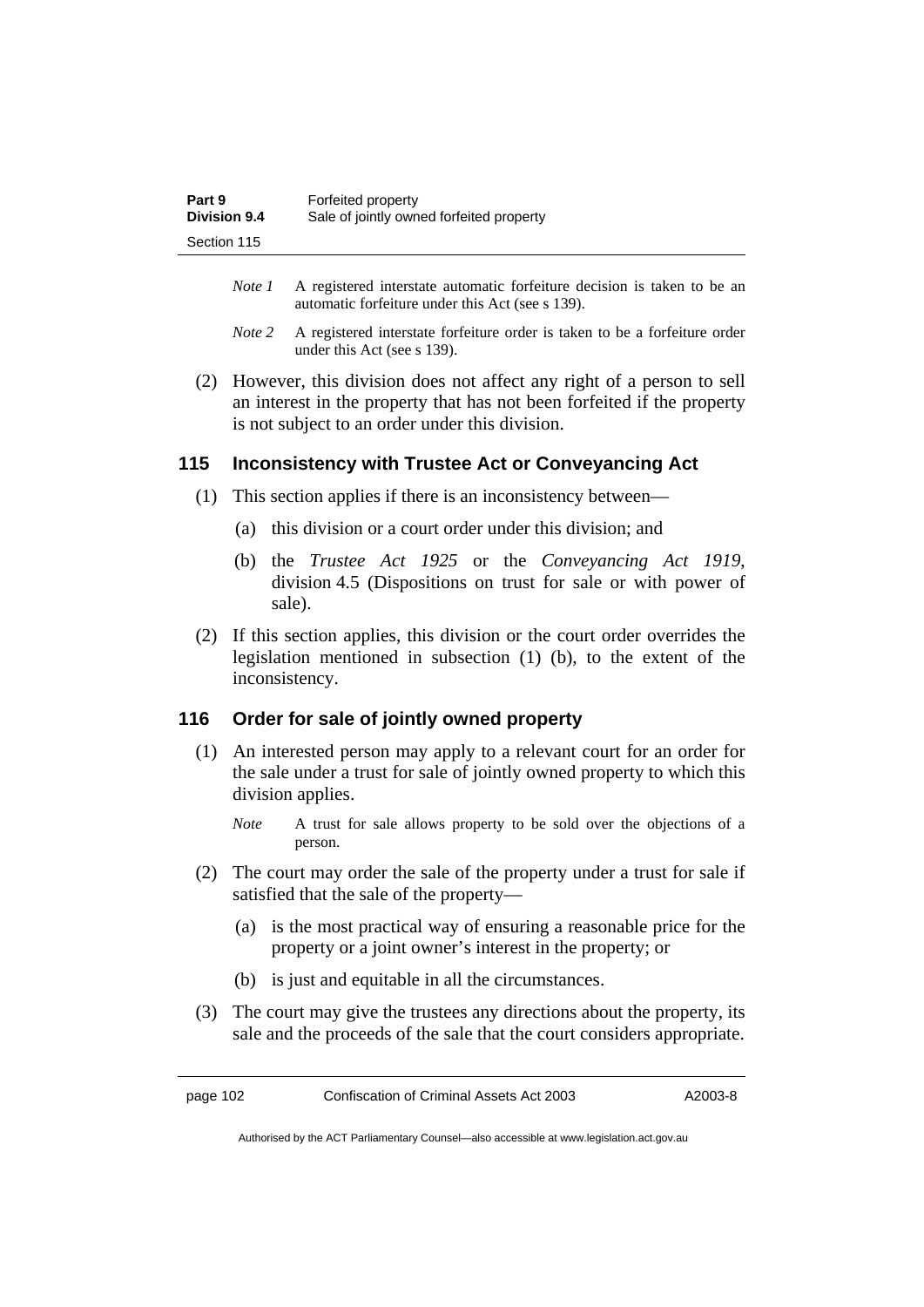#### **Examples of directions**

- 1 a direction that the trustees obtain a valuation of the property from a qualified valuer before the sale
- 2 a direction that the property must only be sold by auction
- 3 a direction fixing the reserve price for the sale of the property at auction
- 4 if a joint owner is allowed to buy the property, a direction that the joint owner may set off against the purchase price any share of that person in the proceeds of the sale
- *Note* An example is part of the Act, is not exhaustive and may extend, but does not limit, the meaning of the provision in which it appears (see Legislation Act, s 126 and s 132).
- (4) A joint owner of the property may buy the property only if a direction of the court allows the person to buy the property.
- (5) On application by the purchaser of the property, a person responsible for a statutory property register must make the entries in the register that are necessary or desirable to give effect to the sale of the property in accordance with the court order (and any directions of the court).

### **117 Trust for sale of property**

- (1) If a relevant court makes an order for the sale of property under a trust for sale, the court must appoint trustees for the sale.
- (2) The trustees hold the property under a trust for sale to sell the property and, after payment of the costs and expenses of the sale and of any outgoings in relation to the property, to pay the proceeds of the sale and any income from the property to the court.
- (3) The property vests in the trustees on their appointment.
- (4) The property vests in the trustees subject to any registered property interests that apply to all of the property, other than an undivided share of the property.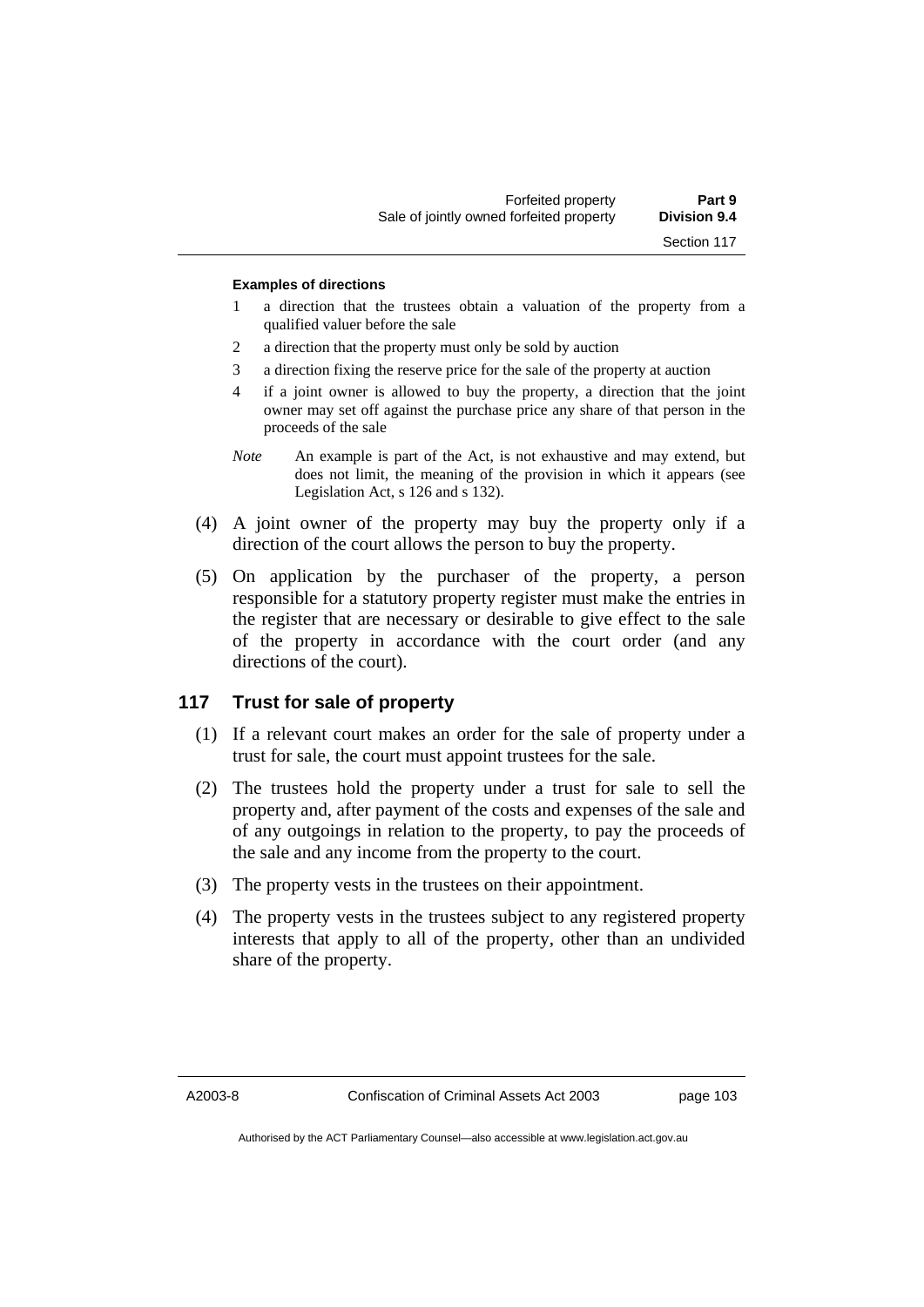## **118 Effect of trust for sale on joint ownership**

The joint ownership of the property ends on the vesting of the property in the trustees.

## **119 Distribution of proceeds of sale of property**

- (1) The amount paid to a relevant court under section 117 (2) is payable to the Territory.
- (2) However, the court may order the payment of part or all of the amount to a person (an *innocent joint owner*) who was a joint owner of the property immediately before it was sold under this division if—
	- (a) the innocent joint owner was not a party to the offence (or a related offence) in relation to which the forfeiture was made; and
	- (b) the innocent joint owner's interest is not subject to the effective control of a person who committed the offence (or a related offence) (an *offender*) in relation to which the forfeiture was made; and

*Note* For the meaning of *effective control*, see s 14.

- (c) for property acquired completely or partly, or directly or indirectly, from an offender—the property was acquired honestly and for sufficient consideration and the innocent joint owner took reasonable care to establish that the property could be lawfully acquired by the innocent joint owner.
- (3) For subsection (2), the court may have regard to any matter it considers appropriate, including the relationship between the offender and the innocent joint owner.

## **120 Variation of court order for sale**

On application by the trustees for sale or an interested person, a relevant court may vary an order it has made for the sale of property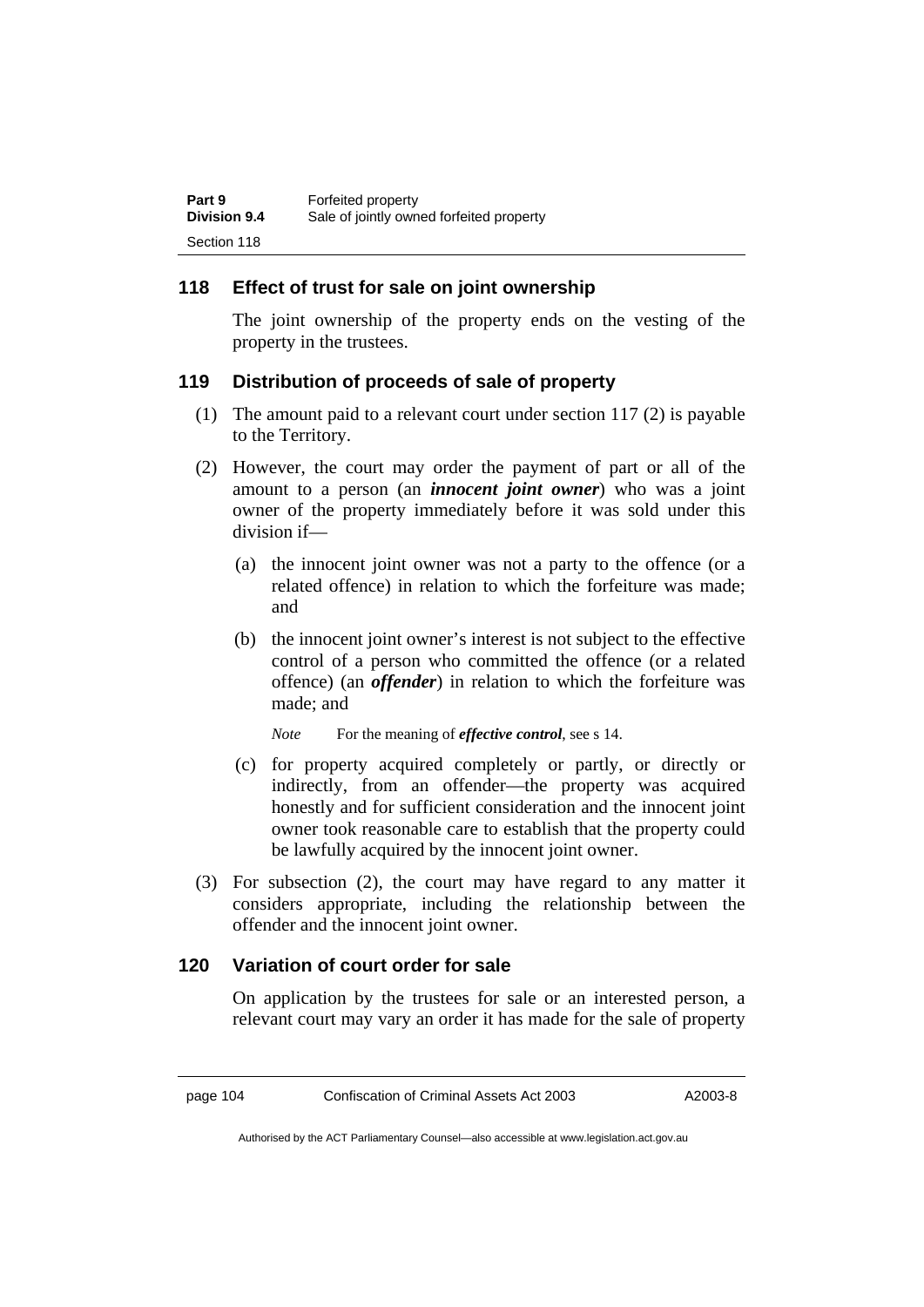under a trust for sale (or make or vary any directions about the property, its sale or the proceeds of sale).

## **Division 9.5 Forfeited property—return or compensation**

*Note* For general provisions about a proceeding for a return or compensation order (which is a confiscation proceeding—see s 236), see pt 14.

## **121 Meaning of** *return or compensation order*

In this Act:

*return or compensation order* means an order under section 123 (Return or compensation orders—making) that an interest in forfeited property be returned to the person who held the interest immediately before its forfeiture, or that the Territory pay to the person the value of the interest.

### **122 Return or compensation orders—application**

- (1) A person who held an interest in forfeited property immediately before its forfeiture may apply to a relevant court for a return or compensation order in relation to the interest.
- (2) The application may be made only if 1 of the following events happens (a *qualifying event*):
	- (a) if the interest was forfeited under a forfeiture order or automatic forfeiture—the person is cleared of the offence (and any related offences) to which the forfeiture related;

*Note* For the meaning of *cleared*, see s 17.

 (b) if the interest was forfeited under a forfeiture order—the proceeding in relation to the order is finalised and the order is overturned on appeal.

*Note* For the meaning of *finalised*, see s 18.

(3) The application must be made within 14 days after—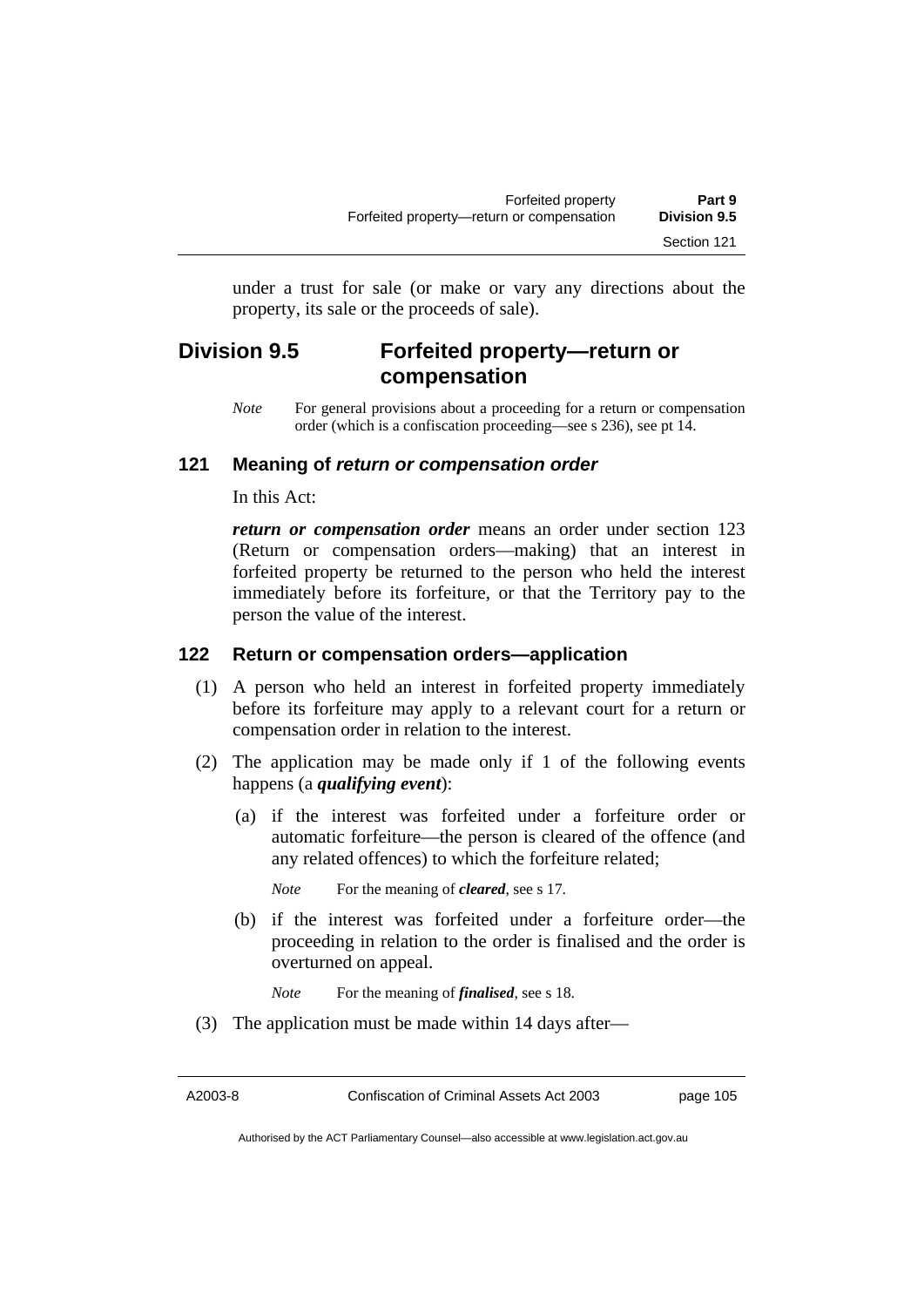- (a) the day the qualifying event happens; or
- (b) if the person only became aware of the qualifying event at a later time, and the delay in becoming aware of the event was not because of the person's neglect—the day the person became aware of the qualifying event.
- *Note* The court may allow leave for an application to be made after a time fixed by this section in certain circumstances (see s 246).

## **123 Return or compensation orders—making**

- (1) On application under section 122, if satisfied that a qualifying event mentioned in section 122 (2) has happened in relation to a forfeited interest, the court may order—
	- (a) that the forfeited interest be returned to the person who held the interest immediately before its forfeiture; or
	- (b) that the Territory pay the person the value of the interest.
- (2) In making the order, the court must—
	- (a) declare the extent, nature and value of the person's interest in the forfeited property; and
	- (b) order that—
		- (i) if the interest is still vested in the Territory—the Territory transfer the interest to the person; or
		- (ii) in any other case—the public trustee pay the person the value declared under paragraph (a).

## **Division 9.6 Forfeited property—buyback of interest**

*Note* For general provisions about a proceeding for a buyback order (which is a confiscation proceeding—see s 236), see pt 14.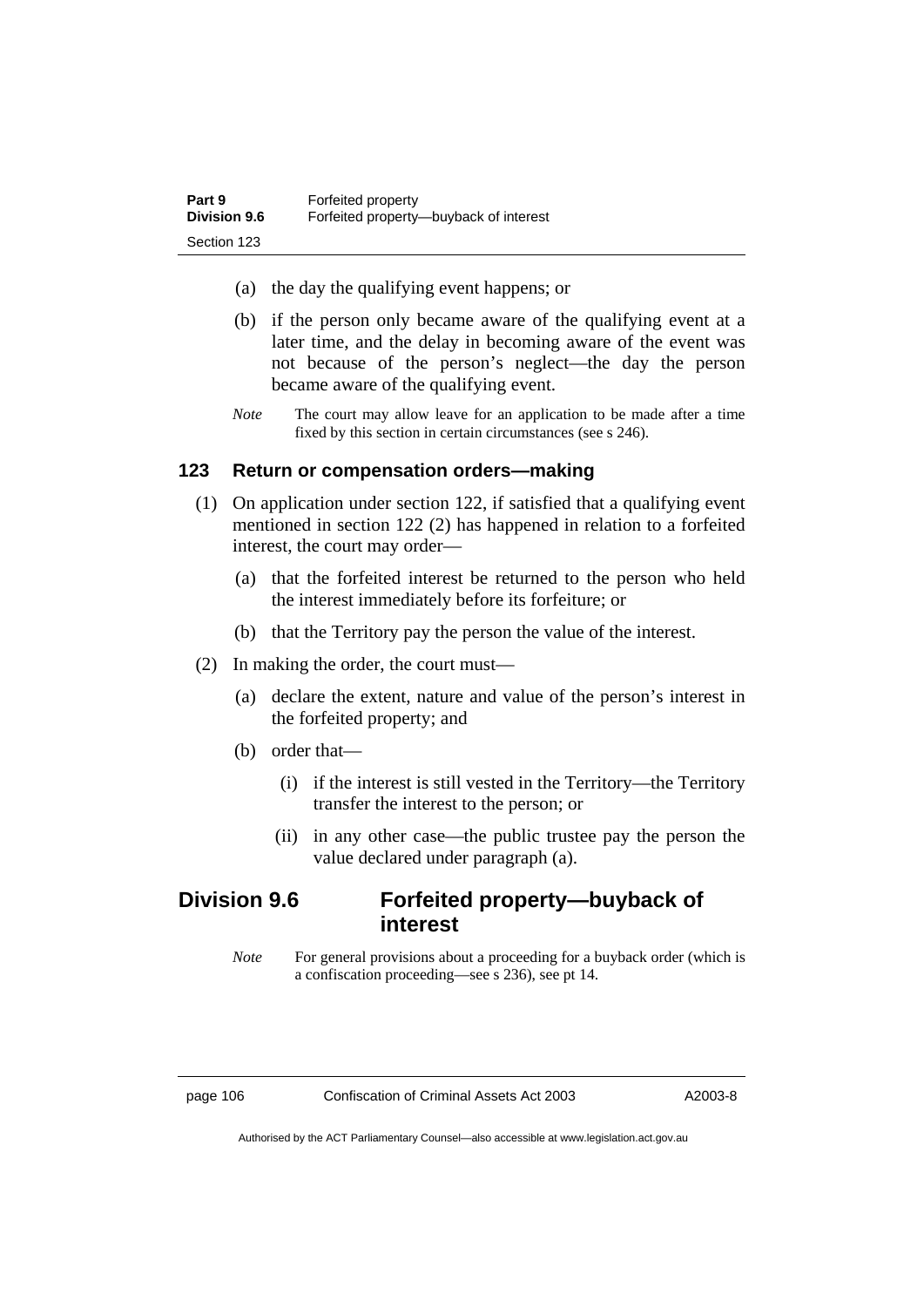## **124 Meaning of** *buyback order*

In this Act:

*buyback order* means an order under section 126 (Buyback orders making) declaring that a person may buy an interest in forfeited property from the Territory.

### **125 Buyback orders—application**

- (1) A person who held an interest in forfeited property immediately before its forfeiture may apply to a relevant court for a buyback order in relation to—
	- (a) that interest; or
	- (b) any other interest in the forfeited property; or
	- (c) all interests in the forfeited property.
- (2) The application must be made within 14 days after—
	- (a) the day the interest formerly held by the person was forfeited; or
	- (b) if the person only became aware of the forfeiture at a later time, and the delay in becoming aware of the forfeiture was not because of the person's neglect—the day the person became aware of the forfeiture.
	- *Note* The court may allow leave for an application to be made after a time fixed by this section in certain circumstances (see s 246).

## **126 Buyback orders—making**

- (1) On application under section 125, the court may, by order, declare that a person may buy an interest in forfeited property from the Territory if it is satisfied that—
	- (a) the interest is still vested in the Territory; and
	- (b) it would not be contrary to the public interest (including for the purposes of this Act) to do so; and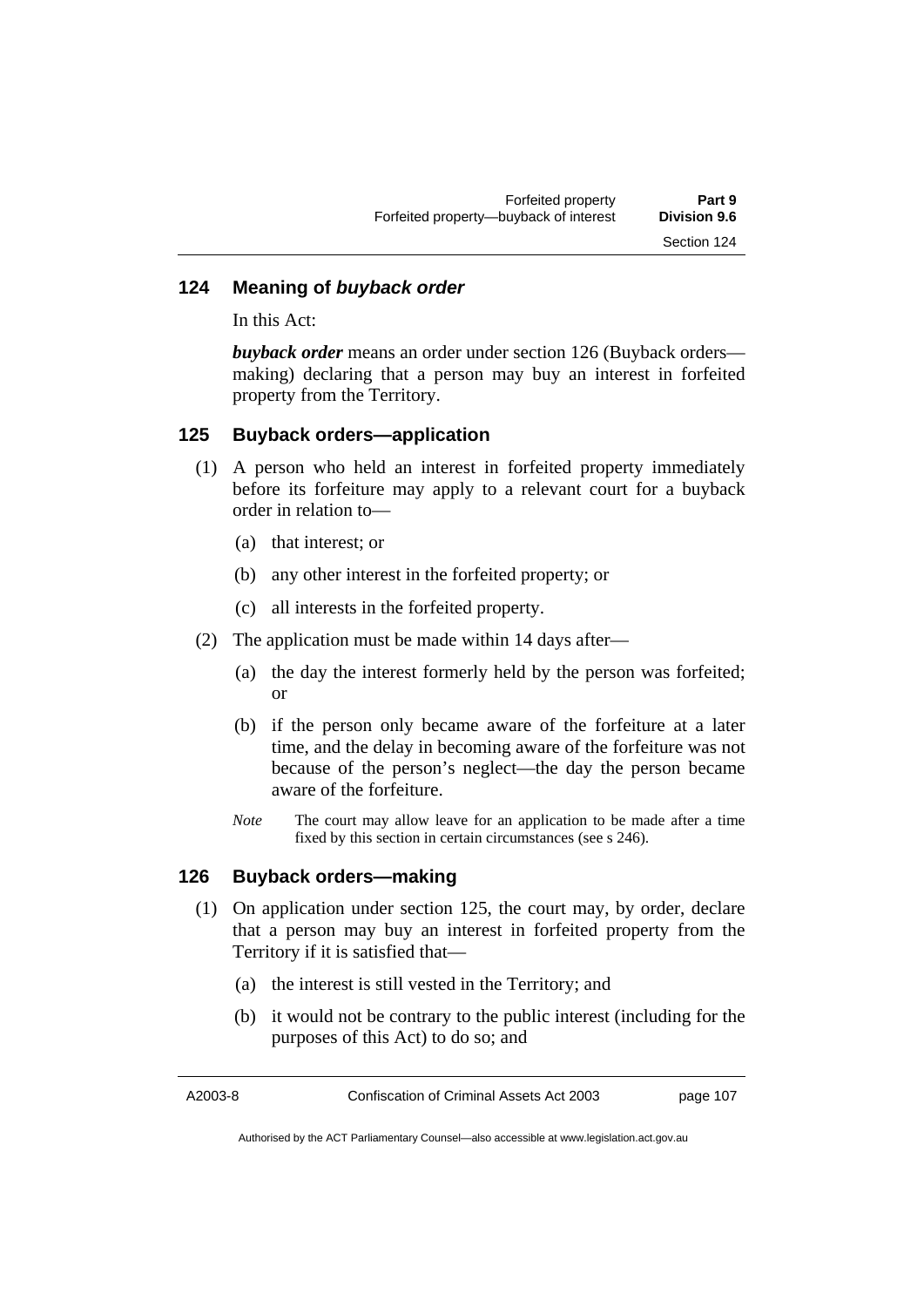| Part 9              | Forfeited property                     |
|---------------------|----------------------------------------|
| <b>Division 9.6</b> | Forfeited property—buyback of interest |
| Section 127         |                                        |

- (c) if the order applied for is in relation to an interest other than the interest formerly held by the person—no-one else who held an interest in the forfeited property immediately before forfeiture objects to the making of the order.
	- *Note* The applicant must give notice of the application to anyone else the applicant knows to have had an interest in the property immediately before forfeiture (see s 244).
- (2) In making the order, the court must declare—
	- (a) the extent, nature and value of the interest in the forfeited property that is to be bought from the Territory; and
	- (b) that the interest may be bought from the Territory for the value declared under paragraph (a) within 1 month after the day the order is made.

## **127 Buyback orders—buying interest in property**

If a buyback order is made, and the applicant for the order pays to the public trustee the value declared under section 126 (2) (a) within 1 month after the day the order is made, the Territory must transfer the interest to the applicant.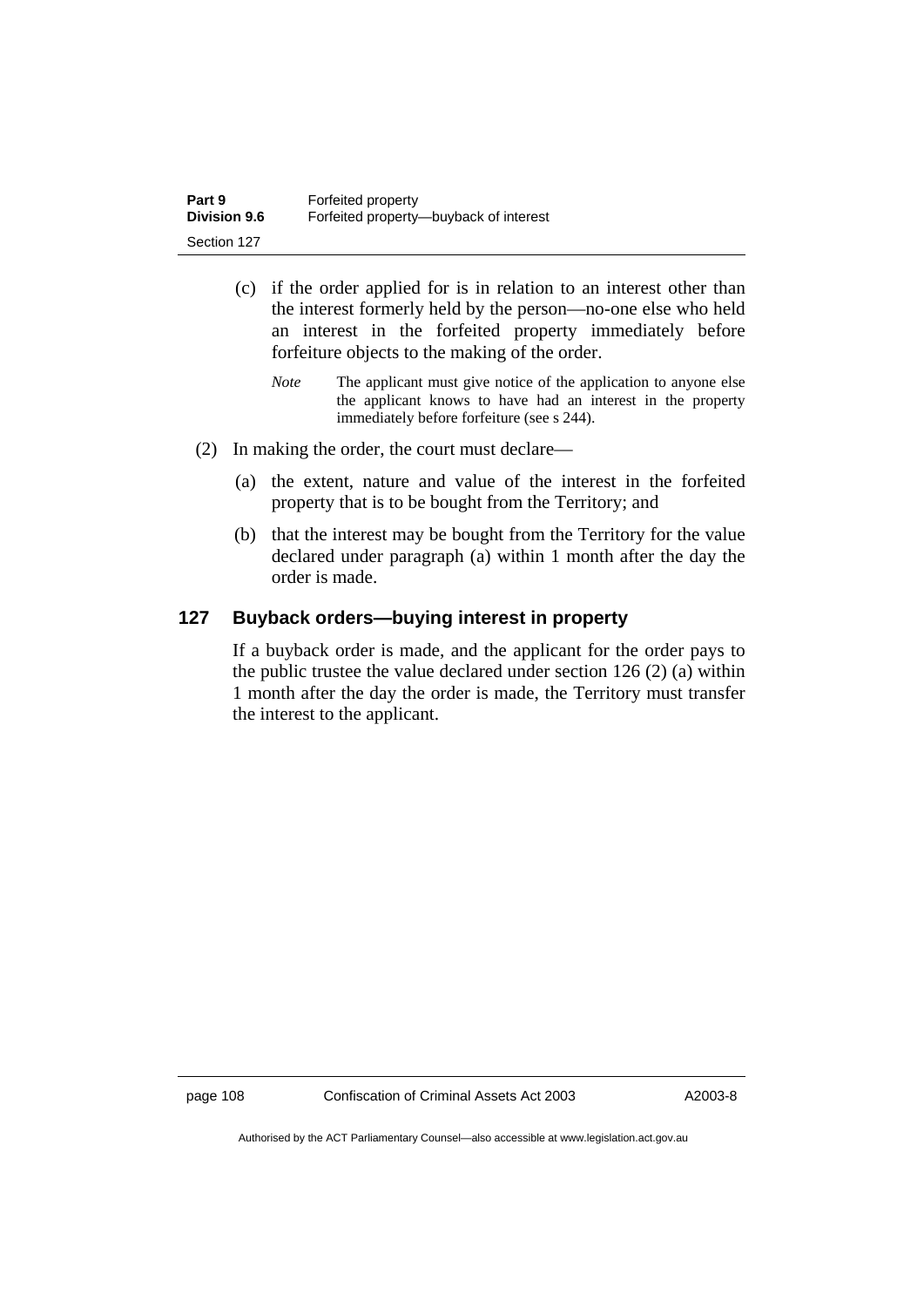## **Part 10 Confiscated assets trust fund**

### **128 Definitions for pt 10**

In this part:

*distributable funds* means money in the trust fund that is—

- (a) designated as distributable funds under the regulations; or
- (b) declared under section 135 (4) (Review of reserved and distributable funds by public trustee) to be distributable funds.

*equitable sharing program*—see section 129.

*reserved funds* means money in the trust fund that is—

- (a) designated as reserved funds under the regulations; or
- (b) declared under section 135 (2) to be reserved funds.

## **129 Meaning of** *equitable sharing program*

(1) In this part:

*equitable sharing program* means an arrangement under which all or any of the following happen:

- (a) the Territory shares with the Commonwealth or a State a proportion of any proceeds of an unlawful activity recovered under a Territory law (including this Act), if, in the Minister's opinion, the Commonwealth or that State has made a significant contribution to the recovery of the proceeds or to the investigation or prosecution of the unlawful activity;
- (b) the Commonwealth or a State shares with the Territory a proportion of any proceeds of an unlawful activity recovered under a law of the Commonwealth or that State, if, in the opinion of the appropriate Minister of the Commonwealth or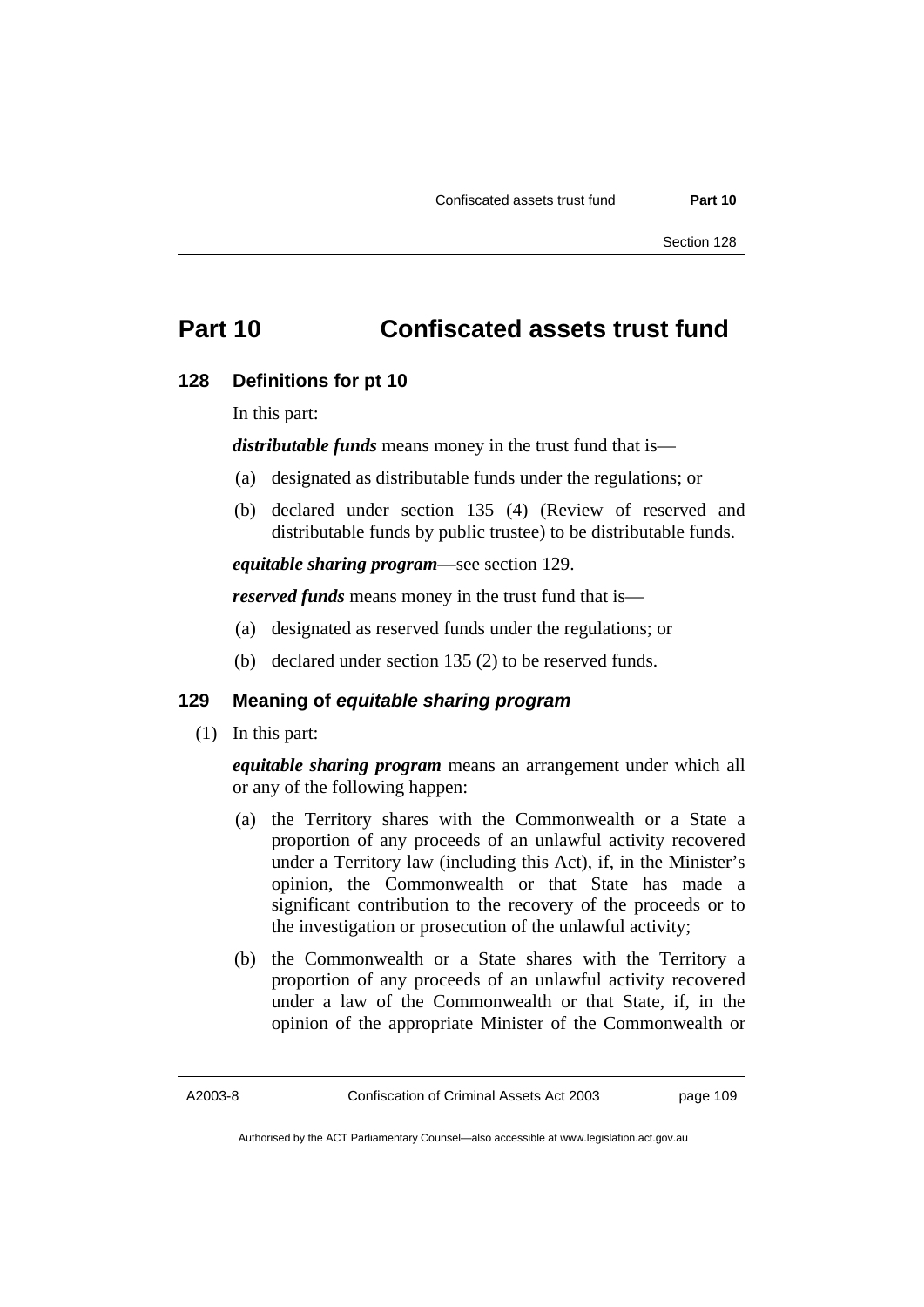#### **Part 10 Confiscated assets trust fund**

Section 130

that State, the Territory has made a significant contribution to the recovery of the proceeds;

- (c) the Territory shares with a foreign country a proportion of the proceeds of any unlawful activity recovered under a Territory law, if, in the Minister's opinion, the foreign country has made a significant contribution to the recovery of the proceeds or to the investigation or prosecution of the unlawful activity.
- (2) In subsection (1):

*unlawful activity* means an act or omission that is—

- (a) an indictable offence; or
- (b) an offence against a law of a foreign country.
- *Note Indictable offence* includes an offence against the law of the Commonwealth, a State or another Territory that may be dealt with under a law of the Commonwealth, the State or the other Territory as an indictable offence (see s 13 (2)).

## **130 Establishment of trust fund**

There is to be a trust fund called the confiscated assets trust fund.

### **131 Payments into trust fund**

- (1) The following amounts must be paid into the trust fund:
	- (a) the income from the administration of restrained property;
	- (b) the forfeited money mentioned in section 111 (1) (Disposal of forfeited property) and the *Crimes Act 1900*, section 386B (1) (Disposal of forfeited money or goods by the public trustee);
	- (c) income earned from forfeited property (including income from the administration of the property);
	- (d) amounts raised from the sale of property to satisfy penalty orders, including any income earned from those amounts;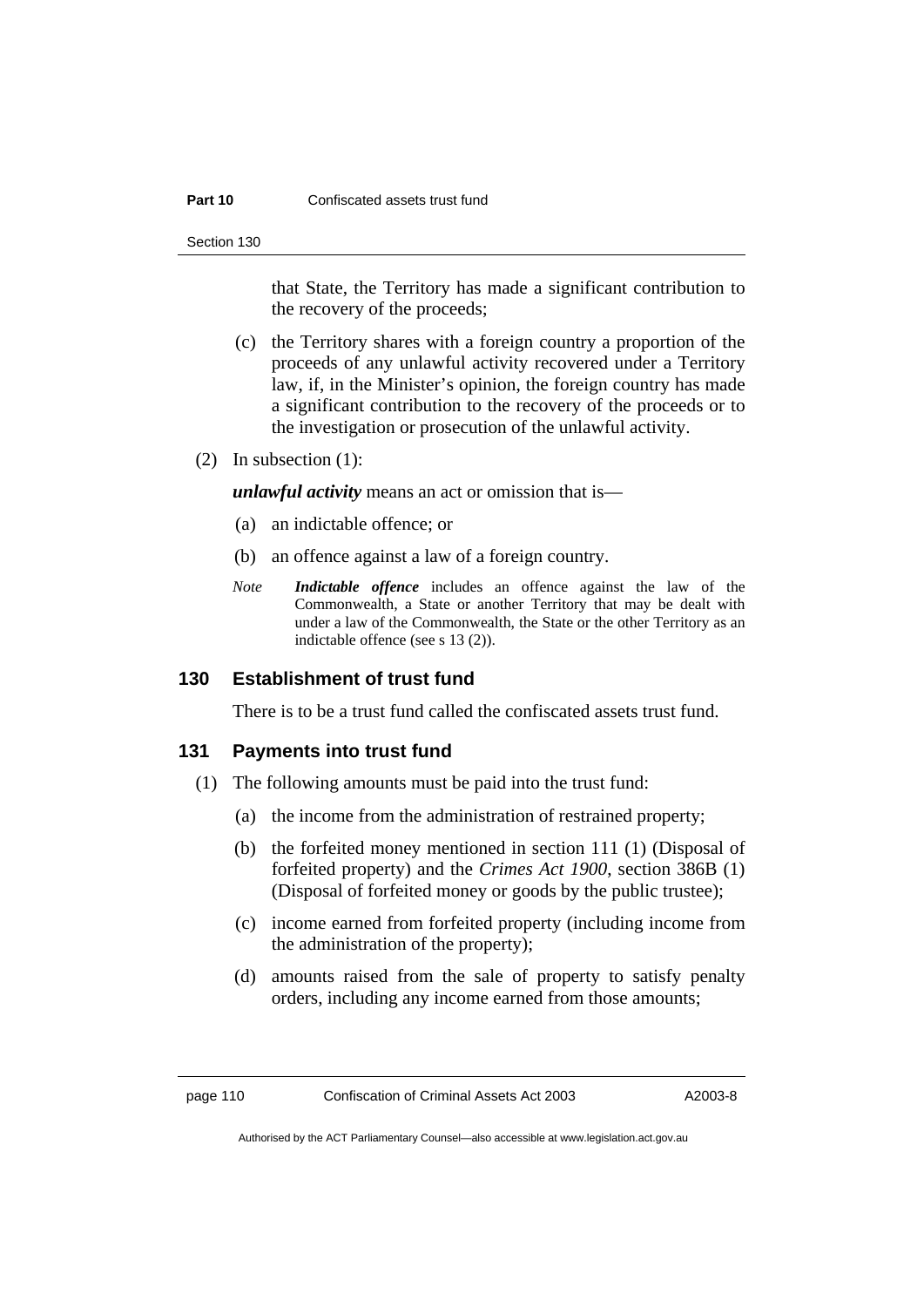- (e) payments for forfeited property that is bought back under a buyback order;
- (f) the remainder of the proceeds mentioned in the *Crimes Act 1900*, section 250 (2) (b) (Disposal of forfeited articles by public trustee) and section 386B (3) (b);
- (g) the proceeds of the enforcement of registered interstate automatic forfeiture decisions and registered interstate forfeiture orders;
- (h) payments and the proceeds of property sold to satisfy an interstate penalty orders;
- (i) payments received under the equitable sharing program.
- (2) However, this section does not apply in relation to forfeited property to which a direction under section 111 (3) (Disposal of forfeited property) applies.
- (3) Amounts paid into the trust fund must be designated as reserved funds or distributable funds in accordance with the regulations (if any).
- (4) All amounts payable into the trust fund must be paid into a trust banking account maintained under the *Financial Management Act 1996*, section 51 (Departmental trust banking accounts).

## **132 Purposes of trust fund**

- (1) The trust fund may be used to make payments from reserved funds for the following purposes:
	- (a) payments under return or compensation orders;
	- (b) payments of compensation under the *Crimes Act 1900*, section 386C (Return or compensation for forfeited money or goods);
	- (c) if property in the possession or control of the public trustee is returned, or compensation paid for property that has been under the control of the public trustee, under a return or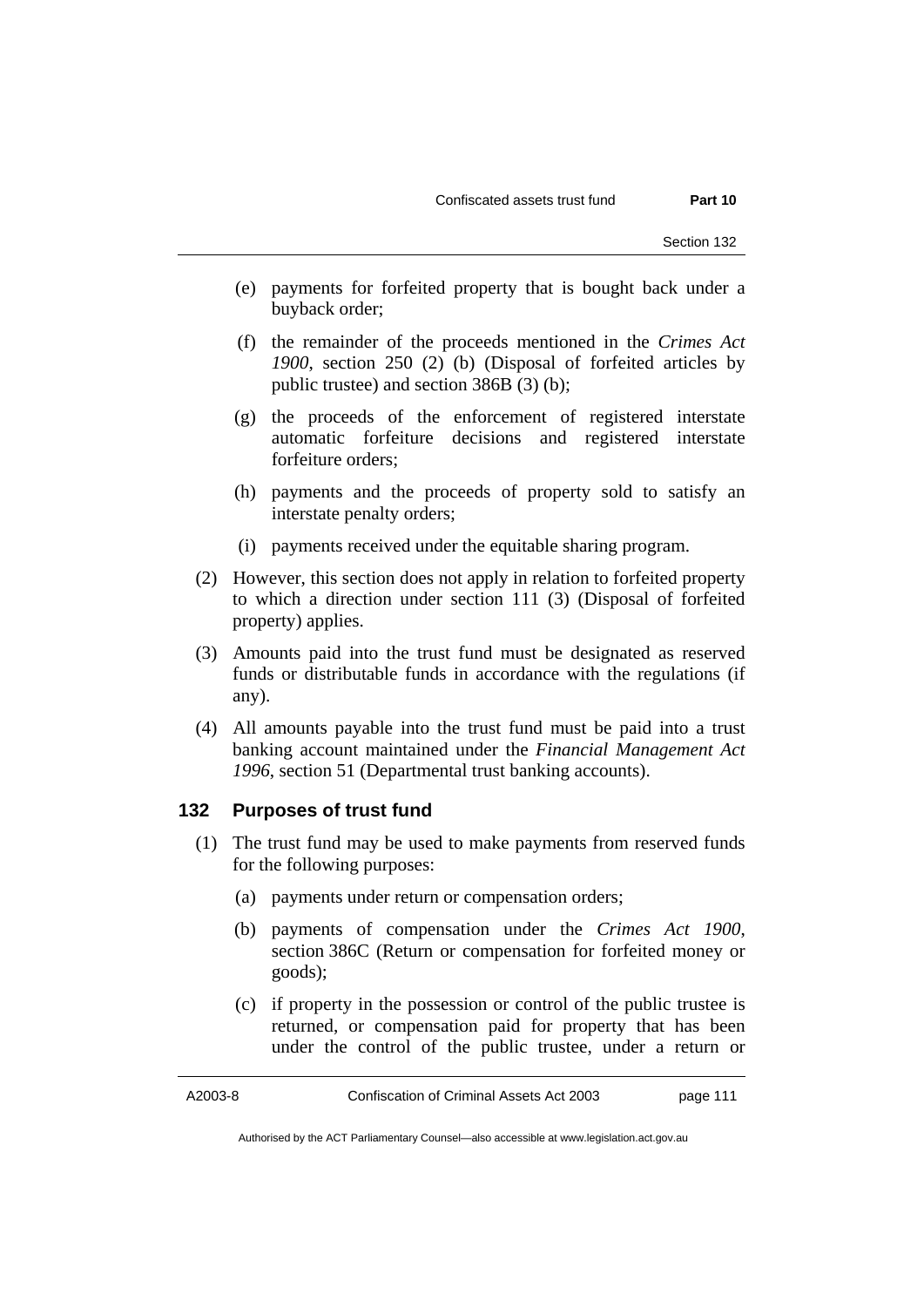#### **Part 10 Confiscated assets trust fund**

Section 133

compensation order—any costs, charges or expenses deducted by the public trustee in relation to the property;

- (d) the annual management fee prescribed under the regulations for the public trustee;
- (e) other costs, charges or expenses of the public trustee in relation to the exercise of functions under this Act;
- (f) payments under the equitable sharing program.
- (2) The trust fund may be used to make payments from distributable funds in accordance with section 134 (2) (Distribution of surplus funds).

## **133 Payments from trust fund**

- (1) Payments must be made in accordance with the principle that payments for a purpose for which reserved funds may be used have priority over payments for purposes for which distributable funds may be used.
- (2) The public trustee may make payments for the purposes of the trust fund.
- (3) However, a payment under the equitable sharing program or from distributable funds may be made only in accordance with a written direction of the Minister.

## **134 Distribution of surplus funds**

- (1) For section 132 (2) (Purposes of trust fund), the Minister must, at least once in each financial year, decide the amount of distributable funds available for payment from the trust fund.
- (2) The Minister may approve the use of part or all of the decided amount for any of the following purposes:
	- (a) the enforcement of Territory laws;
	- (b) criminal justice activities;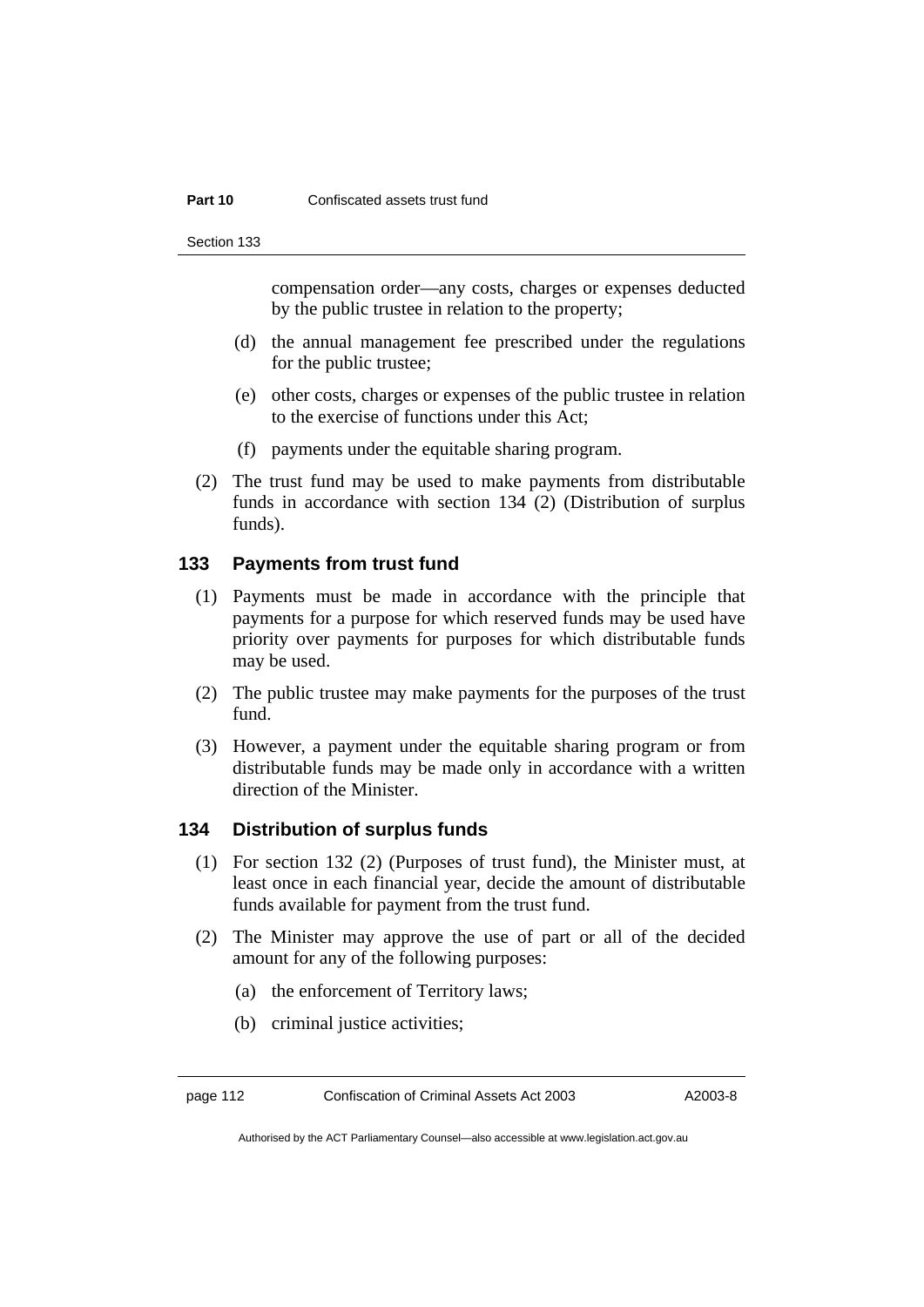- (c) crime prevention;
- (d) assistance to victims of crime;
- (e) the prevention of drug abuse;
- (f) the rehabilitation of drug users;
- (g) a purpose prescribed under the regulations relating to law enforcement or drug rehabilitation and education.
- (3) An approval is a notifiable instrument.

*Note* A notifiable instrument must be notified under the Legislation Act.

## **135 Review of reserved and distributable funds by public trustee**

- (1) The public trustee must review the trust fund at least twice each year to decide whether the amount of reserved funds is likely to be sufficient to meet the payments from reserved funds that may be made within the 6 month period after the review.
- (2) If the public trustee considers that the amount of reserved funds is likely to be insufficient, the public trustee must declare, in writing, an amount of distributable funds to be reserved funds.
- (3) The amount declared must not be more than is necessary to increase the amount of reserved funds to what is required to meet payments from reserved funds within the 6 months after the declaration is made.
- (4) If the public trustee considers that the amount of reserved funds is likely to be more than is necessary, the public trustee must declare, in writing, the amount of the surplus funds to be distributable funds.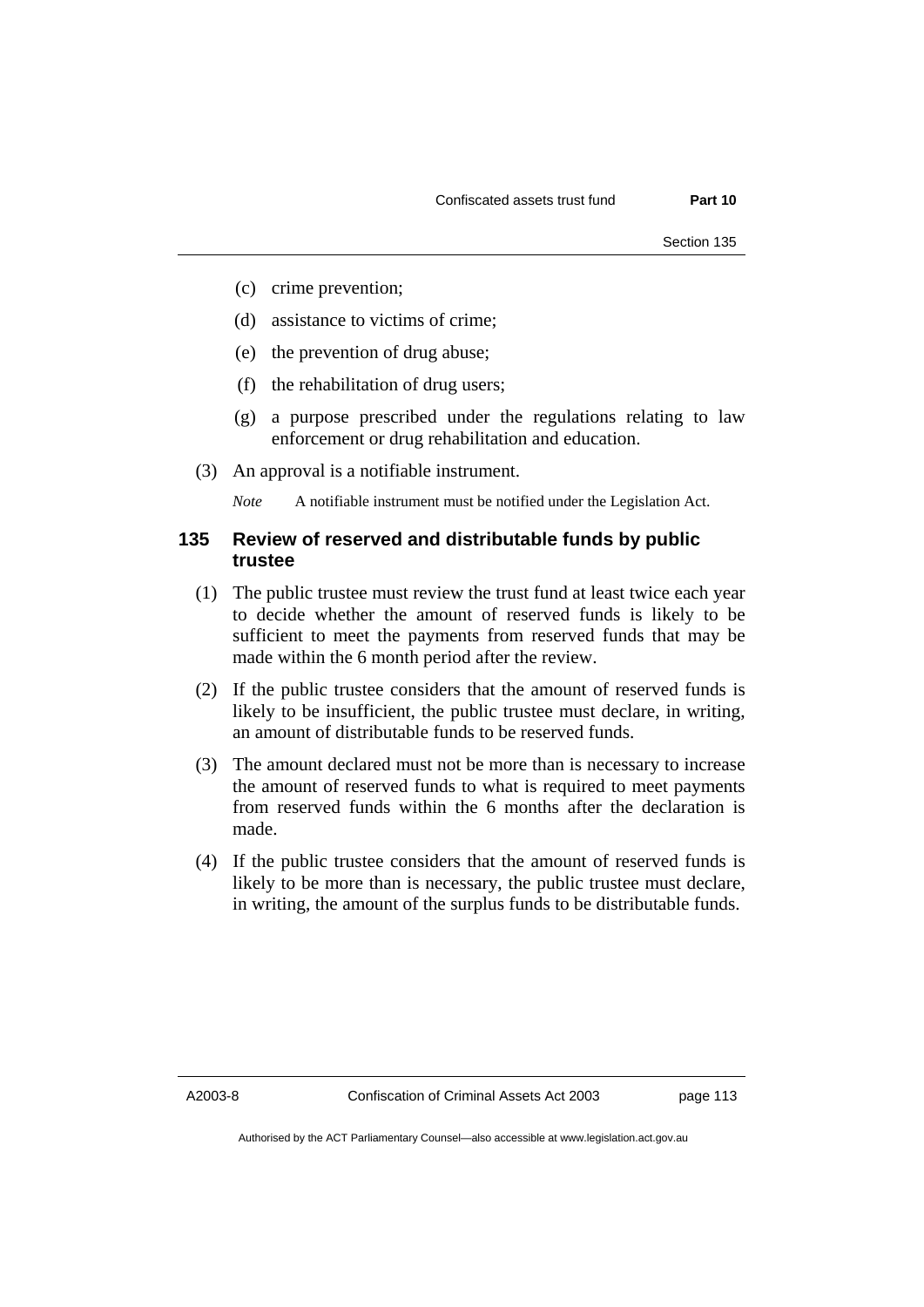#### **Part 11 Interstate orders**

Section 136

## **Part 11** Interstate orders

*Note* Proceedings under this part are civil, not criminal (see s 237 (1) (b)).

### **136 Meaning of** *authenticated* **for pt 11**

In this part:

*authenticated*, in relation to a corresponding law order, means authenticated by the entity that made the order in accordance with the corresponding law under which the order was made or the practice of the entity.

#### **Example**

if the entity is a court, the order may be authenticated by the court's seal or stamp

*Note* An example is part of the Act, is not exhaustive and may extend, but does not limit, the meaning of the provision in which it appears (see Legislation Act, s 126 and s 132).

## **137 Interstate restraining and forfeiture orders etc registration**

- (1) This section applies if—
	- (a) an interstate restraining order expressly applies to—
		- (i) stated property in the ACT; or
		- (ii) all the property in the ACT of a person; or
		- (iii) all the property (other than stated property) in the ACT of a person; or
	- (b) an interstate automatic forfeiture decision expressly applies to property in the ACT; or
	- (c) an interstate forfeiture order expressly applies to property in the ACT.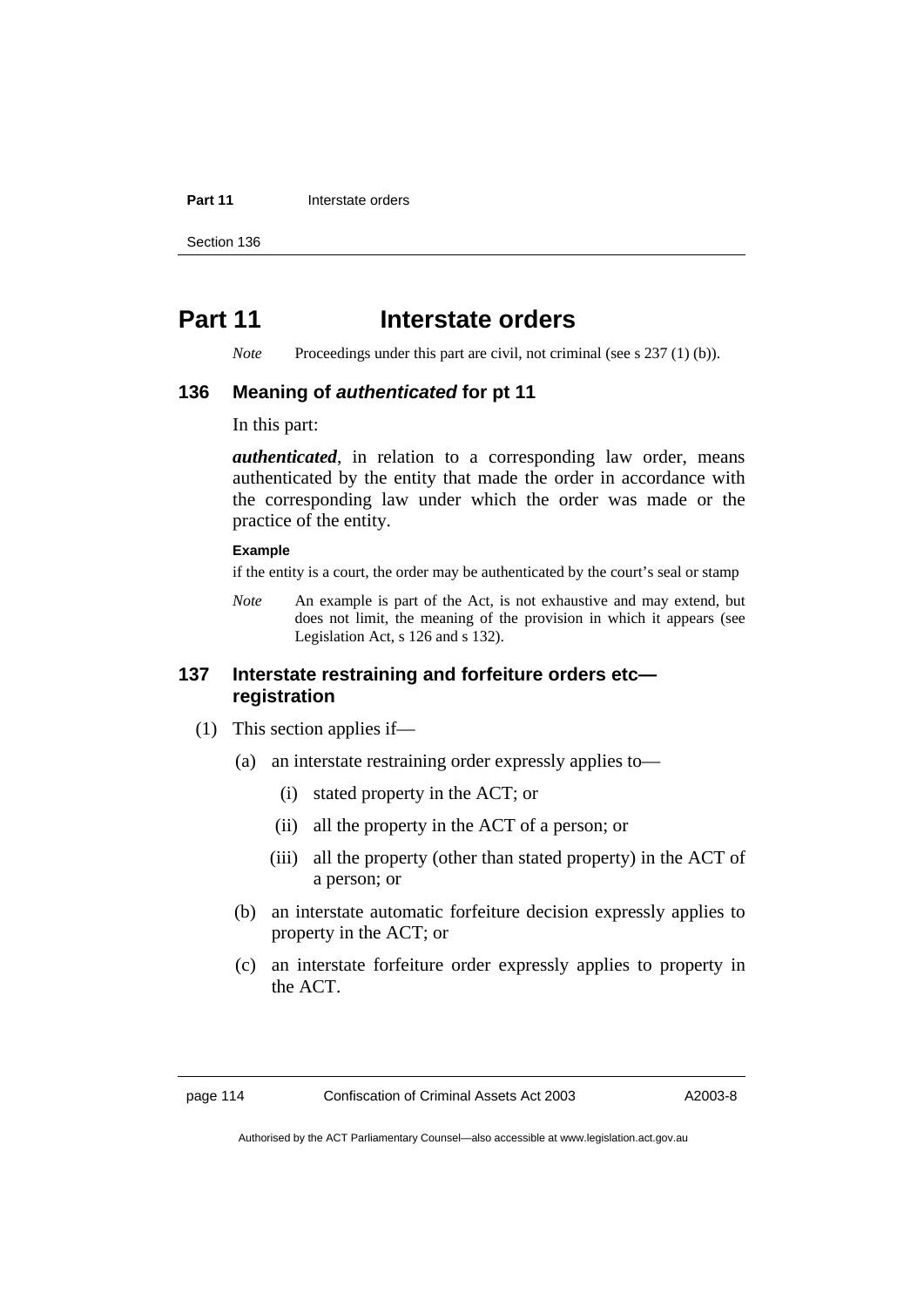- (2) An authenticated copy of the order or decision may be registered in a relevant court by the applicant for the order or decision, the DPP or a person prescribed under the regulations.
- (3) An authenticated copy of any amendment of the order or decision (made before or after the registration of the order or decision) may be registered in a relevant court by a person mentioned in subsection (2).
- (4) Registration of the order or decision, and any amendment of the order or decision, may be refused to the extent that the order or decision, or the order or decision as amended, could not, on registration, be enforced in the ACT.
- (5) The order or decision, and any amendment of the order or decision, must be registered in accordance with the procedure of the relevant court.

## **138 Interstate restraining and forfeiture orders etc—interim registration**

- (1) This section applies to an electronic copy of an authenticated interstate restraining order, interstate automatic forfeiture decision or interstate forfeiture order or of an authenticated copy of any amendment of such an order or decision.
- (2) If the electronic copy is certified in accordance with the procedure of a relevant court, it is taken, for this Act, to be an authenticated copy of the order, decision or amendment.
- (3) However, if the order, decision or amendment is registered in the relevant court using the electronic copy, the registration ceases to have effect at the end of 5 days after the day of registration, or when an authenticated copy of the order, decision or amendment is registered, whichever happens first.
- (4) In this section:

*electronic copy*, of a document, includes the following copies of the document: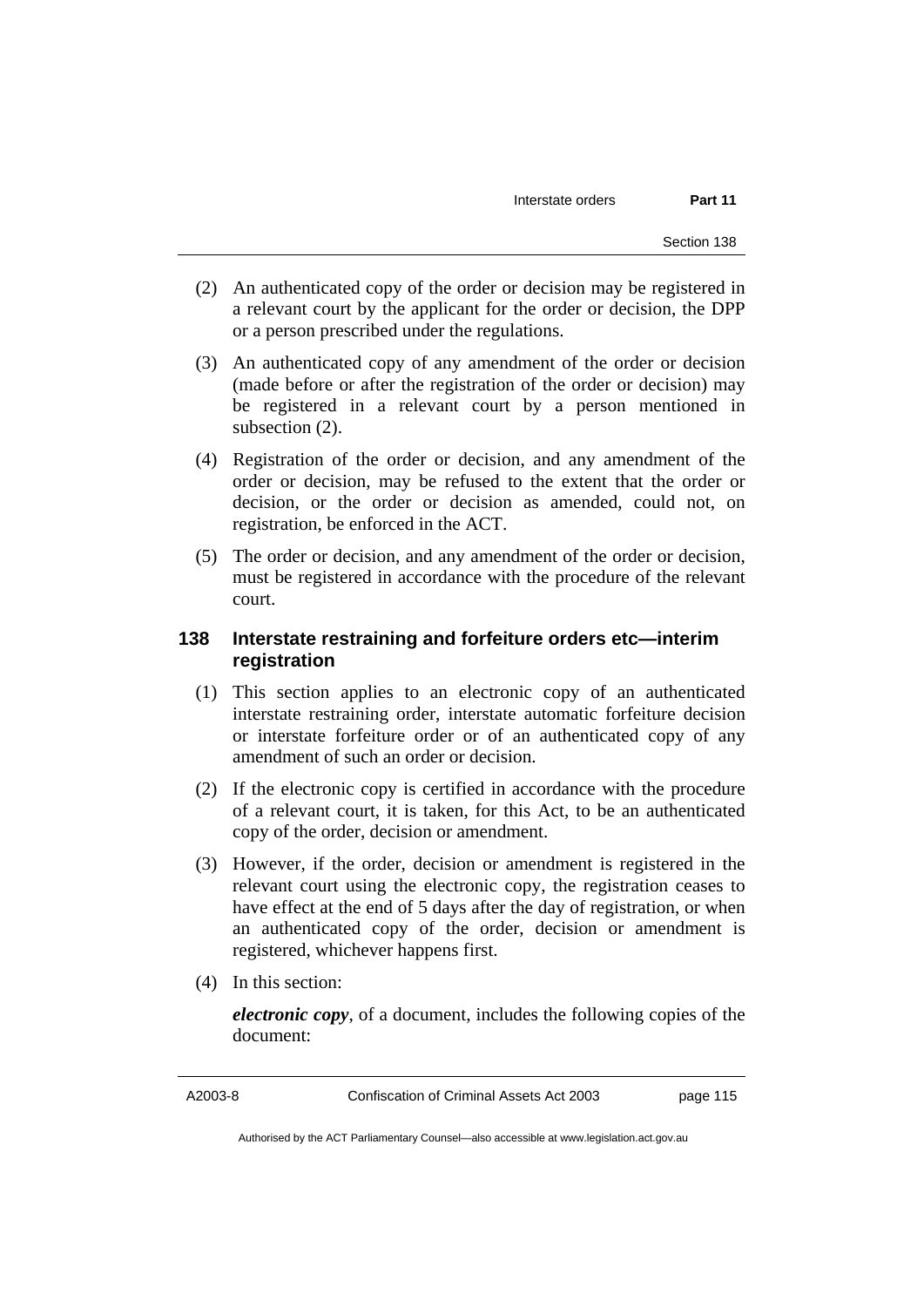#### **Part 11 Interstate orders**

Section 139

- (a) a fax copy;
- (b) an emailed copy;
- (c) a scanned copy.

## **139 Interstate restraining and forfeiture orders etc—effect of registration**

- (1) For this Act, a registered interstate restraining order is taken to be a restraining order under this Act.
- (2) For this Act, a registered interstate automatic forfeiture decision is taken to be an automatic forfeiture under division 5.2 (Automatic forfeiture—conviction for serious offences).
- (3) For this Act, a registered interstate civil forfeiture order is taken to be a civil forfeiture order under this Act.
- (4) For this Act, a registered interstate conviction forfeiture order is taken to be a conviction forfeiture order under this Act.
- (5) An amendment of a registered interstate order or decision mentioned in this section has effect for this Act only if it is registered under this part.

## **140 Interstate restraining and forfeiture orders etc—ending of registration**

A registered interstate restraining order, automatic forfeiture decision or forfeiture order ceases to be registered under this Act if—

- (a) it ceases to be in force under the corresponding law under which it was made; or
- (b) its registration is cancelled under section 141.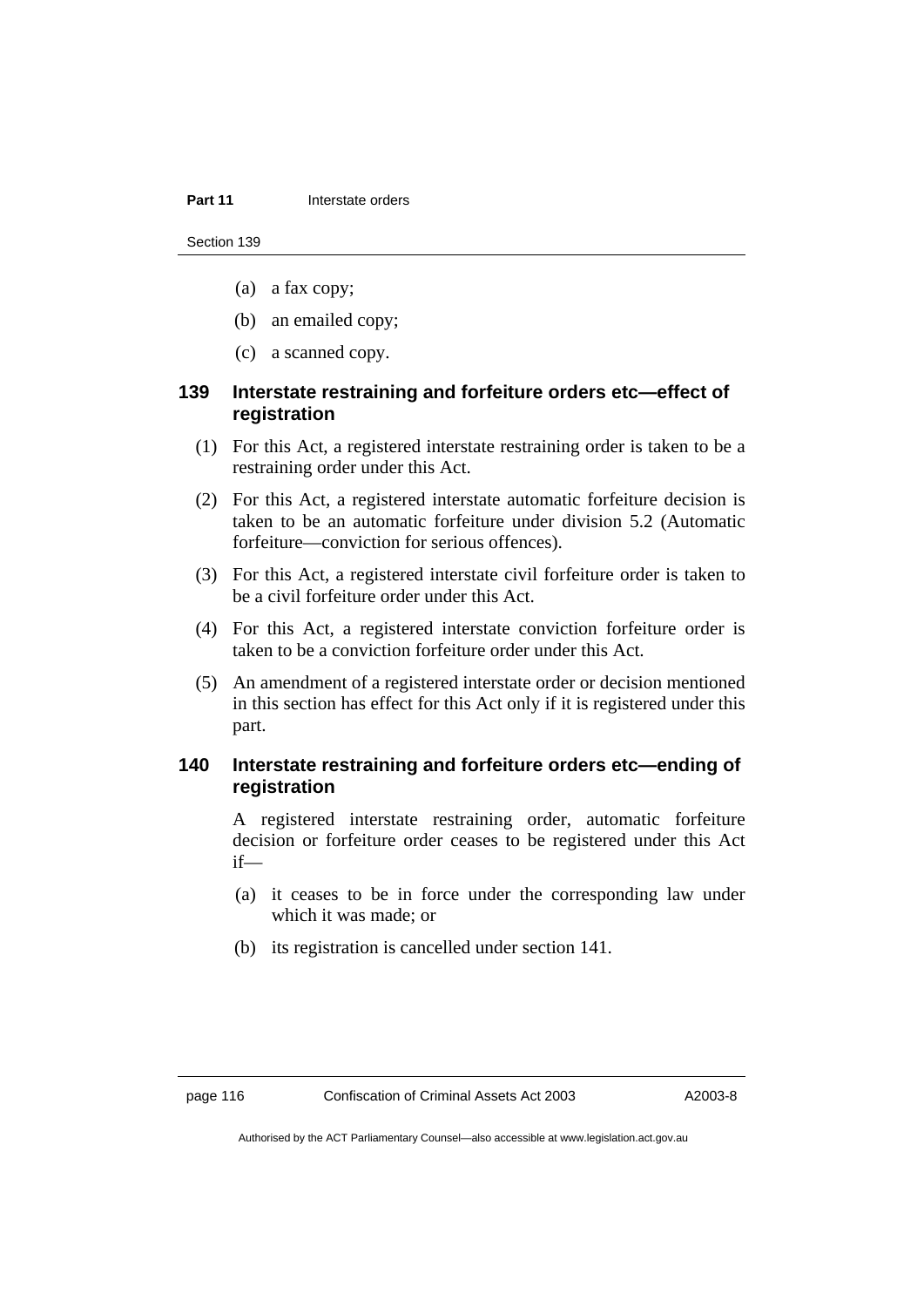## **141 Interstate restraining and forfeiture orders etc cancellation of registration**

- (1) The registration of an interstate restraining order, interstate automatic forfeiture decision or interstate forfeiture order may be cancelled by a relevant court, or an officer of a relevant court prescribed under the regulations, if—
	- (a) the registration was improperly obtained; or
	- (b) details of any amendment of the order or decision, or any direction of the entity that made the order or decision, was not given to the relevant court in accordance with the procedure of the court.
- (2) The registration of an interstate restraining order, interstate automatic forfeiture decision or interstate forfeiture order, or an amendment of such an order or decision, may be cancelled by a relevant court, to the extent that the order or decision, or the order or decision as amended, cannot be enforced in the ACT.

### **142 Creation of interstate penalty charges**

- (1) This section applies if—
	- (a) an interstate restraining order is made because of the commission, or the alleged commission, of an indictable offence by a person; and
	- (b) an interstate penalty order is made against the person in relation to the offence; and
	- (c) the interstate restraining order is registered under this Act; and
	- (d) the interstate penalty order is registered in the ACT under the *Service and Execution of Process Act 1992* (Cwlth).
- (2) On the registration of both of the orders mentioned in subsection (1) (c) and (d), a charge (an *interstate penalty charge*) to secure the amount payable under the interstate penalty order is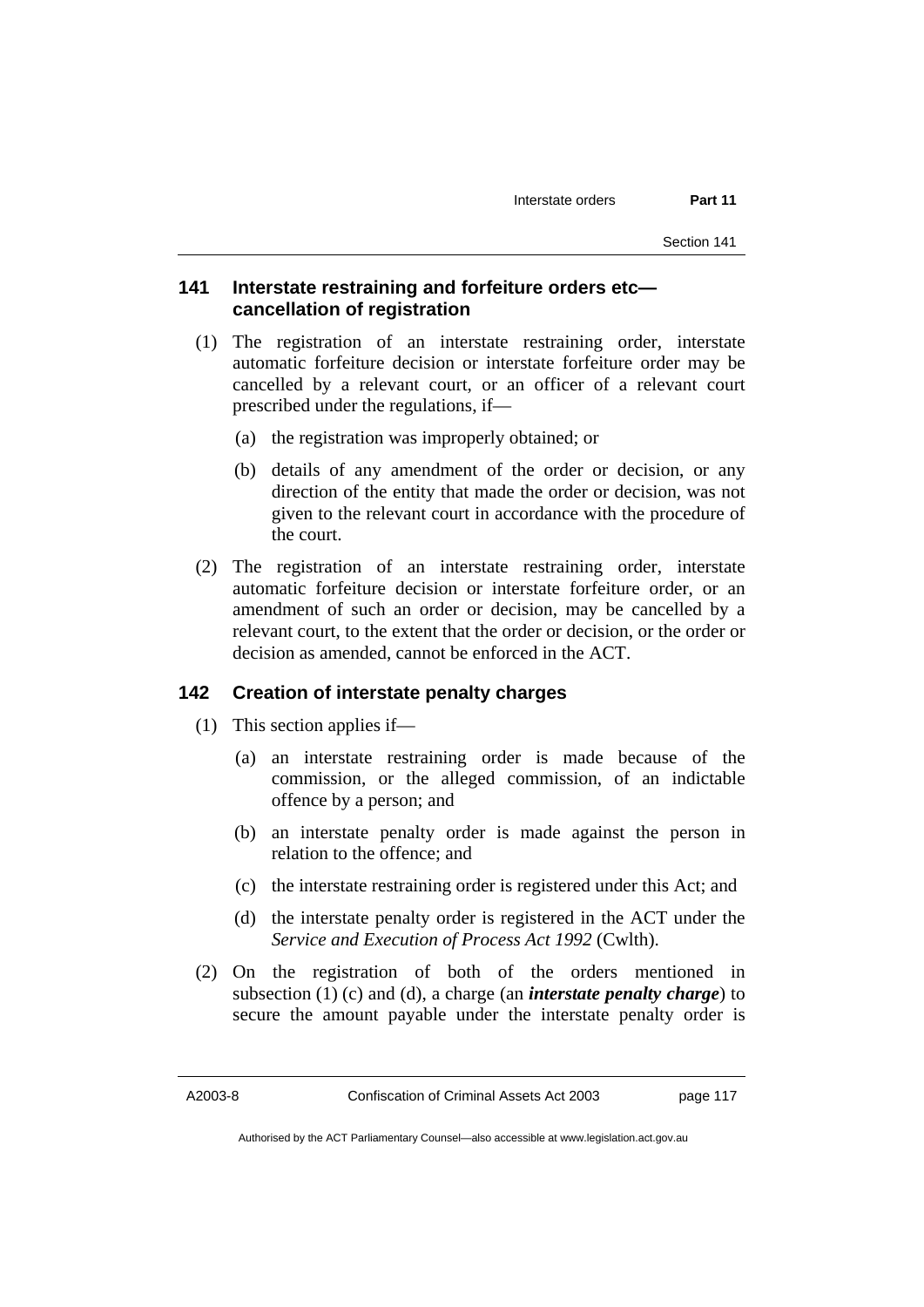### **Part 11 Interstate orders**

Section 143

created over the property in the ACT restrained under the interstate restraining order.

 (3) If the interstate restraining order is amended, after the interstate penalty order is made, to add more property, and the interstate restraining order is registered under this part, the additional property is also subject to the penalty charge on registration of the amendment.

## **143 Interstate penalty charges—effect of creation**

For this Act, an interstate penalty charge is taken to be a penalty charge under this Act.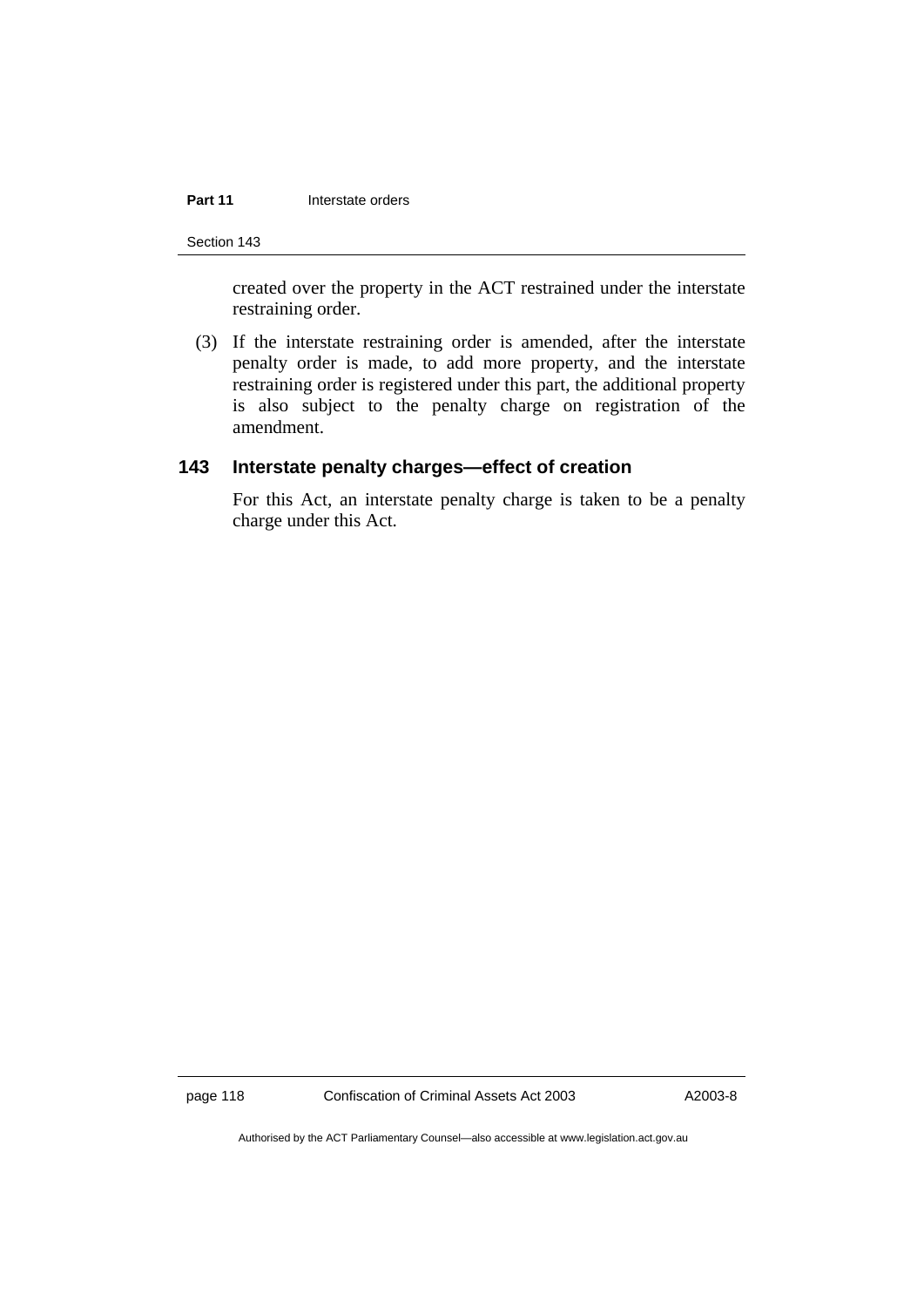## **Part 12 Information gathering**

## **Division 12.1 Inquiry notices**

## **144 Meaning of** *inquiry notice*

In this Act:

*inquiry notice* means a notice by a police officer requiring a financial institution to give the officer stated information in relation to—

- (a) an account with the institution (including whether an account has existed or does exist); or
- (b) a transaction (other than in relation to an account) conducted, or proposed to be conducted, by or with the institution (including whether a transaction has been conducted).
- *Note 1 Account* includes a safe-deposit box (see dict, def *account*).
- *Note 2* It is an offence to contravene an inquiry notice, to give false or misleading information in purported compliance with an inquiry notice, or to disclose the existence or operation of the notice (see div 12.6).

## **145 Inquiry notices—giving**

- (1) A police officer of the rank of commander (or higher) may give an inquiry notice to a financial institution.
- (2) The inquiry notice may be given only if the police officer is satisfied that the information to which the notice relates is relevant to deciding whether—
	- (a) an application could be made for an order under this Act (including for another order under this part), a corresponding law order, or a search warrant under part 13 (Search warrants), in relation to anyone; or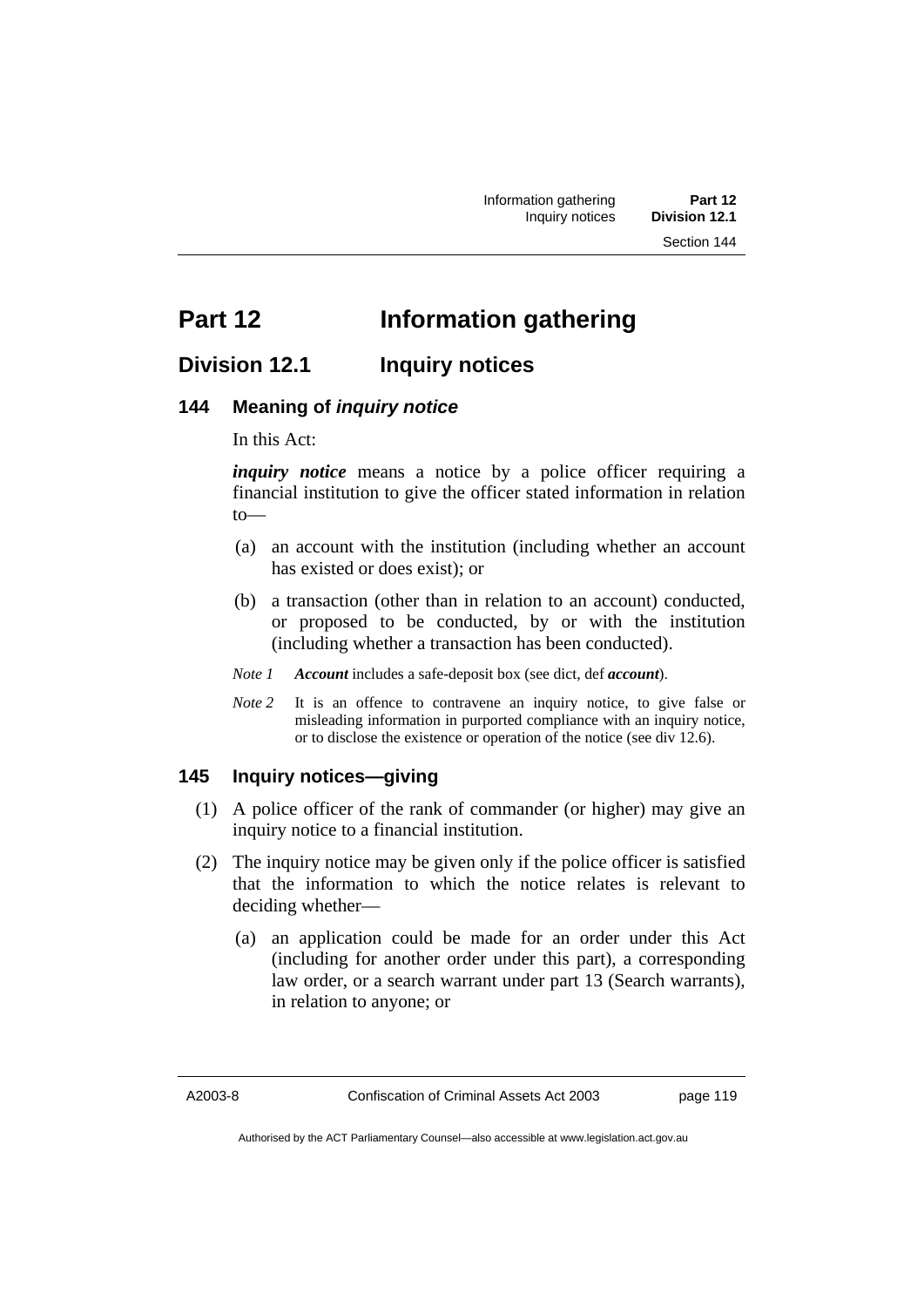| Part 12       | Information gathering |
|---------------|-----------------------|
| Division 12.2 | Monitoring orders     |
| Section 146   |                       |

- (b) a proceeding could be begun against anyone for an offence against this Act or a corresponding law or for a money laundering offence.
- *Note* A *money laundering offence* includes a prescribed offence against a law of the Commonwealth, a State or another Territory, see dict.
- (3) The police officer must give a copy of the notice to the financial institution to which the notice applies.
	- *Note* For how documents may be served, see Legislation Act, pt 19.5.

## **146 Inquiry notices—form**

- (1) An inquiry notice must be signed by the police officer giving it.
- (2) The notice must state—
	- (a) that it is an inquiry notice under this Act; and
	- (b) the financial institution to which the notice applies; and
	- (c) the information that the financial institution is required to give; and
	- (d) how the information is to be given; and
	- (e) that the inquiry notice is a non-disclosable information order.
	- *Note* The disclosure of the existence or operation of a non-disclosable information order is prohibited, see s 192.
- (3) The notice must also include a statement setting out the effect of division 12.6 (Information order offences) in relation to inquiry notices.

## **147 Inquiry notices—immunity for complying financial institutions and staff**

A civil proceeding does not lie against a financial institution, or an officer, employee or agent of a financial institution, in relation to loss, damage or injury of any kind to someone else because of the giving of information honestly to a police officer in compliance with (or purported compliance with) an inquiry notice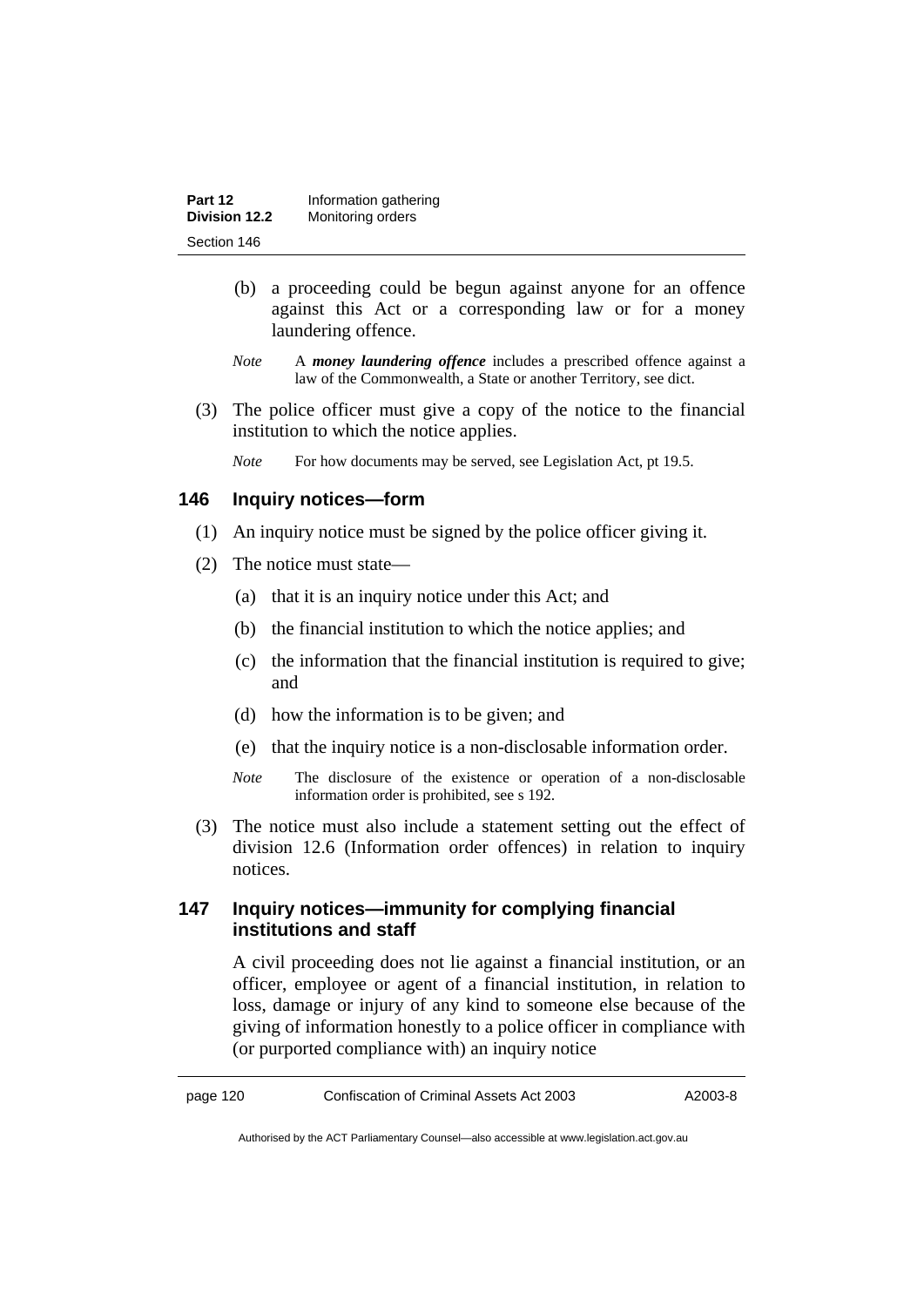| Information gathering | Part 12              |
|-----------------------|----------------------|
| Monitoring orders     | <b>Division 12.2</b> |
|                       | Section 148          |

## **Division 12.2 Monitoring orders**

- *Note 1* For general provisions about a proceeding for a monitoring order (which is a confiscation proceeding—see s 236), see pt 14.
- *Note 2* In particular, no advance notice to anyone is required of the application for the order, and the application may be heard in closed court, without the offender or the public being present, see s 243.

## **148 Meaning of** *monitoring order*

In this Act:

*monitoring order* means an order under section 151 (Monitoring orders—making) requiring a financial institution give a police officer information obtained or held by the institution about transactions conducted, or proposed to be conducted, by a person with the institution.

## **149 Monitoring orders—application**

- (1) A police officer may apply to a relevant court for a monitoring order.
- (2) The application may be made only if the police officer has reasonable grounds for suspecting that the person in relation to whom the order is sought—
	- (a) has committed, or is about to commit, a serious offence; or
	- (b) was involved in the commission, or is about to be involved in the commission, of a serious offence; or
	- (c) has derived, or is about to derive, property or a benefit from the commission of a serious offence.
	- *Note Serious offence* means an offence against a Territory law or the law of the Commonwealth, a State or another Territory that is punishable by imprisonment for 5 years or longer (see s 13 (2)).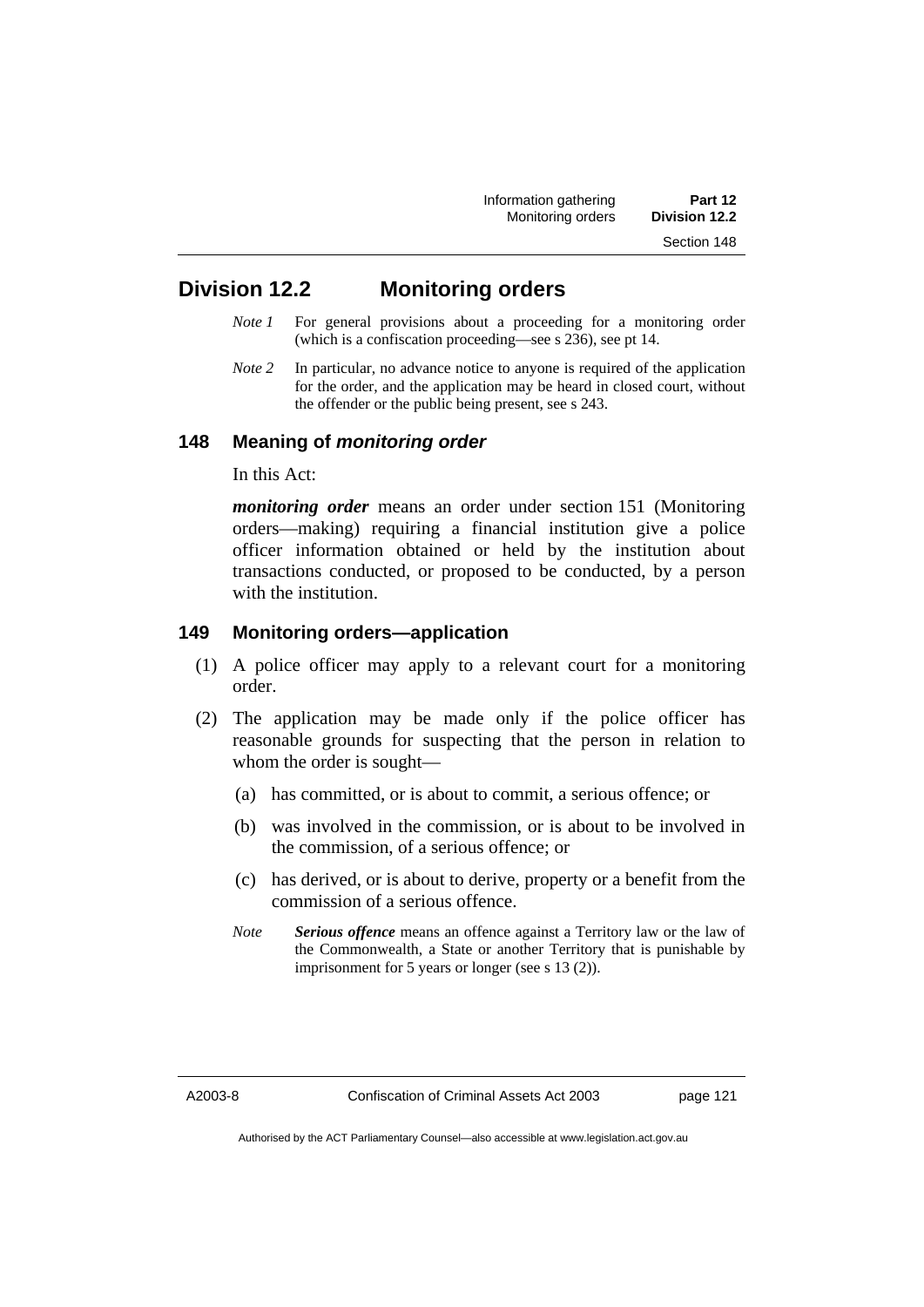| Part 12       | Information gathering |
|---------------|-----------------------|
| Division 12.2 | Monitoring orders     |
| Section 150   |                       |

## **150 Monitoring orders—affidavit supporting application**

- (1) An application for a monitoring order must be supported by an affidavit of the applicant police officer stating the grounds for the officer's suspicions.
- (2) The court may require the police officer to give additional information about the grounds on which the order is sought.

## **151 Monitoring orders—making**

- (1) This section applies if an application is made under section 149 (Monitoring orders—application) to a relevant court for a monitoring order requiring a financial institution to give a police officer information obtained or held by the institution about transactions conducted, or proposed to be conducted with the institution, by the person in relation to whom the order is sought.
- (2) The relevant court must make the monitoring order sought if, having regard to the police officer's affidavit supporting the application and any other evidence before the court, the court is satisfied that there are reasonable grounds for the officer's suspicions stated in the affidavit.
- (3) The order must state—
	- (a) that it is a monitoring order under this Act; and
	- (b) the financial institution to which the order applies; and
	- (c) the person in relation to whom the order is made; and
	- (d) the nature of the transactions to be monitored; and
	- (e) the information that the financial institution is required to give; and
	- (f) how the information is to be given; and
	- (g) the period for which the order has effect; and
	- (h) that the monitoring order is a non-disclosable information order.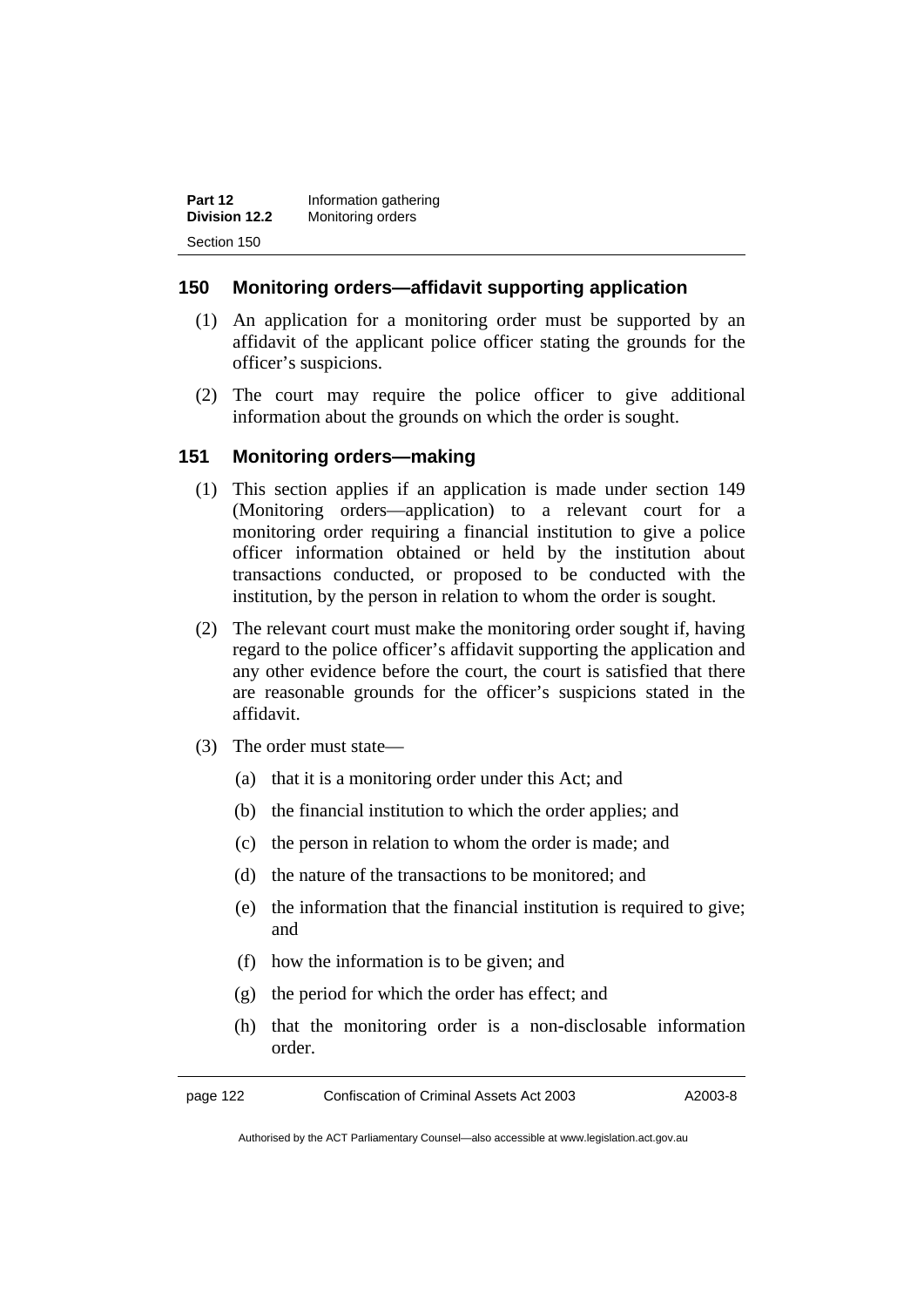| Information gathering         | Part 12       |
|-------------------------------|---------------|
| Transaction suspension orders | Division 12.3 |
|                               | Section 152   |

*Note* The disclosure of the existence or operation of a non-disclosable information order is prohibited, see s 192.

- (4) The order must also include a statement setting out the effect of division 12.6 (Information order offences) in relation to monitoring orders.
- (5) The period mentioned in subsection (3) (g) must not begin earlier than the day when notice of the order is given to the financial institution and must end not later than 3 months after the day when the order is made.
- (6) To remove any doubt, a relevant court may make 2 or more monitoring orders (including for successive periods) in relation to the same person.
- (7) The chief police officer must give a copy of a monitoring order to the financial institution to which the order applies.
	- *Note* For how documents may be served, see Legislation Act, pt 19.5.

## **Division 12.3 Transaction suspension orders**

- *Note 1* For general provisions about a proceeding for a transaction suspension order (which is a confiscation proceeding—see s 236), see pt 14.
- *Note 2* In particular, no advance notice to anyone is required of the application for the order, and the application may be heard in closed court, without the offender or the public being present, see s 243.

### **152 Meaning of** *transaction suspension order*

(1) In this Act:

*transaction suspension order* means an order under section 155 (Transaction suspension orders—making) requiring a financial institution, on becoming aware of a transaction (including a proposed transaction) to be conducted through a stated account, to—

- (a) immediately tell a police officer about the transaction; and
- (b) delay the processing of the transaction for 48 hours after the institution becomes aware of the transaction.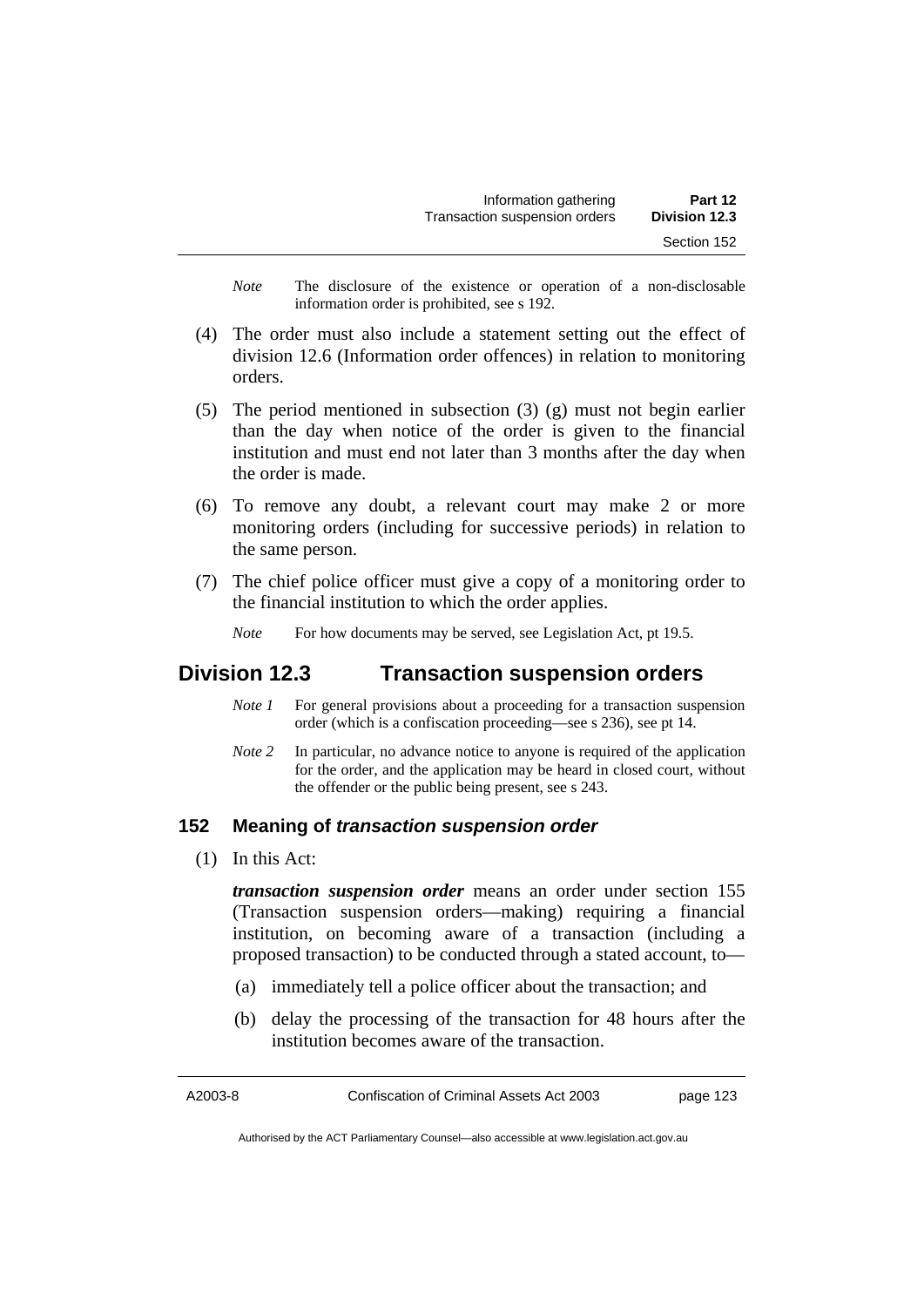(2) In this section:

*account* does not include a safe-deposit box.

## **153 Transaction suspension orders—application**

- (1) A police officer may apply to a relevant court for a transaction suspension order.
- (2) The application may be made only if the police officer has reasonable grounds for suspecting that—
	- (a) the person in relation to whom the order is sought—
		- (i) has committed, or is about to commit, a money laundering offence; or
		- (ii) was involved in the commission, or is about to be involved in the commission, of a money laundering offence; or
		- (iii) has derived, or is about to derive, property or a benefit from the commission of a money laundering offence; and
	- (b) the account in relation to which the order is sought is operated by, or under the effective control of, the person.
		- *Note 1* For the meaning of *effective control*, see s 14.
		- *Note 2* A *money laundering offence* includes a prescribed offence against a law of the Commonwealth, a State or another Territory, see dict.
		- *Note* 3 For the meaning of *in relation to*, see dict.
- (3) To remove any doubt, the application may be made in relation to 2 or more accounts.

## **154 Transaction suspension orders—affidavit supporting application**

 (1) An application for a transaction suspension order must be supported by an affidavit of the applicant police officer stating—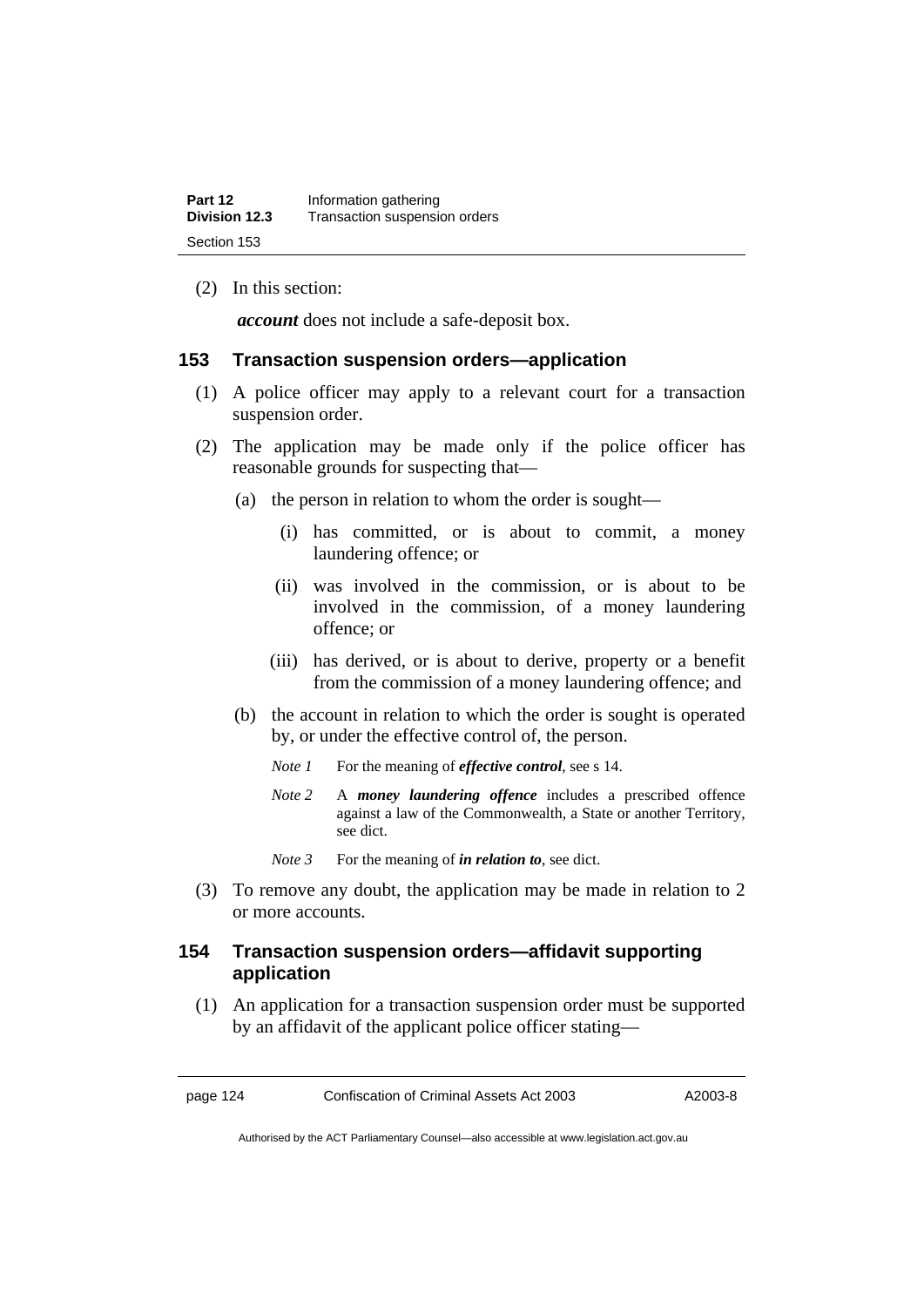- (a) the grounds for the officer's suspicions; and
- (b) the account in relation to which the order is sought.
- (2) The court may require the police officer to give additional information about the grounds on which the order is sought.

### **155 Transaction suspension orders—making**

- (1) This section applies if an application is made under section 153 (Transaction suspension orders—application) to a relevant court for a transaction suspension order requiring a financial institution, on becoming aware of a transaction (including a proposed transaction) to be conducted through the account to which the application relates, to—
	- (a) immediately tell a police officer about the transaction; and
	- (b) delay the processing of the transaction for 48 hours after the institution becomes aware of the transaction.
- (2) The relevant court must make the transaction suspension order sought if, having regard to the police officer's affidavit supporting the application and any other evidence before the court, the court is satisfied that there are reasonable grounds for the officer's suspicions stated in the affidavit.
- (3) The order must state—
	- (a) that it is a transaction suspension order under this Act; and
	- (b) the terms of the order; and
	- (c) the financial institution to which the order applies; and
	- (d) the account in relation to which the order is made; and
	- (e) how notice of transactions (including proposed transactions) is to be given; and
	- (f) the period for which the order has effect; and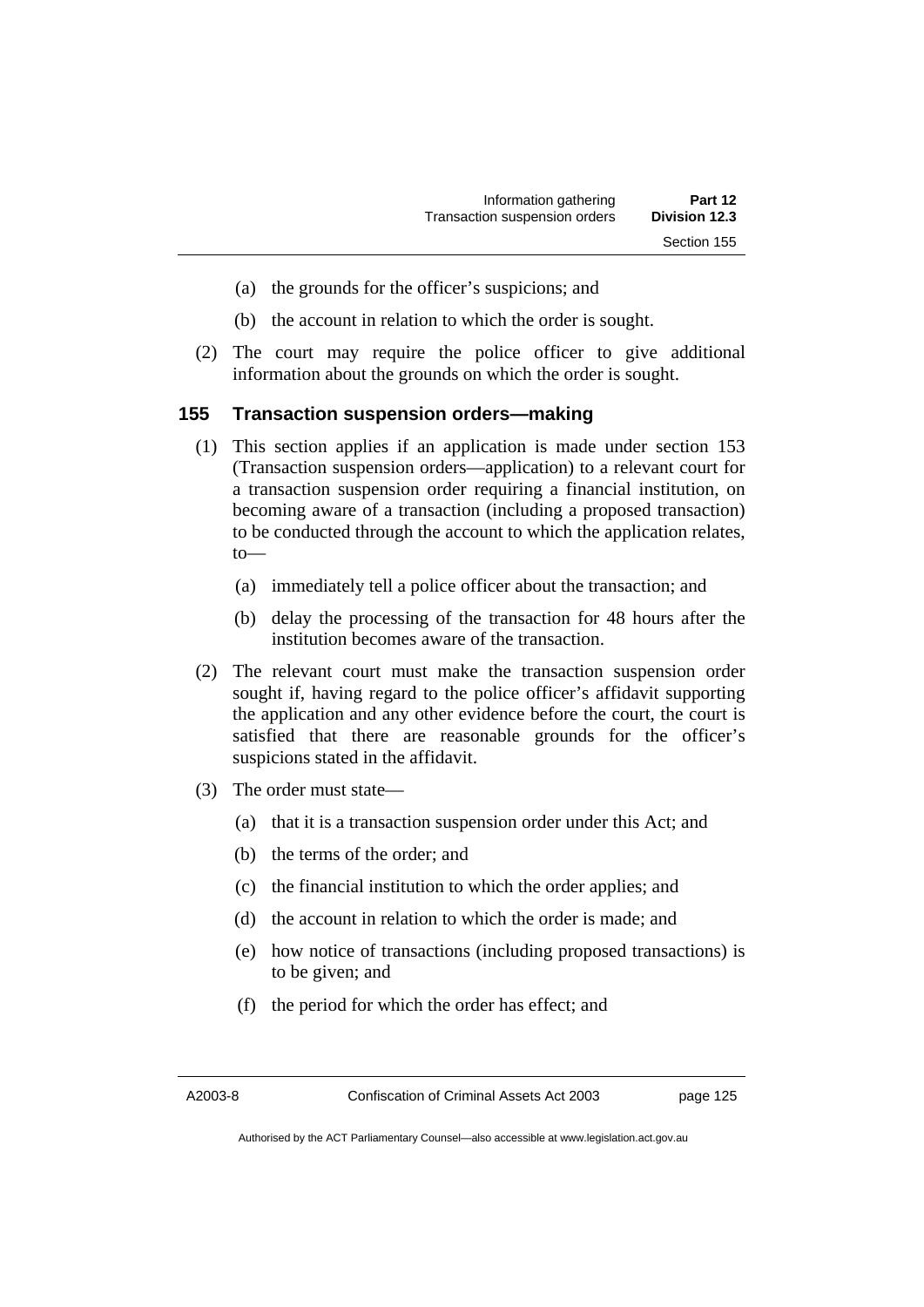- (g) that the transaction suspension order is a non-disclosable information order.
- *Note 1* The disclosure of the existence or operation of a non-disclosable information order is prohibited, see s 192.
- *Note 2* An order cannot be made in relation to a safe-deposit box (see s 152 (2)).
- (4) The order must also include a statement setting out the effect of division 12.6 (Information order offences) in relation to transaction suspension orders.
- (5) The period mentioned in subsection (3) (f) must not begin earlier than the day when notice of the order is given to the financial institution and must end not later than 3 months after the day when the order is made.
- (6) To remove any doubt, a relevant court may make 2 or more transaction suspension orders (including for successive periods) in relation to the same account.
- (7) The chief police officer must give a copy of a transaction suspension order to the financial institution to which the order applies.
	- *Note* For how documents may be served, see Legislation Act, pt 19.5.

## **Division 12.4 Production orders for propertytracking documents**

- *Note 1* For general provisions about a proceeding for a production order (which is a confiscation proceeding—see s 236), see pt 14.
- *Note 2* In particular, no advance notice to anyone is required of the application for the order, and the application may be heard in closed court, without the offender or the public being present, see s 243.

## **156 Meaning of** *production order*

In this Act:

*production order* means an order under section 160 (Production orders—making) requiring a person to give a police officer any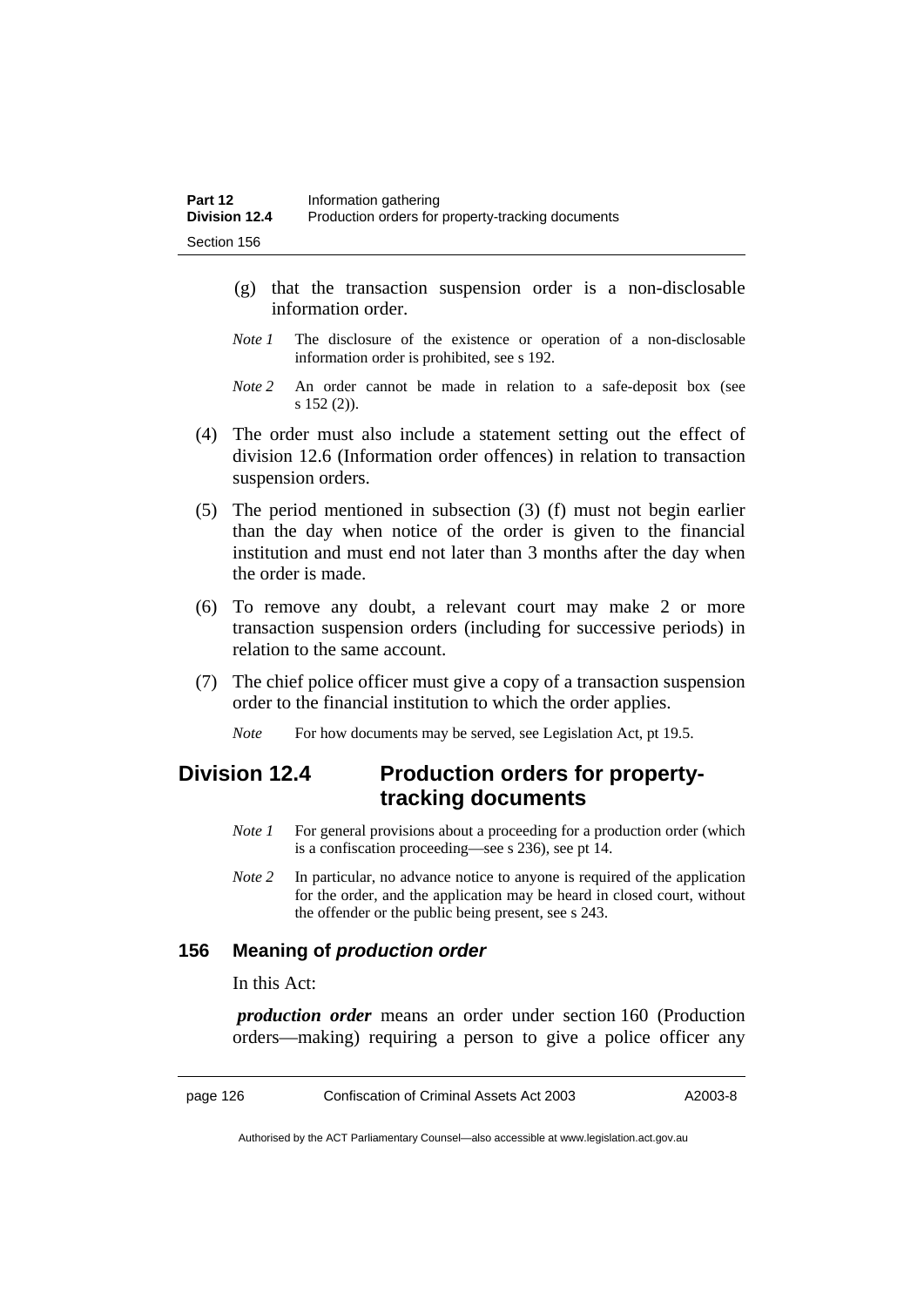property-tracking documents in the person's possession or control that relate to the person or property (or both) stated in the order.

## **157 Meaning of** *property-tracking document*

In this Act:

*property-tracking document* means—

- (a) a document relevant to identifying, locating or quantifying—
	- (i) property (including tainted property and property under the effective control of a person) in relation to which action has been or could be taken under this Act or a corresponding law; or
	- (ii) benefits derived by a person from the commission (or the alleged commission) of an indictable offence; or
	- (iii) evidence in relation to property or benefits mentioned in subparagraph (i) or (ii); or
- (b) a document relevant to identifying or locating a document necessary for the transfer of property mentioned in paragraph (a) (i); or
- (c) a document relevant to understanding a document mentioned in paragraph (a) or (b).
- *Note 1* For the meaning of *effective control*, see s 14.
- *Note 2* For the meaning of *in relation to*, see dict.
- *Note 3 Indictable offence* includes an offence against the law of the Commonwealth, a State or another Territory that may be dealt with under a law of the Commonwealth, the State or the other Territory as an indictable offence (see s 13 (2)).

## **158 Production orders—application**

 (1) A police officer may apply to a relevant court for a production order.

A2003-8 Confiscation of Criminal Assets Act 2003 page 127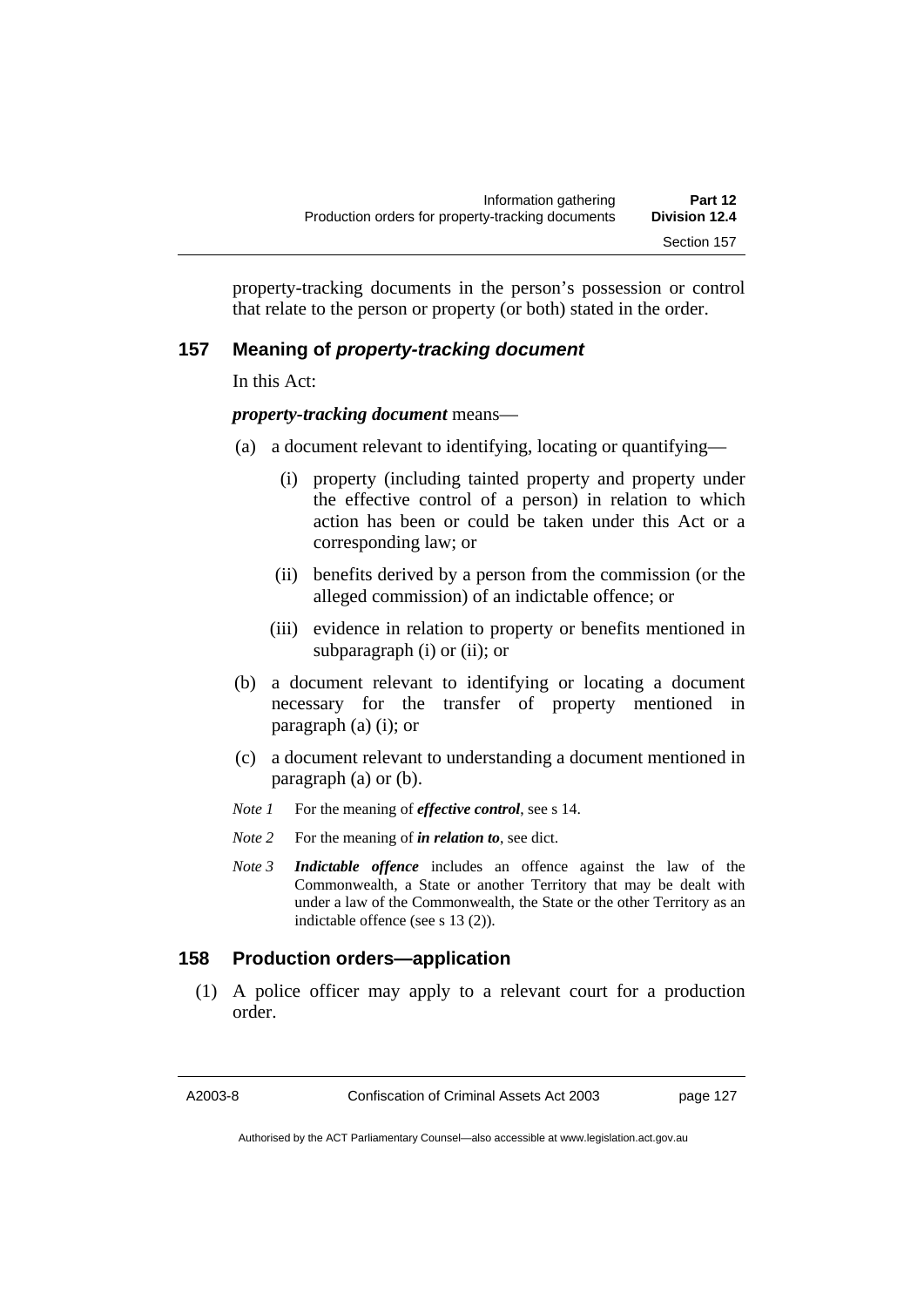- (2) The application may be made only if the police officer has reasonable grounds for suspecting that—
	- (a) someone has committed an indictable offence; and
	- (b) the person against whom the order is sought has possession or control of a property-tracking document in relation to the offence.
	- *Note Indictable offence* includes an offence against the law of the Commonwealth, a State or another Territory that may be dealt with under a law of the Commonwealth, the State or the other Territory as an indictable offence (see s 13 (2)).

## **159 Production orders—affidavit supporting application**

- (1) An application for a production order must be supported by an affidavit of the applicant police officer stating the grounds for the officer's suspicions.
- (2) The court may require the police officer to give additional information about the grounds on which the order is sought.

## **160 Production orders—making**

- (1) This section applies if an application is made under section 158 (Production orders—application) to a relevant court for a production order requiring a person to give a police officer any propertytracking documents in the person's possession or control that relate to the person or property (or both) to which the application relates.
- (2) The relevant court must make the production order sought if, having regard to the police officer's affidavit supporting the application and any other evidence before the court, the court is satisfied that there are reasonable grounds for the officer's suspicions stated in the affidavit.
- (3) A production order must state—
	- (a) that it is a production order under this Act; and
	- (b) the person to whom the order applies; and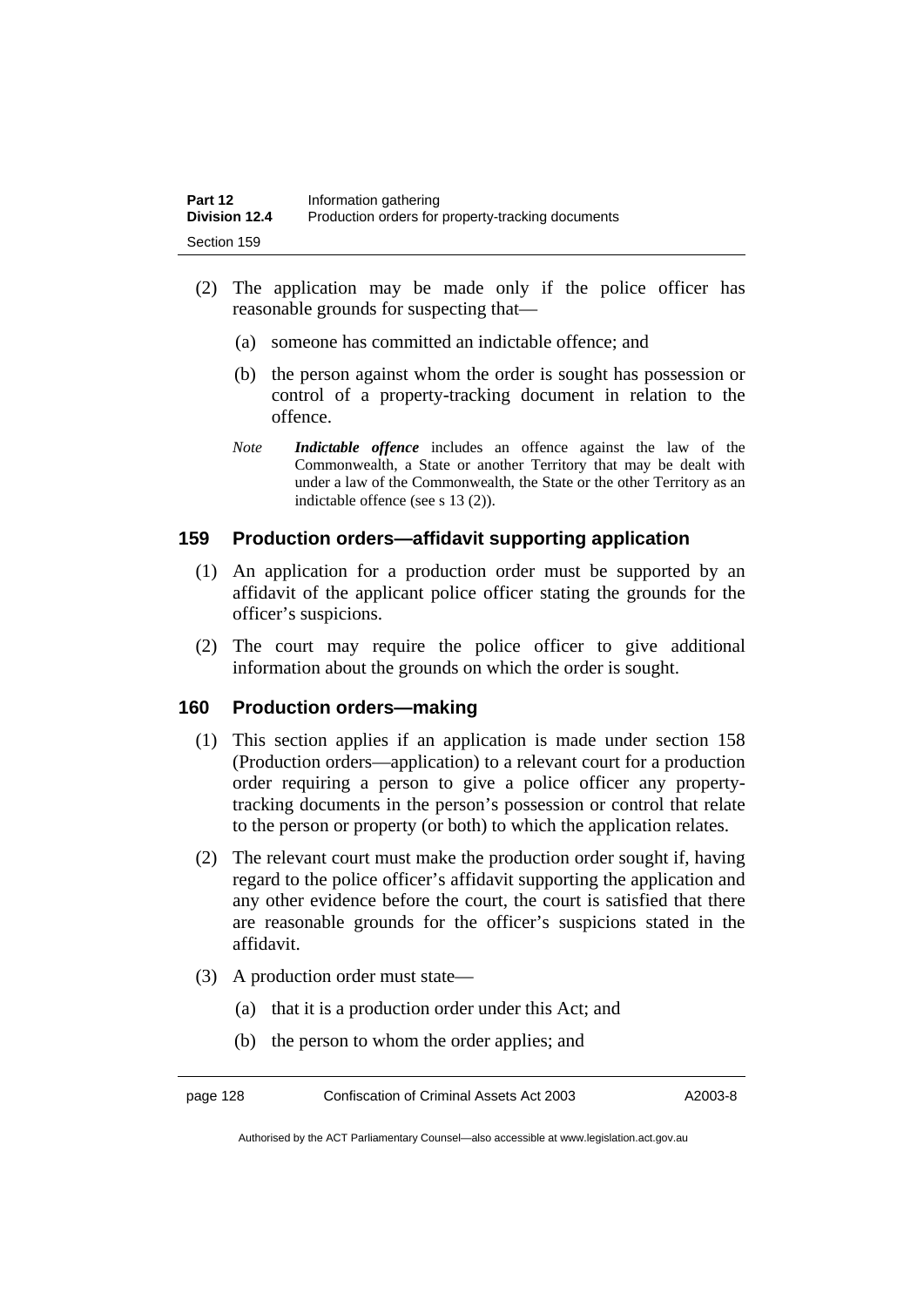- (c) that the person must give to a police officer any propertytracking documents in the person's possession or control that relate to the person or property (or both) stated in the order; and
- (d) the place where and the time when, or the period within which, the documents must to be given to a police officer; and
- (e) whether the relevant court making the order has declared that the order is a non-disclosable production order.
- *Note* The disclosure of the existence or operation of a non-disclosable information order is prohibited, see s 192.
- (4) The order must also include a statement setting out the effect of division 12.6 (Information order offences) in relation to the order.
- (5) The chief police officer must give a copy of a production order to the person to whom the order applies.

*Note* For how documents may be served, see Legislation Act, pt 19.5.

## **161 Production order proceedings—restrictions on disclosure**

- (1) On application by the applicant police officer, a relevant court hearing an application for a production order may declare that the order is a non-disclosable production order.
	- *Note* The disclosure of the existence or operation of a non-disclosable information order is prohibited, see s 192.
- (2) In deciding whether to make a declaration under subsection (1), the court must have regard to whether the declaration—
	- (a) would promote the purposes of this Act; or
	- (b) is desirable to protect the integrity of an investigation (however described) for any purpose or a prosecution of an offence.
- (3) The court may also have regard to any other relevant matter in deciding whether to make a declaration under subsection (1).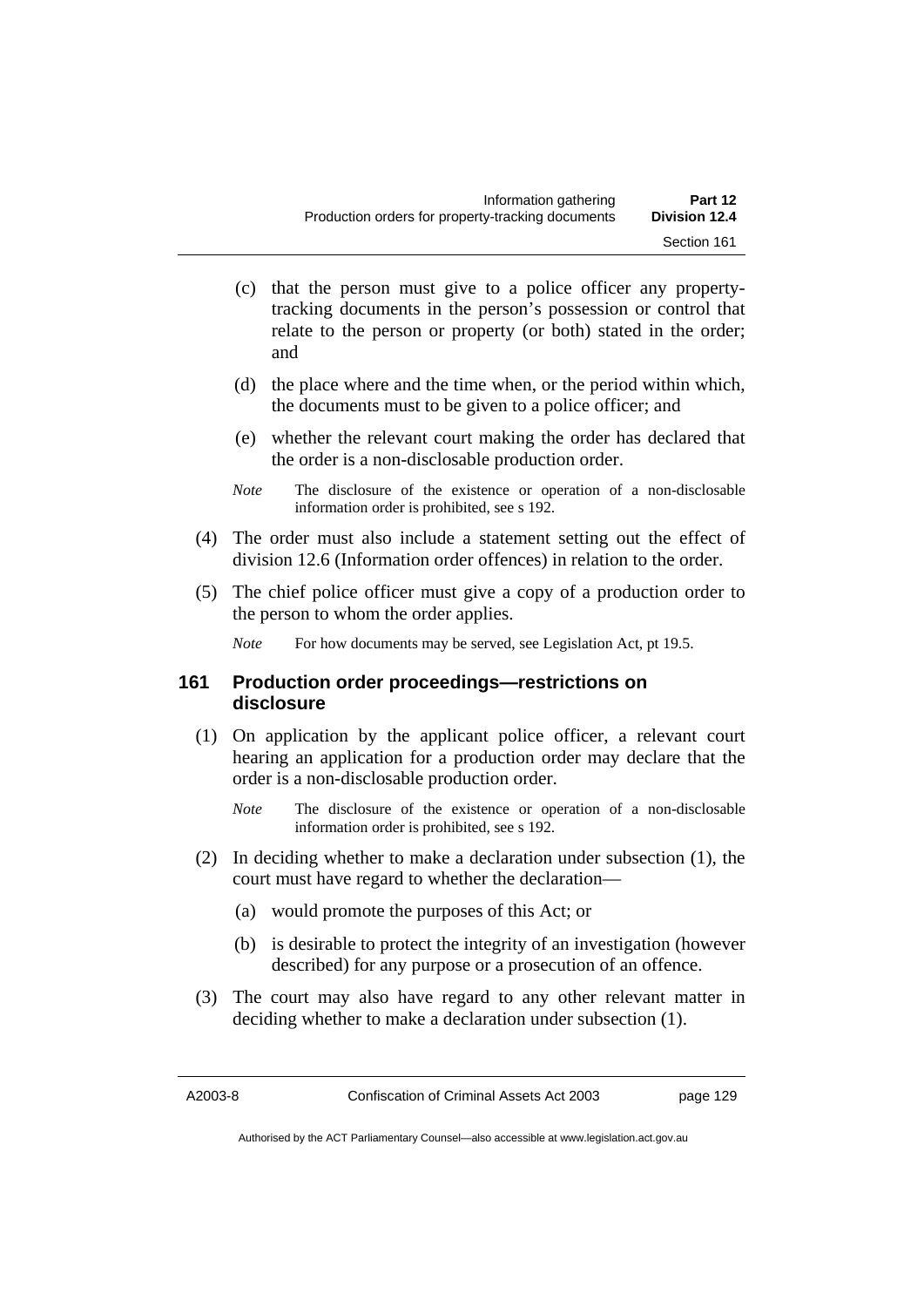## **162 Production orders—variation**

- (1) This section applies if a court makes a production order requiring a person to give a document to a police officer.
- (2) The person may apply to the court for an order varying the production order.
- (3) If the court is satisfied that a document to which the production order relates is essential to the person's lawful business activities, the court may, by order, vary the production order to require the person to make the document available to a police officer for inspection.

## **163 Production orders—consequential powers about documents**

- (1) If a document is given to a police officer under a production order, the officer may—
	- (a) take possession of, and make copies of, or take extracts from, the document; and
	- (b) keep the document for the period necessary for this Act.
- (2) If a police officer keeps a document given to the officer under a production order, the officer must, if asked by a person who would be entitled to inspect the document if it was not in the officer's possession—
	- (a) give the person a copy of the document certified by the officer in writing to be a true copy of the document; or
	- (b) at any reasonable time, allow the person to inspect the document, make copies of it or take extracts from it.
- (3) If a document is made available to a police officer for inspection under a production order as varied under section 162, the officer may make copies of, or take extracts from, the document.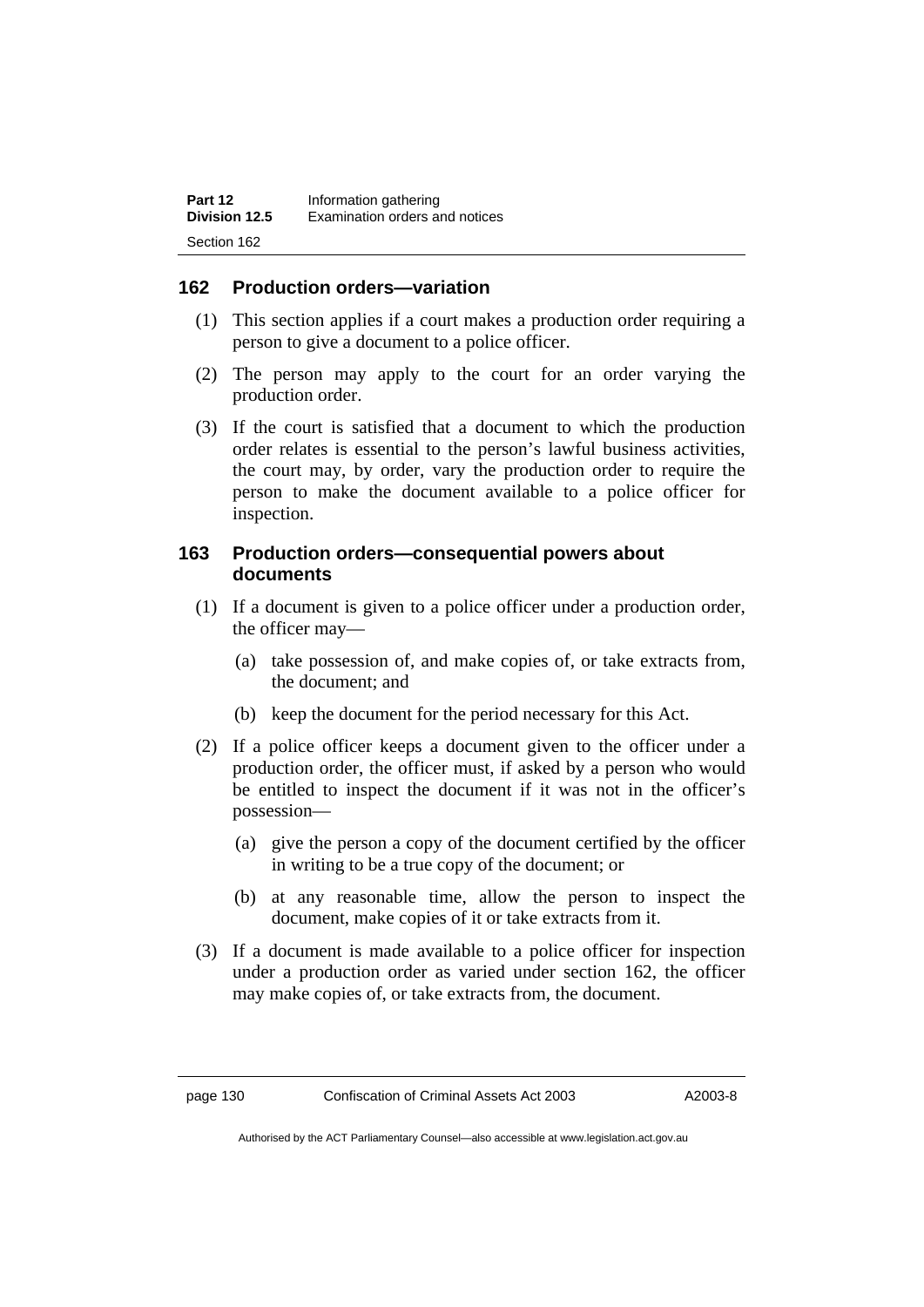Section 164

# **Division 12.5 Examination orders and notices**

- *Note 1* For general provisions about a proceeding for an examination order (which is a confiscation proceeding—see s 236), see pt 14.
- *Note 2* In particular, no advance notice to anyone is required of the application for the order, and the application may be heard in closed court, without the person to whom the notice applies or the public being present, see s 243.

# **Subdivision 12.5.1 Preliminary**

# **164 Definitions for div 12.5**

In this division:

*associate*, of a person, includes an individual or corporation that has a family, personal, business or other relationship with the person.

#### *authorised investigator*—see section 165 (1).

*investigation*, in relation to a person, means—

- (a) an investigation of any of the following:
	- (i) any property of or under the effective control of, and any dealings with property by, the person or an associate of the person in relation to which action has been or could be taken under this Act or a corresponding law;
	- (ii) benefits derived by the person, or an associate of the person, from the commission (or the alleged commission) of an indictable offence;
	- (iii) the financial affairs of the person or an associate of the person; or
- (b) an investigation to decide whether an application could be made for an order under this Act (including another order under this part), a corresponding law order or a search warrant under part 13 (Search warrants), in relation to anyone; or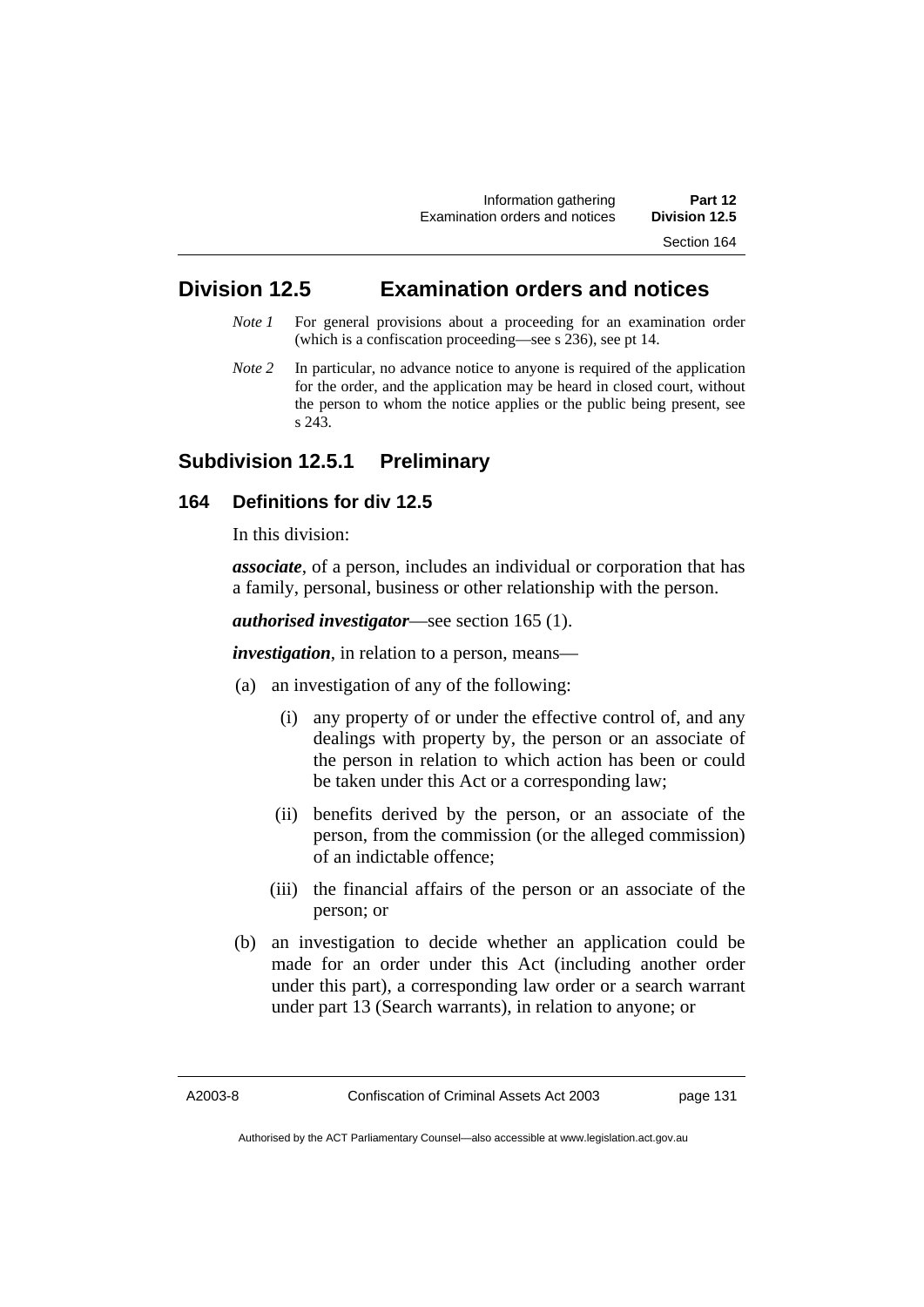| Part 12       | Information gathering          |
|---------------|--------------------------------|
| Division 12.5 | Examination orders and notices |
| Section 165   |                                |

- (c) an investigation to decide whether a proceeding could be begun against anyone for an offence against this Act or a corresponding law or for a money laundering offence.
- *Note 1* For the meaning of *effective control*, see s 14.
- *Note 2* For the meaning of *in relation to*, see dict.
- *Note 3* A *money laundering offence* includes a prescribed offence against a law of the Commonwealth, a State or another Territory, see dict.

# **165 Authorised investigators**

- (1) The chief police officer may, in writing, authorise a police officer (an *authorised investigator*) of the rank of superintendent (or higher) to exercise powers under this division in relation to the investigation stated in the authorisation.
- (2) The chief police officer may give an authorisation under subsection (1) only if the chief police officer is satisfied that the police officer has the necessary qualifications, expertise and experience to examine people in relation to the investigation.
- (3) An authorised investigator must exercise the investigator's functions under the supervision of, and in accordance with any directions of, the DPP.
- (4) For subsection (3), the authorised investigator must consult with the DPP about the conduct of an examination.

# **Subdivision 12.5.2 Examination orders**

#### **166 Meaning of** *examination order*

In this Act:

*examination order* means an order under section 169 (Examination orders—making) authorising an authorised investigator to give the person (or people) to whom the order applies an examination notice in relation to the investigation stated in the order.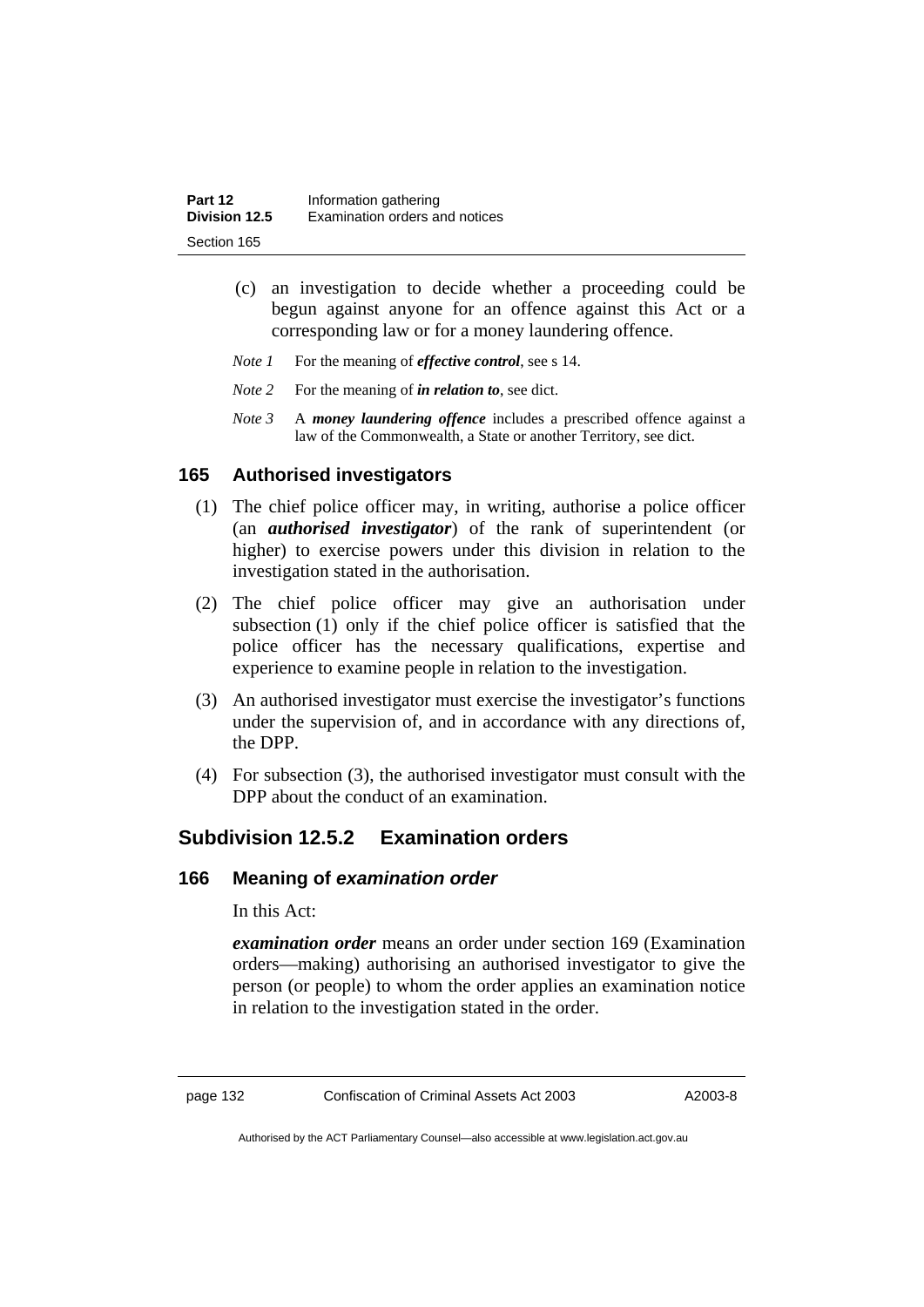#### **167 Examination orders—application**

- (1) An authorised investigator may apply to a relevant court for an examination order for the investigation for which the investigator is an authorised investigator.
- (2) The application must state the investigation to which the application relates and the person (or people) the investigator proposes to examine in relation to the investigation.
- (3) The application may be made only if the authorised investigator has reasonable grounds for suspecting that the person (or people) can give the investigator information or documents, including propertytracking documents, (or both) in relation to the investigation for which the investigator is an authorised investigator.

*Note* For the meaning of *in relation to*, see dict.

#### **168 Examination orders—affidavit supporting application**

- (1) An application for an examination order must be supported by an affidavit of the applicant authorised investigator stating the grounds for the investigator's suspicions.
- (2) The court may require the authorised investigator to give additional information about the grounds on which the order is sought.

#### **169 Examination orders—making**

- (1) This section applies if an application is made under section 167 (Examination orders—application) to a relevant court for an examination order authorising an authorised investigator to give the person (or people) to whom the application relates an examination notice in relation to the investigation stated in the application.
- (2) The relevant court must make the examination order if, having regard to the authorised investigator's affidavit supporting the application and any other evidence before the court, the court is satisfied that—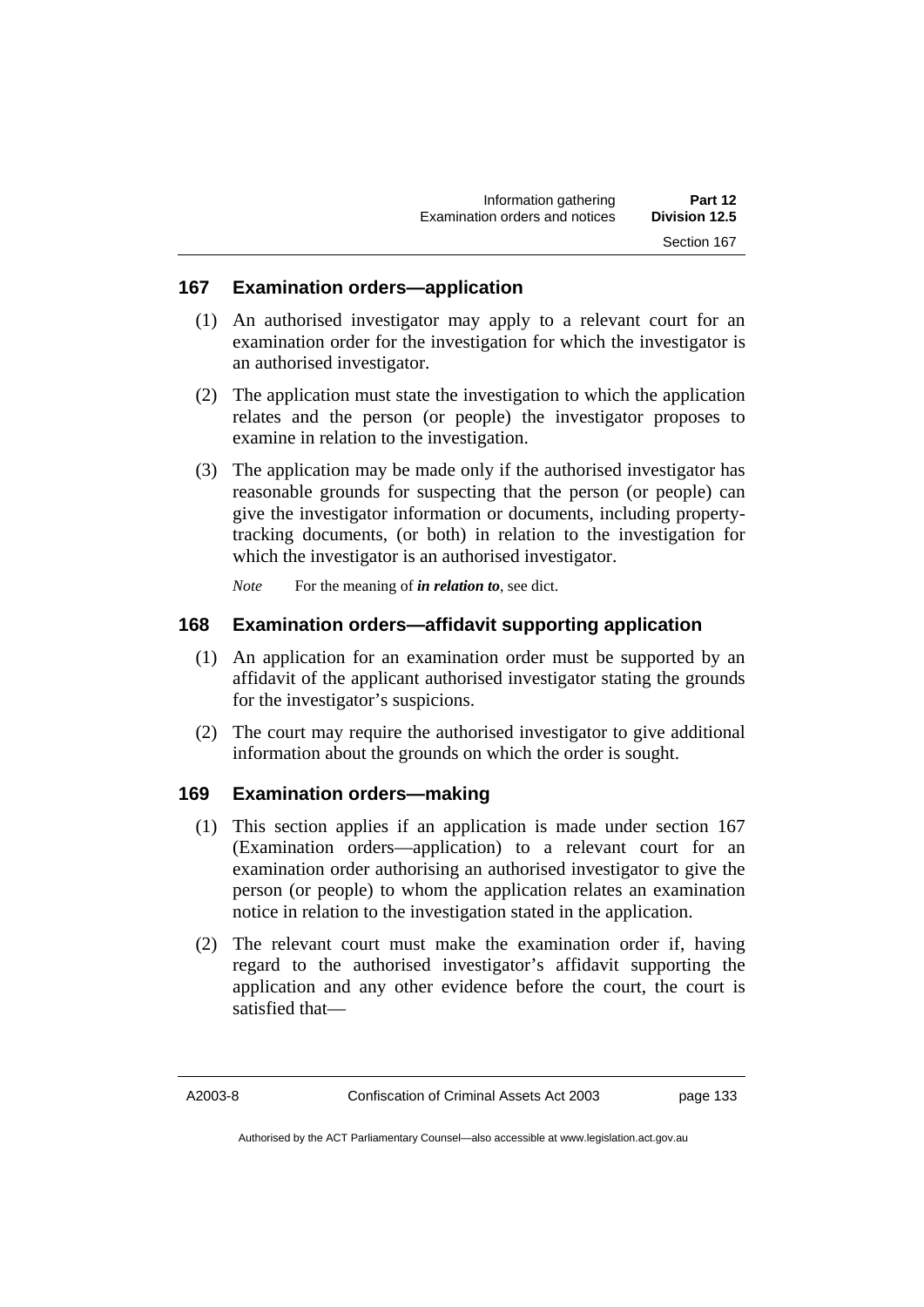- (a) the investigator is authorised under section 165 (Authorised investigators) in relation to the investigation stated in the application; and
- (b) there are reasonable grounds for the investigator's suspicions stated in the affidavit.
- (3) An examination order must state—
	- (a) that it is an examination order under this Act; and
	- (b) the person (or people) to whom the order applies; and
	- (c) the investigation to which the order relates; and
	- (d) whether the order applies to documents; and
	- (e) if the order applies to documents—the kinds of documents that a person to whom the order applies may be required to produce under an examination notice; and
	- (f) whether the relevant court making the order has declared that the order is a non-disclosable examination order.
	- *Note* The disclosure of the existence or operation of a non-disclosable information order is prohibited, see s 192.

# **170 Examination order proceedings—restrictions on disclosure**

- (1) On application by the applicant authorised investigator, a relevant court hearing an application for an examination order may declare that the order is a non-disclosable examination order.
	- *Note* The disclosure of the existence or operation of a non-disclosable information order is prohibited, see s 192.
- (2) In deciding whether to make a declaration under subsection (1), the court must have regard to whether the declaration—
	- (a) would promote the purposes of this Act; or
	- (b) is desirable to protect the integrity of an investigation (however described) for any purpose or a prosecution of an offence.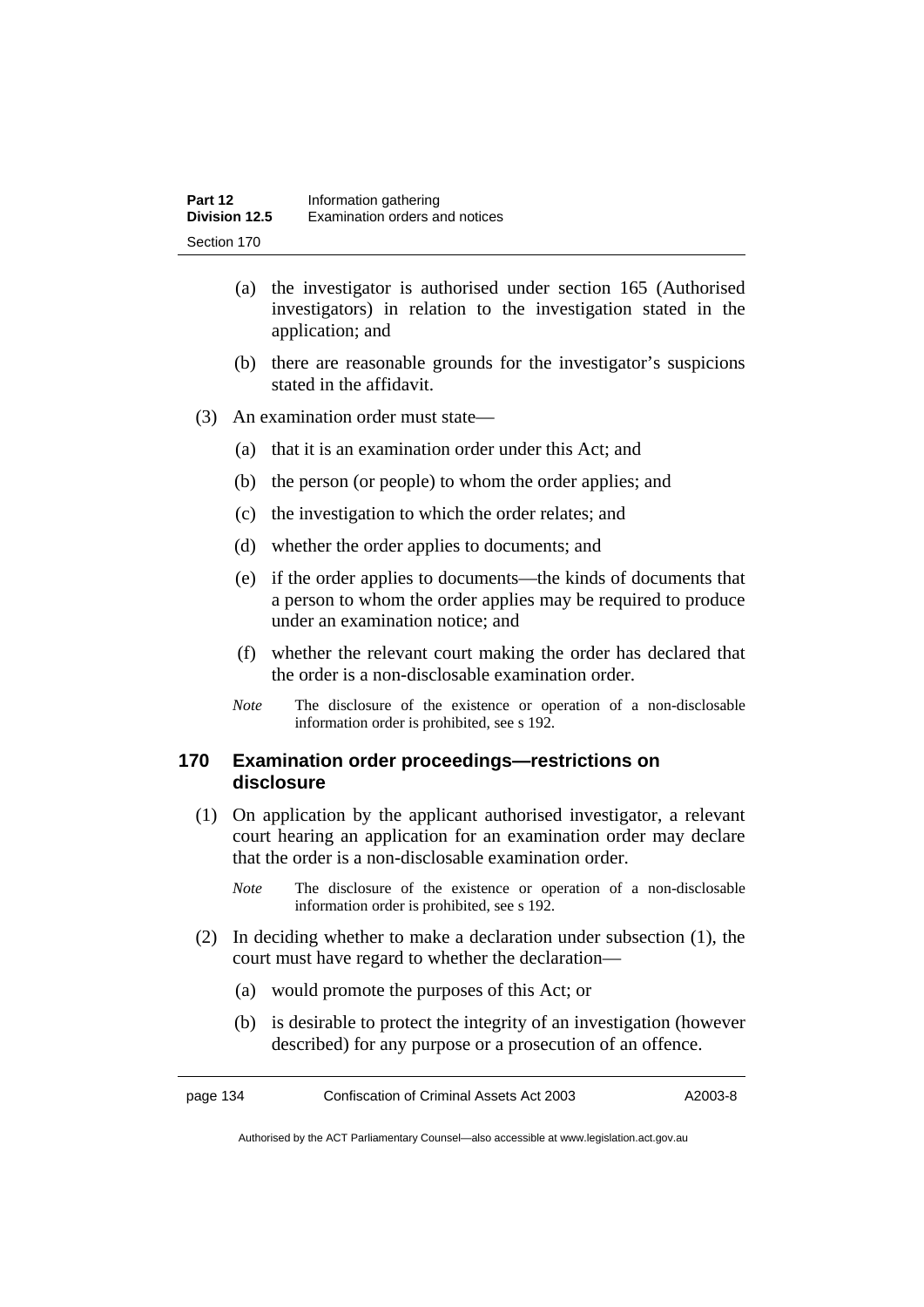(3) The court may also have regard to any other relevant matter in deciding whether to make a declaration under subsection (1).

# **Subdivision 12.5.3 Examination notices**

# **171 Meaning of** *examination notice*

In this Act:

*examination notice* means a notice by an authorised investigator requiring a person to give the investigator any information or documents (or both) the person has in relation to the investigation stated in the notice.

- *Note 1* For the meaning of *in relation to*, see dict.
- *Note* 2 It is an offence to contravene an examination notice, to give false or misleading information in purported compliance with an examination notice, or to disclose the existence or operation of the notice (see sdiv 12.5.5 and div 12.6).

# **172 Examination notices—giving**

 (1) An authorised investigator may give an examination notice to a person who is subject to an examination order for the investigation authorised by the order.

*Note* For how documents may be served, see Legislation Act, pt 19.5.

- (2) The examination notice is a non-disclosable examination notice if the relevant court that made the examination order to which the notice relates declared that the examination order is a nondisclosable examination order.
	- *Note* The disclosure of the existence or operation of a non-disclosable information order is prohibited, see s 192.
- (3) To remove any doubt, an authorised investigator may give 2 or more examination notices in relation to the same investigation to the same person.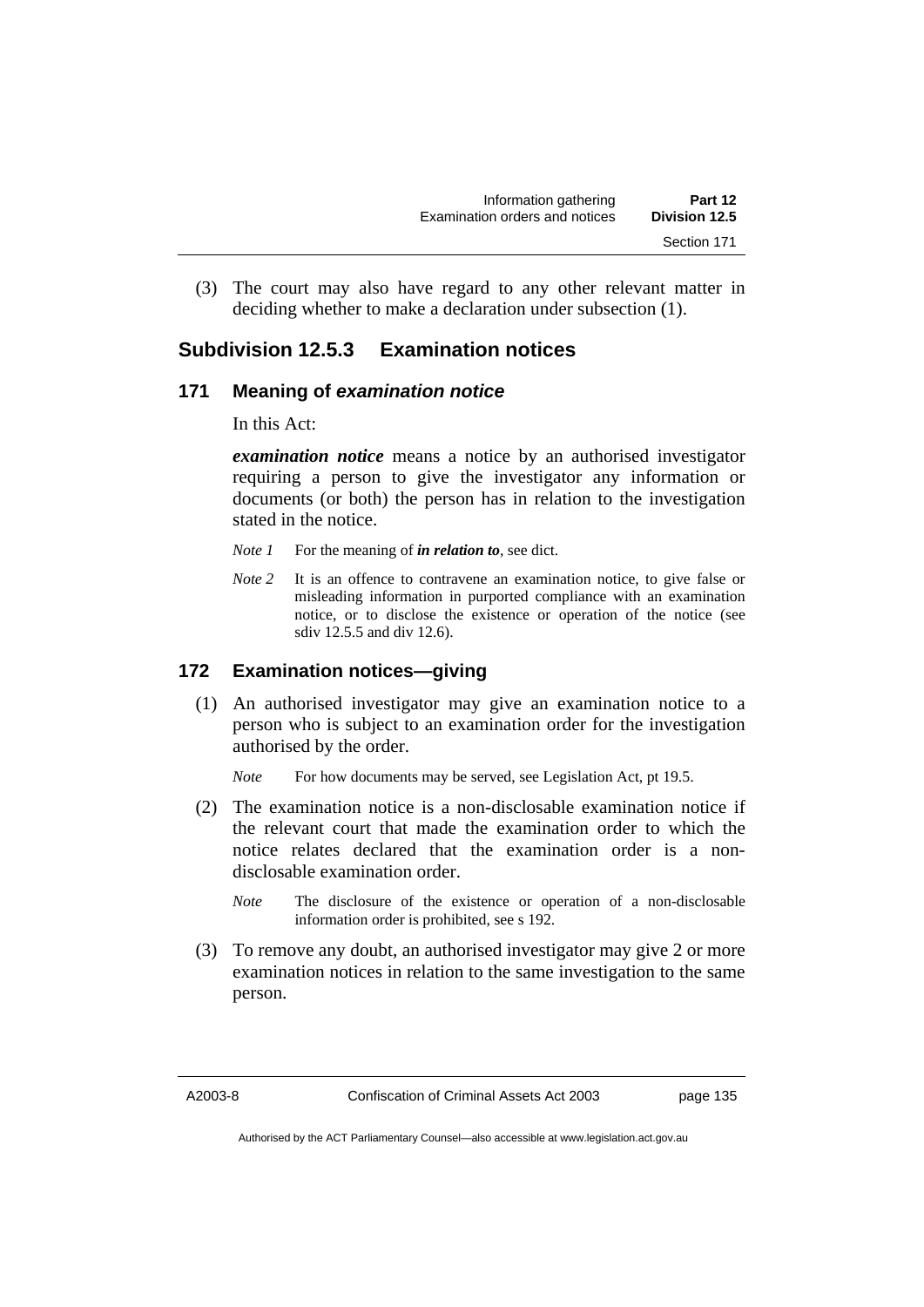# **173 Examination notices—form**

- (1) An examination notice must be signed by the authorised investigator giving it.
- (2) The notice must state—
	- (a) that it is an examination notice under this Act; and
	- (b) the person to whom the notice applies; and
	- (c) the investigation about which the person is to be examined; and
	- (d) the time when and the place where the person is required to attend for examination; and
	- (e) whether the examination notice is a non-disclosable examination notice.
	- *Note 1* For when an examination notice is non-disclosable, see s 172 (2).
	- *Note 2* The disclosure of the existence or operation of a non-disclosable information order is prohibited, see s 192.
- (3) If the examination order to which the notice relates applies to documents, the notice may require the person to give the authorised investigator, at the examination, any documents (including propertytracking documents) of the kind stated in the order that the person has in relation to the investigation stated in the notice.
- (4) The notice must also include a statement setting out the effect of subdivision 12.5.5 (Offences—examination notices) and division 12.6 (Information order offences) in relation to examination notices.

# **Subdivision 12.5.4 Conducting examinations**

#### **174 Time and place of examination**

 (1) The examination of a person must be conducted at the time and place stated in the examination notice given to the person.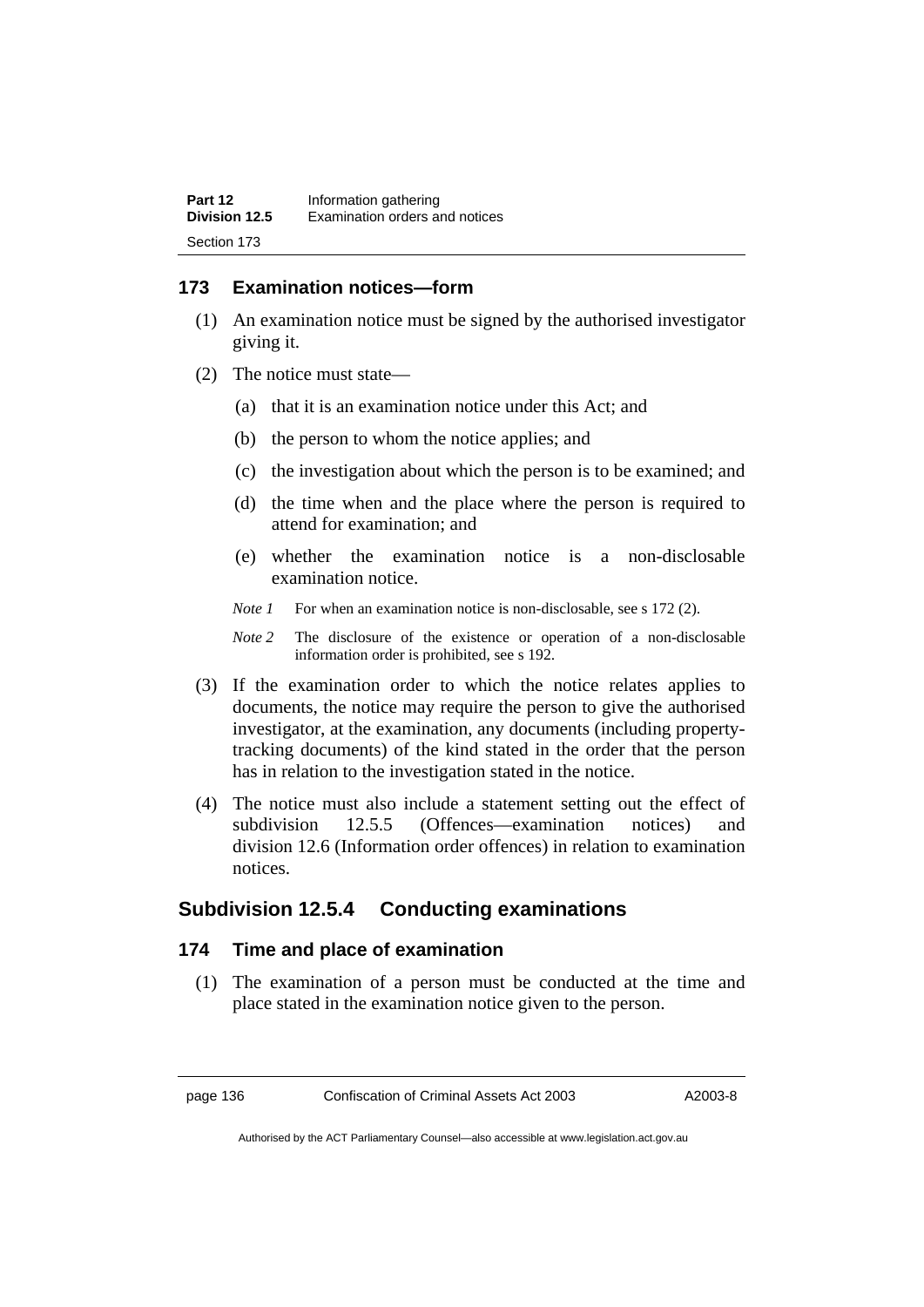(2) However, the time and place of the examination may be changed by agreement between the authorised investigator and the person to whom the examination notice was given or the person's lawyer.

# **175 Requirements made of person examined**

- (1) A person to whom an examination notice applies may be examined on oath or affirmation by the authorised investigator.
	- *Note* For the taking of an oath or the making of an affirmation, see the *Oaths and Affirmations Act 1984.*
- (2) For subsection (1), the authorised investigator may—
	- (a) require the person either to take an oath or make an affirmation; and
	- (b) administer an oath or affirmation to the person.
- (3) The authorised investigator may require the person to answer a question that is put to the person at the examination

#### **176 Conduct of examination**

- (1) The examination of the person must take place in private.
- (2) The authorised investigator may give directions about who may be present during the examination, or during a part of it.
- (3) The following people are entitled to be present at the examination:
	- (a) the authorised investigator;
	- (b) the person being examined, and the person's lawyer;
	- (c) anyone else who is entitled to be present because of a direction under subsection (2).
- (4) The authorised investigator may arrange for a record of the examination to be made.
- (5) The *Evidence (Miscellaneous Provisions) Act 1991*, part 3 (Use of audiovisual links and audio links) applies to an examination under this division as if a reference to evidence were a reference to an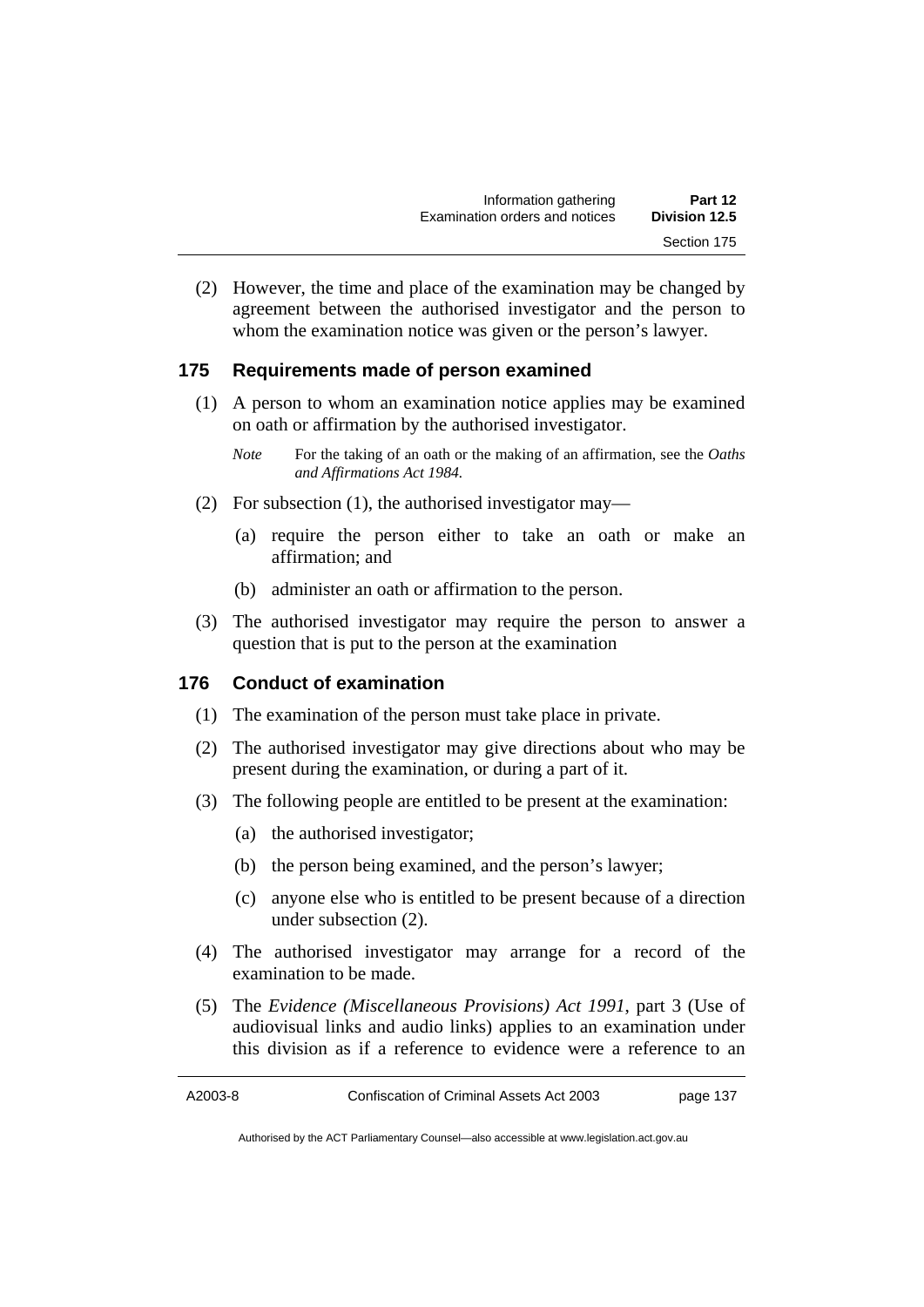examination under this division and any other necessary changes were made.

*Note* An authorised investigator is a Territory court for the *Evidence (Miscellaneous Provisions) Act 1991*, pt 3 (see s 14, defs *State*, *Territory court* and *tribunal*).

# **177 Role of the examinee's lawyer**

The lawyer of the person being examined may, at the times during the examination that the authorised investigator decides, address the investigator and examine the person about matters about which the investigator has examined (or proposes to examine) the person.

# **178 Examinations—consequential powers about documents**

- (1) If a document is given to an authorised investigator under an examination notice, the investigator may—
	- (a) take possession of, and make copies of, or take extracts from, the document; and
	- (b) keep the document for the period necessary for this Act.
- (2) If an authorised investigator keeps a document given to the investigator under an examination notice, the investigator must, if asked by a person who would be entitled to inspect the document if it was not in the investigator's possession—
	- (a) give the person a copy of the document certified by the investigator in writing to be a true copy of the document; or
	- (b) at any reasonable time, allow the person to inspect the document, make copies of it or take extracts from it.

# **179 Examinations—additional restrictions on disclosure**

 (1) This section applies in relation to the examination of a person under an examination notice (other than a notice that is a non-disclosable examination notice under section 172 (2) (Examination notices giving)).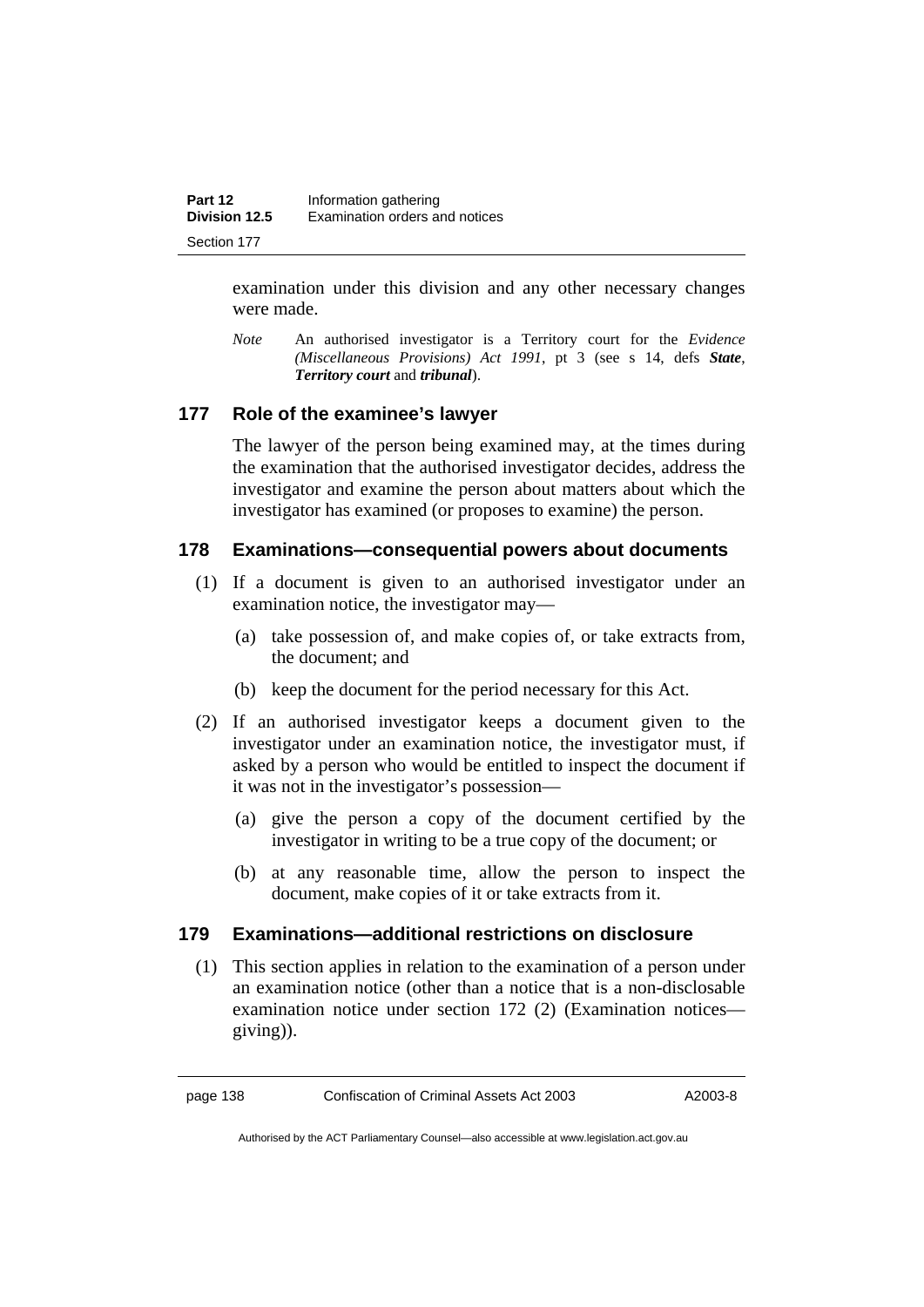- *Note 1* For non-disclosable examination notices, see s 172 (2). The disclosure of the existence or operation of a non-disclosable examination notice is prohibited, see s 192.
- *Note* 2 The disclosure of matter relating to a direction under this section is prohibited, see s 185.
- (2) An authorised investigator may, on the investigator's own initiative or at the request of the person being examined or the DPP, give directions prohibiting or restricting the publication or disclosure of all or any of the following:
	- (a) the fact that an examination notice has been given to a person;
	- (b) any information about the examination (whether or not an examination has been held);
	- (c) any information given, statement made, document produced or thing done during the examination;
	- (d) any information, document or thing derived from anything mentioned in this subsection.
- (3) In deciding whether to give a direction under subsection (2), the authorised investigator must have regard to whether the direction—
	- (a) would promote the purposes of this Act; or
	- (b) is desirable to protect the integrity of an investigation (however described) for any purpose or a prosecution of an offence.
- (4) The authorised investigator may also have regard to any other relevant matter in deciding whether to give a direction under subsection (2).

#### **180 Protection of authorised investigator etc**

 (1) An authorised investigator has, in the exercise of his or her functions as an authorised investigator, the same protection and immunity as a judge.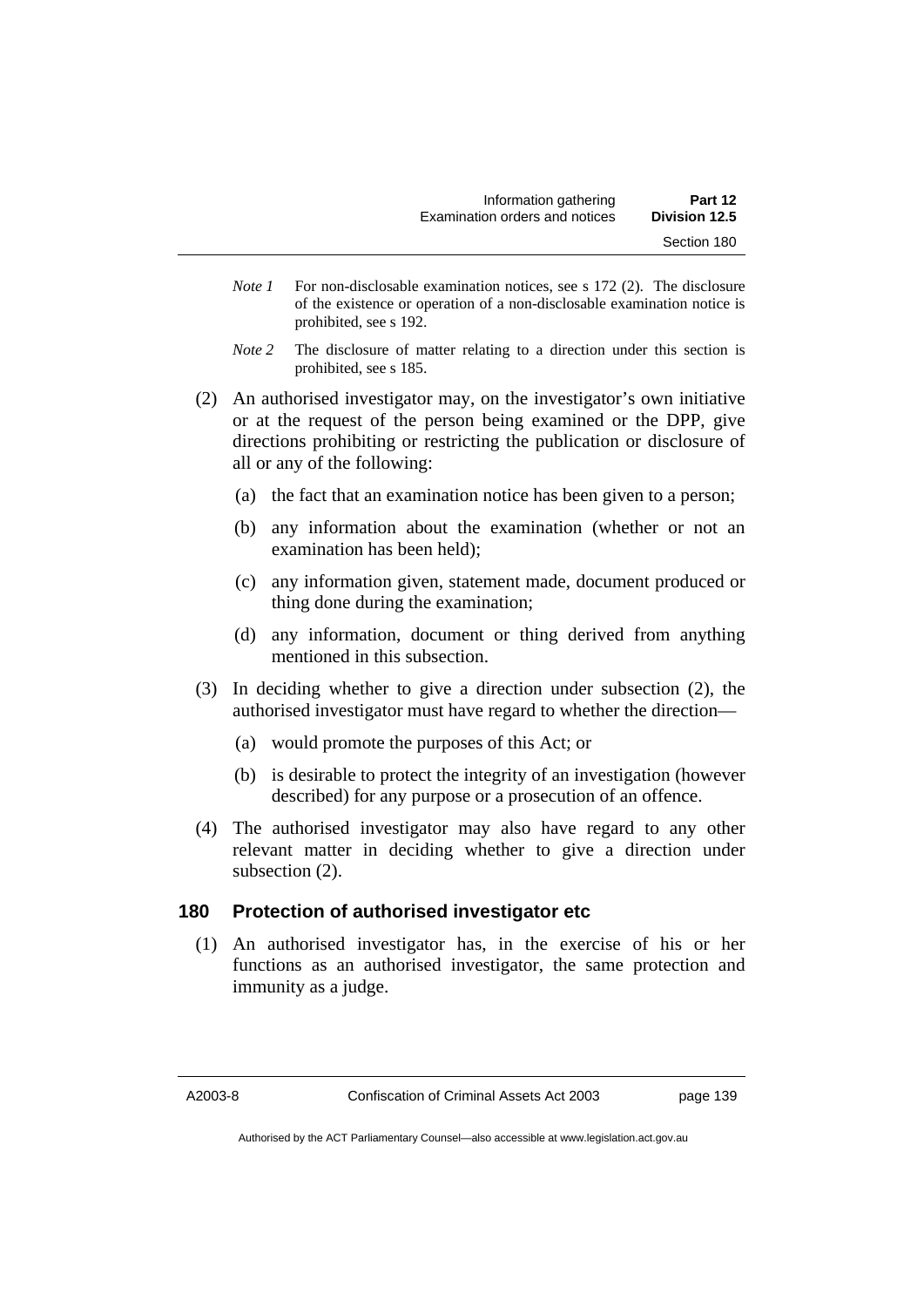| Part 12       | Information gathering          |
|---------------|--------------------------------|
| Division 12.5 | Examination orders and notices |
| Section 181   |                                |

- (2) A lawyer appearing at the examination on behalf of the person being examined has the same protection and immunity as a barrister has in appearing for a party in a proceeding in the Supreme Court.
- (3) A person being examined under this division—
	- (a) has the same protection as a witness in a proceeding in the Supreme Court; and
	- (b) in addition to the penalties provided by this Act, is subject to the same liabilities as a witness in a proceeding in the Supreme Court.

# **Subdivision 12.5.5 Offences—examination notices**

*Note* For other applicable offences, see div 12.6 (Information order offences).

#### **181 Obstruction etc of authorised investigator**

- (1) A person commits an offence if—
	- (a) the person knows that, or is reckless about the fact that, a person is an authorised investigator; and
	- (b) the person obstructs, hinders, intimidates or resists the investigator in the exercise of the investigator's functions.

Maximum penalty: 200 penalty units, imprisonment for 2 years or both.

(2) Strict liability applies to subsection (1) (b).

#### **182 Failing to attend examination**

- (1) A person commits an offence if the person is required by an examination notice to attend an examination and the person fails to attend the examination at—
	- (a) the time and place stated in the notice; or
	- (b) the time and place as changed under section 174 (2) (Time and place of examination).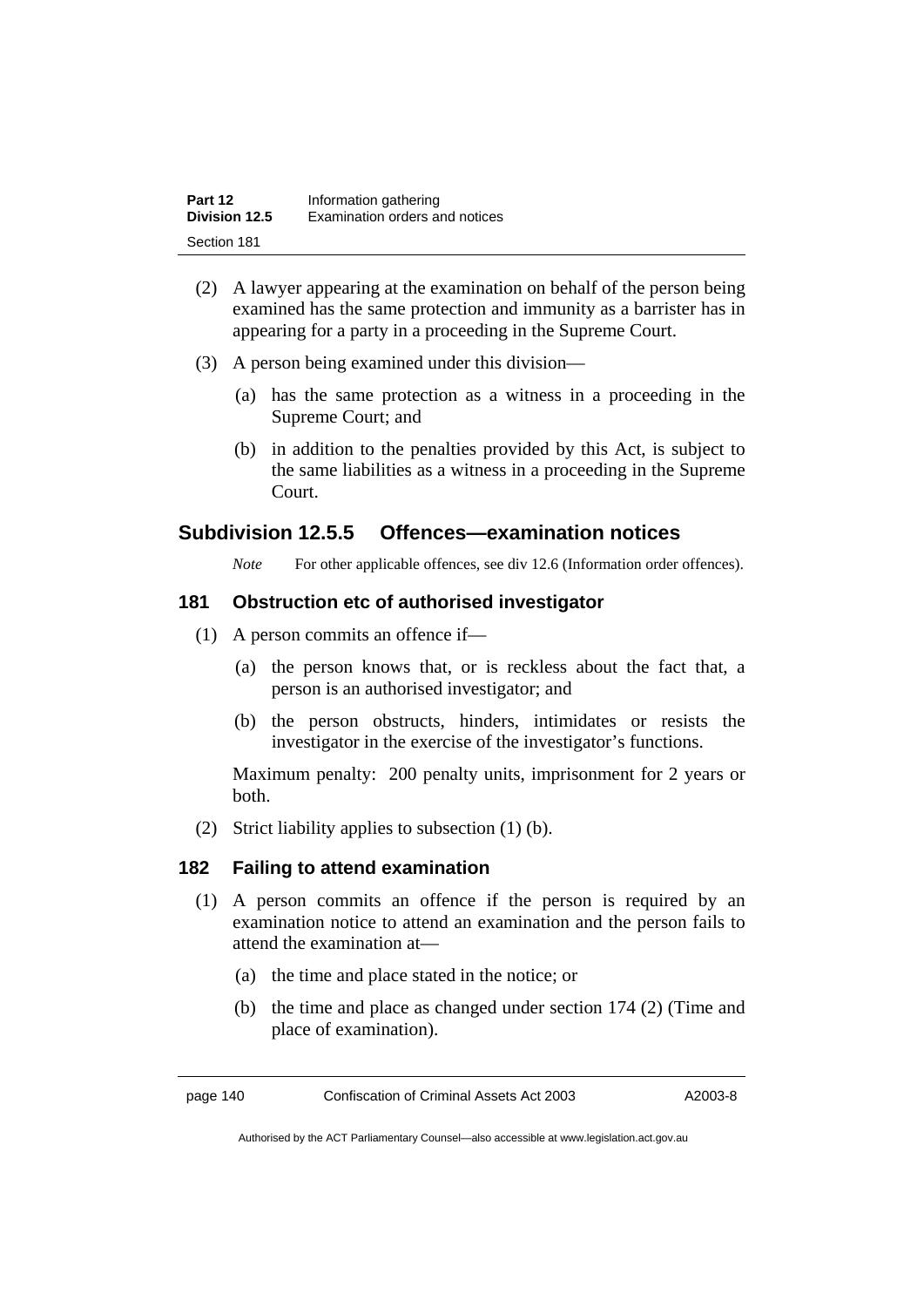Maximum penalty: 200 penalty units, imprisonment for 2 years or both.

(2) An offence against this section is a strict liability offence.

# **183 Offences relating to appearance at examination**

- (1) A person who is required by an examination notice to attend an examination commits an offence if, during the examination, the person—
	- (a) fails to be sworn or to make an affirmation that the authorised investigator requires the person to swear or make; or
	- (b) fails to answer a question that the authorised investigator requires the person to answer; or
	- (c) fails to produce a document that the person is required under the examination notice to produce at the examination; or
	- (d) leaves the examination before being excused by the authorised investigator.

Maximum penalty: 200 penalty units, imprisonment for 2 years or both.

- (2) However, subsection (1) (c) does not apply if the person complied with the notice in relation to production of a document (if any) to the extent that it was practicable to do so.
- (3) An offence against this section is a strict liability offence.

# **184 Unauthorised presence at an examination**

- (1) A person commits an offence if the person—
	- (a) is present at an examination; and
	- (b) is not entitled under section 176 (3) (Conduct of examination) to be present.

Maximum penalty: 50 penalty units, imprisonment for 6 months or both.

A2003-8 Confiscation of Criminal Assets Act 2003 page 141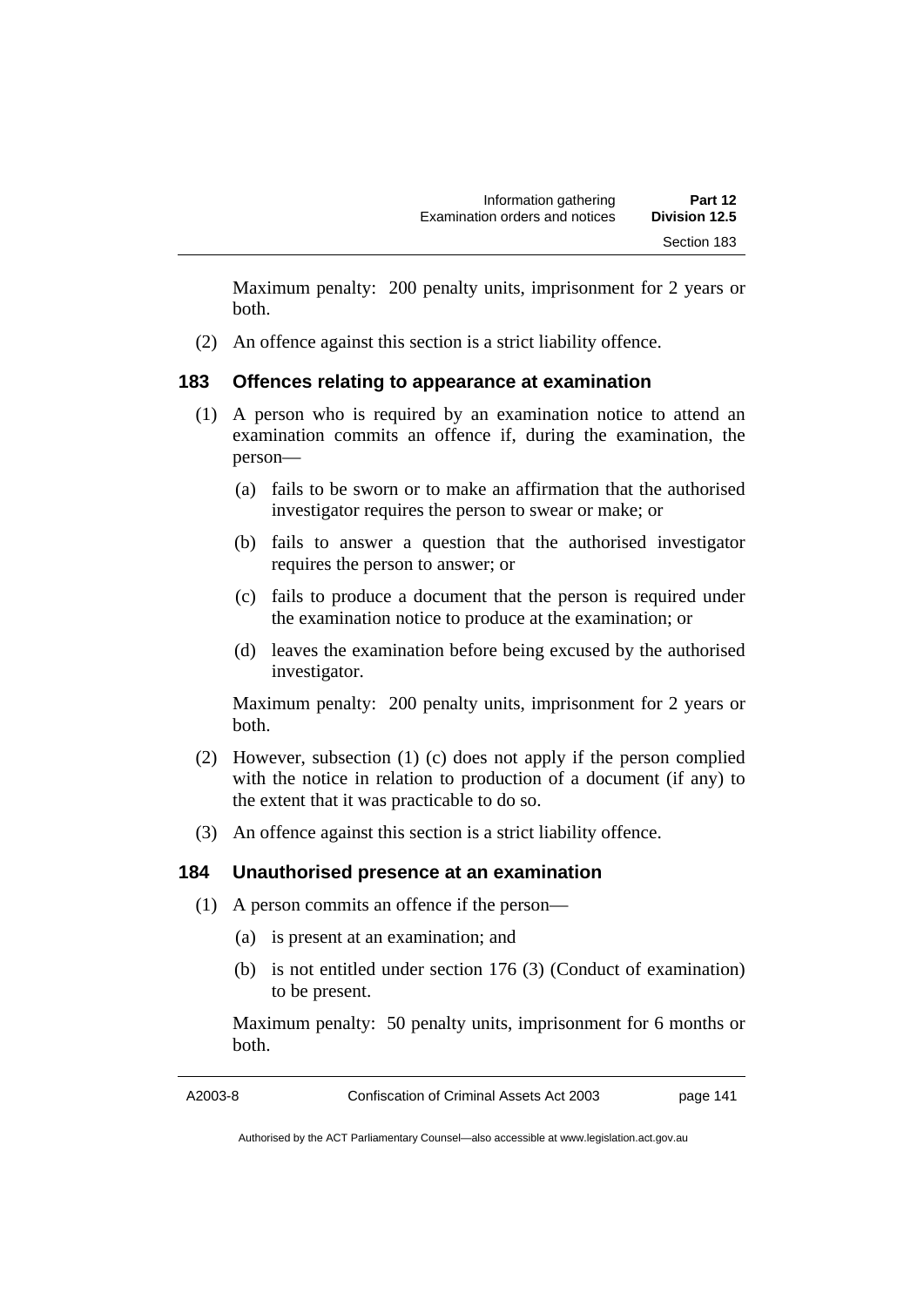(2) An offence against this section is a strict liability offence.

#### **185 Examinations—additional disclosure offences**

*Note* An offence against this section is a strict liability offence, see s (7).

- (1) A person commits an offence if—
	- (a) an authorised investigator has given a direction under section 179 (2) (Examinations—additional restrictions on disclosure) prohibiting or restricting the publication or disclosure of a matter mentioned in the subsection; and
	- (b) the person has notice of the direction (whether by being given a copy of the direction or otherwise); and
	- (c) the person publishes or discloses the matter to someone else.

Maximum penalty: 200 penalty units, imprisonment for 2 years or both.

- (2) A person commits an offence if—
	- (a) an authorised investigator has given a direction under section 179 (2) prohibiting or restricting the publication or disclosure of a matter mentioned in the subsection; and
	- (b) the person has notice of the direction (whether by being given a copy of the direction or otherwise); and
	- (c) the person publishes or discloses information to someone else; and
	- (d) the other person could infer from the information the matter to which the direction relates.

Maximum penalty: 200 penalty units, imprisonment for 2 years or both.

 (3) Subsections (1) and (2) do not apply if the publication or disclosure is made to any of the following entities in the circumstances mentioned for the entity: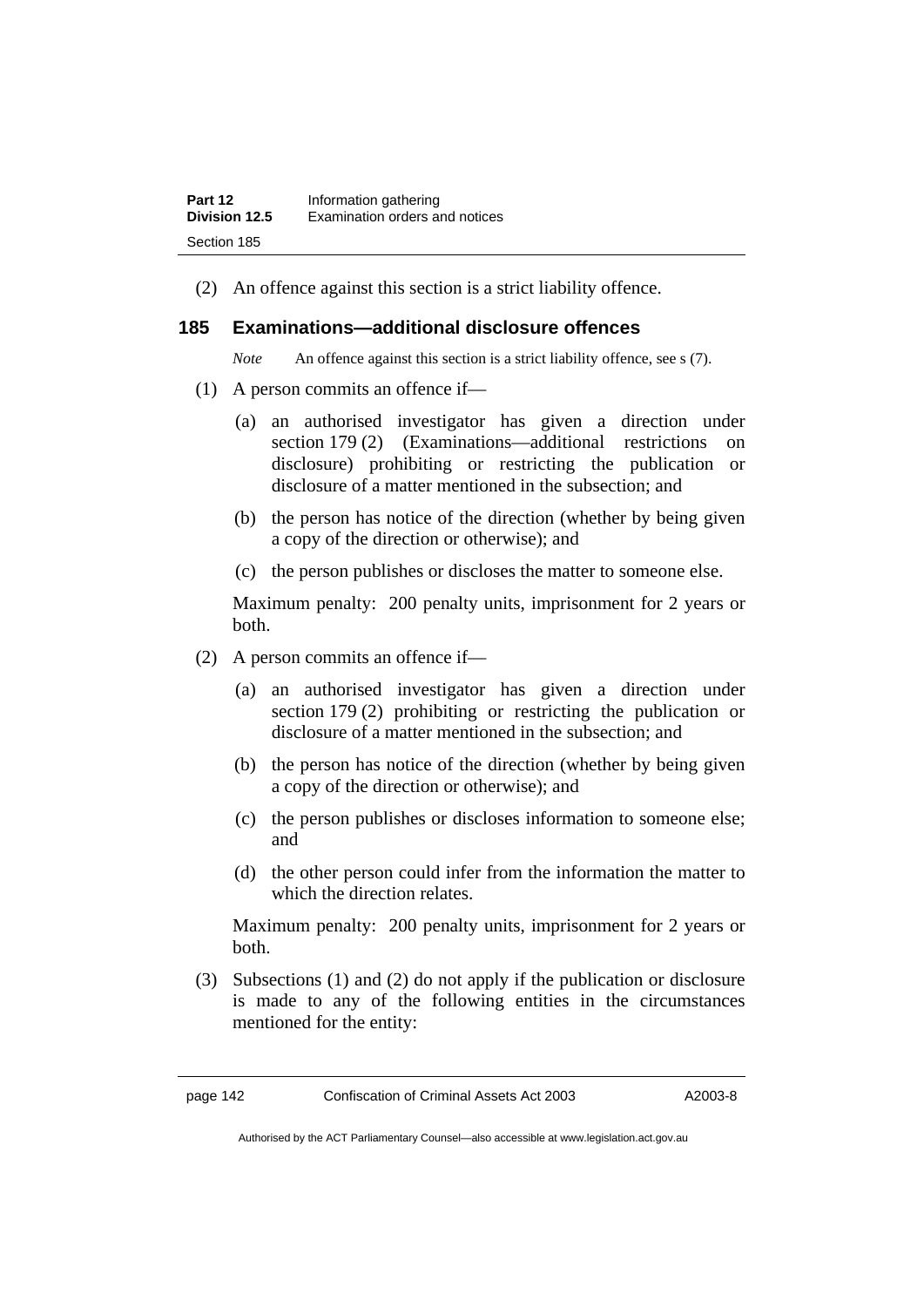- (a) a police officer—in any circumstances;
- (b) an officer, employee or agent of the person—to ensure that the order is complied with and the person to whom the publication or disclosure is made is given notice of the direction (whether by being given a copy of the restraining order to which the direction relates or otherwise) by the person making the publication or disclosure;
- (c) a lawyer—to obtain legal advice or representation in relation to the order;
- (d) a relevant court—with the court's leave.
	- *Note* The application for leave, and any proceeding with the court's leave, must be heard in closed court, see s (8).
- (4) Also, subsections (1) and (2) do not apply if the publication or disclosure is made—
	- (a) by a police officer in the exercise of the officer's functions; or
	- (b) for the purpose of giving or obtaining legal advice, or making legal representations, in relation to the order.
- (5) A person commits an offence if—
	- (a) an authorised investigator has given a direction under section 179 (2) (Examinations—additional restrictions on disclosure) prohibiting or restricting the publication or disclosure of a matter mentioned in the subsection; and
	- (b) the person receives information in relation to the matter in accordance with subsection (3) or (4); and
	- (c) the person ceases to be a person mentioned in subsection (3) or (4); and
	- (d) the person publishes or discloses the matter to someone else.

Maximum penalty: 200 penalty units, imprisonment for 2 years or both.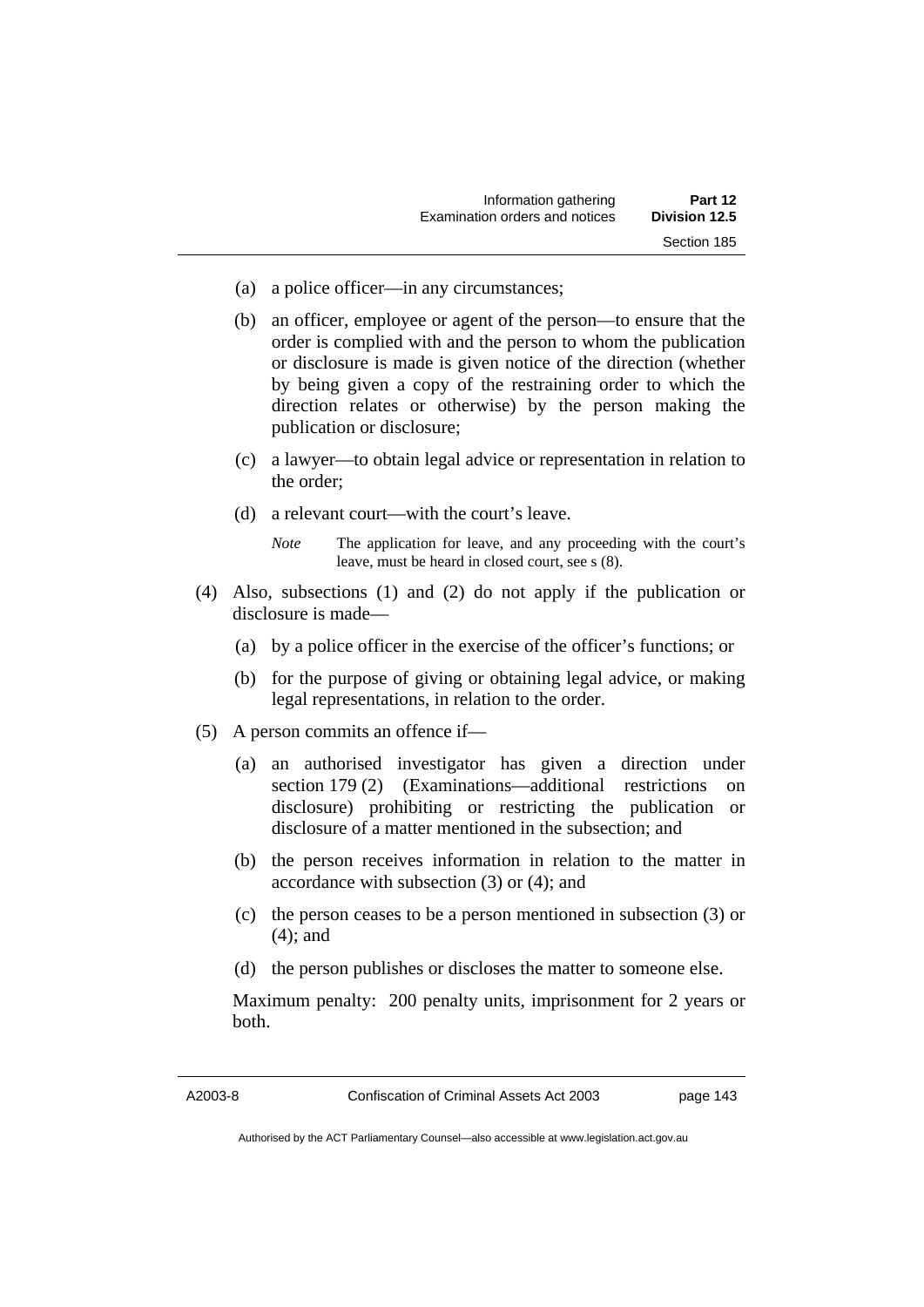- (6) A person commits an offence if—
	- (a) an authorised investigator has given a direction under section 179 (2) prohibiting or restricting the publication or disclosure of a matter mentioned in the subsection; and
	- (b) the person receives information in relation to the matter in accordance with subsection (3) or (4); and
	- (c) the person ceases to be a person mentioned in subsection (3) or (4); and
	- (d) the person publishes or discloses information to someone else; and
	- (e) the other person could infer from the information the matter to which the direction relates.

Maximum penalty: 200 penalty units, imprisonment for 2 years or both.

- (7) An offence against this section is a strict liability offence.
- (8) For subsection (3) (d), an application for leave, and any proceeding with the court's leave, must be heard in closed court.

# **Division 12.6 Information order offences**

#### **186 Meaning of** *information order*

In this Act:

*information order* means—

- (a) an inquiry notice; or
- (b) a monitoring order; or
- (c) a transaction suspension order; or
- (d) a production order; or
- (e) an examination order; or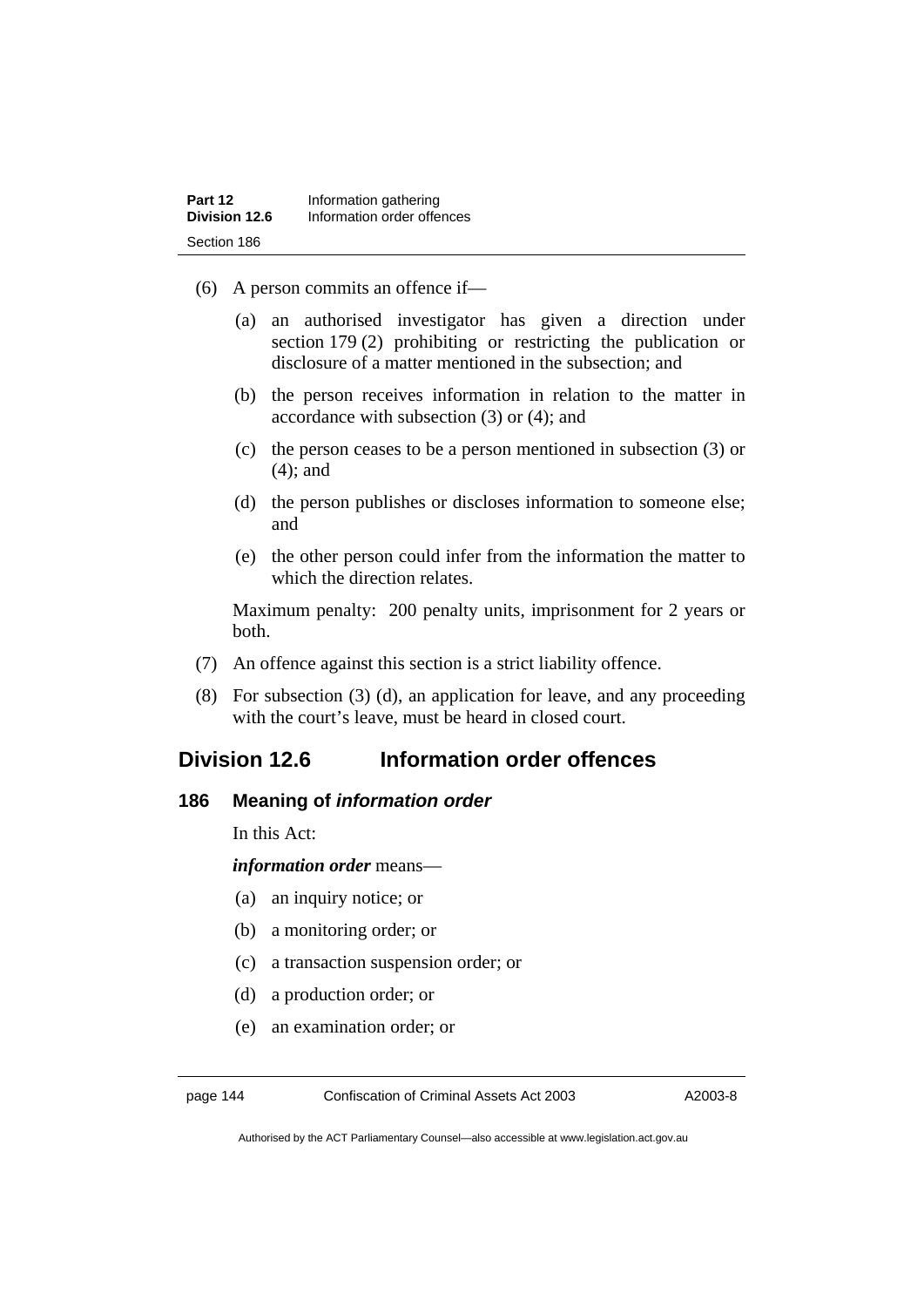(f) an examination notice.

#### **187 Information orders—failure to comply**

A person commits an offence if—

- (a) the person is given an information order (other than an examination notice); and
- (b) the person fails to comply with the order.

Maximum penalty: 200 penalty units, imprisonment for 2 years or both.

*Note* For contravention of an examination notice, see s 182.

#### **188 Information orders—false or misleading information**

- (1) A person commits an offence if—
	- (a) the person gives information to a police officer; and
	- (b) the person does so knowing that the information—
		- (i) is false or misleading in a material particular; or
		- (ii) omits something that makes the information false or misleading in a material particular; and
	- (c) the information is given in compliance (or purported compliance) with an information order.

Maximum penalty: 200 penalty units, imprisonment for 2 years or both.

- (2) Subsection (1) (c) does not apply if, before the information was given by the person to the police officer, a police officer did not take reasonable steps to tell the person of the existence of the offence against subsection (1).
- (3) For subsection (2), it is sufficient if the following form of words is used: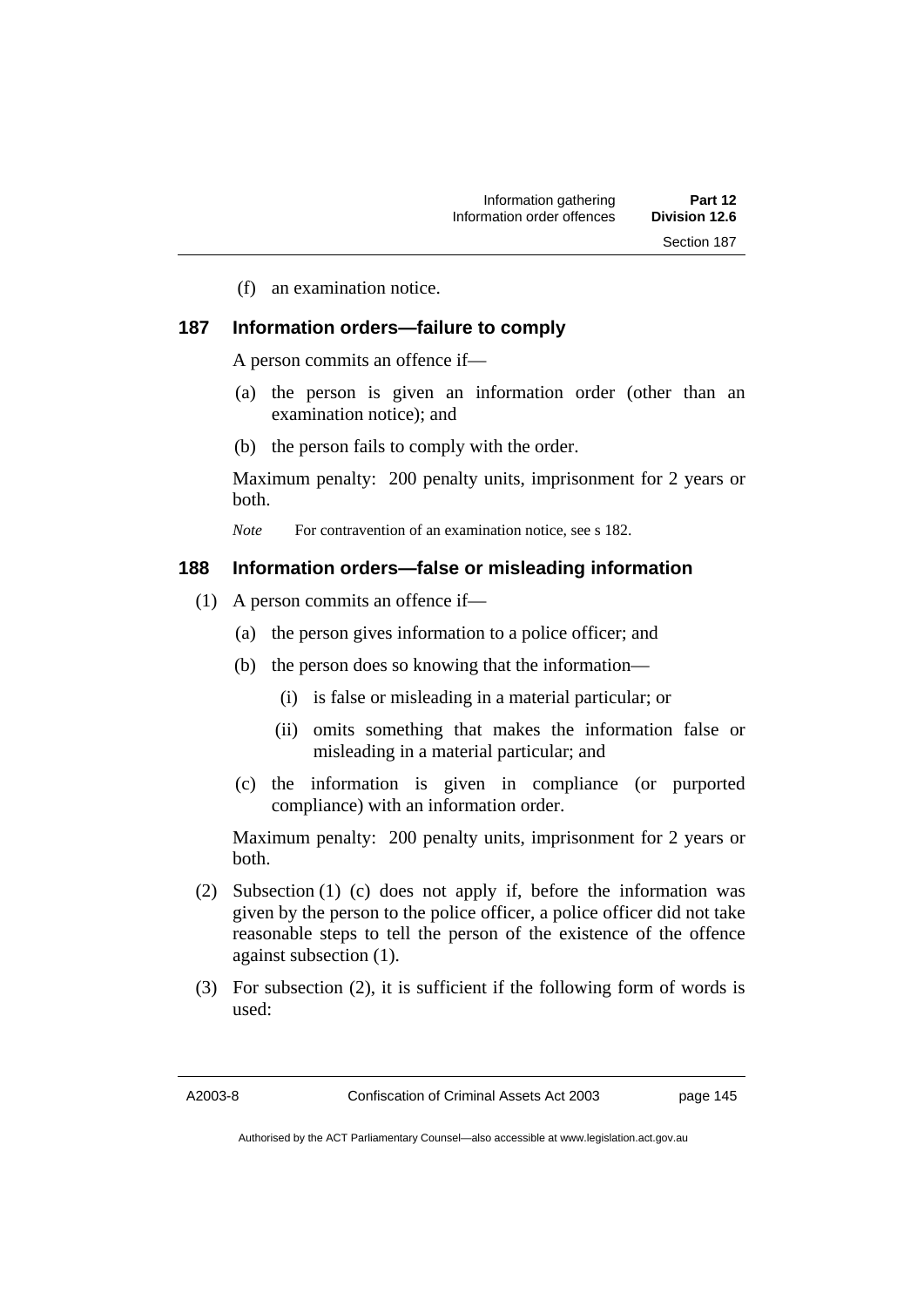'Giving false or misleading information is an offence with serious consequences'.

# **189 Information orders—false or misleading documents**

- (1) A person commits an offence if—
	- (a) the person produces a document to a police officer (including an authorised investigator); and
	- (b) the person does so knowing that the document is false or misleading in a material particular; and
	- (c) the document is produced in compliance (or purported compliance) with an information order.

Maximum penalty: 200 penalty units, imprisonment for 2 years or both.

- (2) Subsection (1) does not apply to a person who produces a document to a police officer if the document is accompanied by a written statement signed by the person (or, for a corporation, by an officer of the corporation)—
	- (a) stating that the document is, to the person's knowledge, false or misleading in a material particular; and
	- (b) setting out, or referring to, the material particular in which the document is, to the person's knowledge, false or misleading.

# **190 Destruction etc of documents**

- (1) A person commits an offence if—
	- (a) the person is given—
		- (i) a production order for a property-tracking document; or
		- (ii) an examination notice that requires the person to produce a document at an examination; and
	- (b) the person intentionally destroys, damages, changes or otherwise interferes with the document.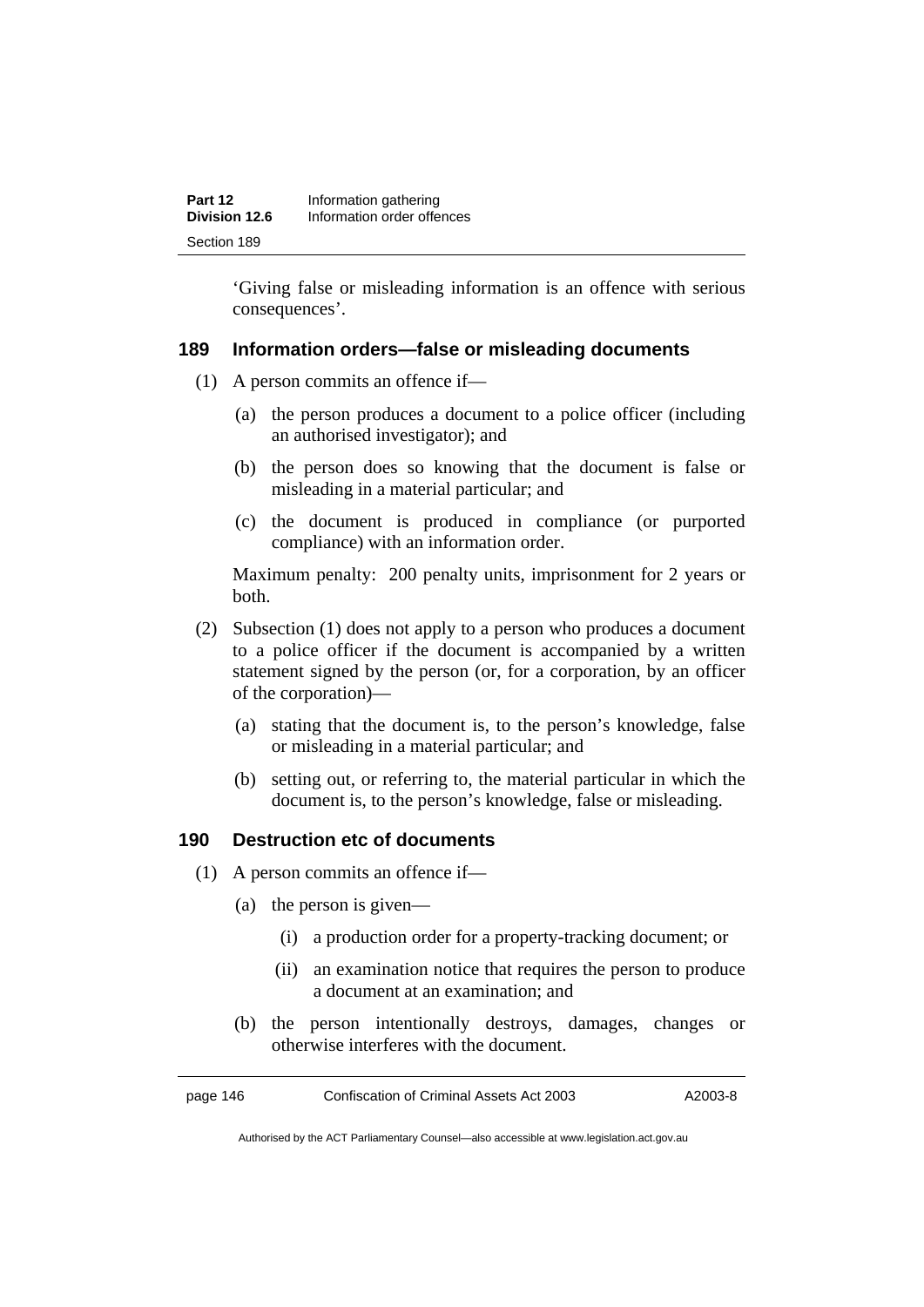Maximum penalty: 500 penalty units, imprisonment for 5 years or both.

- (2) A person commits an offence if—
	- (a) the person is given—
		- (i) a production order for a property-tracking document; or
		- (ii) an examination notice that requires the person to produce a document at an examination; and
	- (b) the person destroys, damages, changes or otherwise interferes with the document.

Maximum penalty: 50 penalty units, imprisonment for 6 months or both.

- (3) An offence against subsection (2) a strict liability offence.
- (4) An offence against subsection (2) is declared to be an indictable offence.
	- *Note* An offence against a Territory law is an *indictable offence* if it is punishable by imprisonment for longer than 1 year, or is declared by law to be an indictable offence (see Legislation Act, s 190 (1)).

# **191 Meaning of** *non-disclosable information order*

In this Act:

*non-disclosable information order* means any of the following information orders:

- (a) an inquiry notice;
- (b) a monitoring order;
- (c) a transaction suspension order;
- (d) a production order that is declared under section 161 (1) (Production order proceedings—restrictions on disclosure) to be a non-disclosable production order;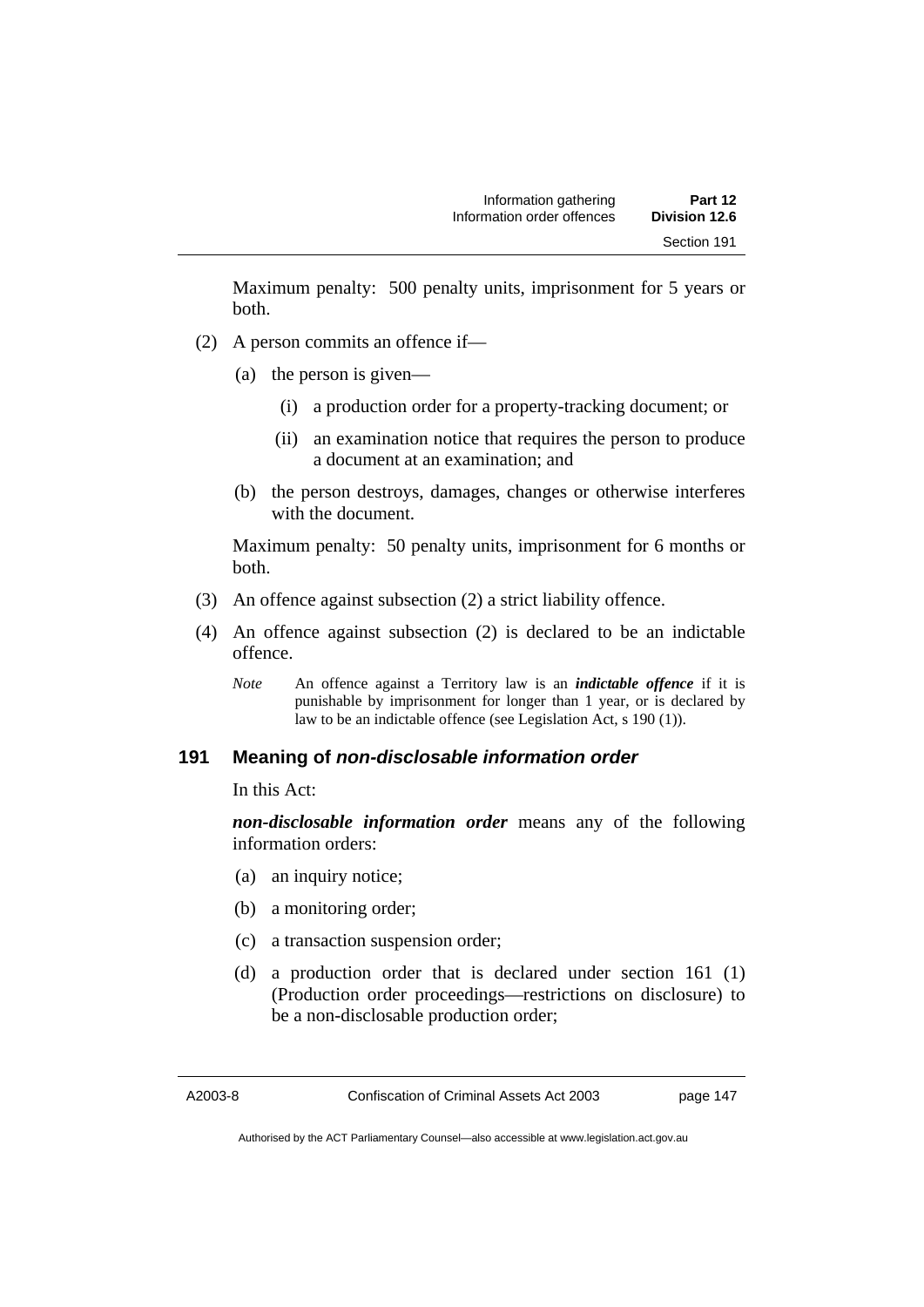| Part 12       | Information gathering      |
|---------------|----------------------------|
| Division 12.6 | Information order offences |
| Section 192   |                            |

- (e) an examination order that is declared under section 170 (1) (Examination order proceedings—restrictions on disclosure) to be a non-disclosable examination order;
- (f) an examination notice that is a non-disclosable examination notice under section 172 (2) (Examination notices—giving).

## **192 Information orders—disclosure offences**

*Note* An offence against this section is a strict liability offence, see s (7).

 (1) A person commits an offence if the person publishes or discloses the existence or operation of a non-disclosable information order to someone else.

Maximum penalty: 200 penalty units, imprisonment for 2 years or both.

- (2) A person commits an offence if—
	- (a) the person publishes or discloses information to someone else; and
	- (b) the other person could infer from the information the existence or operation of a non-disclosable information order.

Maximum penalty: 200 penalty units, imprisonment for 2 years or both.

- (3) Subsections (1) and (2) do not apply if the publication or disclosure is made to any of the following entities in the circumstances mentioned for the entity:
	- (a) a police officer—in any circumstances;
	- (b) an officer, employee or agent of the person—to ensure that the order is complied with and the person to whom the publication or disclosure is made is given notice of the offences against this section by the person making the publication or disclosure;
	- (c) a lawyer—to obtain legal advice or representation in relation to the order;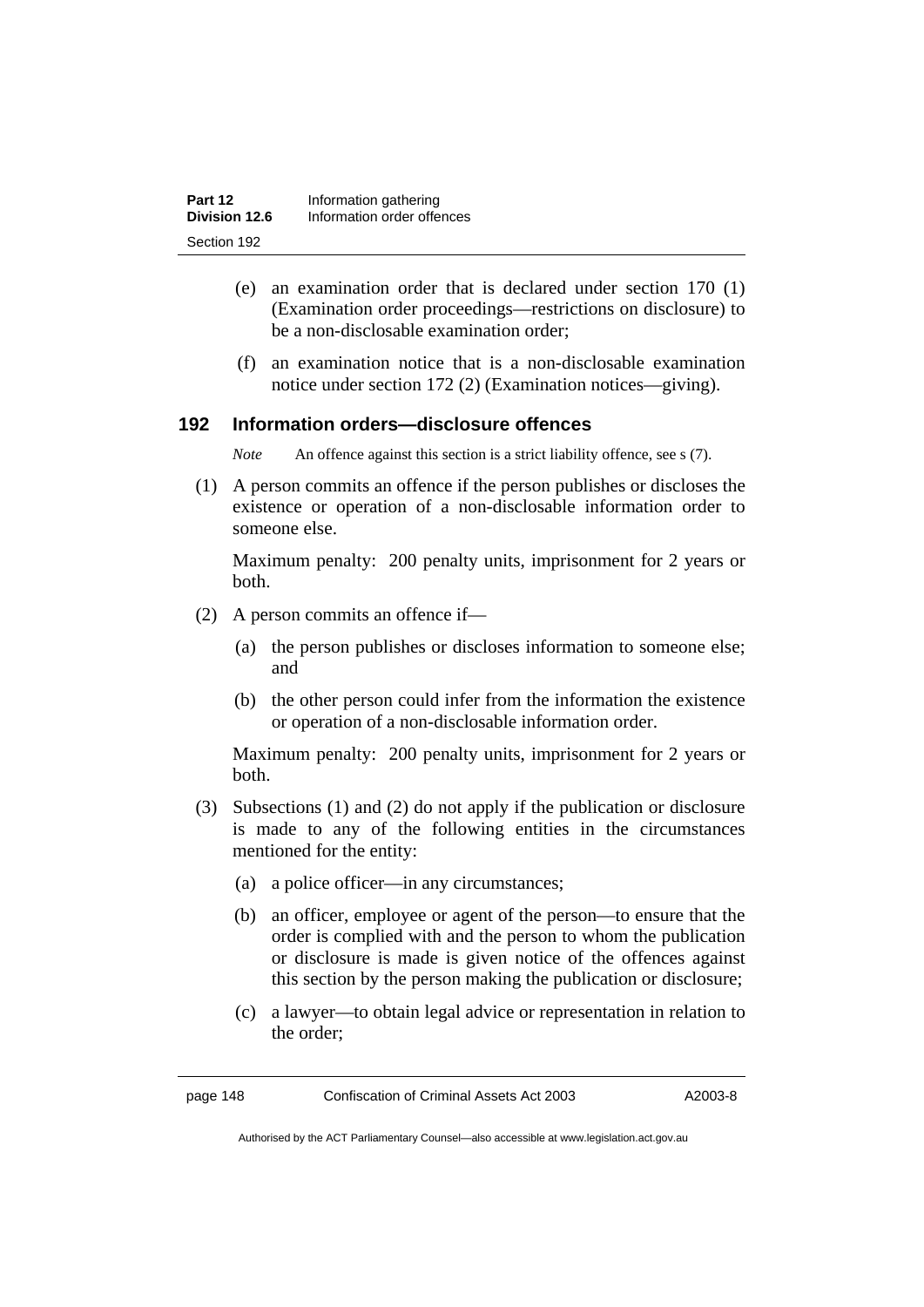- (d) a relevant court—with the court's leave.
	- *Note* The application for leave, and any proceeding with the court's leave, must be heard in closed court, see s (8).
- (4) Also, subsections (1) and (2) do not apply if the publication or disclosure is made—
	- (a) by a police officer in the exercise of the officer's functions; or
	- (b) for the purpose of giving or obtaining legal advice, or making legal representations, in relation to the order.
- (5) A person commits an offence if—
	- (a) the person receives information in relation to a non-disclosable information order in accordance with subsection (3) or (4); and
	- (b) the person ceases to be a person mentioned in subsection (3) or (4); and
	- (c) the person publishes or discloses the existence or operation of the order to someone else.

Maximum penalty: 200 penalty units, imprisonment for 2 years or both.

- (6) A person commits an offence if—
	- (a) the person receives information in relation to a non-disclosable information order in accordance with subsection (3) or (4); and
	- (b) the person ceases to be a person mentioned in subsection (3) or (4); and
	- (c) the person publishes or discloses information to someone else; and
	- (d) the other person could infer from the information the existence or operation of the order.

Maximum penalty: 200 penalty units, imprisonment for 2 years or both.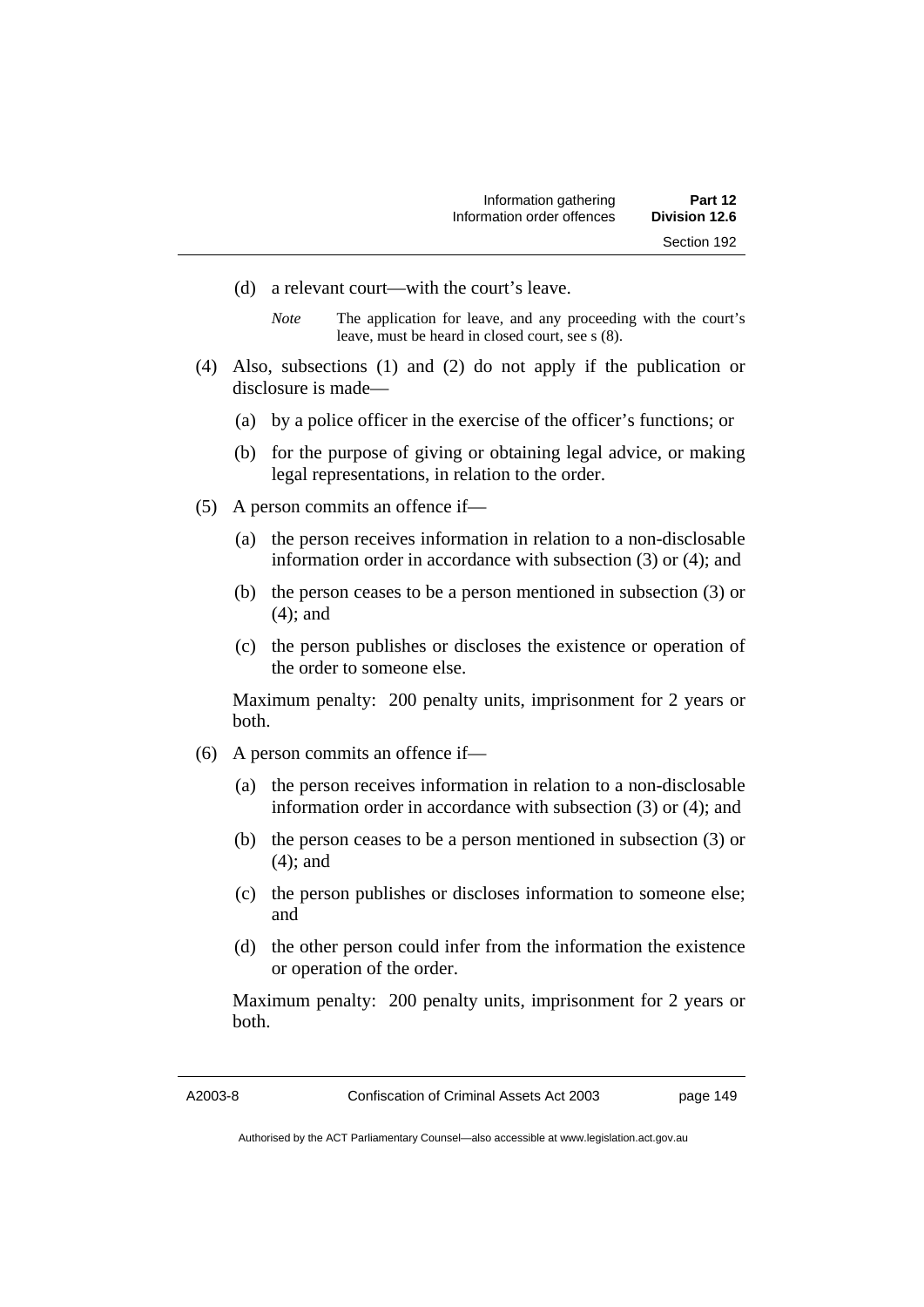| Part 12       | Information gathering      |
|---------------|----------------------------|
| Division 12.6 | Information order offences |
| Section 193   |                            |

- (7) An offence against this section is a strict liability offence.
- (8) For subsection (3) (d), an application for leave, and any proceeding with the court's leave, must be heard in closed court.

#### **193 Information orders—disclosure by police officers**

- (1) This section applies to a non-disclosable information order.
- (2) A police officer may disclose the existence or operation of the order for the purposes of, or in the course of, a legal proceeding.

- (3) However, a police officer is not required to disclose to a court the existence or operation of the order.
- (4) In this section:

*disclosure*, of the existence or operation of the order, includes the disclosure of information to a person from which the person could reasonably infer the existence or operation of the order.

# **194 Information orders—protection of complying financial institutions**

- (1) This section applies to a financial institution, and to an officer, employee or agent of the institution, if—
	- (a) the institution complies with an information order; and
	- (b) information given under the order relates to a money laundering offence.
- (2) The institution or person is taken not to have been at any time in possession of the information given under the order.

*Note* A police officer may also disclose the existence or operation of the order in the exercise of the officer's functions, see s 192 (4) (b).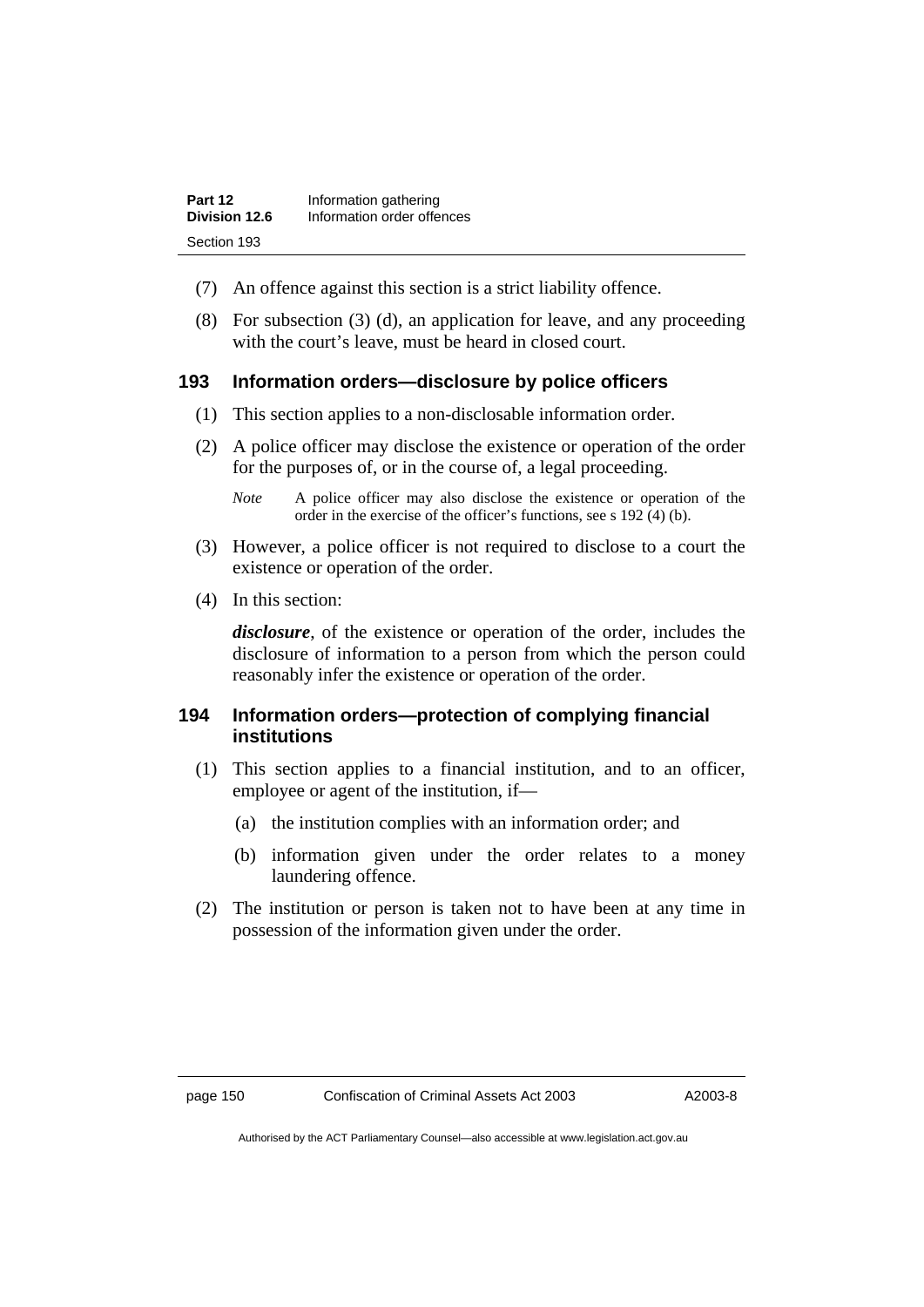# **Part 13 Search warrants**

# **Division 13.1 Preliminary**

#### **195 Definitions for pt 13**

In this part:

*at* includes in or on.

*data* includes—

- (a) information in any form; and
- (b) any program (or part of a program).

*data storage device* means a thing containing, or designed to contain, data for use by a computer.

*executing police officer*, of a search warrant, means—

- (a) the police officer (the *first police officer*) named in the warrant as the police officer responsible for executing the warrant; or
- (b) if the first police officer does not intend to be present at the execution of the warrant—another police officer whose name has been written in the warrant by the first police officer; or
- (c) another police officer whose name has been written in the warrant by the police officer last named in the warrant.

*frisk search* means—

- (a) a search of a person conducted by quickly running the hands over the person's outer garments; and
- (b) an examination of anything worn or carried by the person that is conveniently and voluntarily removed by the person.

*issuing officer*, for a search warrant, means—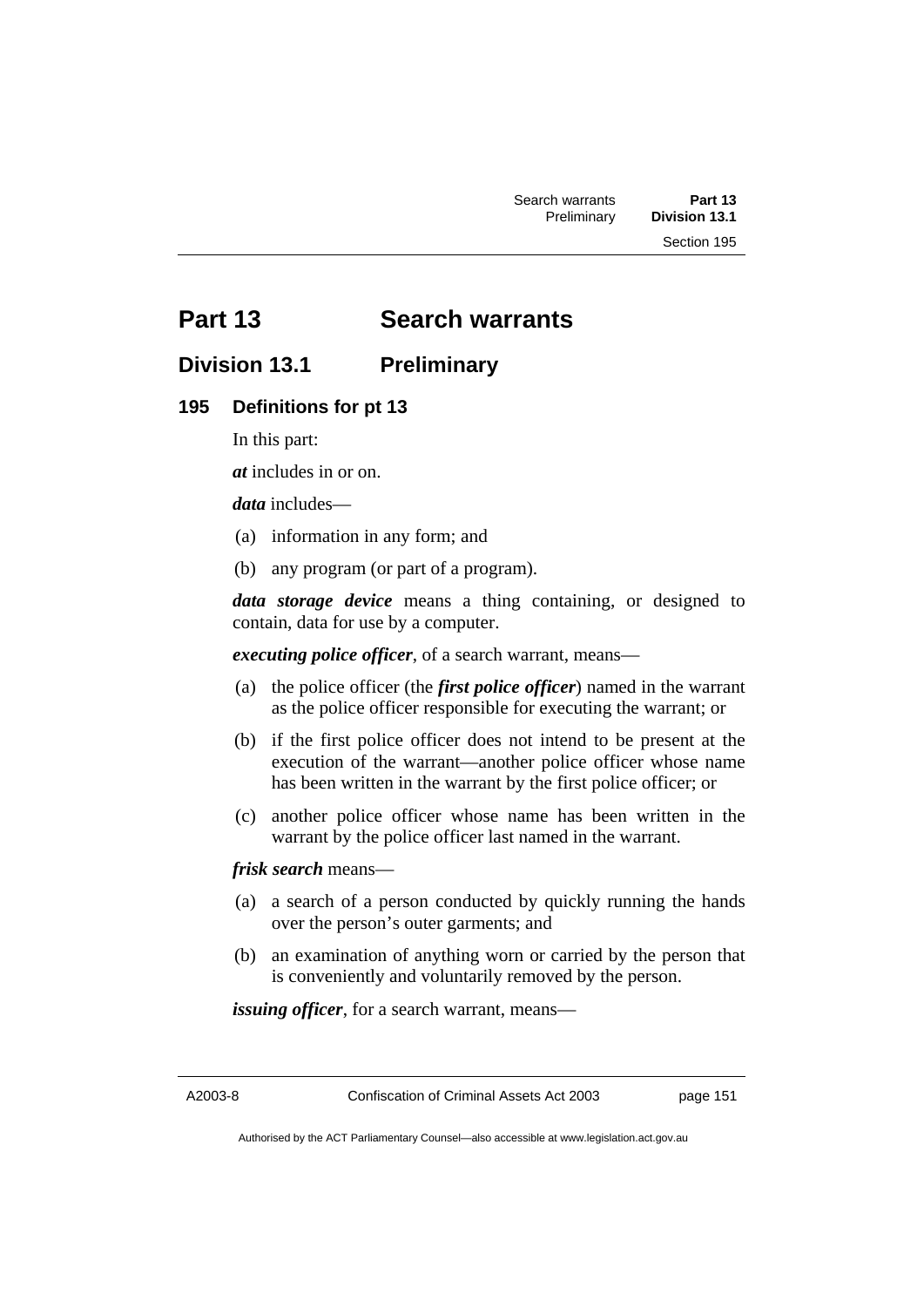| Part 13       | Search warrants |
|---------------|-----------------|
| Division 13.1 | Preliminary     |
| Section 195   |                 |

- (a) a judge, the registrar or a deputy registrar of the Supreme Court; or
- (b) a magistrate; or
- (c) the registrar or a deputy registrar of the Magistrates Court if authorised by the Chief Magistrate to issue search warrants under this part.

*occupier*, of premises, includes—

- (a) a person believed on reasonable grounds to be an occupier of the premises; and
- (b) a person apparently in charge of the premises.

*ordinary search* means a search of a person or of articles in a person's possession, which may include—

- (a) requiring the person to remove the person's overcoat, coat or jacket and any gloves, shoes or hat; and
- (b) an examination of those items.

*person assisting*, in relation to a search warrant, means a person who has been authorised by an executing police officer to assist in executing the warrant.

*premises* includes the following:

- (a) land (whether vacant or occupied);
- (b) any structure, building, vehicle or place (whether built or not);
- (c) any part of a structure, building, vehicle or place.

*search warrant* means a warrant issued under section 199 (Issuing search warrants) that is in force.

#### *target material* means—

 (a) property (including tainted property and property under the effective control of a person) in relation to which action has been or could be taken under this Act; or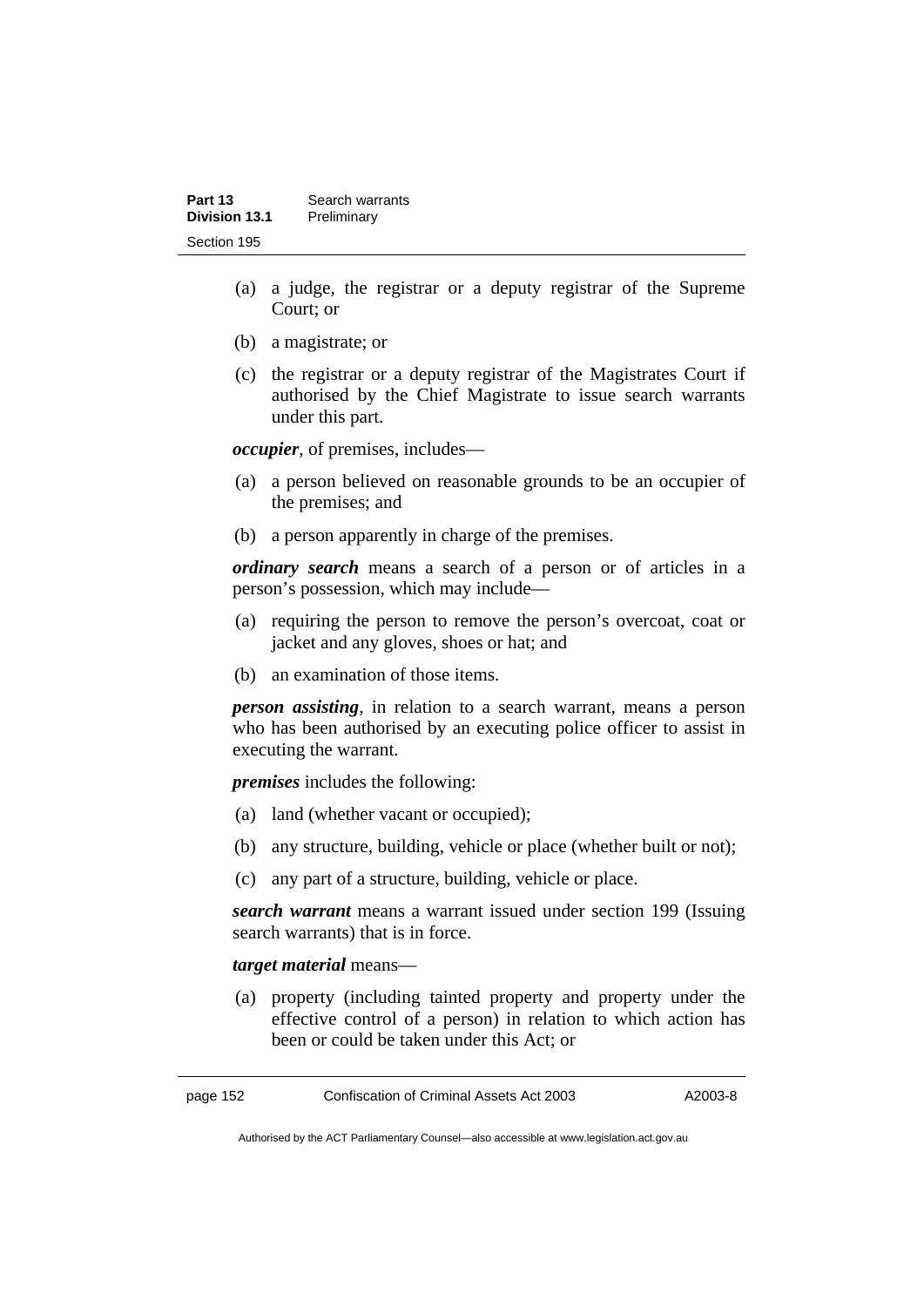*Note 1* For the meaning of *effective control*, see s 14.

*Note 2* For the meaning of *in relation to*, see dict.

- (b) benefits derived by a person from the commission of an indictable offence; or
- (c) evidence in relation to property or benefits mentioned in paragraph (a) or (b); or
- (d) evidence in relation to an indictable offence.

*vehicle* includes an aircraft or vessel.

# **Division 13.2 Search warrants—general**

#### **196 Applications for search warrants—general**

- (1) A police officer may apply to an issuing officer for a search warrant to enter premises.
- (2) The application must be sworn and state the grounds on which the warrant is sought.
- (3) The issuing officer may refuse to consider the application until the applicant police officer gives the issuing officer all the information the issuing officer requires about the application in the way the issuing officer requires.

# **197 Offence for making false etc statements in search warrant applications**

A police officer commits an offence if—

- (a) the police officer makes a statement (whether orally, in a document or in any other way); and
- (b) the police officer does so knowing that the statement—
	- (i) is false or misleading in a material particular; or
	- (ii) omits something that makes the statement false or misleading in a material particular; and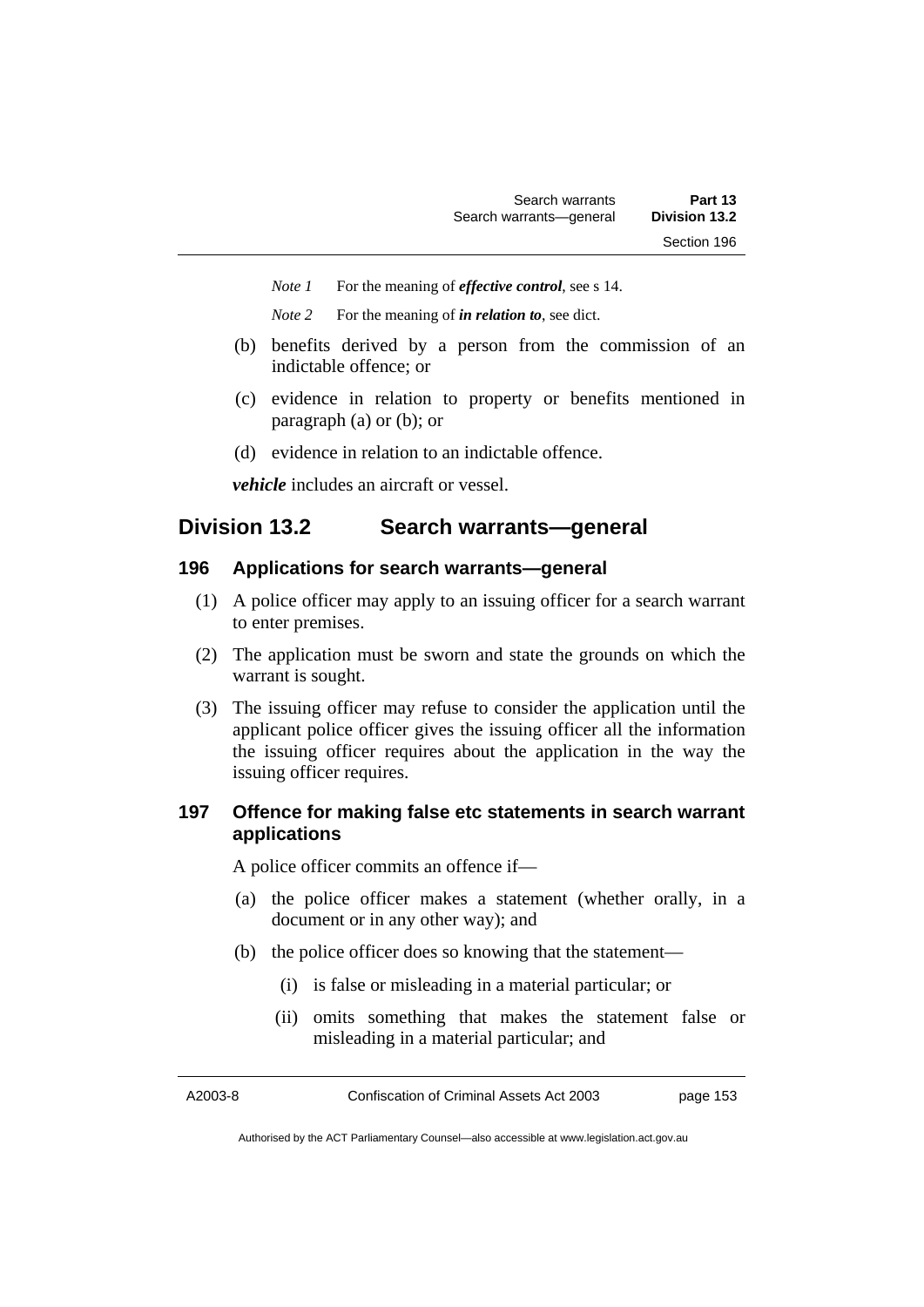| Part 13       | Search warrants         |
|---------------|-------------------------|
| Division 13.2 | Search warrants-general |
| Section 198   |                         |

 (c) the statement is made to an issuing officer in relation to an application for a search warrant.

Maximum penalty: 200 penalty units, imprisonment for 2 years or both.

# **198 Additional contents of search warrant applications**

- (1) If the person applying for a search warrant suspects that it will be necessary to use firearms in executing the warrant, the person must state the suspicion, and the grounds for the suspicion, in the application.
- (2) If a person applying for a warrant to search premises has previously applied for a warrant for the same premises, the person must, in the application, include particulars of the earlier application and its outcome.

#### **199 Issuing search warrants**

 (1) An issuing officer may issue a warrant to search premises if satisfied that there are reasonable grounds for suspecting that there is at the premises, or will be within the next 72 hours, target material.

*Note At* includes in or on (see s 195).

 (2) If an application for a search warrant is made under section 203 (Applying for search warrants by telephone or other electronic means), this section applies as if the reference in subsection (1) to 72 hours were a reference to 48 hours.

#### **200 When search warrant for property-tracking document may be issued**

If the target material in relation to which a search warrant is being issued is a property-tracking document, the issuing officer may issue a search warrant in relation to the document only if the issuing officer is satisfied that—

 (a) the document cannot be identified or described with sufficient particularity for the purpose of obtaining a production order; or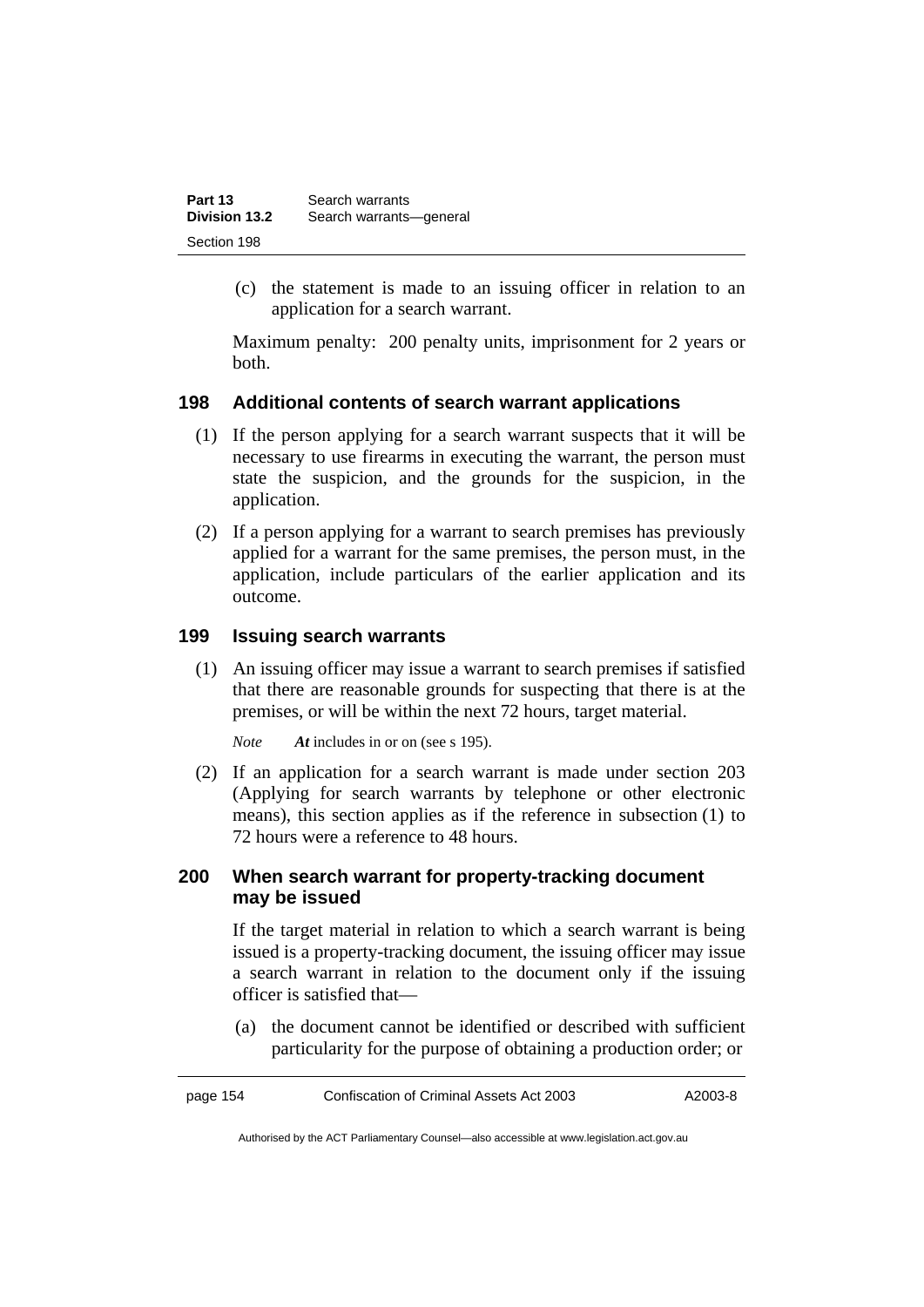- (b) a production order requiring the document has been given but not complied with; or
- (c) there are reasonable grounds to suspect that a production order would not be complied with; or
- (d) the investigation to which the warrant is being sought might be prejudiced by seeking a production order.

# **201 Contents of search warrants**

- (1) A search warrant must state—
	- (a) the kind of target material that is to be searched for under the warrant; and
	- (b) a description of the premises to which the warrant relates; and
	- (c) the name of the executing police officer; and
	- (d) when the warrant expires (see subsection (2)); and
	- (e) whether the warrant may be executed at any time or only during particular hours (see 210); and
	- (f) whether the warrant authorises an ordinary search or frisk search of a person who is at or near the premises when the warrant is executed if the executing police officer or a person assisting suspects on reasonable grounds that the person has target material in the person's possession.
- (2) The time stated in the search warrant under subsection (1) (d) as the time when the warrant expires must be not later than—
	- (a) if the application for the warrant is made under section 204 (Issuing search warrants by telephone or other electronic means)—48 hours after the warrant is issued; or
	- (b) in any other case—the end of the 7th day after the day the warrant is issued.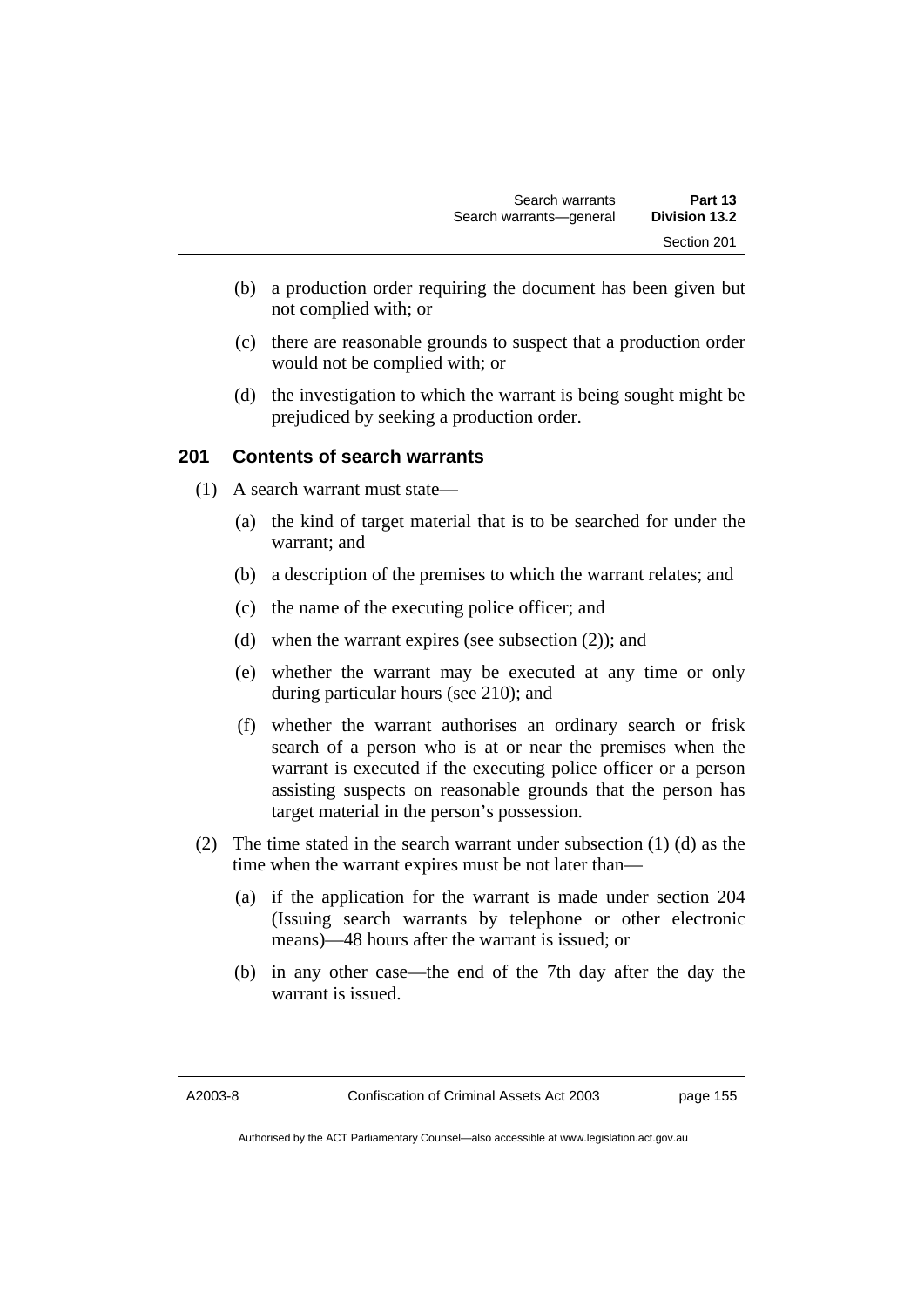| Part 13<br><b>Division 13.2</b> | Search warrants         |
|---------------------------------|-------------------------|
|                                 | Search warrants-general |
| Section 202                     |                         |

#### **Example**

If a warrant is issued at 3 pm on a Monday, the expiry time stated must not be later than midnight on Monday in the following week.

 (3) Subsection (1) (d) does not prevent the issue of successive search warrants in relation to the same premises.

#### **202 Authorisation given by search warrants**

- (1) A search warrant authorises an executing police officer, or a person assisting—
	- (a) to enter the premises and, if the premises are a vehicle, to enter the vehicle, wherever it is; and
	- (b) to search the premises for the kind of target material stated in the warrant, and to seize things of that kind found at the premises; and
	- (c) to seize any other thing found at the premises in the course of the search that the executing police officer or a person assisting believes on reasonable grounds to be target material in relation to which the warrant relates (including evidence of an indictable offence) or evidence of a summary offence if the police officer believes on reasonable grounds that seizure of the thing is necessary to prevent its concealment, loss or destruction or its use in committing an offence; and
	- (d) if the warrant allows—to conduct an ordinary search or frisk search of a person at or near the premises if the executing police officer or a person assisting suspects on reasonable grounds that the person has target material in the person's possession.
- (2) A search warrant authorises an executing police officer to make things seized under the warrant available to another police officer, any public servant or anyone who holds a position under a Territory law, or a law of the Commonwealth, a State or another Territory, if it is necessary to do so for investigating or prosecuting an offence to which the things relate.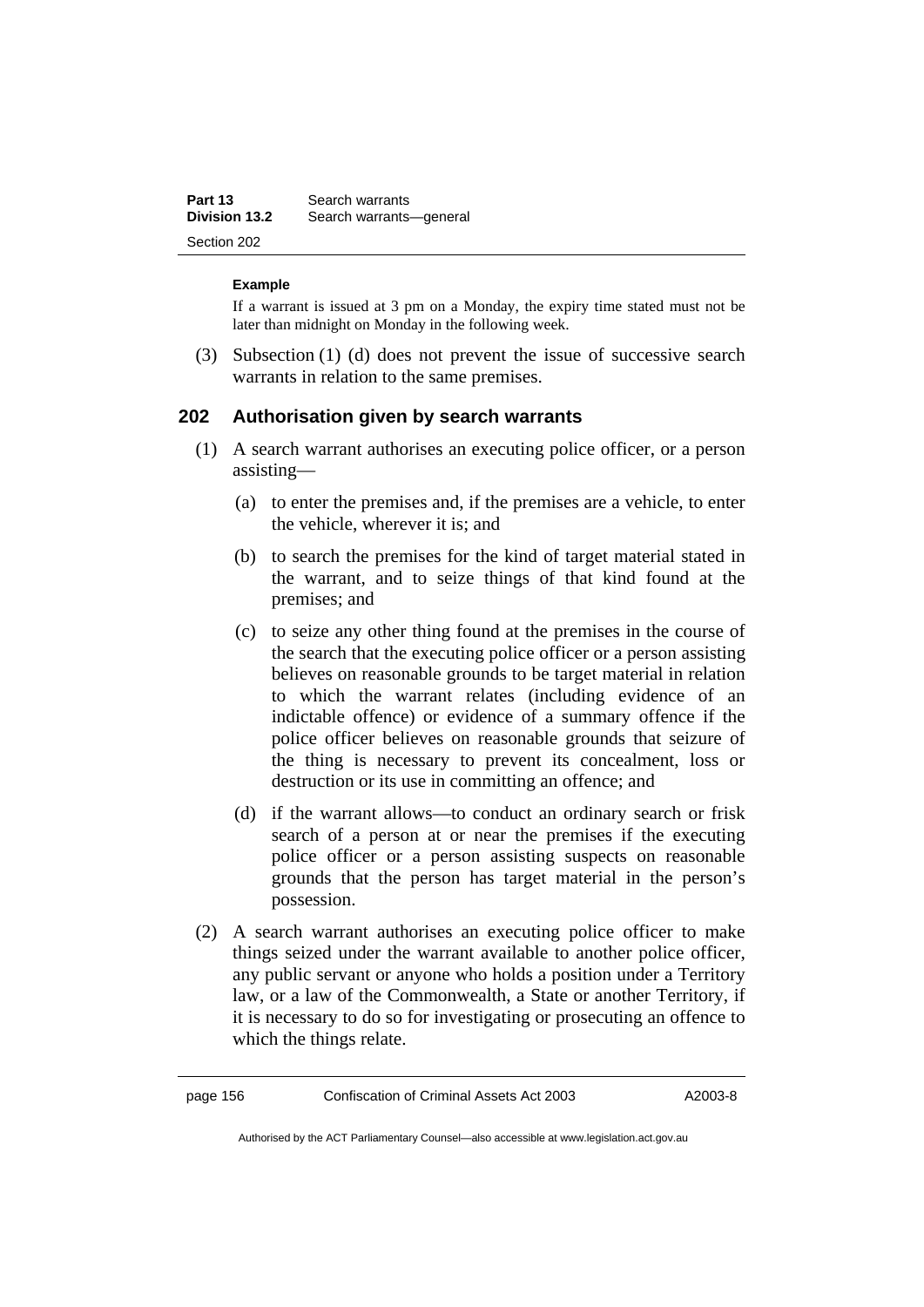# **Division 13.3 Telephone and electronic warrants**

# **203 Applying for search warrants by telephone or other electronic means**

- (1) A police officer may apply to an issuing officer for a search warrant by telephone, fax or other electronic means—
	- (a) in an urgent case; or
	- (b) if the delay that would happen if an application were made in person would frustrate the effective execution of the warrant.
- (2) The application—
	- (a) must include all information that would be required in an application under division 13.2 (Search warrants—general) for a search warrant; and
	- (b) may, if necessary, be made before the information is sworn.
- (3) The issuing officer may require—
	- (a) communication by voice to the extent that it is practicable in the circumstances; and
	- (b) any further information.

# **204 Issuing search warrants by telephone or other electronic means**

- (1) The issuing officer may complete and sign the same form of search warrant that would be issued under section 199 (Issuing search warrants) if satisfied that—
	- (a) a search warrant in the terms of the application should be issued urgently; or
	- (b) the delay that would happen if an application were made in person would frustrate the effective execution of the warrant.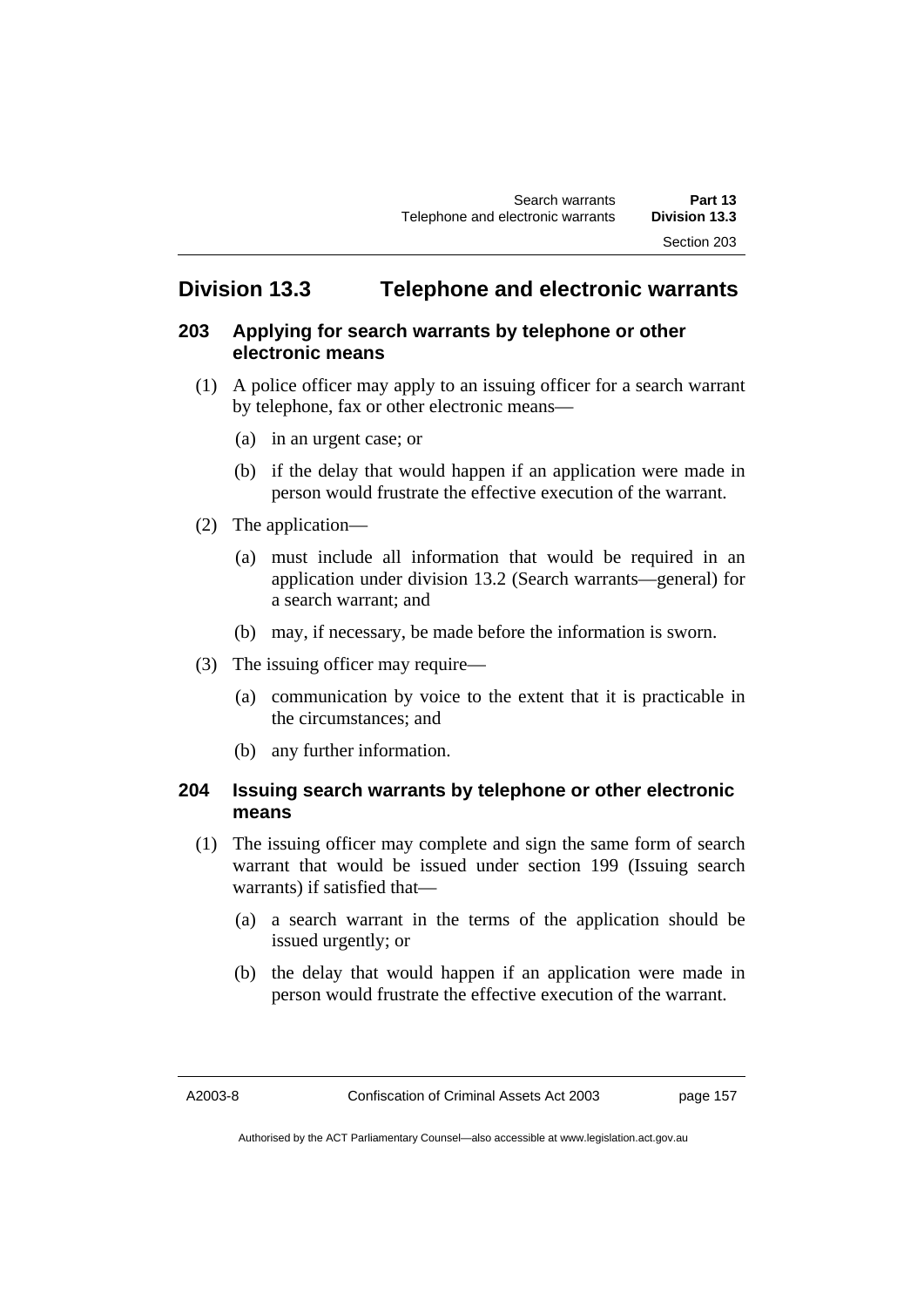| Part 13              | Search warrants                   |
|----------------------|-----------------------------------|
| <b>Division 13.3</b> | Telephone and electronic warrants |
| Section 205          |                                   |

- (2) If the issuing officer issues the search warrant, the officer must tell the applicant, by telephone, fax or other electronic means, of the terms of the warrant and the date and time when it was signed.
- (3) The applicant must then—
	- (a) complete a form of search warrant in terms substantially corresponding to those given by the issuing officer; and
	- (b) state on the form—
		- (i) the name of the issuing officer; and
		- (ii) the date and time the warrant was signed by the issuing officer.
- (4) The applicant must, by the end of the day after the 1st of the relevant events happens, give the issuing officer—
	- (a) the form of search warrant completed by the applicant; and
	- (b) if the information was unsworn under section 203 (2) (b) (Applying for search warrants by telephone or other electronic means)—the sworn information.
- (5) The issuing officer must attach the form of search warrant completed by the issuing officer to the documents given under subsection (4).
- (6) In subsection (4):

*relevant event* means the day when—

- (a) the warrant is executed; or
- (b) the warrant expires.

# **205 Unsigned warrants by telephone or other electronic means in court proceedings**

(1) This section applies if—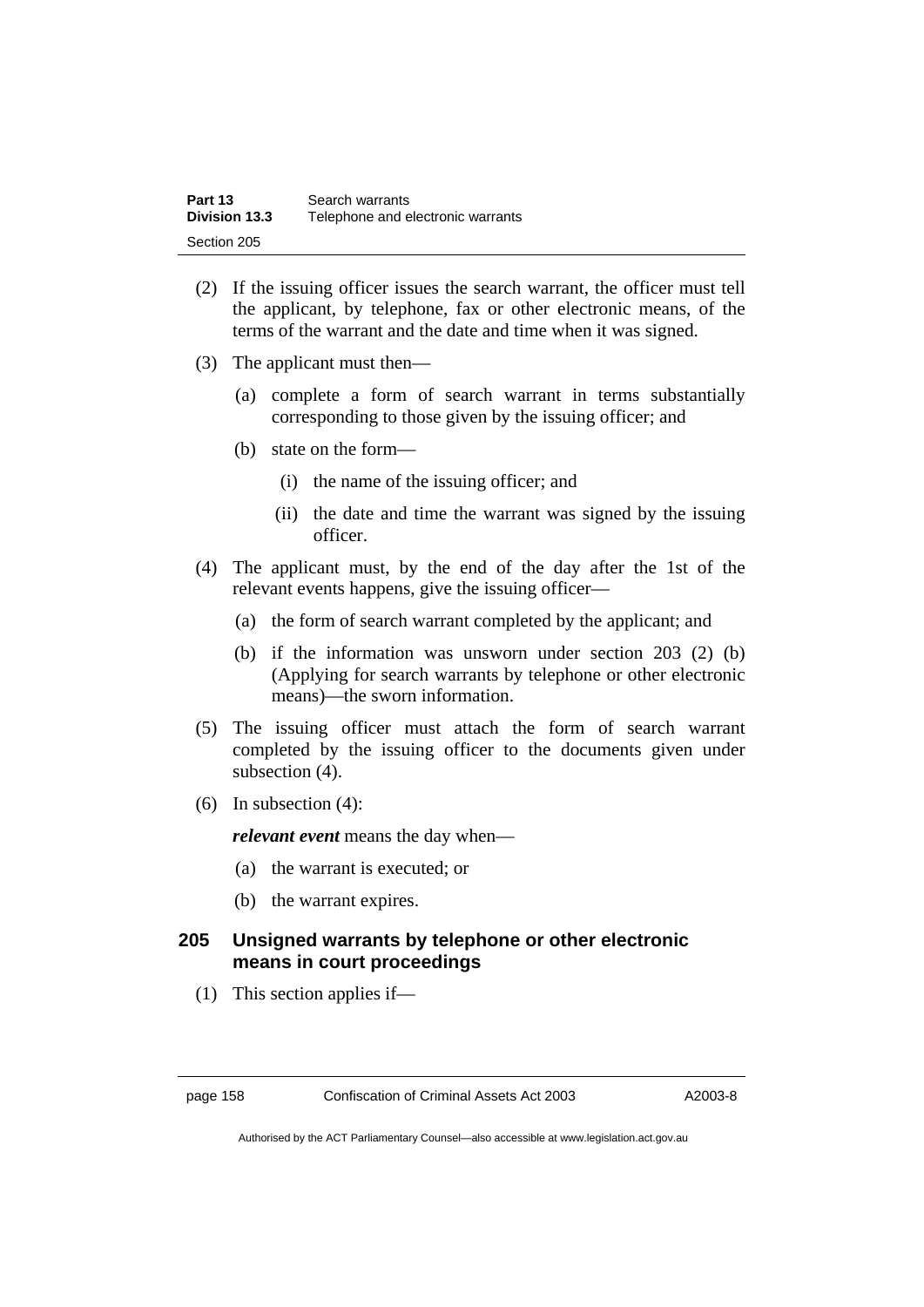- (a) it is material, in any proceeding, for a court to be satisfied that the exercise of a power under a search warrant issued under this division was properly authorised; and
- (b) the form of search warrant signed by the issuing officer is not produced in evidence.
- (2) The court must assume that the exercise of the power was not properly authorised unless the contrary is proved.

## **206 Offence for stating incorrect names in warrants by telephone or other electronic means**

A person commits an offence if—

- (a) the person executes a document or presents a document to a person; and
- (b) the document purports to be a form of search warrant under section 204 (Issuing search warrants by telephone or other electronic means); and
- (c) the person states a name of an issuing officer in the document; and
- (d) the name is not the name of the issuing officer that authorised the warrant.

Maximum penalty: 200 penalty units, imprisonment for 2 years or both.

# **207 Offence for execution etc of search warrant departing in material form**

A person commits an offence if—

- (a) the person executes a document or presents a document to a person; and
- (b) the document purports to be a form of search warrant under section 204 (Issuing search warrants by telephone or other electronic means); and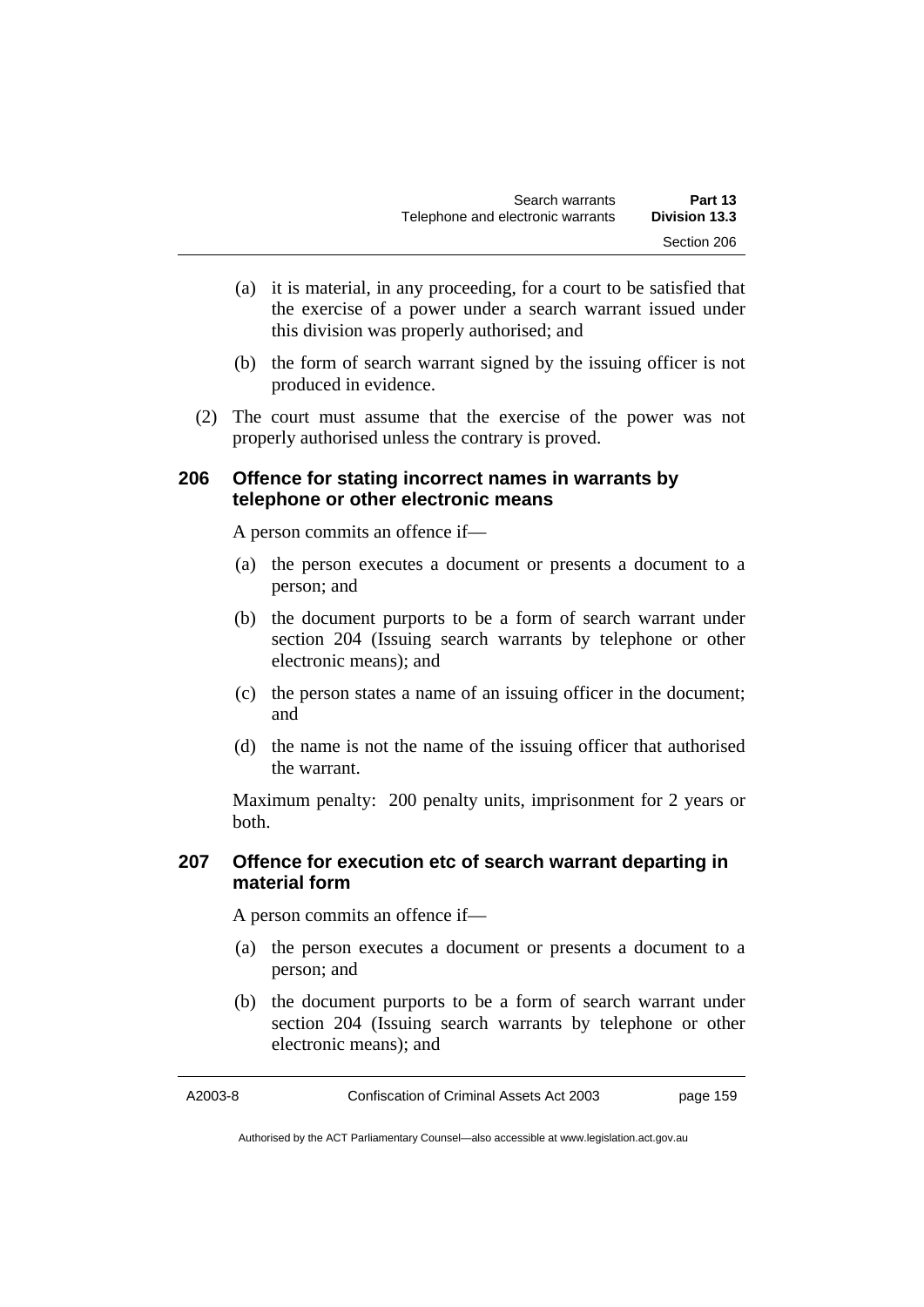| Part 13<br><b>Division 13.4</b> | Search warrants           |
|---------------------------------|---------------------------|
|                                 | Executing search warrants |
| Section 208                     |                           |

 (c) the document departs in a material particular from the form authorised by the issuing officer.

Maximum penalty: 200 penalty units, imprisonment for 2 years or both.

# **208 Offence for execution etc of unauthorised form of search warrant**

A person commits an offence if—

- (a) the person executes a document or presents a document to a person; and
- (b) the document purports to be a form of search warrant under section 204 (Issuing search warrants by telephone or other electronic means); and
- (c) the document—
	- (i) has not been authorised by an issuing officer under that section; or
	- (ii) departs in a material particular from the terms authorised by the issuing officer under that section.

Maximum penalty: 200 penalty units, imprisonment for 2 years or both.

#### **209 Offence for giving unauthorised form of search warrant**

A person commits an offence if—

- (a) the person purports to give a form of search warrant to an issuing officer under section 204 (4) (b) (Issuing search warrants by telephone or other electronic means); and
- (b) the document is not the form of search warrant that the person executed.

Maximum penalty: 200 penalty units, imprisonment for 2 years or both.

page 160 Confiscation of Criminal Assets Act 2003 A2003-8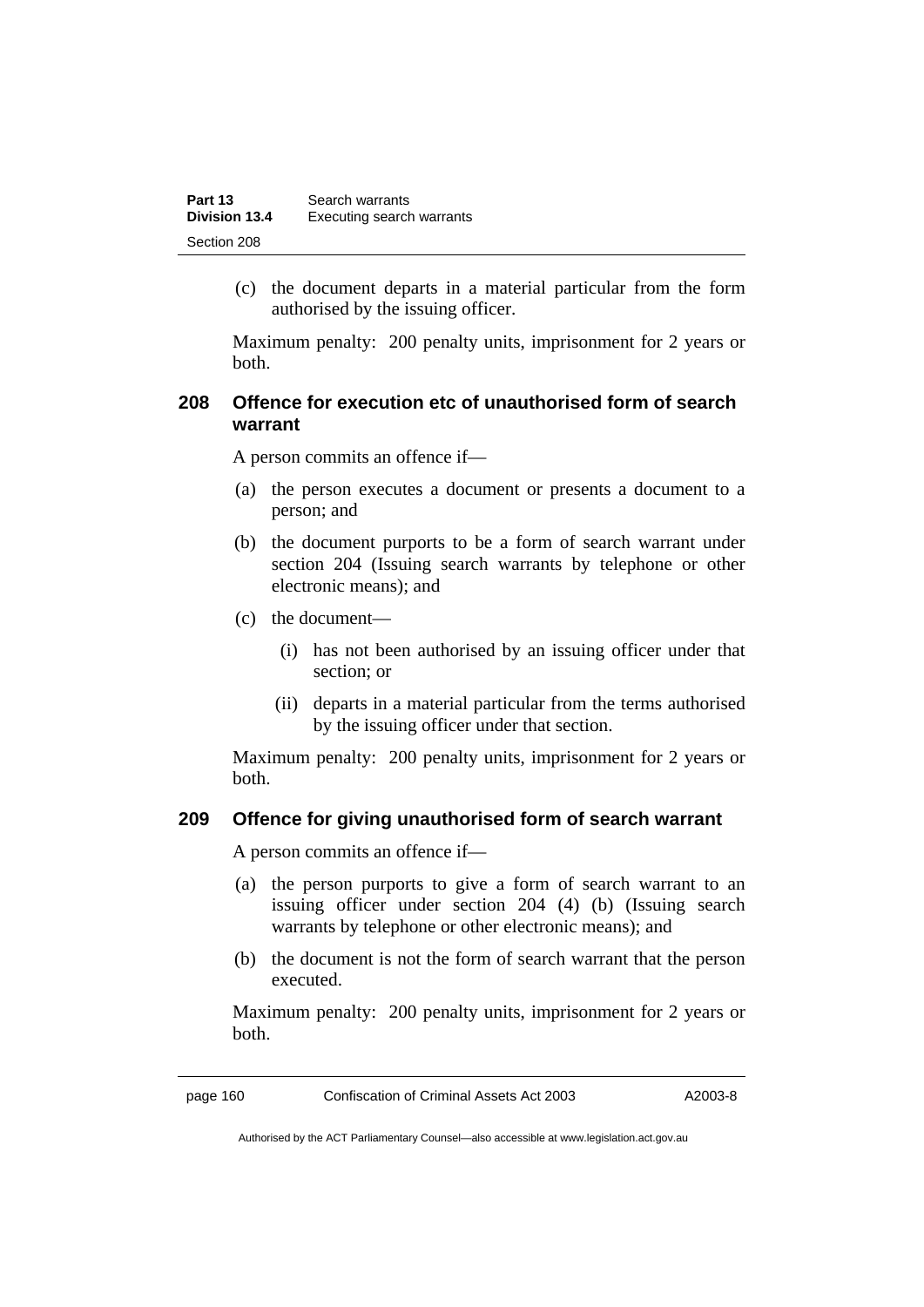# **Division 13.4 Executing search warrants**

*Note* A court has a discretion to admit improperly obtained evidence (see *Evidence Act 1995* (Cwlth), s 138).

# **210 Search warrants—whether must be executed only during particular hours**

A search warrant must not authorise a search during the period beginning at 9 pm on a day and ending at 6 am on the next day unless the issuing officer is satisfied that—

- (a) it would not be practicable to conduct the search at another time; or
- (b) it is necessary to prevent the concealment, loss or destruction of target material.

#### **211 Search warrants—restrictions on personal searches**

- (1) A search warrant cannot authorise a strip search or a search of a person's body cavities.
- (2) If a search warrant authorises an ordinary search or frisk search of a person—
	- (a) a different search from the search authorised must not be done under the warrant; and
	- (b) the search must be conducted by a person of the same sex as the person being searched.
- (3) A person assisting who is not a police officer must not take part in searching a person.
- (4) In this section:

*same sex*, for a transgender person, means the same sex as the sex with which the transgender person identifies.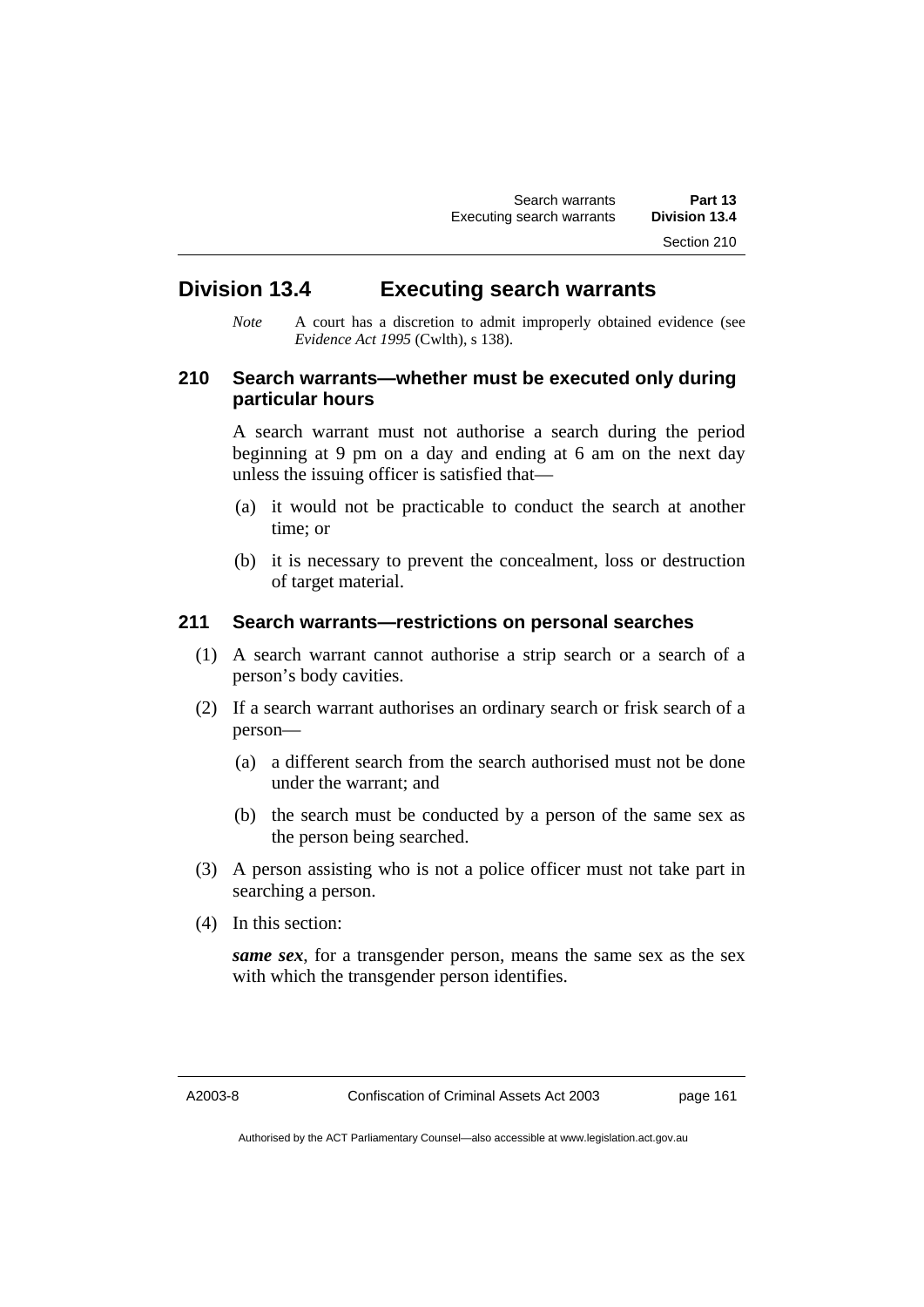*strip search* means a search of a person or of articles in the possession of a person, which may include all or any of the following:

- (a) requiring the person to remove all of his or her clothing;
- (b) an examination of the person's body (but not of the person's body cavities) and of those clothes.

*transgender person*—see the *Crimes (Forensic Procedures) Act 2000*, section 17.

# **212 Use of force and availability of assistance in executing search warrant**

- (1) Force may be used in executing a search warrant as follows:
	- (a) by an executing police officer—force against people and things may be used that is necessary and reasonable in the circumstances;
	- (b) by a person assisting who is a police officer—force against people and things may be used that is necessary and reasonable in the circumstances;
	- (c) by a person assisting who is not a police officer—force against things may be used that is necessary and reasonable in the circumstances.
- (2) An executing police officer may obtain the assistance in executing the warrant that is necessary and reasonable in the circumstances.

#### **213 Search warrants—announcement before entry**

- (1) An executing police officer must, before anyone enters premises under a search warrant—
	- (a) announce that the person is authorised to enter the premises; and
	- (b) give anyone at the premises an opportunity to allow entry to the premises; and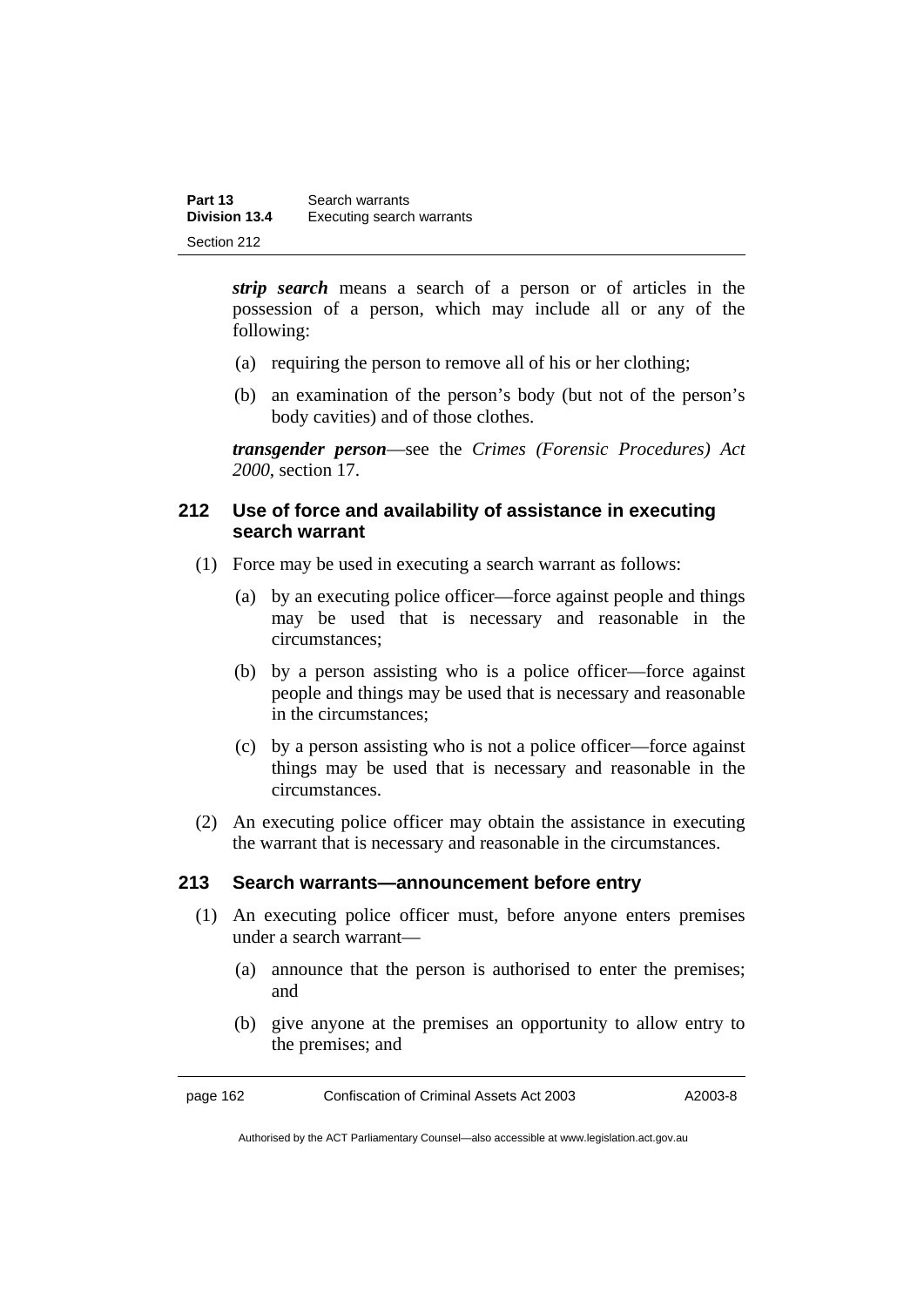- (c) if the occupier of the premises, or someone else who apparently represents the occupier, is present at the premises identify himself or herself to that person.
- (2) The executing police officer is not required to comply with subsection (1) if the police officer believes on reasonable grounds that immediate entry to the premises is required to ensure—
	- (a) the safety of anyone (including any police officer or person assisting); or
	- (b) that the effective execution of the warrant is not frustrated.

#### **214 Details of search warrant to be given to occupier etc**

- (1) If the occupier of the premises, or someone else who apparently represents the occupier, is present at the premises while a search warrant is being executed, the executing police officer or a person assisting must make available to the person—
	- (a) a copy of the warrant; and
	- (b) a document setting out the rights and obligations of the person.
- (2) Before a person is searched under a search warrant, the executing police officer or a person assisting must show the person a copy of the warrant.
- (3) The copy of the warrant need not include the issuing officer's signature or the seal or stamp of the court in which the issuing officer holds office or is employed.

#### **215 Occupier entitled to be present during search etc**

- (1) If an occupier of premises, or someone else who apparently represents the occupier, is present at the premises while a search warrant is being executed, the occupier or person is entitled to observe the search being conducted.
- (2) However, the person is not entitled to observe the search if—
	- (a) to do so would impede the search; or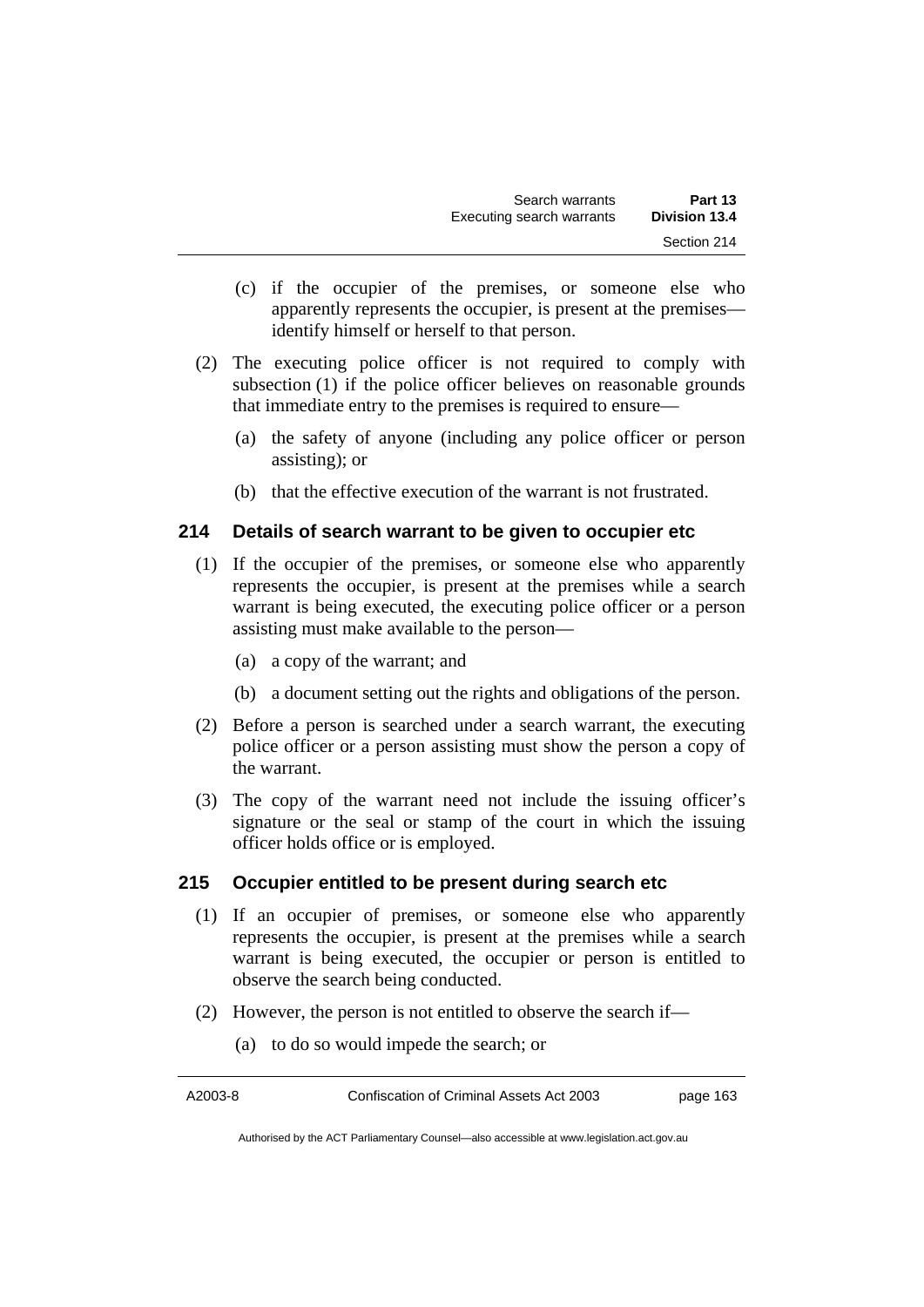| Part 13              | Search warrants           |
|----------------------|---------------------------|
| <b>Division 13.4</b> | Executing search warrants |
| Section 216          |                           |

- (b) the person is under arrest, and allowing the person to observe the search being conducted would interfere with the objectives of the search.
- (3) This section does not prevent 2 or more areas of the premises being searched at the same time.

# **216 Particular powers available to officers executing search warrant**

- (1) In executing a search warrant, the executing police officer or a person assisting may take photographs (including video recordings) of the premises or of people or things at the premises—
	- (a) for a purpose incidental to the execution of the warrant; or
	- (b) if the occupier of the premises consents in writing.
- (2) The executing police officer and a person assisting may complete the execution of a search warrant only if the warrant is in force, after all of them temporarily leave the premises—
	- (a) for not more than 1 hour; or
	- (b) for a longer period if the occupier of the premises consents in writing.
- (3) The execution of a search warrant may be completed if—
	- (a) the execution is stopped by an order of a court; and
	- (b) the order is later reversed or set aside on appeal; and
	- (c) the warrant is still in force.

#### **217 Use of equipment to examine or process things**

 (1) The executing police officer, or a person assisting, for a search warrant may bring into or onto the premises any equipment reasonably necessary to examine or process a thing found at the premises to decide whether it may be seized under the warrant.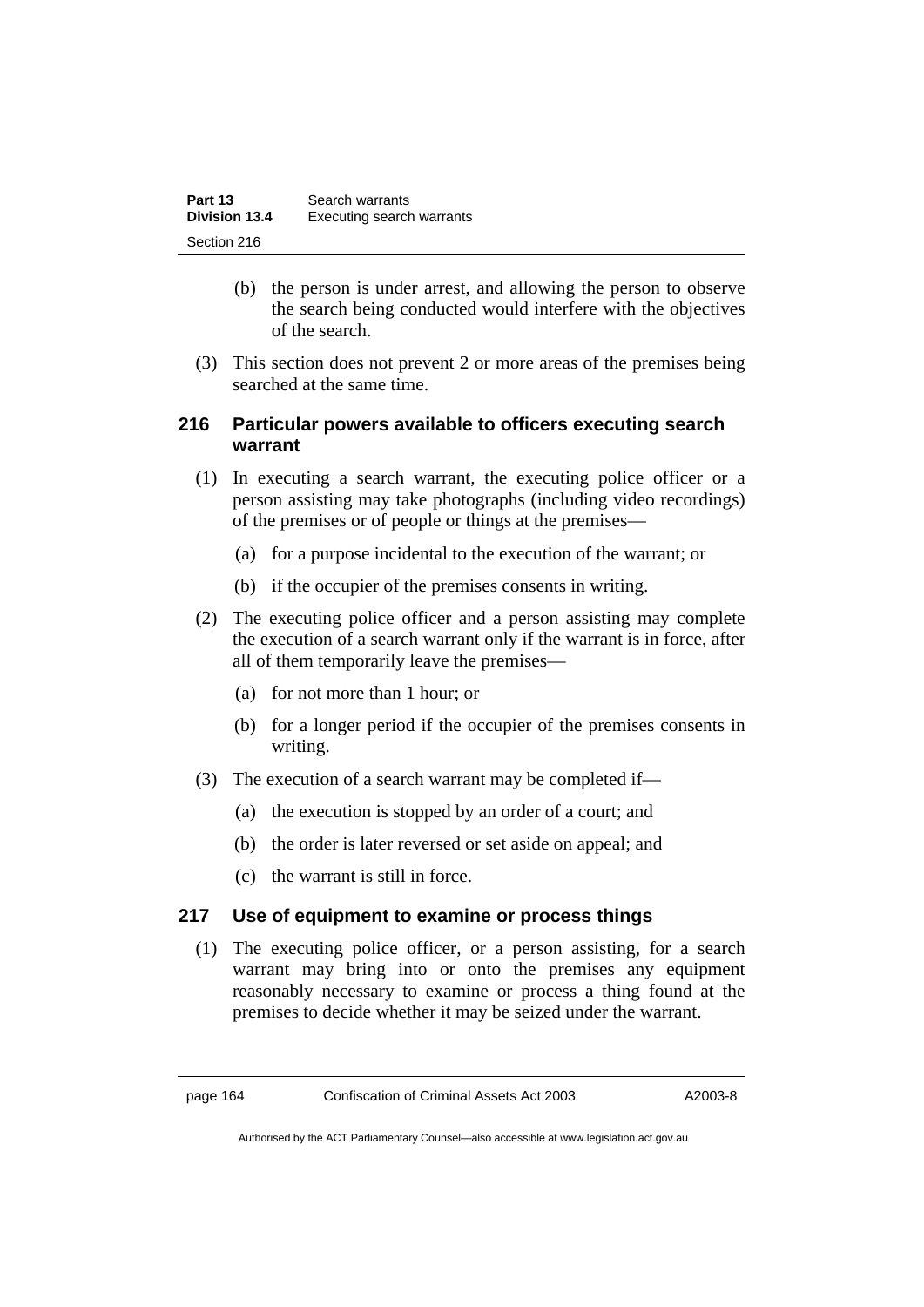- (2) The executing police officer or a person assisting may operate equipment already at the premises to carry out an examination or processing if the officer believes on reasonable grounds that—
	- (a) the equipment is suitable; and
	- (b) the examination or processing may be carried out without damaging the equipment or thing.

## **218 Moving things to another place for examination or processing**

- (1) A thing found at the premises may be moved to another place for examination or processing to decide whether it may be seized under a search warrant if—
	- (a) both of the following subparagraphs apply:
		- (i) there are reasonable grounds for believing that the thing is or contains target material;
		- (ii) it is significantly more practicable to do so having regard to the timeliness and cost of examining or processing the thing at another place and the availability of expert assistance; or
	- (b) the occupier of the premises consents in writing.
- (2) The thing may be moved to another place for examination or processing for no longer than 72 hours.
- (3) An executing police officer may apply to an issuing officer for an extension of that time if the executing police officer believes on reasonable grounds that the thing cannot be examined or processed within 72 hours.
- (4) The executing police officer must give notice of the application to the occupier of premises, and the occupier is entitled to be heard on the application.
- (5) If a thing is moved to another place under this section, the executing police officer must, if practicable—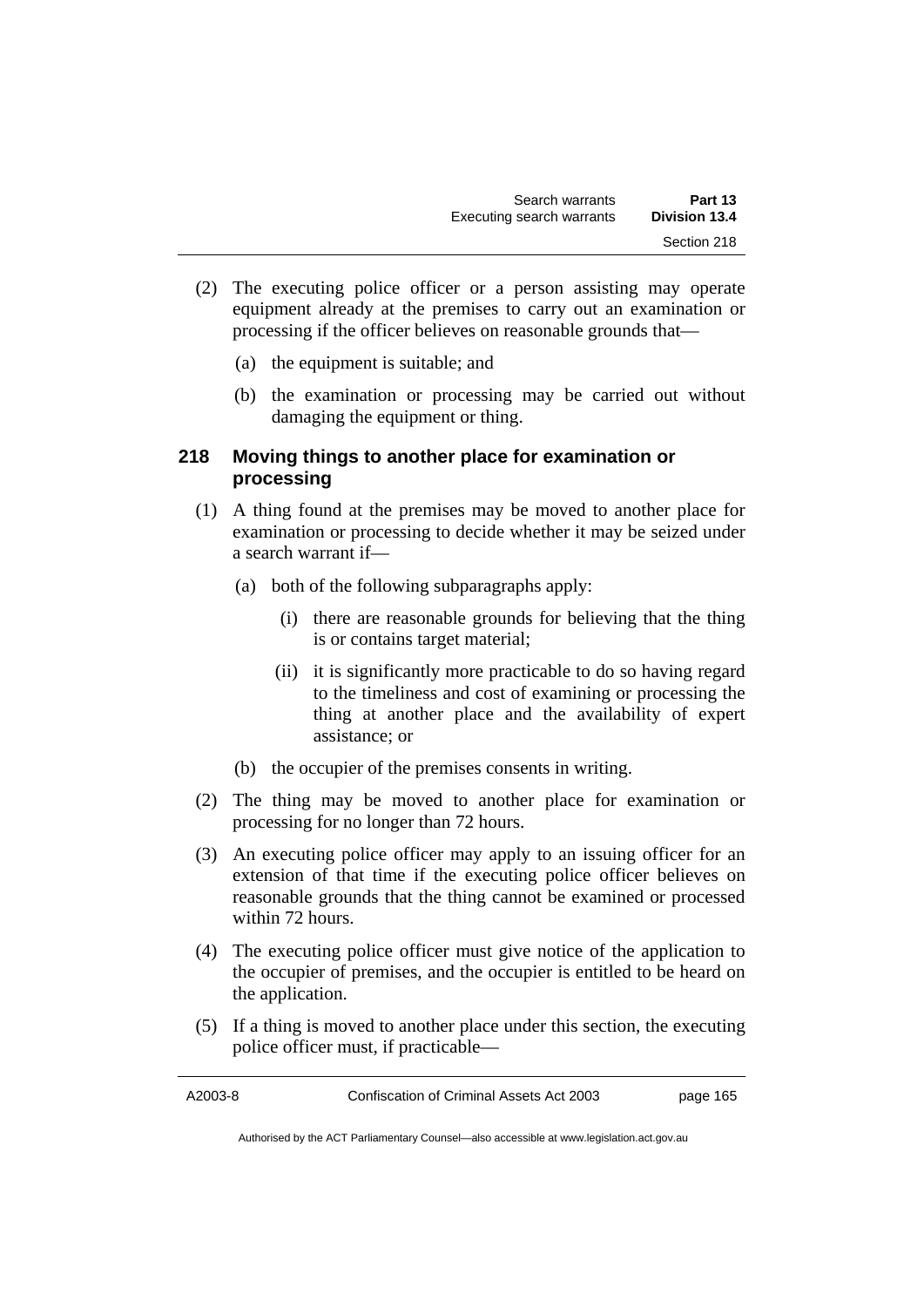| Part 13       | Search warrants           |
|---------------|---------------------------|
| Division 13.4 | Executing search warrants |
| Section 219   |                           |

- (a) tell the occupier of the address of the place, and when, the examination or processing will be carried out; and
- (b) allow the occupier or the occupier's representative to be present during the examination or processing.
- (6) The provisions of this part relating to the issue of search warrants apply, with any necessary changes, to the giving of an extension under this section.

#### **219 Use of electronic equipment at premises**

- (1) An executing police officer or a person assisting may operate electronic equipment at the premises to access data (including data not held at the premises) if the officer or person believes on reasonable grounds that—
	- (a) the data might be target material; and
	- (b) the equipment can be operated without damaging it.
	- *Note* An executing police officer may obtain an order requiring a person with knowledge of a computer or computer system to provide assistance (see s 220).
- (2) If the executing police officer or person assisting believes that any data accessed by operating the electronic equipment might be target material, the officer or person may—
	- (a) copy the data to a data storage device brought to the premises; or
	- (b) if the occupier of the premises agrees in writing—copy the data to a data storage device at the premises.
- (3) The executing police officer or person assisting may take the device from the premises.
- (4) The executing police officer, or a person assisting who is a police officer, may do the following things if the officer or person finds that any target material is accessible using the equipment:
	- (a) seize the equipment and any data storage device;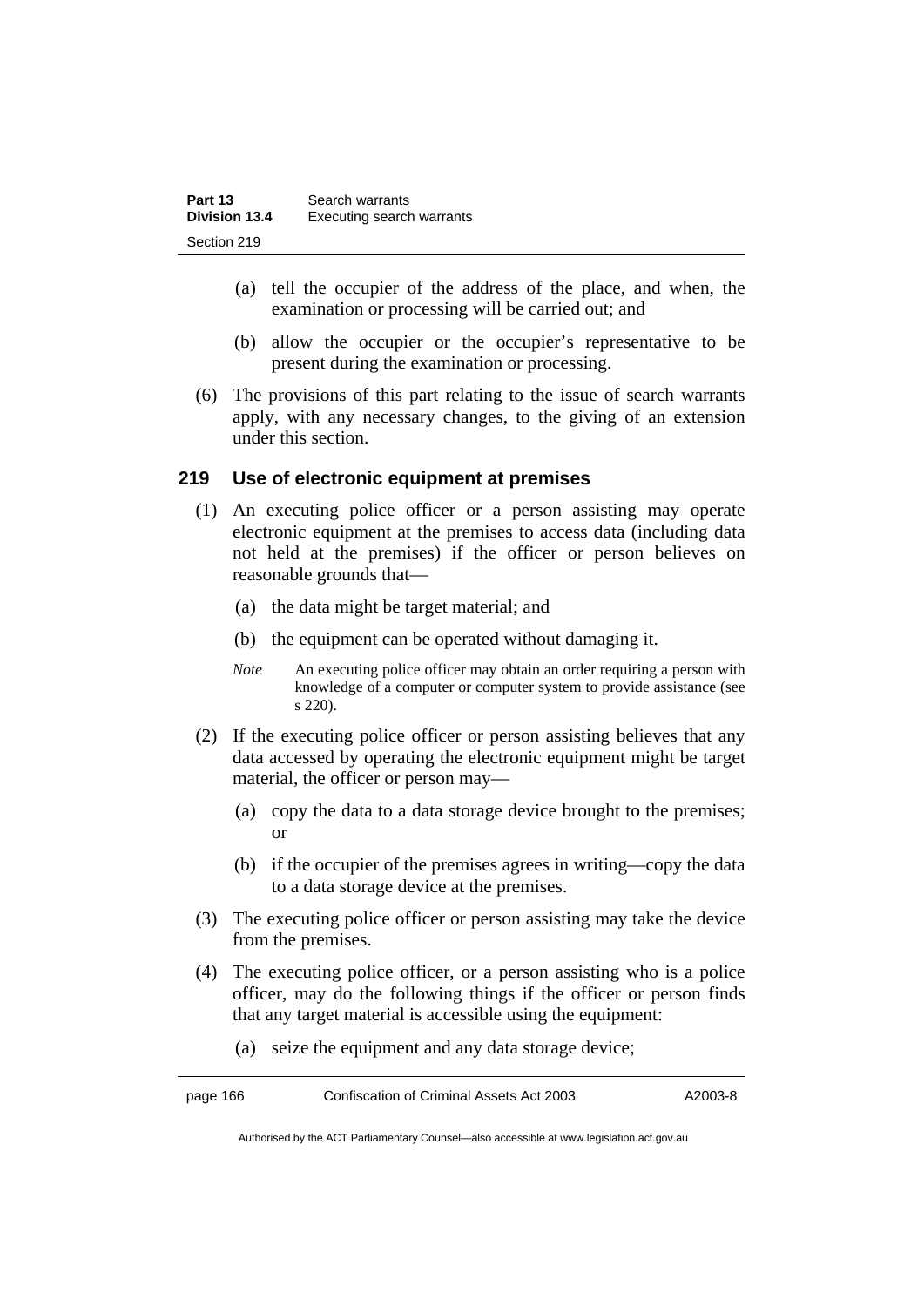- (b) if the material can, by using facilities at the premises, be put in documentary form—operate the facilities to put the material in that form and seize the documents so produced.
- (5) A police officer may seize equipment under subsection (4) (a) only if—
	- (a) it is not practicable to copy the data as mentioned in subsection (2) or to put the material in documentary form as mentioned in subsection (4) (b); or
	- (b) possession of the equipment by the occupier could be an offence.

## **220 Person with knowledge of computer or computer system to assist access etc**

- (1) An executing police officer may apply to an issuing officer for an order requiring a stated person to provide any information or assistance that is reasonably necessary to allow the executing police officer or a person assisting to do all or any of the following:
	- (a) access data held in or accessible from a computer that is on the premises;
	- (b) copy the data to a data storage device;
	- (c) convert the data into documentary form.
- (2) The issuing officer may make an order if satisfied that—
	- (a) there are reasonable grounds for suspecting that target material is accessible from the computer; and
	- (b) the stated person is—
		- (i) reasonably suspected of possessing, or having under the person's control, target material of the kind stated in the search warrant; or
		- (ii) the owner or lessee of the computer; or
		- (iii) an employee of the owner or lessee of the computer; and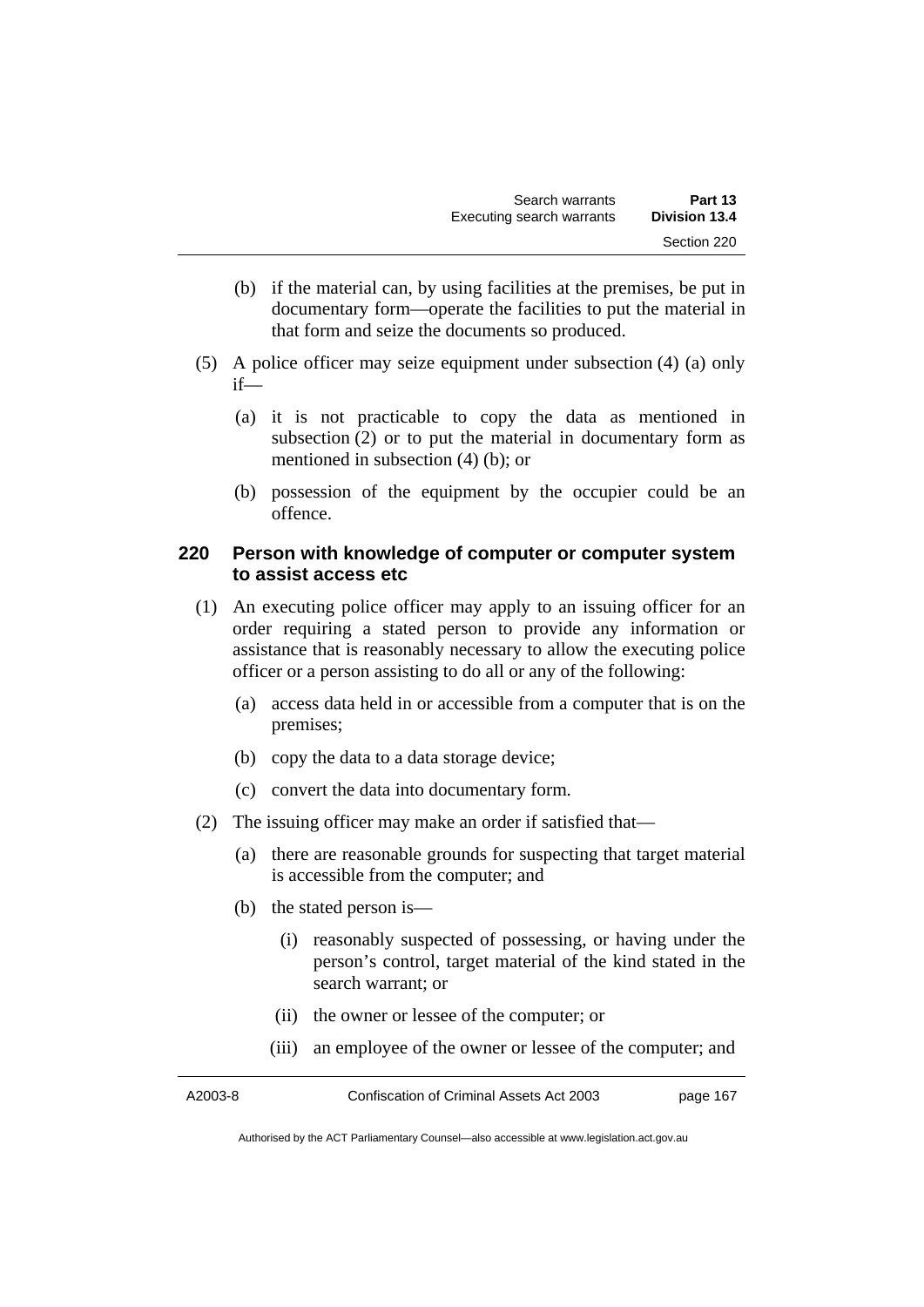- (c) the stated person has knowledge of—
	- (i) the computer or a computer network of which the computer forms a part; or
	- (ii) measures applied to protect data held in or accessible from the computer.
- (3) A person commits an offence if a person contravenes an order under this section.

Maximum penalty: 50 penalty units, imprisonment for 6 months or both.

 (4) The provisions of this part relating to the issue of search warrants apply, with any necessary changes, to the giving of an order under this section.

## **221 Securing electronic equipment**

- (1) If the executing police officer or a person assisting believes on reasonable grounds that—
	- (a) target material may be accessible by operating electronic equipment at the premises; and
	- (b) expert assistance is required to operate the equipment; and
	- (c) if the officer or person does not take action, the material may be destroyed, altered or otherwise interfered with;

the officer or person may do whatever is necessary to secure the equipment, whether by locking it up, placing a guard or otherwise.

- (2) The executing police officer or a person assisting must give written notice to the occupier of the premises of—
	- (a) the officer's or person's intention to secure the equipment; and
	- (b) the fact that the equipment may be secured for up to 24 hours.
- (3) The equipment may be secured until the earliest of the following events happens: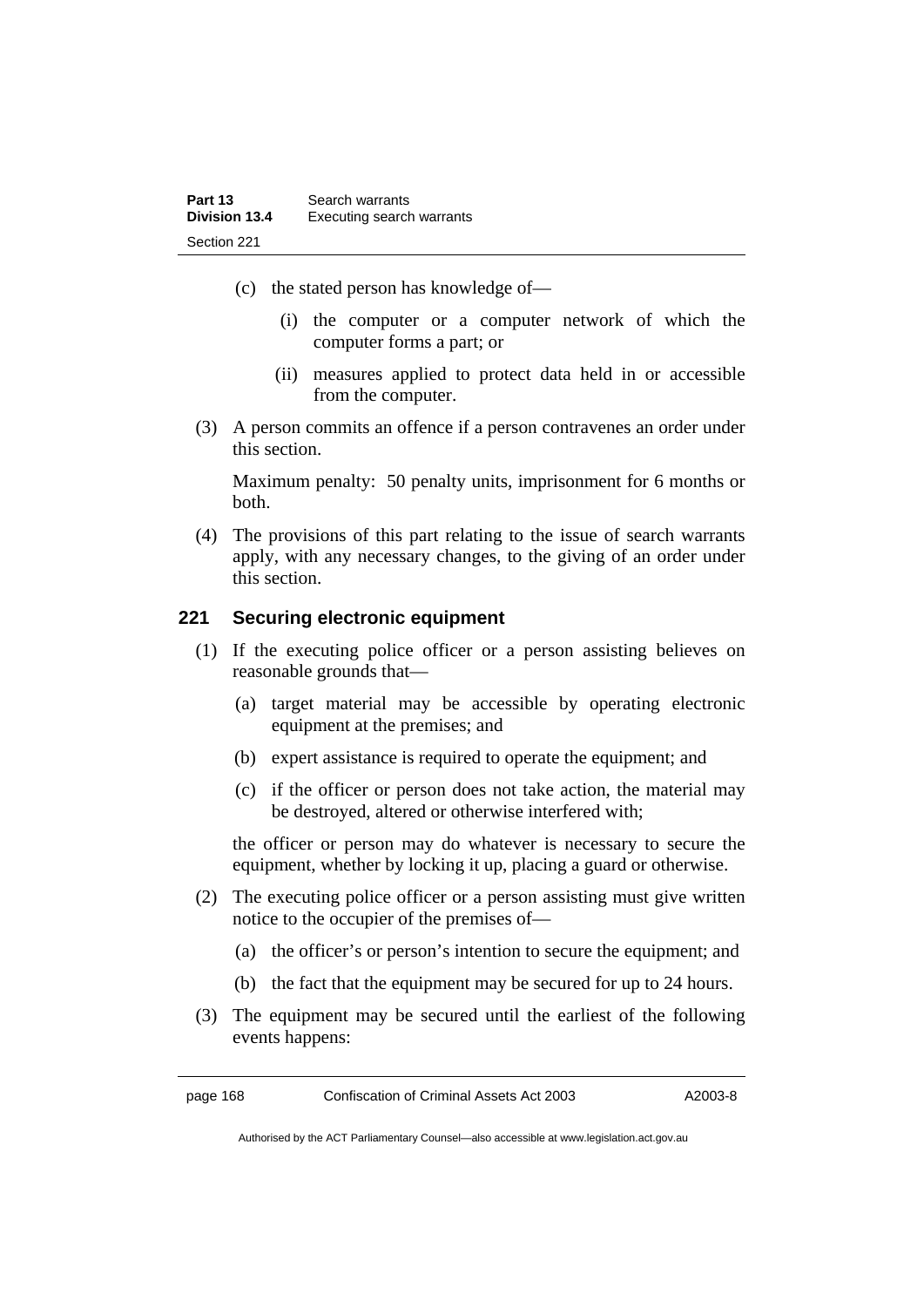- (a) the end of 24 hours;
- (b) the equipment is operated by the expert.
- (4) If the executing police officer or a person assisting believes on reasonable grounds that the expert assistance will not be available within 24 hours, the officer or person may apply to the issuing officer to extend the period.
- (5) The executing police officer or a person assisting must tell the occupier of the premises of the officer's or person's intention to apply for an extension, and the occupier is entitled to be heard on the application.
- (6) The provisions of this part relating to the issue of search warrants apply, with any necessary changes, to the giving of an extension under this section.

## **222 Copies of seized things to be provided**

- (1) The occupier of the premises, or someone else who apparently represents the occupier, is present at the premises while a search warrant is executed, may ask a police officer who seizes—
	- (a) a document, film, computer file or other thing that can be readily copied; or
	- (b) a data storage device in which the information can be readily copied;

to give the occupier or other person a copy of the thing or the information.

- (2) The police officer must do so as soon as practicable after the seizure.
- (3) However, the police officer is not required to do so if—
	- (a) the thing was seized under section 219 (Use of electronic equipment at premises); or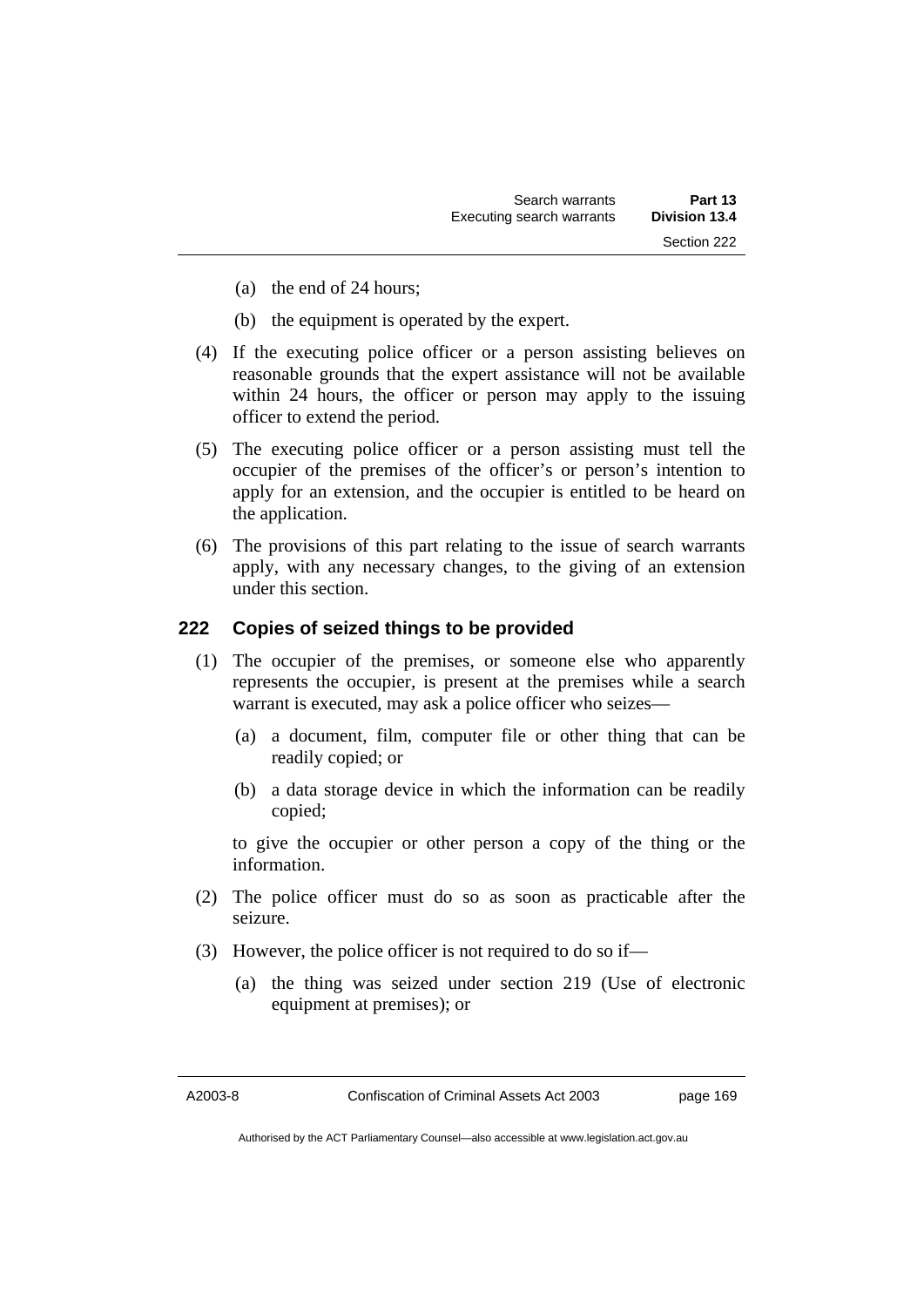(b) possession by the occupier of the thing or information could be an offence.

## **223 Providing documents after execution of search warrant**

Documents are taken to have been seized under a search warrant if—

- (a) the documents were at, or accessible from, the premises of a financial institution when a search warrant in relation to the premises was executed; and
- (b) the documents could not be found at that time; and
- (c) the financial institution provides them to the executing police officer as soon as practicable after the execution of the warrant.

## **Division 13.5 Stopping and searching vehicles**

## **224 Searches of vehicles without search warrant in emergency situations**

- (1) This section applies if a police officer believes, on reasonable grounds, that—
	- (a) a thing that is target material is in or on a vehicle; and
	- (b) it is necessary to exercise a power under subsection (2) to prevent the thing from being concealed, lost or destroyed; and
	- (c) it is necessary to exercise the power without the authority of a search warrant because the circumstances are serious and urgent.
- (2) If this section applies, the police officer may—
	- (a) stop and detain the vehicle; and
	- (b) search the vehicle, and any container in or on the vehicle, for the thing; and
	- (c) seize the thing if the officer finds it.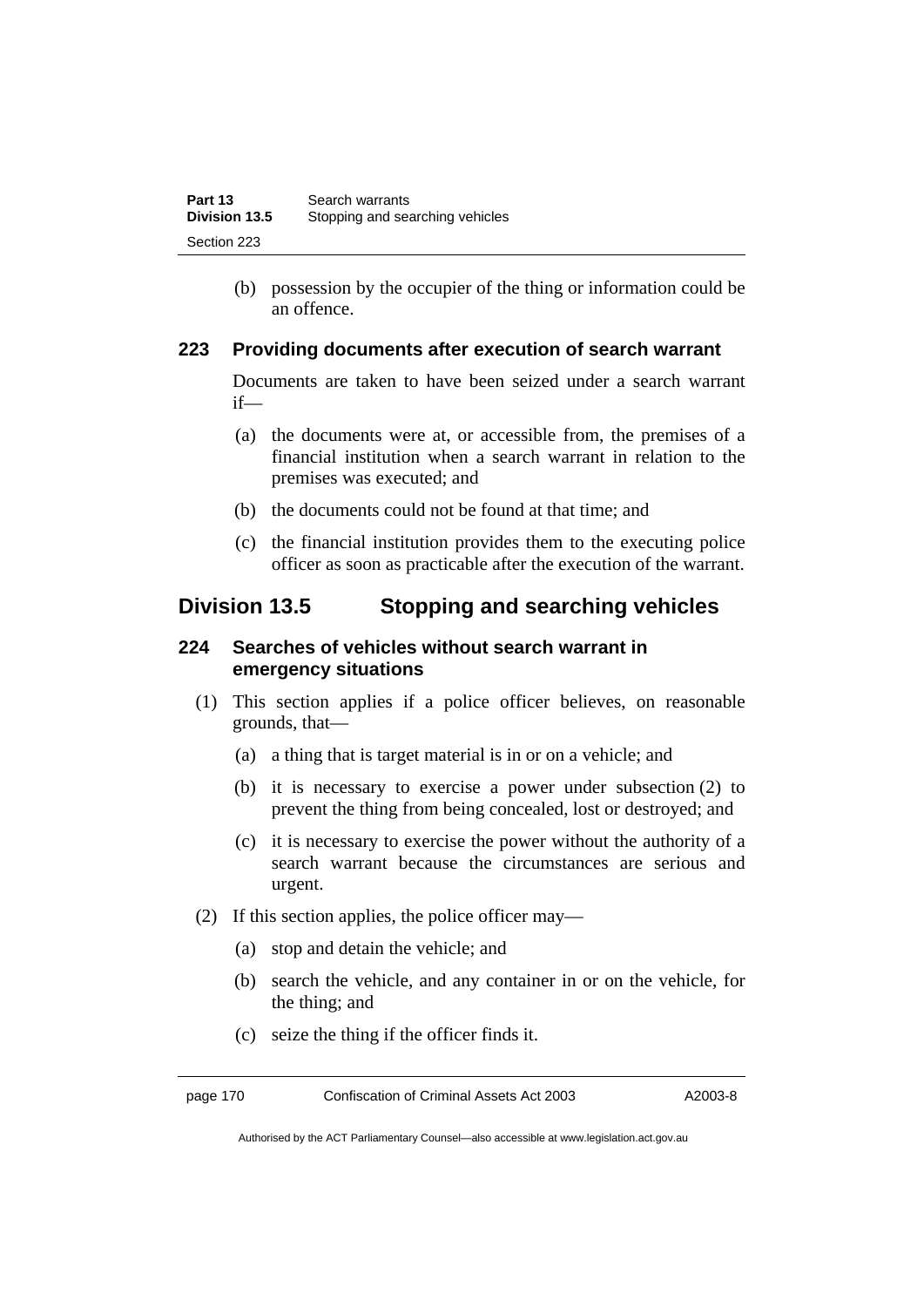- (3) If, in the course of searching for the thing, the police officer finds something else that is target material, the police officer may seize that thing if the officer suspects, on reasonable grounds, that—
	- (a) it is necessary to seize it to prevent its concealment, loss or destruction; and
	- (b) it is necessary to seize it without the authority of a search warrant because the circumstances are serious and urgent.
- (4) The police officer must exercise the police officer's powers subject to section 225.

## **225 How police officer exercises powers under s 224**

When a police officer exercises a power under section 224 (Searches of vehicles without search warrant in emergency situations) in relation to a vehicle, the police officer—

- (a) may use the assistance that is necessary and reasonable; and
- (b) must search the vehicle in a public place or in some other place to which members of the public have ready access; and
- (c) must not detain the vehicle for longer than is necessary and reasonable to search it and any container in or on the vehicle; and
- (d) may use the force that is necessary and reasonable in the circumstances, but must not damage the vehicle, or any container in or on the vehicle, by forcing open a part of the vehicle or container unless—
	- (i) the person (if any) apparently in charge of the vehicle has been given a reasonable opportunity to open that part or container; or
	- (ii) it is not possible to give that person such an opportunity.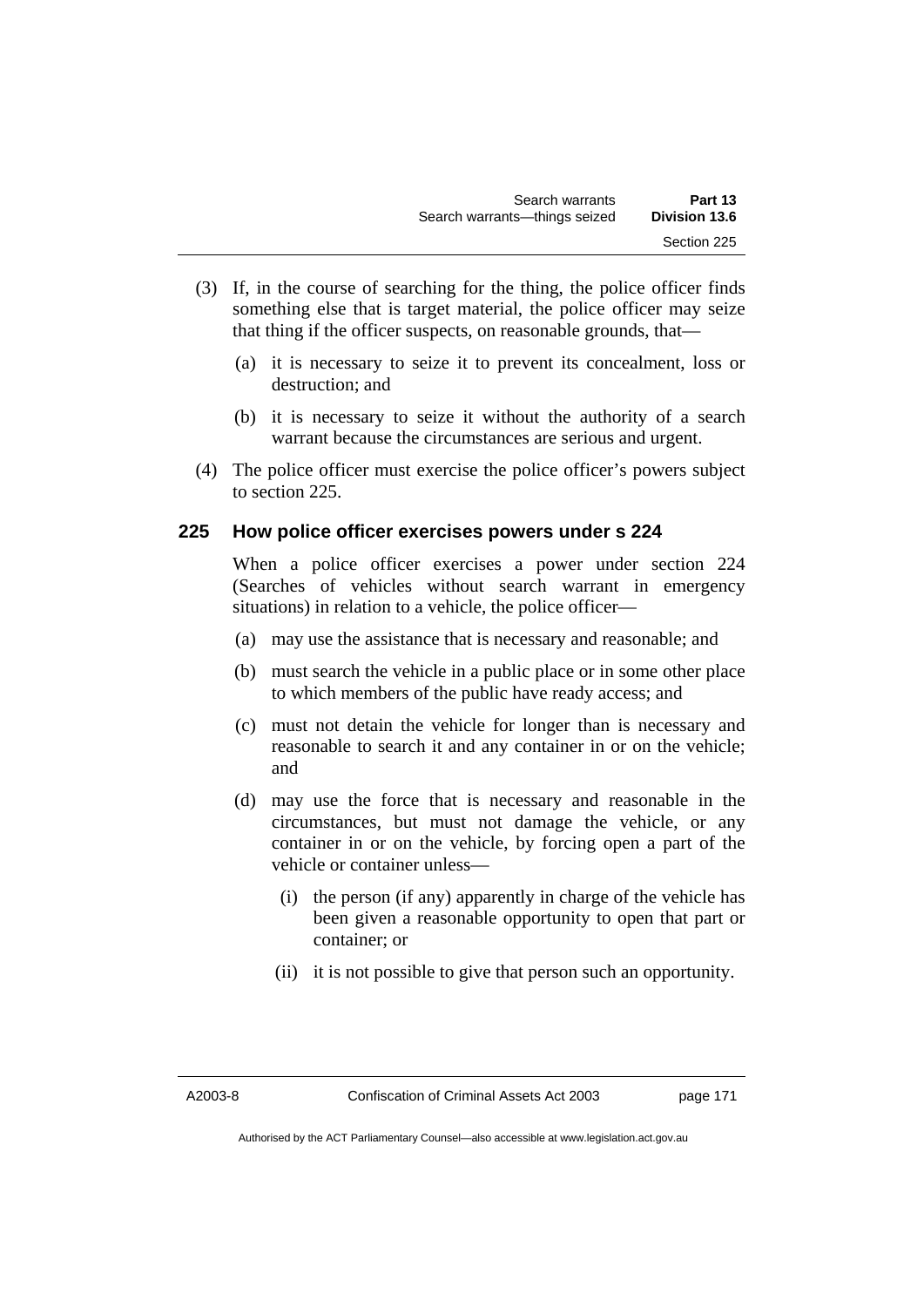| Part 13              | Search warrants                 |
|----------------------|---------------------------------|
| <b>Division 13.6</b> | Search warrants---things seized |
| Section 226          |                                 |

# **Division 13.6 Search warrants—things seized**

## **226 Receipts for things seized under search warrants**

- (1) This section applies to—
	- (a) a thing seized under a search warrant; or
	- (b) a thing moved under section 218 (1) (Moving things to another place for examination or processing); or
	- (c) a thing seized under section 224 (Searches of vehicles without search warrant in emergency situations).
- (2) As soon as practicable after a thing is seized under this part by the executing police officer or a person assisting, the officer or person must give a receipt for it to the person from whom it was seized.
- (3) If, for any reason, it is not practicable to comply with subsection (2), the executing police officer or person assisting must leave the receipt, secured conspicuously, at the place of seizure.
- (4) A receipt under this section must include—
	- (a) a description of the thing seized; and
	- (b) if the thing is moved under section 218 (1)—where the thing is to be taken to.
- (5) A single receipt may be given for 2 or more things.

## **227 Keeping seized things under search warrants**

- (1) This section applies to a police officer in relation to a thing seized under this part if—
	- (a) the reason for the thing's seizure no longer exists or it is decided that the thing is not to be used in evidence; or
	- (b) if the thing was seized under section 224 (Searches of vehicles without search warrant in emergency situations)—the period of 60 days after the day of the thing's seizure ends.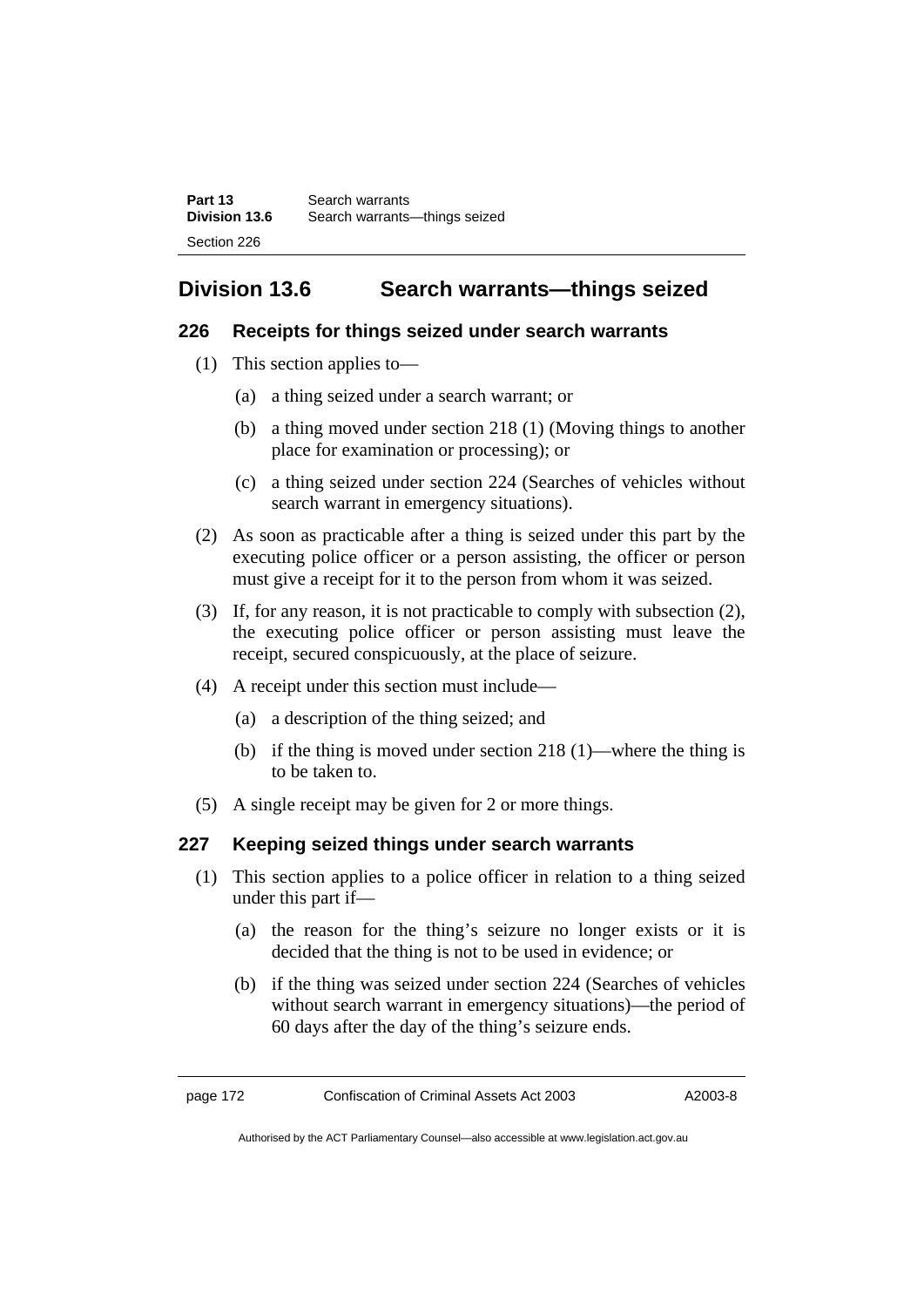- (2) The police officer must take reasonable steps to return the thing to the person from whom it was seized or to the owner if that person is not entitled to possess it.
- (3) However, the police officer does not have to take those steps if—
	- (a) if subsection  $(1)$  (b) applies—
		- (i) a proceeding in relation to which the thing might provide evidence has been begun before the end of the 60-day period and has not been finalised (including an appeal to a court in relation to the proceeding); or
		- (ii) an order is in force under section 228 (Keeping things for further period); or
	- (b) if subsection (1) (a) or (b) applies—the police officer is otherwise authorised (by a law, or an order of a court, of the Territory, the Commonwealth, a State or another Territory) to keep, destroy or dispose of the thing; or
	- (c) the thing is forfeited or forfeitable to the Territory, the Commonwealth or a State or is the subject of a dispute about ownership.

## **228 Keeping things for further period**

- (1) This section applies if a thing has been seized by a police officer under this part and a proceeding in relation to which the thing might provide evidence has not begun before the end of—
	- (a) 60 days after the day of the seizure; or
	- (b) a period previously stated in an order of an issuing officer under this section.
- (2) A police officer may apply to an issuing officer for an order that the officer may keep the thing for a further period.
- (3) Before making the application, the police officer must—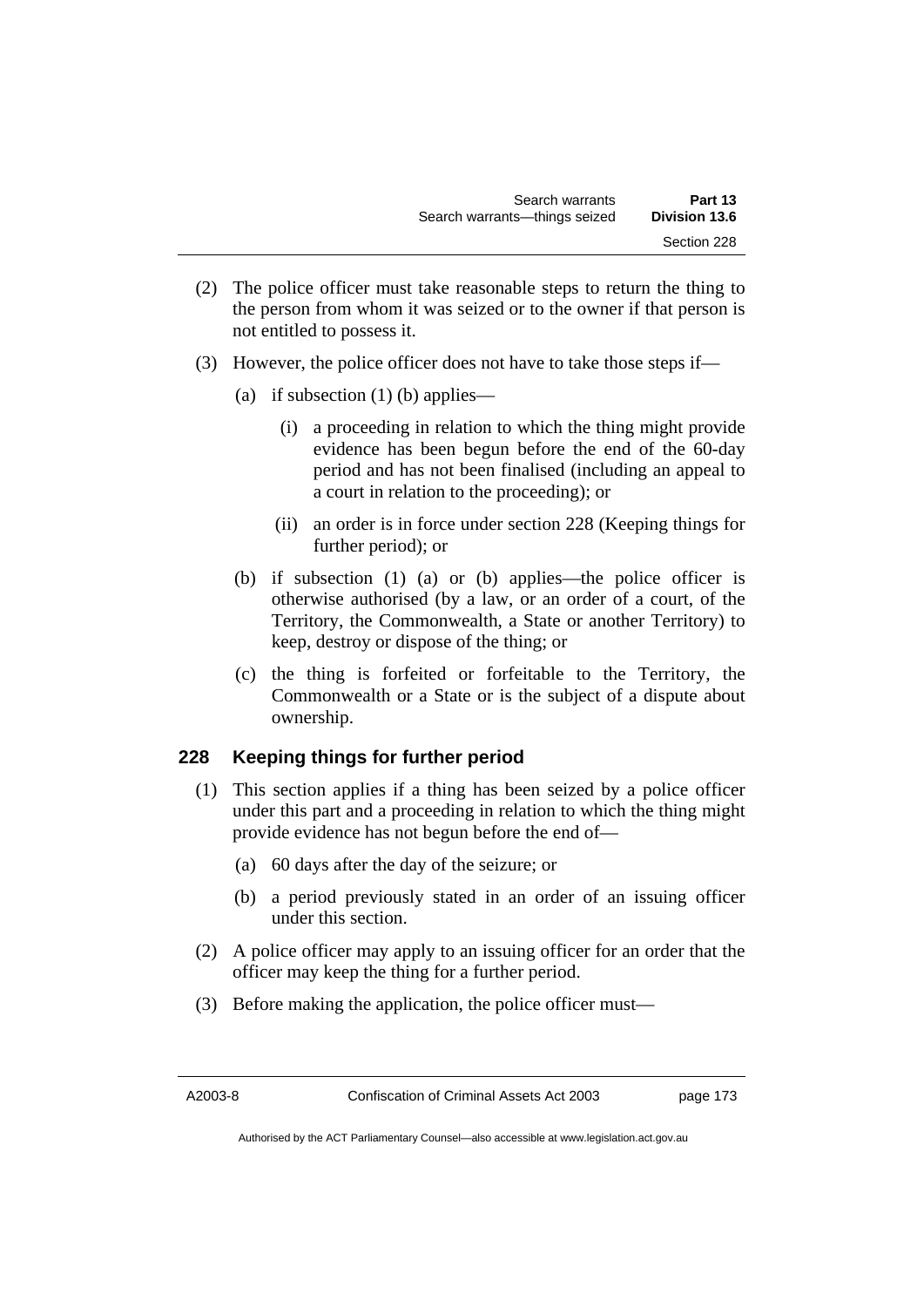| Part 13       | Search warrants               |
|---------------|-------------------------------|
| Division 13.7 | Search warrants-miscellaneous |
| Section 229   |                               |

- (a) take reasonable steps to discover whose interests would be affected by the keeping of the thing; and
- (b) if it is practicable to do so, tell each person the officer believes to be such a person of the proposed application.
- (4) The provisions of this part relating to the issue of search warrants apply, with any necessary changes, to the making of an order under this section.

## **229 Issuing officer may order keeping of thing**

- (1) The issuing officer may order that the police officer who made an application under section 228 (Keeping things for further period) may keep the thing if the issuing officer is satisfied that it is necessary for the police officer to do so for the purpose of beginning or conducting a proceeding under this Act, another Territory law or the law of the Commonwealth, a State or another Territory.
- (2) The order must state the period for which the officer may keep the thing.
- (3) The provisions of this part relating to the issue of search warrants apply, with any necessary changes, to the making of an order under this section.

## **230 Transfer of things seized to public trustee**

At the direction of the DPP, a police officer must transfer custody of a thing seized under this part to the public trustee.

## **Division 13.7 Search warrants—miscellaneous**

## **231 Search warrants—false or misleading information**

- (1) A person commits an offence if—
	- (a) the person gives information to a police officer or person assisting a police officer; and
	- (b) the person does so knowing that the information—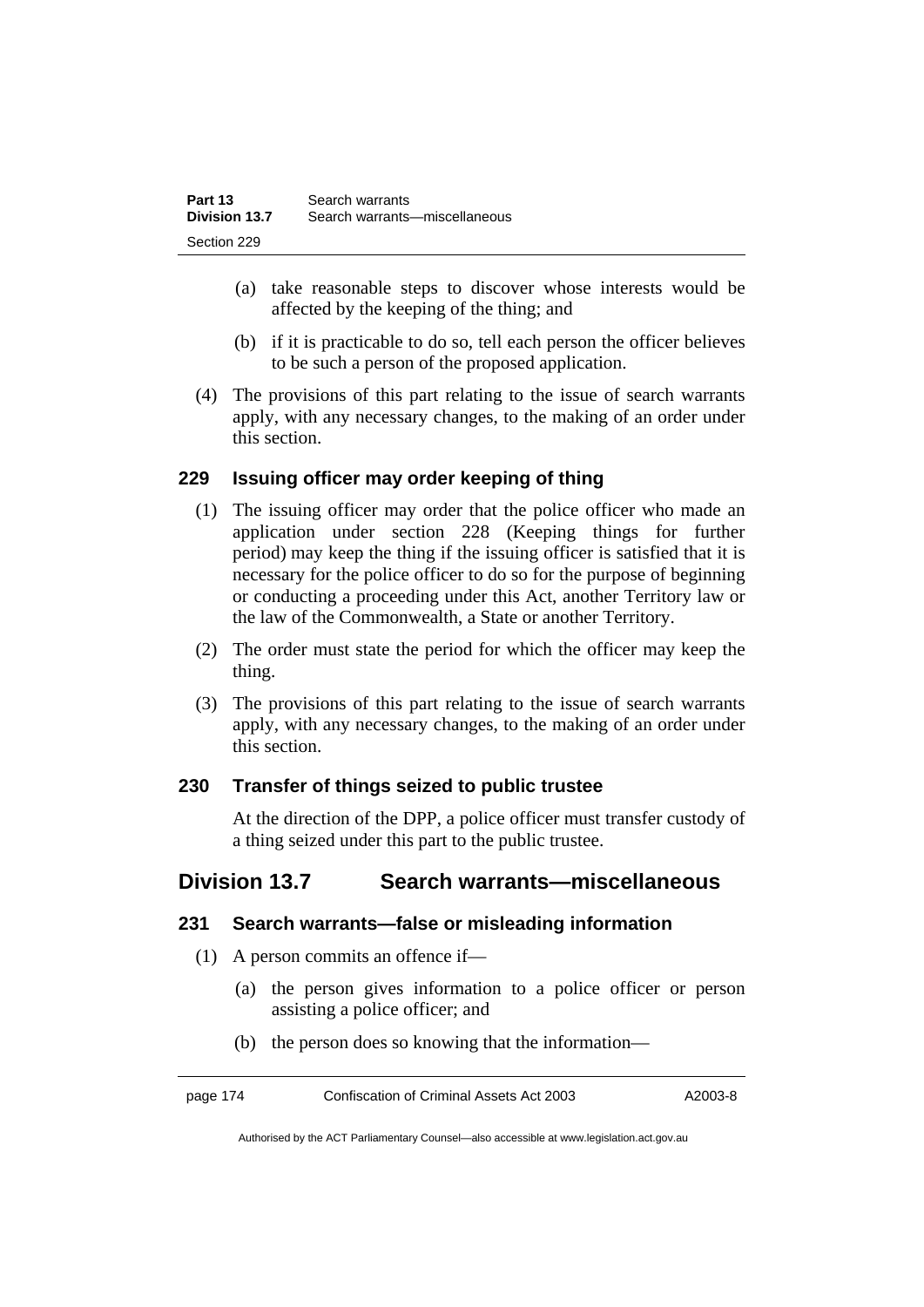- (i) is false or misleading in a material particular; or
- (ii) omits something that makes the information false or misleading in a material particular; and
- (c) the information is given in compliance (or purported compliance) with a requirement under this part.

Maximum penalty: 200 penalty units, imprisonment for 2 years or both.

- (2) Subsection (1) (c) does not apply if, before the information was given by the person to the police officer or person assisting, a police officer or person assisting did not take reasonable steps to tell the person of the existence of the offence against subsection (1).
- (3) For subsection (2), it is sufficient if the following form of words is used:

'Giving false or misleading information is an offence with serious consequences'.

## **232 Search warrants—false or misleading documents**

- (1) A person commits an offence if—
	- (a) the person produces a document to a police officer or a person assisting a police officer; and
	- (b) the person does so knowing that the document is false or misleading in a material particular; and
	- (c) the document is produced in compliance (or purported compliance) with a requirement under this part.

Maximum penalty: 200 penalty units, imprisonment for 2 years or both.

 (2) Subsection (1) does not apply to a person who produces a document to a police officer or person assisting if the document is accompanied by a written statement signed by the person (or, for a corporation, by an officer of the corporation)—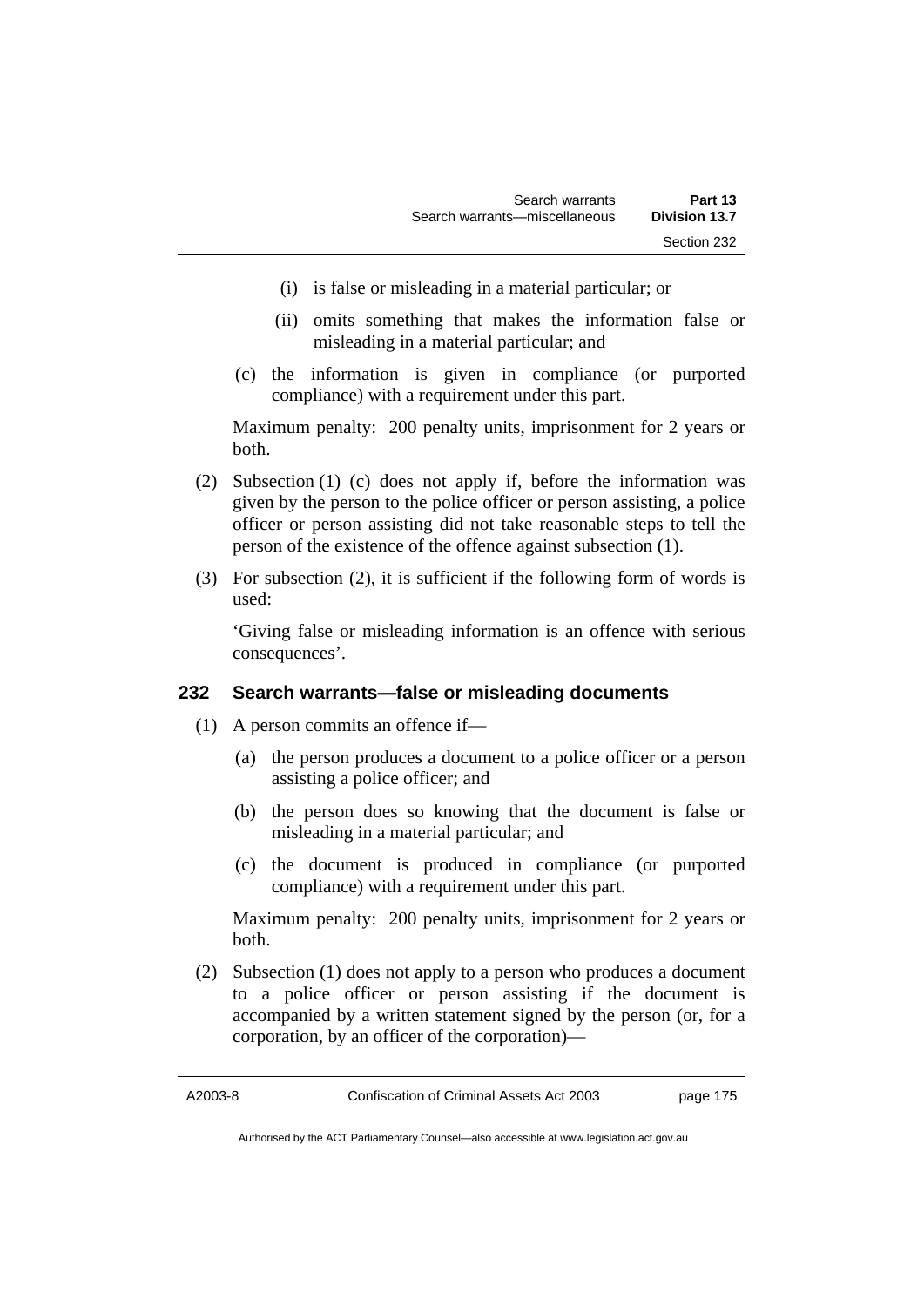| Part 13       | Search warrants               |
|---------------|-------------------------------|
| Division 13.7 | Search warrants-miscellaneous |
| Section 233   |                               |

- (a) stating that the document is, to the person's knowledge, false or misleading in a material particular; and
- (b) setting out, or referring to, the material particular in which the document is, to the person's knowledge, false or misleading.

## **233 Obstruction etc of police officers and people assisting**

- (1) A person commits an offence if—
	- (a) the person knows that, or is reckless about the fact that, a person is a police officer; and
	- (b) the person obstructs, hinders, intimidates or resists the officer in the exercise of the officer's functions under this part.

Maximum penalty: 200 penalty units, imprisonment for 2 years or both.

- (2) For this section, it is immaterial whether the defendant was aware that the police officer was exercising the officer's functions.
- (3) Strict liability applies to subsection (1) (b).

## **234 Damage etc to be minimised**

- (1) In the exercise, or purported exercise, of a function under this part, a police officer must take all reasonable steps to ensure that the police officer, and any person assisting who is not a police officer, causes as little inconvenience, detriment and damage as practicable.
- (2) If a police officer, or a person assisting who is not a police officer, damages anything in the exercise or purported exercise of a function under this part, the police officer or person assisting must give written notice of the particulars of the damage to the person whom the police officer or person assisting believes on reasonable grounds is the owner of the thing.
- (3) If the damage happens on premises entered under this part in the absence of the occupier, the notice may be given by securing it in a conspicuous place on the premises.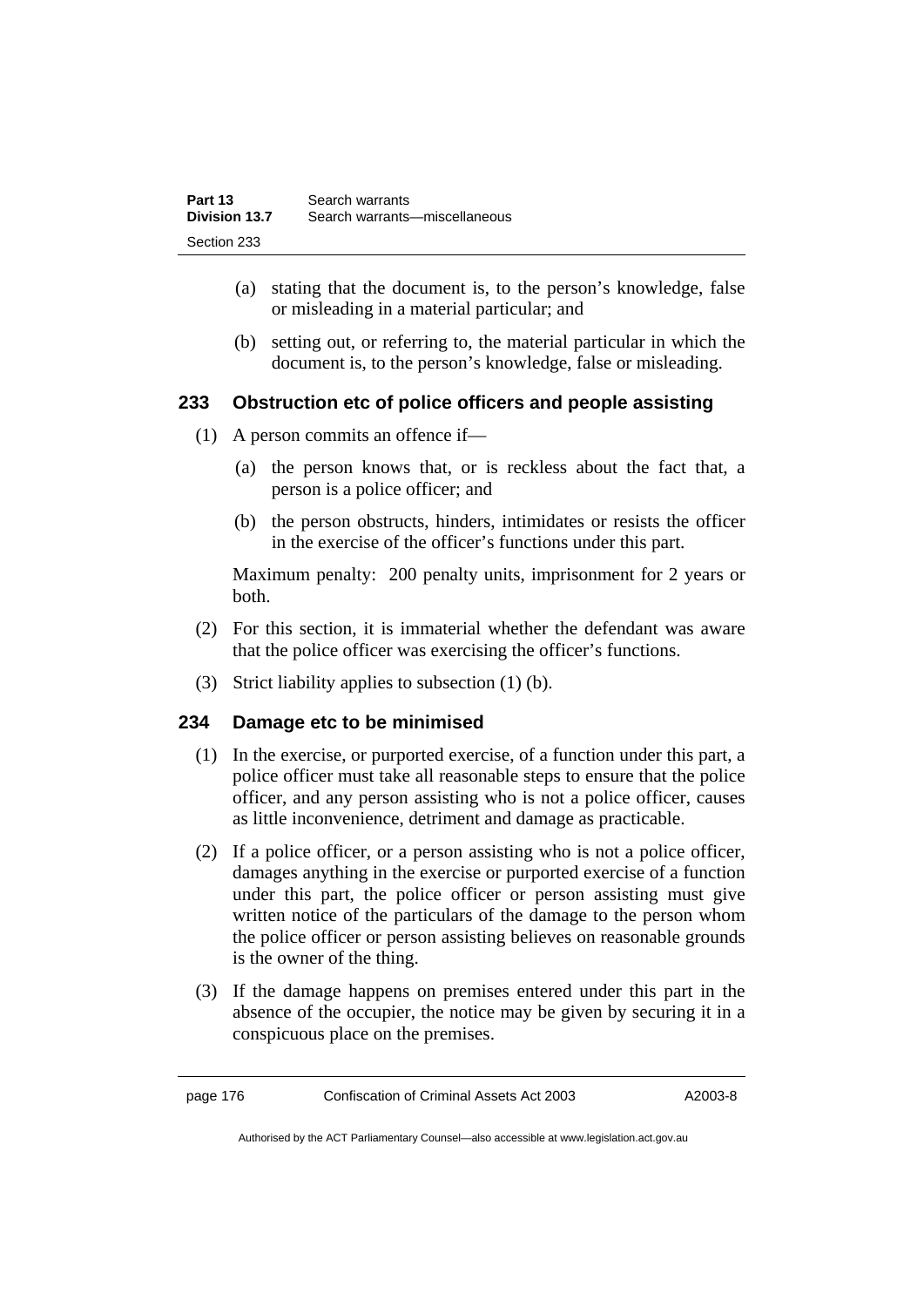## **235 Compensation**

- (1) A person may claim reasonable compensation from the Territory if the person suffers loss or expense because of the exercise, or purported exercise, of a function under this part by a police officer or a person assisting who is not a police officer.
- (2) Compensation may be claimed and ordered in a proceeding for—
	- (a) compensation brought in a court of competent jurisdiction; or
	- (b) an offence against this Act or another Territory law brought against the person making the claim for compensation.
- (3) A court must not order the payment of reasonable compensation for the loss or expense unless it is satisfied it is just to make the order in the circumstances of the particular case.

#### **Example for claim for damage or corruption of computer data**

The court may have regard to whether the occupier of the premises and any employees, agents or officers of the occupier, if they were available at the time, gave any appropriate warning or guidance on the operation of the computer equipment.

- *Note* An example is part of the Act, is not exhaustive and may extend, but does not limit, the meaning of the provision in which it appears (see Legislation Act, s 126 and s 132).
- (4) The regulations may prescribe matters that may, must or must not be taken into account by the court in considering whether it is just to make the order.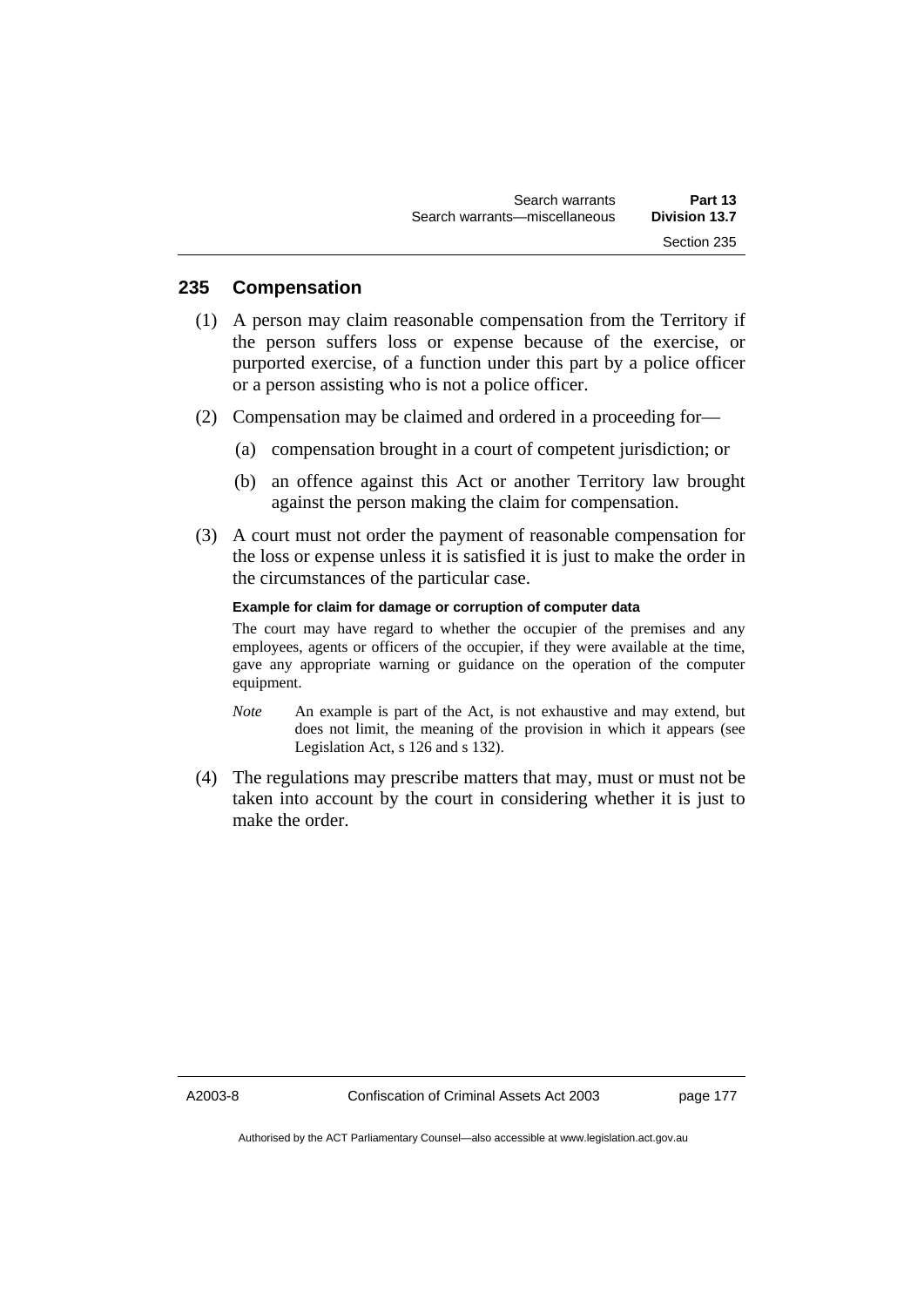#### Part 14 **Court procedure**

Section 236

# **Part 14 Court procedure**

### **236 Meaning of** *confiscation proceeding*

(1) In this Act:

*confiscation proceeding* means a proceeding in a relevant court in relation to any of the following orders under this Act:

- (a) a restraining order;
- (b) an additional order under section 39 in relation to a restraining order or restrained property;
- (c) a conviction forfeiture order;
- (d) an order under section 59 (Automatic forfeiture—court order declaring property automatically forfeited);
- (e) an order under section 60 (Automatic forfeiture—court orders);
- (f) a civil forfeiture order;
- (g) an exclusion order;
- (h) a penalty order;
- (i) an order under section 105 (Order to stop sale, modification or destruction of restrained property);
- (j) an order under section 113 for the discharge of a registered property interest in forfeited property;
- (k) an order under division 9.4 (Sale of jointly owned forfeited property);
- (l) a return or compensation order;
- (m) a monitoring order;
- (n) a transaction suspension order;
- (o) a production order;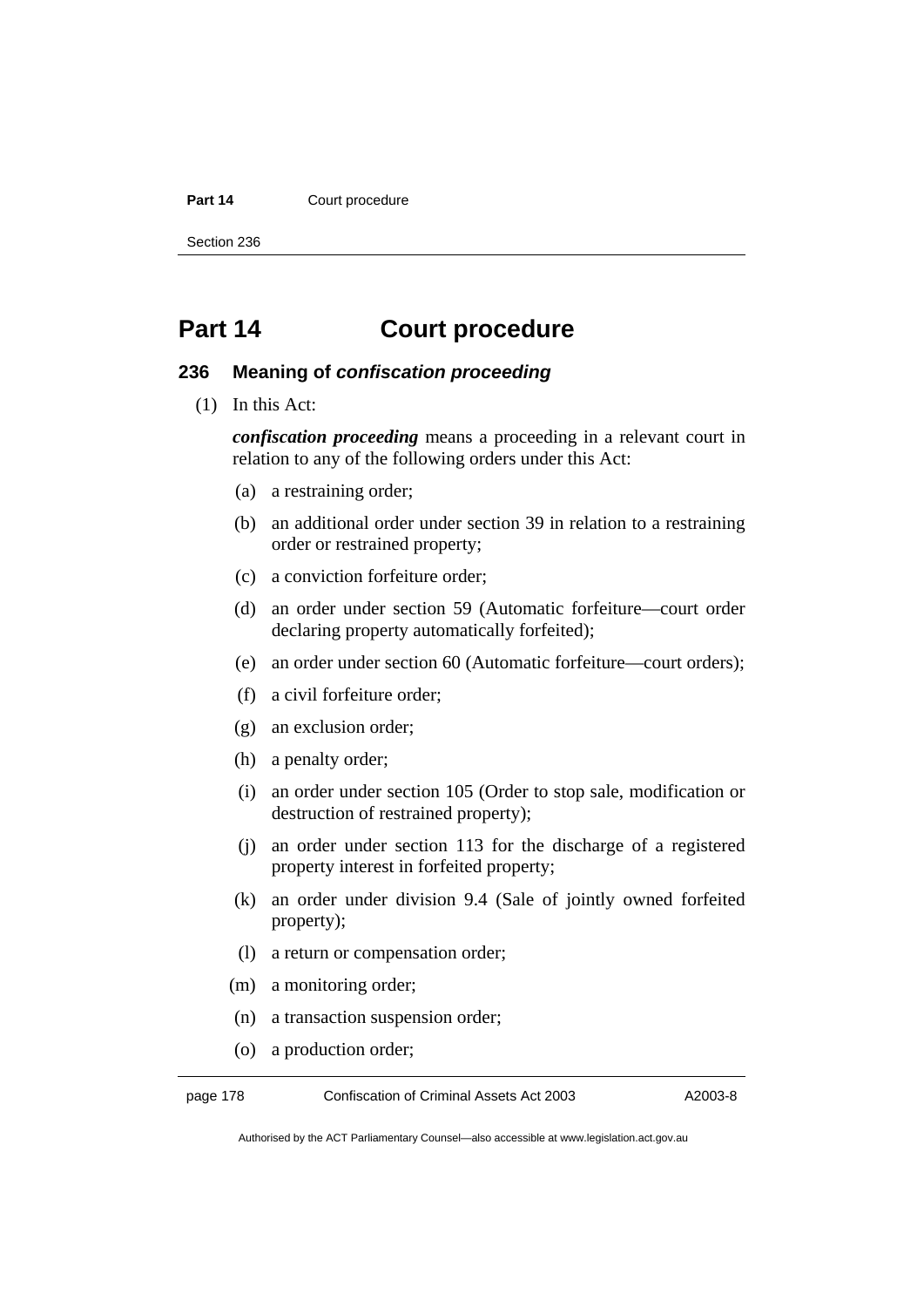- (p) an examination order
- (q) a buyback order;
- $(r)$  an order under section 239 (2) (c) or 240 (2) to transfer a proceeding to another court;
- (s) an additional order under section 250 (Confiscation proceedings—additional orders);
- (t) an order under this Act in relation to an order mentioned in paragraphs (a) to (s), whether made before, at the same time, or after the making of that order.

#### **Examples for par (t)—general**

- 1 an order under section 24 to set aside a dealing with restrained property
- 2 an order under section 35 restricting the disclosure of the making of a restraining order
- 3 an order under section 49 extending the operation of a restraining order
- 4 an interlocutory order in relation to an order mentioned in paragraphs (a) to  $(s)$

#### **Examples for par (t)—additional orders under s 39 and s 250**

- See the examples to s 39 (1) for examples of additional orders in relation to restraining orders and restrained property.
- 2 See the examples to s 250 (1) for examples of additional orders in relation to other confiscation proceedings.
- *Note* An example is part of the Act, is not exhaustive and may extend, but does not limit, the meaning of the provision in which it appears (see Legislation Act, s 126 and s 132).
- (2) However, a *confiscation proceeding* does not include—
	- (a) a registered corresponding law order that is taken to be a kind of order mentioned in subsection (1); or
	- (b) a proceeding under part 11 (Interstate orders).

## **237 Confiscation and corresponding law order proceedings are civil, not criminal**

(1) This section applies to—

A2003-8 Confiscation of Criminal Assets Act 2003 page 179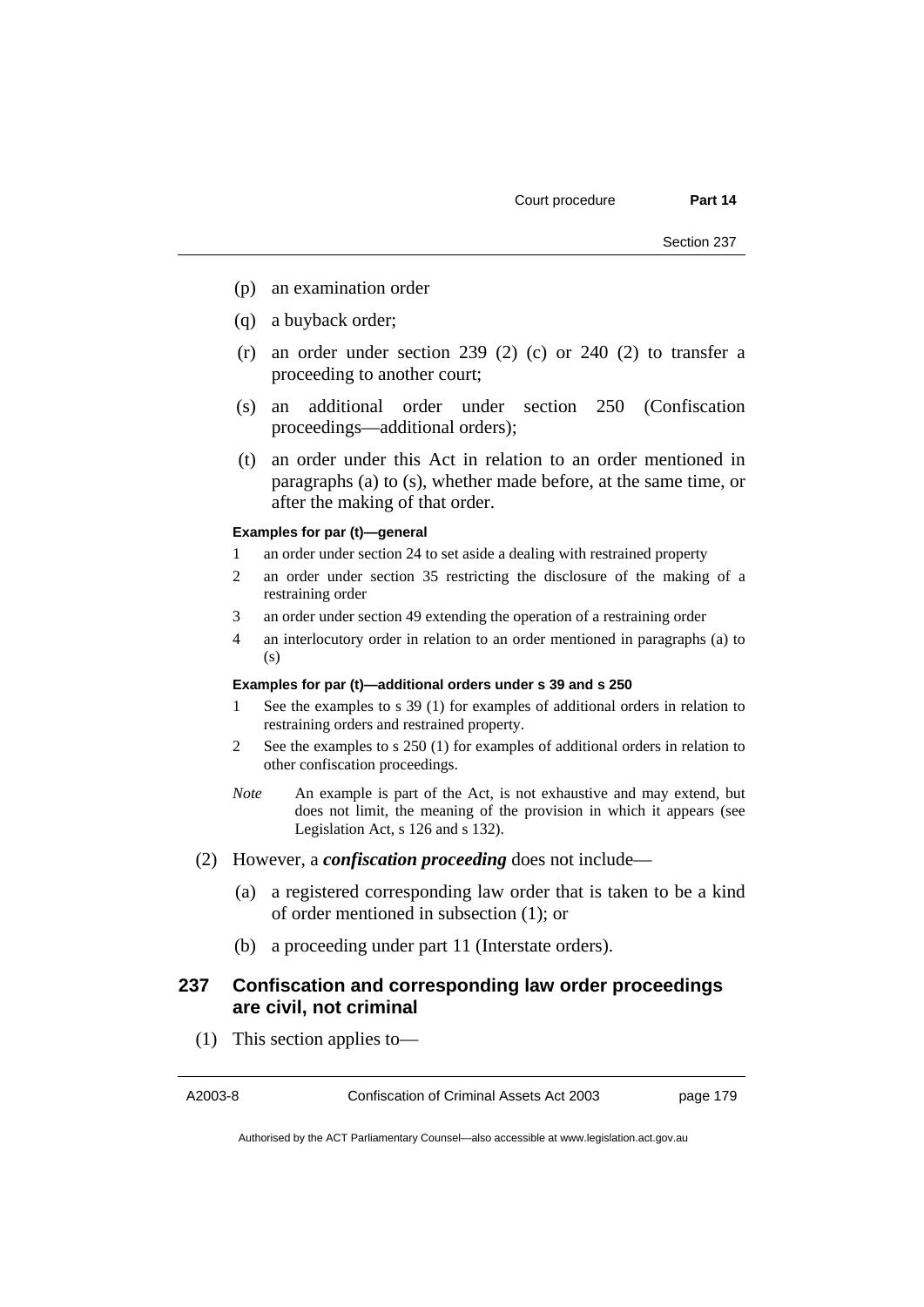- (a) a confiscation proceeding; and
- (b) a proceeding under part 11 (Interstate orders) in relation to a corresponding law order.
- (2) The proceeding is a civil proceeding, not a criminal proceeding.
- (3) Without limiting subsection (2)—
	- (a) any rules of interpretation applying only to the criminal law do not apply to the interpretation of the provisions of this Act or any other Territory law in relation to the proceeding; and
	- (b) the rules of evidence applying to a civil proceeding apply to the proceeding, and the rules of evidence applying to a criminal proceeding do not apply.

#### **Example for par (b)**

In hearing an application for a civil forfeiture order, whether the offender committed a serious offence is to be decided by the court on the balance of probabilities.

*Note* An example is part of the Act, is not exhaustive and may extend, but does not limit, the meaning of the provision in which it appears (see Legislation Act, s 126 and s 132).

#### **238 Meaning of** *relevant court*

In this Act:

*relevant court*, for a confiscation proceeding or a proceeding under part 11 (Interstate orders) in relation to a corresponding law order, means the court, or any court, that has jurisdiction under this part to hear and decide the proceeding.

## **239 Jurisdiction of Magistrates Court—confiscation proceedings**

- (1) The Magistrates Court has jurisdiction to hear and decide a confiscation proceeding if—
	- (a) the value of the property and benefits to which the proceeding relates (as decided by the Magistrates Court) is not more than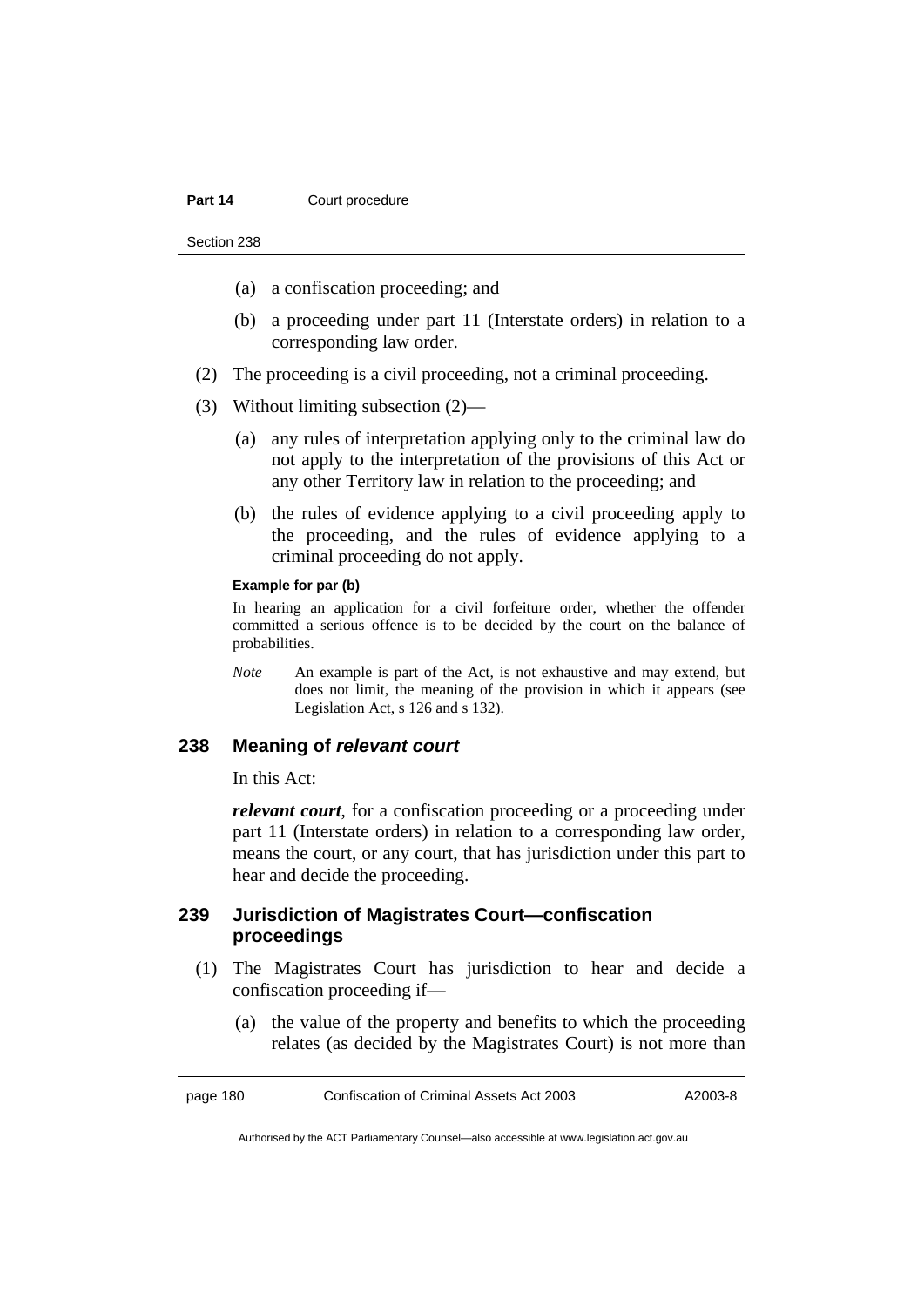the amount the Magistrates Court may award for a personal action at law (the *Magistrates Court limit*); and

- (b) title to land is not genuinely in question in the proceeding.
- *Note* For the amount the Magistrates Court may award for a personal action at law, see the *Magistrates Court (Civil Jurisdiction) Act 1982*, s 5.
- (2) However, if the value of the property and benefits to which the proceeding relates (as decided by the Magistrates Court) is more than the Magistrates Court limit, the Magistrates Court has jurisdiction to hear and decide the matter to—
	- (a) dismiss the proceeding on its merits (but not for want of jurisdiction); or
	- (b) make an order or orders in relation to property or benefits to the value of the limit; or
	- (c) on the application of the DPP, or on the court's own initiative, by order, transfer the proceeding to the Supreme Court.
- (3) Despite the Magistrates Court limit, the Magistrates Court has jurisdiction to hear and decide the following confiscation proceedings:
	- (a) any application for a monitoring order, transaction suspension order, production order or examination order;
	- (b) any proceeding in relation to an indictable offence that has been disposed of summarily by the court;
	- (c) a proceeding transferred to the court by the Supreme Court under section 241 (2).

#### **Example for par (b)**

Mr Somewhat Wayward is summarily convicted of an indictable offence by the Magistrates Court. The value of the benefits received by Mr Wayward from the commission of the offence was \$10 000 more than the Magistrates Court limit. The Magistrates Court may make a penalty order against Mr Wayward for the full amount of the benefits despite their value being more than the amount the Magistrates Court may award for a personal action at law.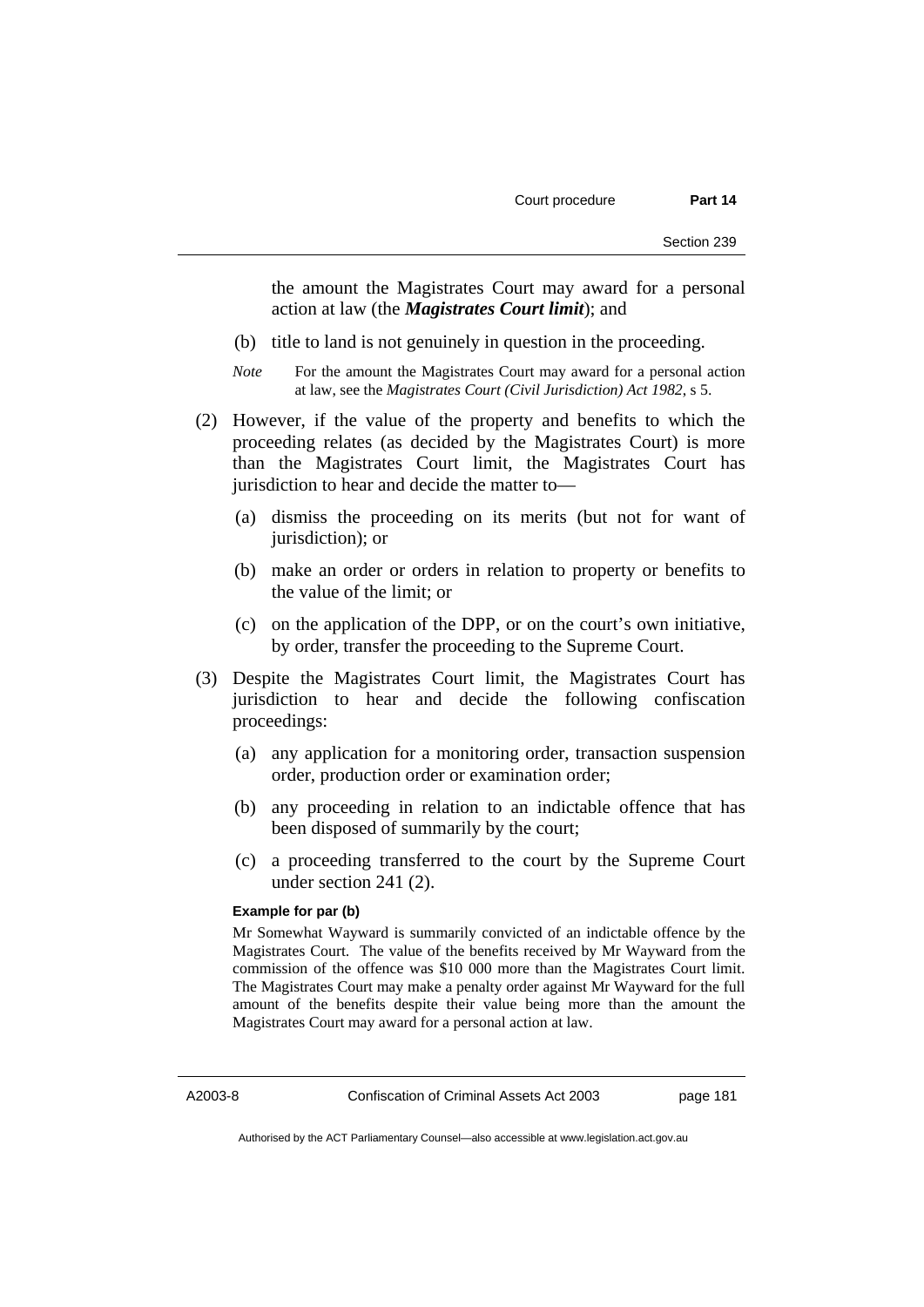#### **Part 14 Court procedure**

Section 240

*Note* An example is part of the Act, is not exhaustive and may extend, but does not limit, the meaning of the provision in which it appears (see Legislation Act, s 126 and s 132).

- (4) For this section—
	- (a) the Magistrates Court has jurisdiction to decide—
		- (i) what is the property and benefits to which the proceeding relates; and
		- (ii) the value of any property and benefits to which the proceeding relates; and
		- (iii) whether title to land is genuinely in question; and
	- (b) title to land is genuinely in question in the proceeding if the Magistrates Court would not have jurisdiction to hear the proceeding under the *Magistrates Court (Civil Jurisdiction) Act 1982*, section 11 (Proceedings affecting title to land).

## **240 Jurisdiction of Magistrates Court—interstate orders**

- (1) The Magistrates Court has jurisdiction to hear and decide any proceeding under part 11 (Interstate orders) in relation to a corresponding law order.
- (2) To remove any doubt, the Magistrates Court is a relevant court even if—
	- (a) the value of the property and benefits to which the corresponding order relates is more than the amount the Magistrates Court may award for a personal action at law; or
	- (b) title to land was genuinely in question in the proceeding for the making of the corresponding law order.

## **241 Jurisdiction of Supreme Court**

 (1) The Supreme Court has jurisdiction to hear and decide any confiscation proceeding or any proceeding under part 11 (Interstate orders) in relation to a corresponding law order.

page 182 Confiscation of Criminal Assets Act 2003 A2003-8

Authorised by the ACT Parliamentary Counsel—also accessible at www.legislation.act.gov.au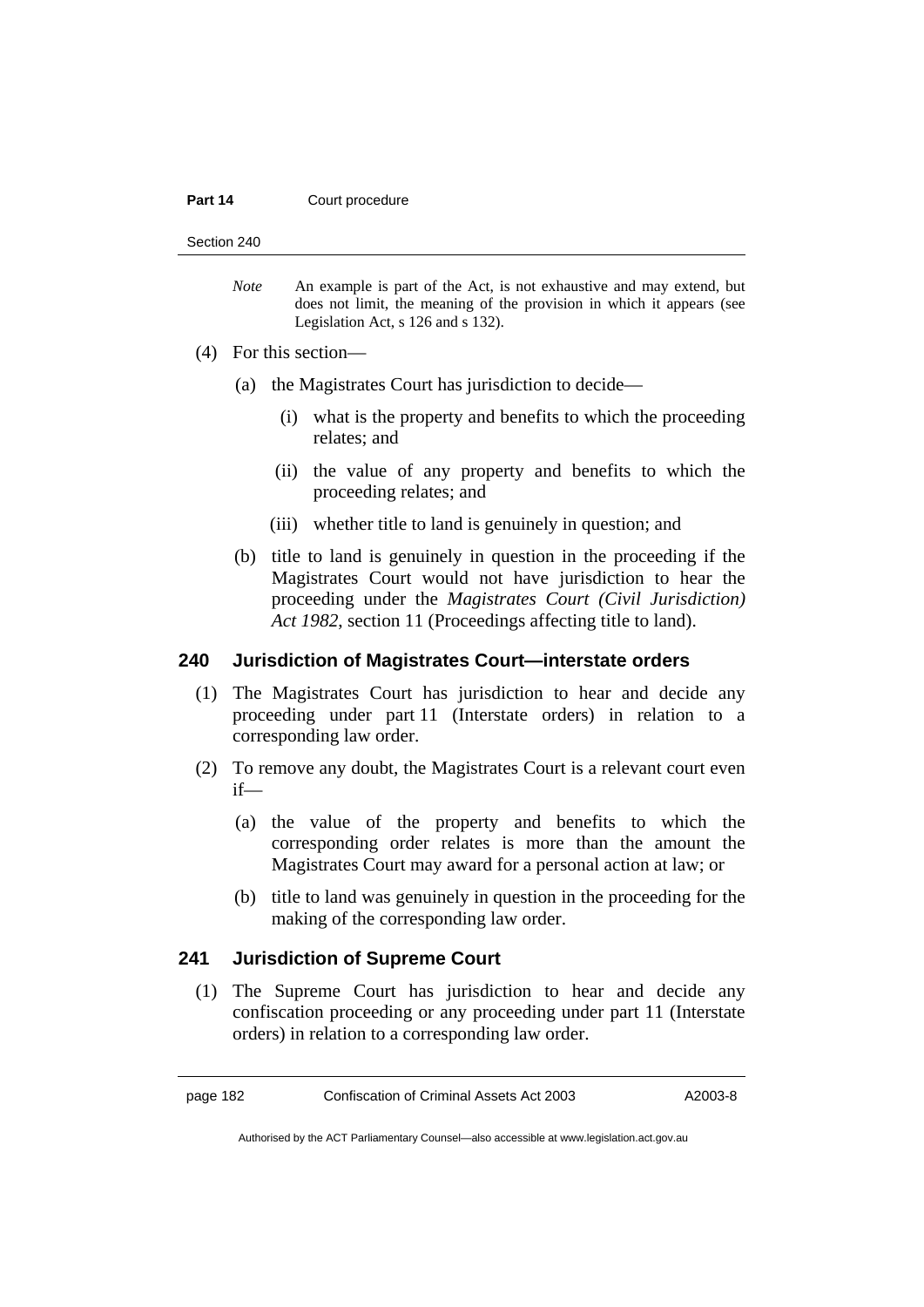- (2) The Supreme Court may, by order, transfer a confiscation proceeding to the Magistrates Court if the value of the property and benefits to which the proceeding relates (as decided by the Supreme Court)—
	- (a) is less than or equal to the amount the Magistrates Court may award for a personal action at law; and
	- (b) does not include land the title to which is genuinely in question.
- (3) An order under subsection (2) may be made on the application of the DPP or of a person with an interest in the property or on the Supreme Court's own initiative.

### **242 Confiscation proceedings—transferred proceedings**

If a proceeding is transferred from a court (the *first court*) to another court under section 239 (2) (c) or 241 (2)—

- (a) the proceeding is taken to have been begun in the other court; and
- (b) evidence given before, and documents filed with, the first court are taken to have been given before, or filed with, the other court.

#### **Example for par (b)**

If a proceeding is transferred from the Magistrates Court to the Supreme Court, the Supreme Court may make findings of fact based on the transcript of evidence given before the Magistrates Court without rehearing the evidence.

*Note* An example is part of the Act, is not exhaustive and may extend, but does not limit, the meaning of the provision in which it appears (see Legislation Act, s 126 and s 132).

## **243 Restricted access proceedings—notice of applications etc**

 (1) This section applies to a confiscation proceeding for any of the following orders (a *restricted access proceeding*):

A2003-8 Confiscation of Criminal Assets Act 2003 page 183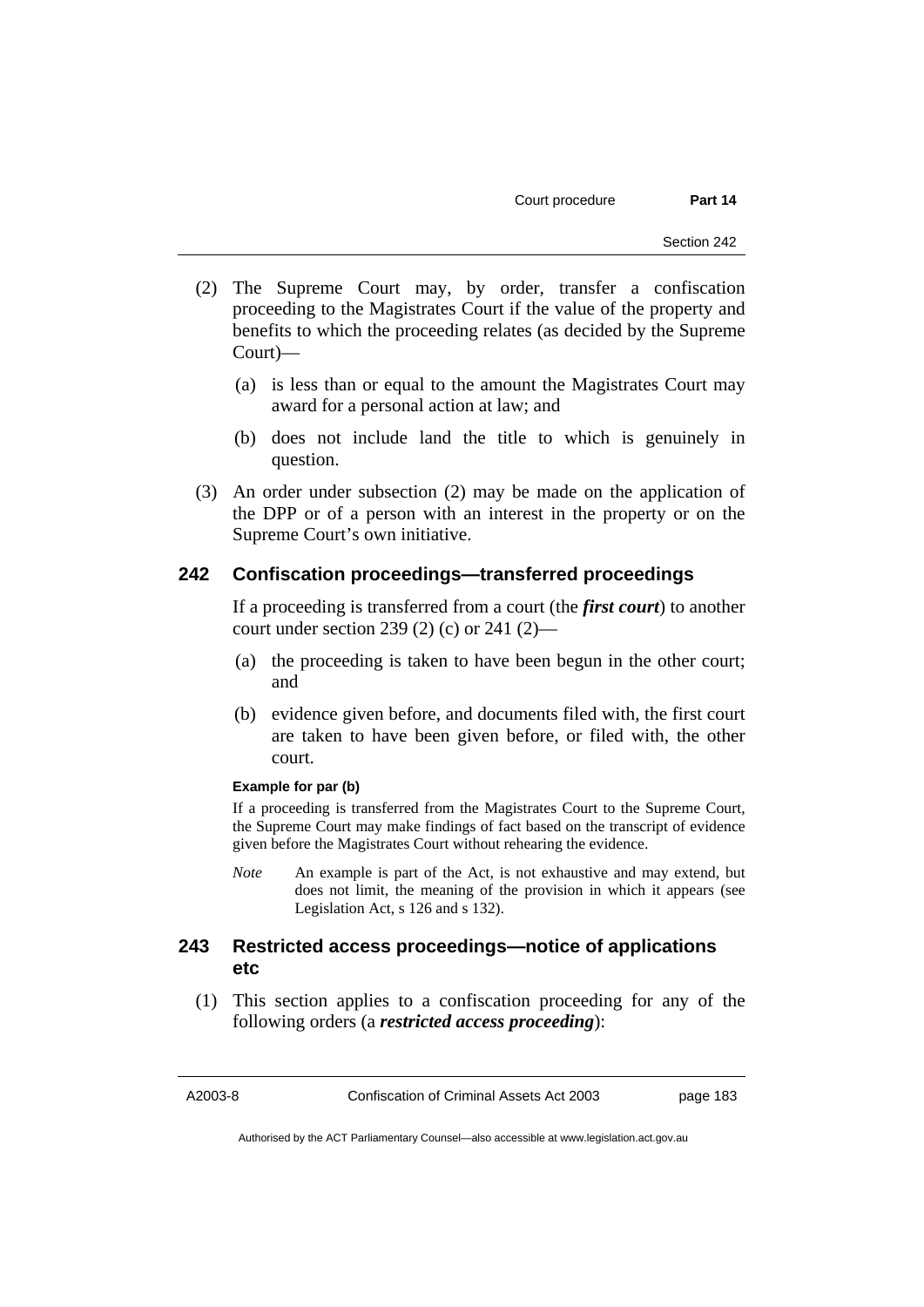#### **Part 14 Court procedure**

Section 244

- (a) a restraining order;
- (b) an application by the DPP or public trustee for an additional order under section 39 in relation to a restraining order or restrained property;
- (c) an order under section 49 (Extension of time for restraining orders) that a restraining order—
	- (i) is to remain in force for a stated period (or as stated in the order); or
	- (ii) that has ended is to be revived for a stated period (or as stated in the order);
- (d) a monitoring order;
- (e) a transaction suspension order;
- (f) a production order (other than an application to vary a production order under section 162);
- (g) an examination order.
- (2) An application to begin a restricted access proceeding may be made to a relevant court without notice to the person against whom the relevant order is sought.
- (3) If an application is made to begin a restricted access proceeding without notice to the person against whom the relevant order is sought, the applicant is the only party to the application.
- (4) If notice is given to the person against whom the order is sought, the person is entitled to appear and to present evidence at the hearing of the application, but the person's absence does not prevent the court from making the order.
- (5) The relevant court must hold a restricted access proceeding in closed court if the applicant asks and may give directions about who may be present.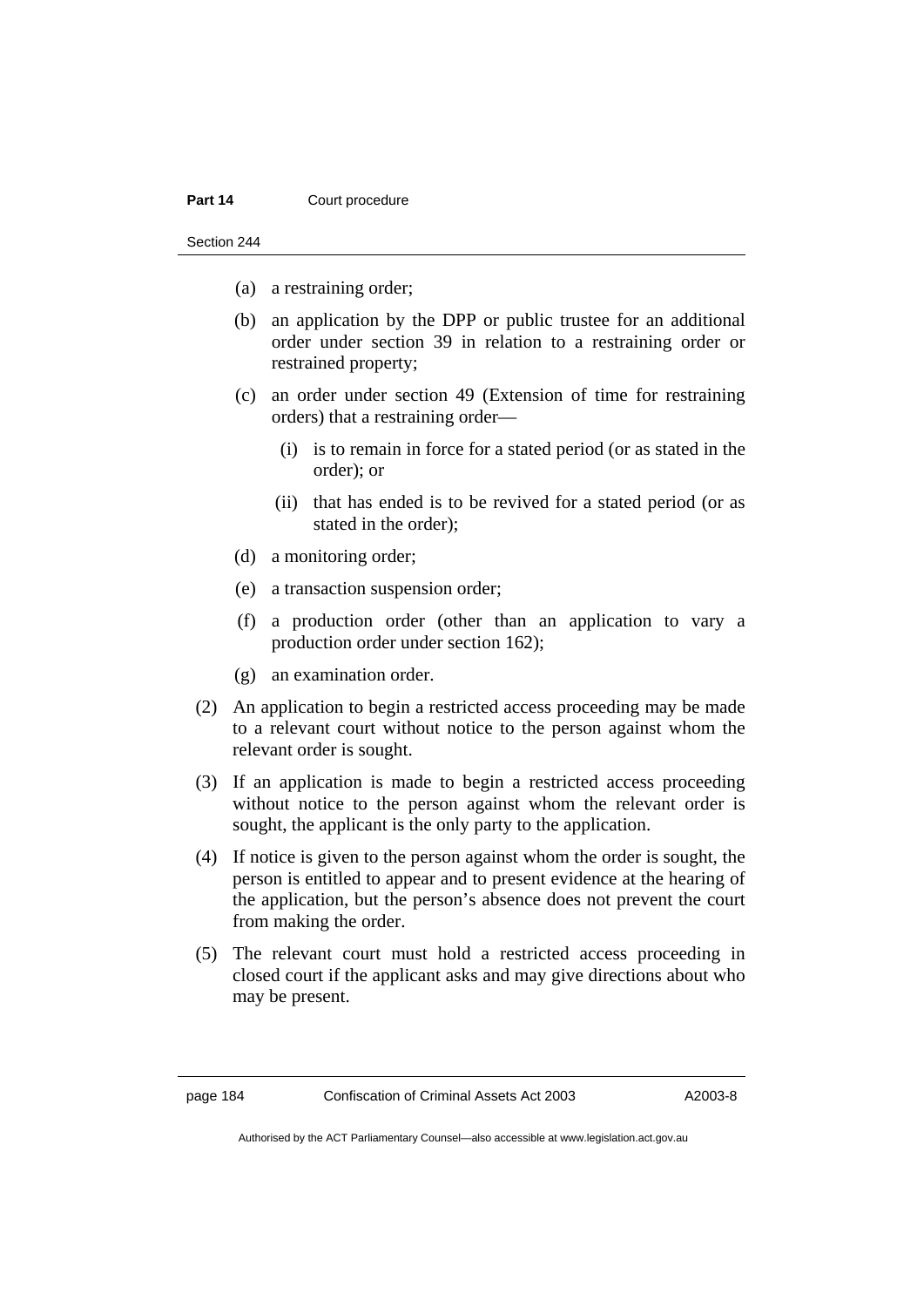## **244 Other confiscation proceedings—notice of applications etc**

- (1) This section applies to an application to a relevant court to begin a confiscation proceeding (other than a restricted access proceeding mentioned in section 243) or to amend such an application.
	- *Note 1* No notice of the application is required for a restricted access proceeding (see s  $243(2)$ ).
	- *Note* 2 In particular, no advance notice to anyone is required of the application for the order, and the application may be heard in closed court, without the offender or the public being present, see s 243.
	- *Note 3* Related confiscation proceedings are begun by motion on notice or motion, see s 245.
- (2) The applicant must give written notice of the application to each of the following people, if applicable (a *notifiable person*):
	- (a) if the application is made by the DPP—the person in relation to whom the order is sought;
	- (b) if the application is made by someone else—the DPP;
	- (c) if the public trustee has been directed to take control of the property—the public trustee;
	- (d) anyone else the applicant believes may have an interest in the property or benefits that are the subject of the proceeding (or, for forfeited property, may have had an interest in the property or benefits immediately before the property was forfeited).
- (3) Notice of the application must include a statement of the grounds for the application.
- (4) If a notifiable person proposes to oppose the application, the notifiable person must give the applicant written notice of the grounds on which the application will be opposed.
- (5) However, the court may waive the requirement to give written notice of the application to a notifiable person if the person is present in the court when the application is made.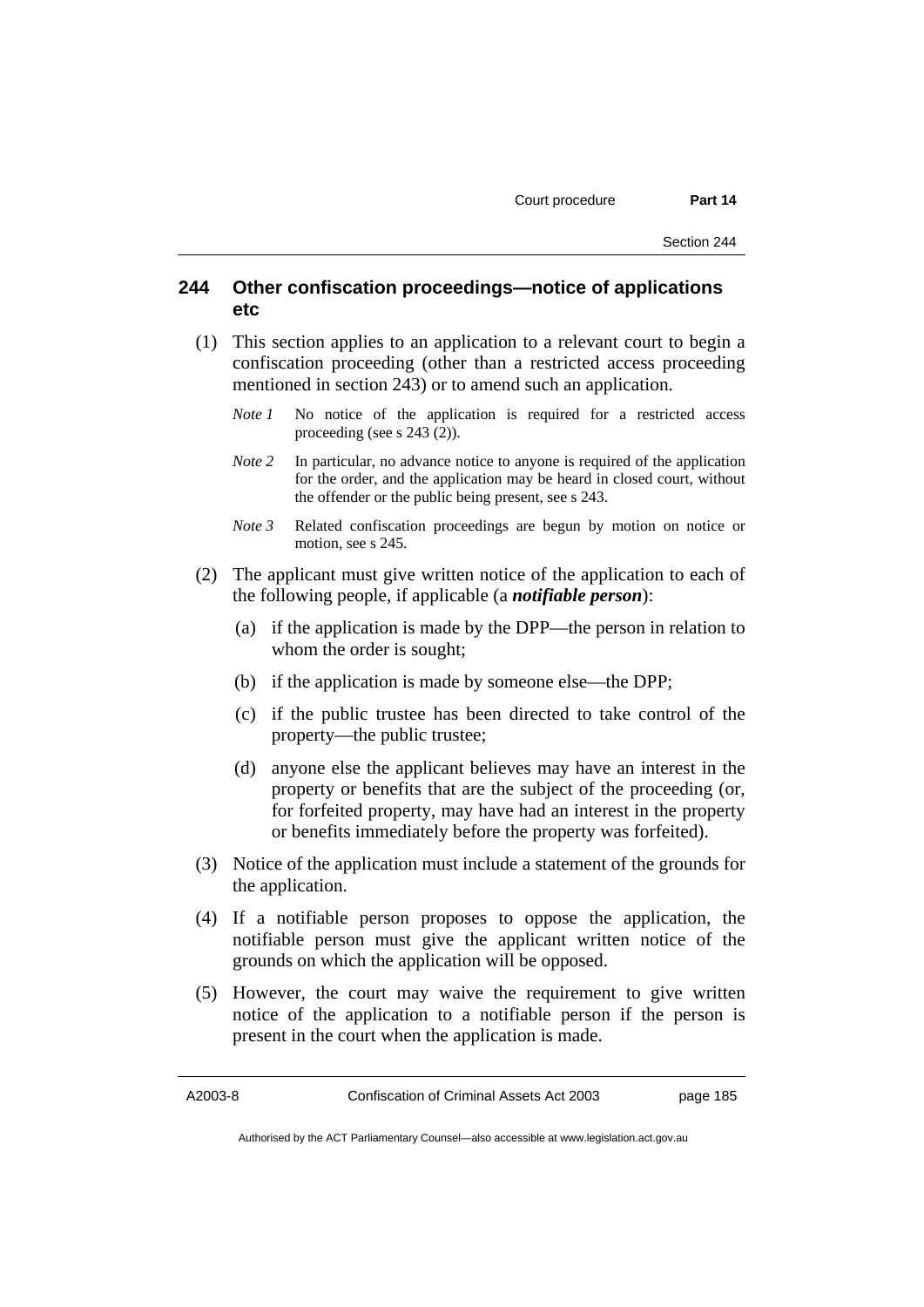#### **Part 14 Court procedure**

Section 245

- (6) The court may direct the applicant give notice of the application to anyone and may give directions about how the notice is to be given.
- (7) A notifiable person, and anyone else who claims an interest in the property or benefits, is entitled to appear and to present evidence at the hearing of the application, but the person's absence does not prevent the court from making an order.

## **245 Applications for another confiscation proceeding in relation to same offence**

After the beginning of a confiscation proceeding in relation to a particular offence, any other confiscation proceeding in relation to the same or a related offence—

- (a) is taken to be an interlocutory application in relation to the first proceeding; and
- (b) may be begun by motion on notice or motion (supported, if appropriate, by affidavit) in accordance with the procedure of the relevant court.

## **246 Confiscation proceedings—time extensions for applications**

- (1) A relevant court may give leave for—
	- (a) an application in relation to any confiscation proceeding to be made after the end of a period otherwise provided by this Act (the *standard period*); or
	- (b) if an application for a particular order in relation to an offence has already been made in relation to the offence (or a related offence)—another application for an order of that kind to be made in relation to the same offence (or a related offence), whether before or after the end of the standard period; or
	- (c) the amendment of an application for an order under this Act to vary the property or benefits to which the application relates.
- (2) The court may give leave only if satisfied that—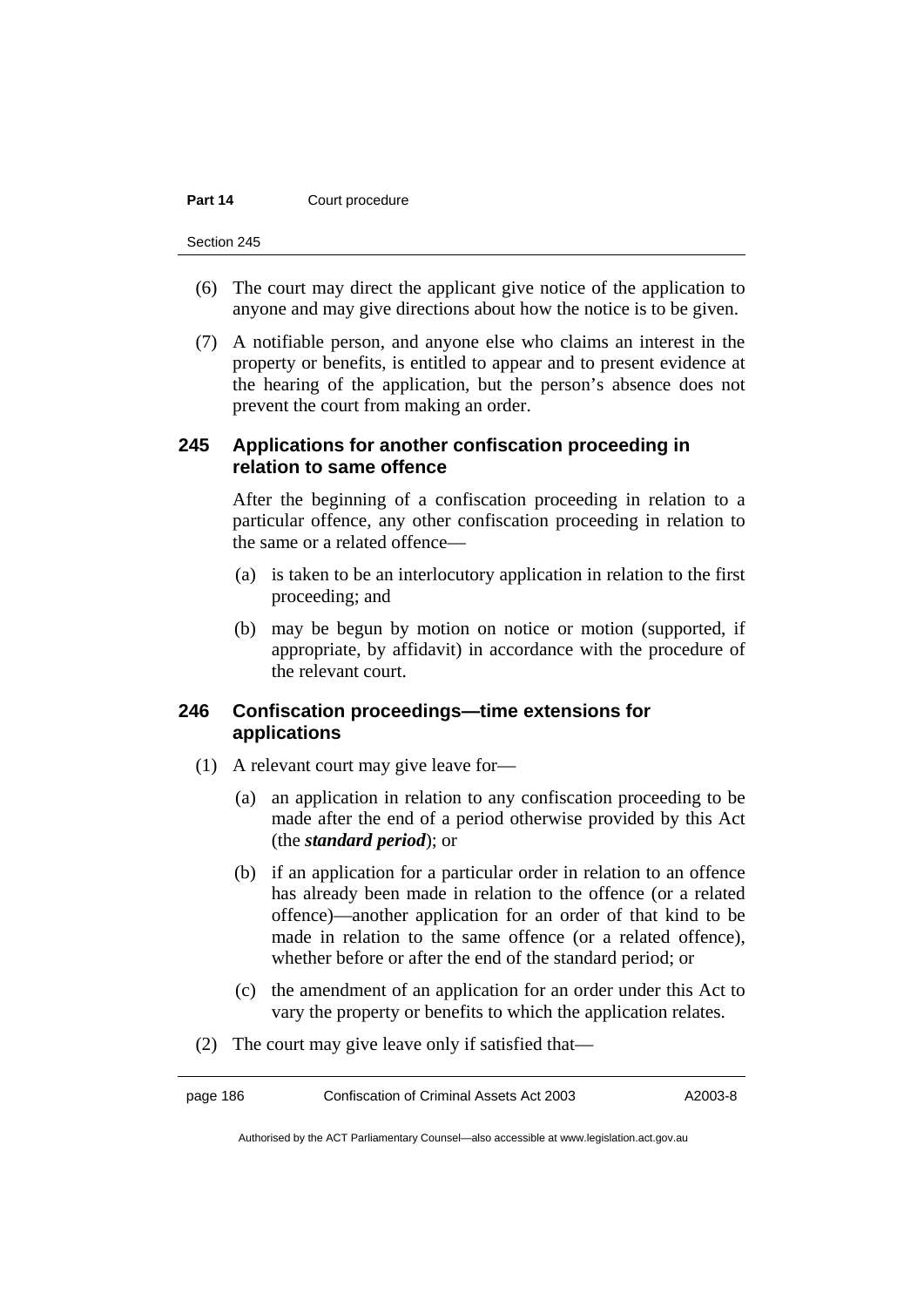- (a) property or benefits to which the application relates were (or will be) derived from the offence, or identified, after the end of the standard period; or
- (b) necessary evidence has (or will) become available only after the end of the standard period; or
- (c) it is otherwise desirable having regard to the purposes of this Act.
- (3) To remove any doubt, this section does not authorise a relevant court to give leave for an application for an exclusion order in relation to property that has been forfeited.

## **247 Confiscation proceedings—amendment of applications**

- (1) A relevant court may amend an application in any confiscation proceeding on the application, or with the consent, of the applicant.
- (2) The application may be amended at any time before the proceeding for the application is finalised.

### **248 Confiscation proceedings—relevant material**

For a confiscation proceeding, the relevant court may take into account any material it considers appropriate.

#### **Example of material that may be considered appropriate**

evidence given in, and the transcript of, any proceedings for or about the offence to which the order sought relates

- *Note 1* Evidence may be given in the confiscation proceeding of a conviction, acquittal, sentencing, order or about proceedings in a court by a certificate signed by a judge, magistrate, registrar or proper officer of the court (see *Evidence Act 1995* (Cwlth), s 178).
- *Note* 2 An example is part of the Act, is not exhaustive and may extend, but does not limit, the meaning of the provision in which it appears (see Legislation Act, s 126 and s 132).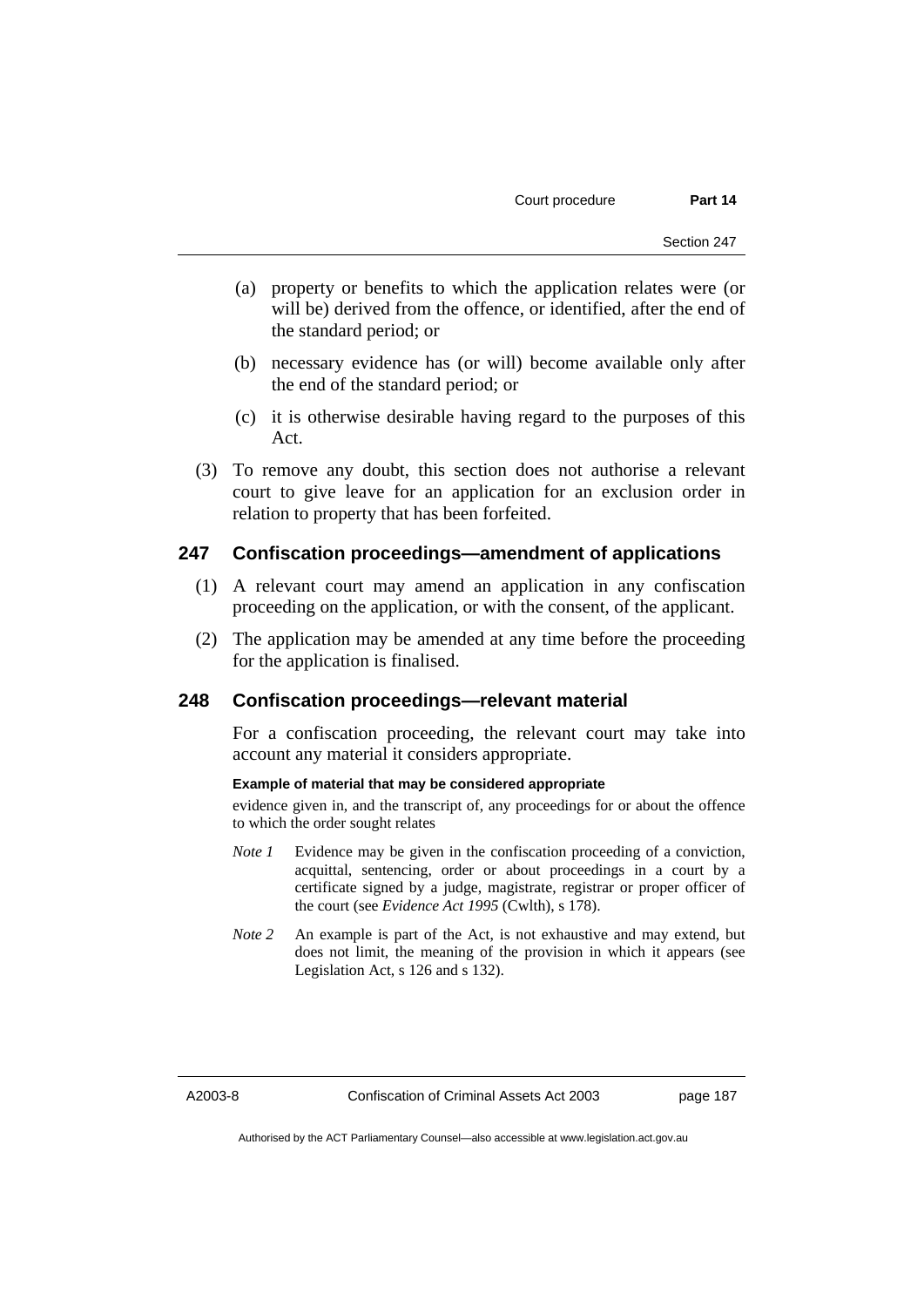#### **Part 14 Court procedure**

Section 249

## **249 Confiscation proceedings—witness not required to answer questions prejudicing investigation**

A witness in the hearing of a confiscation proceeding is not required to answer a question or produce a document if the relevant court is satisfied that answering the question or producing the document may prejudice an investigation or prosecution in relation to an indictable offence.

## **250 Confiscation proceedings—additional orders**

 (1) A relevant court may, when it makes an order in a confiscation proceeding (a *primary order*) or at any later time, make any other order (an *additional order*) that it considers appropriate for varying or giving effect to the primary order.

#### **Examples of additional orders**

- 1 an order for the examination of anyone before the court, or an officer of the court, about any property that may be forfeited property
- 2 an order directing the owner of forfeited property or anyone else to give to a stated person, within a stated period, a sworn statement about stated particulars of the forfeited property
- 3 an order directing the owner of forfeited property or anyone else to do anything necessary or convenient to be done to allow the public trustee to take control of the property in accordance with a forfeiture order, including anything necessary or convenient to be done to bring the property within the jurisdiction
- 4 an order in relation to the registration of title to, or charges over, property under a Territory law
- 5 an order for the substituted service of a restraining order
- *Note* An example is part of the Act, is not exhaustive and may extend, but does not limit, the meaning of the provision in which it appears (see Legislation Act, s 126 and s 132).
- (2) However, this section does not authorise a relevant court to make an additional order in relation to a restraining order or restrained property (including an order for the exclusion of property from a restraining order).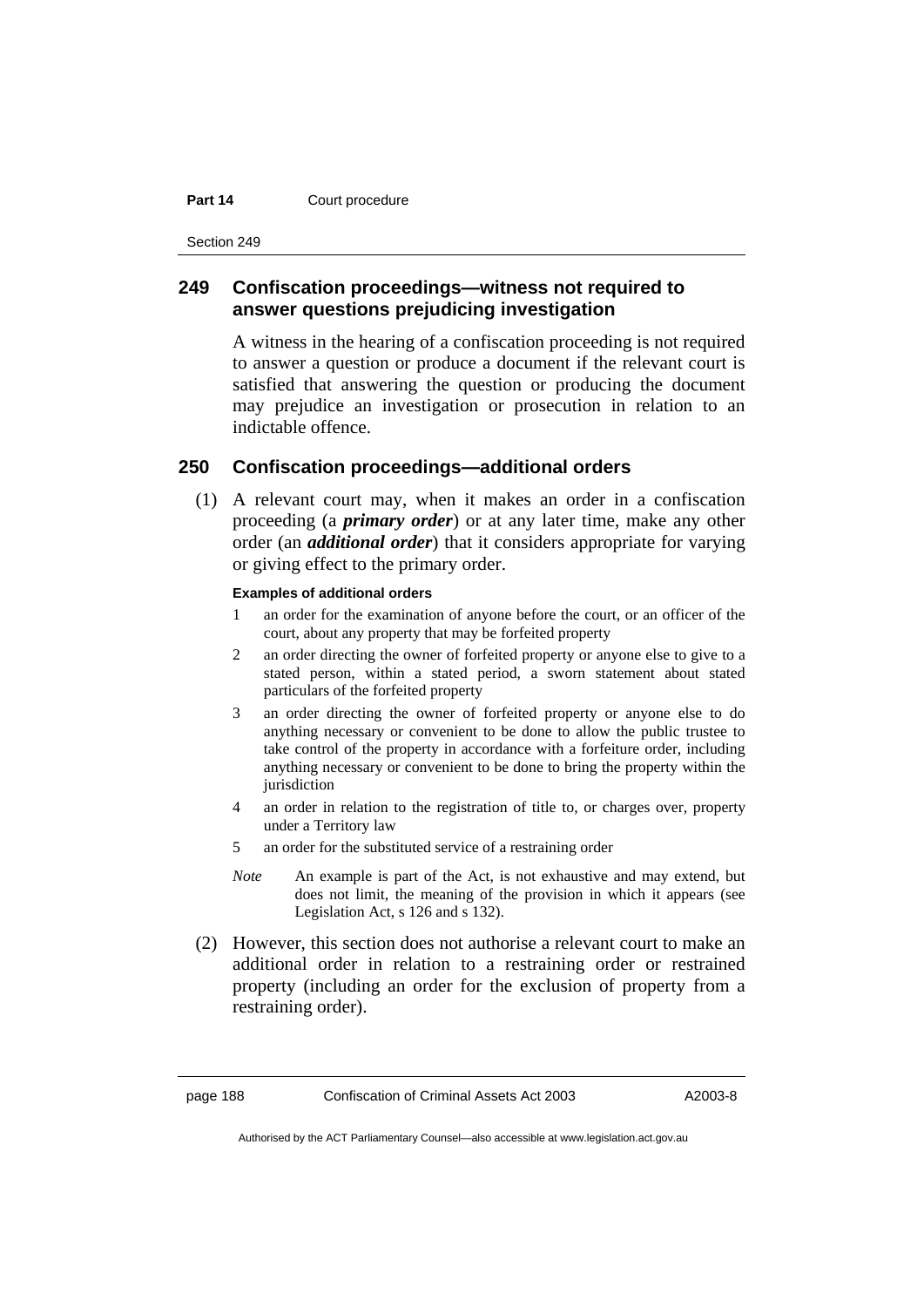- *Note 1* For additional orders about restraining orders and restrained property, see s 39 and the notes to that section.
- *Note* 2 For the power to give orders to give effect to an automatic forfeiture for conviction for a serious offence (which operates over restrained property), see s 60.
- (3) An additional order may be made on the relevant court's own initiative, or on the application of any of the following people:
	- (a) the applicant for the primary order;
	- (b) the DPP;
	- (c) the public trustee;
	- (d) anyone with an interest in the property or benefits to which the application relates;
	- (e) anyone else with the court's leave.
- (4) To remove any doubt, an additional order under this section does not end only because the order to which the additional order relates ends.

## **251 Contravention of additional orders under s 250**

A person commits an offence if—

- (a) a relevant court makes an additional order under section 250; and
- (b) the person has notice of the order (whether by being given a copy of the order or otherwise); and
- (c) the person contravenes the order.

Maximum penalty: 200 penalty units, imprisonment for 2 years or both.

### **252 Confiscation proceedings—consent orders**

 (1) A relevant court may make an order in a confiscation proceeding with the consent of the applicant in the proceeding and everyone

A2003-8 Confiscation of Criminal Assets Act 2003 page 189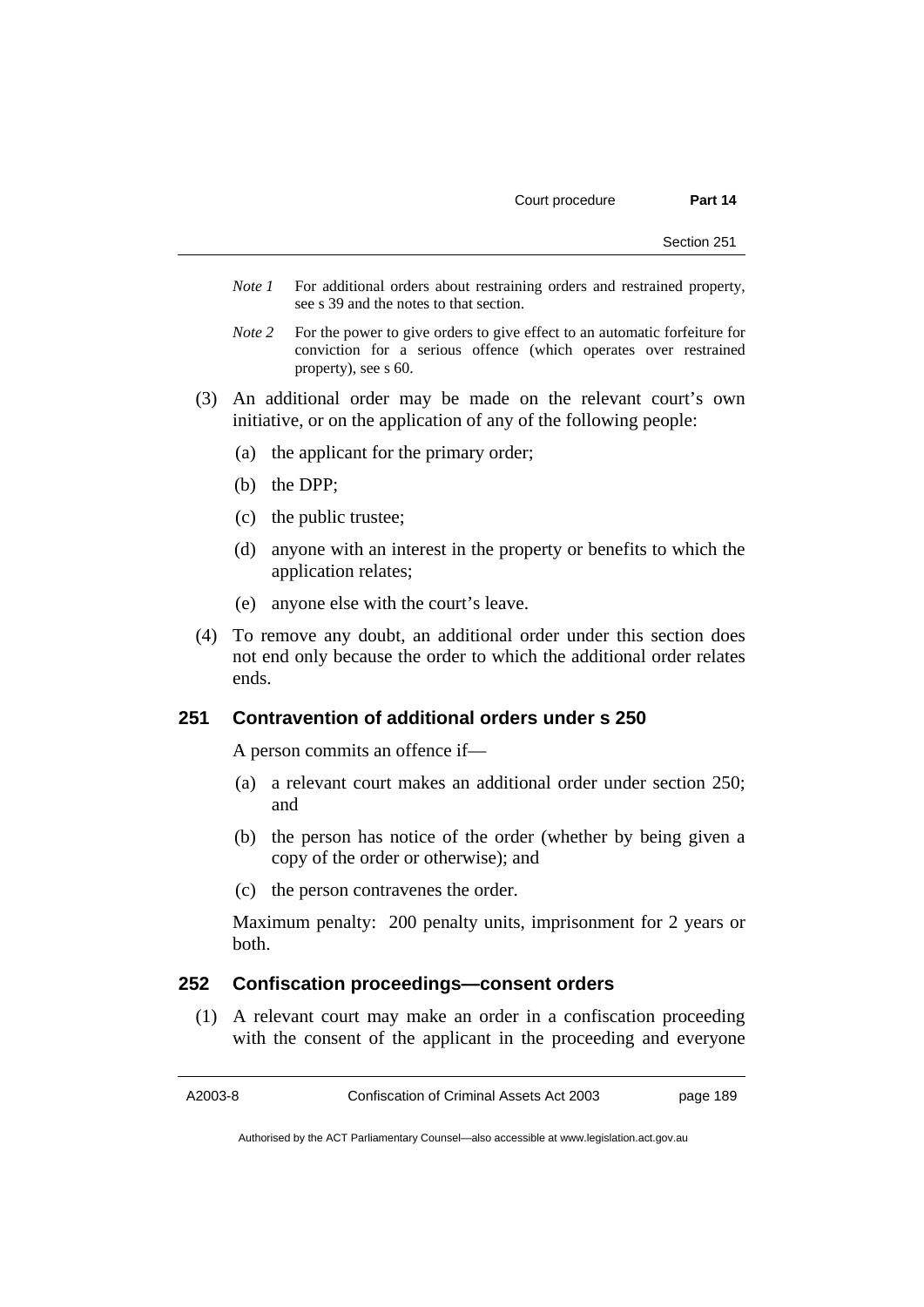#### **Part 14 Court procedure**

Section 253

whom it has reason to believe has an interest in the property, benefits, transaction, document or information that is the subject of the proceeding.

 (2) An order may be made with consent under subsection (1) without consideration of the matters which the court would otherwise consider in the proceeding.

#### **253 Confiscation proceedings—notice of making orders**

- (1) If a relevant court makes an order in a confiscation proceeding, the applicant for the order must give a copy of the order to—
	- (a) if the application is made by the DPP—the person in relation to whom the order is sought; and
	- (b) if the application is made by someone else—the DPP; and
	- (c) if the public trustee has been directed to take control of the property—the public trustee; and
	- (d) anyone else the applicant believes may have an interest in the property or benefits that are the subject of the proceeding (or, for forfeited property, may have had an interest in the property or benefits immediately before the property was forfeited).

*Note* For how documents may be served, see Legislation Act, pt 19.5.

- (2) The court may order the applicant to give notice of the order to anyone else and may give directions about how the notice is to be given.
- (3) The court must not make an order under subsection (2) if compliance with the order would be inconsistent with a direction under section 69 (1) (b) (Civil forfeiture order proceedings restrictions on disclosure).
- (4) This section does not apply to the making of restraining orders or non-disclosable information orders.
	- *Note* See div 4.2 about notice of the making of restraining orders and pt 12 about making information orders.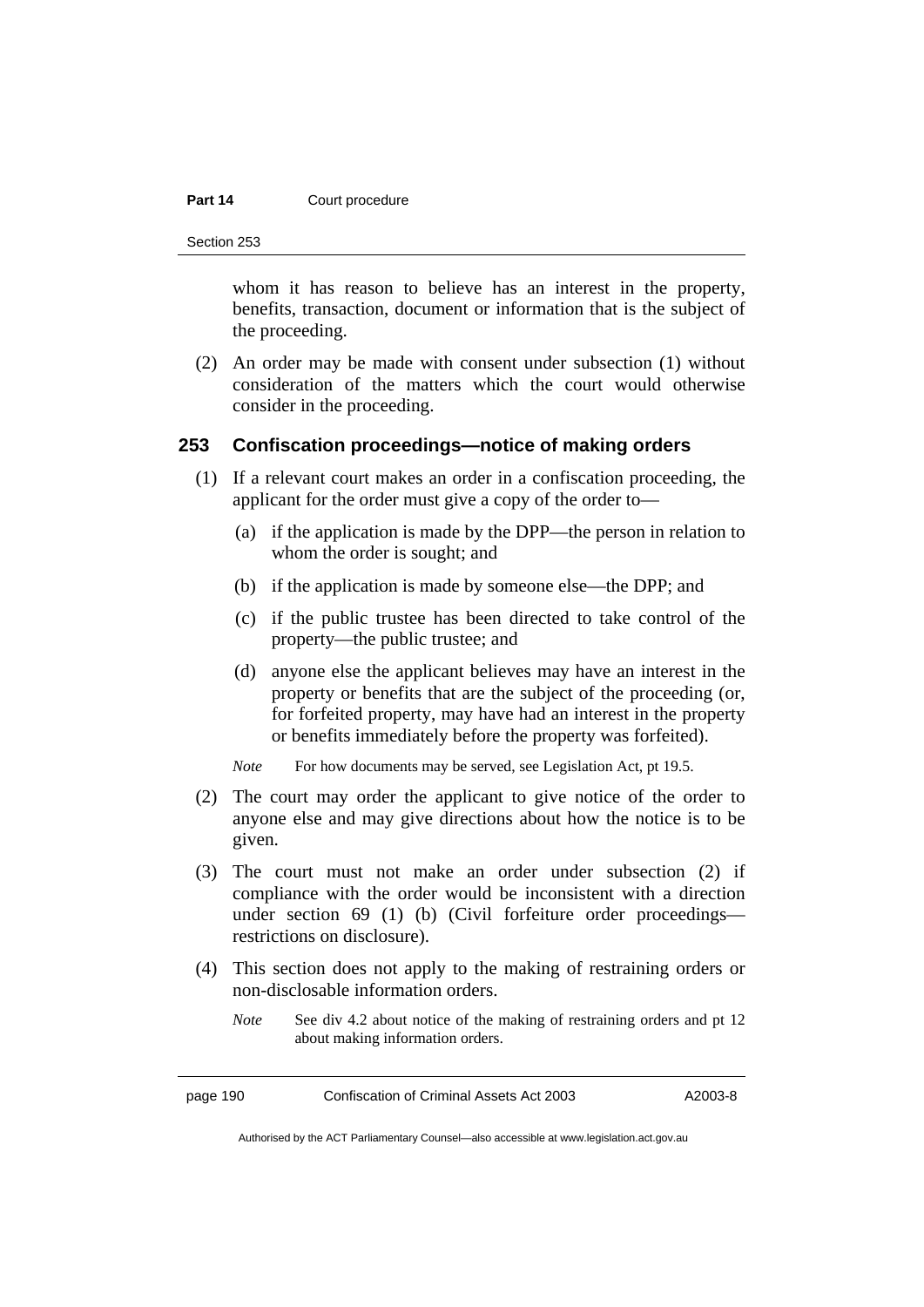Court procedure **Part 14** 

Section 254

## **254 Concurrent proceedings**

This Act does not prevent a relevant court from conducting a confiscation proceeding at the same time as another confiscation proceeding or another civil or criminal proceeding, if the court considers it desirable for the purposes of this Act.

A2003-8 Confiscation of Criminal Assets Act 2003 page 191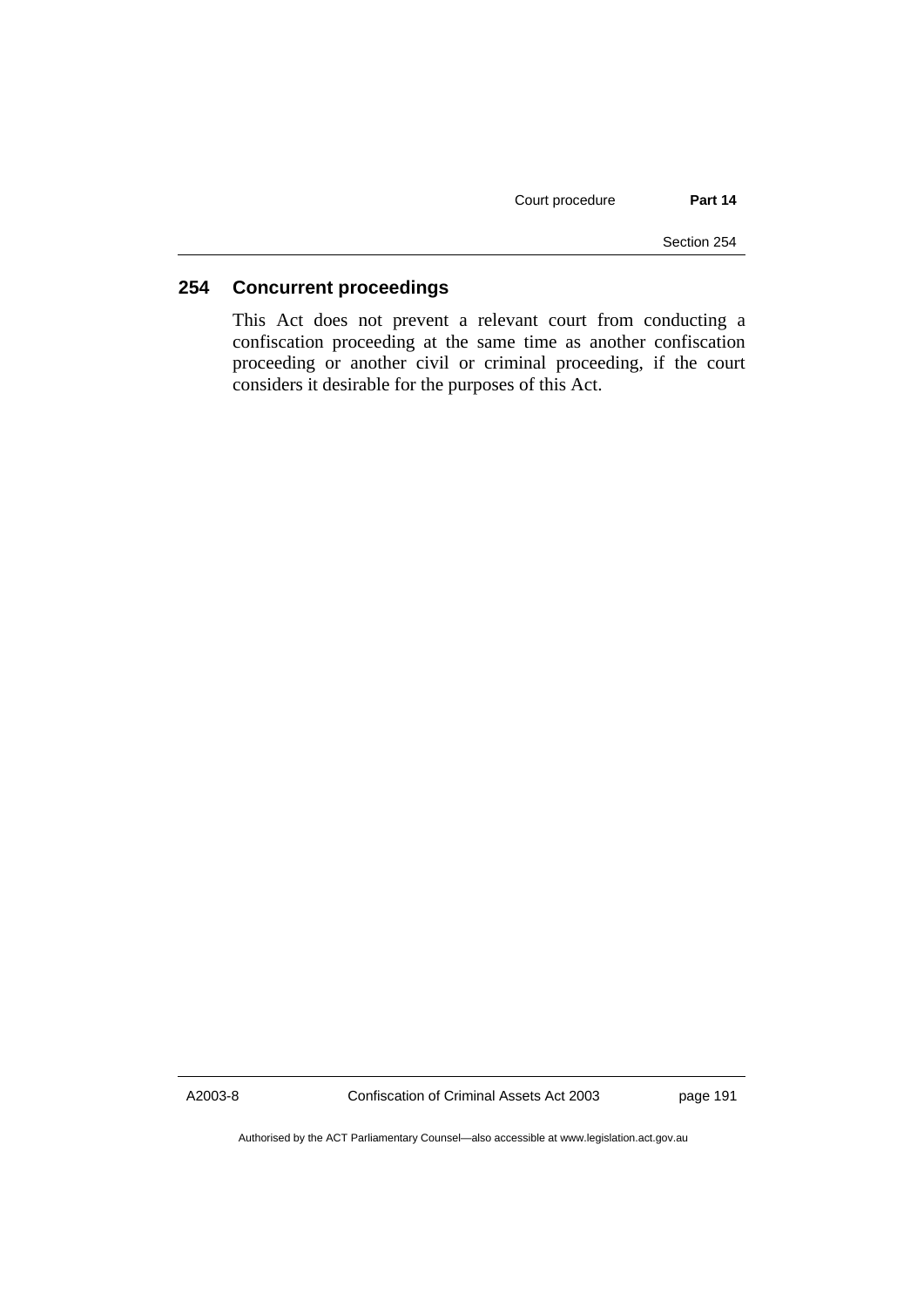#### **Part 15** Miscellaneous

Section 255

# **Part 15 Miscellaneous**

### **255 Selfincrimination and other privileges overridden**

- (1) This section applies despite the Legislation Act, part 15.4 (Preservation of certain common law privileges) if a person is required to disclose anything in a confiscation proceeding, by an order under this Act, or otherwise under this Act.
- (2) The person is not excused from the disclosure because—
	- (a) the disclosure might tend to incriminate the person or make the person liable to a penalty, or the person's property liable to forfeiture, under this Act or another Territory law; or
	- (b) the disclosure would be in breach of an obligation (whether imposed by law or otherwise) of the person not to make the disclosure.

#### **Example—legal professional privilege**

A person is not excused from disclosing a document because to do so would be in breach of an obligation by a lawyer to a client not to disclose the existence or contents of the document.

- *Note* An example is part of the Act, is not exhaustive and may extend, but does not limit, the meaning of the provision in which it appears (see Legislation Act, s 126 and s 132).
- (3) However, the disclosure is inadmissible against the person making the disclosure in a civil or criminal proceeding except—
	- (a) in a criminal proceeding in relation to giving false or misleading documents, information or testimony; or
	- (b) in a proceeding on an application under this Act; or
	- (c) in a proceeding for an additional order under section 39 or 250 in relation to another confiscation proceeding under this Act; or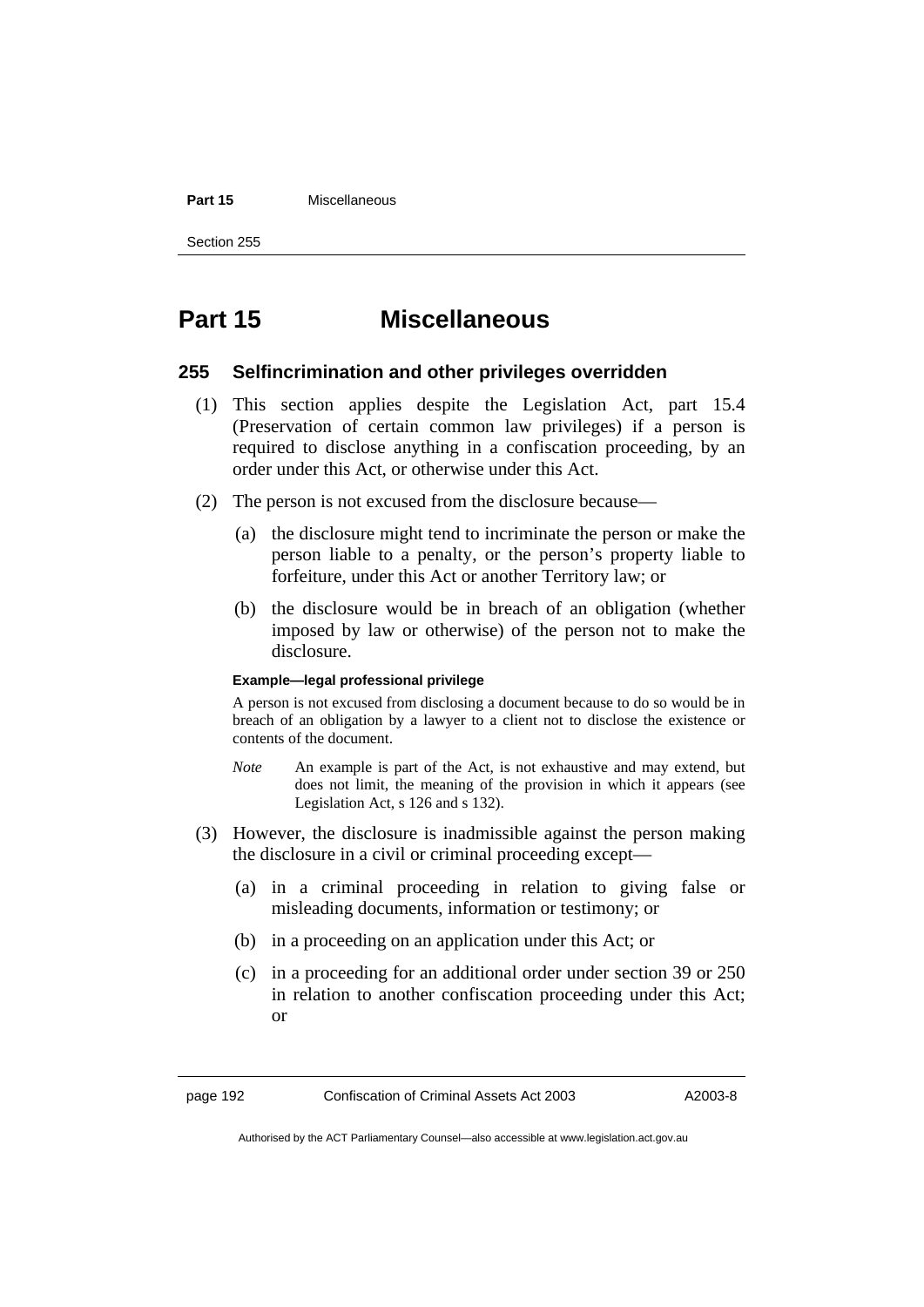- (d) in a proceeding for enforcement of a confiscation forfeiture order, an automatic forfeiture or a penalty order; or
- (e) for a document—in a civil proceeding in relation to a right or liability it gives or imposes.
- (4) An action does not lie against a person because of the disclosure if it is in breach of an obligation the person would otherwise have (whether imposed by law or applying otherwise).
- (5) In this section:

*disclosure*, by a person, includes—

- (a) the person answering a question or giving testimony or information to someone else; and
- (b) the person giving or producing a statement, document or anything else to someone else.

#### **Example of** *disclosure*

giving information about the nature or location of property held by anyone

### **256 Powers under Act not limited by criminal proceedings**

To remove any doubt, the fact that a criminal proceeding has begun, or is about to begin, (whether or not under this Act) against a person to whom an order under this Act or an examination notice applies does not prevent the person or anyone else from complying, or permit a person to refuse to comply, with the order or notice.

## **257 Powers under Act do not limit each other or powers under other laws**

A power under this Act does not limit or exclude—

- (a) the operation of another power under this Act; or
- (b) the operation of another Territory law, or a law of the Commonwealth, a State or another Territory.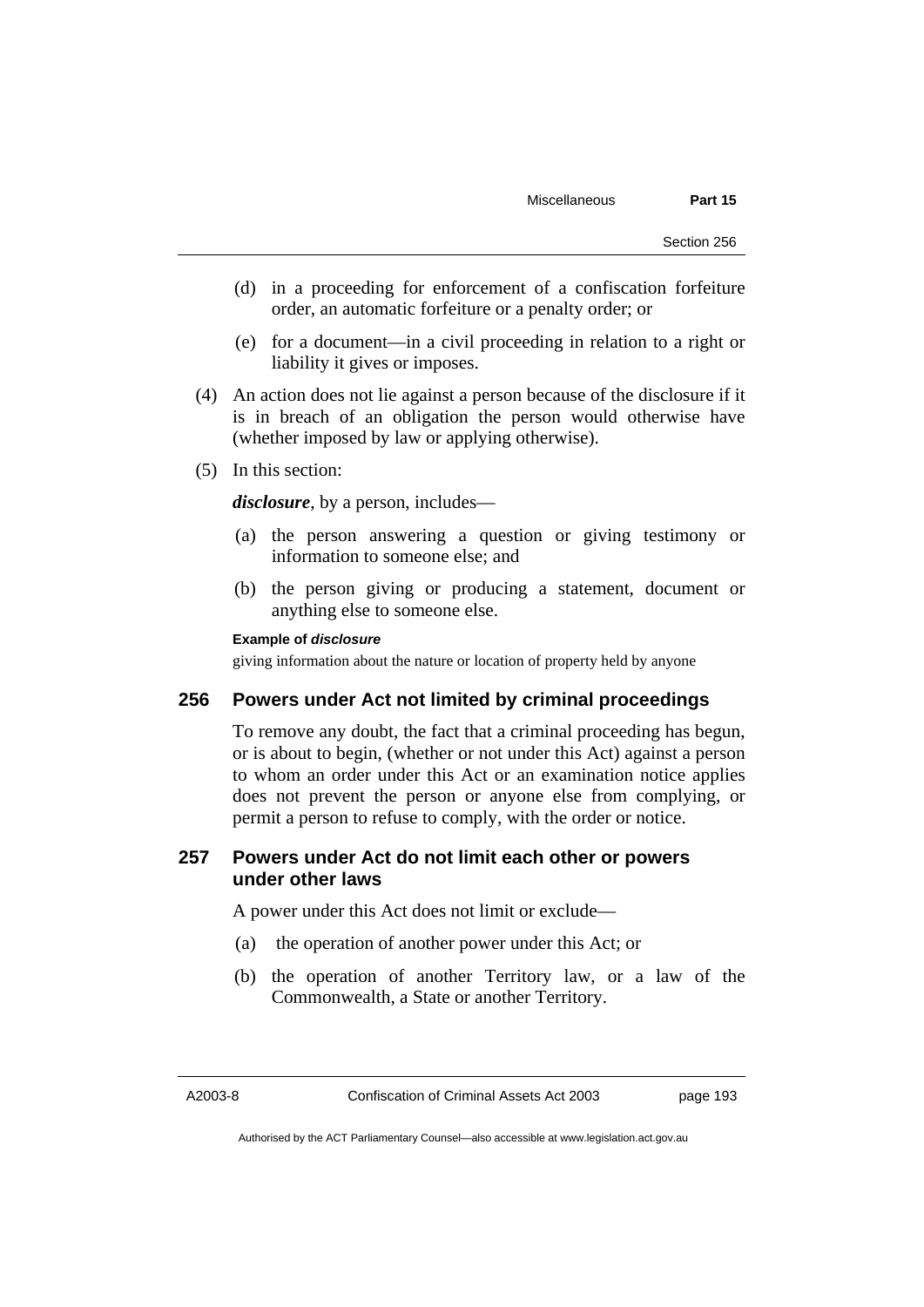#### Part 15 **Miscellaneous**

Section 258

#### **Example for par (a)**

a search warrant under part 13 and an examination notice, production order and monitoring order may be used independently, or in conjunction with each other, in relation to identifying and locating tainted property and benefits derived from an offence.

#### **Example for par (b)**

a search warrant under the *Crimes Act 1900* may be applied for to locate target material rather than a search warrant under this Act, part 13.

*Note* An example is part of the Act, is not exhaustive and may extend, but does not limit, the meaning of the provision in which it appears (see Legislation Act, s 126 and s 132).

## **258 Examination orders—reporting requirements**

- (1) As soon as practicable after the end of each financial year, the chief police officer must give the Minister a report about the operation of division 12.5 (Examination orders and notices) during the financial year.
- (2) The report must include the following information for the financial year:
	- (a) the number of applications for examination orders made during the year;
	- (b) the number of people given examination notices during the year;
	- (c) the number of investigations to which the notices related;
	- (d) the number of examinations conducted during the year.
- (3) The report must also include the following information for the financial year (whether or not the examination notice to which it relates was given during the year):
	- (a) the number and kind of confiscation proceedings begun during the year in relation to matters for which an examination notice has been given to a person;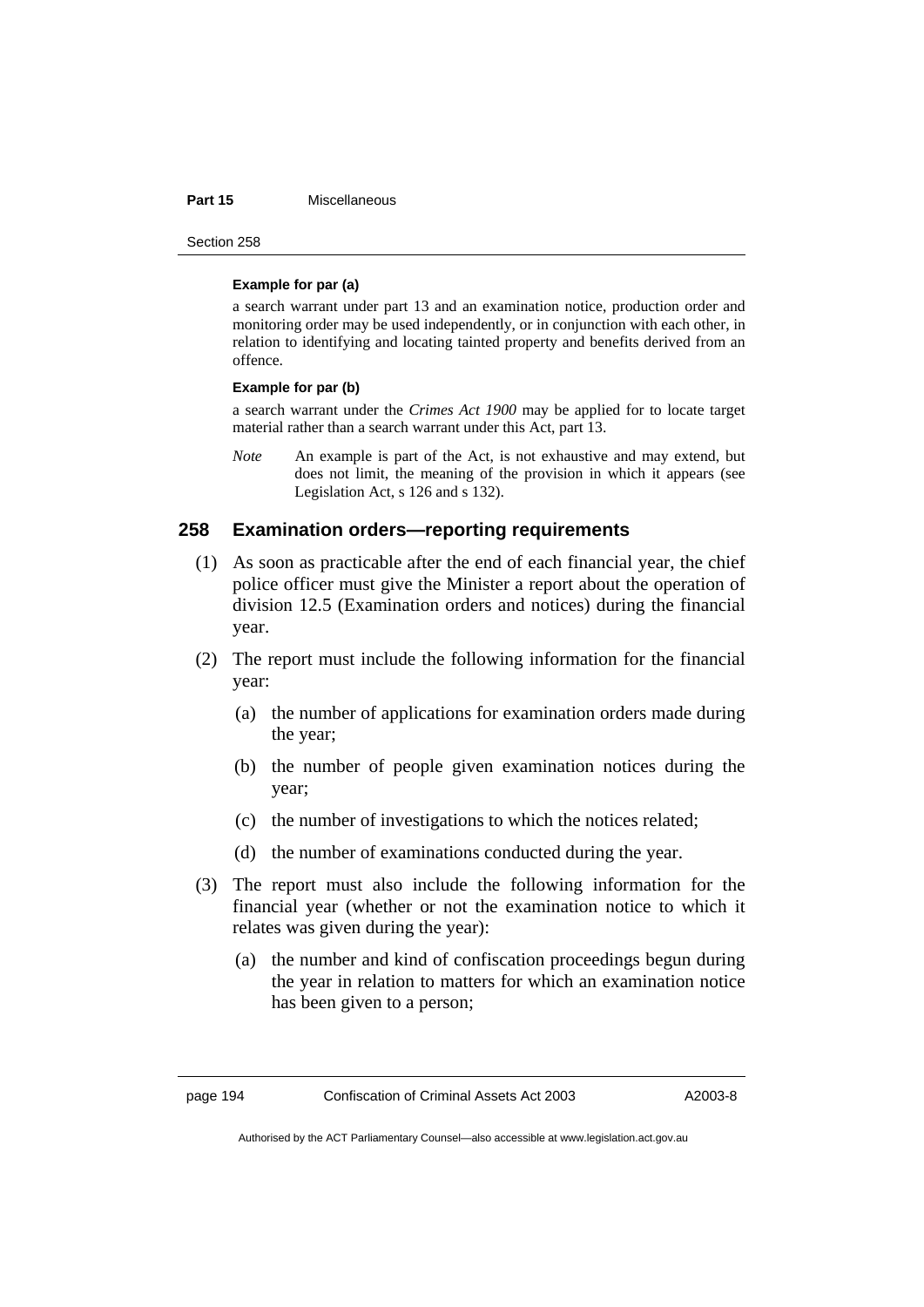- (b) the estimated value of property either restrained or confiscated during the year in relation to matters for which an examination notice had been given to a person;
- (c) the number of charges laid relating to examination notice offences during the year;
- (d) the number of arrests made during the year in relation to matters for which an examination notice has been given to a person;
- (e) the number and kind of complaints made during the year to the Australian Federal Police or the Commonwealth Ombudsman in relation to examination notices;
- (f) the number of complaints of the kind mentioned in paragraph (e) resolved during the year and their outcome;
- (g) the number and kind of legal proceedings begun during the year in relation to examination notices (other than charges mentioned in paragraph (c) or proceedings begun by the DPP or a police officer);
- (h) the number of legal proceedings of the kind mentioned in paragraph (g) finalised during the year and their outcome.
- (4) The Minister must present a copy of each report given to the Minister under subsection (1) to the Legislative Assembly within 6 sitting days after the day the Minister receives it.

### **259 Approved forms**

- (1) The Minister may, in writing, approve forms for this Act.
- (2) If the Minister approves a form for a particular purpose, the approved form must be used for that purpose.

*Note* For other provisions about forms, see Legislation Act, s 255.

- (3) An approved form is a notifiable instrument.
	- *Note* A notifiable instrument must be notified under the Legislation Act.

A2003-8 Confiscation of Criminal Assets Act 2003 page 195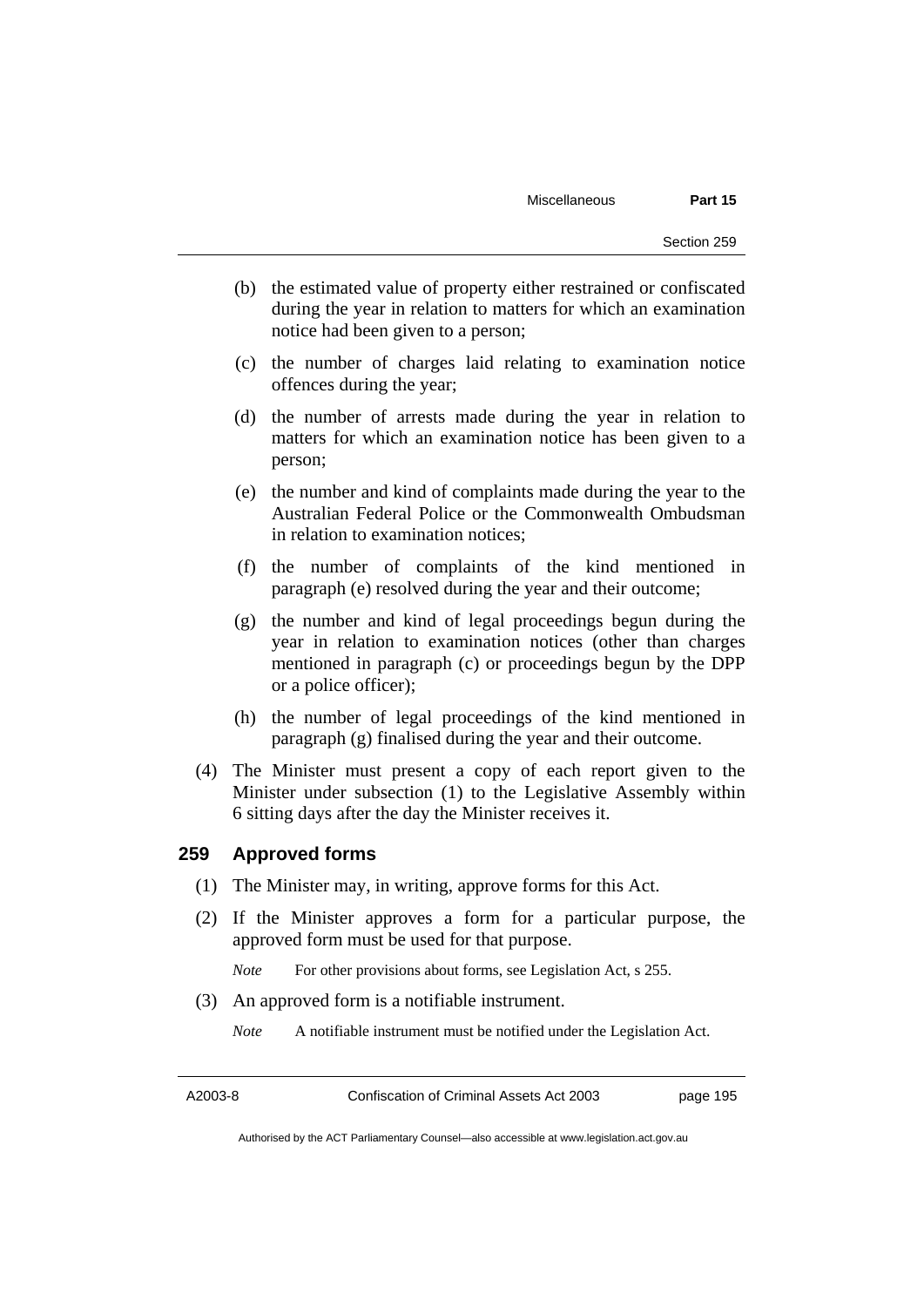#### **Part 15** Miscellaneous

Section 260

## **260 Regulation-making power**

- (1) The Executive may make regulations for this Act.
	- *Note* Regulations must be notified, and presented to the Legislative Assembly, under the Legislation Act.
- (2) The regulations may prescribe offences for contraventions of the regulations and prescribe maximum penalties of not more than 10 penalty units for offences against the regulations.

page 196 Confiscation of Criminal Assets Act 2003 A2003-8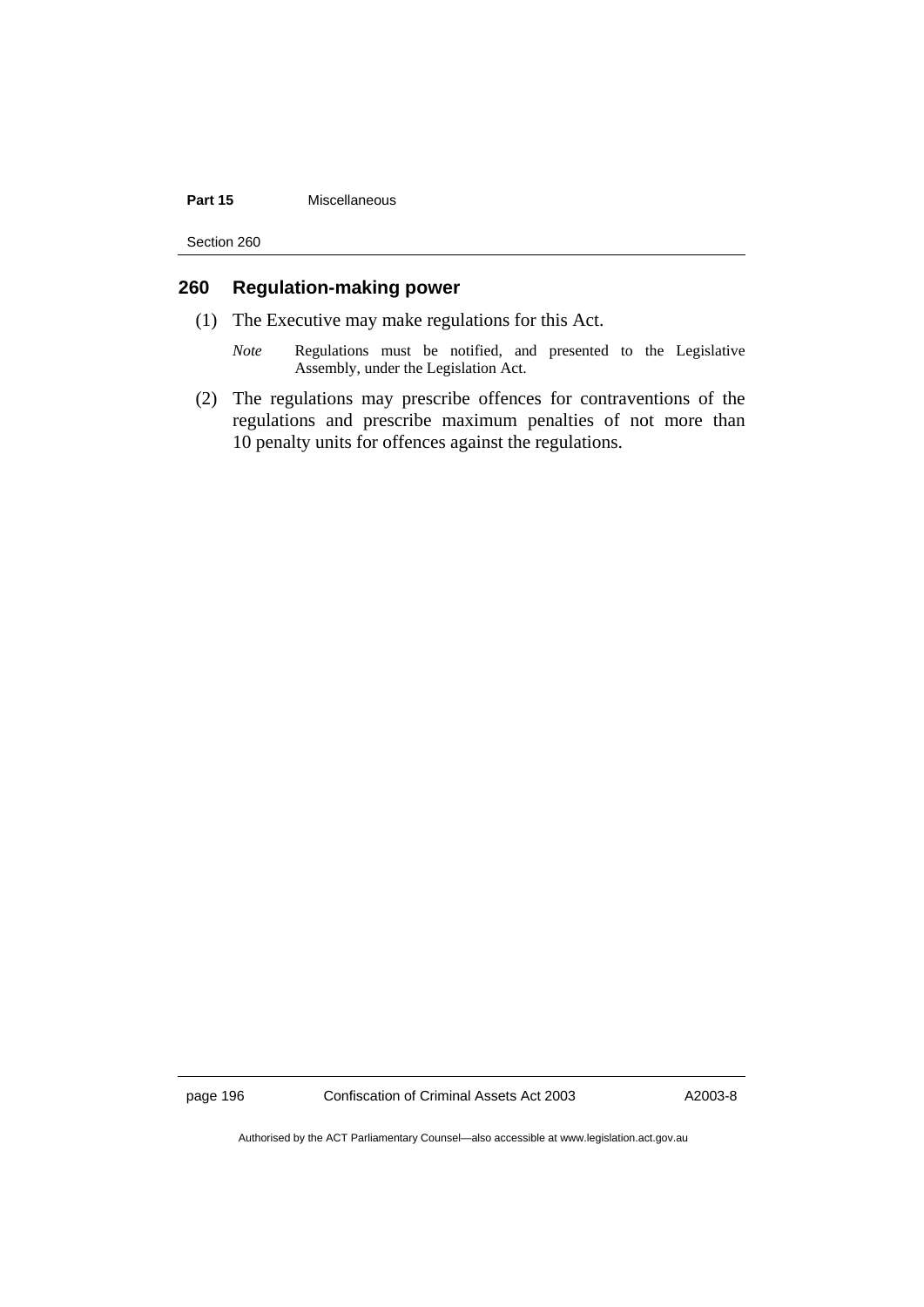# **Part 16 Consequential and transitional matters**

## **261 Repeal of Proceeds of Crime legislation**

- (1) The *Proceeds of Crime Act 1991* No 103 is repealed.
- (2) The *Proceeds of Crime Regulations 1993* No 50 are repealed.

#### **262 Orders under repealed Act**

- (1) The *Proceeds of Crime Act 1991* (repealed) continues to apply to property or benefits subject to—
	- (a) a restraining order made under that Act if the property or benefits are subject to a forfeiture order or pecuniary penalty order made under that Act; or
	- (b) a forfeiture order or pecuniary penalty order made under that Act; or
	- (c) an interstate forfeiture order, interstate pecuniary penalty order or interstate restraining order registered under that Act.
- (2) If, on the commencement of this Act, an application for an order, or for the registration of an order, mentioned in subsection (1) has been made, but not finalised, the *Proceeds of Crime Act 1991* (repealed) continues to apply to the application and the property or benefits the subject of the application.
- (3) If property or benefits are subject to a restraining order under the *Proceeds of Crime Act 1991* (repealed) but not to a forfeiture order or pecuniary penalty order under that Act, the restraining order is taken to be a restraining order under this Act.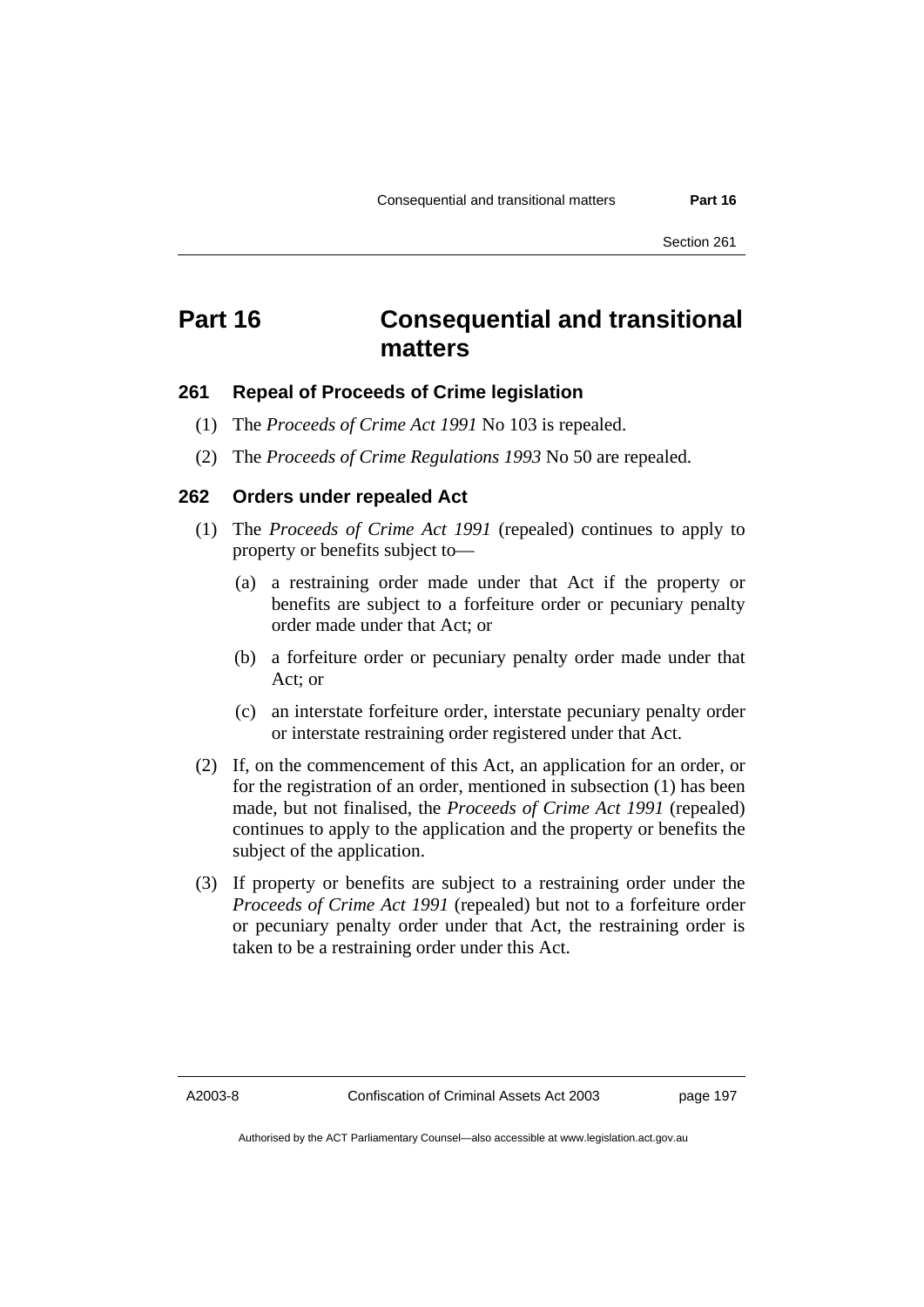Section 263

## **263 Proceedings for offences committed before the commencement of this Act**

- (1) To remove any doubt, a civil forfeiture order may be applied for and made in relation to a serious offence even though—
	- (a) an application for a forfeiture order under the *Proceeds of Crime Act 1991* in relation to the offence or a related offence failed; or
	- (b) a person was cleared of the offence before the commencement of this Act.
	- *Note* This Act applies in relation to offences, whether committed, or alleged to have been committed, before or after the commencement of this Act (see s 5).
- (2) To remove any doubt, a penalty order may be applied for and made under this Act in relation to an offence mentioned in subsection (1).

## **264 Use of information etc obtained under repealed Act**

- (1) This section applies to property, documents or information that has been—
	- (a) seized or otherwise obtained under the *Proceeds of Crime Act 1991* (repealed); or
	- (b) obtained as a direct or indirect result of action taken under that Act.
- (2) To remove any doubt, the property, documents or information may be used for the purposes of this Act.

## **265 Confiscated assets trust fund**

 (1) The amount of the confiscated assets trust fund (the *old trust fund*) under the *Proceeds of Crime Act 1991* (repealed) is transferred to the confiscated assets trust fund under this Act.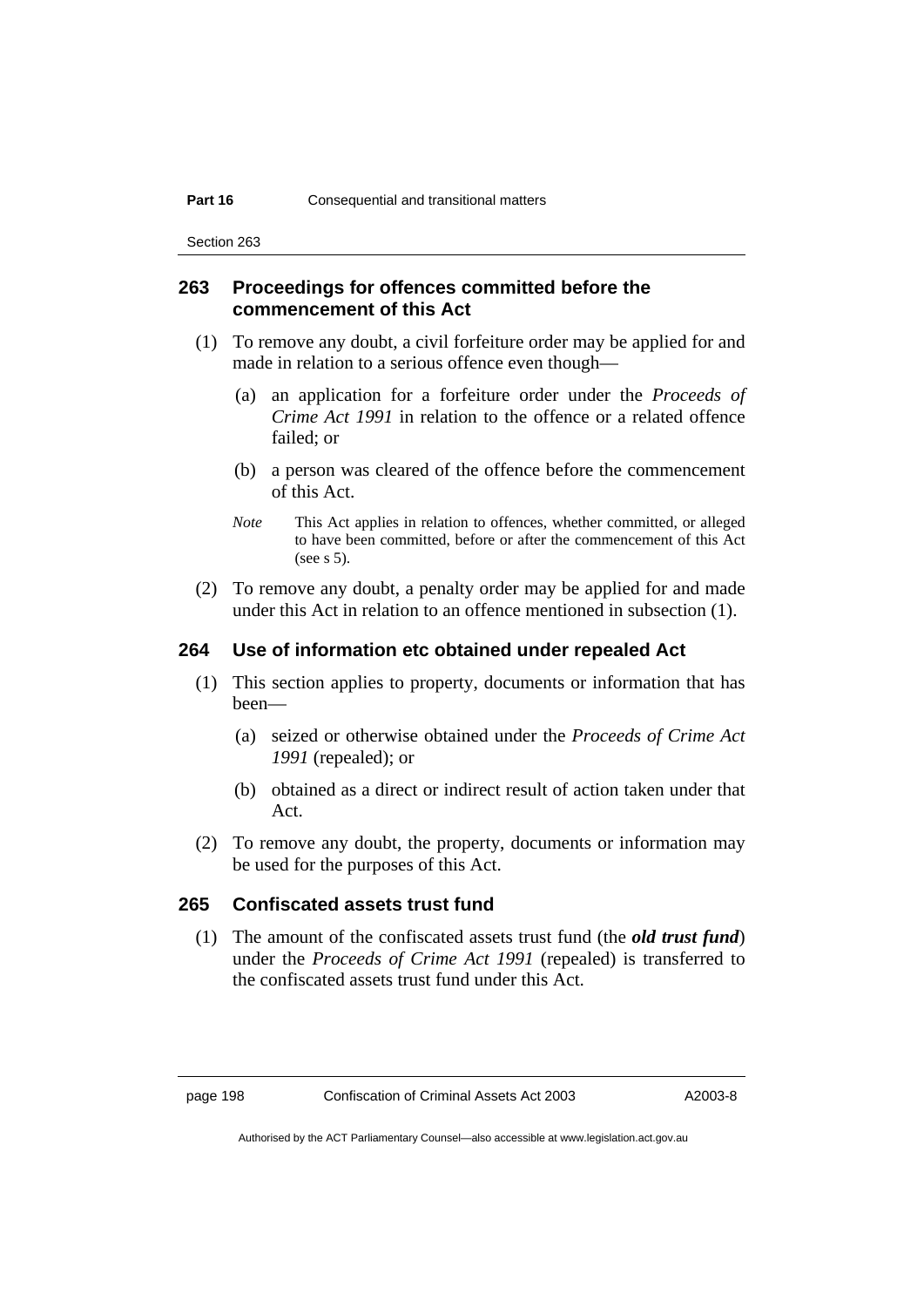- (2) The amount of distributable funds in the old trust fund, immediately before the repeal of the *Proceeds of Crime Act 1991*¸ is taken to be distributable funds under this Act.
- (3) The amount of suspended funds in the old trust fund, immediately before the repeal of the *Proceeds of Crime Act 1991*¸ is taken to be reserved funds under this Act.
- (4) An amount payable under the *Proceeds of Crime Act 1991* (repealed) but not paid before the commencement of this Act is payable from the confiscated assets trust fund under this Act.

## **266 Transitional regulations**

- (1) The regulations may prescribe savings or transitional matters necessary or convenient to be prescribed because of the enactment of this Act.
- (2) Without limiting the scope of subsection (1), the regulations may prescribe matters necessary or convenient to be prescribed for carrying out or giving effect to the provisions of this Act instead of the provisions of the *Proceeds of Crime Act 1991* or *Proceeds of Crime Regulations 1993*.
- (3) Regulations made for this section must not be taken to be inconsistent with this Act as far as they can operate concurrently with this Act.
- (4) This section is additional to, and does not limit, section 267.

### **267 Modification of pt 16's operation**

The regulations may modify the operation of this part to make provision in relation to any matter that, in the Executive's opinion, is not, or is not adequately, dealt with in this part.

## **268 Amendments of other legislation—sch 1**

Schedule 1 amends the Acts mentioned in it.

A2003-8 Confiscation of Criminal Assets Act 2003 page 199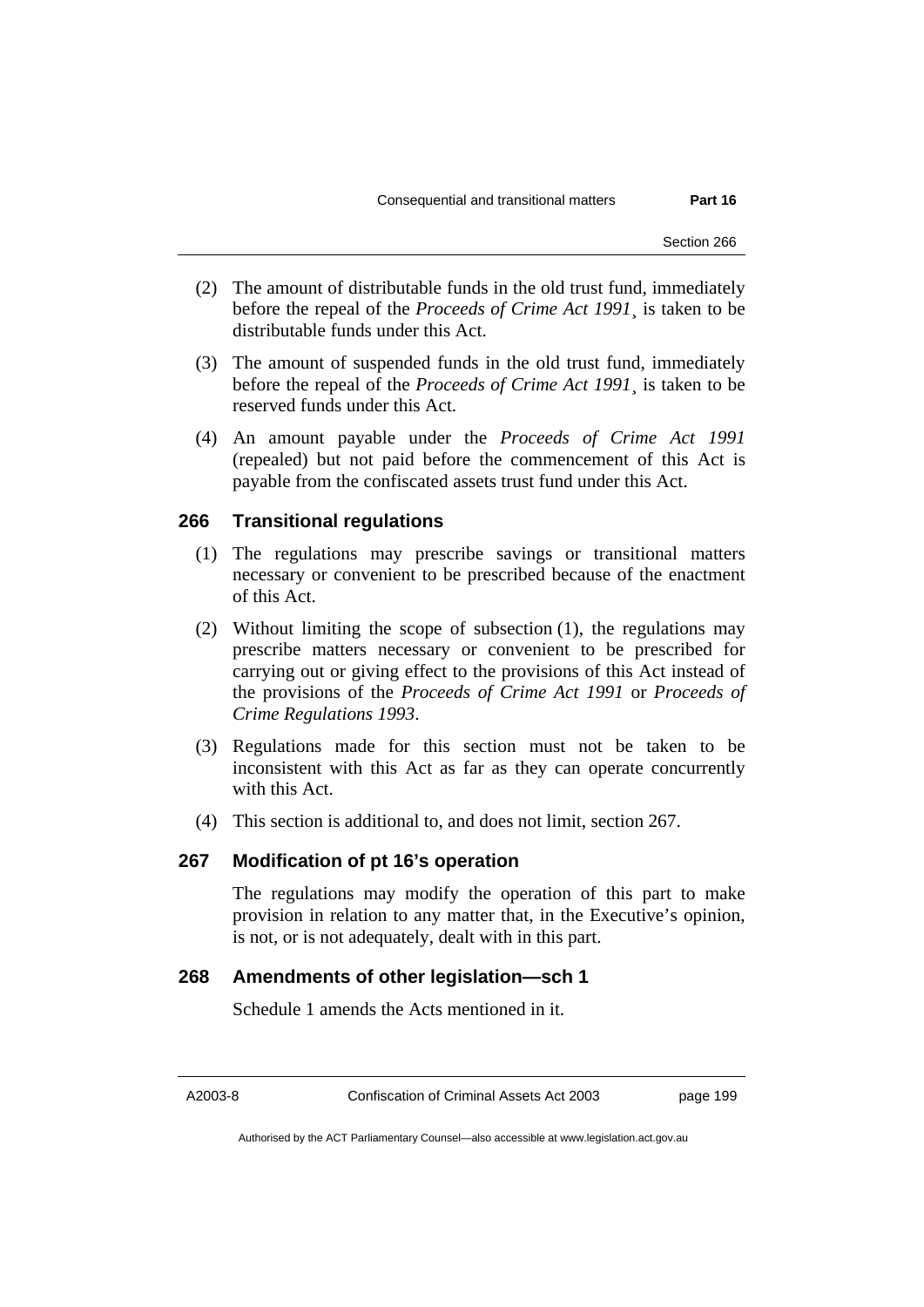## **Part 16 Consequential and transitional matters**

Section 269

## **269 Expiry of pt 16**

This part expires 2 years after the day it commences.

page 200 Confiscation of Criminal Assets Act 2003 A2003-8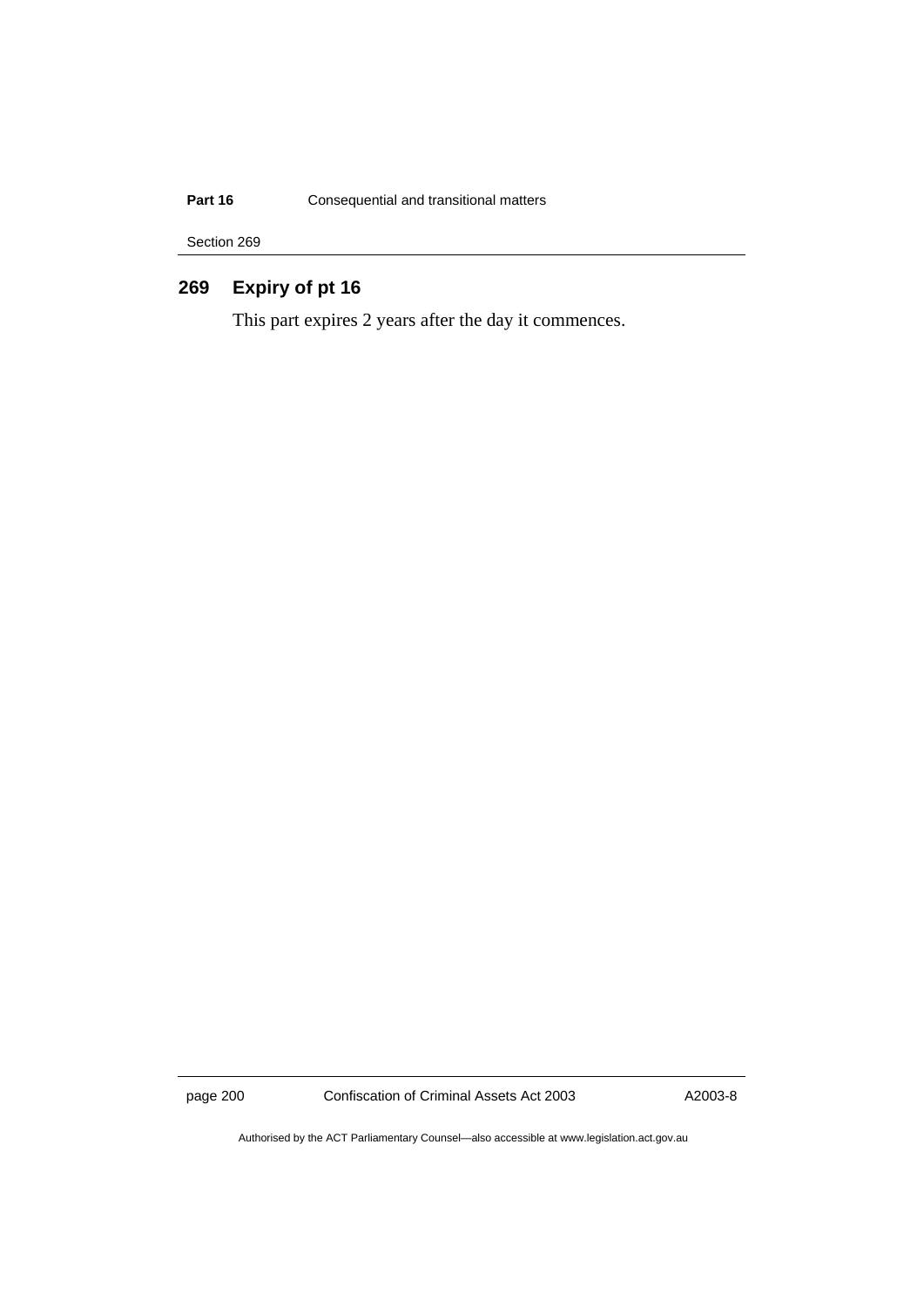Amendment [1.1]

# **Schedule 1 Amendments of other legislation**

(see s 268)

# **Part 1.1 Administrative Decisions (Judicial Review) Act 1989**

## **[1.1] Schedule 1, clause 2**

*insert* 

*Confiscation of Criminal Assets Act 2003* 

# **Part 1.2 Crimes Act 1900**

**[1.2] New section 7A** 

*insert* 

## **7A Offences against Act—application of Criminal Code etc**

Other legislation applies in relation to offences against this Act.

*Note 1 Criminal Code*

The Criminal Code, ch 2 applies to the following offences against this Act (see Code, pt 2.1):

- s 114B (Money laundering)
- s 114C (1) (Possession etc of property suspected of being proceeds of crime)
- s 114D (1) (Organised fraud)
- s 386 (Unlawful possession of money or goods).

The chapter sets out the general principles of criminal responsibility (including burdens of proof and general defences), and defines terms used for offences to which the Code applies (eg *conduct*, *intention*, *recklessness* and *strict liability*).

*Note 2 Penalty units* 

A2003-8 Confiscation of Criminal Assets Act 2003 page 201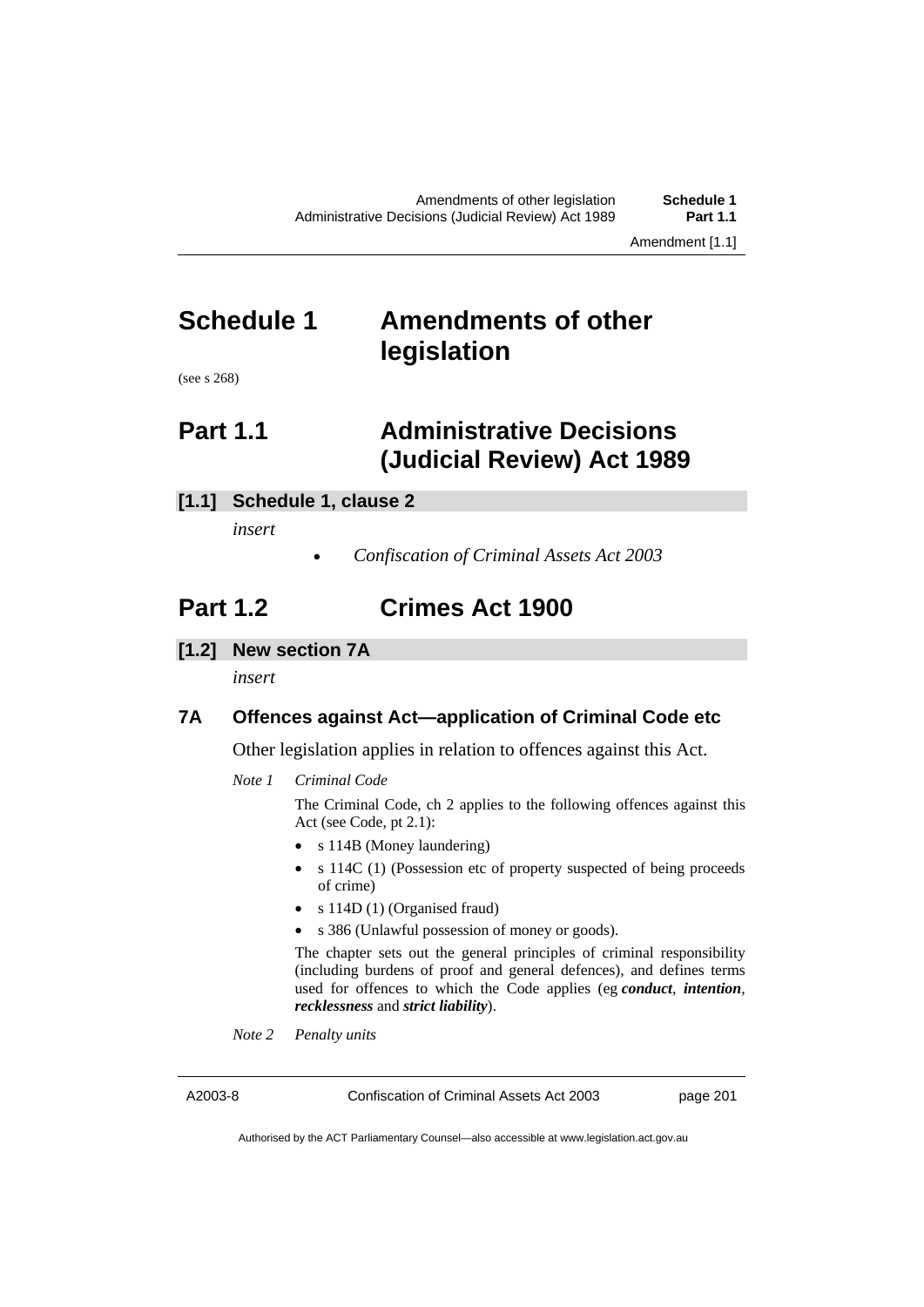| <b>Schedule 1</b> | Amendments of other legislation |
|-------------------|---------------------------------|
| <b>Part 1.2</b>   | Crimes Act 1900                 |
| Amendment [1.3]   |                                 |

The Legislation Act, s 133 deals with the meaning of offence penalties that are expressed in penalty units.

### **[1.3] New division 6.2A**

*insert* 

## **Division 6.2A Money laundering and organised fraud**

## **114A Definitions for div 6.2A**

*deal*, with money or other property, means—

- (a) receiving, possessing, concealing or disposing of money or other property; or
- (b) bringing into the ACT money or other property.

*proceeds of crime* means—

- (a) any property derived or realised, directly or indirectly, by anyone from the commission of an indictable offence; or
- (b) any property derived or realised, directly or indirectly, by anyone from acts or omissions that—
	- (i) happened outside the ACT; and
	- (ii) would, if they had happened in the ACT, have been an indictable offence.

*property* includes property located in Australia outside the ACT or outside Australia.

*unlawful activity* means an act or omission that is an offence against Territory law or the law of the Commonwealth, a State, another Territory or a foreign country.

### **114B Money laundering**

A person commits an offence if—

page 202 Confiscation of Criminal Assets Act 2003 A2003-8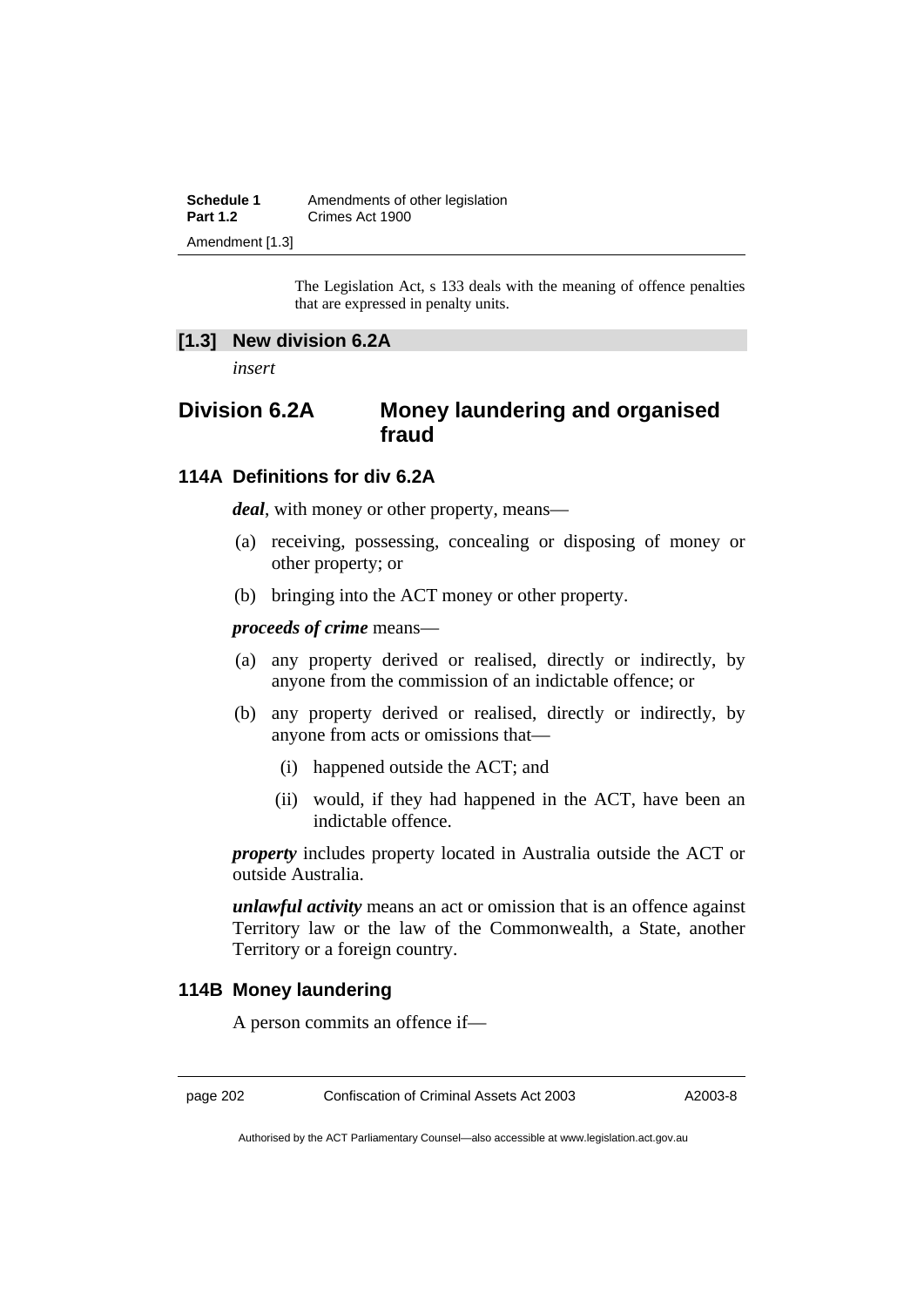- (a) the person deals with money or other property; and
- (b) the money or other property is proceeds of crime; and
- (c) the person knows that, or is reckless about the fact that, the money or other property is derived or realised, directly or indirectly, from some form of unlawful activity.

Maximum penalty: 1 000 penalty units, imprisonment for 10 years or both.

## **114C Possession etc of property suspected of being proceeds of crime**

- (1) A person commits an offence if—
	- (a) the person deals with money or other property; and
	- (b) the money or other property is proceeds of crime.

Maximum penalty: 200 penalty units, imprisonment for 2 years or both.

(2) An offence against this section is a strict liability offence..

### **114D Organised fraud**

(1) A person who engages in organised fraud commits an offence.

Maximum penalty: 1 500 penalty units, imprisonment for 15 years or both.

- (2) A person is taken to engage in organised fraud only if the person engages in acts or omissions—
	- (a) that constitute 3 or more public fraud offences; and
	- (b) from which the person derives substantial benefit.
- (3) If, on a trial for an offence against subsection (1) (the *offence charged*), the trier of fact is not satisfied that the person is guilty of the offence charged but is satisfied that the person is guilty of 1 or more public fraud offences (the *other offences*), the trier of fact—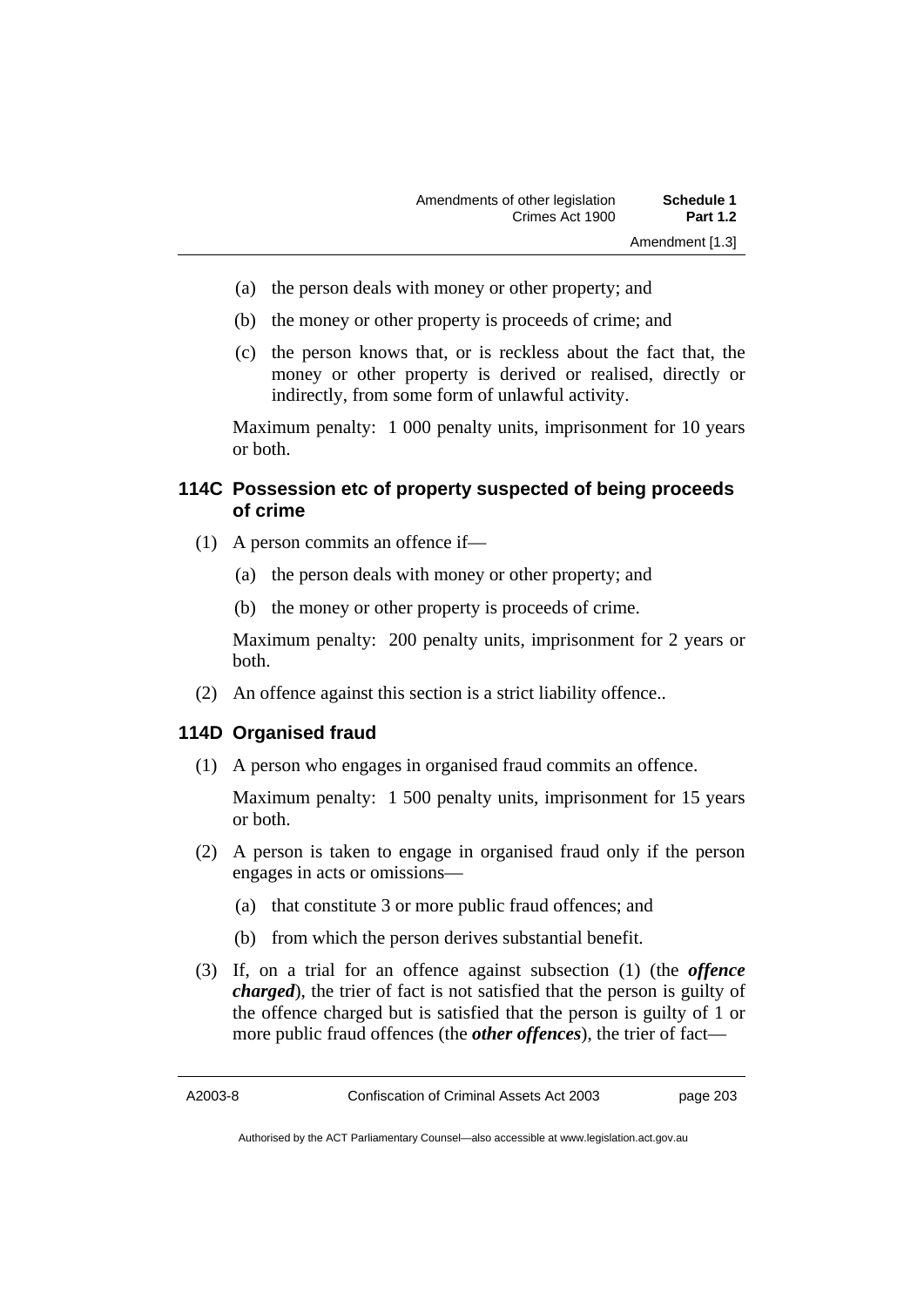- (a) must acquit the person of the offence charged; and
- (b) may find the person guilty of the other offences.
- (4) In this section:

*public fraud offence* means an offence against the *Crimes (Offences against the Government) Act 1989*, section 8 (Fraud) or the Criminal Code, section 48 (Conspiracy).

#### **[1.4] Section 185, new definitions**

*insert* 

*tainted property*—see the *Confiscation of Criminal Assets Act 2003*, section 10.

*target material*—see the *Confiscation of Criminal Assets Act 2003*, section 195.

## **[1.5] Section 194 (6) (a) (ii) and (7) (a) (ii)**

#### *substitute*

- (ii) a thing relevant to another offence that is an indictable offence; or
- (iii) target material or tainted property;
- *Note* Target material and tainted property are relevant to the *Confiscation of Criminal Assets Act 2003*.

## **[1.6] Section 195 (1) (d) (ii)**

*substitute* 

- (ii) evidential material in relation to any indictable offence; or
- (iii) target material or tainted property;
- *Note* Target material and tainted property are relevant to the *Confiscation of Criminal Assets Act 2003*.

page 204 Confiscation of Criminal Assets Act 2003 A2003-8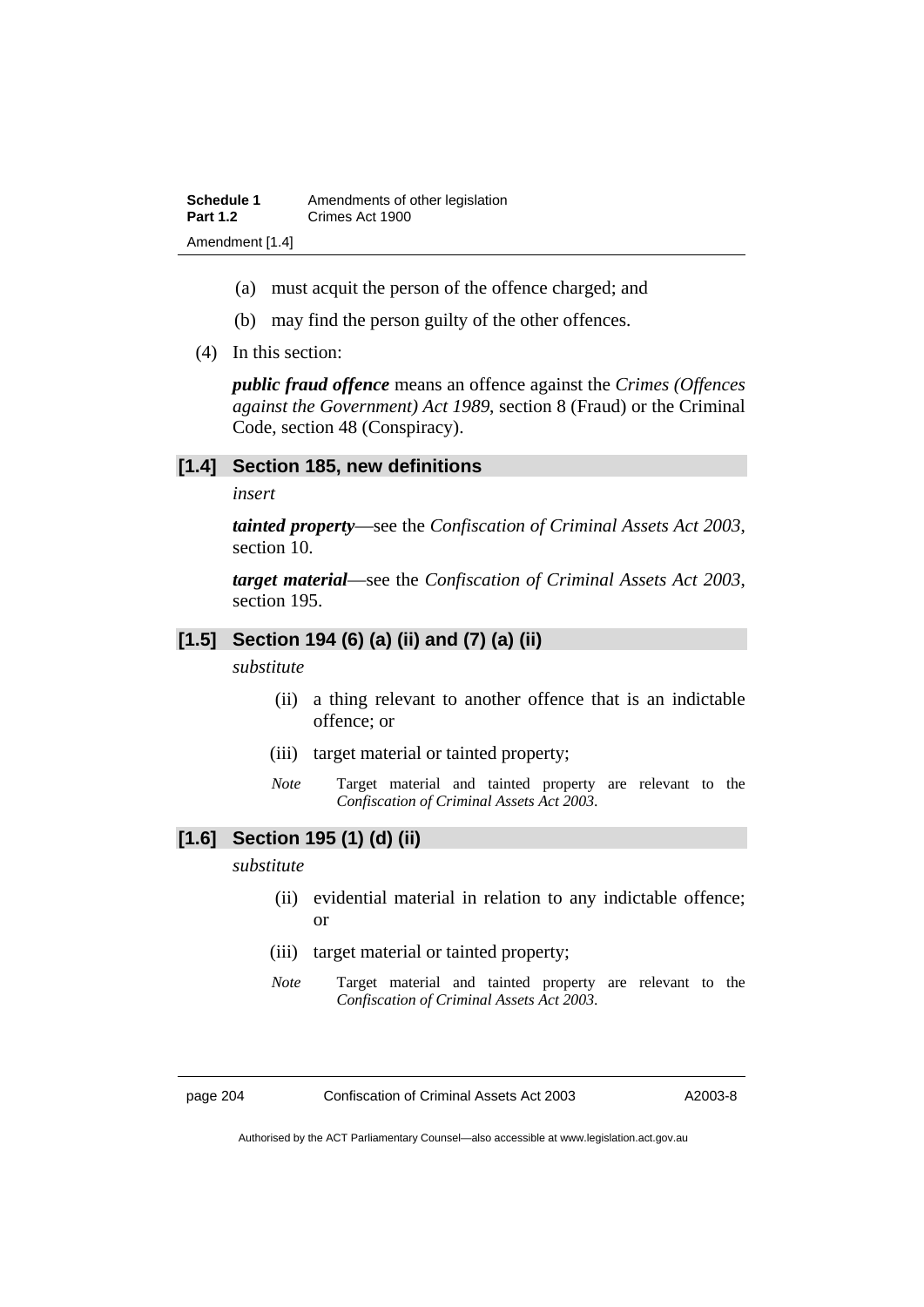Amendment [1.7]

## **[1.7] Section 195 (2) (c) (ii)**

*substitute* 

- (ii) a thing relevant to any indictable offence; or
- (iii) target material or tainted property;
- *Note* Target material and tainted property are relevant to the *Confiscation of Criminal Assets Act 2003*.

#### **[1.8] Sections 250 and 251**

*substitute* 

#### **250 Disposal of forfeited articles by public trustee**

- (1) The public trustee must sell or otherwise dispose of an article transferred to the public trustee under section 249 (4).
- (2) The public trustee must—
	- (a) apply the proceeds of the sale or disposition in payment of the public trustee's remuneration, and other costs, charges and expenses, in relation to the sale or disposition; and
	- (b) pay the remainder of the proceeds to the confiscated assets trust fund under the *Confiscation of Criminal Assets Act 2003*.
- (3) However, the Minister may, in a particular case, direct that the article be dealt with in accordance with the direction (including in accordance with a law stated in the direction).
- (4) The public trustee must comply with the Minister's direction.
- (5) The regulations may make provision in relation to public trustee's remuneration, and other costs, charges and expenses, under subsection (2) (a).

## **[1.9] Section 344**

*omit* 

The court shall not, in determining

A2003-8 Confiscation of Criminal Assets Act 2003 page 205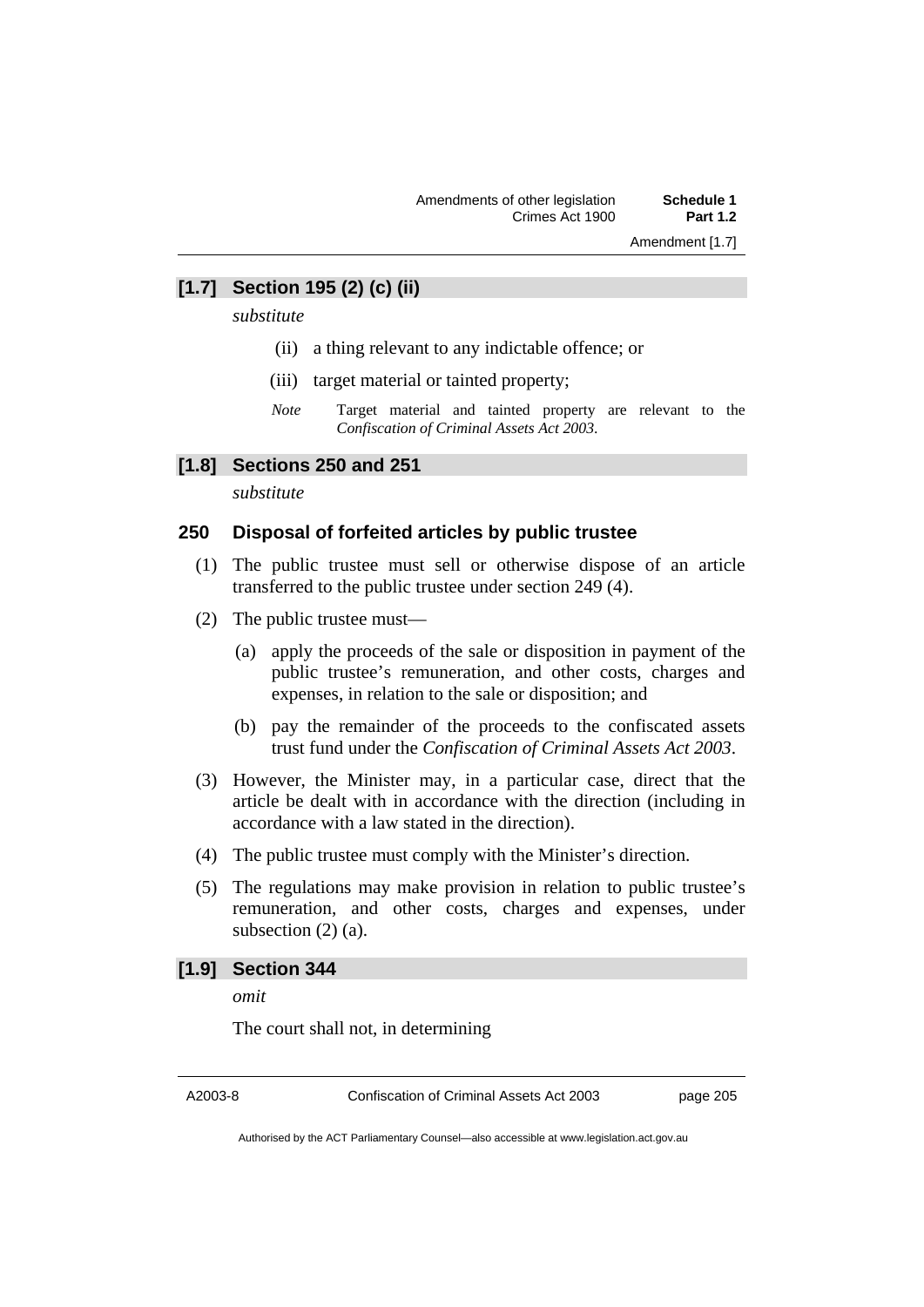**Schedule 1** Amendments of other legislation **Part 1.2 Crimes Act 1900** Amendment [1.10]

*substitute* 

(1) A court must not, in deciding

## **[1.10] New section 344 (2)**

*insert* 

 (2) A court must not, in deciding the sentence to be imposed on a person, reduce the severity of the sentence that would otherwise be imposed because of any automatic forfeiture of property, forfeiture order or penalty order under the *Confiscation of Criminal Assets Act 2003*.

### **[1.11] New section 350 (1A)**

*insert* 

 (1A) However, the court must not order the offender to make reparation to a person only because the person's property is subject to a restraining order or forfeiture order under the *Confiscation of Criminal Assets Act 2003*.

### **[1.12] Section 350**

*renumber subsections when Act next republished under Legislation Act* 

## **[1.13] Section 386**

*substitute* 

#### **386 Unlawful possession of money or goods**

- (1) A person commits an offence if—
	- (a) the person has money or goods in the person's custody or in the custody of someone else; and
	- (b) the money or goods are unlawfully obtained money or goods.

Maximum penalty: 100 penalty units, imprisonment for 6 months or both.

page 206 Confiscation of Criminal Assets Act 2003 A2003-8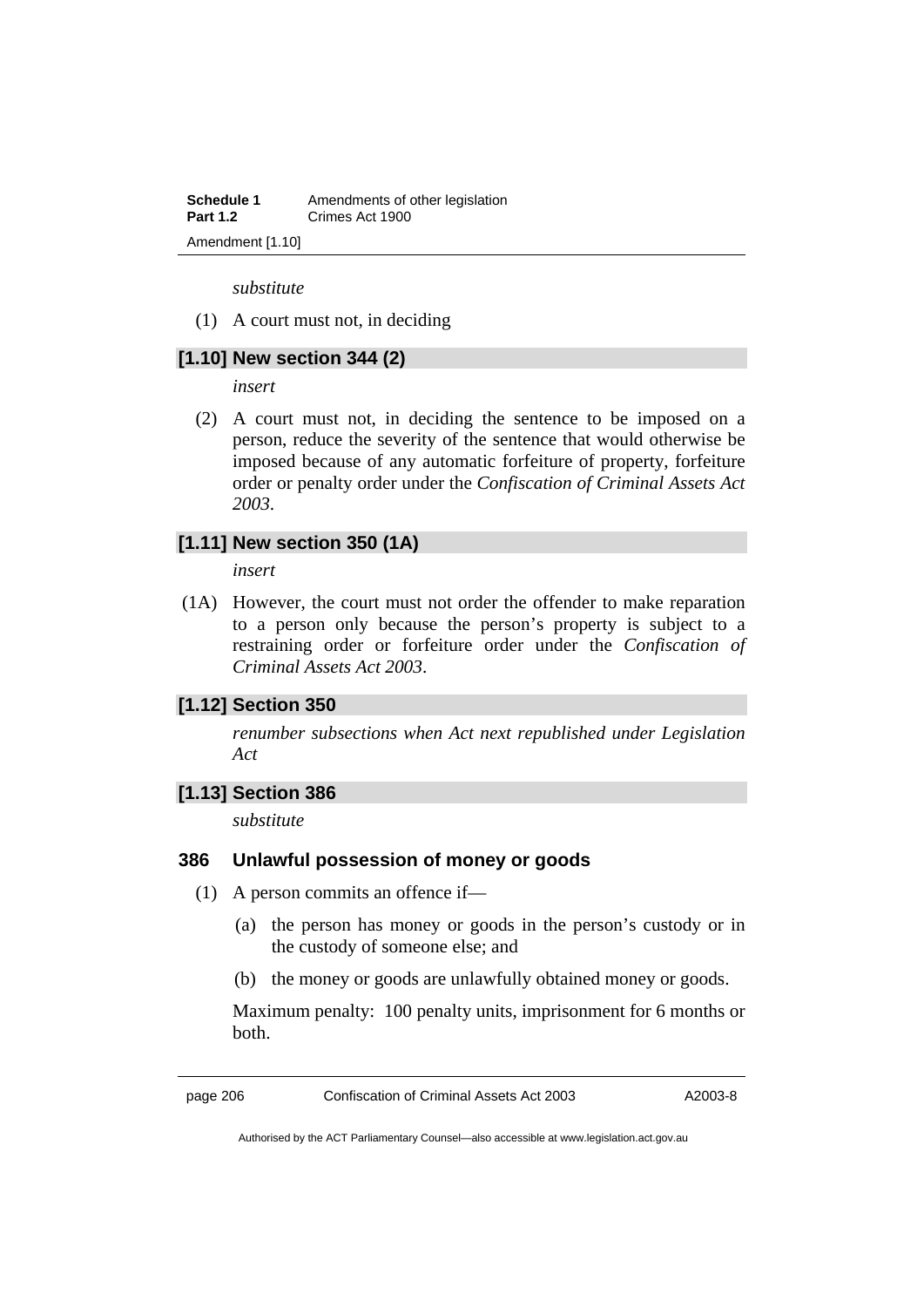- (2) A person commits an offence if—
	- (a) the person has money or goods in or on any premises, whether the money or goods are in or on the premises for the person's own use or for the use of someone else; and
	- (b) the money or goods are unlawfully obtained money or goods.

Maximum penalty: 100 penalty units, imprisonment for 6 months or both.

- (3) A person commits an offence if—
	- (a) the person gives custody of money or goods to someone who is not lawfully entitled to possession of the money or goods; and
	- (b) the money or goods are unlawfully obtained money or goods.

Maximum penalty: 100 penalty units, imprisonment for 6 months or both.

- (4) It is a defence to a prosecution for an offence against subsections (1) to (3) if the defendant satisfies the court that the defendant had no reasonable grounds for suspecting that the unlawfully obtained money or goods were stolen or otherwise unlawfully obtained.
- (5) In this section:

*premises* includes the following:

- (a) land (whether vacant or occupied);
- (b) any structure, building, vehicle or place (whether built or not);
- (c) any part of a structure, building, vehicle or place.

*unlawfully obtained money or goods* means money or goods that are reasonably suspected of having been stolen or otherwise unlawfully obtained.

### **386A Forfeiture of unlawfully obtained money or goods**

 (1) If a person is convicted of an offence against section 386, the money or goods to which the offence relates are forfeited to the Territory—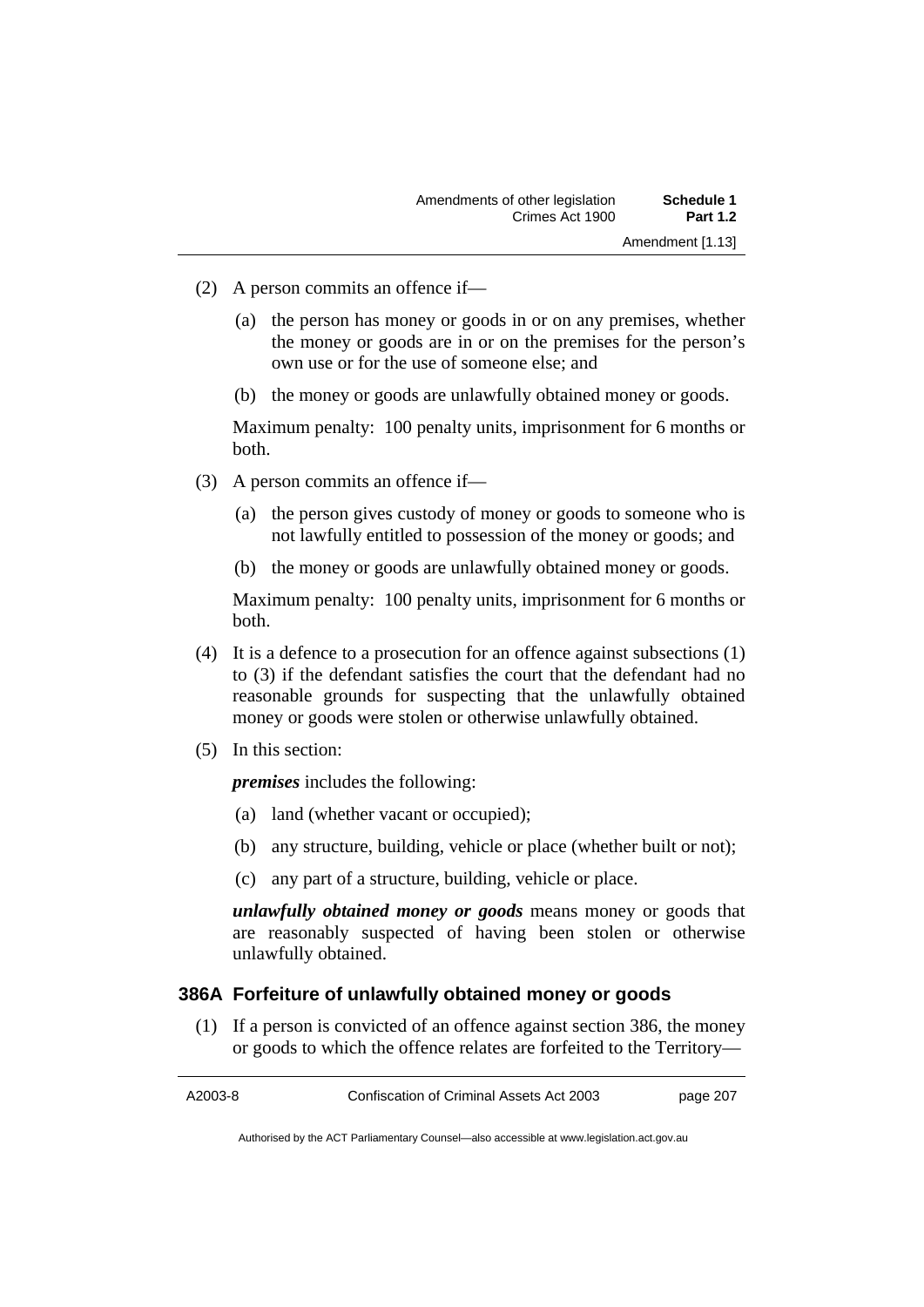- (a) if the person convicted is the owner of the money or goods when the person is convicted; or
- (b) in any other case—at the end of 90 days after the day the person is convicted of the offence unless the owner of the goods is known.
- (2) The forfeited money or goods must be transferred to the public trustee.

## **386B Disposal of forfeited money or goods by public trustee**

- (1) The public trustee must pay any forfeited money transferred to the public trustee under section 386A (2) to the confiscated assets trust fund under the *Confiscation of Criminal Assets Act 2003*.
- (2) The public trustee must sell or otherwise dispose of goods transferred to the public trustee under section 386A (2).
- (3) The public trustee must—
	- (a) apply the proceeds of the sale or disposition in payment of the public trustee's remuneration, and other costs, charges and expenses, in relation to the sale or disposition; and
	- (b) pay the remainder of the proceeds to the confiscated assets trust fund under the *Confiscation of Criminal Assets Act 2003*.
- (4) However, the Minister may, in a particular case, direct that forfeited goods be dealt with in accordance with the direction (including in accordance with a law stated in the direction).
- (5) The public trustee must comply with the Minister's direction.
- (6) The regulations may make provision in relation to public trustee's remuneration, and other costs, charges and expenses, under subsection (3) (a).

### **386C Return or compensation for forfeited money or goods**

 (1) If, after the end of the 90 day period mentioned in section 386A (1) (b), the owner of the money or goods claims the money or the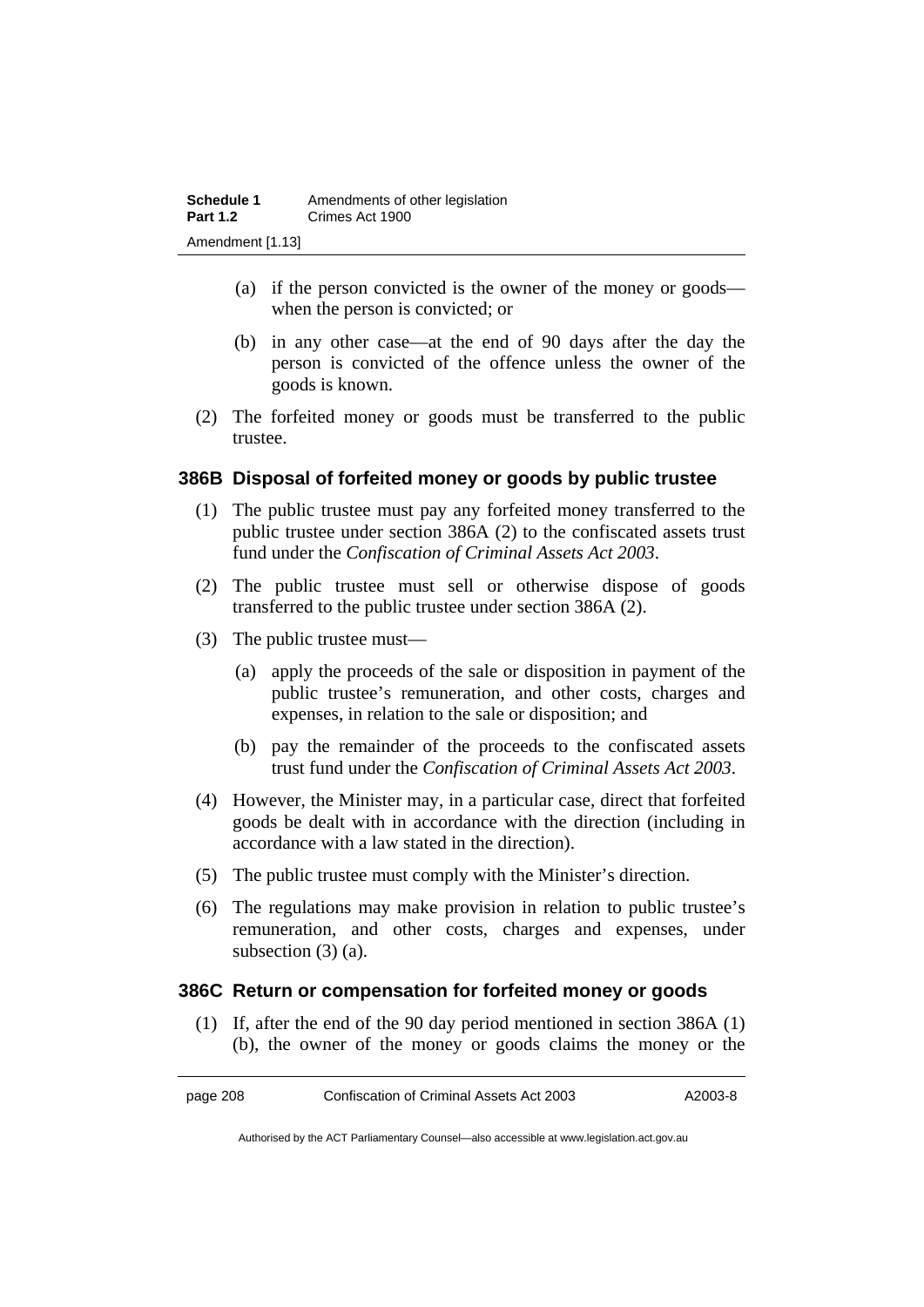goods, the public trustee must, if satisfied that the person is the owner—

- (a) pay the money to the person; or
- (b) return the goods to the person or pay the person reasonable compensation for the goods.
- (2) This section does not apply if the money or goods are subject to forfeiture, or have been forfeited, under the *Confiscation of Criminal Assets Act 2003*.
	- *Note* The *Confiscation of Criminal Assets Act 2003* provides for compensation or the return of forfeited property in certain circumstances.

## **[1.14] Dictionary, new definitions**

*insert* 

*tainted property*, for part 10 (Criminal investigation)—see the *Confiscation of Criminal Assets Act 2003*, section 10.

*target material*, for part 10 (Criminal investigation)—see the *Confiscation of Criminal Assets Act 2003*, section 195.

### **[1.15] Dictionary, definition of** *trust fund*

*omit* 

## **Part 1.3 Prostitution Act 1992**

### **[1.16] Section 6 (1) (a) (iii)**

#### *substitute*

(iii) the *Crimes Act 1900*, section 114B (Money laundering);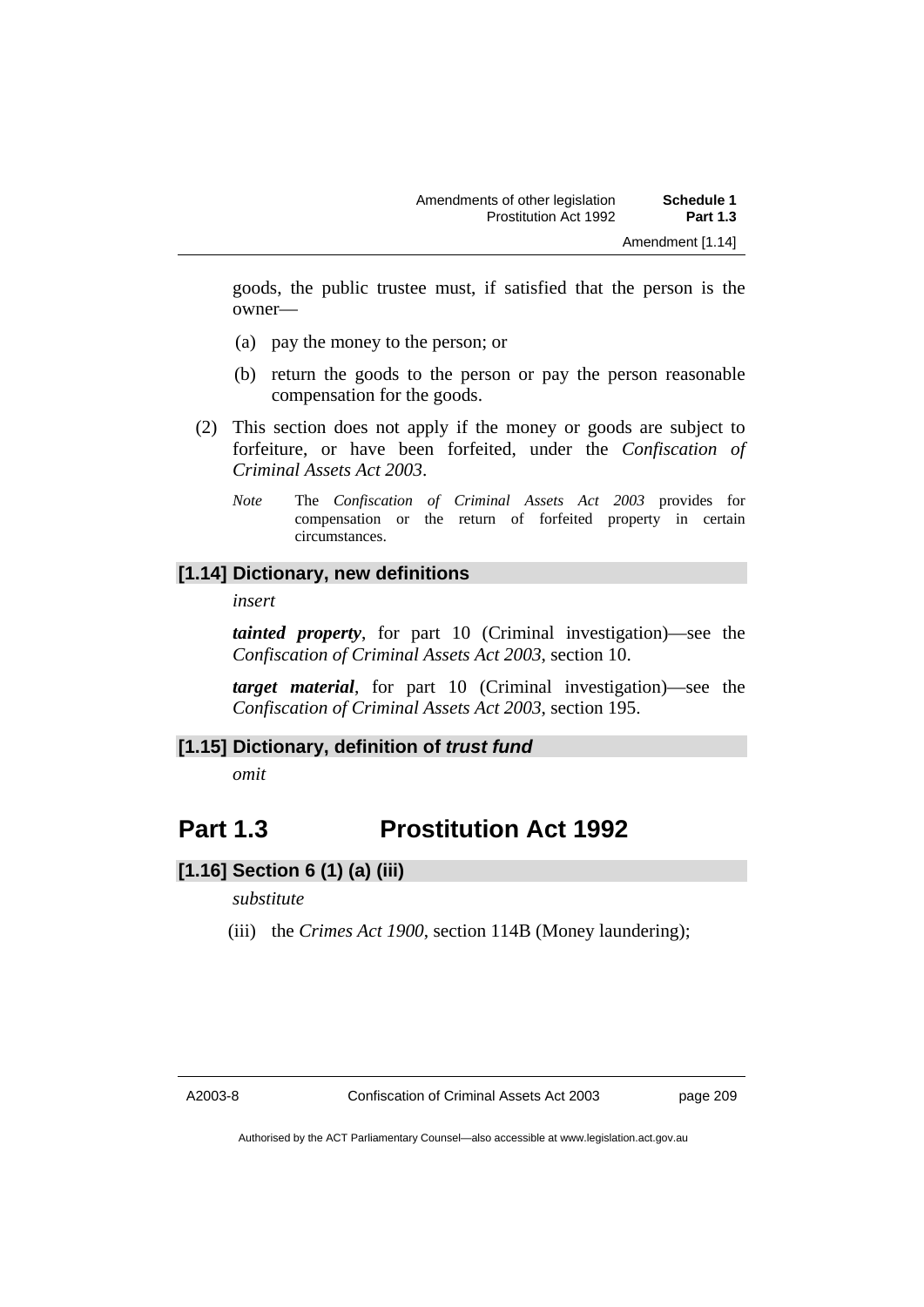# **Dictionary**

(see s 6)

- *Note 1* The Legislation Act contains definitions and other provisions relevant to this Act.
- *Note 2* In particular, the Legislation Act, dict, pt 1, defines the following terms:
	- authorised deposit-taking institution
	- child
	- DPP
	- entity
	- fail
	- foreign country
	- found guilty
	- function
	- indictment
	- indictable offence
	- interest (in relation to land or other property)
	- lawyer
	- $\bullet$  may (see also s 146)
	- $\bullet$  must (see also s 146)
	- police officer
	- property
	- public trustee
	- registrar-general.

*abscond*—see section 16.

*account* means any facility or arrangement through which a financial institution accepts deposits or allows withdrawals, and includes—

- (a) a facility or arrangement for a fixed term deposit or a safedeposit box; and
- (b) a facility or arrangement prescribed under the regulations for this definition.

page 210 Confiscation of Criminal Assets Act 2003 A2003-8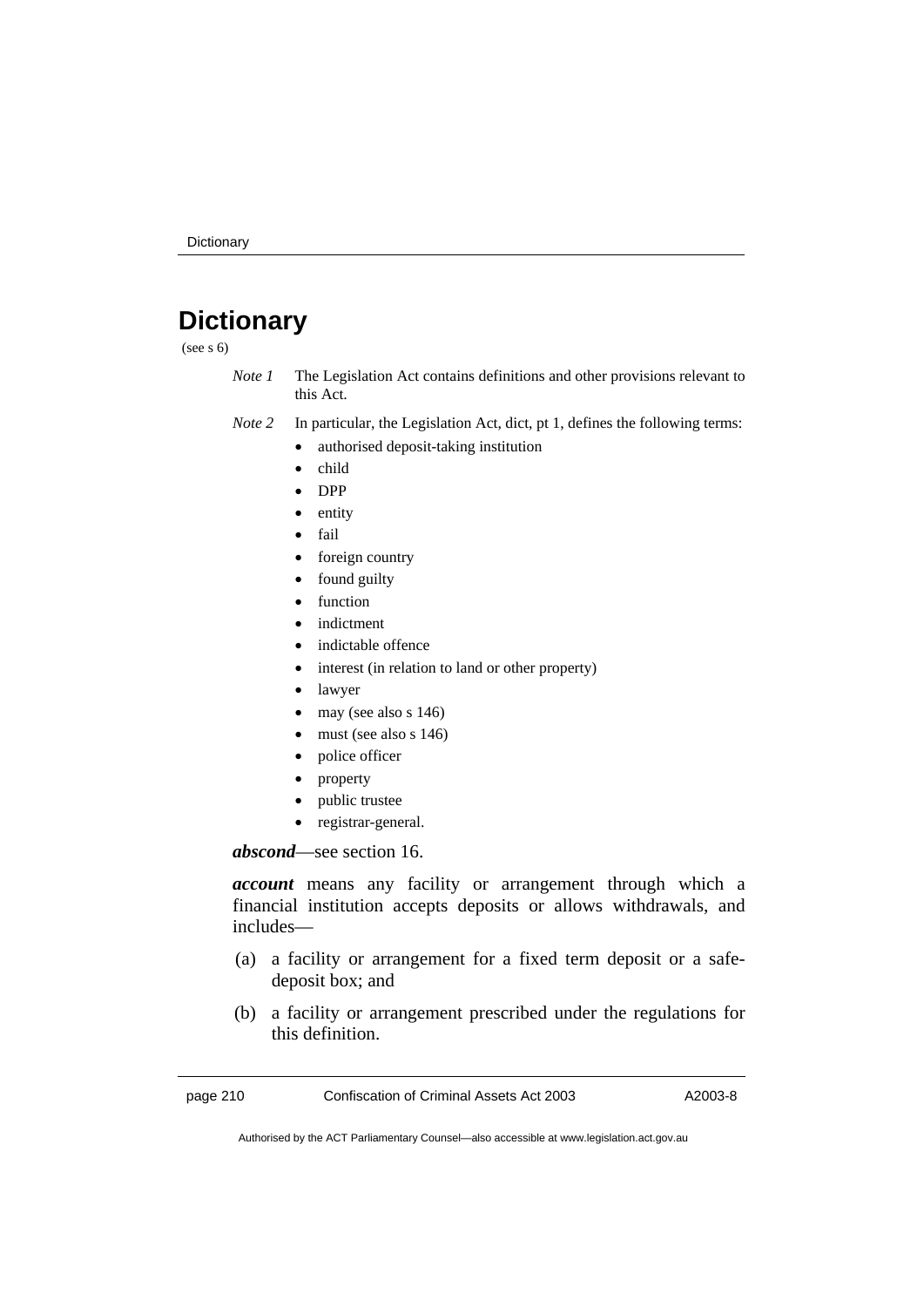*agent*, for an agent that is a corporation, includes an officer, employee or agent of the corporation.

*artistic profits*—see section 81.

*artistic profits restraining order*—see section 20.

*associate*, for division 12.5 (Examination orders and notices)—see section 164.

*at*, for part 13 (Search warrants)—see section 195.

*authenticated*, in relation to a corresponding law order, for part 11 (Interstate orders)—see section 136.

*authorised investigator*, for division 12.5 (Examination orders and notices)—see section 165 (1).

*automatic forfeiture*, of property, means the forfeiture of the property—

- (a) under division 5.2 (Automatic forfeiture—conviction for serious offences); or
- (b) under division 5.3 (Automatic forfeiture—unclaimed tainted property).
- *Note* A registered interstate automatic forfeiture decision is taken to be an automatic forfeiture under this Act (see s 139).

*benefit* includes service or advantage.

*benefits*, derived by an offender—see section 80.

*buyback order*—see section 124.

*civil forfeiture order*—see section 65.

*cleared*, of an offence—see section 17.

#### *commission*—

 (a) of a serious offence, for part 7 (Penalty orders)—see section 79; and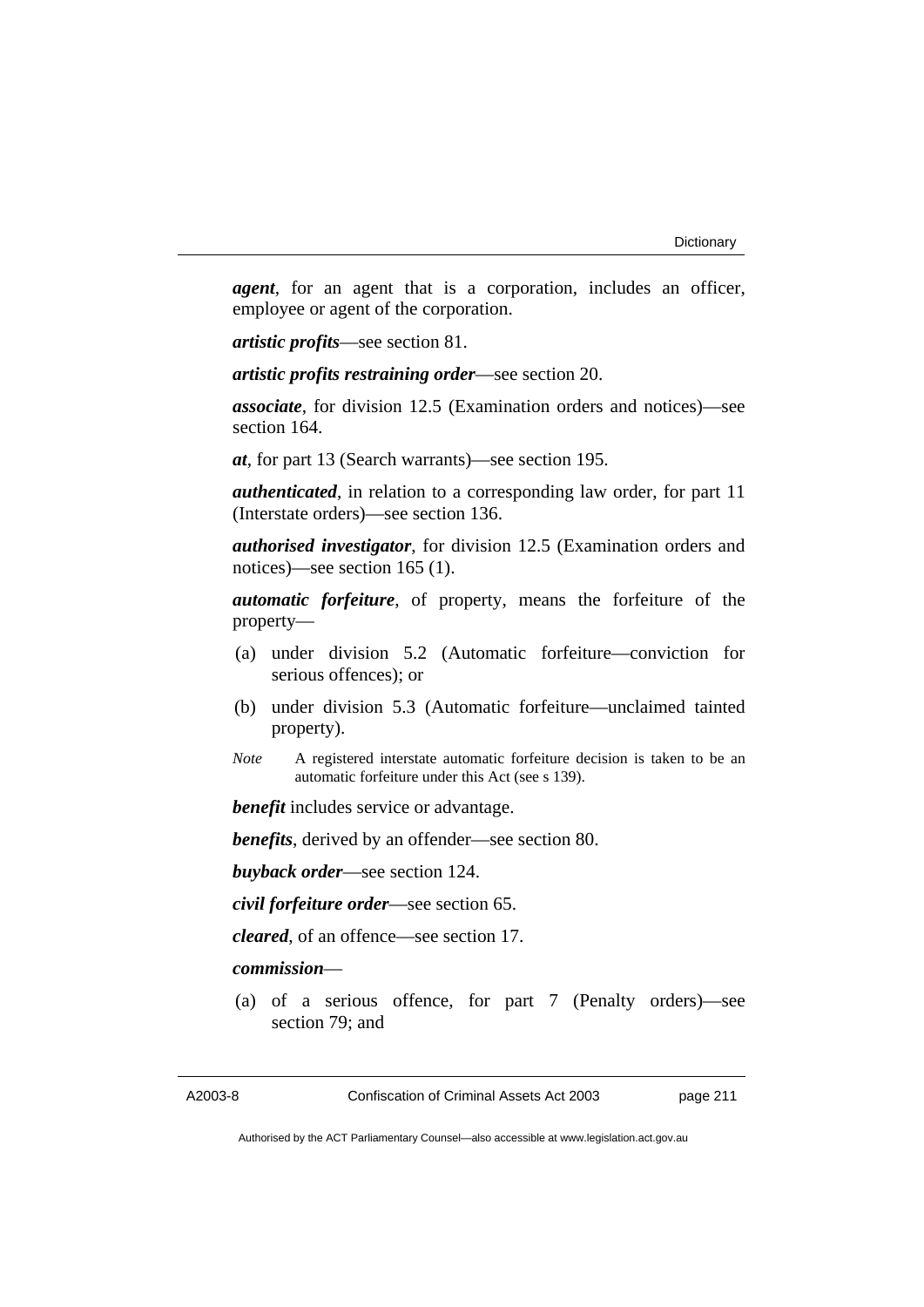(b) of an offence by a person who has absconded—includes the alleged commission of the offence by the person.

*confiscation proceeding*—see section 236.

*convicted*—see section 15 (1).

*conviction forfeiture order*—see section 52.

*corresponding law* means a law of the Commonwealth, a State or another Territory that is declared under the regulations to be a corresponding law, whether or not the law corresponds, or substantially corresponds, to this Act.

*corresponding law order* means an order, notice or decision (however described) made under a corresponding law, whether or not the order, notice or decision—

- (a) is made by a court; or
- (b) corresponds, or substantially corresponds, to an order, notice or decision under this Act.

*data*, for part 13 (Search warrants)—see section 195.

*data storage device*, for part 13 (Search warrants)—see section 195.

*dealing*, with property of a person, includes, for example—

- (a) if a debt is owed to the person—making a payment to anyone in reduction of the debt; and
- (b) disposing of the property (including, for example, making a gift of the property or removing the property from the ACT or Australia); and
- (c) receiving the property, whether as a gift or otherwise; and
- (d) creating or assigning an interest in the property; and
- (e) using the property to obtain or extend credit; and
- (f) using credit secured against the property.

page 212 Confiscation of Criminal Assets Act 2003 A2003-8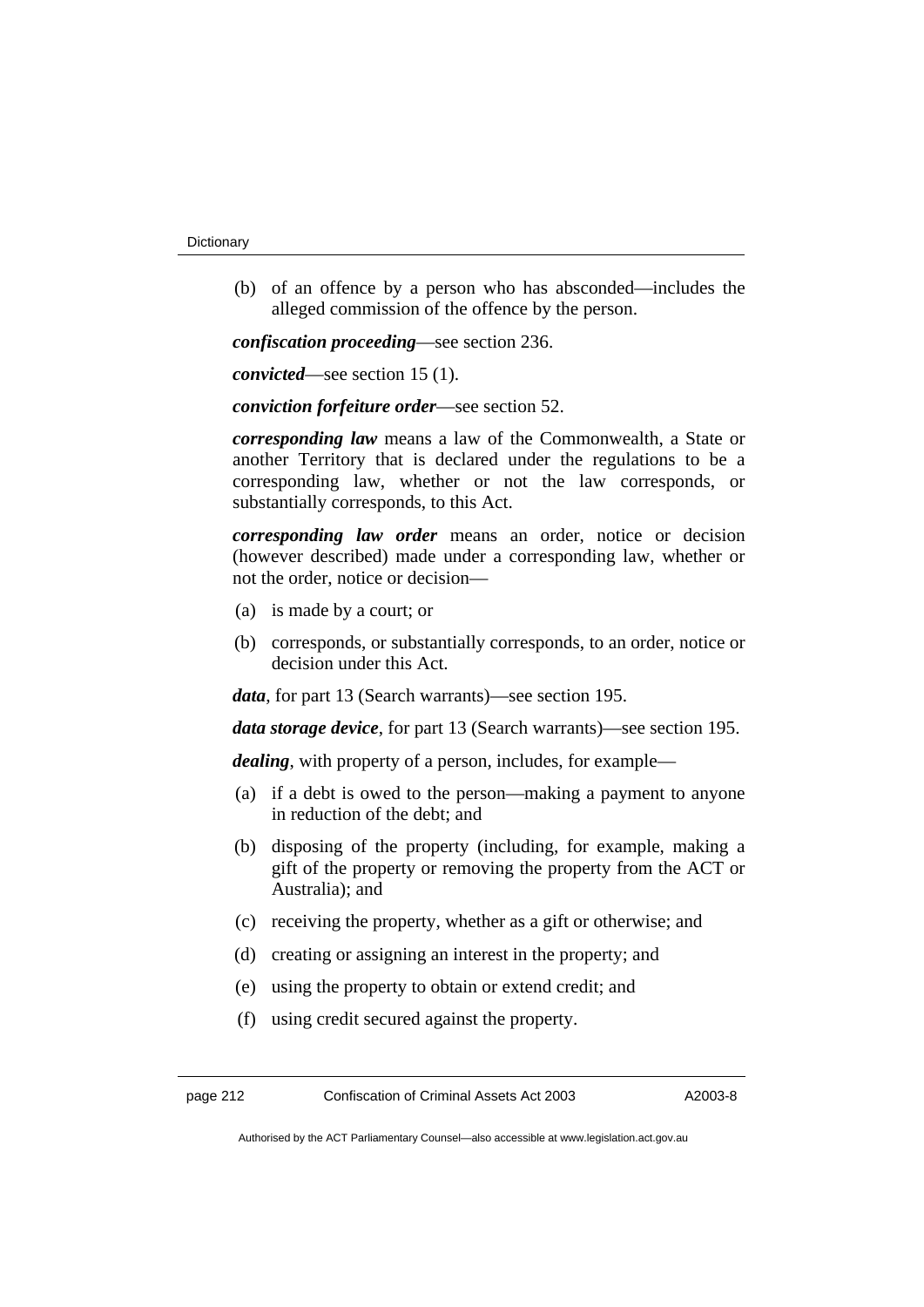*Note* An example is part of the Act, is not exhaustive and may extend, but does not limit, the meaning of the provision in which it appears (see Legislation Act, s 126 and s 132).

*derived*—see section 12.

*distributable funds*, for part 10 (Confiscated assets trust fund)—see section 128.

*effective control*, of property—see section 14.

*encumbrance*, in relation to property, includes any interest, mortgage, charge, right, claim or demand in relation to the property.

*equitable sharing program*, for part 10 (Confiscated assets trust fund)—see section 129.

*examination notice*—see section 171.

*examination order*—see section 166.

*exclusion order*—see section 72.

*executing police officer*, of a search warrant, for part 13 (Search warrants)—see section 195.

*finalised*, for a confiscation or criminal proceeding—see section 18.

*financial institution* means—

- (a) an authorised deposit-taking institution; or
- (b) the Reserve Bank of Australia; or
- (c) an entity registered or incorporated as a cooperative housing society or similar society under the law of the Territory, a State or another Territory; or
- (d) a person who carries on State banking within the meaning of the Commonwealth Constitution, section 51 (13); or
- (e) a corporation that is, or that, if it had been incorporated in Australia, would be, a financial corporation within the meaning of the Commonwealth Constitution, section 51 (20); or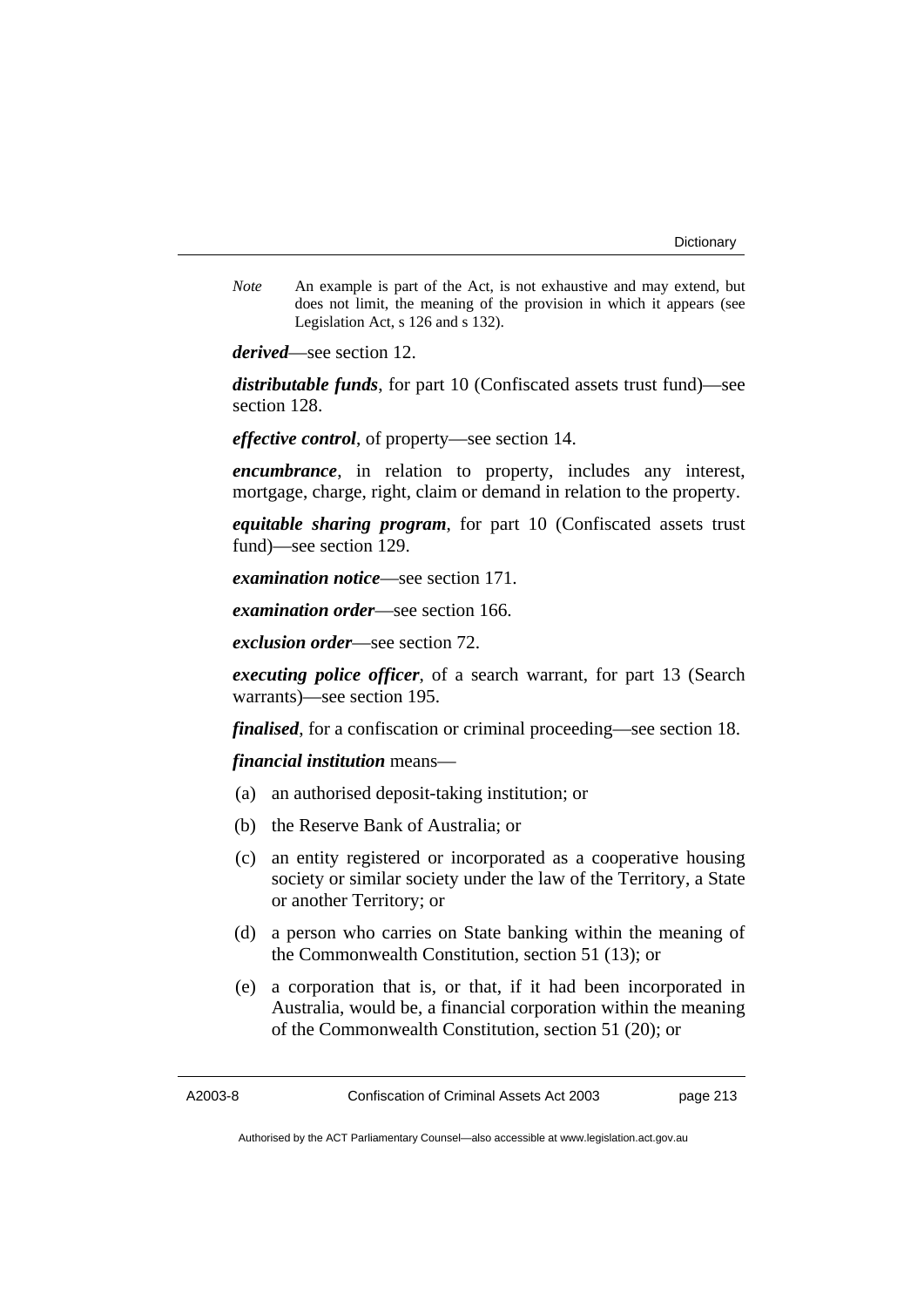- (f) a person who permits someone else to deposit money with the person for use by the other person in relation to gaming or betting; or
- (g) an entity prescribed under the regulations for this definition.

*forfeited* property, means property forfeited under part 5 (Forfeiture of property).

*forfeiture order* means a civil forfeiture order or a conviction forfeiture order.

*Note* A registered interstate forfeiture order is taken to be a forfeiture order under this Act (see s 139).

*forfeiture or penalty application*, for division 4.3 (Duration of restraining orders)—see section 41.

*frisk search*, for part 13 (Search warrants)—see section 195.

*fully satisfied*—a forfeiture order or penalty order, or an automatic forfeiture of property, is *fully satisfied* when—

- (a) for an automatic forfeiture of property or a forfeiture order the property that is the subject of the automatic forfeiture or order has vested in law in the Territory and the public trustee has taken control of the property; and
- (b) for a penalty order—the amount of the order has been paid to, or recovered by, the Territory or realised by the public trustee from the disposal of property.

*indictable offence*—see section 13 (2).

*information order*—see section 186.

*inquiry notice*—see section 144.

*in relation to*—to remove any doubt, *in relation to* includes—

- (a) in; and
- (b) for or for the purposes of; and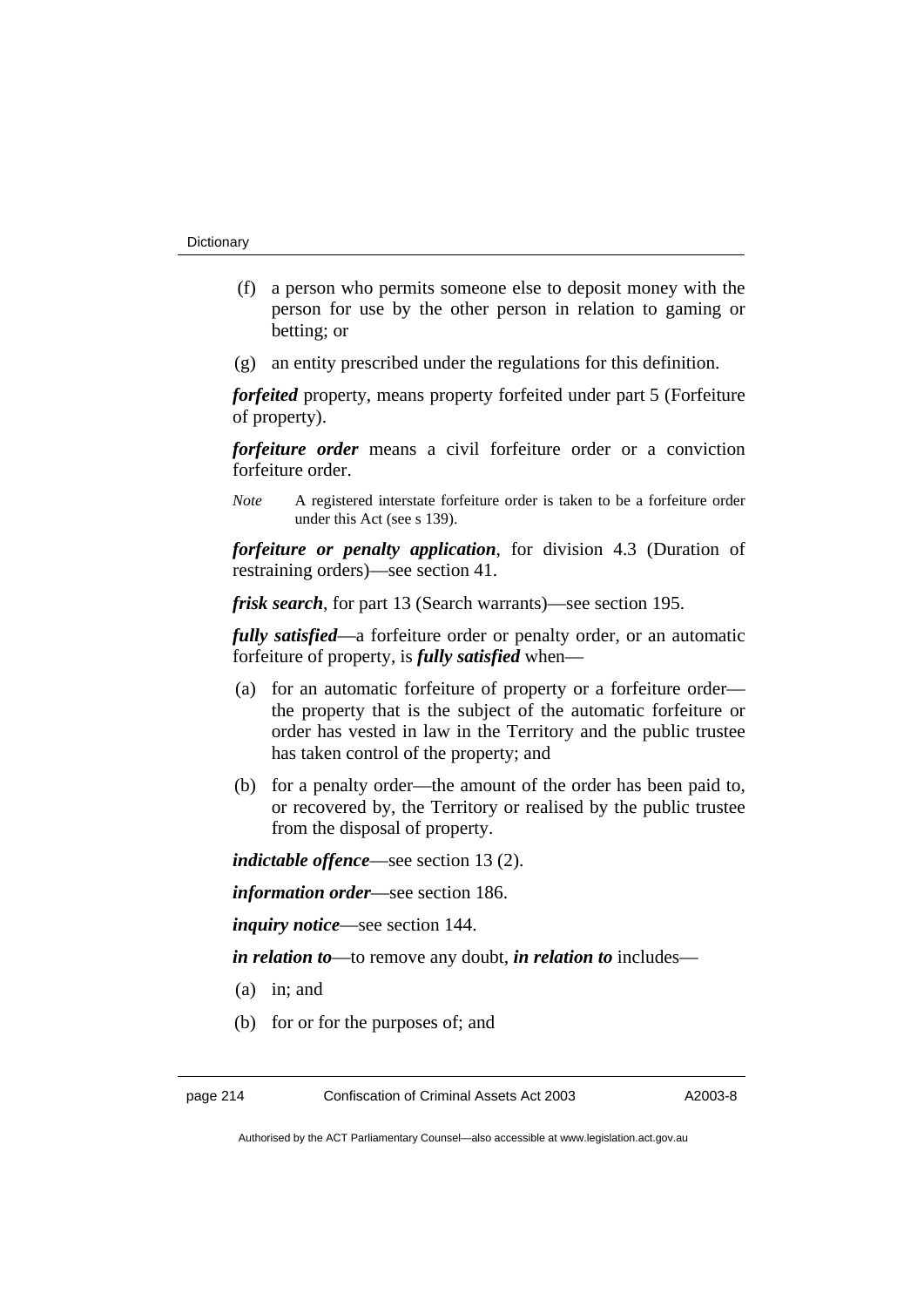- (c) in connection with; and
- (d) in respect of; and
- (e) with respect to.

#### **Example**

The phrase 'property used, or intended to be used by an offender, in relation to the commission of an offence' (in s 3 (d) and elsewhere) refers to all or any of the following:

- (a) property used *in* or *in relation to* the commission of the offence;
- (b) property used *for* or *for the purposes of* the commission of the offence;
- (c) property used *in connection with* the commission of the offence;
- (d) property used *in respect of* the commission of the offence;
- (e) property used *with respect to* the commission of the offence.
- *Note* An example is part of the Act, is not exhaustive and may extend, but does not limit, the meaning of the provision in which it appears (see Legislation Act, s 126 and s 132).

*interested person*, for part 8 (Forfeited property)—see section 107.

*interstate automatic forfeiture decision* means a corresponding law order prescribed under the regulations for this definition.

*interstate civil forfeiture order* means a corresponding law order prescribed under the regulations for this definition.

*interstate conviction forfeiture order* means a corresponding law order prescribed under the regulations for this definition.

*interstate forfeiture order* means an interstate civil forfeiture order or interstate conviction forfeiture order.

*interstate penalty charge*—see section 142 (2) (Interstate penalty charges).

*interstate penalty order* means a corresponding law order prescribed under the regulations for this definition.

*interstate restraining order* means a corresponding law order prescribed under the regulations for this definition.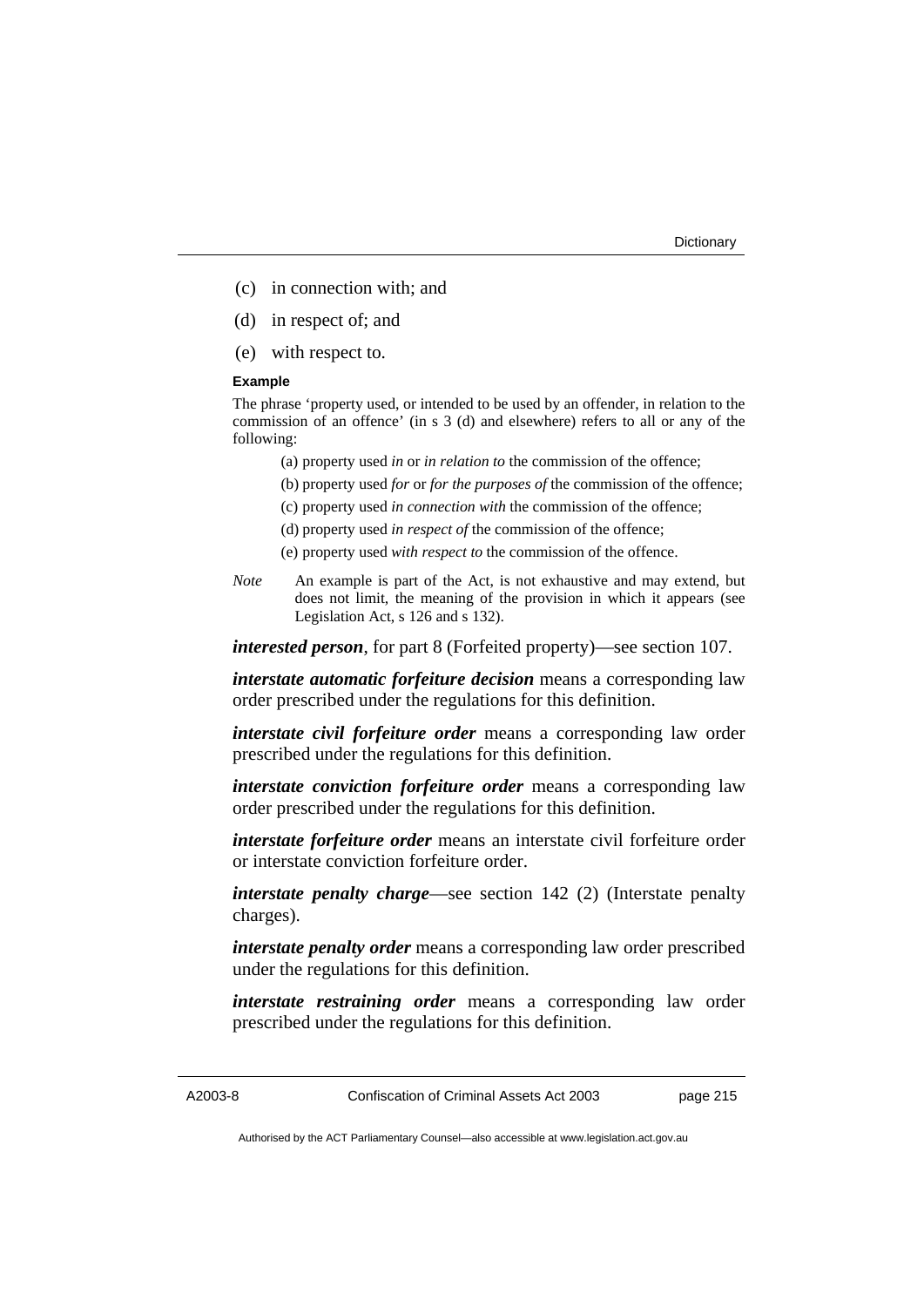*investigation*, for division 12.5 (Examination orders and notices) see section 164.

*issuing officer*, for a search warrant, for part 13 (Search warrants) see section 195.

*joint ownership*—property is *jointly owned* if the owners own the property as joint tenants or tenants in common.

*money laundering offence* means—

- (a) an offence against the *Crimes Act 1900*, division 6.2A (Money laundering and organised fraud); or
- (b) an offence against a law of the Commonwealth, a State or another Territory that is declared under the regulations to be a corresponding offence, whether or not the offence corresponds, or substantially corresponds, to an offence mentioned in paragraph (a).

*monitoring order*—see section 148.

*narcotic substance*, for division 7.3 (Value of benefits)—see section 90.

*non-disclosable information order*—see section 191.

*occupier*, of premises, for part 13 (Search warrants)—see section 195.

*offence*—see section 13 (1).

*offender*, in relation to an offence, means a person (including a corporation) who committed, or is alleged to have committed, the offence.

*Note* A reference to a *person* generally includes a reference to a corporation as well as an individual, see Legislation Act, s 160. (See also the Legislation Act, dict, pt 1, def *person*.)

*ordinary indictable offence*—see section 13 (2).

*ordinary search*, for part 13 (Search warrants)—see section 195.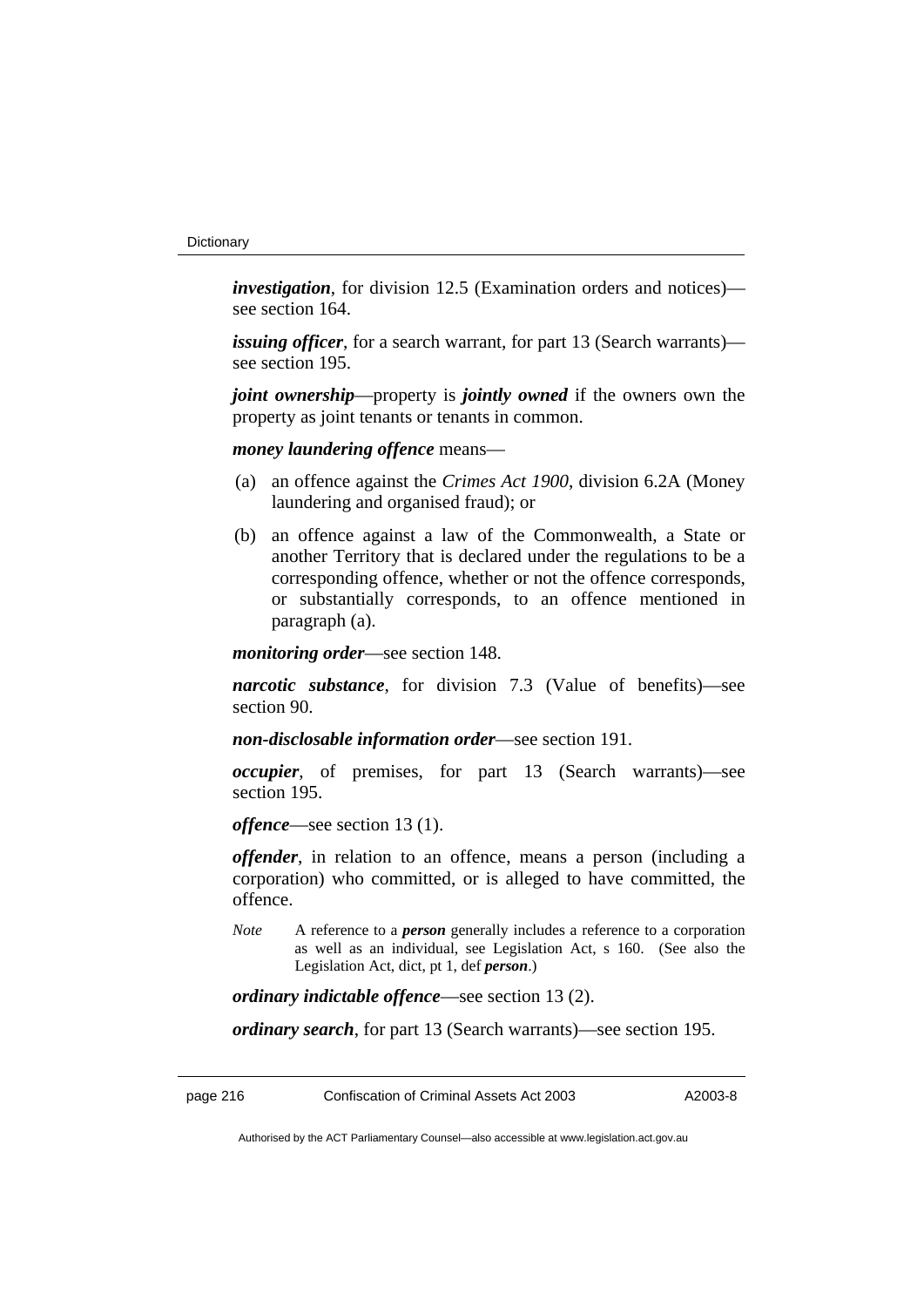*party*, to an offence, means a person who—

- (a) commits or participates in the offence; or
- (b) is an accessory before or after the fact to the offence.

*penalty charge*—see section 94 (4) (Creation of penalty charge over restrained property).

*Note* An interstate penalty charge is taken to be a penalty charge under this Act (see s 142).

*penalty order*—see section 82.

*person assisting*, in relation to a search warrant, for part 13 (Search warrants)—see section 195.

*premises*, for part 13 (Search warrants)—see section 195.

*present* an indictment includes laying an information.

*production order*—see section 156.

#### *property*—

- (a) of an offender, for division 7.3 (Value of benefits)—see section 90; and
- (b) of a person, includes property in which the person has a beneficial interest.

*property-tracking document*—see section 157.

*purposes of this Act*—see section 3.

*quashed*—see section 15 (3) and (4).

*registered*, for a corresponding law order, means registered under part 11 (Interstate orders).

*registrable property* means property title to which is passed by registration in a statutory property register.

*registered property interest* means an interest in property recorded in a statutory property register.

A2003-8 Confiscation of Criminal Assets Act 2003 page 217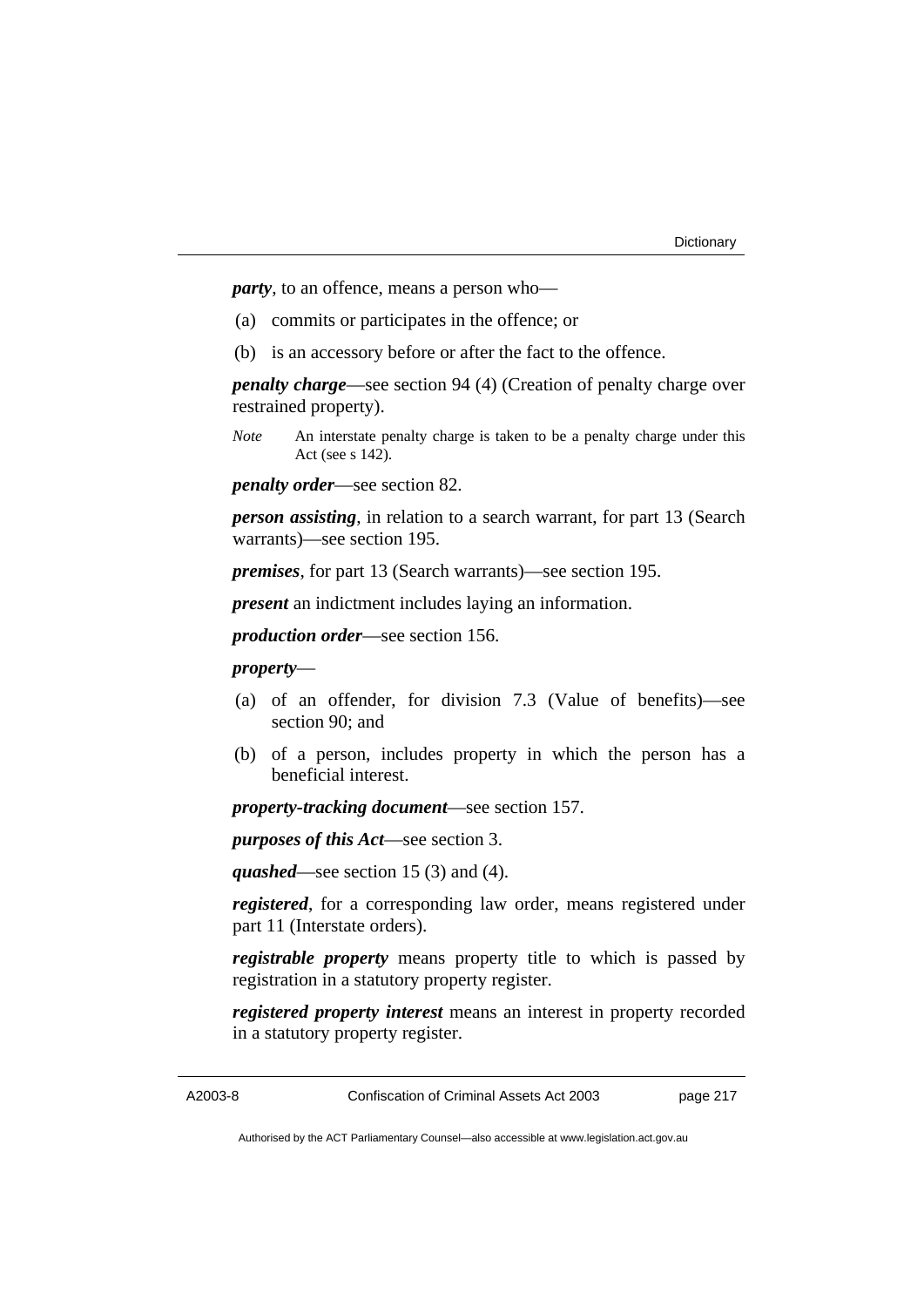*related* offence—see section 13 (3).

*relevant court*—see section 238.

*reserved funds*, for part 10 (Confiscated assets trust fund)—see section 128.

*restrained*, in relation to property, means property subject to a restraining order.

*restraining order*—see section 19.

*Note* A registered interstate restraining order is taken to be a restraining order under this Act (see s 139).

*return or compensation order*—see section 121.

*search warrant*, for part 13 (Search warrants)—see section 195.

*serious offence*—see section 13 (2).

*statutory property register* means a register kept under a Territory law, or a law of the Commonwealth, a State or another Territory, for recording ownership of property (including interests in property) if—

- (a) title to the property is passed by registration in the register of ownership of the property; or
- (b) the owner of an interest in the property may lose the interest if the interest is not registered in the register.

#### **Examples**

- 1 the register of land titles kept under the *Land Titles Act 1925*, section 43
- 2 the register of interests in goods mentioned in the *Sale of Motor Vehicles Act 1977*, part 4A (Registration of interests in motor vehicles)
- *Note* An example is part of the Act, is not exhaustive and may extend, but does not limit, the meaning of the provision in which it appears (see Legislation Act, s 126 and s 132).

*subject to forfeiture*, in relation to property—see section 73.

*sufficient consideration*, in relation to acquiring or disposing or otherwise dealing with property, means acquiring, disposing of, or